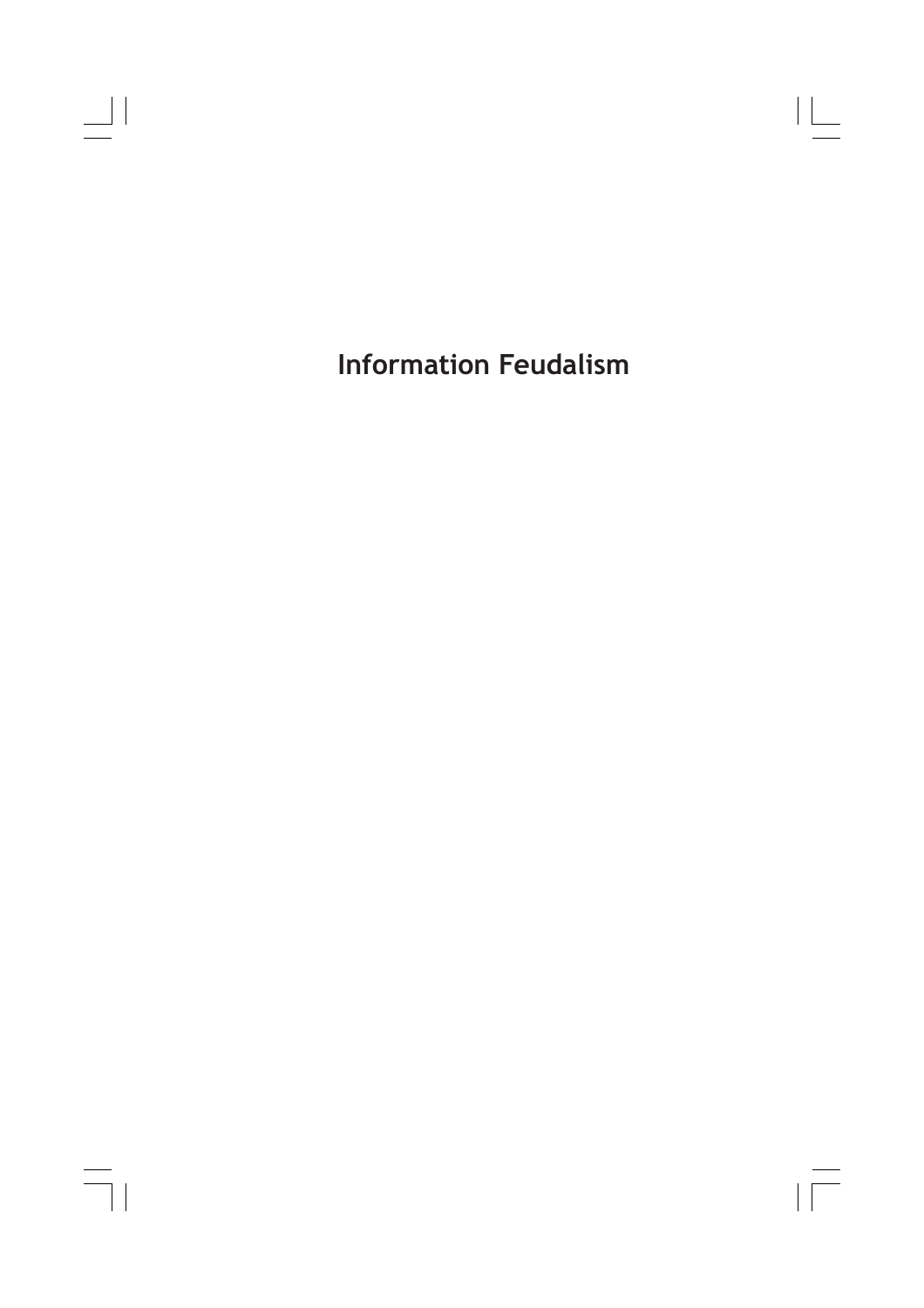For Frank and Vlasta Drahos

 $\begin{array}{c} \rule{2mm}{2mm} \rule{2mm}{2mm} \rule{2mm}{2mm} \rule{2mm}{2mm} \rule{2mm}{2mm} \rule{2mm}{2mm} \rule{2mm}{2mm} \rule{2mm}{2mm} \rule{2mm}{2mm} \rule{2mm}{2mm} \rule{2mm}{2mm} \rule{2mm}{2mm} \rule{2mm}{2mm} \rule{2mm}{2mm} \rule{2mm}{2mm} \rule{2mm}{2mm} \rule{2mm}{2mm} \rule{2mm}{2mm} \rule{2mm}{2mm} \rule{2mm}{2mm} \rule{2mm}{2mm} \rule{2mm}{2mm} \rule{2mm}{2mm} \rule{2mm}{$ 

 $\begin{array}{c} \hline \hline \hline \hline \hline \hline \end{array}$ 

 $\begin{array}{c} \hline \hline \end{array}$ 

 $\frac{1}{\sqrt{2}}$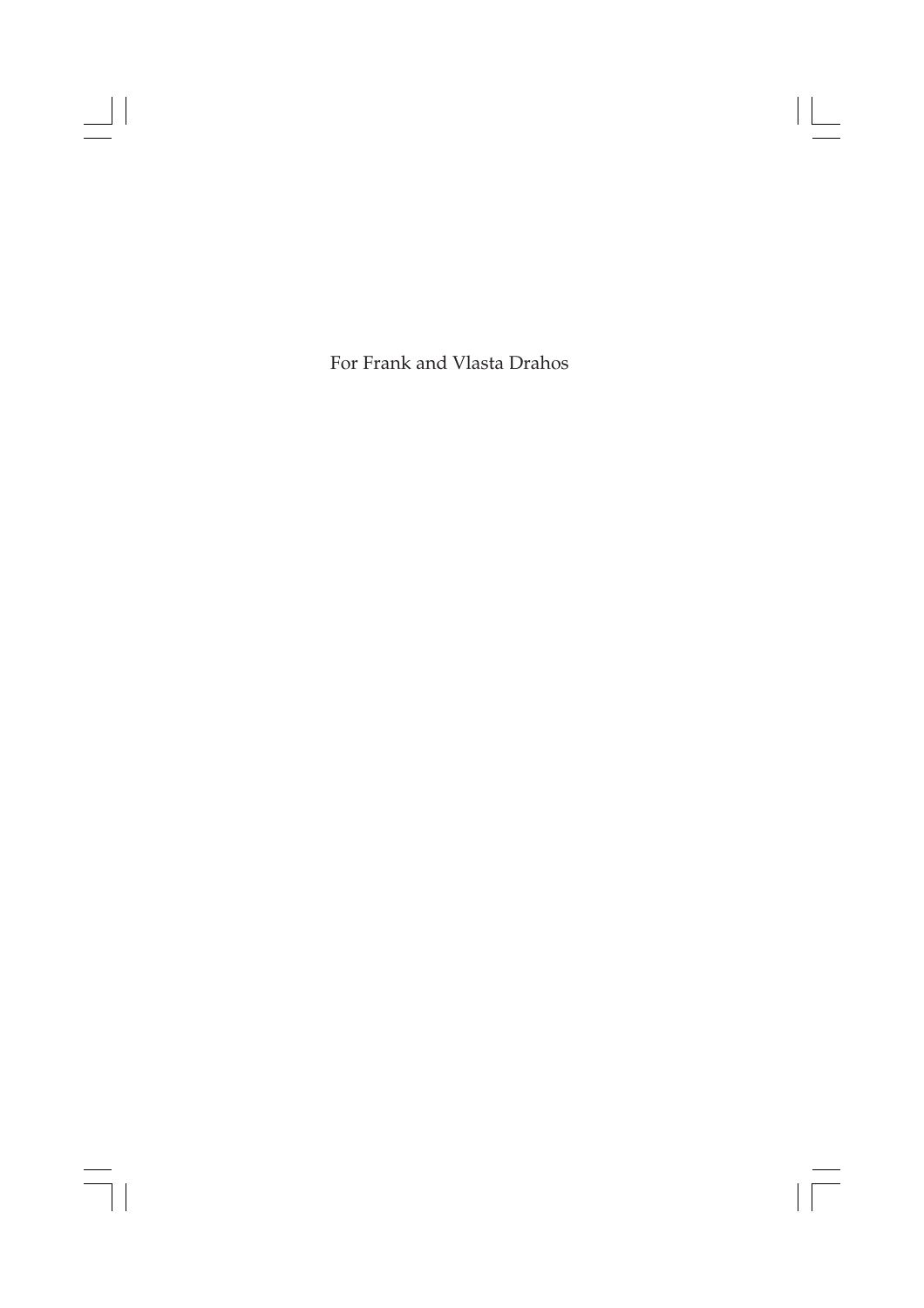## **Information Feudalism**

 $\Box$ 

 $\begin{array}{c|c} \hline \quad \quad & \quad \quad & \quad \quad \\ \hline \quad \quad & \quad \quad & \quad \quad \\ \hline \end{array}$ 

 $\frac{1}{\sqrt{1-\frac{1}{2}}}$ 

Peter Drahos

with

John Braithwaite



Earthscan Publications Ltd, London . Sterling, VA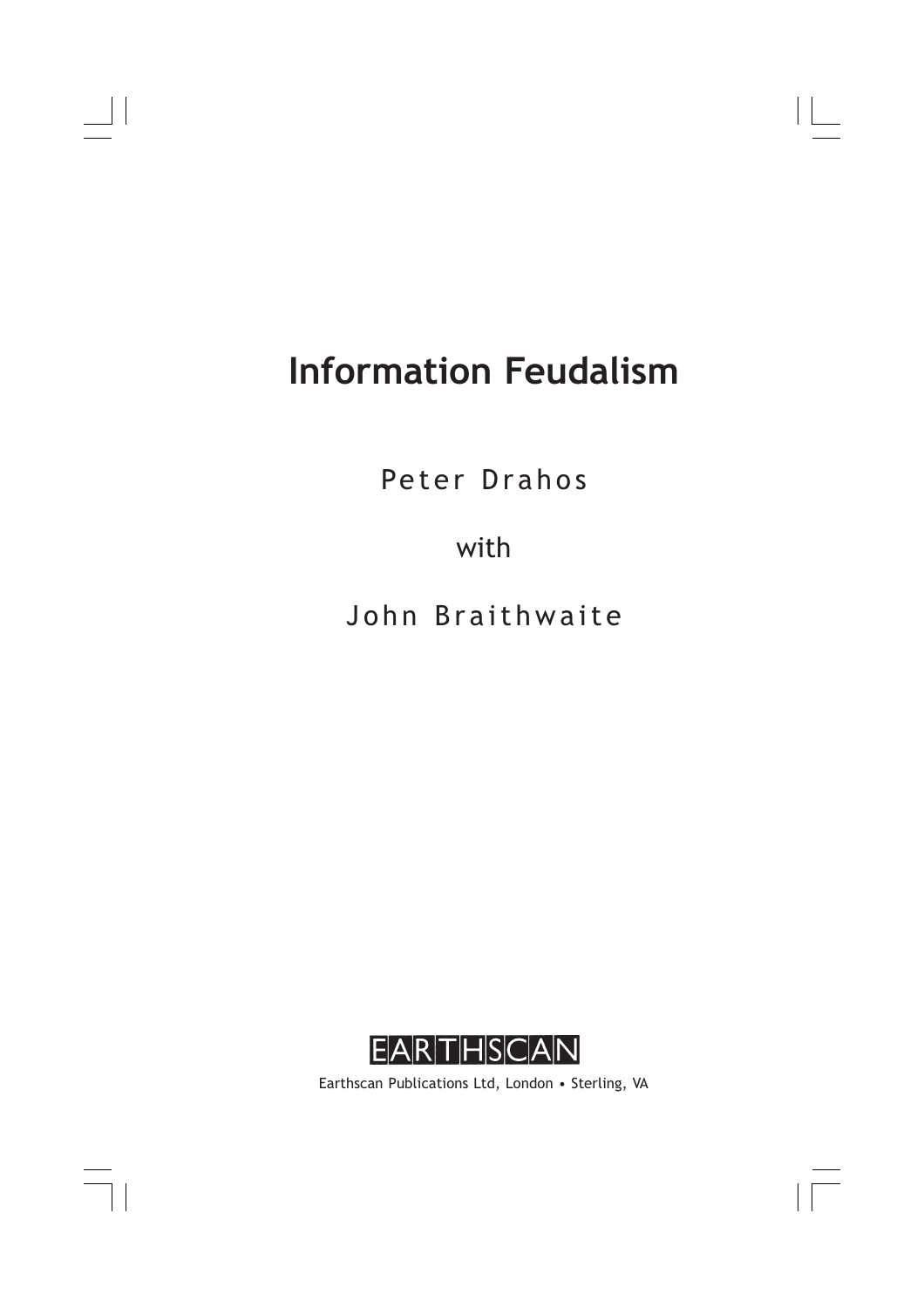First published in the UK and USA in 2002 by Earthscan Publications Ltd

Copyright © Peter Drahos, 2002

**All rights reserved**

ISBN: 1 85383 917 5 paperback 1 85383 922 1 hardback

Typesetting by JS Typesetting Ltd, Wellingborough, Northants Printed and bound in the UK by ??? Cover design by Andrew Corbett

For a full list of publications please contact:

Earthscan Publications Ltd 120 Pentonville Road, London, N1 9JN, UK Tel: +44 (0)20 7278 0433 Fax: +44 (0)20 7278 1142 Email: earthinfo@earthscan.co.uk Web: **www.earthscan.co.uk**

22883 Quicksilver Drive, Sterling, VA 20166-2012, USA

Earthscan is an editorially independent subsidiary of Kogan Page Ltd and publishes in association with WWF-UK and the International Institute for Environment and Development

A catalogue record for this book is available from the British Library

[!CIP!]

This book is printed on elemental chlorine free paper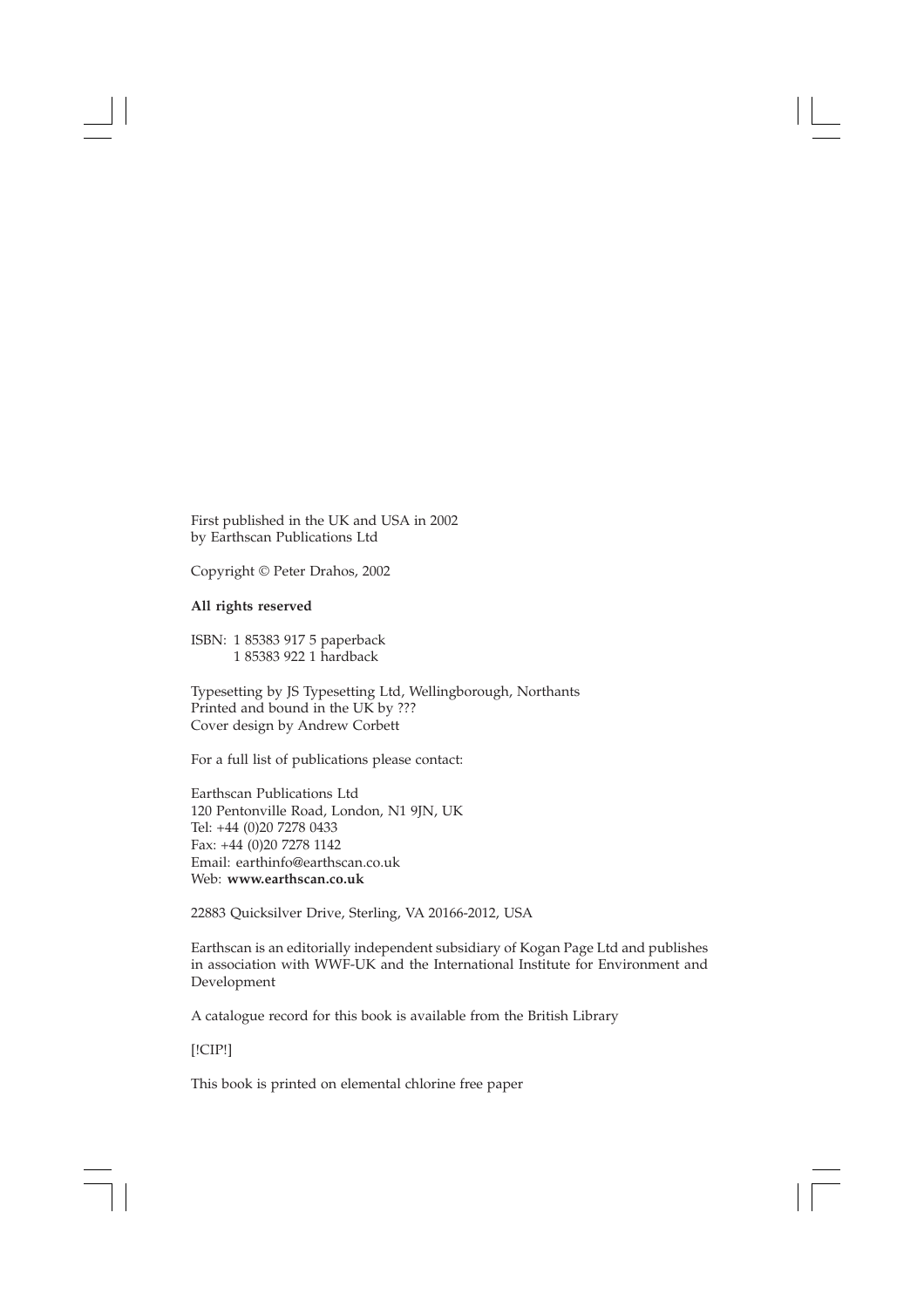## **Contents**

 $\begin{array}{c|c} \hline \hline \end{array}$ 

 $\overline{\neg}$ 

| Preface<br>Chronology of Key Events                      | ix<br>хi                    |
|----------------------------------------------------------|-----------------------------|
| List of Acronyms and Abbreviations                       |                             |
|                                                          | xvi                         |
| 1 Introduction                                           | 1                           |
| Why Information Feudalism?                               | $\mathbf{1}$                |
| The risks                                                | $\ensuremath{\mathfrak{Z}}$ |
| Health-hell in Africa                                    | 5                           |
| Why Sign TRIPS?                                          | 10                          |
| Efficiency, freedom, democracy and intellectual property | 13                          |
| Overview                                                 | 17                          |
|                                                          |                             |
| 2 Piracy                                                 | 19                          |
| Cultural trespassers                                     | 19                          |
| 'A pyrate and a rover on the sea'                        | 21                          |
| Intellectual property piracy                             | 25                          |
| A little intellectual property history                   | 29                          |
|                                                          |                             |
| 3 The Knowledge Game                                     | 39                          |
| Knowledge profits                                        | 39                          |
| Laboratories of knowledge                                | 39                          |
| Patent locks on public goods                             | 42                          |
| Patent locksmiths – the patent profession                | 43                          |
| Global knowledge cartels                                 | 48                          |
| The knowledge game                                       | 52                          |
| The changing knowledge game                              | 57                          |
|                                                          |                             |
| 4 Stealing From the Mind                                 | 61                          |
| Messages                                                 | 61                          |
| Last rites                                               | 62                          |
| The problems                                             | 64                          |
| Pfizer's world of ideas                                  | 65                          |
| Getting on committees                                    | 72                          |
|                                                          |                             |
| 5 The Illusion of Sovereignty                            | 74                          |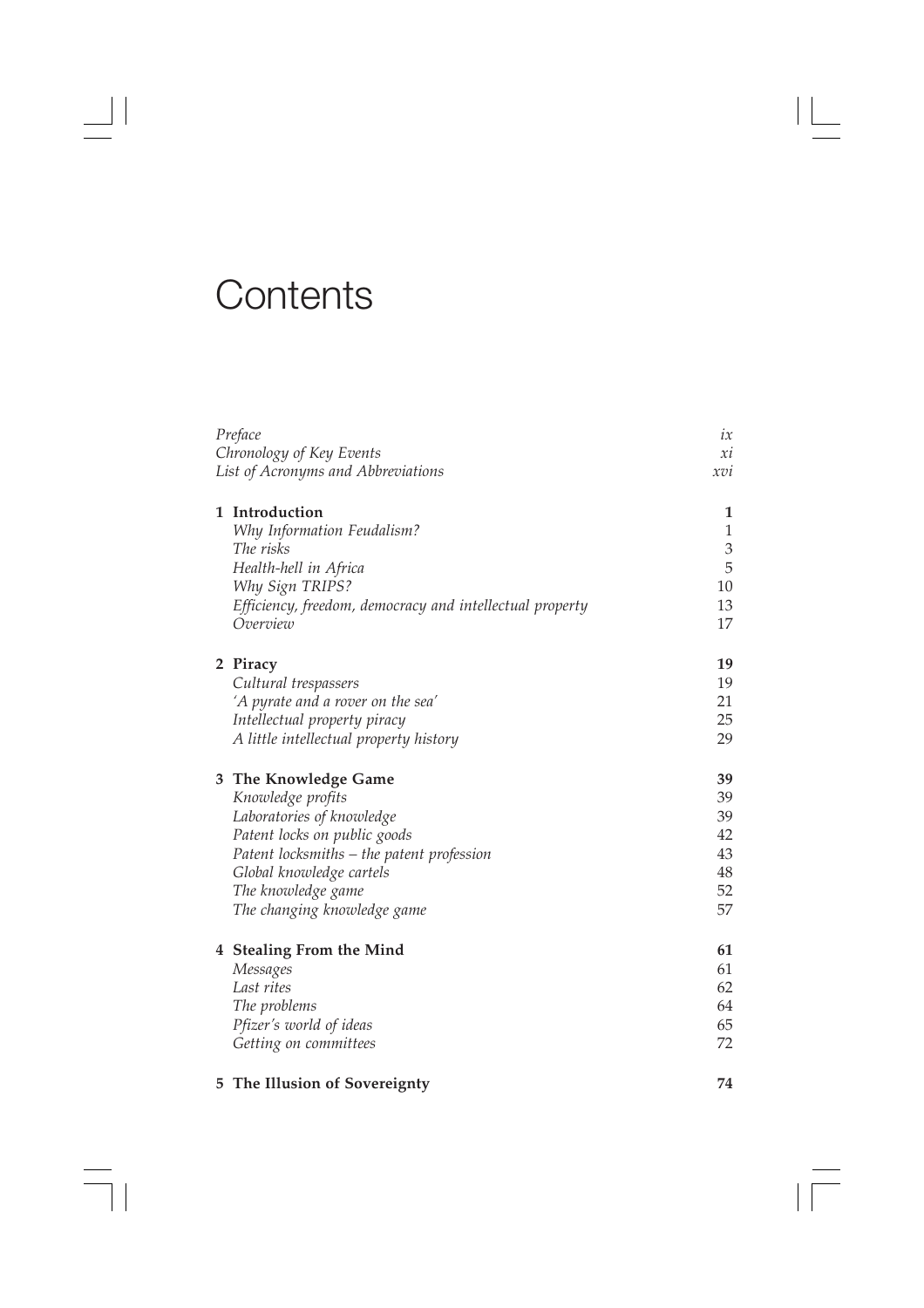$\begin{array}{c|c} \hline \hline \end{array}$ 

 $\frac{1}{\sqrt{2}}$ 

| Sovereign poverty                                               | 74  |
|-----------------------------------------------------------------|-----|
| Most wanted                                                     | 81  |
| The Caribbean                                                   | 82  |
|                                                                 |     |
| 6 The Bilaterals                                                | 85  |
| The trade defence initiative                                    | 85  |
| The US Generalized System of Preferences                        | 86  |
| Section 301                                                     | 88  |
| Designers, lobbyists and petitioners                            | 90  |
| Pinocchio's nose                                                | 93  |
| The wolf at the door                                            | 99  |
|                                                                 |     |
| 7 Agendas and Agenda-setters: The Multilateral Game             | 108 |
| The GATT                                                        | 108 |
| The WIPO talkshop                                               | 110 |
| Getting intellectual property on the trade agenda: The Quad and | 114 |
| the IPC                                                         |     |
| Punta del Este                                                  | 119 |
|                                                                 |     |
| 8 Persuasion and Principles                                     | 121 |
| Becoming a community                                            | 121 |
| Standing on principle: The 'Basic Framework'                    | 123 |
| The coalitionist                                                | 128 |
| Sweeping house                                                  | 129 |
|                                                                 |     |
| 9 At the Negotiating Table                                      | 133 |
| Kick-off and final siren                                        | 133 |
| Circles of consensus                                            | 137 |
| The joy of text                                                 | 139 |
| The great hero                                                  | 140 |
| 'DDT'                                                           | 143 |
| When the chips are down                                         | 147 |
|                                                                 |     |
| 10 Biogopolies                                                  | 150 |
| Patent privatization                                            | 150 |
| Patent addiction                                                | 150 |
| Mother Nature's software                                        | 154 |
| Patent engineering                                              | 155 |
| The university-industrial knowledge complex                     | 163 |
| Hard core cartels                                               | 165 |
|                                                                 |     |
| 11 Infogopolies                                                 | 169 |
| Private copyright                                               | 169 |
| Software blues                                                  | 169 |
| Hollywood trade ballyhoo                                        | 174 |
|                                                                 |     |

 $\sqrt{2}$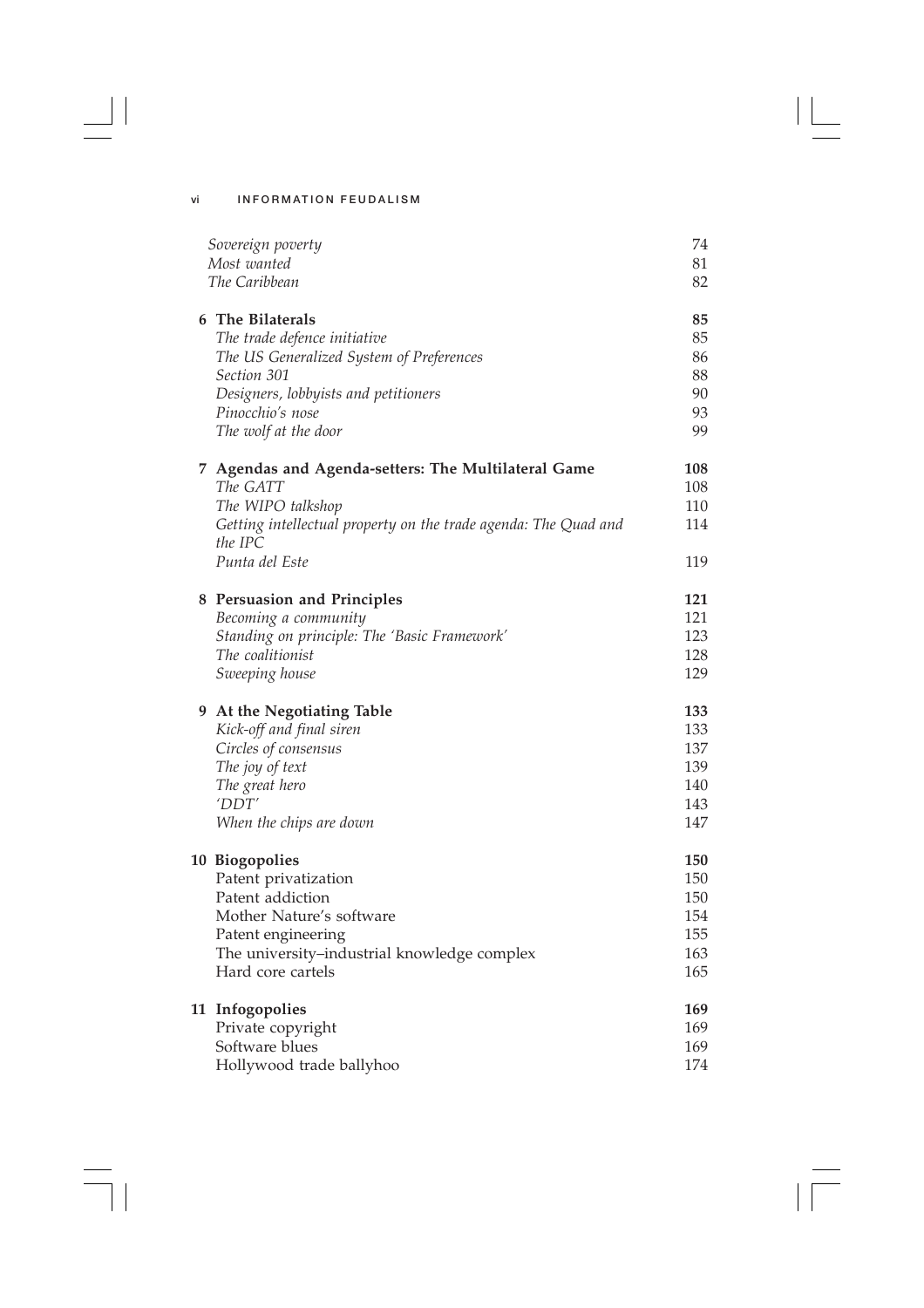|              | 'Mary had a little lamb'                                    | 180 |
|--------------|-------------------------------------------------------------|-----|
|              | 12 Democratic Property Rights                               | 187 |
|              | Good and bad property                                       | 187 |
|              | Democratizing intellectual property                         | 189 |
|              | The puzzle of TRIPS                                         | 192 |
| 13           | <b>Resisting the New Inequality</b>                         | 198 |
|              | The new inequality                                          | 198 |
|              | Rethinking piracy                                           | 199 |
|              | Reforming patent office regulation                          | 201 |
|              | Deliberation on the Council for TRIPS                       | 207 |
|              | 14 On the Importance of the Publicness of Knowledge         | 210 |
|              | Propertyless creativity                                     | 210 |
|              | Protecting private property, protecting public universities | 211 |
|              | Global publics, public goods and knowledge                  | 215 |
| <b>Notes</b> |                                                             | 220 |
| Index        |                                                             | 242 |

 $\begin{array}{c|c} \hline \hline \end{array}$ 

 $\frac{\partial \mathbf{u}}{\partial \mathbf{u}}$ 

**C O N T E N T S vii**

 $\sqrt{\overline{\phantom{a}}\phantom{a}}$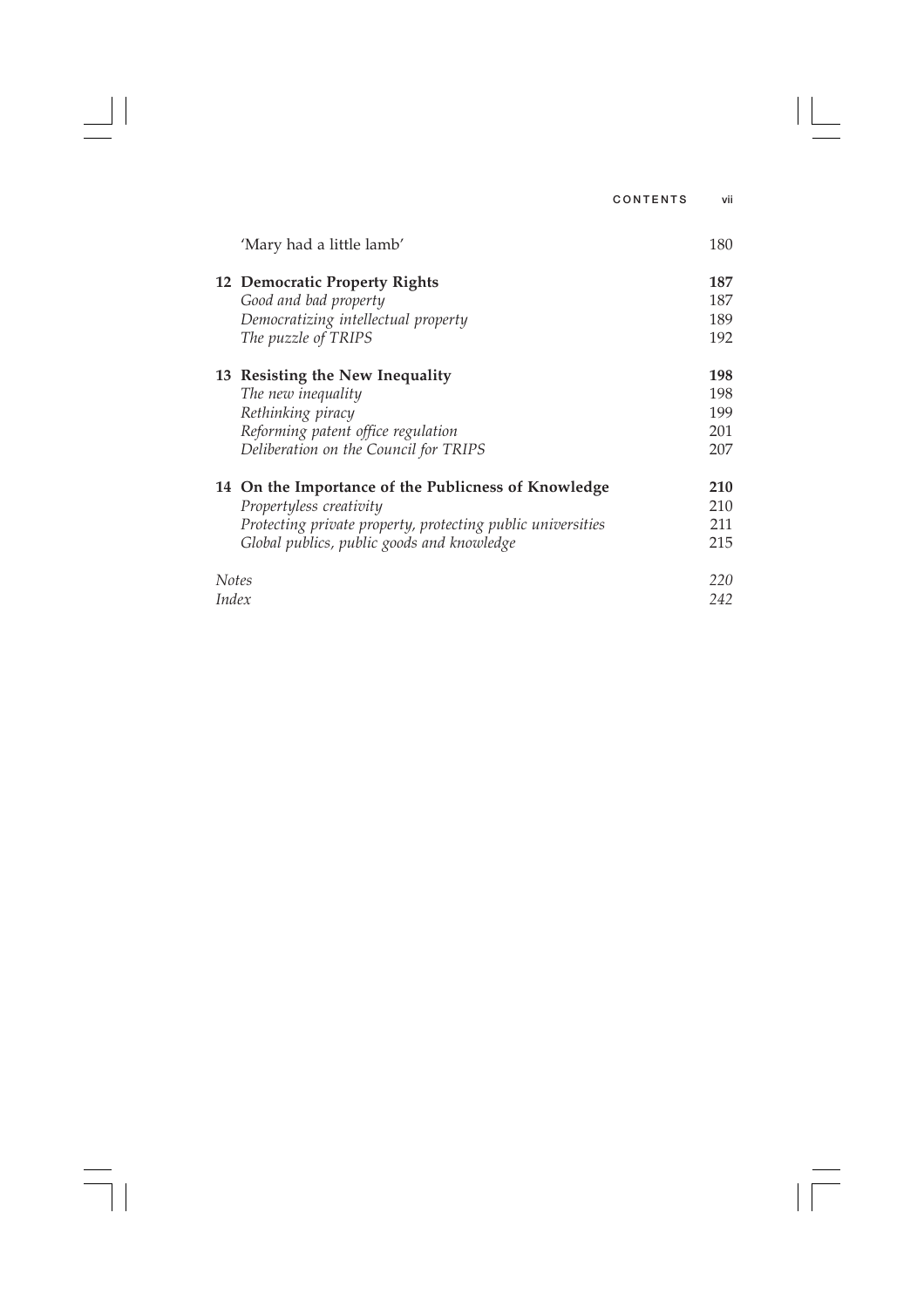$\begin{array}{c|c} \hline \hline \hline \end{array}$ 

 $\begin{tabular}{|c|c|c|c|c|} \hline & & & & & \\ \hline \hline \quad \quad & \quad \quad & \quad \quad \\ \hline \quad \quad & \quad \quad & \quad \quad \\ \hline \end{tabular}$ 

 $\overline{\overline{\eta}}_{\parallel}$ 

 $\frac{1}{\sqrt{1-\frac{1}{2}}}$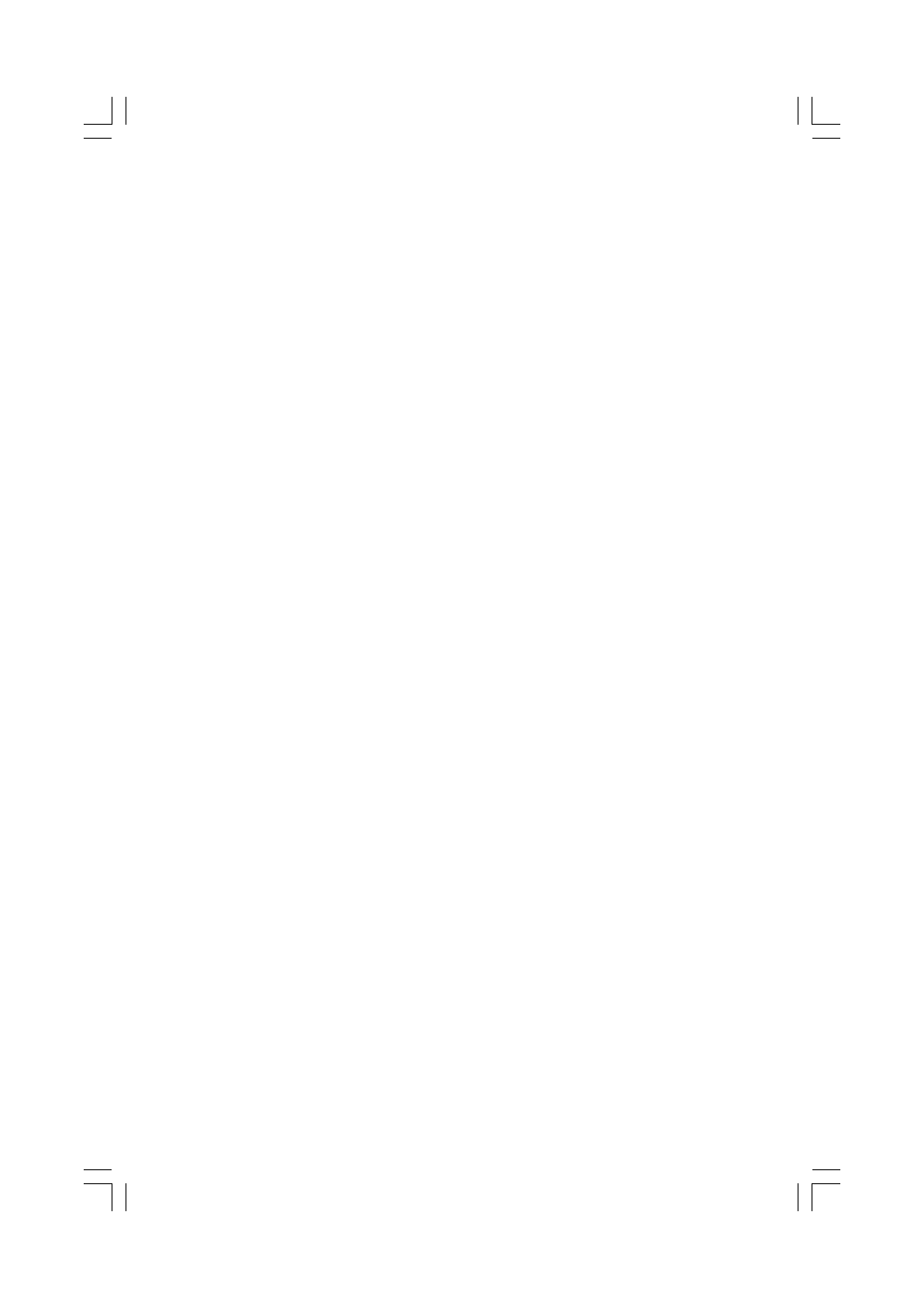## Preface

The idea for this book occurred at a bus stop in Geneva in 1993. Drahos and Braithwaite were on their way to conduct some interviews at UNCTAD for a project on global business regulation. The bus was a natural choice for two impecunious academics not wishing to be profligate with their funders' money (the National Science Foundation, the American Bar Association and the Australian Research Council). Drahos was going on about the importance of the changes in intellectual property regulation. Braithwaite, after some patient listening, interrupted, suggesting that they write two books together, one on the globalization of business regulation and another on the globalization of intellectual property. Drahos agreed. The bus arrived taking the duo to the first of their interviews at UNCTAD that morning.

The book on the globalization of regulation was published in 2000 under the title of *Global Business Regulation*. The writing of it drew on more than five years' work in the field, during which time more than 500 key informants were interviewed, all of them by the authors, most by both together. This current book also draws on that data, in addition to which some further interviews were conducted, some as late as 2001. A discussion of the methodology underlying this fieldwork, as well as a list of those interviewed, is to be found in *Global Business Regulation*. Many of the regulatory standards that have a global reach in our world are shaped by informal negotiations of which no written record is made. Our purpose in conducting so many interviews has been to reveal what the formal language of international intellectual property agreements does not: the informal dynamic of power that determines the choice of words, their meaning and subsequent utilization. Aside from the fieldwork data, this book overlaps with *Global Business Regulation* in other ways. In that book one of our conclusions was that big business sovereignty over the regulatory standard-setting process often results in the regulation of markets, whereas citizens would benefit more from deregulated, competitive markets. When governments set intellectual property rules they interfere in markets in information. This is justifiable if the costs outweigh the benefits. Our work suggests that governments rarely take a cost-benefit approach to intellectual property. The intellectual property standards we have today are largely the product of the global strategies of a relatively small number of companies and business organizations that realized the value of intellectual property sooner than anyone else. It is only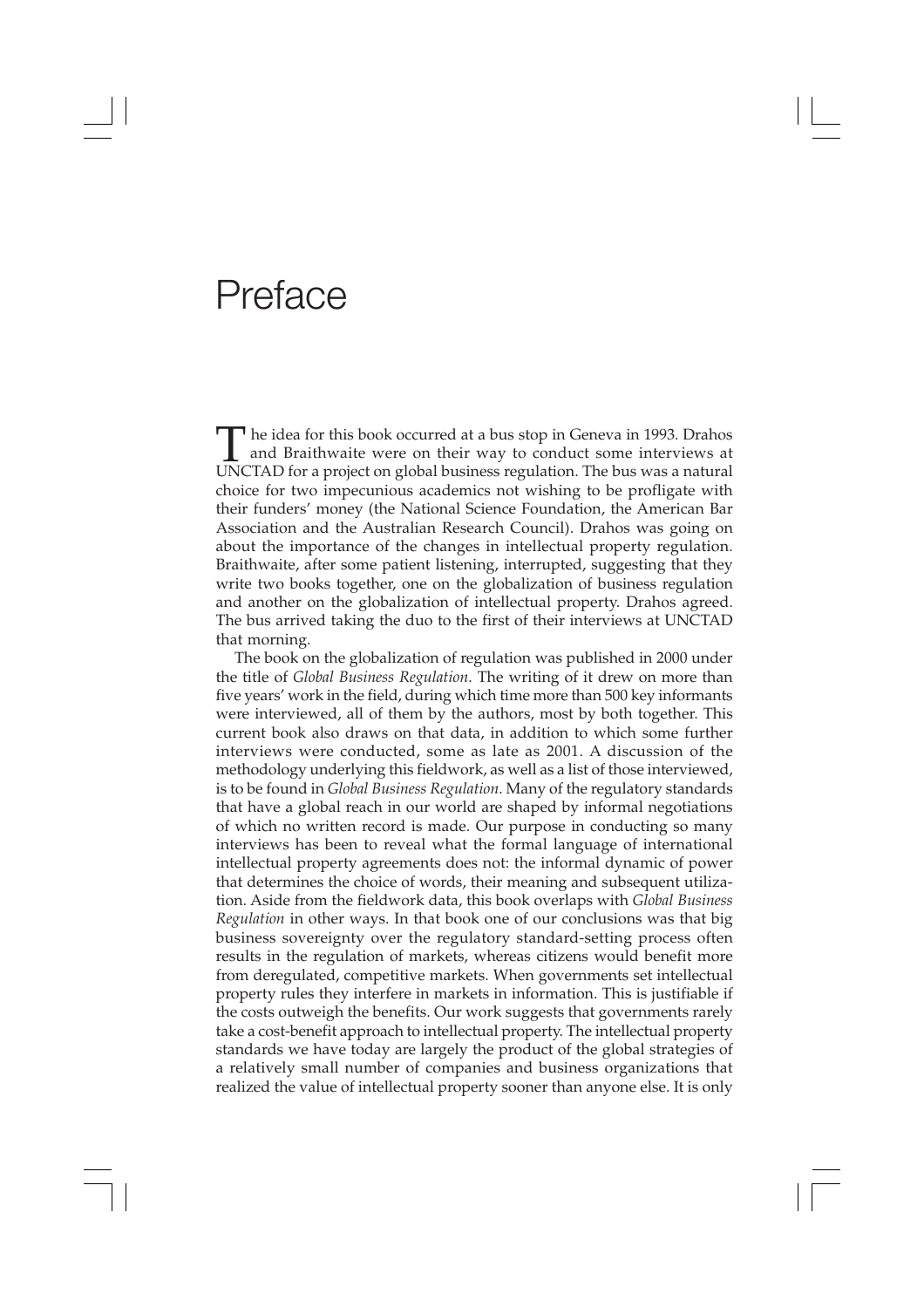now that these standards affect basic goods such as seeds, services and information flows in a global trading economy that their full costs to citizens and business in general are coming to be appreciated.

During the course of this project we have received help from a number of sources and people. The fieldwork foundations of this book were laid in 1994 when Drahos spent a year at the Research School of Social Sciences at the Australian National University as a Visiting Fellow under the Reshaping Australian Institutions Project. Our thanks go to Geoffrey Brennan, the director of the RSSS at that time, as well as to the many scholars there who helped to shape our thinking on the issues in question. In September 1998 Drahos took up an appointment as the Herchel Smith Senior Research Fellow in Intellectual Property, at the Intellectual Property Unit of the Centre for Commercial Law Studies at Queen Mary College, University of London. The Intellectual Property Unit has long had a reputation for excellence in research and teaching. It proved to be a wonderfully collegial place in which to carry out research on intellectual property. Professor Michael Blakeney, the Head of the Intellectual Property Unit and Director of the Queen Mary Intellectual Property Research Institute, supported this project. No one could have done more. We take this opportunity to thank him for his intellectual input and the practical assistance he rendered. Our thanks also go to other colleagues at the Unit. Ellen Gredley, responsible for, among other things, the Unit's excellent specialist library, tracked down references for us and drew our attention to other valuable material and lines of enquiry. Upon Ellen's retirement in 2000 her successor Malcolm Langley dealt with all requests with calm efficiency. Alison Firth, Gary Lea and Noel Byrne through conversation and suggestion steered us down fruitful paths. Finally, our thanks go to our families, especially Julie Ayling and Valerie Braithwaite who helped in very many different ways.

Finally, a note of explanation concerning the authorship of this book. Right at the end of writing, and just as Drahos was in the middle of shifting countries, Braithwaite announced that it should be credited as 'Drahos *with* Braithwaite' rather than 'Drahos *and* Braithwaite'. It would be tedious to recount the many conversations that this particular Braithwaitean initiative inspired, but in the end and under considerable pressure Drahos relented. Drahos now, however, invites the reader to read the 'with' as an 'and', since the 'with' does not reflect Braithwaite's wonderful contribution to this book and the way in which he inspired the greater intellectual project of which this book is a part. No doubt if Braithwaite were given the opportunity to reply he would insist on the 'with' in his customary self-effacing and generous style. But as Drahos pens this last sentence on a beautiful summer's day in Canberra he has decided not to give Braithwaite that opportunity.

> Peter Drahos AND John Braithwaite Research School of Social Sciences Australian National University December 2001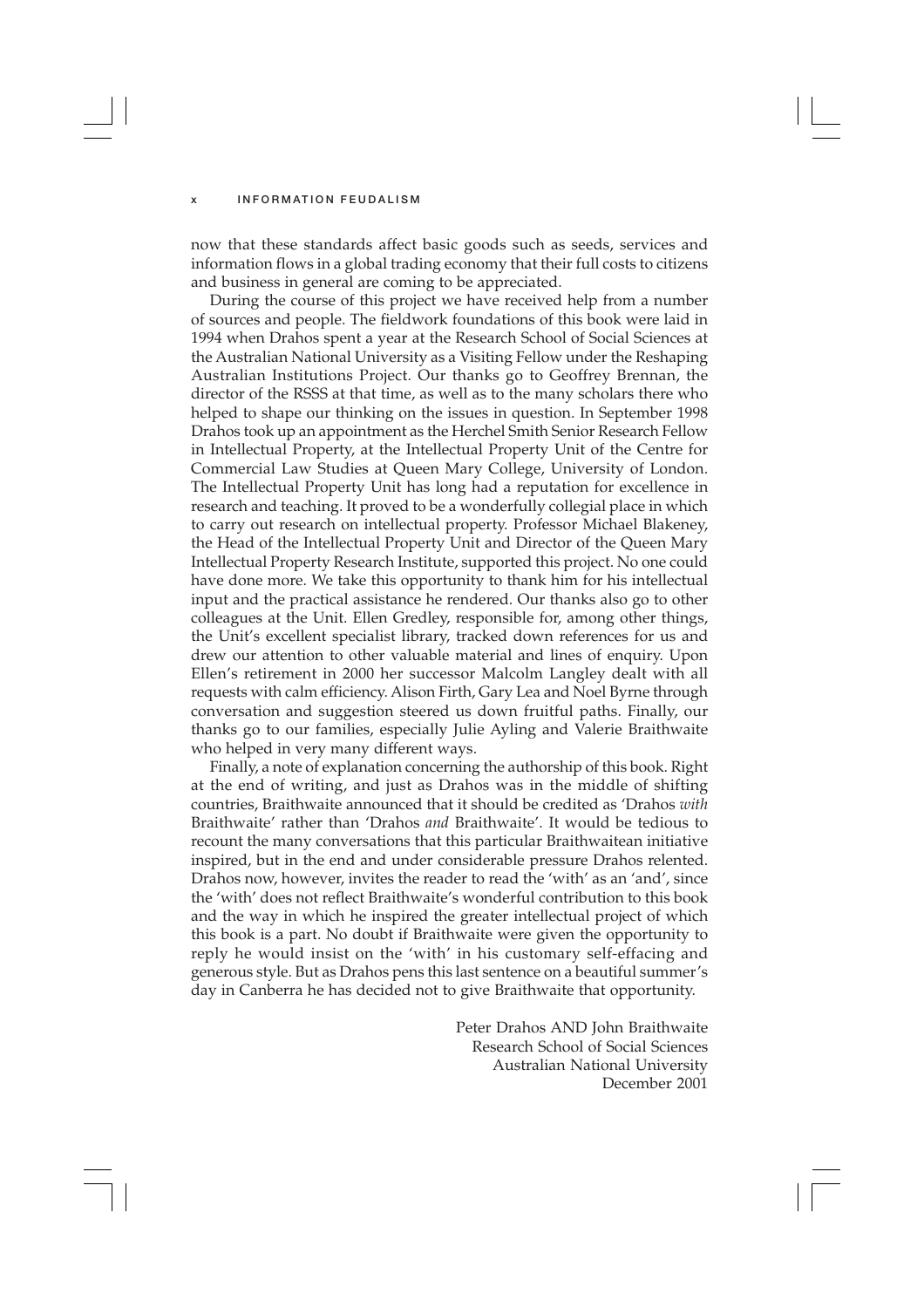# Chronology of Key Events

 $\sqrt{2}$ 

 $\begin{array}{c|c} \hline \hline \end{array}$ 

 $\overline{\overline{\overline{1}}}$ 

| 1972             | Edmund Pratt becomes CEO and Chairman of Pfizer.                                                                                                                                               |
|------------------|------------------------------------------------------------------------------------------------------------------------------------------------------------------------------------------------|
| 1974             | US Trade Act passed. It includes the Jackson-Vanik Amend-<br>ment linking trade to intellectual property.                                                                                      |
| 1979             | Edmund Pratt appointed to the Advisory Committee on Trade<br>Negotiations (ACTN).                                                                                                              |
| 1979             | The Tokyo Trade Round which had begun in 1973 ends. The<br>attempt by the US to include a code on trade in counterfeit<br>goods fails.                                                         |
| March 1980       | Member states of the Paris Convention for the Protection of<br>Industrial Property meet in a Diplomatic Conference for the<br>Revision of Convention.                                          |
| 1981             | Edmund Pratt becomes Chairman of ACTN.                                                                                                                                                         |
| 1981             | William Brock, the US Trade Representative, forms the Quad.                                                                                                                                    |
| 1981             | Nairobi Revision Conference of the Paris Convention. No<br>agreement and strong North-South divide apparent.                                                                                   |
| 1982             | Geneva Revision Conference of the Paris Convention. No<br>agreement and strong North-South divide remains.                                                                                     |
| 29 November 1982 | GATT Ministerial Declaration contains a decision authorizing<br>GATT Council to examine the question of counterfeit goods.                                                                     |
| 1983             | Caribbean Basin Economic Recovery Act (US) links trade and<br>intellectual property.                                                                                                           |
| 1984             | International Intellectual Property Alliance is formed to repre-<br>sent US copyright-based industries. Made up of eight trade<br>associations, it represents approximately 1500 US companies. |
| 1984             | US Trade Act amended to include intellectual property in<br>the 301 process and the Generalized System of Preferences<br>programme.                                                            |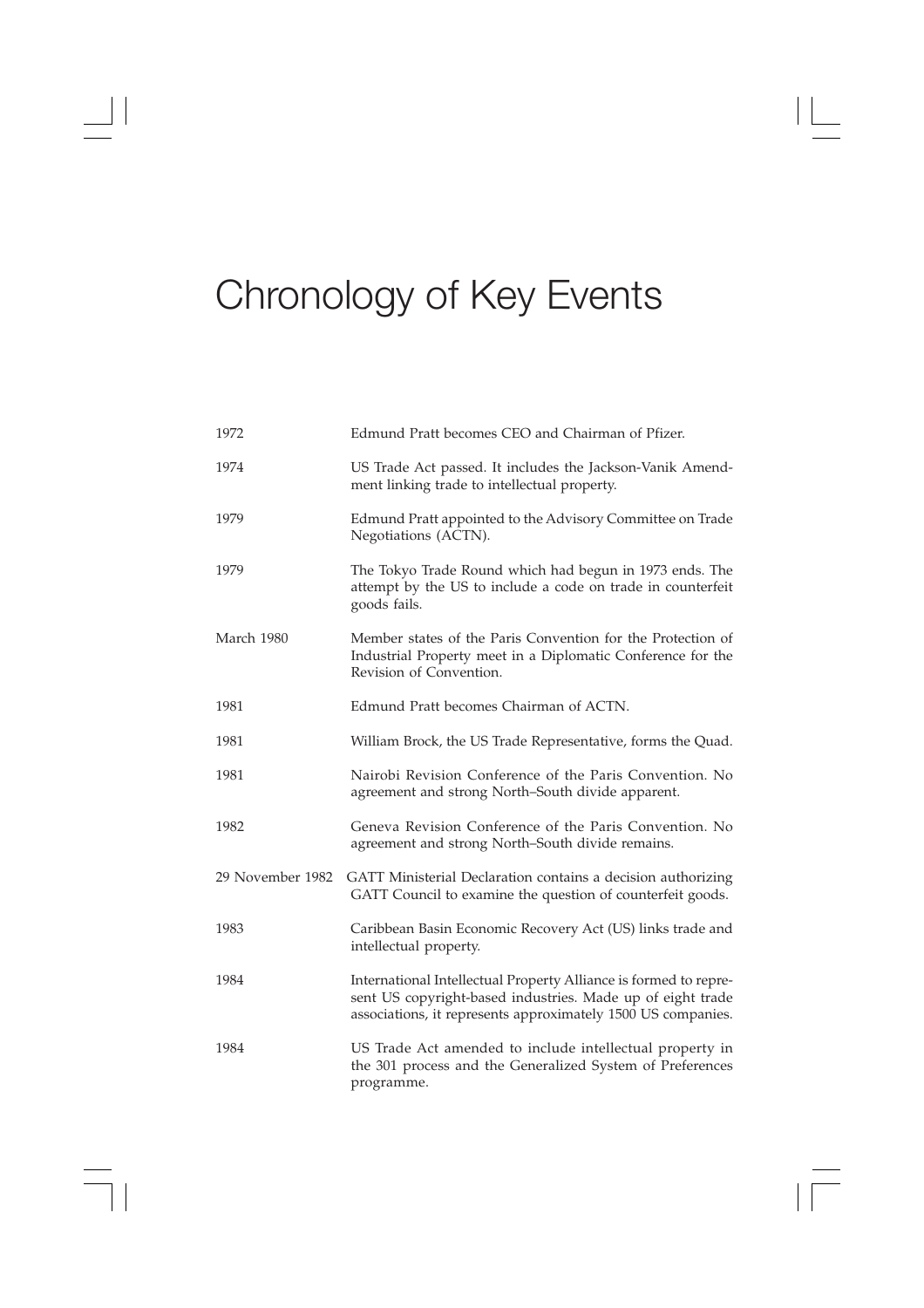$\begin{array}{c|c} \hline \quad \quad & \quad \quad & \quad \quad \\ \hline \quad \quad & \quad \quad & \quad \quad \\ \hline \quad \quad & \quad \quad & \quad \quad \\ \hline \end{array}$ 

 $\frac{\pi}{\sqrt{2\pi}}\int_{0}^{\pi}\frac{1}{\sqrt{2\pi}}\left( \frac{1}{\sqrt{2\pi}}\right) \frac{d\mathbf{x}}{d\mathbf{x}}$ 

| 1985             | The Group of Experts on Trade in Counterfeit Goods which<br>was formed in 1984 pursuant to the GATT Ministerial decision<br>of 1982 holds meetings. The report of the Group tabled in<br>October 1985 does not recommend a concrete course of action.                                                |
|------------------|------------------------------------------------------------------------------------------------------------------------------------------------------------------------------------------------------------------------------------------------------------------------------------------------------|
| June 1985        | Meeting to resume Revision of Paris Conference ends in<br>deadlock. Further revision conferences are not held.                                                                                                                                                                                       |
| 1 September 1985 | 'A Trade-Based Approach for the International Copyright<br>Protection for Computer Software', unpublished, authored by<br>Jacques Gorlin.                                                                                                                                                            |
| November 1985    | USTR self-initiates the 301 process against South Korea on the<br>basis of its lack of protection for US intellectual property rights.                                                                                                                                                               |
| c 1985           | Summary of the Recommendations of the Advisory Commit-<br>tee on Trade Negotiations' Task Force on Intellectual Property.                                                                                                                                                                            |
| March 1986       | Recommendations covering Phase II made by the Task Force<br>on Intellectual Property to ACTN                                                                                                                                                                                                         |
| March 1986       | Intellectual Property Committee (IPC) is co-founded by Pfizer<br>and IBM.                                                                                                                                                                                                                            |
| March-May 1986   | 'Friends of Intellectual Property' is formed. Consists of a group<br>of states that support the creation of some kind of multilateral<br>agreement on intellectual property in the context of the<br>Uruguay Round. Key members are US, Europe, Japan, Canada,<br>Sweden, Switzerland and Australia. |
| June 1986        | IPC delegations visit Europe to explain to European business<br>the advantages of a trade-based approach to intellectual<br>property.                                                                                                                                                                |
| 1 July 1986      | The manufacturing clause of the US Copyright Act 1976<br>(Section 601) is allowed to lapse.                                                                                                                                                                                                          |
| 21 July 1986     | White House announces an agreement between US and Korea<br>on the protection of US intellectual property rights. The<br>agreement becomes an influential model for other trade<br>negotiations on intellectual property including TRIPS and<br>NAFTA.                                                |
| August 1986      | IPC delegations visit Japan to explain to Japanese business the<br>advantage of a trade-based approach to intellectual property.                                                                                                                                                                     |
| September 1986   | The Uruguay Round of Trade Negotiations launched in Punta<br>del Este. The Ministerial Declaration of 20 September includes<br>a brief reference to 'trade-related aspects' of intellectual<br>property, stating that 'the negotiations shall aim to clarify                                         |

 $\mathbb{I}_{\square}$ 

 $\sqrt{1}$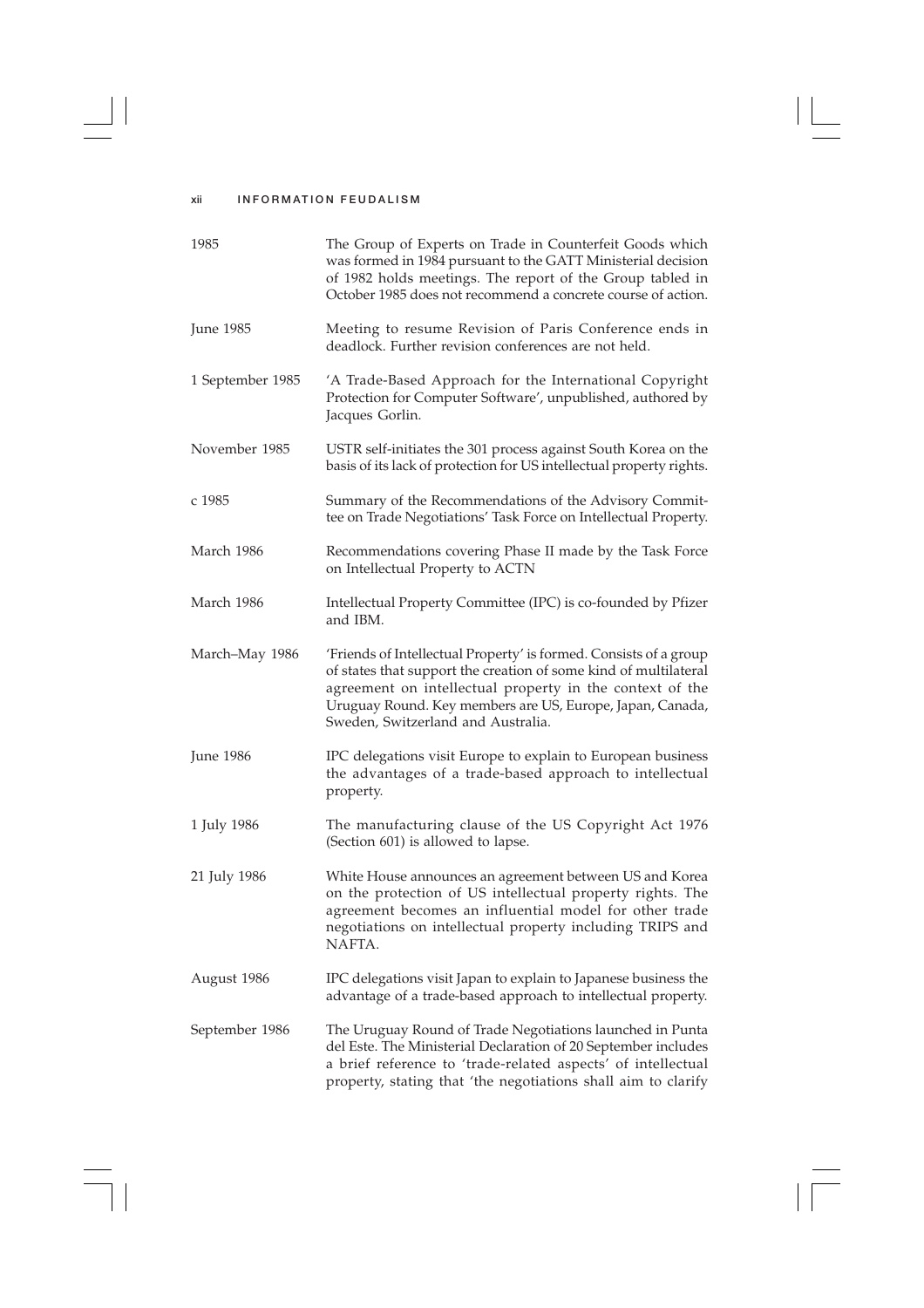#### **CHRONOLOGY OF KEY EVENTS xiii**

GATT provisions and elaborate as appropriate new rules and disciplines'. November 1986 IPC meets in Brussels with business representatives from European and Japanese business communities to discuss the form and content of the agreement on intellectual property that the international private sector would like to see come out of the Uruguay Round. March 1987 Week-long meeting of 'Friends of Intellectual Property' in Washington, DC. Paper by IPC on standards of intellectual property protection is discussed by members of the group. March 1987 IPC meets in New York with business representatives from European and Japanese business communities to discuss the form and content of the agreement on intellectual property that the international private sector would like to see come out of the Uruguay Round. May 1987 IPC delegation travels to Europe to meet with members of European private sector, European Commission (EC) officials and GATT officials to discuss forthcoming negotiations on intellectual property. 12 May 1987 UNICE (Union of Industrial and Employers' Confederations of Europe) releases a position paper on GATT and Intellectual Property arguing that the EC's approach to the negotiations has to be broadened to include the full range of intellectual property rights. October 1987 US tables its proposal on intellectual property before the GATT TRIPS working group. 1988 The Omnibus Trade and Competitiveness Act of 1988 creates the Special 301 mechanism and makes improved intellectual property a priority in US trade policy. January 1988 IPC delegation visits Hong Kong, Korea and Singapore to begin a campaign of winning support for a multilateral agreement on intellectual property. IPC meets in Tokyo with business representatives from European and Japanese business communities to discuss the form and content of the agreement on intellectual property that the international private sector would like to see come out of the Uruguay Round. March 1988 IPC hosts a dinner for trade officials who attend the weeklong meeting of 'Friends of Intellectual Property' group in Washington.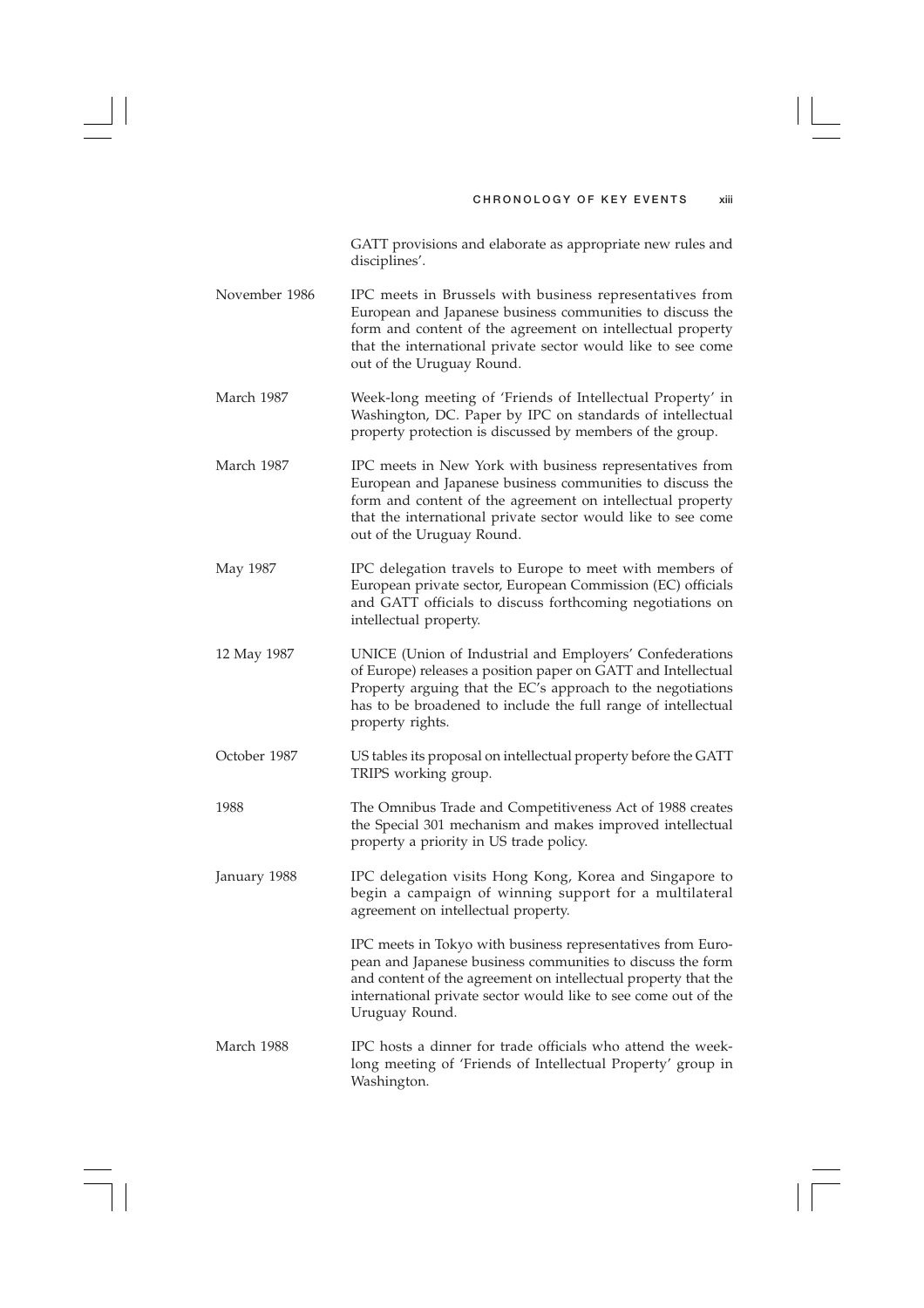$\begin{array}{c|c} \hline \quad \quad & \quad \quad & \quad \quad \\ \hline \quad \quad & \quad \quad & \quad \quad \\ \hline \end{array}$ 

 $\frac{1}{\sqrt{2}}$ 

| 7-11 March 1988 | Delegations from 23 industrialized countries and the EC<br>(Friends of Intellectual Property) meet in Washington to<br>discuss a US paper outlining proposals on substantive stand-<br>ards of intellectual property and enforcement. A document<br>outlining the proposals and the reaction of delegations to them<br>is circulated after the meeting.     |
|-----------------|-------------------------------------------------------------------------------------------------------------------------------------------------------------------------------------------------------------------------------------------------------------------------------------------------------------------------------------------------------------|
| May 1988        | IPC meets in Brussels with business representatives from<br>European and Japanese business communities to discuss the<br>form and content of the agreement on intellectual property<br>that the international private sector would like to see come<br>out of the Uruguay Round.                                                                            |
| 14 June 1988    | A Statement of Views of the European, Japanese and United<br>States Business Communities entitled 'Basic Framework Of<br>GATT Provisions On Intellectual Property', representing the<br>collective efforts of the Intellectual Property Committee (USA),<br>the Keidandren (Japan) and UNICE (Europe) is released.                                          |
| 17 October 1988 | A communication dated 13 October 1988 is received from the<br>USTR entitled 'Suggestion by the United States for Achieving<br>the Negotiating Objective - Revision', (GATT-Doc.MTN.GNG/<br>NG11/W/14Rev.1 (17 October 1988)). The document draws<br>heavily on the views contained in the 'Basic Framework of<br>GATT Provisions on Intellectual Property'. |
| 20 October 1988 | The US President authorizes, under Section 301 of the Trade<br>Act, the imposition of duties on paper products, non-benzenoid<br>drugs and consumer electronics from Brazil.                                                                                                                                                                                |
| 1989            | The USTR on the recommendation of the Motion Picture<br>Association of America (MPAA) and the International Intellect-<br>ual Property Alliance (IIPA) uses Special 301 to target problem<br>countries including Brazil, India, Mexico, China, Egypt, Korea,<br>Saudi Arabia, Taiwan and Thailand.                                                          |
| February 1989   | Developing country negotiators meet in the resort Talloires in<br>France to develop a unified position on TRIPS for the Mid-<br>term Review meeting in April. Essentially the last chance to<br>stop the US and EC agenda on TRIPS.                                                                                                                         |
| 1 March 1989    | The US joins the Berne Convention for Protection of Literary<br>and Artistic Works.                                                                                                                                                                                                                                                                         |
| April 1989      | Mid-term Review of the Uruguay Round produces a text that<br>gives the go-ahead to a full-blown agreement on TRIPS,<br>thereby fulfilling a US goal for that meeting.                                                                                                                                                                                       |
| March 1990      | The European Community tables 'Draft Agreement on Trade-<br>Related Aspects of Intellectual Property' during the Uruguay<br>Round negotiations.                                                                                                                                                                                                             |

 $\sqrt{\overline{\phantom{a}}\phantom{a}}$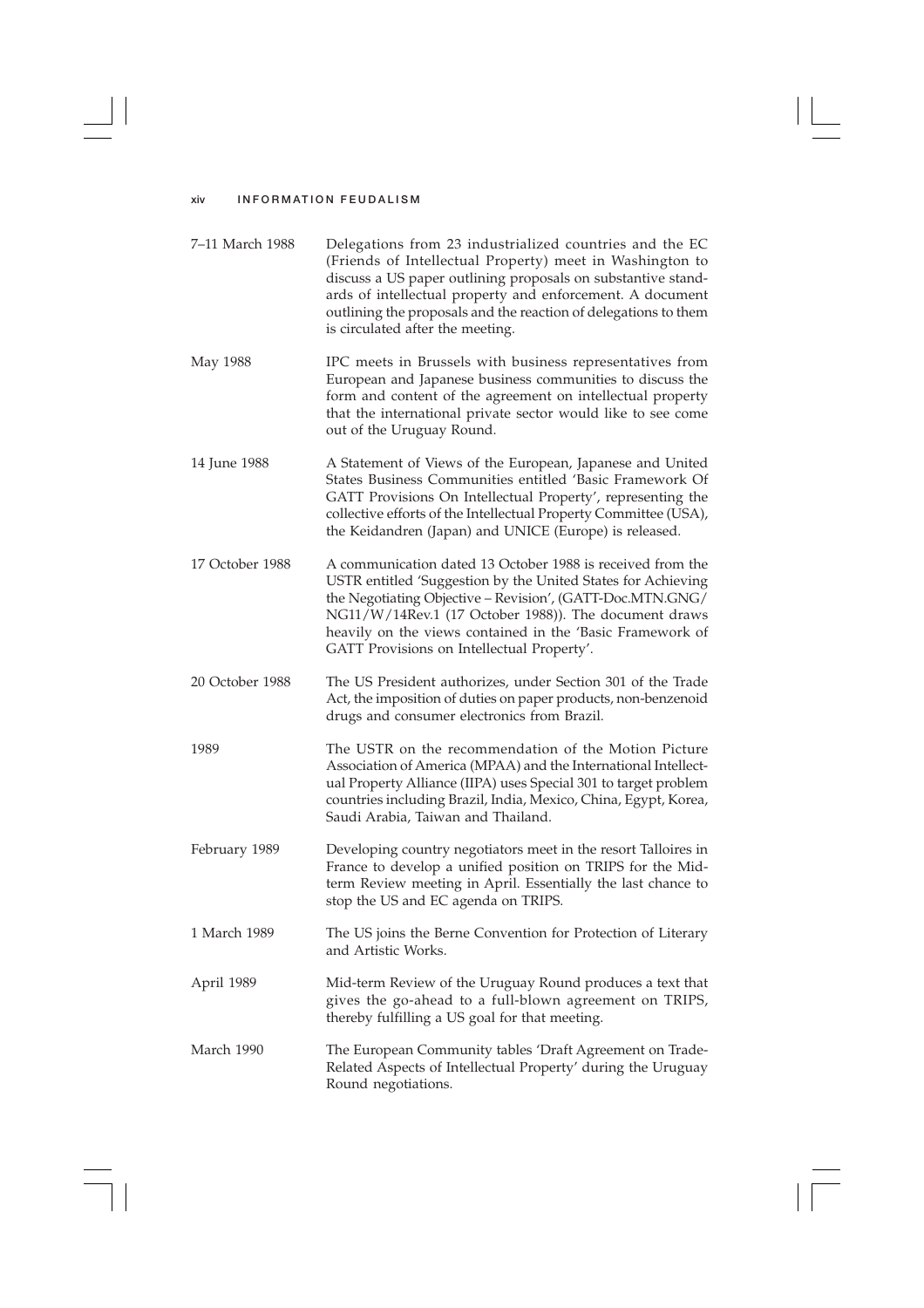### CHRONOLOGY OF KEY EVENTS xv

 $\overline{\Gamma}$ 

| May 1990         | The US tables 'Draft Agreement on Trade-Related Aspects of<br>Intellectual Property' during the Uruguay Round negotiations.<br>US draft is similar to the European Community draft.                                                                                               |
|------------------|-----------------------------------------------------------------------------------------------------------------------------------------------------------------------------------------------------------------------------------------------------------------------------------|
| May 1990         | Fourteen developing countries submit a draft text which is<br>general in nature because of internal disagreements. It has<br>only qualified support or no support from other developing<br>countries.                                                                             |
| 12 June 1990     | Chairman of the TRIPS Negotiating Group, Lars Anell, distri-<br>butes a chairman's draft that represents a composite of the<br>key proposals being put forward by the countries in the<br>negotiating group.                                                                      |
| December 1990    | Draft text of TRIPS submitted to ministerial meeting in<br>Brussels.                                                                                                                                                                                                              |
| December 1991    | Complete text of TRIPS (all options removed) included in<br>Director General Dunkel's 'Draft Final Act Embodying the Results<br>of the Uruguay Round of Multilateral Trade Negotiations'.                                                                                         |
| 1993             | The North American Free Trade Agreement (NAFTA), which<br>contains comprehensive provisions, on intellectual property<br>is signed by the parties to it. The provisions of NAFTA on<br>intellectual property offer the same or better protection than<br>the provisions of TRIPS. |
| 15 December 1993 | The Uruguay Round comes to an end.                                                                                                                                                                                                                                                |
| 15 April 1994    | TRIPS signed as part of Final Act of Uruguay Round.                                                                                                                                                                                                                               |
| 1 January 1995   | TRIPS enters into force.                                                                                                                                                                                                                                                          |

 $\mathrel{\underline{\sqcup}}$ 

 $\overline{\overline{\eta}}_1$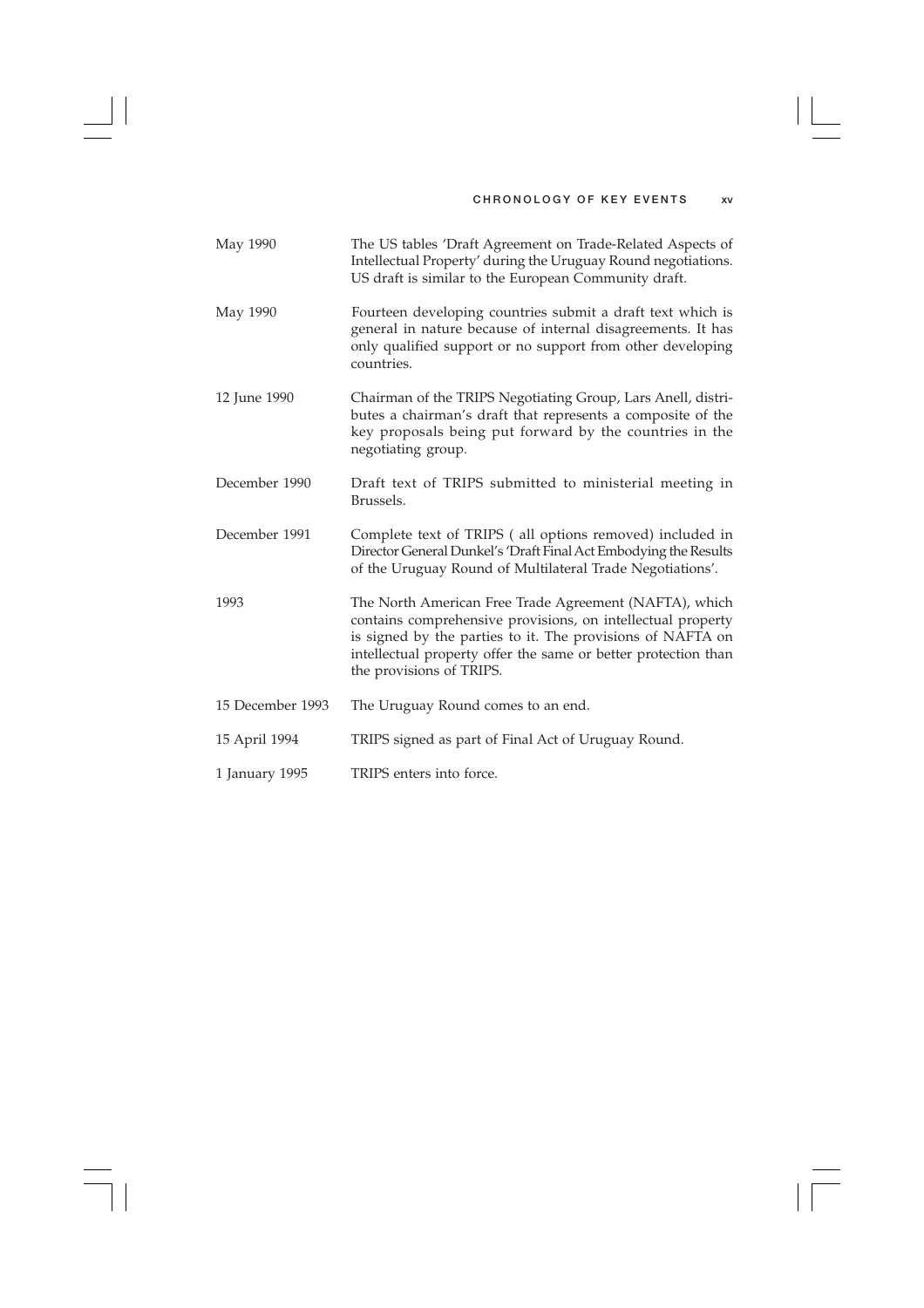# Acronyms and Abbreviations

 $\sqrt{1}$ 

 $\mathbf{r}$ 

 $\overline{\neg}$ 

| ACTN         | Advisory Committee on Trade Negotiations                               |
|--------------|------------------------------------------------------------------------|
| <b>BIRPI</b> | Bureaux internationaux réunis pour la protection de la propriété       |
|              | intellectuellé                                                         |
| Berne        | Berne Convention for the Protection of Literary and Artistic Works     |
| Convention   | 1886, as revised                                                       |
| BSA          | Business Software Alliance                                             |
| CAFC         | Court of Appeals for the Federal Circuit (US)                          |
| DAT          | digital audio tape                                                     |
| DMCA         | Digital Millennium Copyright Act 1998 (US)                             |
| EС           | European Commission                                                    |
| ECIS         | European Committee for Interoperable Systems                           |
| EPO          | European Patent Office                                                 |
| GATT         | General Agreement on Tariffs and Trade                                 |
| GNG          | Group of Negotiations on Goods                                         |
| GSP          | Generalized System of Preferences                                      |
| ICJ          | International Court of Justice                                         |
| IFPI         | International Federation of the Phonographic Industry                  |
| IIPA         | International Intellectual Property Alliance                           |
| IMF          | International Monetary Fund                                            |
| ΙP           | intellectual property                                                  |
| IPC          | Intellectual Property Committee                                        |
| IPIC         | Treaty on Intellectual Property in Respect of Integrated Circuits 1989 |
| ITO          | Intellectual Trade Organization                                        |
| MAI          | Multilateral Agreement on Investment                                   |
| MITI         | Ministry of International Trade and Industry (Japan)                   |
| MPA          | Motion Picture Association                                             |
| MPEA         | Motion Picture Export Association                                      |
| MPPC         | Motion Picture Patents Company                                         |
| MPPDA        | Motion Picture Producers and Distributors of America                   |
| NAFTA        | North American Free Trade Agreement                                    |
| NEC          | National Economic Council                                              |
| NIH          | National Institutes for Health (US)                                    |
| OECD         | Organisation for Economic Co-operation and Development                 |
| Paris        | Paris Convention for the Protection of Industrial Property 1983, as    |
| Convention   | revised                                                                |
| PTO          | Patent and Trademark Office (US)                                       |
| SAGE         | Software Action Group for Europe                                       |
| SCMS         | serial copy management system                                          |
| SIA          | Semiconductor Industry Association                                     |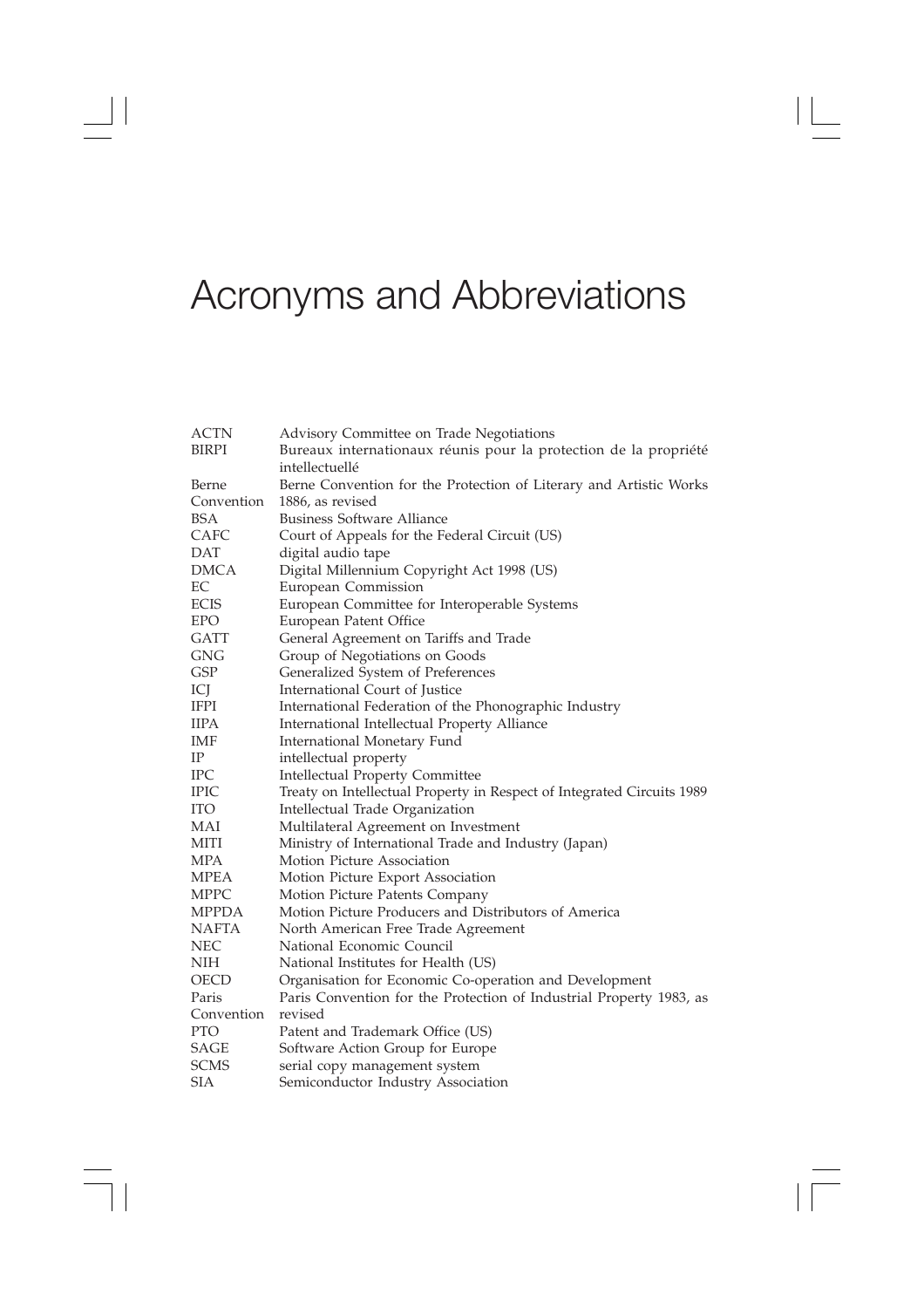#### **ACRONYMS AND ABBREVIATIONS xvii**

| <b>TNC</b>    | <b>Trade Negotiations Committee</b>                                    |
|---------------|------------------------------------------------------------------------|
| <b>TRIPS</b>  | Agreement on Trade-Related Aspects of Intellectual Property Rights     |
| UCC.          | Universal Copyright Convention                                         |
| <b>UNCTAD</b> | United Nations Conference on Trade and Development                     |
| <b>UNESCO</b> | United Nations Educational, Scientific and Cultural Organization       |
| <b>UNICE</b>  | Union of Industrial and Employers' Confederations of Europe            |
| <b>UPOV</b>   | International Convention for the Protection of New Varieties of Plants |
|               | 1961, as revised                                                       |
| <b>USTR</b>   | United States Trade Representative                                     |
| WCT           | WIPO Copyright Treaty 1996                                             |
| WIPO          | World Intellectual Property Organization                               |
| WPPT          | WIPO Performances and Phonograms Treaty 1996                           |
| WTO           | World Trade Organization                                               |
|               |                                                                        |

 $\overline{\overline{\phantom{m}}}_{\phantom{m}l}$ 

 $\begin{array}{c} \rule{0pt}{2ex} \rule{0pt}{2ex} \rule{0pt}{2ex} \rule{0pt}{2ex} \rule{0pt}{2ex} \rule{0pt}{2ex} \rule{0pt}{2ex} \rule{0pt}{2ex} \rule{0pt}{2ex} \rule{0pt}{2ex} \rule{0pt}{2ex} \rule{0pt}{2ex} \rule{0pt}{2ex} \rule{0pt}{2ex} \rule{0pt}{2ex} \rule{0pt}{2ex} \rule{0pt}{2ex} \rule{0pt}{2ex} \rule{0pt}{2ex} \rule{0pt}{2ex} \rule{0pt}{2ex} \rule{0pt}{2ex} \rule{0pt}{2ex} \rule{0pt}{$ 

 $\begin{array}{c} \boxed{-} \\ \boxed{-} \end{array}$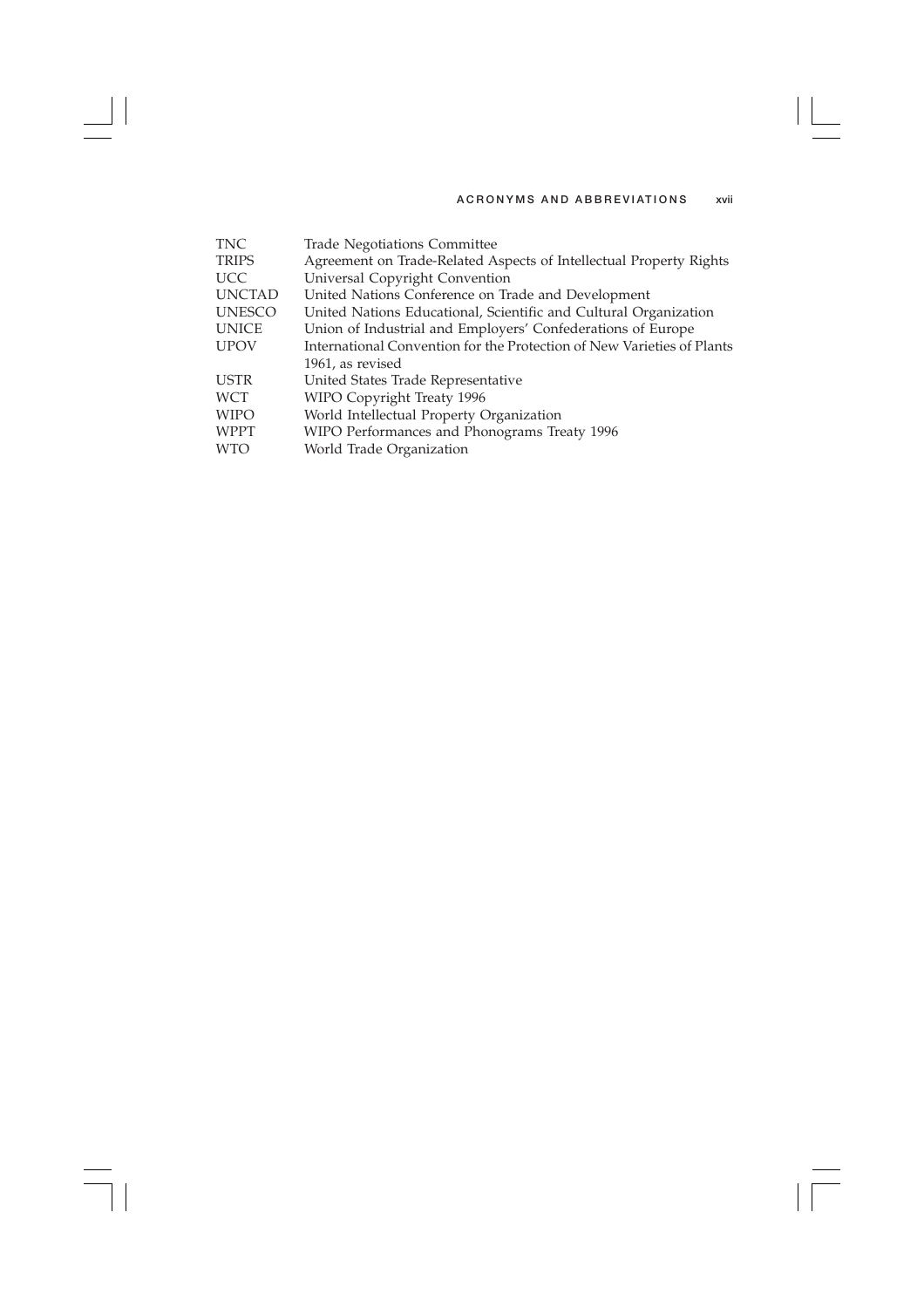$\begin{array}{c|c} \hline \hline \hline \end{array}$ 

 $\begin{tabular}{|c|c|c|c|c|} \hline & & & & & \\ \hline \hline \quad \quad & \quad \quad & \quad \quad \\ \hline \quad \quad & \quad \quad & \quad \quad \\ \hline \end{tabular}$ 

 $\overline{\overline{\eta}}_{\parallel}$ 

 $\frac{1}{\sqrt{1-\frac{1}{2}}}$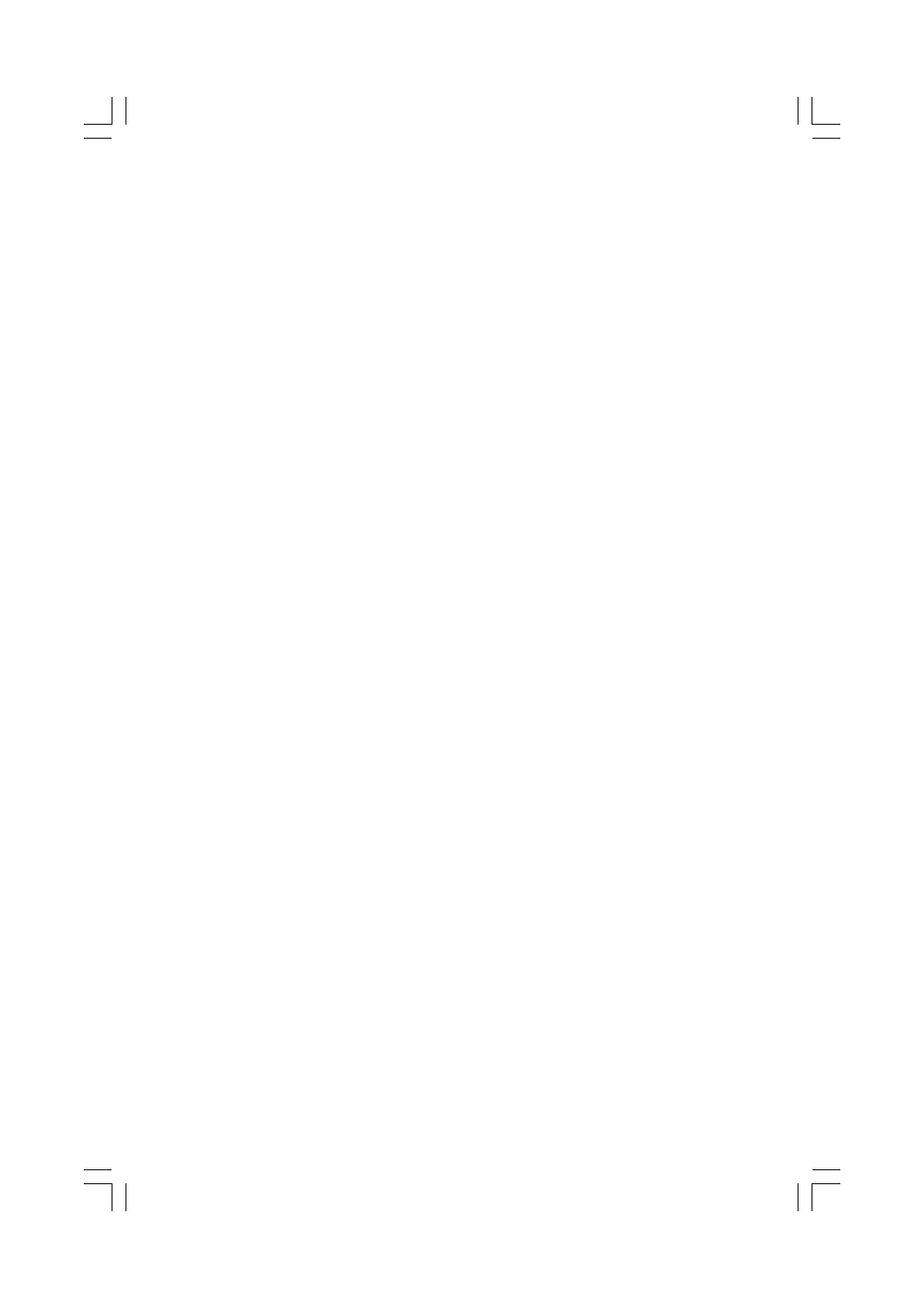#### CHAPTER 1

## Introduction

#### WHY INFORMATION FEUDALISM?

A child is using a swing in a public park. Instead of swinging backwards<br>and forwards she swings from side to side by pulling on one chain<br>first and then the other A few days later her parents receive a letter from and forwards she swings from side to side by pulling on one chain first and then the other. A few days later her parents receive a letter from the Intellectual Property Enforcement Agency, an arm of the police force. The letter states that their daughter was caught by a surveillance camera using a method of swinging that is the subject of a patent. The method has been claimed in a patent belonging to PlayPay Inc. Her parents are given the choice of paying a licence fee or facing prosecution for patent infringement.

In Phoenix, Arizona a group of Americans get on a bus. They are going to Mexico to buy drugs for use in the US. They expect to make a killing. The prices of prescription drugs under patent in the US have hit astronomical heights. By buying generic equivalents in Mexico for their treatment needs they will save themselves thousands of dollars.

The first scenario is, of course, far-fetched, except for a couple of things. A patent *has* been granted on a method of swinging a swing in the US, and intellectual property owners increasingly look to technology to police their intellectual property rights.<sup>1</sup> The need to register a computer program or face lock out, and the fact that some DVD players are restricted to playing DVDs from some geographical zones are two examples of this. The second scenario is true. US citizens are travelling to Mexico on special bus tours to buy generic medication they find increasingly difficult to afford in the US.<sup>2</sup> Spending on brand name drugs in the US tripled between 1990 and 2000, going from US\$40.3 billion in 1990 to US\$121.8 billion in  $2000^{3}$ <sup>+</sup> Rising prescription prices, underpinned by the strongest patent laws anywhere in the world, are turning more and more retired US citizens into medical refugees.

'Information feudalism', the title of our book, seems too harsh and inaccurate a description of the modern knowledge economies in which intellectual property rights play a central role. Even if we can make the case that current standards of intellectual property protection are excessive, can

<sup>†</sup> For details of the rise of prescription drug prices and its effects on the retired see the AARP (formerly the American Association of Retired Persons) website – http:/ /www.aarp.org/press/2002.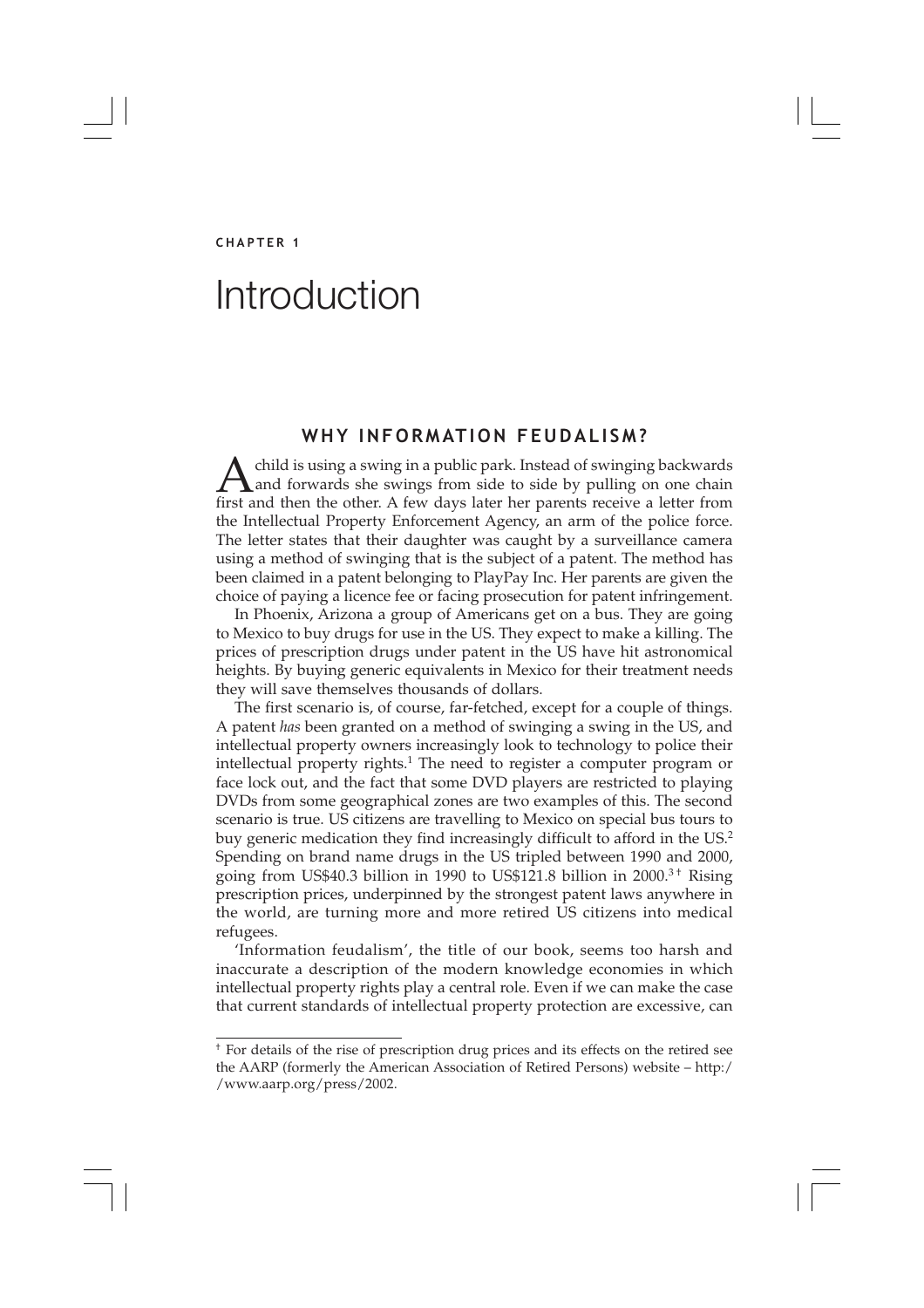we really say this will propel us into feudalism? Medieval feudalism was a response to the insecurity and dangers of the Dark Ages, the period from the 5th to the 10th centuries that saw the Roman Empire decline and fall. As established patterns of order and security broke down, small landholders began to look elsewhere for protection. Many looked to more powerful neighbours capable of shielding them against the attacks of brigands or barbaric tribes, offering in exchange their land and services. Land and liberty were in effect swapped for physical security. For many in the generations that followed, the swap did not work out. Feudalism became a system of government. The lords in the system gained the social subordination and services of the majority along with enormous economic power and wealth. The majority, the peasant serfs who had to work the land, had to live with the arbitrariness that absolute power brings. Dostoevsky captures the pitiless brutality of the Russian version when, in *The Brothers Karamazov*, he tells the story of a peasant mother made to watch her young son being torn apart by a pack of hunting hounds because her boy had accidentally injured the paw of the master's favourite hound.

We do not mean to signal by our choice of title that the contemporary global redefinition of intellectual property standards being undertaken in international fora, such as the World Trade Organization (WTO) and the World Intellectual Property Organization (WIPO), will cast us back to the abject subordination of a medieval feudalism. In Chapter 13 we describe information feudalism as an incomplete project. The visionaries and entrepreneurs who work the international corridors of power on behalf of this project, many of whom we interviewed, want ever stronger and more rigorously policed international standards of intellectual property. They push a simple message – that the creation of more and more intellectual property rights will bring more investment and innovation. Like many simple messages this obscures much. Copying and imitation are central to our process of learning and the acquisition of skills. As children we copy the artwork of others and imitate our sporting heroes. Copying and imitation never leave us, and without it a lot of socially valuable information would never be transmitted or learnt. The creator of innovation is also always the borrower of ideas and information from others. Intellectual property rights put a price on information, thereby raising the cost of borrowing. Raising the costs of borrowing through the imposition of very high standards of intellectual property will progressively choke innovation, not increase it. Most businesses, we argue, will be losers, not winners.

There is a connection between the project of information feudalism that we describe in these pages and medieval feudalism as both involve a redistribution of property rights. In the case of medieval feudalism, the relationship of the lord to the land and vassals was a relationship of great inequality. The majority of humble folk were subject to the private power that lords exercised by virtue of their ownership of the land. This private power became in effect governmental power as lords set up private manorial systems of taxes, courts and prisons. The redistribution of property rights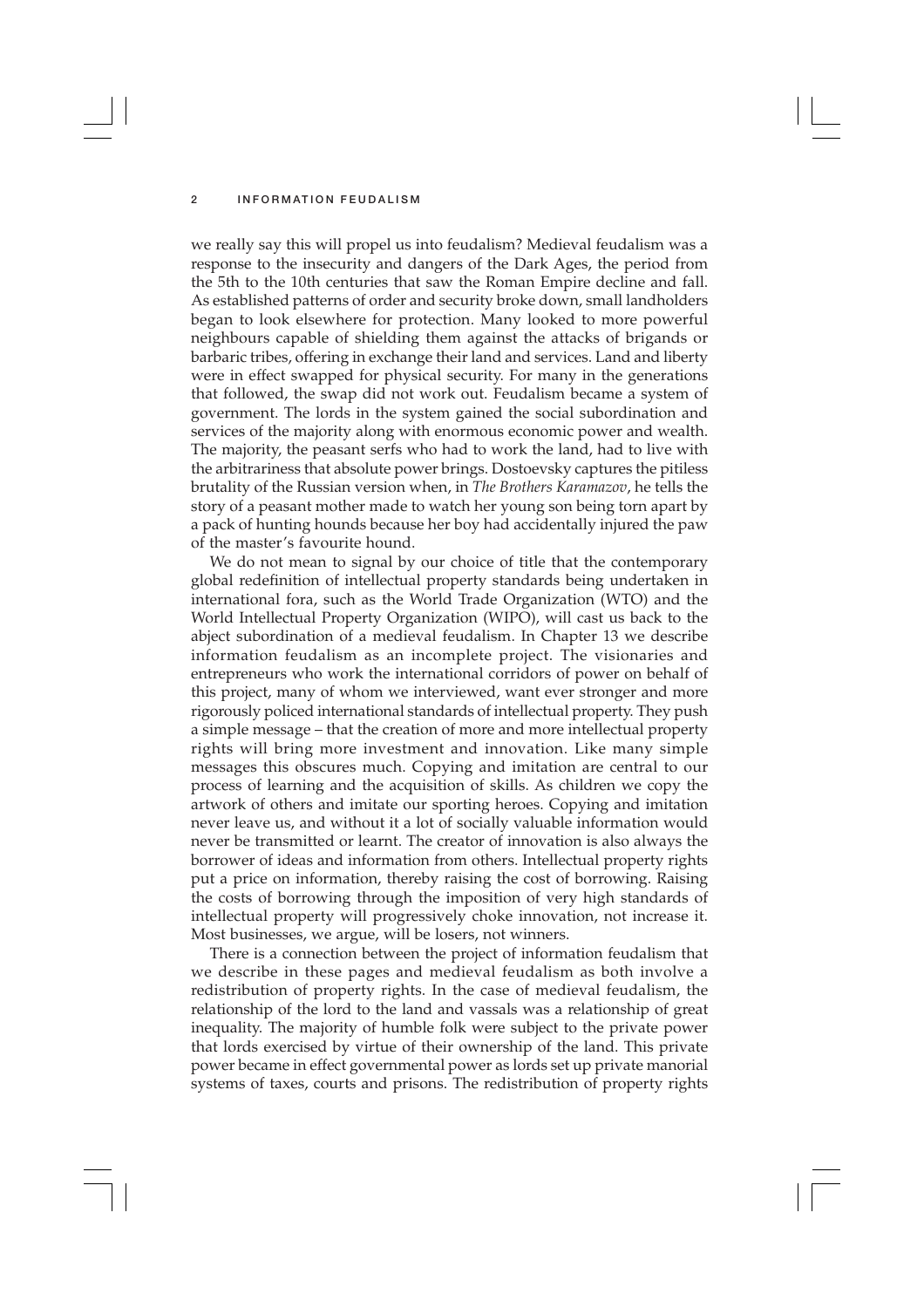#### **INTRODUCTION 3**

in the case of information feudalism involves a transfer of knowledge assets from the intellectual commons into private hands. These hands belong to media conglomerates and integrated life sciences corporations rather than individual scientists and authors. The effect of this, we argue, is to raise levels of private monopolistic power to dangerous global heights, at a time when states, which have been weakened by the forces of globalization, have less capacity to protect their citizens from the consequences of the exercise of this power. It was the loss of Rome's capacity to protect its citizens that provided an important condition for the feudalization of its social relationships.

#### THE RISKS

The grant of power that comes with intellectual property rights carries with it two great dangers. First, depending on the resource in question it may place the holder of the right, or a small group of holders, in a position of central command in a market. Competition suffers as a result. So, for example, if a fundamental method of doing business over the Internet falls under patent this creates costs for other businesses in terms of licence fees, inventing around the patent or using less efficient methods. Essentially the patent functions as a barrier to entry to the market, the height of the barrier varying according to the nature of the patent and market structure. Intellectual property rights are, in essence, government tools for regulating markets in information. The problems of government capture that we describe in this book have led us to the view that there should be a presumption against the use of these rights to regulate markets rather than a presumption in their favour.

The second and greater danger of intellectual property lies in the threat to liberty. When a group of scientists stop working on a protein molecule because there are too many intellectual property rights that surround the use of the molecule, a basic freedom, the freedom to research, has been interfered with. The liberty cost of intellectual property rights may seem remote because most of us do not carry out research on proteins. But we all have an interest in seeing public research programmes into diseases and health being carried out. We want, for example, public researchers to continue working on the genes for breast and ovarian cancer and helping to develop cheaper, more effective clinical tests. We do not want them deterred by announcements like the following: 'This important patent solidifies Myriad's dominant proprietary position on the BRCA1 and BRCA2 genes' (the genes linked to breast and ovarian cancer).4 Companies are entitled to protect their treatments for disease but not, through use of their patents, to deter or prevent others from access to genes which are linked to the origins of disease.

Public research programmes make concrete basic human rights such as the right to health and the right to food. When scientists abandon such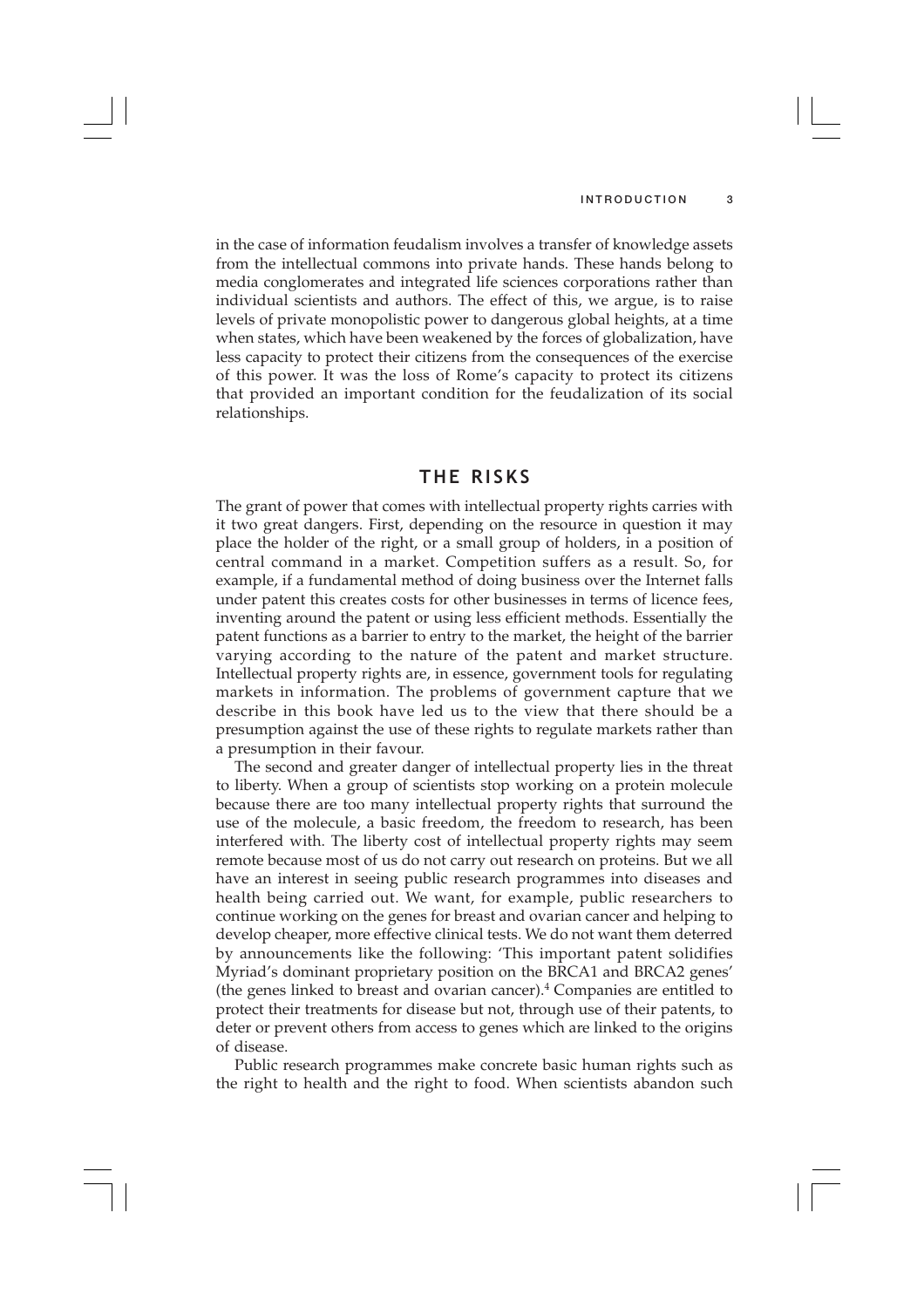programmes because of the atmosphere of threat generated by companies wielding large patent portfolios it diminishes the liberty of us all. Similarly, when copyright owners use copyright to threaten manufacturers of recording technologies, such as the tape recorder or the VCR, to raise the price of educational material to libraries and universities, to keep material out of the public domain with long copyright terms (many of which now run at a minimum of the life of the author plus 70 years), our interests in being able to exchange, access and discuss information are the subject of interference. The exchange, circulation and communication of information amongst people is fundamental to the way a democracy works. The more power over the price of information a society places in the hands of intellectual property owners, the more it checks its citizenry from informing itself.

The danger to basic rights posed by intellectual property regulation is not an obviously visible danger. Rather it is a danger based on the quiet accretion of restrictions – an accretion hardly visible because it is hidden behind technical rule-making, mystifying legal doctrine and complex bureaucracies, all papered over by seemingly plausible appeals to the rights of inventors and authors and the need to encourage innovation. We experience these restrictions not as a mass of individuals living in a totalitarian society, but as members of smaller communities who find strands of intellectual property law settling on and changing the customary ways in which we have accessed and exchanged information. Farmers who follow ancient practices of saving, swapping, bartering or selling seeds to each other find that these practices have to take place in the shadow of patent claims over those seeds. Just what a farmer may or not may not do with plants containing patented genes becomes a lawyers' game. Researchers from different institutions begin their conversations by swapping confidentiality agreements or not starting those conversations until the intellectual property lawyers have spoken. University librarians find themselves having to take down student material from a website because a copyright collecting society has threatened legal action if they do not. Interpreting copyright rules, especially on the complex issues raised by digital technologies, is hardly their field, so more often than not they comply. Academic institutions discover that they are paying huge licence fees to publishers for articles in journals which their academic employees have researched, written and edited. All too often these fees are passed on to students. The local choirs, drama clubs and schools that bring culture to their community areas find themselves caught up in a mire of copyright rules that bring increased cost, uncertainty and anxiety. Computer programmers wishing to modify a program come across copyright or patent restrictions that block their way. Different Internet communities stumble into a worldwide web of intellectual property restrictions about what may be downloaded, what the rules are on redistribution, and the rules on the posting and linking of materials. Individuals everywhere increasingly find that every time they use information in some way they trigger an obligation to pay a fee to an intellectual property owner.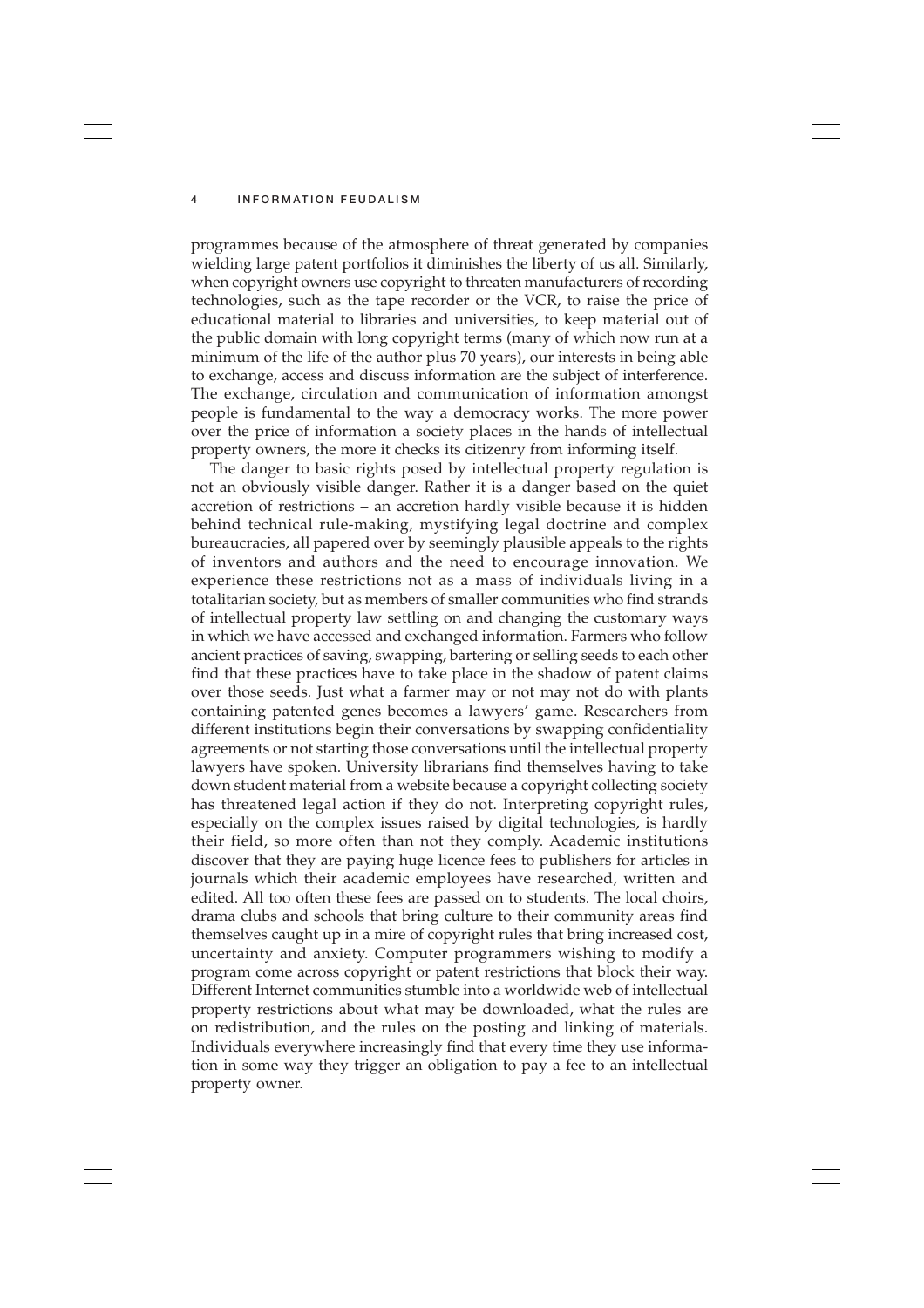#### **INTRODUCTION 5**

Not every individual intellectual property right leads to the two dangers we have mentioned. The market power that intellectual property rights confer depends on demand for the product and the degree of substitutability for it. A patent over a life-saving drug or an essential algorithm may confer great market power; copyright over a book may confer little. Many ordinary citizens own copyright in poems or novels that no-one wants to publish. In any case, thinking about the dangers of intellectual property at the level of individual intellectual property rights is a mistake. The dangers of central command and loss of liberty flow from the relentless global expansion of intellectual property *systems* rather than the individual possession of an intellectual property right. It is these expanding systems of intellectual property that have enabled a relatively small number of corporate players to amass huge intellectual property portfolios. We do not claim that intellectual property rights necessarily lead to excessive levels of private power. It is just that in our world they have. One place where the threats posed by information feudalism did briefly attract the attention of the Western mass public was South Africa

#### HEALTH-HELL IN AFRICA

Marrakesh is the scene of one of George Orwell's essays. Writing of poverty, death and colonial empires he observes<sup>5</sup>:

They rise out of the earth, they sweat and starve for a few years, and then they sink back into the nameless mounds of the graveyard and nobody notices that they are gone.

His description of the invisibility to Western eyes of death in Africa in 1939 could just as easily be applied to the AIDS-related deaths in Africa in the last decade. In sub-Saharan Africa alone more than 17 million people have died. The UNAIDS website carries statistic after statistic about AIDS in Africa.<sup>6</sup> They tell the story of people dying - dying on a scale that is not really comprehensible. If we live in a country or region with a comparatively small population we can try to visualize it in terms of that entire population getting sick and then dying. There are also UNAIDS statistics that attempt to describe the way in which the scythe of AIDS will shape Africa's future.7 They describe a future in which a third of 15 year old boys in some countries will die, in which there are millions of orphans, and where education systems crumble as the teachers die. In this landscape hope hides from view.

Hope in the case of a treatment for HIV/AIDS arrived in the West at the end of the 1980s in the form of anti-retroviral therapy. At first the treatments involved the daily consumption of a combination of drugs involving as many as 20 tablets to be taken a specific times of the day. During the 1990s the treatment progressively improved. Current anti-retroviral therapy can take the form of a triple drug combination taken as one tablet a couple of times a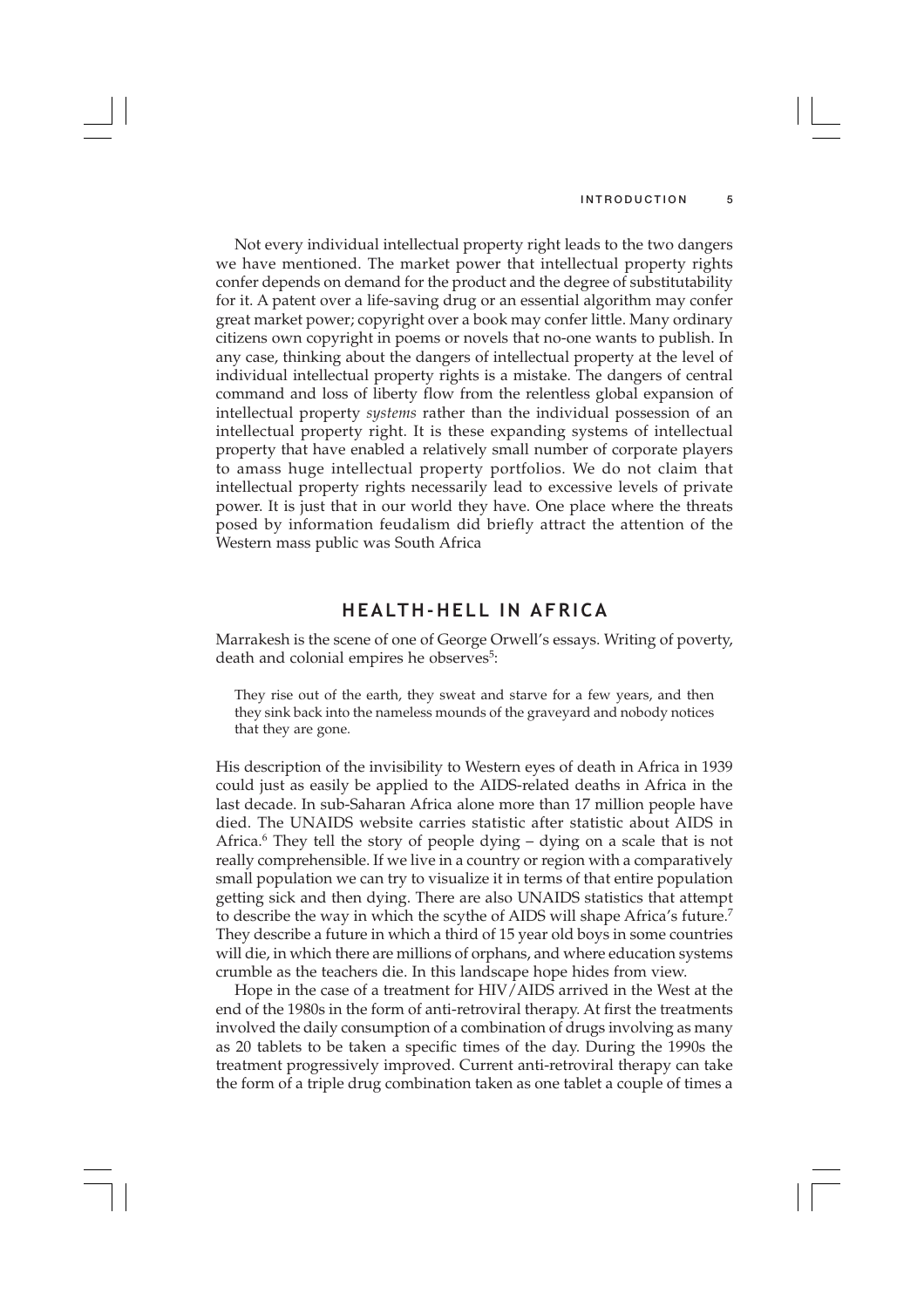day. The shift to a one-tablet-a-day treatment is not far off. Anti-retroviral therapy is aimed at halting the replication of HIV in the individual and allowing the immune system to recover. The treatments have proven to be highly effective. They do not remove the HIV infection, but with proper management they may allow a person to achieve a normal life-span.<sup>8</sup>

When anti-retroviral therapies made their first appearance they were expensive (in the range of US\$10,000 to \$15,000 per person per year). This had everything to do with the intellectual property protection used by the large pharmaceutical companies involved in their development. Generally speaking, when a large pharmaceutical company develops a therapeutic compound it surrounds that compound with a wall of intellectual property protection. Patents are taken out on all aspects of the compound, including the compound itself, dosage methods and processes of making it. Some knowledge is held back and protected under trade-secret law, brand name identity is protected through trademark law and a lot of written information is protected by copyright. The whole point of building this wall is to ensure that protection lasts well beyond the term of any single patent and keeps cheaper generic manufacturers out of the market for as long as possible.

For people in developing countries living on one or two dollars a day, the price of anti-retroviral therapies represented a king's ransom.<sup>9‡</sup> In some countries such as South Africa, some treatments were in fact more expensive. As an aside we might note that the phenomenon of patented medicines being more expensive in developing countries is not unusual.<sup>10</sup> The logic of patent monopoly is to have a safe and secure distribution system aimed at selling smaller numbers of expensive medicines to a wealthy class rather than trying to distribute large numbers of cheap medicines at a few cents a day to the many poor. When large pharmaceutical companies speak about 'growing the market' in developing countries, it is the wealthy segment of the market they have in mind.

South Africa has the biggest HIV-infected population in Africa.<sup>11</sup> In 1997 the South African government introduced a bill that gave the health minister some discretion in setting conditions to ensure the supply of affordable medicines. The bill was signed by President Mandela on 12 December 1997. It specifically allowed the importation into South Africa of patented medicines that had been put onto another market with the consent of the patent owner. The idea was to encourage the importation of patented medicines from the cheapest market (parallel importation), a form of importation that was allowed within the European Union (EU), amongst other places. The response of the US officials was to turn the passage of the

<sup>‡</sup> According to World Bank data in 1998 46.3% of the population in Sub-Saharan Africa were living on less than US\$1.00 a day. See *World Development Report, 2000/ 2001: Attacking Poverty*, OUP, NY, 2001, 23. Globally 1.2 billion people live on less than US\$1.00 a day and 2.8 billion live on less than \$2.00 a day. See *Human Development Report 2001: Making New Technologies Work For Human Development*, United Nations Development Programme, OUP, NY, Oxford, 2001, 9.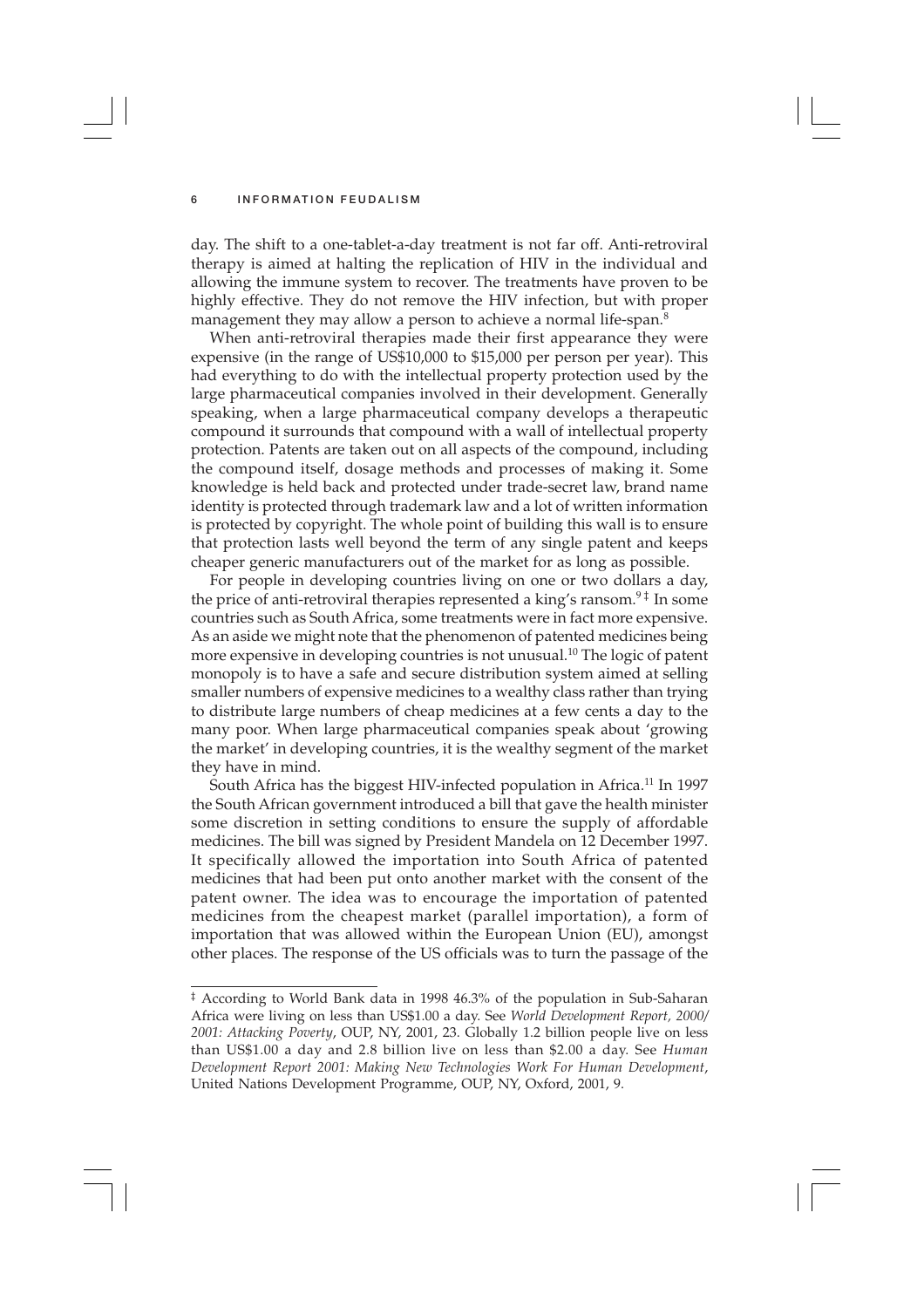#### **INTRODUCTION 7**

South African bill into a trade matter. Agencies of the US government such as the Office of the United States Trade Representative (USTR), the Department of Commerce and the State Department, with the assistance of officials from the European Commission (EC), began to pressure South Africa to change the bill. One of their arguments was that the South African government in passing the Medicines Act would be in breach of its obligations under the Agreement on Trade-Related Aspects of Intellectual Property Rights (TRIPS), an agreement that the South African government was a party to by virtue of its membership of the WTO. TRIPS contains provisions on patents.

In 1998 the pressure on South Africa intensified. The USTR listed South Africa under its trade law for possible trade sanctions if it did not comply with the demands of the US pharmaceutical industry, and in February 1998, 41 pharmaceutical companies began proceedings in South African courts against the South African government, naming Nelson Mandela as first defendant. The trade dispute continued to climb up the totem pole of political importance. Senior officials from the US and the EU continued to draw attention to South Africa's obligations under TRIPS. Sir Leon Brittan, the then Vice-President of the EC, wrote to Thabo Mebki, at that time the Deputy President of South Africa, drawing his attention to South Africa's obligations under TRIPS.<sup>12\*</sup> At the August 1998 US.-South Africa Binational Commission meetings in Washington, Vice President Gore made the protection of US pharmaceutical patents the central issue.<sup>13</sup> European leaders quietly joined this backroom push to make South Africa fall into line. French President Chirac raised the matter during his July 1998 state visit to South Africa and the Swiss and German presidents also raised the issue privately with Deputy President Mbeki.

In March 2001, 39 pharmaceutical companies came to the Pretoria High Court armed with most of South Africa's intellectual property barristers and a barrage of arguments against the Medicines Act. TRIPS surfaced again, the line of argument being that TRIPS required that patents be 'enjoyable without discrimination' as to the field of technology.<sup>14</sup> The South African Medicines Act was said to discriminate against pharmaceutical patents. In April 2001 the pharmaceutical companies withdrew from the litigation and the case settled.

What had happened? The answer lies in the power of publicity. For almost a decade a few activists, the most prominent being James Love, had been doing work on the links between intellectual property rights and the price of pharmaceutical drugs.15 In essence they had been asking whether, as a matter of public policy, consumers would benefit from the sole reliance on stronger and stronger intellectual property rights or whether there were more efficient alternatives (for example, mandatory contributions to research and development (R&D) funds directed at important diseases). When intellectual

<sup>\*</sup> See Oxfam Background Briefing, 'South Africa vs. the Drug Giants: A Challenge to Affordable Medicines', available from www.oxfam.org.uk/cutthecost.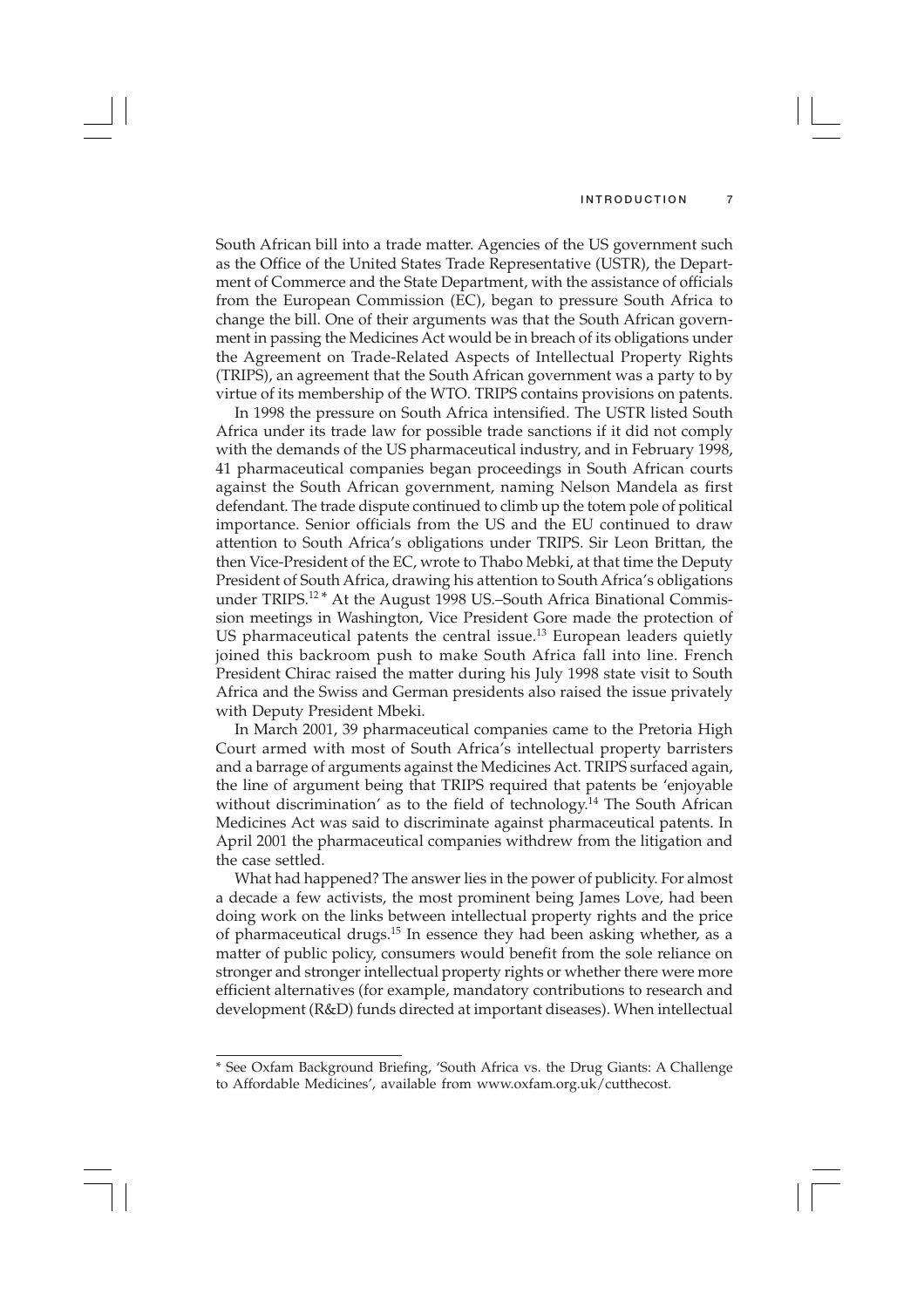property standards became part of the WTO trade regime, James Love was amongst the first to draw attention to the likely adverse impacts on the capacity of developing countries to get access to cheap medicines for their populations. Out of a meeting in 1996 in Bielefeld, Germany, organized by Health Action International (a network of public health workers, with members in more than 70 countries) there grew a coalition of health activists and organizations who began to mount a global campaign against the impact of patents and trade rules on access to medicines. The campaign grew and was joined by other prominent non-governmental organizations (NGOs) like Medcines sans Frontier (MSF) and Oxfam.<sup>16</sup> The international publicity this coalition of NGOs gave to the plight of South Africa was also accompanied by good public policy analysis that, at its core, raised a fundamental issue – could the world community continue to rely on a patent-based R&D system that contributes heavily to a situation in which only 10 per cent of global health research investigates the causes of 90 per cent of the world's disease burden?17 For the first time, mass publics in the West learnt that their governments had, in the 1980s, participated in trade negotiations that globally strengthened patent monopolies, that obliged developing countries to recognize product patents on pharmaceuticals and that reduced their sovereignty over health regulation.

In the face of growing international moral outrage, trade ministers and officials in the US and EC and the large pharmaceutical companies began to re-calculate. The companies withdrew from the litigation. The real worry for the large pharmaceuticals was no longer the South African law, but the fact that the access to medicines campaign had triggered a much broader discussion about the links between patents, the price of drugs, the price of research and the risks that the companies took. People were beginning to question the assumptions the industry used to come up with the cost of researching and developing a new drug. Questions were being asked about just how much actual risk the companies took when so much drug research was in fact done in the public sector.<sup>18</sup> Activists like James Love had been raising these issues for a long time, but now others were raising them and worse still expressing scepticism about the industry's claims.19

The worst of all possible worlds was one in which the debate over the price of patented drugs for the poor in developing countries spilt over into the price of patented drugs in the US. If the price of prescription drugs in the US had tripled in the last decade might they not triple again in the next? How many more US citizens, unable to afford patented drugs, would make that trip to Mexico? The bureaucrats that had been supporting the pharmaceutical establishment went into damage control mode. The EC began to talk about the differential pricing of drugs for poor countries.<sup>20</sup> At a special meeting of the TRIPS Council in June 2001, developing states pushed for the recognition of a reading of TRIPS that permitted them to deal with health crises. Ultimately this produced the Declaration on TRIPS and Public Health at a WTO Ministerial in November 2001, a declaration that affirms the right of developing countries to protect the health of their populations.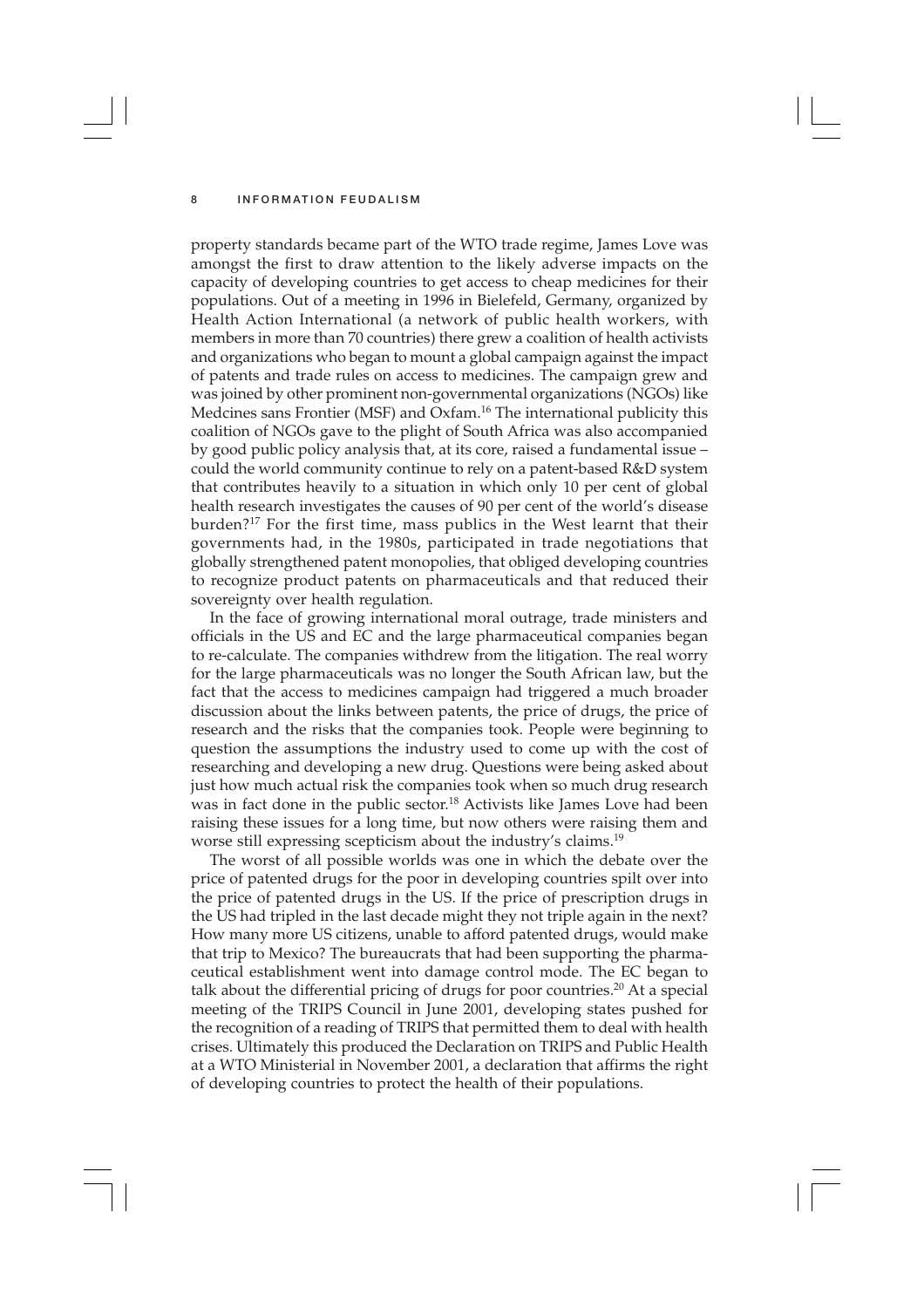#### **INTRODUCTION 9**

The campaign was instrumental in bringing down further the price of anti-retroviral treatments. It provided support for generic manufacturers in two key developing countries – Brazil and India – to make offers to other developing countries looking for anti-retroviral drugs that their populations could afford. In most cases these drugs were not under patent protection in Brazil or India, this having much to do with the fact that prior to TRIPS these countries did not recognize patents on pharmaceutical products.

Brazil especially was a key player in showing the world what a government could do if it was serious about combating HIV. Despite enormous trade and political pressure from the US and the large pharmaceutical companies Brazil during the first part of the1990s had played a stalling game. In 1996 it did introduce a patent law that included protection for pharmaceutical products, but that law, especially the provisions on compulsory licensing, was shaped with the price of AIDS drugs in mind. With the encouragement of civil society Brazil went down the path of providing free anti-retroviral therapy. In those cases where the drugs it needed were under patent it threatened the use of compulsory licensing in order to bring the price down. The anti-retroviral Nevirapine, for example, which is if great importance in the prevention of mother to child transmission of HIV, is available from the Brazilian generic manufacturer FarManguinhos at US\$0.59 per day. The results speak for themselves. Brazil does not face the HIV/ AIDS crisis that many African countries do.

The Indian generic firm Cipla was also important in triggering price reductions for anti-retrovirals for the poor. At an international meeting in Brussels in September 2000 the CEO of Cipla, Yusuf Hamied, publicly stated the prices at which he could provide anti-retrovirals to developing countries, prices that at that time worked out to around a couple dollars a day. The pharmaceutical executives of major companies 'listened agog to Hamied's matterof-fact price list for chemical equivalents of Glaxo's Epivir, Boehringer's Nevirapine and Bristol-Myers's Zerit.' 21 The crucial thing though was the very public nature of the offer – at an international meeting with the media in attendance.

The large pharmaceutical companies had also been making offers to developing countries, but only to some countries on some drugs and in secret with lots of conditions attached. Once the generics went public with their price, developing countries knew whether the secret price discounts that they were being offered by the large pharmaceutical companies were good deals or not. Today the price of anti-retroviral therapy that generic companies are able to offer comes in at well under a dollar a day.

Behind the success of the access to medicines campaign there remains a structural reality that has everything to do with the re-distribution of property rights that we spoke of earlier. It is a reality whose shadow extends beyond patents and medicines. Large companies own more intellectual property than at any point in human history, in areas such as agriculture, plants and food, financial methods of doing business and on the algorithms that drive the digital revolution. In the case of medicines there are only six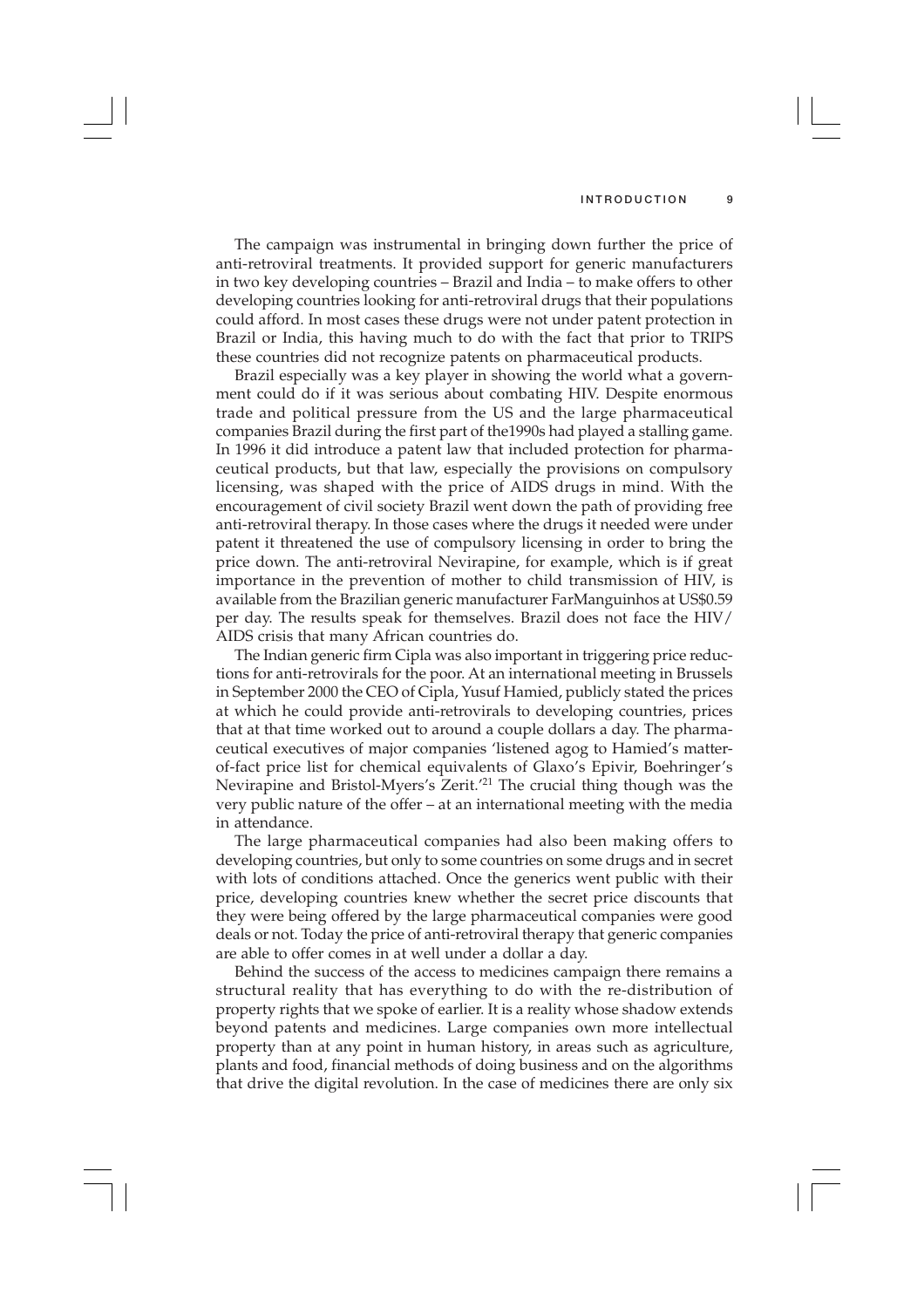developing countries that have any serious generic manufacturing capabilities (Brazil, Argentina, China, India, Korea and Mexico). All are obliged to comply with TRIPS and therefore have to recognize patents on pharmaceutical products and processes, as well as the stronger protection for trade marks that TRIPS mandates. The generic manufacturers in these developing countries will eventually have to survive in a world of much greater intellectual property protection for pharmaceutical products and processes, a world in which large pharmaceutical companies own all the key patents in all the markets where they perceive the threat of competition from generic manufacturers. Nothing to date in the access to medicines campaign has changed this structural reality.

This raises a question: Why had states agreed to TRIPS? The dangers of imposing one set of patent standards, standards that best suited large pharmaceutical companies, were pretty clear. Absent publicity and reputational losses, the poor are at a point on the demand curve that is of no interest to a large pharmaceutical monopolist.

#### WHY SIGN TRIPS?

During the course of an interview in 1994 with a senior US trade negotiator he remarked to us that 'probably less than 50 people were responsible for TRIPS'. TRIPS is the most important agreement on intellectual property of the 20th century. More than a hundred ministers signed it on behalf of their nations in the splendid Salle Royale of the Palais des Congrès in Marrakesh on 15 April 1994.

TRIPS is one of 28 agreements that make up the Final Act of the Uruguay Round of Multilateral Trade Negotiations, the negotiations that had begun in Punte del Este in 1986. Another of those agreements established the WTO, and it is the WTO that administers TRIPS. In the US, high technology multinationals greeted the signing of TRIPS with considerable satisfaction. TRIPS was the first stage in the global recognition of an investment morality that sees knowledge as a private rather than public good. The intellectual property standards contained in TRIPS, obligatory on all members of the WTO, would help them to enforce that morality around the world. In India, after the signing of TRIPS, hundreds of thousands of farmers gathered to protest the intrusion of patents on the seeds of their agricultural futures. The Indian generics industry warned of dramatic price increases in essential medicines that would follow from the obligation in TRIPS to grant 20-year patents on pharmaceutical products. In Africa there was little discussion of TRIPS.

TRIPS is about more than patents. It sets minimum standards in copyright, trade marks, geographical indications, industrial designs and layout-designs of integrated circuits. TRIPS effectively globalizes the set of intellectual property principles it contains, because most states of the world are members of, or are seeking membership of, the WTO. It also has a crucial harmonizing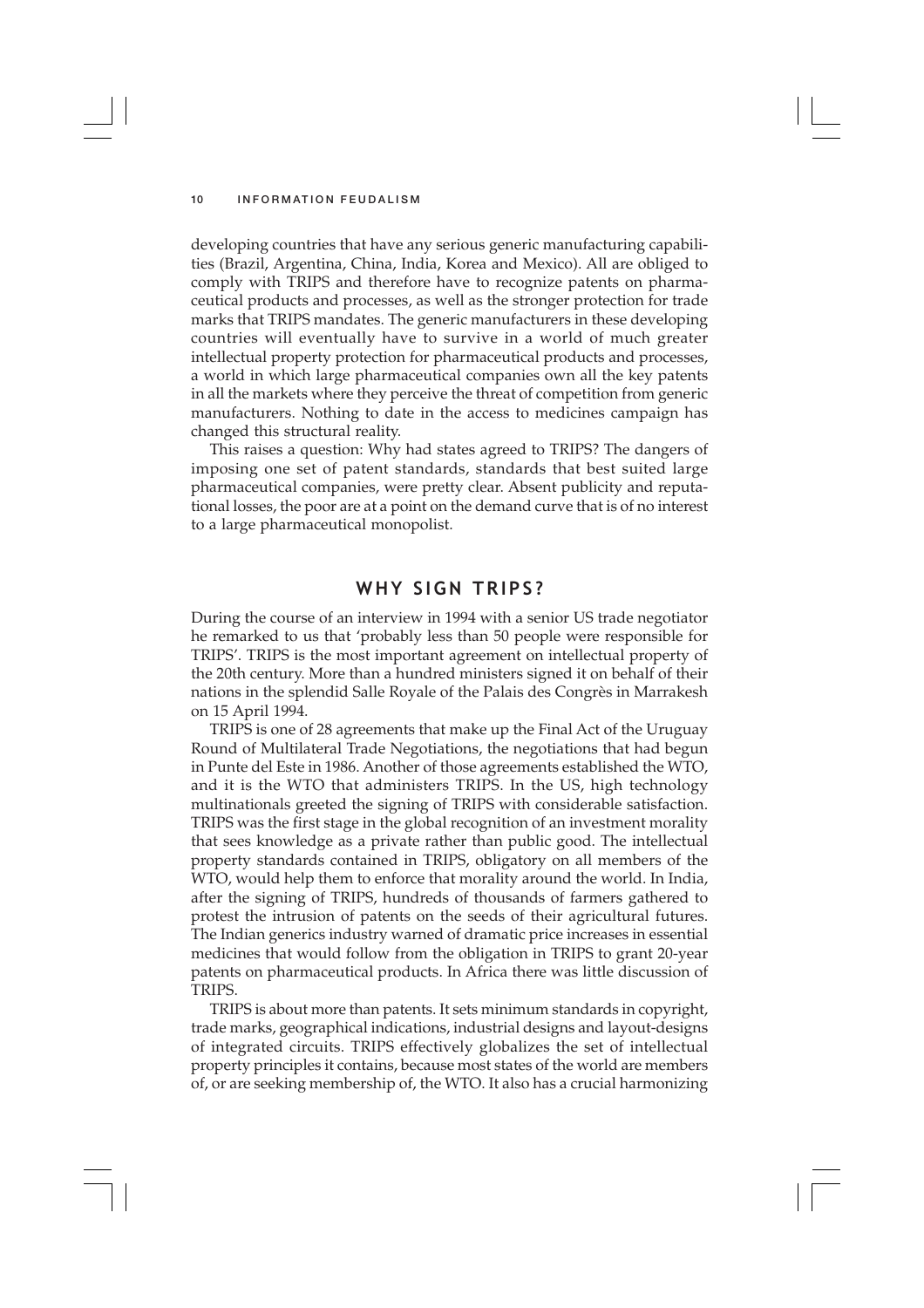#### **INTRODUCTION** 11

impact on intellectual property regulation because it sets, in some cases, quite detailed standards of intellectual property law. Every member, for example, has to have a copyright law that protects computer programs as a literary work as well as a patent law that does not exclude micro-organisms and microbiological processes from patentability. The standards in TRIPS will profoundly affect the ownership of the 21st century's two great technologies – digital technology and biotechnology. Copyright, patents and protection for layout-designs are all used to protect digital technology while patents and trade secrets are the principal means by which biotechnological knowledge is being enclosed. TRIPS also obliges states to provide effective enforcement procedures against the infringement of intellectual property rights.

One of the puzzles this book sets out to solve is why states should give up sovereignty over something as fundamental as the property laws that determine the ownership of information and the technologies that so profoundly affect the basic rights of their citizens. The puzzle deepens when it is realized that in immediate trade terms the globalization of intellectual property really only benefitted the US and to a lesser extent the European Community.22 No one disagrees that TRIPS has conferred massive benefits on the US economy, the world's biggest net intellectual property exporter, or that is has strengthened the hand of those corporations with large intellectual property portfolios. It was the US and the European Community that between them had the world's dominant software, pharmaceutical, chemical and entertainment industries, as well as the world's most important trade marks. The rest of the developed countries and all developing countries were in the position of being importers with nothing really to gain by agreeing to terms of trade for intellectual property that would offer so much protection to the comparative advantage the US enjoyed in intellectual property-related goods. An Australian study of copyright royalty flows during the 1990s showed that Australia paid out to overseas copyright owners around Aus\$1.2 billion more than it received.<sup>23</sup> Another Australian study showed that the cost to Australia of the TRIPS provision which extended the patent term of 20 years to patents *already in existence* could be as high as Aus3.8 billion dollars.24 In Australia, as is the case in all small- to medium-sized developed country economies and developing country economies, the vast bulk of patents is in foreign ownership.

One standard reply we received in our interviews when we put this puzzle to policy makers was that 'TRIPS was part of a package in which we got agriculture'. The WTO Agreement on Agriculture, however, does not confer anything like the benefits on developing countries that TRIPS does on the US and the European Community. There is also another irony here. Increasingly agricultural goods are the subject of intellectual property rights as patents are extended to seeds and plants. Agricultural countries will find that they have to pay more for the patented agricultural inputs they purchase from the world's agro-chemical companies. In addition they will have to compete with the cost-advantages that biotechnology brings to US farmers (not to mention the subsidies that US and EU farmers continue to receive).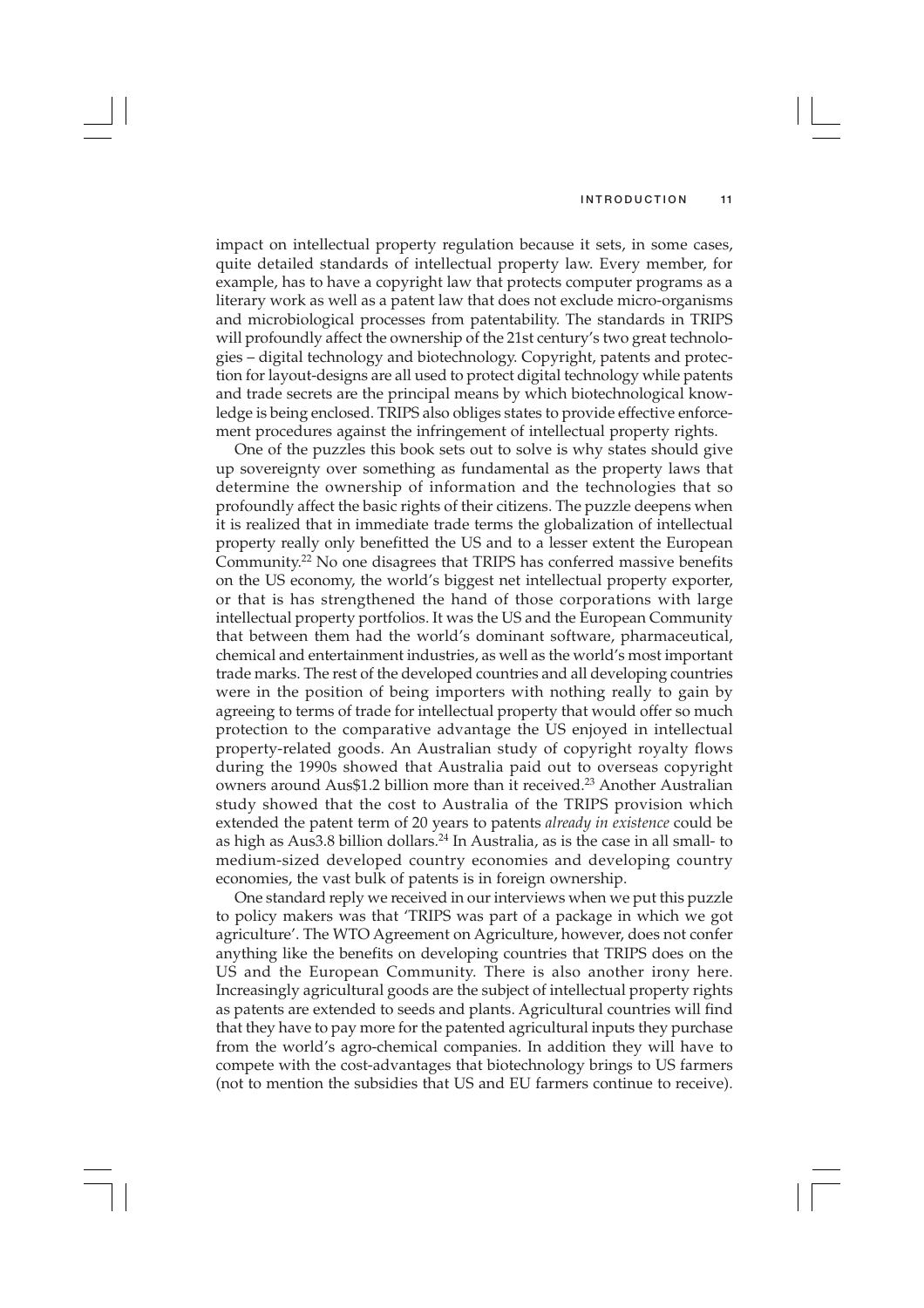By signing TRIPS, agricultural exporters have signed away at least some of their comparative advantage in agriculture.

Sometimes we were told that 'we will be eventual winners from intellectual property'. While it is good to be optimistic about one's distant destiny, it does not explain why normally hard-nosed trade negotiators would take the highly dangerous route of agreeing to the globalization of property rules over knowledge that had brought their countries so few gains in the past. Of the 3.5 million patents in existence in the 1970s, the decade before the TRIPS negotiations, nationals of developing countries held about 1 per cent.<sup>25</sup> Developing countries like South Korea, Singapore, Brazil and India that were industrializing were doing so in the absence of a globalized intellectual property regime.

More disturbing for developing countries is the development cost of an intellectual property regime. The basis of competition lies in the development of skills. The acquisition of skills by newcomers disturbs roles and hierarchies. After India built a national drug industry it began exporting bulk drugs and formulations to places such as Canada. A developing country which had acquired skills threatened those at the top of an international hierarchy of pharmaceutical production – the US, Japan, Germany and the UK. Australia has shown in the field of wine-making that the acquisition of skills can upset a European-led hierarchy of wine quality and production. The French have responded, in part, by insisting on protection for geographical indications, a form of intellectual property protection allowing them to claim, for example, exclusive use of the 'Burgundy' and 'Champagne' labels. Underneath the development ideology of intellectual property there lies an agenda of under-development. It is all about protecting the knowledge and skills of the leaders of the pack.

The answer to our question about why developing countries signed TRIPS has much to do with democracy or rather its failure. We give a full answer in Chapters 12 and 13. Put starkly, the intellectual property rights regime we have today largely represents the failure of democratic processes, both nationally and internationally. A small number of US companies, which were established players in the knowledge game (see Chapter 3), captured the US trade-agenda setting process and then, in partnership with European and Japanese multinationals, drafted intellectual property principles that became the blueprint for TRIPS (see Chapters 8 and 9). The resistance of developing countries was crushed through trade power (see Chapter 6).

One retort to this might be that corporations are entitled to lobby and in any case developing countries agreed to TRIPS through a process of bargaining amongst sovereigns. It is indeed true that corporations are entitled to lobby. It is important that big business makes its views and policy preferences known to government since around the globe it represents hundreds of millions of jobs and investors. However, that lobbying in relation to property rights should take place under conditions of democratic bargaining. Democratic bargaining matters crucially to the definition of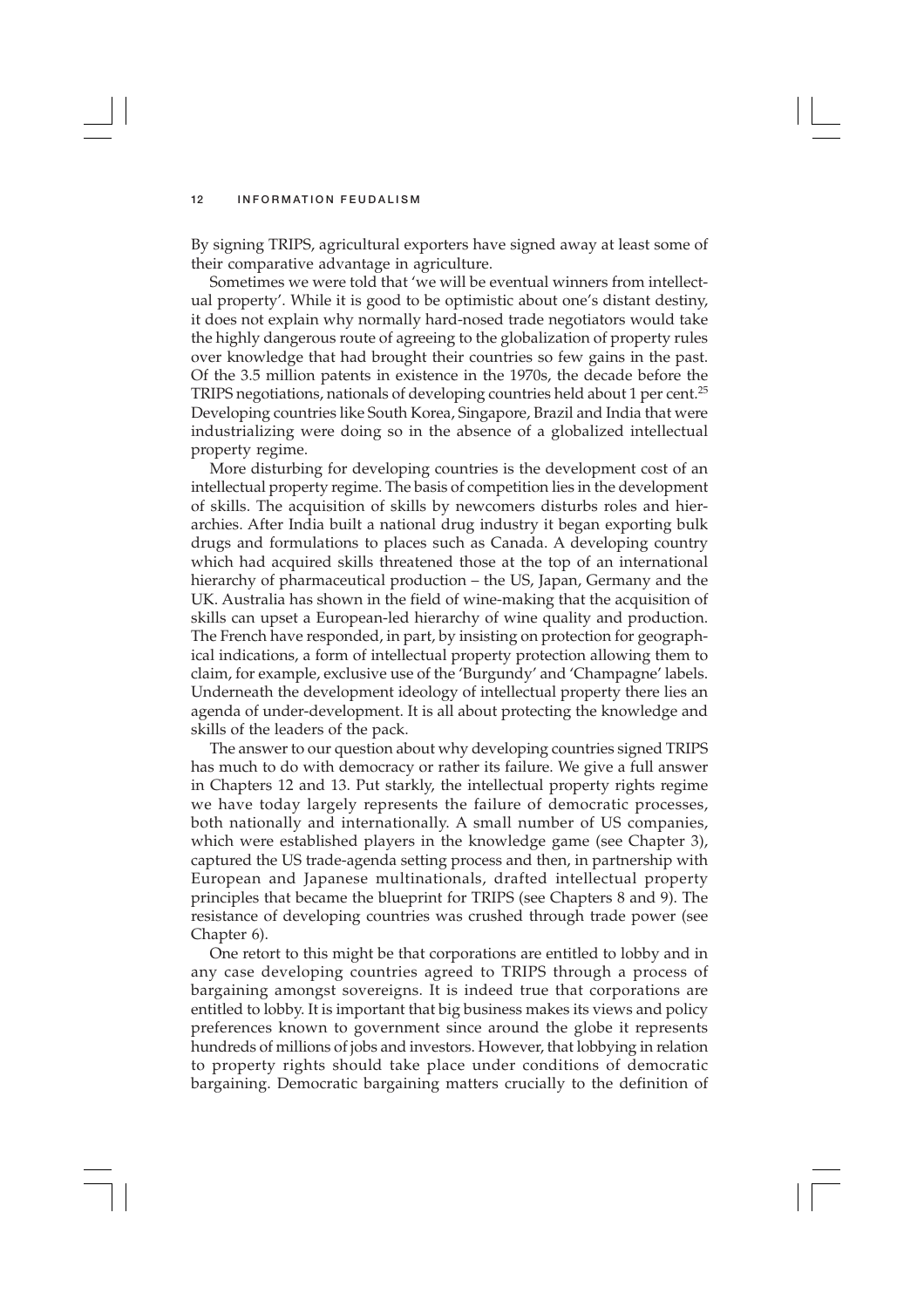property rights because of the consequences of property rules for all individuals within a society. Property rights confer authority over resources. When authority is granted to the few over resources on which the many depend, the few gain power over the goals of the many. This has consequences for both political and economic freedom within a society.

The stakes are high in the case of intellectual property rights. Intellectual property rights are a source of authority and power over informational resources on which the many depend – information in the form of chemical formulae, the DNA in plants and animals, the algorithms that underpin digital technologies and the knowledge in books and electronic databases. These resources matter to communities, to regions and to the development of states. In the next section we outline the way in which efficiency, basic freedoms, democracy and intellectual property rights are connected.

### EFFICIENCY, FREEDOM, DEMOCRACY AND INTELLECTUAL PROPERTY

The long run performance of economies has much to do with efficiently defined property rights. Designed in the right way, property rights will reduce negative externalities (for example, the dumping of pollutants), allow for bargaining and avoid tragedies of the commons (for example, overfishing of a fishery held in common). Naturally, this gives rise to the question of how a society arrives at a set of efficient property rights. The economist Douglass North suggests that it probably has something to do with democratic institutions.26

Efficiency in the case of intellectual property rights is generally thought to involve a balance between rules of appropriation and rules of diffusion. Overly strong intellectual property protection leads to the problem of excessive monopoly costs of intellectual property rights while weak protection leads to the problem of excessive free-riding and therefore underinvestment in innovation. The difficult trick for any legislature is to find a balance between the rules of appropriation and the rules of diffusion.

Are there reasons to think that in democracies this balance is likely to be struck in ways that produce efficiency? Here we will focus on the economic theory of democratic bargaining and efficiency, but of course there are other reasons to do with deliberation and open discussion of ideas, that give democracy a better chance of discovering good solutions to problems. Economic theory suggests that bargaining amongst self-interested and rational actors can produce efficient outcomes by allowing resources to go to those actors who value them most.<sup>27</sup> The link between bargaining and democracy probably lies in the fact that democracies are better at supplying those networks of institutions that allow for all kinds of bargaining amongst citizens to take place. These institutions include contract, property, and the rule of law. Even more important though is the fact that a rights-based democratic culture allows for the formation of interest groups from business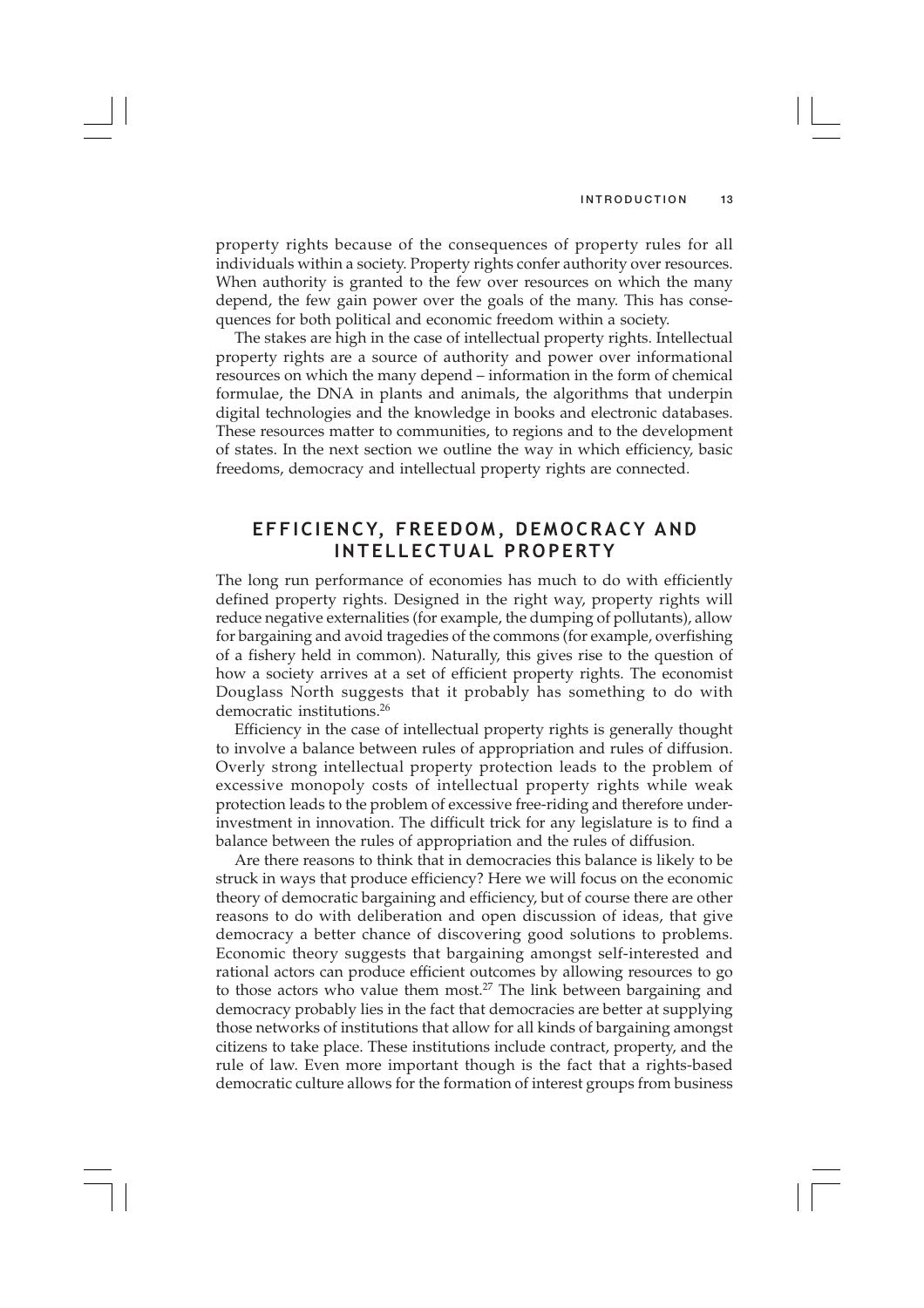and civil society sectors that bargain over resources that matter to them. This is one explanation for why democracies have proven to be better than communist societies at moving towards environmental regimes that to some extent reflect the true costs of using environmental resources.

One can imagine an interest group model of democracy in which bargaining takes place amongst equally well-resourced and informed groups. In a democracy where producer and consumer interests in the production of information were equally well represented and where those interests had roughly equal powers of influence one might expect an efficient set of intellectual property rules to develop. Consumers would concede that some level of intellectual property was necessary in order to secure dynamic efficiency, but would not agree to rules that unduly restricted the diffusion of information or competition in markets.

There are also reasons why democracies might fail to arrive at efficient definitions of intellectual property rights. For example, Mancur Olson's theory that diffuse public interests will go unrepresented because the costs to individuals of organizing large groups will be outweighed by the small gains to each individual might lead to the prediction that small numbers of intellectual property producers are more likely to organize than large numbers of consumers of intellectual property.<sup>28</sup> And then, even if producer and consumer interest groups are equally well represented, inequalities of power might destroy the efficient balance of intellectual property rules that bargaining might otherwise deliver. Both health care consumers and pharmaceutical companies lobby in the US Congress, but it is only the pharmaceutical industry that has 297 lobbyists working for it – one for every two Congressional representatives.29

The same tensions that exist between producers and consumers of intellectual property at the national level also exist at the international level amongst the community of states. Most states are in the position of being net importers of intellectual property rights. Certainly all developing countries are in this category. For countries that are importers of intellectual property the temptation is not to recognize the intellectual property rights of foreigners, thereby allowing for the possibility that their nationals will be able to free-ride on the research and development activities of foreigners. For exporters of intellectual property rights the aim is to extend the length and breadth of intellectual property rights in order to gain the maximum return from the trade in intellectual-property-related goods.

At least some of the tensions between intellectual property exporters and importers may be resolved through a process of negotiation. A state which had industries that engaged in free-riding on the R&D of another state's industries might agree not to export copied products to the latter state's markets in exchange for that state doing nothing about the free-riding. In order for cooperative solutions to emerge amongst states, conditions of democratic bargaining have to exist. Domination by either producer or consumer states is less likely to produce international standards of intellectual property that promote efficiency gains.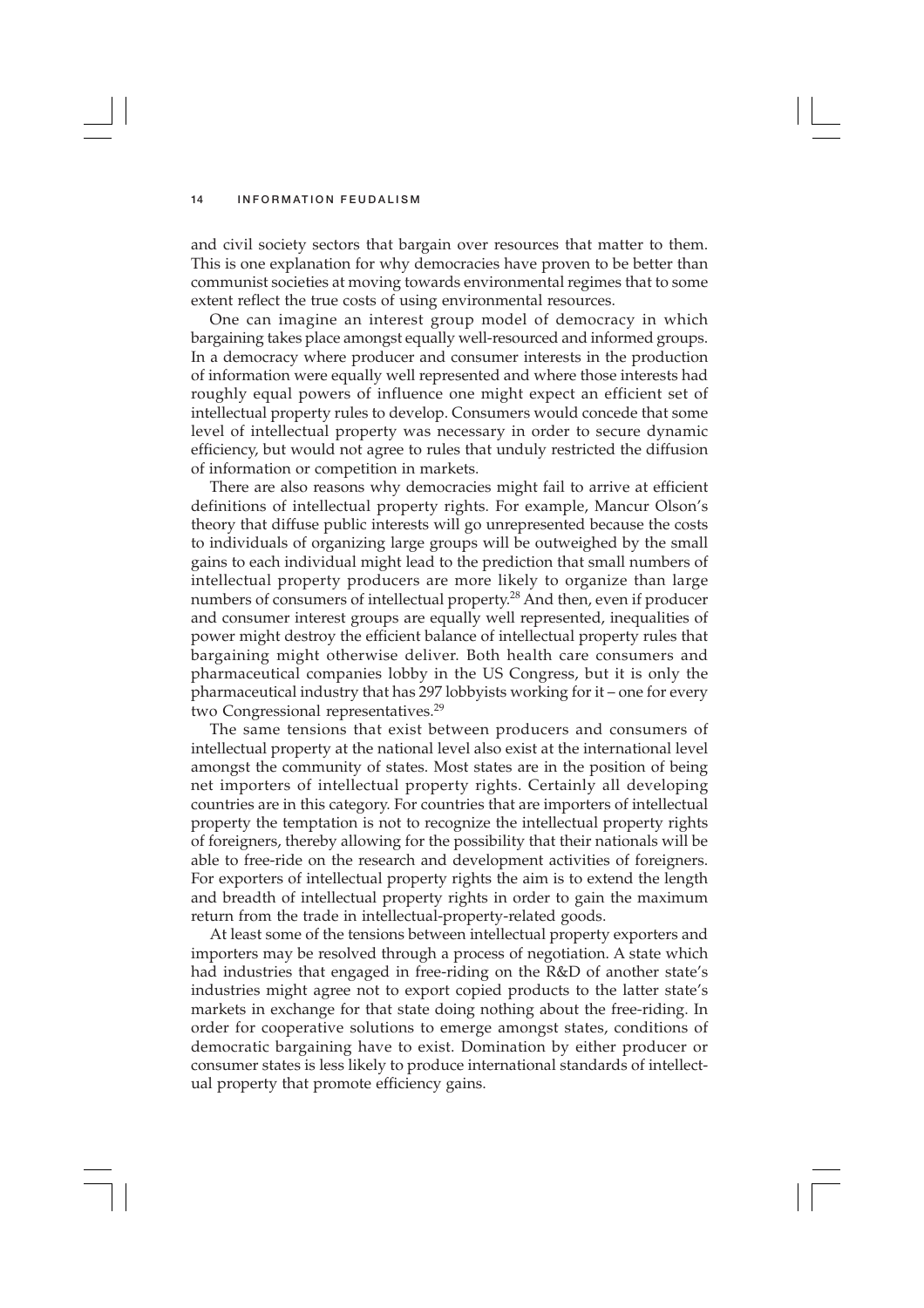#### **INTRODUCTION** 15

In order for democratic bargaining to take place amongst sovereign states at least three conditions need to obtain. First, all relevant interests have to be represented in the negotiating process (*the condition of representation*). (This condition, however, does not entail the participation of all at every stage or of equality of outcome for all interests.) Second, all those involved in the negotiation must have full information about the consequences of various possible outcomes (*the condition of full information*). Third, one party must not coerce the others (*the condition of non-domination*). The use of coercion to overcome the will of another is the very antithesis of negotiation. If our money is taken by a gunman, most of us would say that we had been the victims of robbery, not negotiation. It will be seen from this book that international intellectual property regimes including TRIPS have not met the three conditions that characterize democratic bargaining.

In the final chapter of this book we suggest ways in which we can move towards democratic property rights. Ours is not anti-intellectual property tract. It is an argument against the domination of the intellectual property standard-setting process by a corporate elite that, for close to a century, has played the knowledge game with great social costs. The costs have been borne by citizens of all countries, with the heaviest burden falling upon citizens in developing countries in the form of a lack of access to medicines, technology and textbooks. These costs, ironically, include costs to innovation. Copyright, for example, is becoming an anti-innovation regime, used by establishment players like the music industry to suppress the threat of change that Napster-like innovations bring. A company like Intel expresses cautious support for Napster because it depends on that kind of innovation to fuel the demand for its chips. The truth is that current intellectual property regimes do a very poor job of channelling rewards (and therefore creating incentives) to creators. The bulk of intellectual property rights are not owned by their initial creators but by corporations that acquire intellectual property portfolios through a process of buying and selling, merger and acquisition. The justifications for intellectual property which depend so heavily on the personal link between creator and creative output do not in any way describe the commerce of intellectual property in which creators are routinely parted from their created products with little reward.

The corporate owners of intellectual property depend heavily on the public sector and the public domain, a dependence that suggests that society should be thinking about weaker and not stronger intellectual property rights. Much of the research that really matters to the biotechnology industry and pharmaceutical industry goes on at taxpayer expense in public universities (see Chapters 10 and 12). Through various legal mechanisms it ends up in patent portfolios where citizens pay for the same knowledge again. If governments do a bad job of encouraging competition in the post-patent period the monopoly costs continue. Another example of the same pervasive phenomenon of recycling public knowledge for private reward occurs in the educational sector where copyright owners uplift university-generated, publicly-funded research into journals or databases and then charge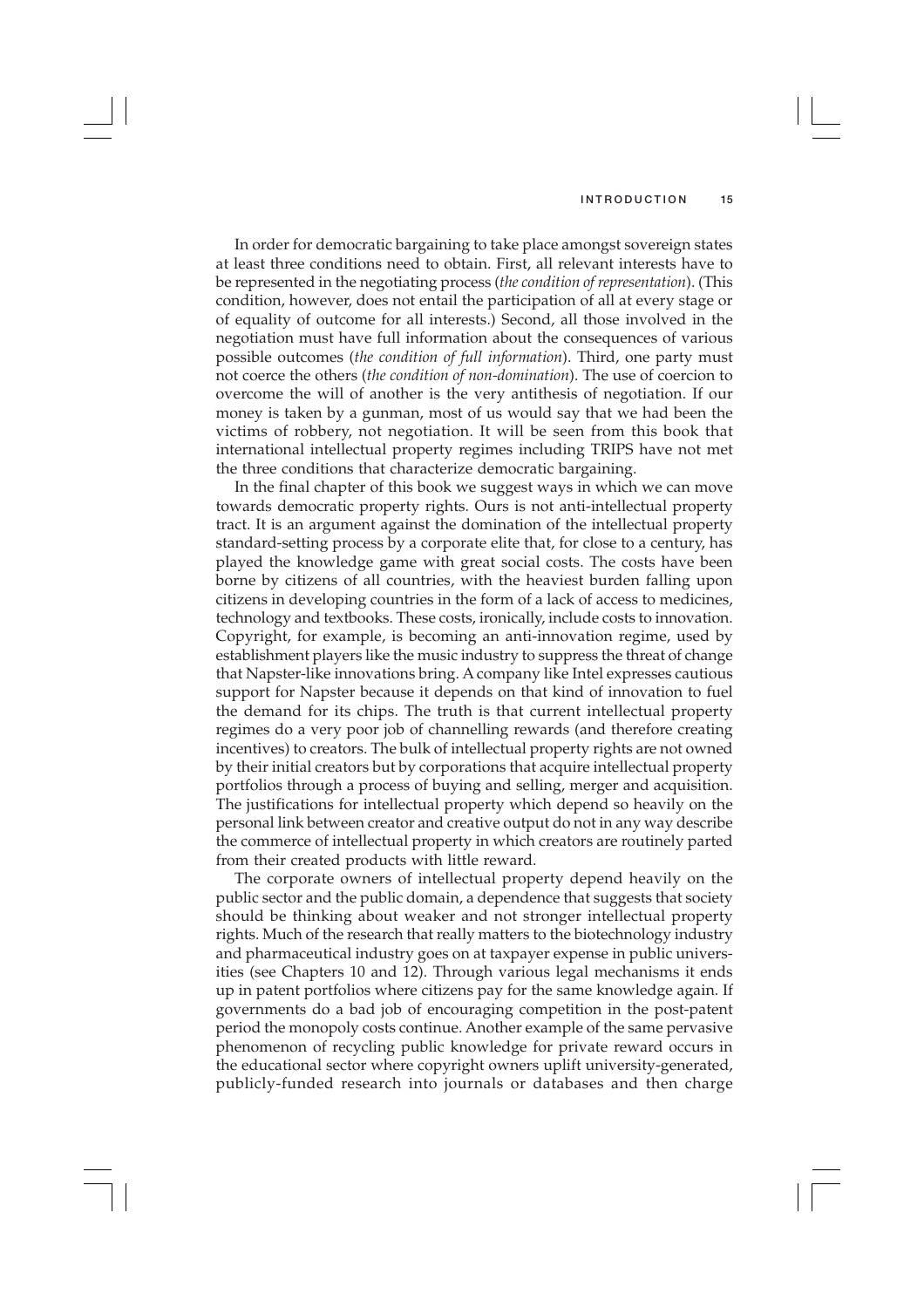universities and students for the use of them. The costs of this have become so great to university budgets and students that it has triggered litigation between universities and the copyright collecting societies which represent the owners.

Intellectual property rights are justified using different kinds of theories such as utilitarianism, natural rights theory or theories of justice.<sup>30</sup> Current intellectual property rights regimes stack up badly against all of these. A patent system that does not recognize the utility preferences of much of the world's population when it comes to disease can hardly look to utilitarianism (ie, the greatest happiness of the greatest number) for comfort. Claims that intellectual property rights are natural rights akin to the right of liberty look implausible in a world where these rights are traded by corporate owners. A situation in which intellectual property rights are used to achieve massive wealth transfers to a small group of developed nations at the expense of other nations squares with no theory of justice we know of, except the one that Thrasymachus gives to Socrates in Plato's *Republic*: 'I define justice or right as what is in the interest of the stronger party'. 31

Attempts by corporate owners to give legitimacy to their intellectual property empires through appeals to romantic notions of individual authorship and inventorship look less and less morally persuasive in a world where intellectual property rights and TRIPS especially are being linked to bigger themes and issues – widening income inequalities such as those between developed and developing countries, excessive profits, the power and influence of big business on government, the loss of national sovereignty, globalization, moral issues about the use and direction of biotechnology, food security, biodiversity (the last three all linked to patenting of plants, seeds and genes), sustainable development, the self-determination of indigenous people, access to health services and the rights of citizens to cultural goods.

The decline of moral respectability of intellectual property rights has been accompanied by increasing levels of transnational activism against the use and extension of intellectual property regimes. The US academic community especially in the field of copyright has become one of the principal defenders of the public domain. Through their writing, pro bono litigation, amicus curae briefs, lobbying and the formation of the Digital Future Coalition, US academics in alliance with other groups such as librarians have fought the expansionist agendas of corporate intellectual property owners. Richard Stallman, the founder of the Free Software Foundation, has been a vital force in showing how a society can meet its needs for software without incurring the predatory costs of a Microsoft which relies on copyright and patents to lock up software development. In the health field, as we saw at the beginning of this introduction, it has been activists like James Love and NGOs like Oxfam and MSF that have forced governments to begin a process of reconsidering the impact of patents and TRIPS on access to medicines. NGOs like the Rural Advancement Foundation and GRAIN have been important in drawing attention to bio-piracy. It has also been NGOs that have led the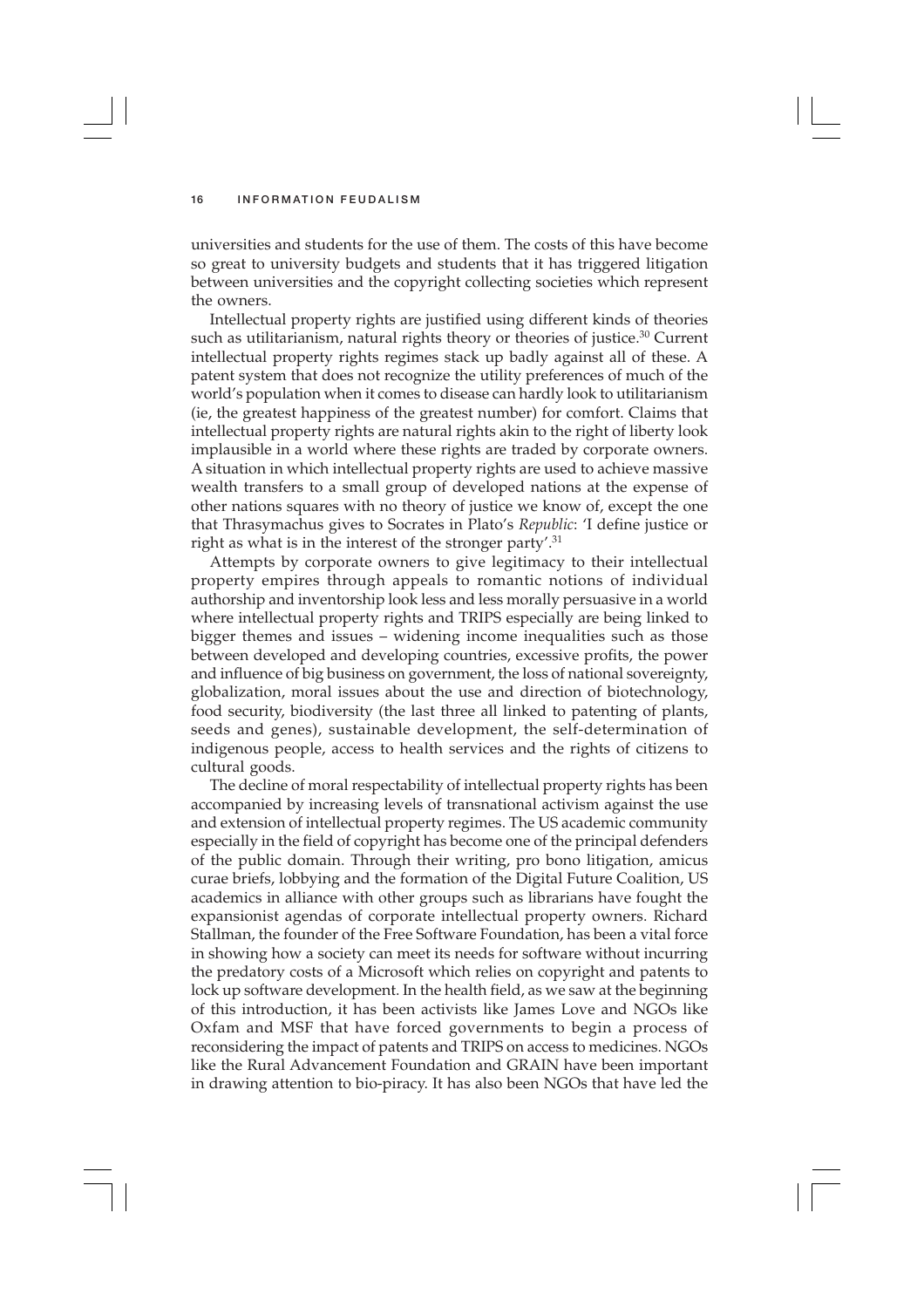#### **INTRODUCTION** 17

fight against the privatization of genetic resources through intellectual property rights. It is they who have forced states negotiating the International Undertaking on Plant Genetic Resources for Food and Agriculture (the international agreement that sets out governing principles on access and exchange of plant genetic resources for food and agriculture) to confront the creep of intellectual property into agriculture and food. Their argument has been that the International Undertaking should not defer to intellectual property protection in ways that threaten agricultural biodiversity, public genebanks and publiclyfunded agricultural research.

For the time being many of the NGOs, businesses, individuals and professional organizations fighting for the preservation of the intellectual commons do so in isolation from each other. The groups that attempt to hold back the encroachment of intellectual property on the internet and in our public libraries have not forged alliances with those groups defending the rights of farmers to seeds and indigenous groups to control the use of their knowledge. If the inequalities of information feudalism are to be successfully resisted then broader global coalitions will have to be forged. $32$ TRIPS, as we will see, was only possible because an elite of knowledgebased companies in the US, Japan and Europe set aside their differences and united on the need for global intellectual property protection. Resisting this new paradigm of information feudalism requires diverse groups and communities fighting in their area of the public domain and knowledge to unite around a global politics of intellectual property that forces governments to design intellectual property rights to serve the welfare and basic freedoms of citizens. Property rules have always entrenched inequalities – the property rules of Roman slavery and the property rules that made chattels of women and children are but two examples of this historical truth. TRIPS and the 'investors-only' morality it serves will also perpetuate inequality. The alternative we argue for in Chapter 12 is democratic property rights that serve human rights values.

### **OVERVIEW**

We have seen that lying at the heart of the knowledge economy are intangible assets – for example, algorithms that drive computers and formulae that underpin chemical processes of production. The intellectual property rules governing the ownership of these assets have been globally and profoundly changed in the last 20 years. These rules impact on who can and cannot be an entrepreneur in the knowledge economy. *Information Feudalism* will now tell the story of how these rules have been quietly redrawn, of a small number who were involved in the deals, a small number who resisted them and of the populations that have lost and will continue to do so.

Chapter 2 describes a rhetorical tool of persuasion that was used to change perceptions and thinking – the label of piracy. The knowledge game, a profitable cartellist game that has been played by a corporate elite for almost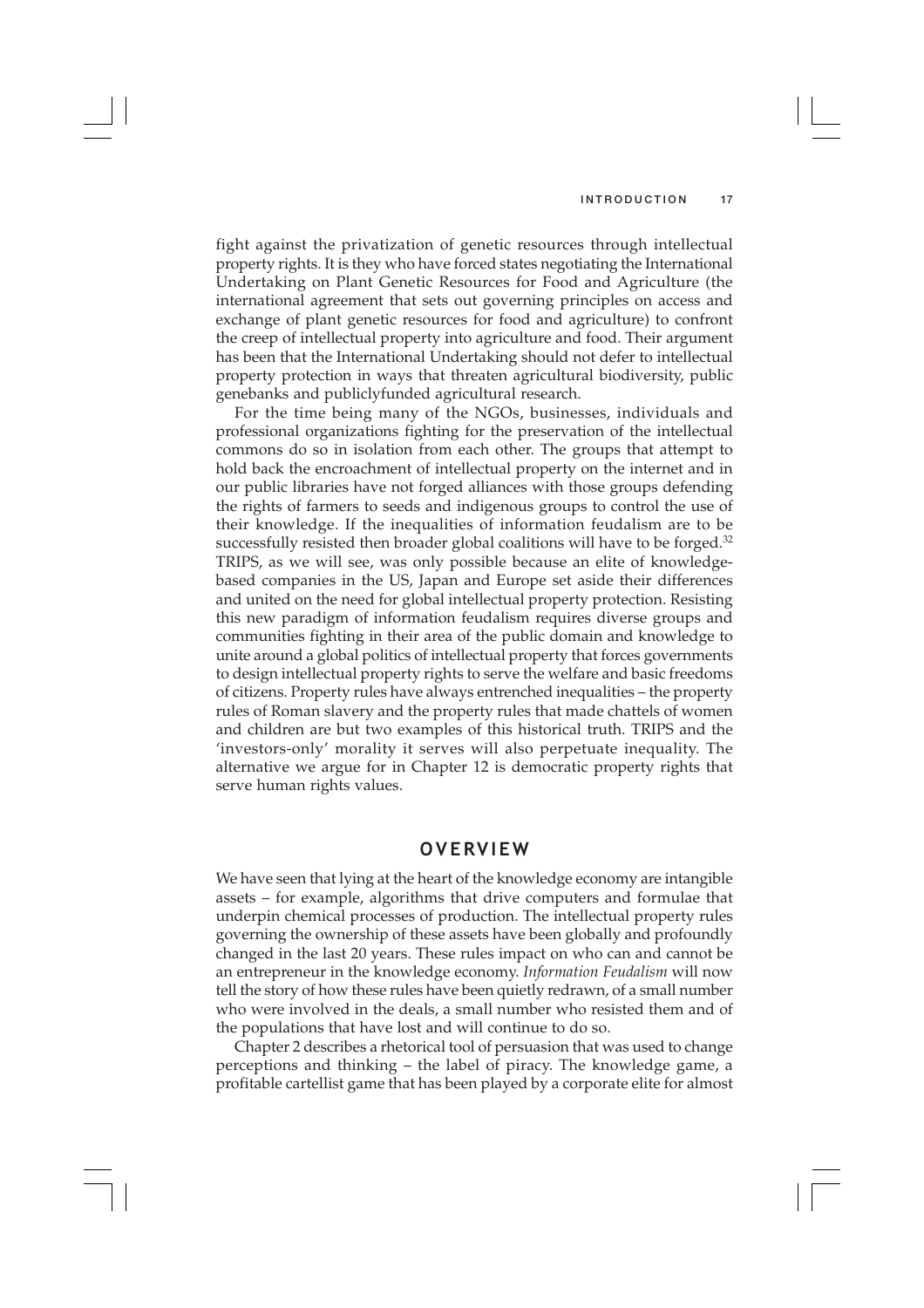a century, is described in Chapter 3. Chapter 4 tells of the lead role played by Pfizer Corporation in changing international standards of intellectual property. Chapter 5 discusses how developing countries became part of the knowledge game and how they tried to change its rules. The linkage between the rules of intellectual property and the rules of trade is discussed in Chapter 6. Chapters 7, 8 and 9 trace the deal-making at the Genearal Agreement on Tariffs and Trade (GATT) that led to intellectual property becoming a part of the WTO. Chapter 10 looks at the impact of patents over biological knowledge, and Chapter 11 looks at the impact of copyright on the Internet, movies, software and records. Democratic property rights are argued for in Chapter 12. Chapter 13 has some suggestions for how democratic property rights might be implemented, while Chapter 14 shows how the publicness of knowledge matters to competition and public goods.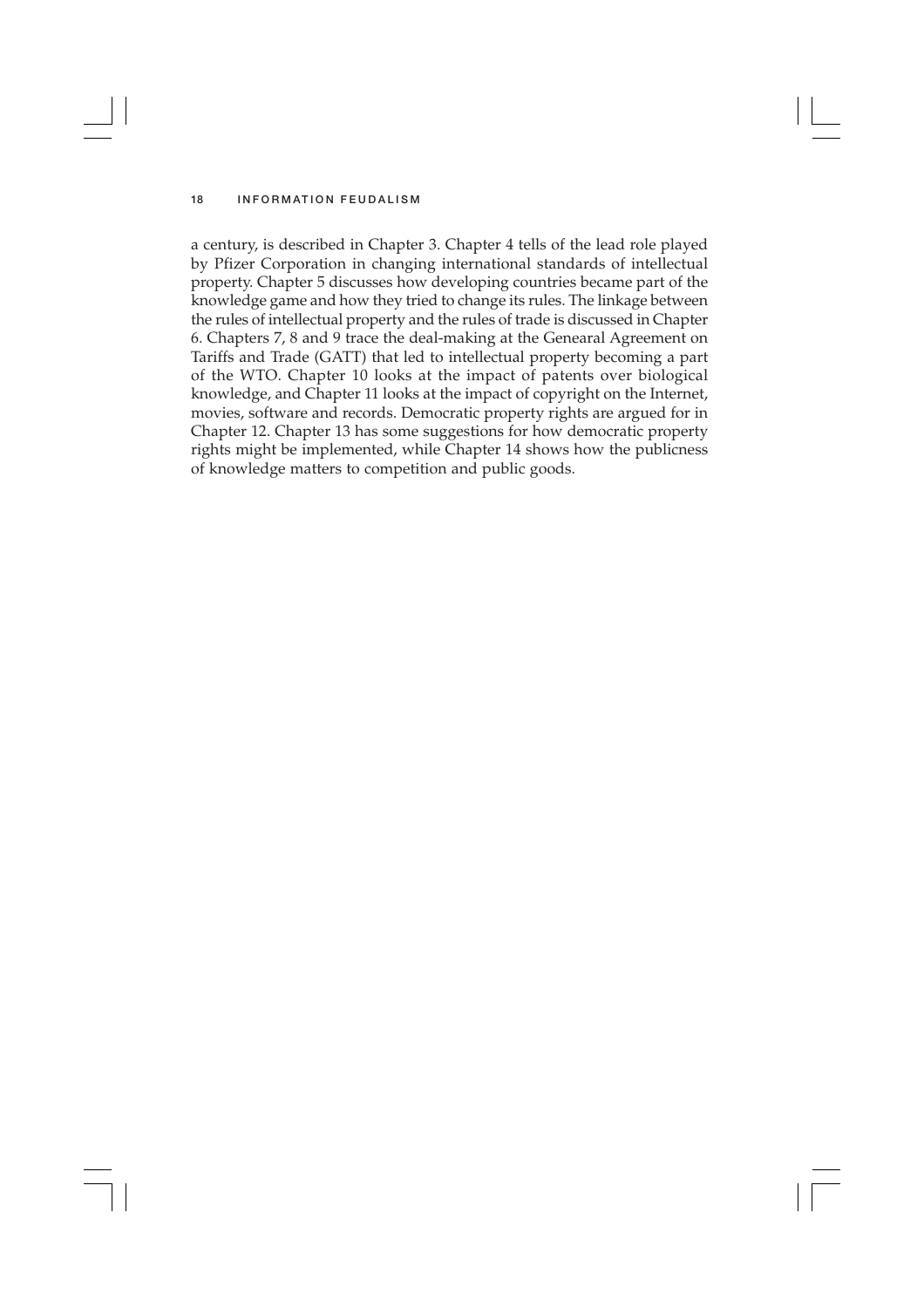## CHAPTER 2

## **Piracy**

## CULTURAL TRESPASSERS

' That guy had to go to jail.' We were in the offices of Eric Smith, Executive<br>Director of the International Intellectual Property Alliance. It was<br>October 1993 Six months later in Marrakesh 108 states would sign the Final Director of the International Intellectual Property Alliance. It was October 1993. Six months later in Marrakesh 108 states would sign the Final Act of the Uruguay Round of Trade Negotiations, bringing to an end the trade negotiations they had started in Punta del Este in 1986. That Final Act, as we were to discover, was shaped in profound ways by Smith and a handful of other key individuals. Included in it was a deal on intellectual property known as the Agreement on Trade-Related Aspects of Intellectual Property Rights (TRIPS). This agreement would have important implications, not just for corporate America, but for citizens of countries everywhere.

TRIPS was the beginning of a quiet revolution in the way that property rights in information would be defined and enforced in the emerging global information economy. Intellectual property rights are not like property rights in land. Lawyers refer to them as property rights in intangibles in order to distinguish them from the ownership of physical objects. Their reach extends to the building blocks of life and computing science. Through them corporations have made things like DNA, algorithms and musical sounds targets of private ownership. What was once part of the intellectual commons has fallen into private hands. And, as we shall see, citizens have been turned into trespassers in their own cultures. Yet outside the professional elite that congregates around trade negotiations, few knew about TRIPS and even fewer understood its implications.

Smith was talking about a successful and highly respected Korean businessman who ran a publishing business called Tower Publications. Tower published textbooks for the South Korean market. This market had grown dramatically because South Korea had made the education and training of its population a priority. The presses at Tower reproduced tens of thousands of American textbooks, but American publishers and authors did not see any licence fees or royalty payments. It was a familiar enough story throughout most of Asia. The price of Western textbooks as well as software was beyond the reach of most Asian students. A market in copying had sprung up. Businesses like Tower could take advantage of technologies that had made copying easier and, not having to pay licence fees to Western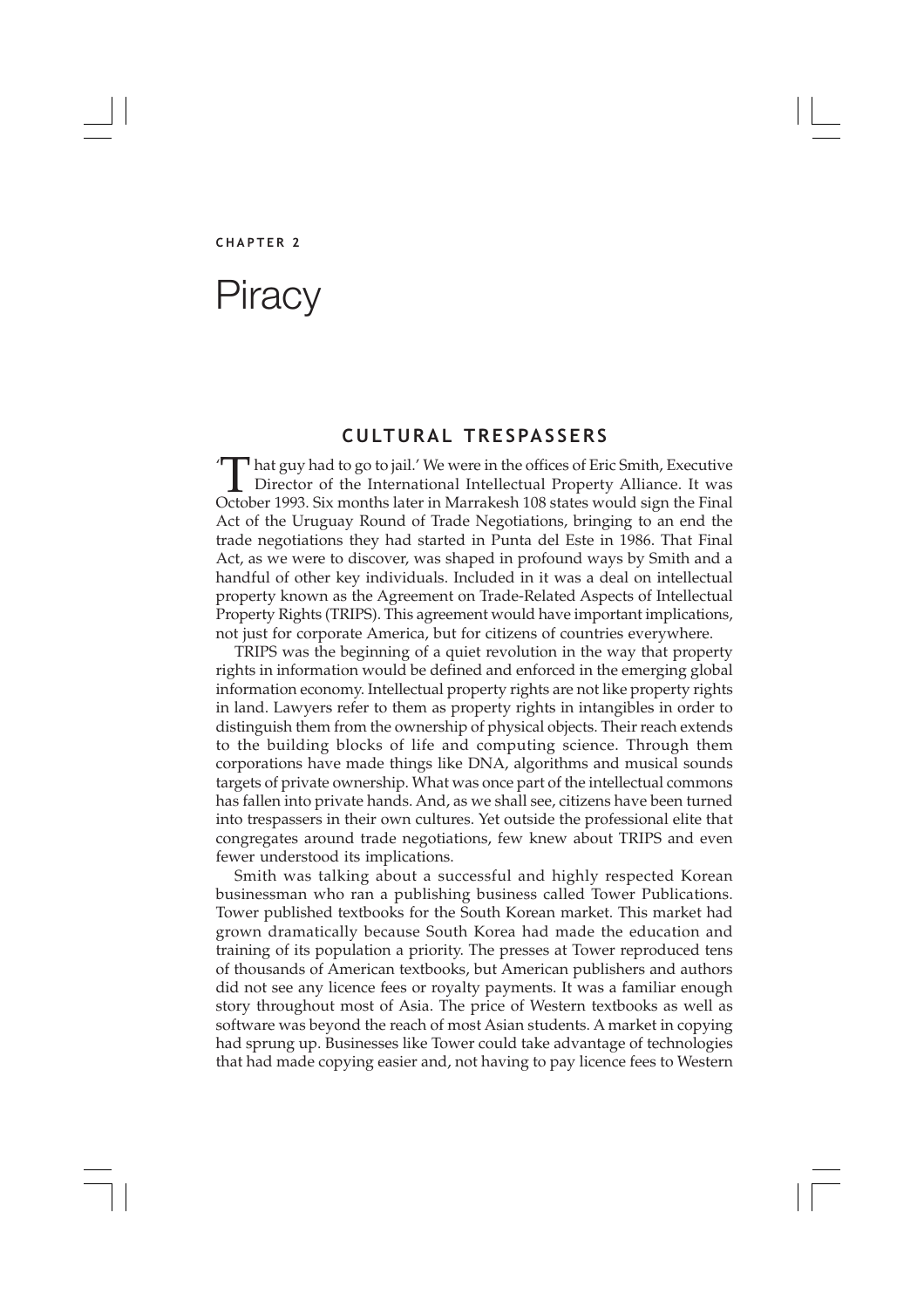publishers, could produce texts at prices that Asian students could afford to buy. As Smith observed: 'American text-books were being killed'.

Korea had put a Copyright Act on its statute books in 1987, but that was where it had stayed. Copyright was not part of Korean legal practice, let alone general culture or consciousness. There were almost no copyright lawyers in Korea. Those with some knowledge of copyright had usually been trained in the US. Copyright law was for them the distant memory of lecture theatres. So far as Korean culture was concerned copyright was the most foreign of foreign transplants. Copying was regarded as a sincere form of flattery, something that should gladden authors rather than anger them.

US trade negotiators were wearily familiar with the cultural defence from Korean trade negotiators. They had been listening to it for years. They said unprintable things about it. Eventually they also crushed it. The Koreans were presented with a very simple choice: improve protection of US intellectual property or kiss their export markets in the US goodbye. There was nothing unlawful about the threat. In the early 1980s, the US had reformed its trade law to allow the US executive to impose trade sanctions on those countries that did not respect US intellectual property.

The head of Tower Publications spent eight or so weeks in jail. He was, as Smith pointed out, a businessman of enormous status in Korean society. Later a Korean informant also involved in the US–South Korean negotiations over intellectual property confirmed for us that the jailing of this respected figure had sent 'shock waves' throughout South Korean business and social circles. The bureaucratic elite that ran the South Korean economy had been sent a message.

These days when one goes to the Korean Patent Office in Seoul there is a sign in English that identifies the building as the 'Korean Patent and Anti-Piracy Office'. It is a polite, public indication of compliance with Western ideas of property. Western patent offices refer to themselves as patent offices. The enforcement of intellectual property is not their concern. That is a matter for the owner of the patent. Within the walls of the South Korean Patent Office work many young South Koreans, often American educated. One does not hear the cultural defence from their lips. They see intellectual property for what it is: a tool of business power and strategy. South Korea's experience with the US impressed that upon them. They all know of the Tower Publications episode and the problems over patent rights that South Korean companies had with Texas Instruments. They understand that intellectual property regimes are key to a new global business reality in which the acquisition and defence of intangible assets matter more to a company's valuation than its physical stock.

Piracy has not, however, vanished from South Korea. US business and US negotiators complain about the fraudulent use of copyright licences in South Korea, and the piracy of South Korean corporations. As one of us left the South Korean office he asked whether it was still possible to buy cheap watches and CDs in Seoul. Sure they laughed, you should go here, pointing to the spot on the map. Culture runs deep.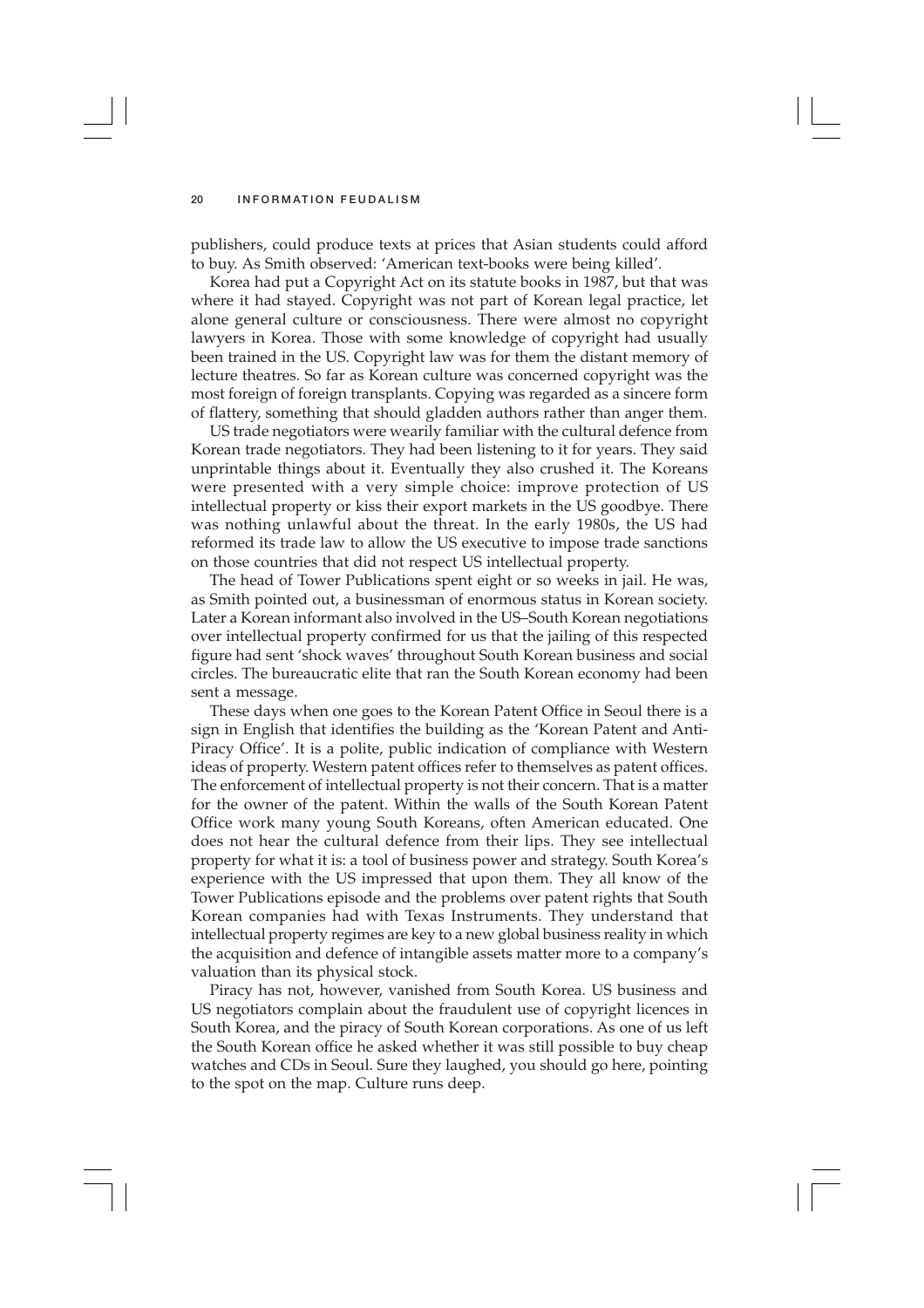**P I R A C Y 21**

## 'A PYRATE AND A ROVER ON THE SEA'<sup>1</sup>

Piracy, of course, did not begin with the South Koreans. It is one of the world's oldest professions. Its practitioners have sometimes been well regarded. When Sir Francis Drake was sending Spanish galleons to the bottom of the ocean along with their crews, but minus their treasure, he was a national hero in England. Despite requests from the Spanish that 'El Draque' be hanged, Queen Elizabeth I knighted Drake on the deck of his ship the *Golden Hind*. 2

Under Elizabeth's reign piracy became a large-scale business involving old aristocratic families and high-ranking navy officers. England was poor compared with Spain. The richly laden Spanish ships coming back from the Americas, the East and the West Indies provided easy pickings for English pirates. Behind the sailors that did the boarding and murdering there lay a complex infrastructure. The booty had to be landed in England. The coasts of Cornwall and Devon became favourite entry points. Port officials had to be bribed, the booty distributed and sold, the pirate crews paid, any damage to the ships repaired and so on. Piracy was, in effect, organized crime. The crime families that ran the piracy business, such as the Killigrews of Cornwall, had close connections to the Royal Court. These families were responsible for creating and maintaining the administration needed for the success of any major criminal enterprise.

Occasionally these families overreached themselves, as did Lady Killigrew on 7 January 1582.<sup>3</sup> On that night the lady and her retainers boarded a ship moored in Falmouth which was owned by two Spaniards. The ship had taken refuge in this Cornish harbour from a storm. The crew was murdered and the ship itself ended up in Ireland where the booty was disposed of. The Spanish owners brought a complaint before the Commissioners of Piracy in Cornwall, but perhaps because Lady Killigrew's son was the President of the Commission she escaped conviction. Taking their case to London the owners received more satisfaction. Lady Killigrew and two of her servants received death sentences, although it was only the two servants who went to their deaths. Lady Killigrew's connections saw her escape execution. The death of the two servants was no doubt required by way of symbolism, to show the Spanish that Elizabeth was serious about tackling piracy, at least in Falmouth harbour. Piracy of intellectual property has also had its symbolic messages sent by way of the deaths of pirates. Probably in an effort to impress the US, the Chinese government was reported in 1994 to have executed some trade mark pirates.4 Copyright piracy also has its hazards in China. In December 1997 a Chinese People's Court gave life sentences to three men for attempting to smuggle pirated compact discs into Hong Kong.

Aside from the fact that large-scale piracy made an important contribution to England's economy, it aided Elizabeth in another way. It helped to form the fighting men and ships of the British navy that were eventually to strip the Spanish of their supremacy of the oceans. Boarding boats and hewing their occupants into small pieces was excellent practice for naval warfare.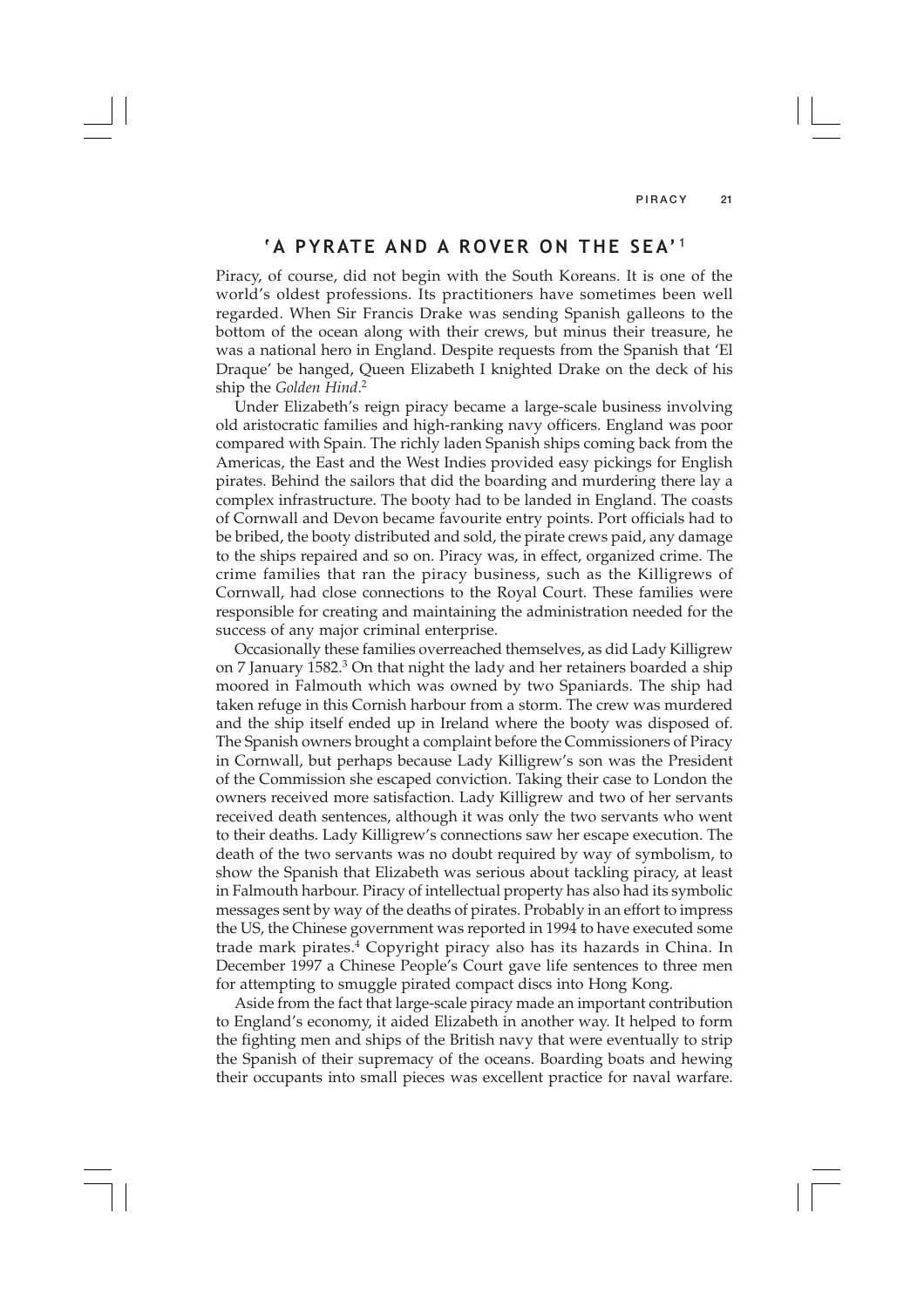Piracy proved useful to Elizabeth both economically and militarily. Of course, in the 19th century when England complained about the piracy of authors like Dickens by US publishers the virtues of piracy had been forgotten.

North America, just like England, has its rich history of institutionalized piracy. The English helped to create it with their Navigation Act of 1697. Under that Act goods from the East had to be imported by North American colonies via England. As a result the price of the goods went up. So did the incentive for piracy, for now pirates had a ready-made market in which they could engage in effective price competition. Fostering piracy through pricing is a bit of history that tends to repeat itself. US software corporations helped to create the piracy of their software products. In the early days they priced their software at such high levels that many individuals simply could not afford it. Moreover these corporations often simply dumped their products on customers. One Singaporean informant told us that you tended to get much better after-sales service from some software pirates. They understood the bugs in the programs, spoke the same language and were generally more helpful than a distant voice on a helpline somewhere in the US.

The colony of New England served as the base of a regular pirate round in the closing years of the 17th century. From Boston, New York and the other ports of New England, well-equipped ships with crews drawn from the toughest of the unemployed would set sail to the Red Sea, Persian Gulf or the Coast of Malabar, where they fell upon the defenceless coastal shipping that ferried the silks and artistic crafts of the East. It was on this pirate round that Captain John Avery and William Kidd made their names. The slaughter that accompanied this round bothered few in the West for it was 'universal pirate opinion that it was no sin for Christians to rob heathens'. 5 The markets of New England and the other American colonies became crucial outlets for this plunder from the East. Just as piracy helped Elizabeth's England to prosper so did it help the colonies of North America to grow.

One of the interesting things about the history of piracy is working out who were the real pirates. Schoolboy history and Hollywood have combined to tell us what pirates looked like and what they did. They were ugly (unless played by Errol Flynn), fierce looking, cutthroat types who plundered and murdered without pity under the flag of the Jolly Roger. Henry Morgan, the famous 17th century buccaneer, certainly had the bloodthirsty profile. When he attacked the city fort of Porto Bello he forced nuns and priests to carry the scaling ladders, leaving the Spanish defenders with little option but to shoot them. The torture that accompanied the sacking of Porto Bello helped to establish Morgan's reputation as one of the most ruthless of all pirates. But was he a pirate? Morgan operated out of Port Royal in Jamaica. The Governor of Jamaica, Sir Thomas Modyford, gave Morgan various commissions to move against Spanish shipping and towns. From time to time Morgan was ticked off about exceeding the terms of his commissions. But then he always came back laden with booty and all was forgiven. The next commission was issued. When he sacked Panama he was taken back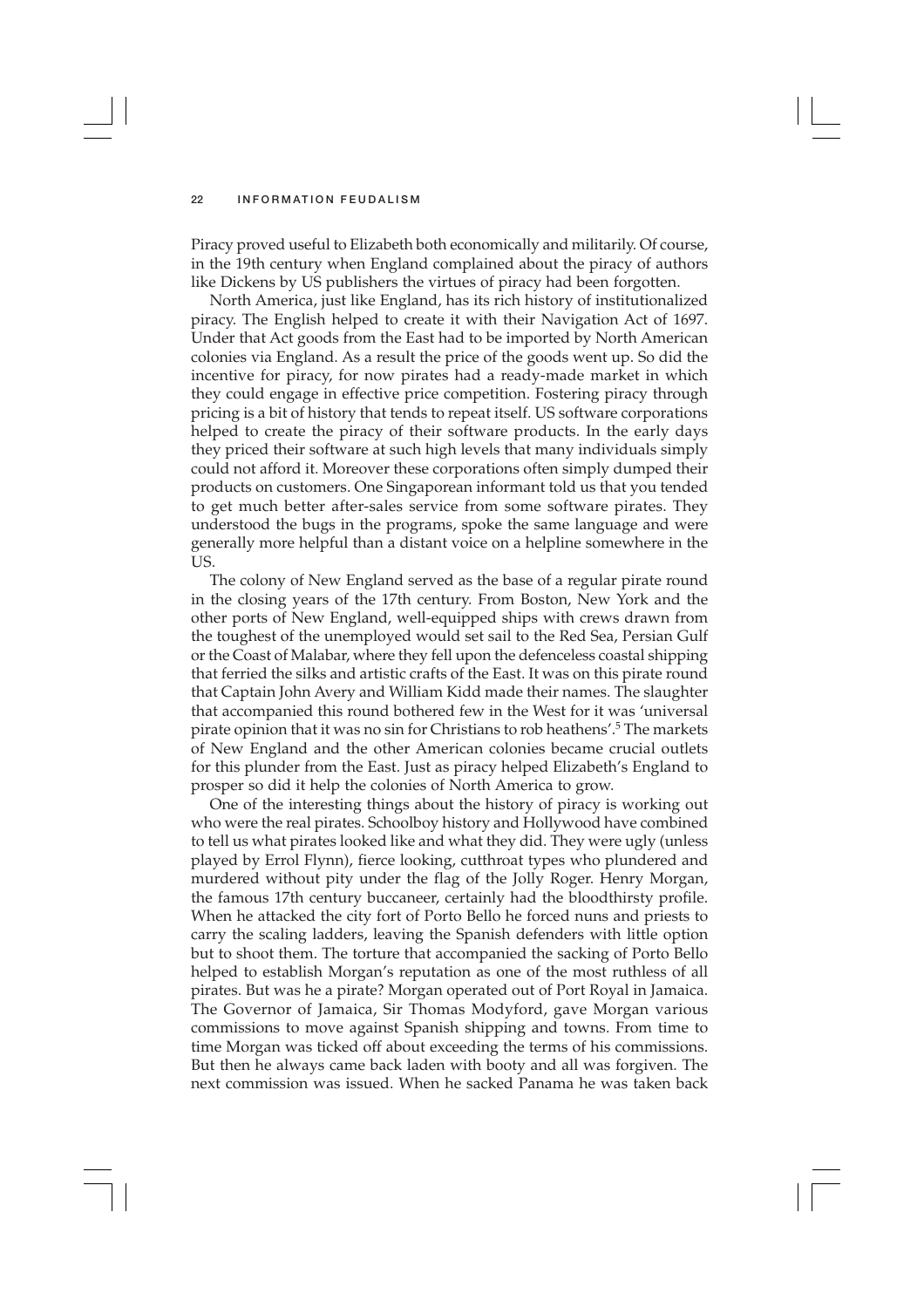to England to be tried for piracy. The English and the Spanish had concluded a treaty and some evidence was needed that the English were serious about stopping the attacks on Spanish shipping. But things worked out better for Morgan than for Lady Killigrew's servants. He ended up being knighted and was sent back as the Deputy Governor of Jamaica.

The Spanish had little doubt that Morgan, like Drake, was a pirate. But Morgan no doubt took the view that he had a commission from the Crown and that he was therefore a privateer. Here we find that real history, unlike schoolboy history, is much murkier when it comes to the question of identifying the real pirates. Throughout history the word 'pirate' has been used to describe the work of groups of men who very often operated with the authority, either express or tacit, of a sovereign. Occasionally those who have been described as pirates become so successful that others recognize them as having authority. The Barbary pirates are an example. Piracy in the Mediterranean increased in the 16th and 17th centuries as shipping increased and the expelled Moors of Spain had reason to organize against the Spanish. The early successes of the two brothers Barbarossa, Arouji and Kheyr-edin, against the Spanish led them to acquire many followers. The Barbary pirates became the Barbary communities of Tunis, Tripoli, Algiers and Salee. They were, in effect, recognized as states, for Western powers like France concluded alliances with them. These Barbary states exercised considerable power over shipping in the Mediterranean. Most European states paid tribute to them, as did the US at the end of the 18th century so that its ships would not be attacked.

The Barbary pirates were not the only ones raiding ships in the Mediterranean. In the 16th and 17th centuries the nationals of one country routinely preyed upon the shipping of others. Thus the English preyed on the Spanish, the Dutch on the English, the French on the Spanish, the English on the French and the Barbary states on everyone, except those who happened to be their temporary allies. Everyone accused everyone else of piracy.

Piracy took a long time to acquire a legal technical meaning. The first scholar of note to provide some legal principle and argument for the category of piracy was the Italian born scholar Albertico Gentili who settled in England in 1580. Gentili linked the meaning of piracy to the lack of authority for the taking of goods, thus sharpening the distinction between piracy and privateering. This proved to be only the beginning of the legal debates over the meaning of piracy. These debates carried on well into the 20th century. As Rubin, in his masterful study of piracy, shows there are at least six different meanings that can be attributed to it, including a non-legal vernacular meaning, international law meanings and meanings based on national law.6 Following the history of the legal intricacies of the term is not important for present purposes. In fact, as Rubin's work seems to suggest, the term has rarely been used with much legal precision. Because piracy is associated in the popular mind with a history of desperate outlawry and savagery, it has proved to be a particularly effective rhetorical tool. This popular folk image of pirates remains free of legal niceties concerning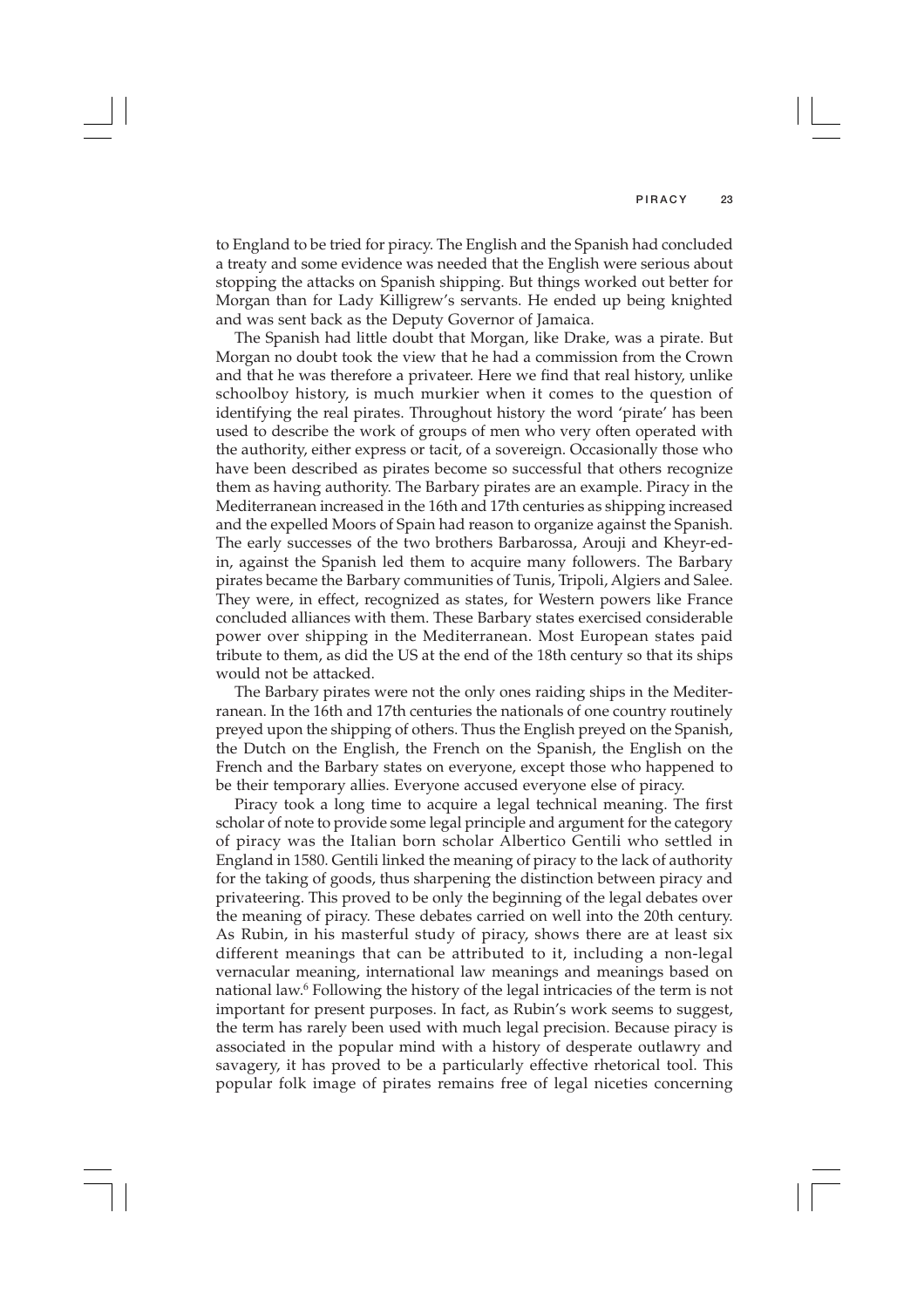difficult questions such as the nature of property rights, the reach of national law, the content of international law and so on. A vague but powerful term, it has proved useful to many, allowing actors to achieve political ends that were otherwise out of reach. During the 19th century the British authorities in Southeast Asia regularly referred to problems of piracy among the Malays and others in the region, thereby creating a pretext on which to intervene militarily in their affairs.

Piracy was eventually stamped out by brutal means. The British Empire's hegemony came to depend on shipping lanes and so an offensive was begun against pirates:

Corpses dangled in chains in British ports around the world 'as a Spectacle for the Warning of others'. No fewer than 400, and probably 500–600 Anglo-American pirates were executed between 1716 and 1726.7

The same brutality that saw piracy largely eliminated had also played a significant part in its beginnings. Merchant seamen served aboard ships in the 18th century in conditions that were nothing short of horrific. Punishments such as the 'whip and pickle' were common: offenders were whipped with a cat-o'-nine-tails and their flayed parts washed from a tub of brine or salt, the process then being repeated. It was ordered by captains that revelled in the absolute power they had over the lives of ordinary seaman. Little wonder that so many seamen joined the ranks of pirates when their ships were captured. They had only their degradation to lose. Piracy was in part a response to a system of official power that was based on systematic cruelty and gross inequality. Pirates formed codes of conduct in which their captains were given no great special privileges, important decisions were made by pirate councils involving all and booty was distributed according to a set of fair rules that recognized the contribution of all. Despised as vermin by authorities, they created for themselves a society that gave them the social and economic dignity that had been denied to them as merchant seamen.

The use of piracy in conjunction with intellectual property is another example of its rhetorical use for political and economic gain. As we shall see, during the 1970s, 1980s and 1990s most Asian countries were accused by US corporations of containing centres of intellectual property piracy. This was part of a domestic strategy to garner support for the global economic agenda of these key US multinationals. It proved very effective because it drew on prejudices and anxieties within the US about the future economic security of the US in a world where successful Asian 'tiger' economies were on the prowl. More recently, and somewhat ironically, some of these same US corporations have been on the receiving end of this strategy, as indigenous people have accused them of bio-piracy: the theft of traditional medicines and knowledge. Just as in the 16th century Mediterranean, everyone, it seems, is engaged in some kind of piracy.

The current US preoccupation with intellectual property pirates has much in common with the attitude of another empire towards piracy, the Roman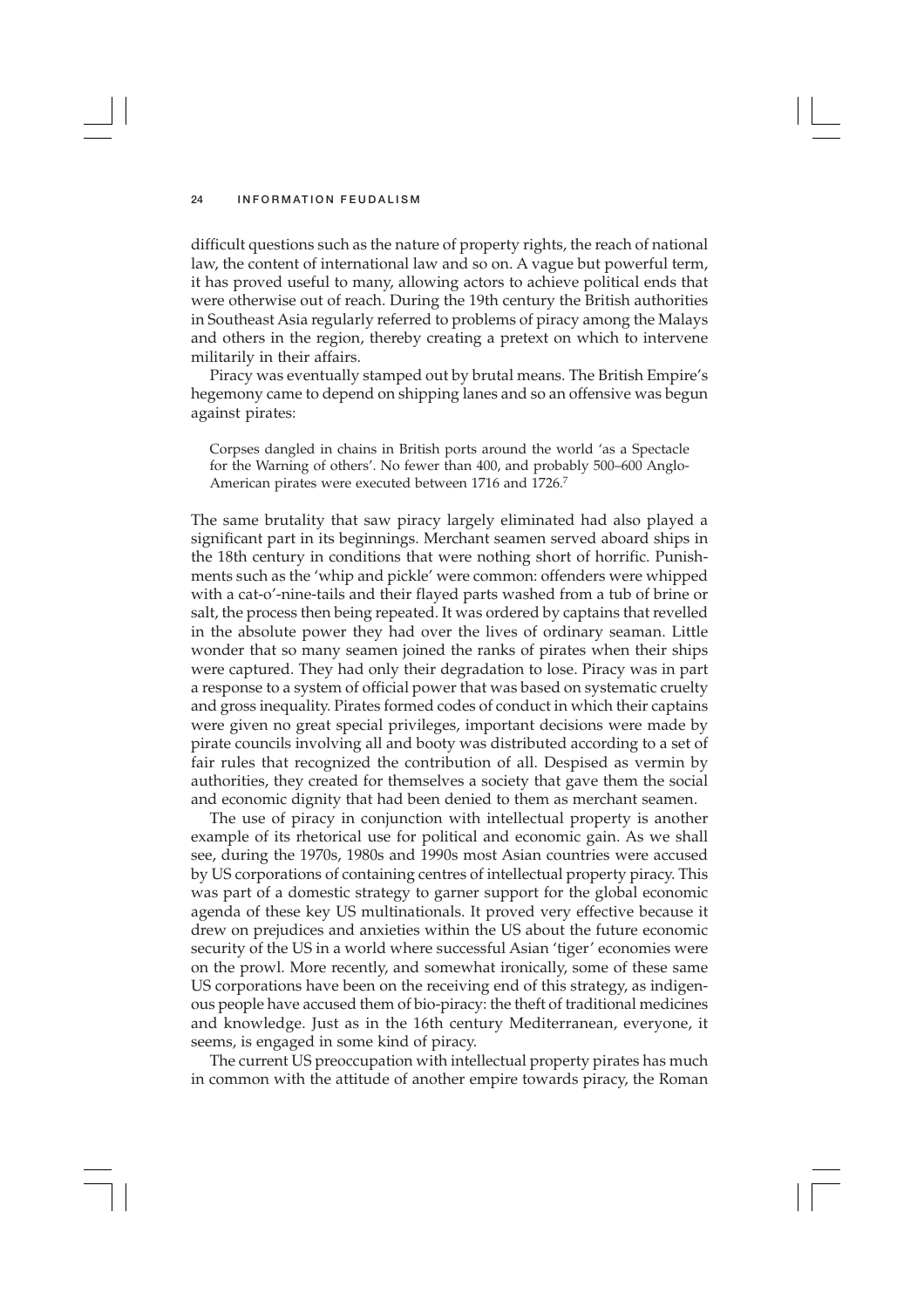Empire. Along the eastern Mediterranean there lived in the 1st century BC communities that accepted economic raids as part of a set pattern of life. These communities were, in the words of Plutarch, 'a disgrace to Roman supremacy'. 8 Piracy was used by the Romans to describe a customary way of life that was foreign to Rome. It was the refusal of these communities to accept the Roman imperium and the commercial order that went with it that brought about their destruction by Pompey the Great acting under a law of the Roman Senate of 68 BC.<sup>9</sup> The US, like Rome, has a deeply held belief about the proper ordering of global commerce. Key individuals within US policy circles routinely proclaim the arrival of the global information economy, the information society. They believe, with an almost messianic intensity, that new property rights based on the ownership of ideas and information have to be created, globalized and enforced.

## INTELLECTUAL PROPERTY PIRACY

Each time you load a video you receive a little sermon about the evils of video piracy. Most people fast-forward their way through this bit of the show. This is not the only reminder we receive about the evils of intellectual property piracy. The US organization, the Business Software Alliance (BSA), has been running an anti-software piracy campaign for over a decade. Microsoft software comes riddled with little indicators showing the potential buyer that it is the genuine article. Certificates of authenticity on special high-security paper, holograms on the hub of the CD, a heat sensitive strip that, when rubbed, reveals the word genuine and a watermark are all part of the tips that Microsoft provides to its customers to let them know that they have a legal product.

Perhaps a less pleasing security measure, especially for those concerned about privacy, and not nearly so well advertised, is the unique serial number that Microsoft's Windows 98 program plants in every electronic document, thereby allowing the author of the document to be traced. This number tags the hardware of the user and, along with a product number for the Windows program, is part of the information that is transmitted back to Microsoft when a purchaser registers his or her copy of Windows. As the programmer who discovered the 'globally unique identifier' pointed out, if Microsoft comes across the same product number relating to two or more different hardware numbers, it would conclude that there was piracy.<sup>10</sup> But it may not be piracy. Perhaps the first machine has broken down and Windows has been transferred across to a replacement. For privacy activists one of the issues is what information is going back to Microsoft's internal databases and what is being done with it?

The corporate-sponsored literature on piracy makes dramatic reading. It has to. The truth of the matter is that most of us do not put intellectual property piracy in the category of serious crime. To begin with, many of us at some stage in our lives will have taped a CD or TV programme, photocopied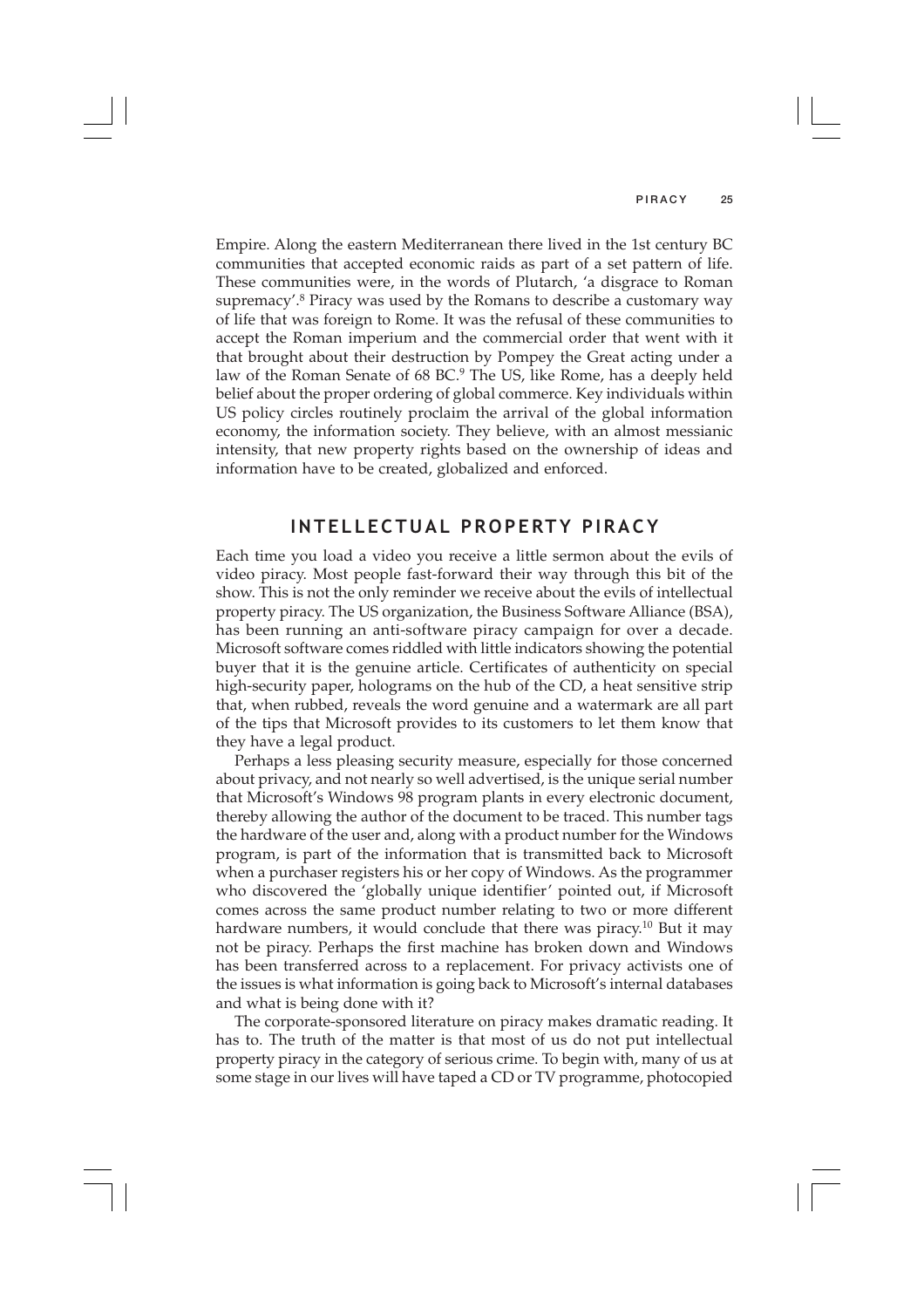a book or made use of copied software. For most of us, there is a world of difference between this kind of activity and crimes like rape, murder or the supply of illicit drugs. Intellectual property piracy is just not an issue in the way that safe streets and better policing are issues in the public mind.

Companies like Microsoft are not naive enough to think that the money they spend on publicizing the problem of intellectual property piracy will cause a reordering in the public mind of criminal law enforcement priorities. They know full well that many will just shrug their shoulders and feel very little sympathy for a company like Microsoft. Bill Gates remains one of the richest men of all time despite the piracy problem. The BSA knows that it will get this kind of moral reaction. When it sends its smoothly suited teams of two on missions into the Asia-Pacific region to deliver the anti-piracy gospel, those teams come prepared to defend Bill Gates. In 1998 one of us attended a BSA presentation in Canberra. Before a somewhat jaded Australian audience, a member of the BSA, towards the end of his presentation on Internet piracy, raised the Bill Gates issue himself.

We're sometimes told that Bill Gates has made enough profit and that downloading a bit of software isn't going to hurt. What's wrong with that? [pause] [silence] Well it's still theft. You wouldn't think of stealing a Cadillac just because it belonged to someone wealthy. Software is no different [silence].

## The meeting broke up soon afterwards.

The analogy between software and the Cadillac is nice and simple, always important in presentations. It also doesn't work. Information isn't like a Cadillac. I can read your newspaper, acquire the information, but I haven't deprived you of it in the way that I do when I drive off with your Cadillac. Then what if I learn that your Cadillac is made up of bits and pieces that you have taken from others? I might not feel so kindly towards you any more. Software programs are made up of lots of file routines borrowed from previous programs written by a previous generation of programmers. Bill Gates did not write DOS. Here we come to a fundamental problem in intellectual property law. Because intellectual property relates to information and knowledge and because information and knowledge is built up over time by many people, it is hard to work out just what any given individual is truly responsible for. Ideas are triggered by related ones. All ideas have fuzzy boundaries. Working out where the fences of intellectual property ownership should go is very difficult. In the world of commerce it is legal muscle more than moral entitlement that determines the fenceline.

The public anti-piracy campaigns are a part of a long-term game in which consumers are being 're-educated' about the seriousness of intellectual property piracy. The video you hire for a night's entertainment is doing its job because it provides you with a ready-made category of thought about the problem. But the education campaign is only part of a much more complex strategy that corporate intellectual property owners have for strengthening their hold over the ownership of ideas and information.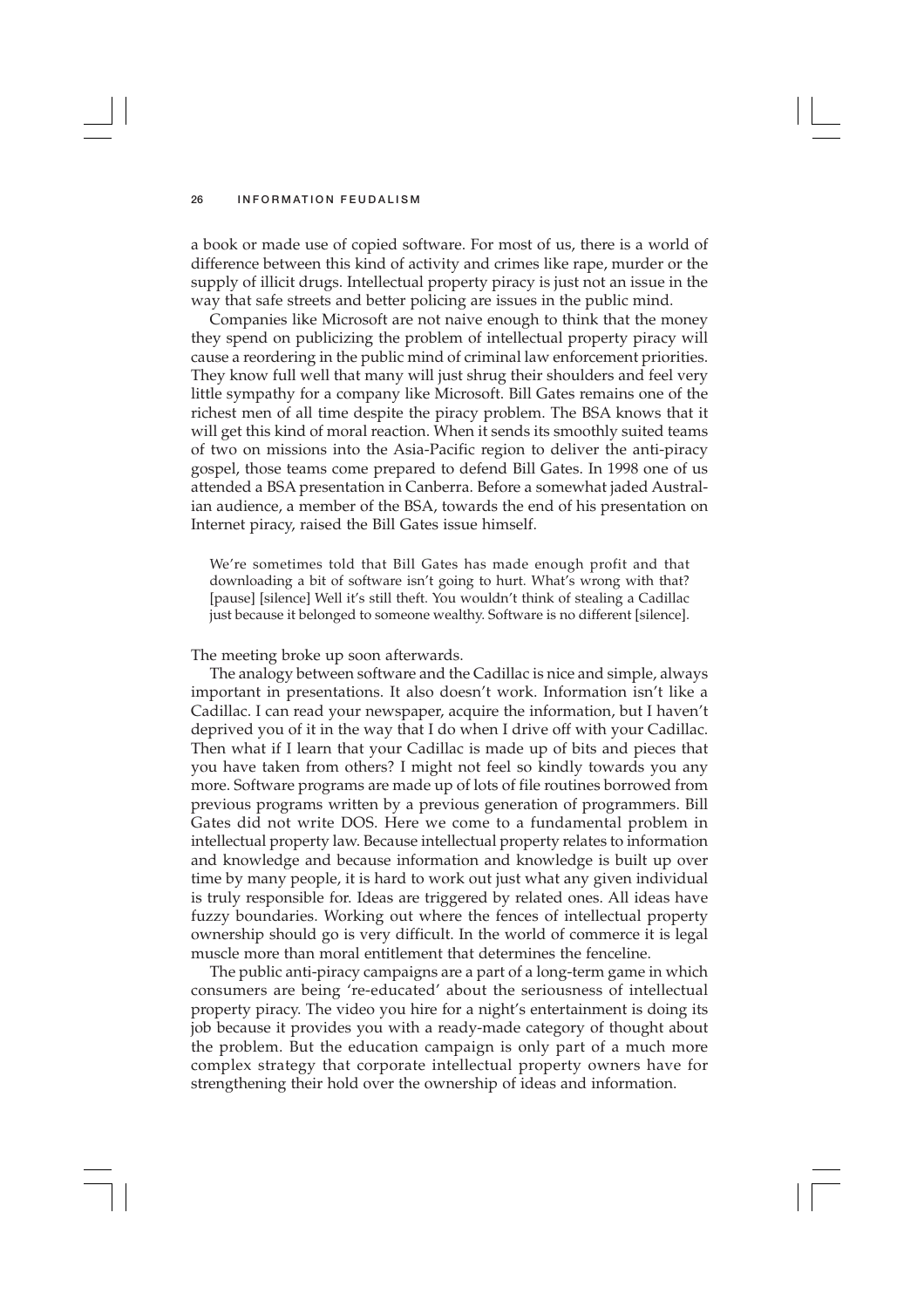## **PIRACY** 27

There are really two important frontline strategies. First, corporate intellectual property owners lobby policy-makers intensively arguing that more public money should be put into dealing with high technology crime, by which they mean the copying of their products. There is in fact a worldwide campaign by corporate intellectual property owners aimed at getting governments to commit much more in the way of resources to the fight against piracy. So, for example, in Australia we were told by an official working on strategic crime policy that there was a lot of pressure coming from multinationals to make the fight against intellectual property piracy a major priority within the Australian criminal justice system. This was something that the individual in question had a hard time understanding given the resources available and other priorities like domestic violence. A second and more recent strategy by corporate owners of intellectual property is the attempt to link intellectual property piracy with organized crime, with crimes that the public are really scared of. It is easier to justify spending public money on the war against the illegal downloading of software, or the illegal taping of Michael Jackson's latest album, if those people doing the illegal copying are also members of neo-Nazi organizations or terrorist groups. Microsoft's response to the EC's Green Paper on Counterfeiting and Piracy reveals the kind of connections about which we can expect to hear a lot more, whether these connections exist or not. Here it is said that software counterfeiting operations are 'financed and controlled by Asian crime syndicates', that there are 'direct links between European counterfeiting operations and the narcotics trade' and that counterfeiting operations are tied to neo-Nazi and other paramilitary groups 'who use counterfeiting proceeds to fund terrorist activities in Western Europe'. 11

There is a connection between organized crime and intellectual property that corporate owners of intellectual property do not like to advertise. During the course of our fieldwork we were told that some companies would deal with organized crime groups in Eastern Europe in order to solve the piracy problem. The problem for companies is that, in places like Russia where getting a job is hard and one that pays even harder, intellectual property piracy is a way of earning a living. Russian courts are not in a position to stop piracy. The search for a solution has seen some companies negotiating deals with organized crime groups like the Georgian Mafia. It is difficult to do business in Russia without the help of organized crime in any case. For a sum of money, a known pirate group can be shut down. It is a part of the protection service that the Russian Mafia runs more generally. There are plenty of ex-KGB and military personnel in Russia who have the necessary skills to eliminate the problem of piracy. It is quick and efficient in a way the Russian courts are not. It probably also has much more deterrence value than a fine handed out by a Russian judge.

So far we have been talking as if the meaning of piracy in intellectual property is perfectly clear. But intellectual property piracy, just like piracy on the high seas, is something that is hard to pin down legally. Most jurisdictions in the world do not use the term 'piracy' in connection with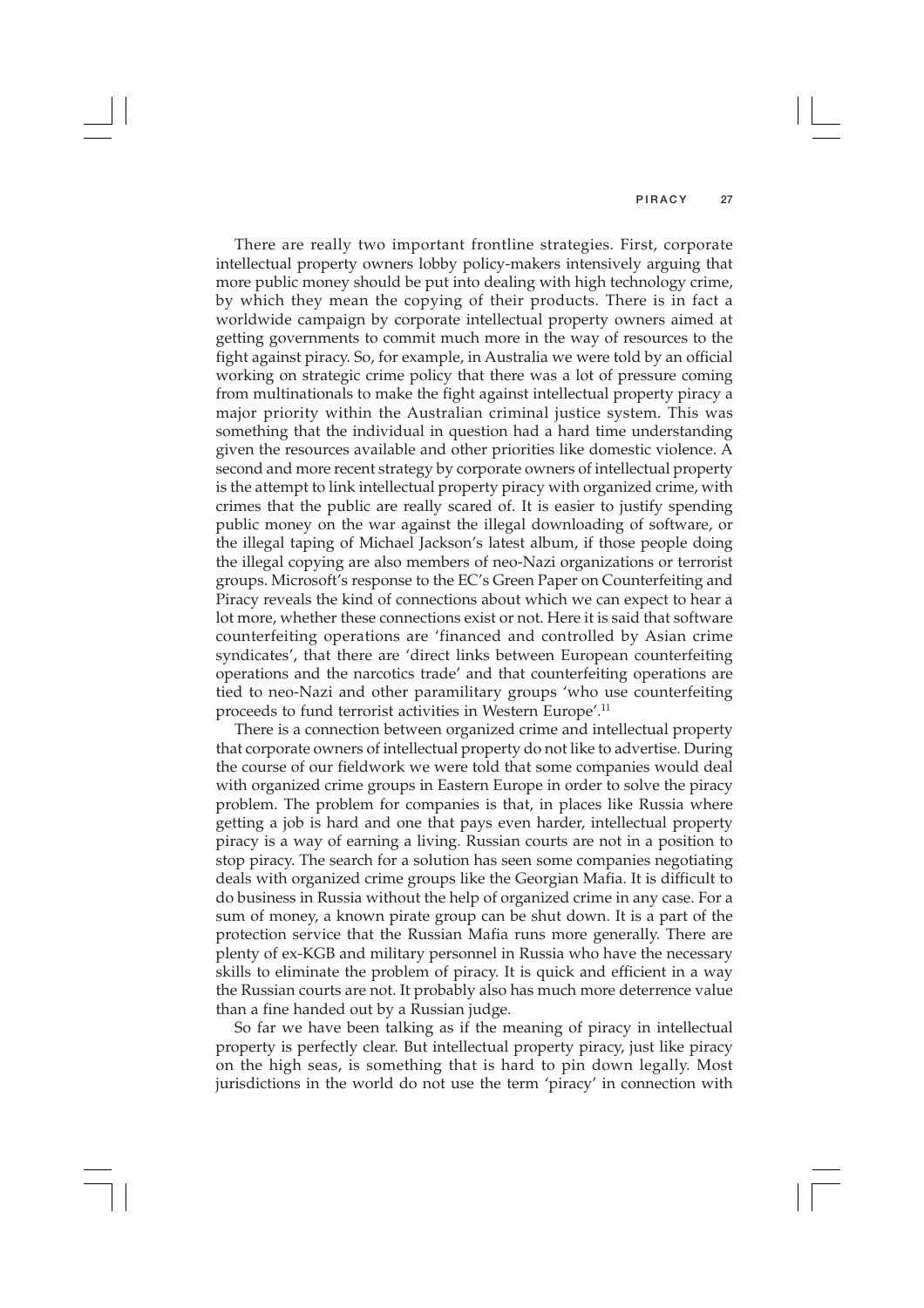intellectual property as a term of legal art. There is no legal definition of it that is universally accepted.12 Within English-speaking jurisdictions piracy is a way of referring to copyright infringement (the copying of a CD or a play) while counterfeiting refers to the misappropriation of trade marks (using the Nike swoop on clothes without Nike's permission, for example). Piracy remains a powerful evaluative word. To be called an intellectual property pirate is to be condemned. In a world where attention spans are divided by the media into ten-second sound bites it is the perfect word to use on TV, videocassettes, newspaper headlines and the radio. The received folk memory of 'pyrates and rovers' on the sea does the rest.

There is an important legal principle that goes right to the heart of the existence of intellectual property rights and that has an important bearing on whether piracy of any kind has taken place. Known as the principle of territoriality, it simply says that intellectual property rights operate in the territory of the sovereign that created them in the first place. US copyright law applies in the US, UK copyright law in the UK and French copyright law in France. Similarly trade marks that are registered in the US only have validity in the US. If US owners want trade mark protection in a foreign jurisdiction they have to register the mark in that jurisdiction.

The principle gives rise to a problem. If I am a French author my work is not protected in Albania because French copyright law does not operate there. These days there are international treaties that take care of these kinds of problems. But in the days before international agreements on intellectual property, the intellectual property owner only got a right in a particular territory. Many states simply did not have copyright or patent law. Even if the state in question had intellectual property law, most courts took the view that foreign breaches of intellectual property could not be tried in domestic courts. UK courts decided that an act committed outside the UK that affected a UK copyright owner could not be heard as a copyright infringement action by a UK court. There was no legal obligation on states to recognize the intellectual property systems of other states. Moreover this was a principle accepted by all states. The principle of territoriality remained dominant in intellectual property law for centuries and still remains a central principle today. It is easy enough to see why states would support the principle. Why would states agree to US intellectual property law standards applying in their jurisdiction? These laws relate to the control of information and ideas. No state would want to cede sovereignty over something so important to the economic and social life of its citizens. Yet as we shall see in subsequent chapters a small group of men within the US were able to globalize a set of standards that primarily serve the interests of those US corporations with large intellectual property portfolios. When the history of 20th century business regulation is written this will come to be seen as one the century's most remarkable achievements.

One reaction to the preceding discussion is to say that even if one state was not obliged to recognize the intellectual property law of another state it was morally wrong not to do so. It was still piracy to take a foreign author's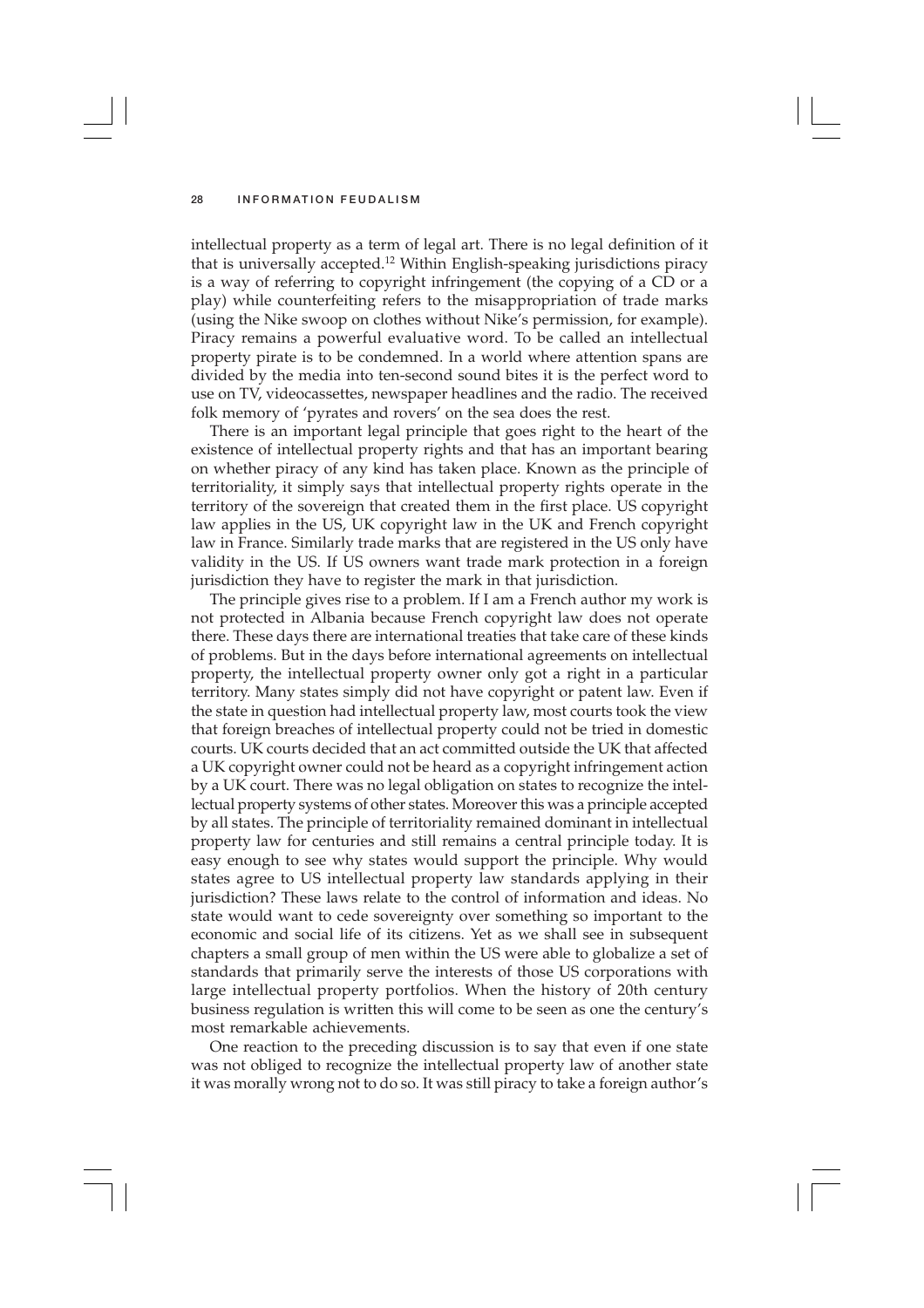work even if the state in which the copying took place was not under an obligation to protect foreign intellectual property. Here we enter tricky waters, for as we shall see in the next section, all states designed their intellectual property laws (or failed to by not having them) in a way that suited their economic interests. In the hurly-burly of international commerce all states at some point in their history were happy for their citizens or firms to copy the intellectual property of others without permission. Piracy was a customary practice in which all participated.

In any case it was far from clear that it was piracy, since intellectual property rights were for most of their history not seen as property rights, but rather as monopoly privileges. These monopolies were created by states for their own purposes and how they ran them remained their affair. The rules of international commercial morality were not like the moral rules we think about in relation to the possession of our car or jewellery. International commerce had created a very different kind of moral world for itself. In order to make all this clearer we need to understand some history.

## A LITTLE INTELLECTUAL PROPERTY HISTORY

Intellectual property rights began life as tools of censorship and monopoly privileges doled out by the king to fund wars and other pursuits. In some respects not much has changed. Modern governments still rely on copyright in their documents to prevent their publication by newspapers. When artists like Andy Warhol place a corporate insignia like the Campbell's soup can label in an artistic context they change the message of that insignia. That is why corporations bring actions for intellectual property infringement against postmodern artists.

Copyright, like so much of European history, is bound up with Martin Luther's words and Johannes Gutenberg's invention of a printing press with movable type in 1450.13 The Church at first supported the use of printing presses. It was a means by which to spread Church doctrine. It changed its mind about this in a few years. Printing presses began to print the heretical thoughts of humanist scholars, thoughts that questioned papal infallibility and the Church's authority. The Church began to move to put printers under ecclesiastical supervision. It also began to take the view that lay people should not be permitted to read the scriptures and that instead they should rely on interpretations put forward by Church officials.

Gutenberg's invention was completed in the free city of Mayence, one of the most important commercial centres in the Rhine district. After Gutenberg's invention, Mayence developed a strong printing industry. During a religious power struggle known as the 'War of Bishops', the city was sacked by Archbishop Adolf's army in 1462. The printers of the city fled, scattering throughout Europe, taking their knowledge of printing with them. With the diffusion of printing technology throughout Europe, Martin Luther's heretical words were spread even more quickly.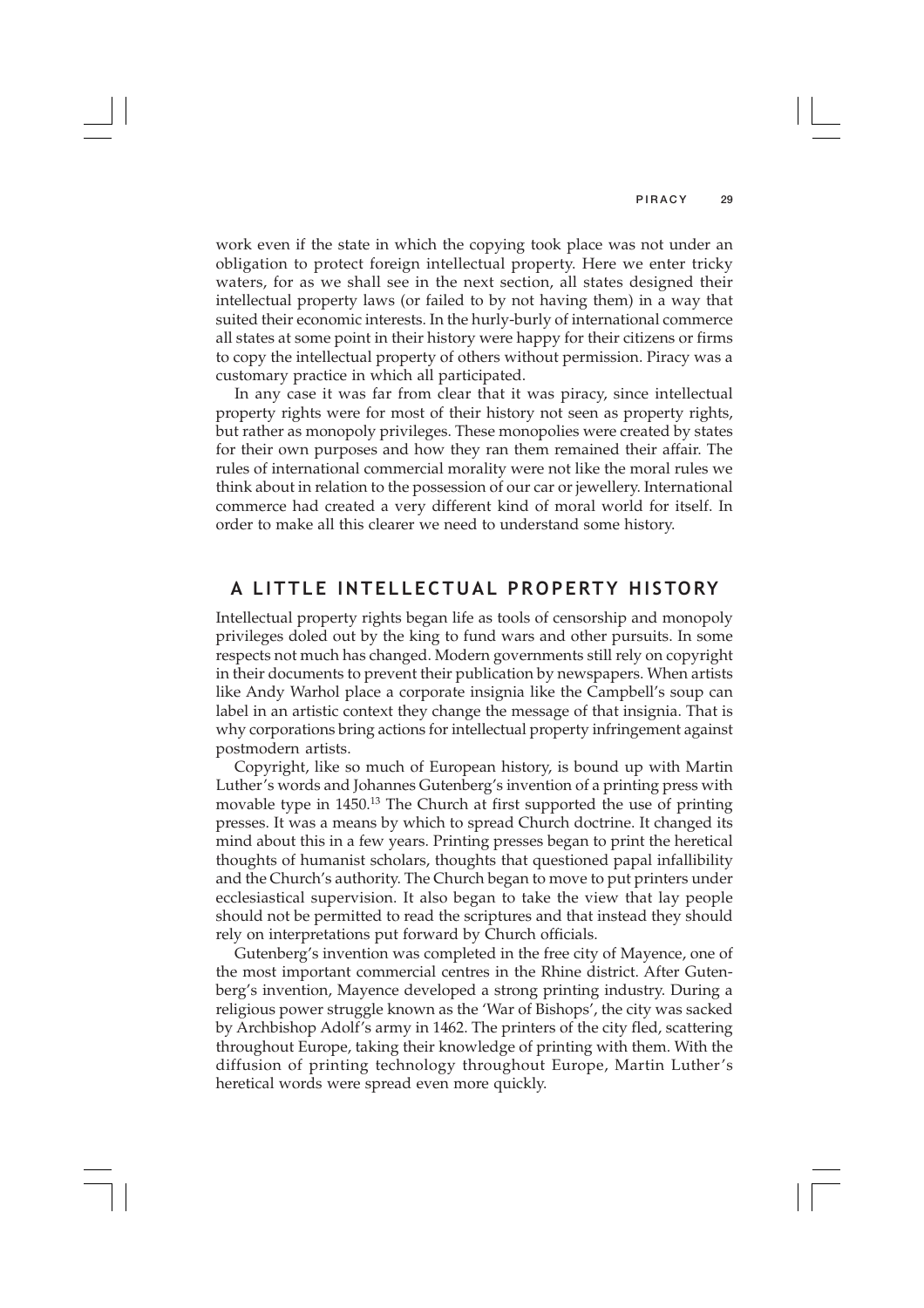Copyright begins life in England in the form of printing privileges granted in 1557 to a craft guild known as the Stationers by Queen Mary. Like all craft guilds, the Stationers had a serious interest in monopoly profits and a commensurate fear of competition. In particular this London-based guild did not want competition from regional printers or from across the border in Scotland. Queen Mary, like all monarchs, feared ideas that questioned her legitimacy. There could hardly be a greater questioning of a monarch who was bent on deepening the country's links with Rome than those posed by the ideas of the Protestant Reformation. During Mary's reign Protestants went to the stake or to prison. Mary also struck a deal with the Stationers: in exchange for a charter granting them a monopoly over printing, the Stationers would ensure that no 'seditious and heretical books rhymes and treatises' would see the light of day. After the charter, a person wishing to print books had to be a member of the Stationers' Company.

Over time the Stationers' Company became an executive arm of the state.14 The Company had its own court for matters of internal governance. As the Company's powers increased so did those of its court. The Stationers were given powers of search and seizure. They were not shy about using these powers to put printers who were not part of their Company out of business. Many 'pirate' printers ended up in prison, their printing presses destroyed by the Stationers.

The Stationers' Company spent a good deal of its time fighting 'piracy', which by all accounts flourished in the second half of the 16th century. But this was a piracy that the Stationers created through their ruthless administration of the monopoly. Printing outside London, with the exception of Cambridge and Oxford, was not allowed. All the bestsellers of the day, including the Bible, were tied up in Company hands. The result was high prices for books and high unemployment in the printing trade. The circulation of books was much lower than it might otherwise have been. Only the well-off could afford the Stationers' prices. Those printers who were not members of the Stationers' Company continued to print books in order to survive. Nor did they meekly submit to the idea that they were doing something illegal. Men such as John Wolfe argued that as freemen of London they had the right to print books without the need of a privilege and, in any case, the Queen did not have the right to grant privileges in a way that pauperized the poor majority of the printing trade.15 Two other pirates, Bourne and Jefferson, argued in 1586 that the privilege system kept prices high, deprived the public of choice and was contrary to the common law.<sup>16</sup> This argument would be accepted by the common law courts in relation to monopolies generally in the 17th century, but in the Stationers' Court it had the impact of a snowflake on a hot summer's day. So effective did John Wolfe prove as a 'pirate' that he was eventually bought off with Company membership. Robert Waldegrave also defied the Stationers' Company. With the Stationers in hot pursuit he decided to take refuge in Scotland. There he was appointed the king's printer by King James. Waldegrave continued to print books in defiance of the Stationers' privileges,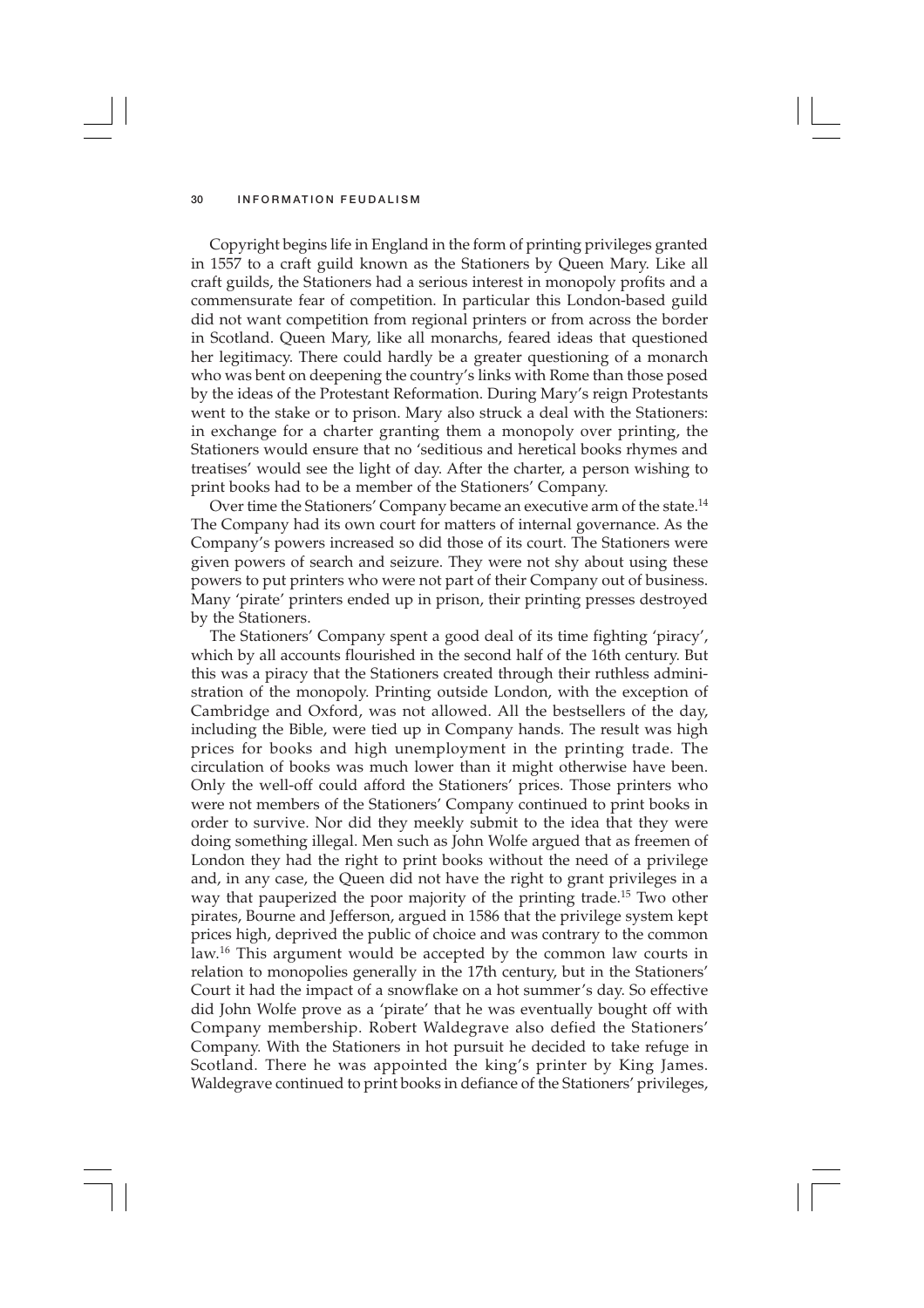eventually returning to England in 1603 when James I acceded to the throne.

From this beginning evolved copyright law as we know it. These days, corporate copyright owners, unlike the Stationers, do not have permission to arrest, torture and imprison their business rivals. But they do hire private investigators to track down copyright infringers. These investigators gather information and present it to police authorities, pressuring those authorities to act. BSA members will accompany police on raids making sure that the war against the makers of counterfeit Microsoft mice gets the publicity it deserves. Photographs of thousands of hapless 'pirate' mice being crushed by steamrollers occasionally make it into our newspapers. Sting operations in which orders for pirated goods are placed with suspected pirates are another private enforcement tactic.

Raids, sting operations and the use of stool pigeons were also part of the techniques used by the French 'book police' in the 18th century, as they worked to prevent the circulation of 'bad books' right up until the French Revolution.17 The book trade in France, as in England, was organized around privileges issued by the state. In France these were held by a clique of printers based in Paris. In 1699 the Office of the Book Trade was established to carry out the censorship. The office became a special branch of the Paris police. Books had to be registered before they could be published. This Parisian model for controlling the book trade spread throughout the rest of France. The French book police infiltrated the book trade to an extraordinary extent. They kept detailed records of the location of printing presses, carried out regular inspections of printing shops and restricted the entry of books into France to certain designated points such as Paris, Lyon and Bordeaux. People receiving packages of books had to report to local authorities. The system for the control of the book trade grew into a monolith of surveillance that permeated French social and commercial life on a daily basis.

Despite this, 'piracy' went on undeterred. Large numbers of people connected with the book trade went to jail. The statistics seem incredible to the modern eye, but during the 1750s 40 per cent of those in the Bastille were there because of offences related to the book trade.18 The system reached its Kafkaesque apogee in a law of 1757 sentencing to death anyone involved in writings that, among other things, injured royal authority and troubled the 'tranquility of the state'.<sup>19</sup> The French Revolution was 32 years away. The illegal imports of books continued, pirate editions continued to be printed and forbidden books (both political and pornographic) continued to be read.

The French Revolution brought with it freedom of the printing presses. The freedom of communication and of the press that the Declaration of the Rights of Man proclaimed was made concrete once printers no longer had to obtain the privilege of printing from the king. Members of the Paris Book Guild that for so long had controlled the production of literature in France saw their monopolies destroyed. From their world of privilege, power and status many of them sank into a netherworld of bankruptcy and anonymity.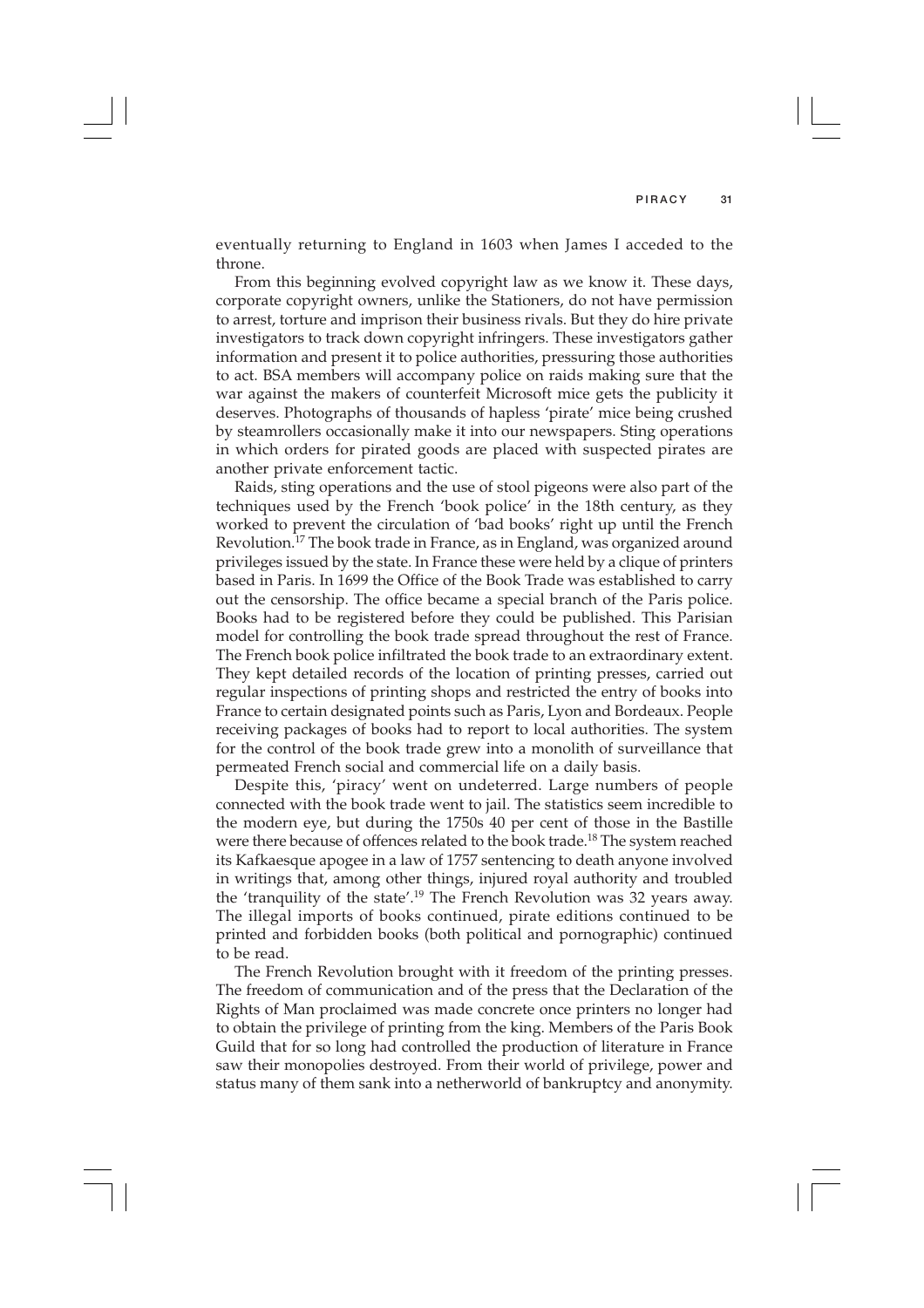Philippe-Denis Pierres, printer to the king, died in Dijon in 1808, a postal employee.<sup>20</sup> He was luckier than some of his fellow guild members who went to the guillotine. With the passing of the Paris Book Guild, publishing went through an extraordinary period of popular participation. A public dialogue and exchange of ideas spread through the medium of journals, newspapers, pamphlets and other ephemeral forms of publishing. In this deregulated market, the commercial production of the large printed book, a symbol of the absolutist past, went into decline. In this relatively short period before copyright law came back to restore 'order' to publishing markets there was 'an unprecedented democratization of the printed word'. 21

National copyright systems gradually spread throughout Europe in the 18th and 19th centuries. Authors slowly won more protection under these systems. Internationally, however, it was a very different picture. The pirating of foreign works was, for all intents and purposes, a customary norm of the international commerce in books. The same actors that preyed on each other's ships in the Mediterranean also helped themselves to each other's foreign works. The French and the Dutch reprinted English editions. The Dutch and the Spanish reprinted French works. Literary piracy was in many respects a much more egalitarian enterprise than piracy on the high seas. One did not have to be a great maritime power to engage in the reproduction of foreign works. Germany and Belgium were large centres for this activity. The Irish were a constant thorn in the side of English publishers. German authors suffered at the hands of the Austrians.

For a long time those engaged in the reproduction of foreign works did not see themselves as being in the piracy business. Rather it was an 'honourable business' involving honourable men.<sup>22</sup> In the early 19th century, King William of Holland subsidized the reprinting of foreign works. In Belgium, ministers and magistrates sat on the boards of the large companies that reproduced foreign works. Many took the view that they were performing a public service by disseminating the knowledge in books more cheaply. That in part was what made it honourable. It is an argument with economic merit. Economic efficiencies are gained if information, once in existence, is distributed at zero cost. Once one farmer works out how best to grow a particular crop, everyone is better off if that information is made available to all farmers.

During the course of the 19th century, European states took to making bilateral deals with each other on the issue of protection abroad for the works of their nationals. Towards the end of the century a multilateral agreement in the form of the Berne Convention for the Protection of Literary and Artistic Works 1886 (Berne Convention) was agreed in Europe. There was a lot of rhetoric, especially from the French, about the immutable rights of authors, the need to protect works of genius and so on, but essentially trade agendas drove this process.

One state, the US, remained conspicuously absent from participation in these bilateral and multilateral deals, preferring to offer foreign authors little or no protection. American publishing was built on the piracy of European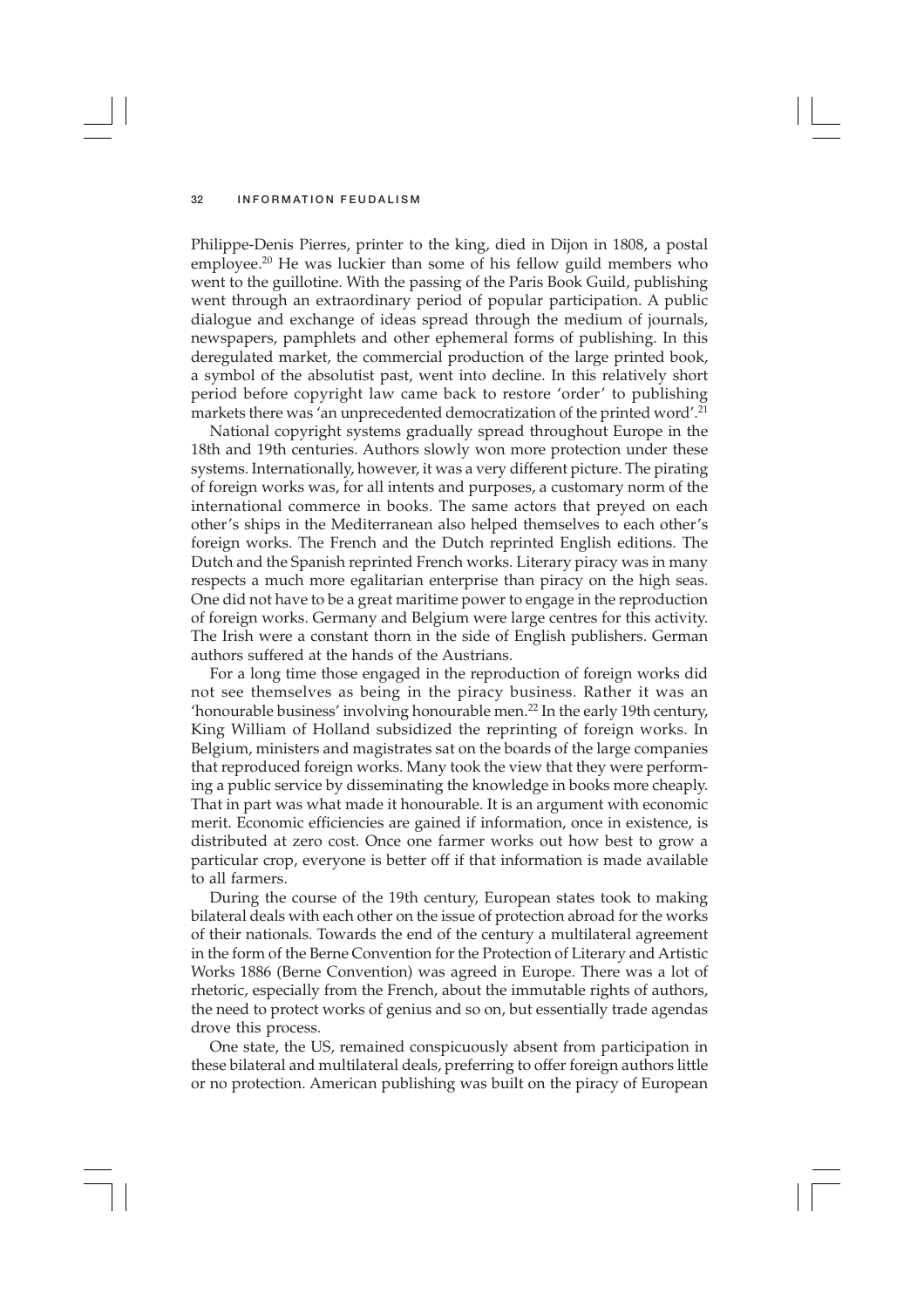## **P I R A C Y 33**

works. The linguistic diversity of America meant that there was a market in the US for English, German and French books. The extent of the piracy by US publishers drove European states to distraction, especially the English. Charles Dickens, one of the most heavily copied authors in the US, campaigned in the US in 1837 for the recognition of the rights of foreign authors. He left the US a disappointed man. Attempts by the American literati to change US policy always failed in Congress in the 19th century because of the opposition of American publishers. There was also a view that foreign copyright amounted to a tax in favour of foreign authors.<sup>23</sup> American publishers were nothing if not enterprising. In one incident, which eerily anticipates the Internet and copyright, American agents cabled from London to the US the entire contents of a book published by the Queen within 24 hours of its release.<sup>24</sup> The American public had access to hard copies within 12 hours of the end of the transmission.

Within Europe, committees of authors and commissions of policy-makers would meet in renaissance capitals to decry the piratical practices of the New World. Victor Hugo became one of the key organizers of an authors' movement for international copyright protection. Retaliation was a word to be heard on the lips of gentlemen. Suspend the recognition of the copyright of American authors in the UK was the suggested form of retaliation. In an 1876 report of the English Copyright Commission, retaliation was ruled out. The commission preferred to see British copyright law stick to 'correct principles, irrespective of the opinions or the policy of other nations'. 25 Actually noble adherence to principle was about the only option available to the UK. It could hardly invade the US over book piracy (in any case it might have lost), the market for books by US authors in the UK was not that great and jeopardizing foreign relations over books seemed too high a cost to pay. English publishers did exact some revenge. Longfellow was widely copied by many publishers in the UK and Harriet Beecher Stowe never received any royalties from British publishers, despite the fact that her *Uncle Tom's Cabin* became a bestseller in the UK.

The US did make some token efforts in the direction of protection for foreign works in the 19th century. Under an 1891 Act, foreign works could gain protection in the US if they were published in the US simultaneously with the country of origin and the book was also printed in the US. The London *Times* saw this as an attempt to make New York the centre of world publishing.26 No one in America much disagreed.

As we shall see, the US did become serious about copyright protection. It did so when it realized that its giant software industry made it the biggest exporter of copyright in the world. Unlike the UK in the 19th century, however, the US did not choose noble adherence to principle as a means of combating copyright piracy. It had other options.

If the Americans were able to survey foreign copyright protection in the 19th century with equanimity they became much more excitable on the question of foreign protection of American inventions. When the Americans heard that an International Exposition was being planned for Vienna in 1873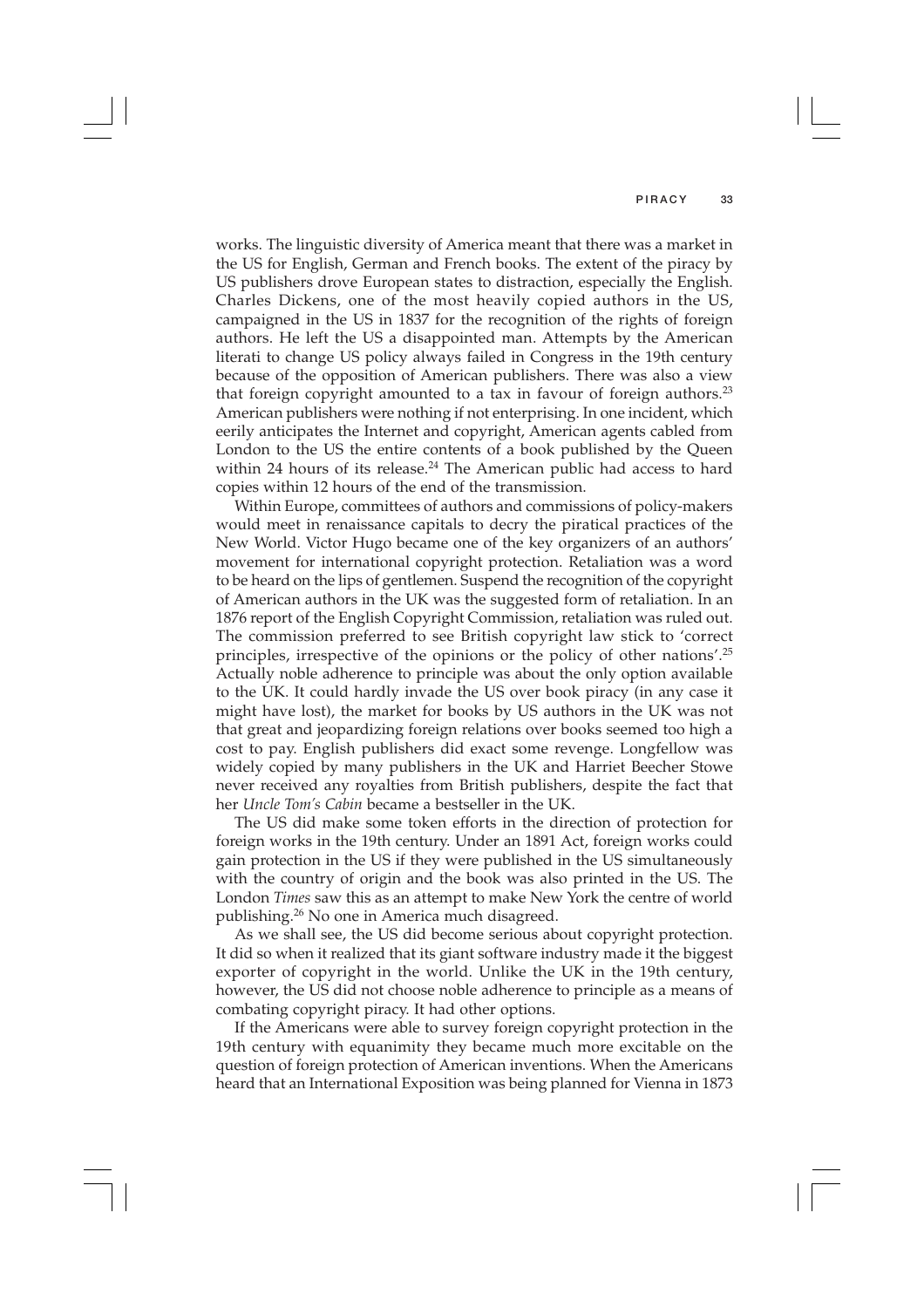they hinted that they might not go. The reason lay with Austrian patent law. The Austrians required that a foreign invention be manufactured in Austria in order to gain patent protection. Obviously setting up a manufacturing plant in a country in order to gain patent protection there represents an investment outlay. This 'preposterous requirement', it was said by the US, amounted to a virtual prohibition on the protection of foreign inventions.<sup>27</sup>

As with copyright the source of patents lay in the right of monarchs to grant exclusive trade privileges to chosen subjects. At first this power was used with some restraint and most probably with the public good in mind. In England 'Letters of Protection' were issued in the 14th century to foreign tradesmen. The idea was to persuade skilled craftsmen to come to England to help develop English industry. Protection against imports was part of the incentive that was being offered. Letters of protection became 'letters patent' (the term simply meant open letters). Over the next few centuries the issue of letters patent proliferated, so much so that hardly any part of English commercial life remained unaffected by them.

English patent history shows that perhaps it is really men[Q5] that tend to corrupt the exercise of power. In principle it seems like a good idea to give a wise and loving monarch the power to foster the growth of industry by means of the grant of patents. The actual historical experience of the English with patents turned out to be rather different.

Where there are monarchs there are courtiers seeking favours or payoffs for services rendered. Over time the practice developed of using patents to reward courtiers. Aside from patents for inventions, there were patents giving individuals the sole right to practise a particular trade, patents that gave the holder the right to supervise an industry like inns and alehouses, and patents that allowed the holder to avoid certain import or export restrictions. The monarch Elizabeth I took the granting of these patents to new heights. In a parliamentary speech in 1601 it was revealed that currants, iron, powder, ashes, vinegar, brushes, pots and oil, along with many other everyday items, were the subject of patents. After the list had been read out one Mr Hackwell enquired whether bread was on the list. '"Bread," cried everyone in astonishment, "this voice seems strange." "No" said Mr Hackwell, "but if order be not taken for these, bread will be there before the next parliament"'. 28

Oddly enough issuing patents on staples has parallels in our own times. As we shall see much of modern agricultural production is bound up with the ownership of genes and plant varieties used in the growth of crops.

Elizabethan England offers us a model of what happens when patents are easy to get and apply to anything and everything. Prices go up. The monopolist is rarely an altruist. Trying to get into business and doing business becomes very difficult. Market opportunities that might be available to potential entrants in a free market are foreclosed or onerous conditions of entry imposed. Over time the ownership of patents becomes more concentrated as they are traded and bought up by the wealthy. In Elizabeth's time 'almost all commodities were in the hands of a favoured few'. 29 What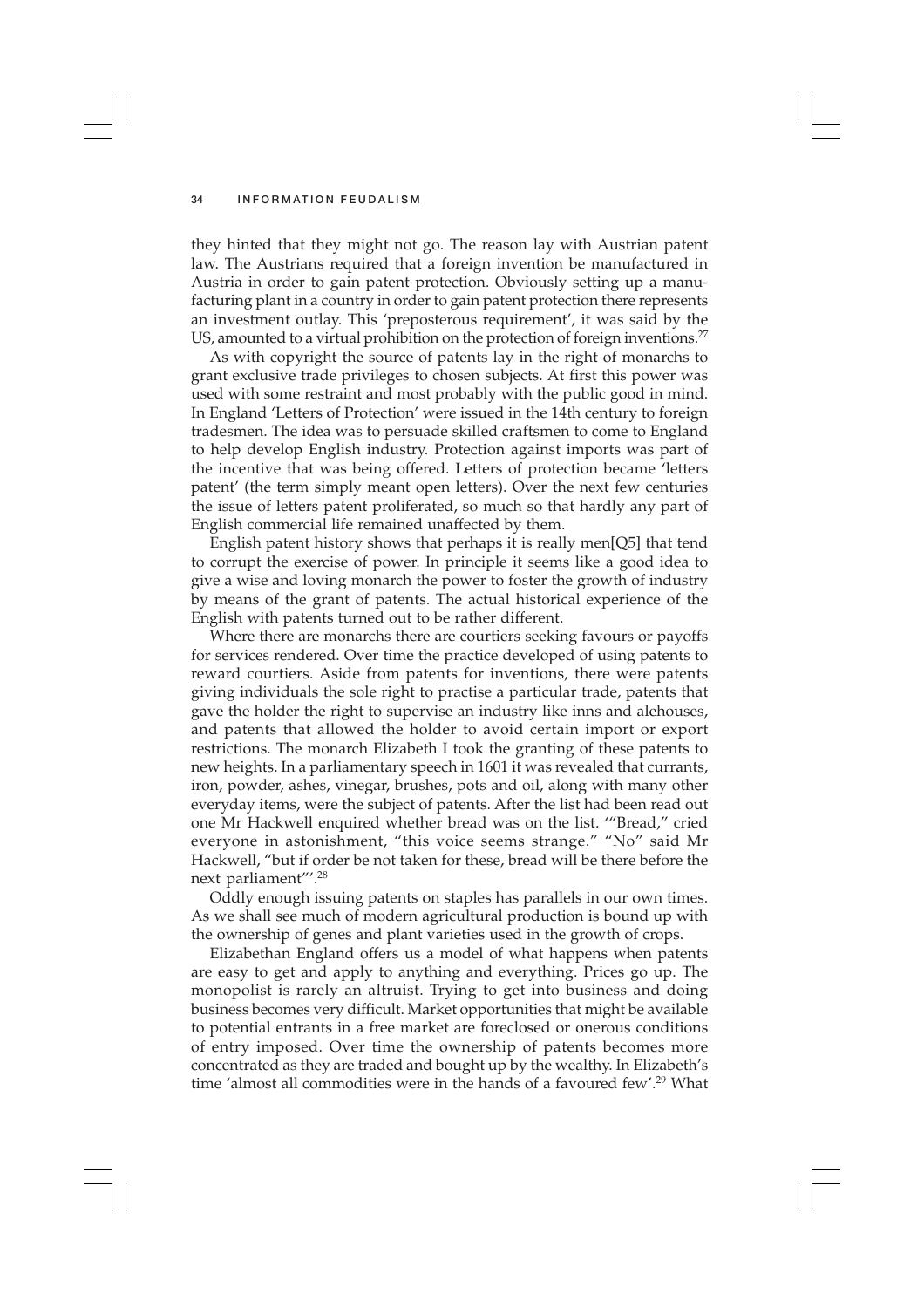#### **PIRACY** 35

seemed to grate more than anything on those in commerce were the powers of supervision and enforcement that were granted to patent holders. Being surveiled and inspected by the agents of patent holders (who one guesses were not always polite and pleasant) became a part of daily commercial life.

The discontented murmuring of traders, merchants and manufacturers concerning the use of patents became the loud voice of criticism of monopolies by Parliament. The use of the royal prerogative to interfere in matters of trade came to represent a deep intrusion on fundamental common law liberties. Patent monopolies were linked to a greater constitutional struggle between Parliament and the Crown. Monopolies, except for those in invention, were swept away by the Statute of Monopolies of 1624. But little changed. The Statute swept away the monopolies of individuals, but not those of corporations. Thus in 1640 Sir John Culpeper in a speech in the Long Parliament observed that monopolies 'like the frogs of Egypt, have gotten possession of our dwellings, and we have scarce a room free of them'. 30 He was referring to monopolies on wine, coal, soap, salt, clothes, pins and so on. Parliament, with its power increasing and with popular support, called monopolists to account for the monopoly privileges they had been granted. Eventually the wide sweep of monopolies through the UK economy was reduced.

Patent law, like copyright, is sometimes justified by an appeal to the natural rights of creators. What the historical record shows though is that right from the beginning a ruthless trade morality drove the development and use of patents. Clearly, when English kings and later the colonial governments of America granted patents to those who imported innovations that had been invented abroad by others, they were not much concerned about the 'natural rights' of the foreign inventor. Right through patent history all states kept a weather eye on the extent to which their patent system recognized the rights of foreign patent holders. When states did grant patents to foreigners they generally also insisted on the foreign patent holder 'locally working' the patent within the state.

Patents were also an important tool of protectionism. Towards the end of the 19th century and into the 20th a number of states in Europe became afraid of the might of the German chemical industry. The Swiss in their patent law required inventions to be represented by a model. Since processes could not be represented in this way it meant that processes could not be patented. Swiss chemical manufacturers could continue to free-ride on processes developed by German manufacturers. With the threat of German import duties on Swiss coal-tar dyestuffs hanging over their head, the Swiss dropped this requirement in 1907.31 The Swiss were not the only ones to hide a mercantilist devil within the detail of their patent law. The English, also worried by the impact of the German chemical industry on their own, did not allow the patenting of chemical compounds. We shall see later that when developing countries tried to protect their own industries using the rules of intellectual property they were slapped down by Western powers.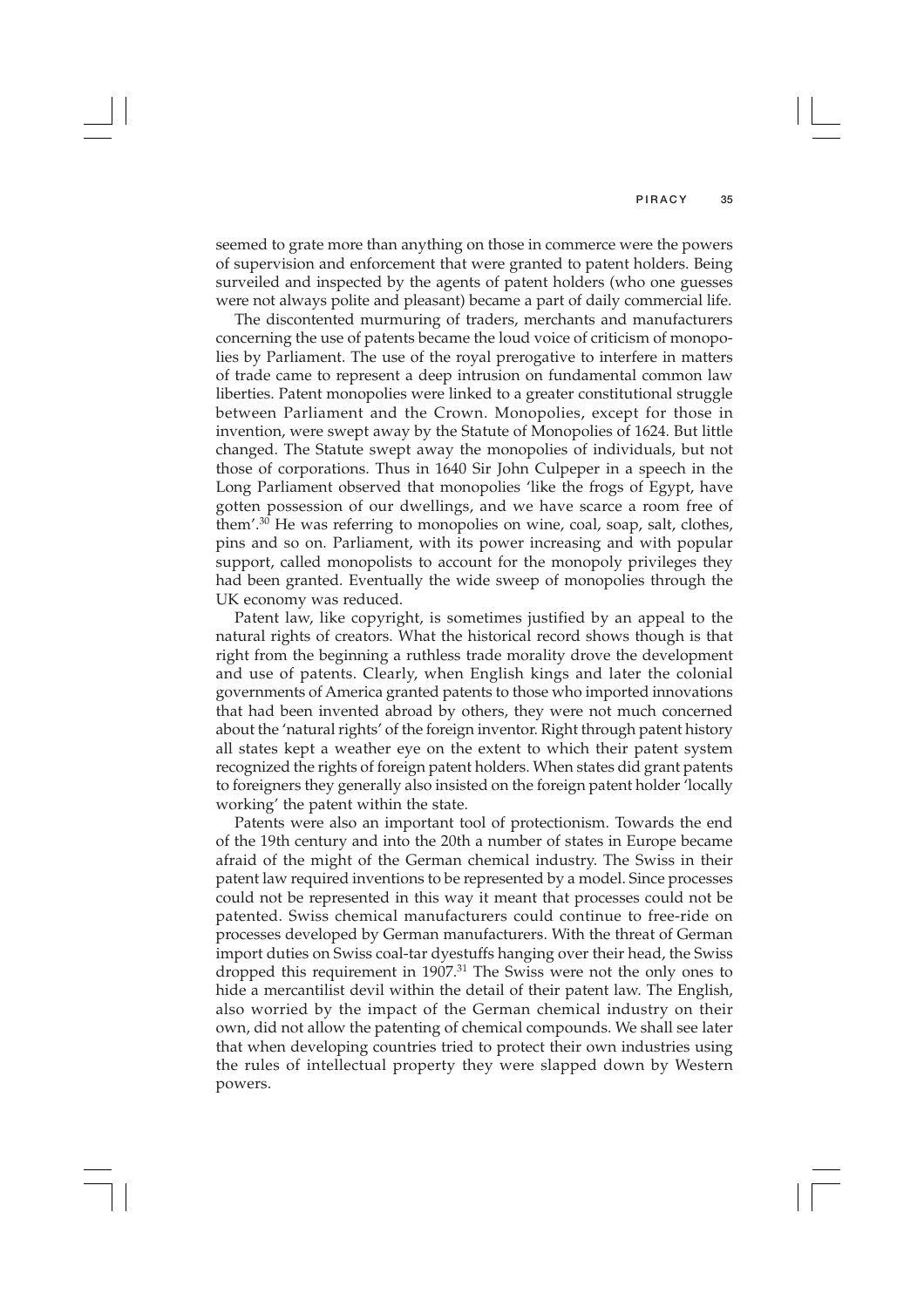One of the important rhetorical victories that TRIPS represents is the belief that the absence of intellectual property protection is an impediment to free trade. To the uninitiated this belief represents something of a puzzle. The proliferation of monopolies in Elizabeth's time did not turn England into a model of free trade. It was precisely because the monopolies so liberally granted by the Crown interfered in trade and commerce that successive English parliaments worked towards their elimination. The 19th century also saw the patent system attacked on the ground that its operation was contrary to free trade. The basis of this attack lay in the fact that patentees could use the patent system to restrain the movement of goods across borders. In fact the link between patents and protectionism is to be found as early as 1833 when the states of the German Zollverein retained the discretion to prohibit the import of goods that were the subject of a domestic patent, thereby defeating the aim of creating a customs union. Free trade passions ran so high that for a while the future of the patent system dimmed a little. The Dutch repealed their patent law of 1817, the Swiss had in their constitution prohibited the government from adopting one and there was even speculation in England that the patent system might be abolished. As it turned out the Dutch eventually re-enacted their law, the Swiss changed their constitution and the English stuck by their patent system. States realized that patent systems could be used to cloak protectionist strategies. There were also reputational advantages for states to be seen to be sticking to intellectual property systems. One could attend the various revisions of the Paris and Berne conventions, participate in the cosmopolitan moral dialogue about the need to protect the fruits of authorial labour and inventive genius, and make fine speeches condemning piracy, knowing all the while that one's domestic intellectual property system was a handy protectionist weapon.

Propping up the patent system and other intellectual property systems at the expense of free trade turned out to be something of a long-run miscalculation by states. During the 20th century the patent and copyright systems were colonized by big business, which routinely used these systems as the backbone of international cartels. These cartels exacted a heavy toll from states or rather from their citizens. Patents formed the basis of a cartel among pharmaceutical companies to raise the price of broad-spectrum antibiotics, causing countless thousands of deaths among people who could not afford to buy them.32

Copyright and trademarks are today routinely used by international business to segment global markets. The basic strategy is a simple one. It requires coming to an exclusive licensing arrangement with an agent in a country, working out a price that the market in that country will bear and using intellectual property rights to prevent someone other than the exclusive agent from importing the same *legitimate* product that has been released by the intellectual property owner more cheaply in another part of the global market. The intellectual property right is used by its owner to prohibit a parallel steam of importation into a market (generally referred to as the parallel importation issue). This strategy is normally accompanied by stories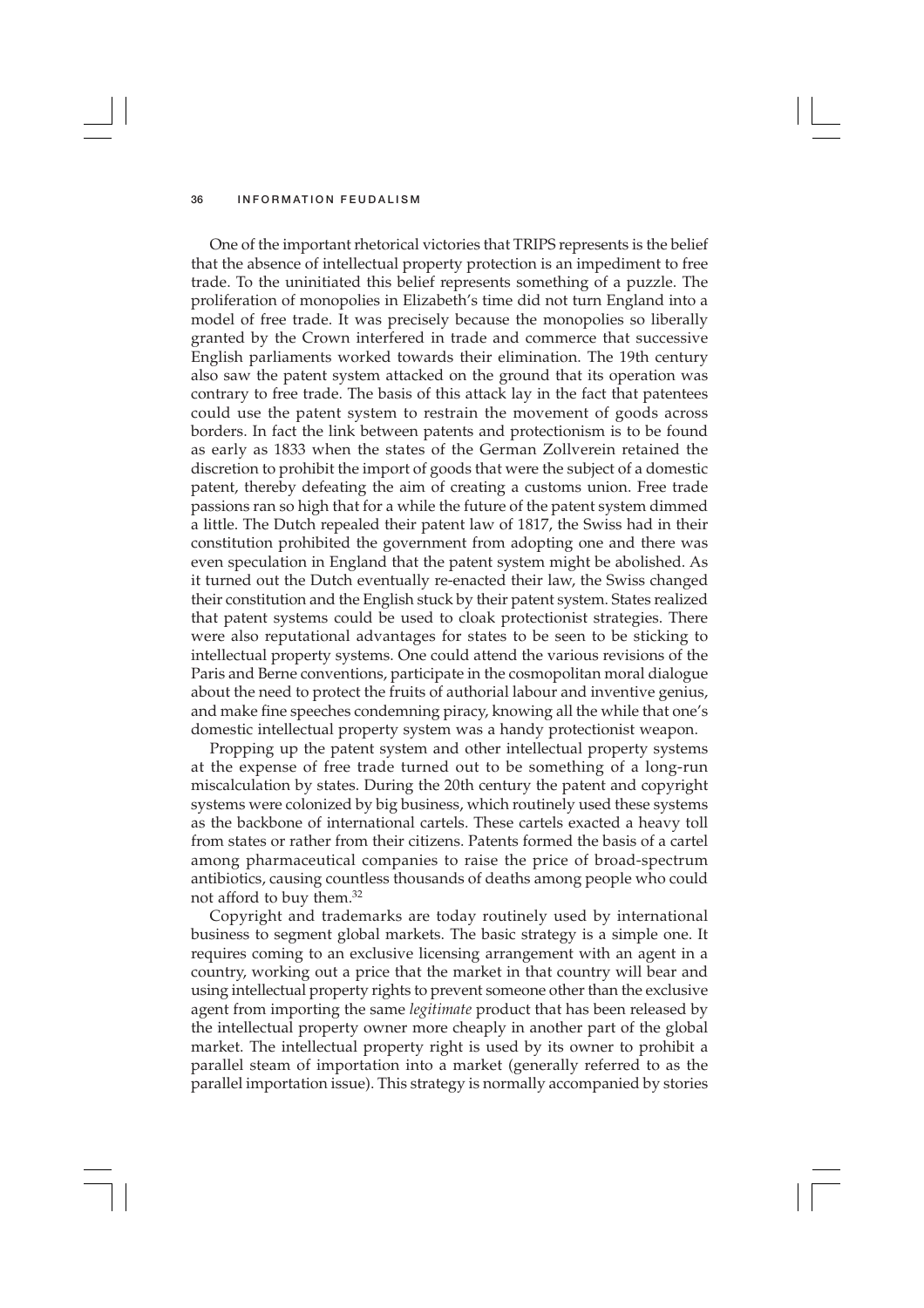## **PIRACY** 37

from corporate intellectual property owners about how the consumers in the country wearing the high prices are better off in terms of service, or how, in the case of copyright, multinational intellectual property owners use these profits to help to cross-subsidize the efforts of native authors. Developing countries are better off, runs the argument, because intellectual property owners will price more cheaply for their markets. Sometimes this is true and sometimes it is not.

A survey of a sample of prices of 14 proprietary drugs in Africa, Latin America and Organisation for Economic Co-operation and Development (OECD) countries showed that the average prices of some of the drugs were higher in African and Latin American countries than in OECD countries.<sup>33</sup> Once the intellectual property owner is given power over the movement of goods there is no guarantee that developing countries will be better off. During the course of our fieldwork in Australia when we asked the Copyright Law Review Committee whether they had come across any evidence that the 'Big Seven' record producers used their profits to help struggling Australian musicians, the answer was none whatsoever. Similarly, the Australian consumer movement has always opposed the use of intellectual property rights to segment markets because there is no evidence that this brings anything other than higher prices for consumers. Intellectual property rights over the movement of goods in the global economy put too much power over price in the hands of intellectual property owners. Significantly TRIPS does not set a global standard on the issue of parallel importation. Too many states opposed the idea during the negotiations. It remains an issue for another WTO trade round.

These days the 19th century history of free trade opposition to intellectual property rights has been conveniently elided from the international trade policy discourse on intellectual property. Monopoly rights, the exercise of which national parliaments struggled over the centuries to bring under democratic control, have been slipped into a world trade agreement. In the corridors of power that matter to the global economy, the WTO, the International Monetary Fund (IMF), Washington and Brussels bureaucrats participate in a trade 'think speak' in which global monopoly privileges are entirely consistent with free trade and must be strengthened. During our interviews at the GATT (before it became the WTO) we came across members of the Secretariat who conceded that there was something odd about placing TRIPS in an organization ostensibly dedicated to bringing down barriers to free trade. But as one member of the GATT Secretariat said, the Scretariat simply responded to the 'imperatives of the negotiations' (GATT interview, 1993).

The key imperative of the Uruguay Round of trade negotiations became for the US a globally enforceable agreement on intellectual property. Before the Round had started such an agreement seemed against the odds. Support for it was not that great from Japan and Europe. There was a feeling that perhaps there should be a GATT agreement dealing with counterfeit goods. There had been lukewarm support for such an initiative in the dying stages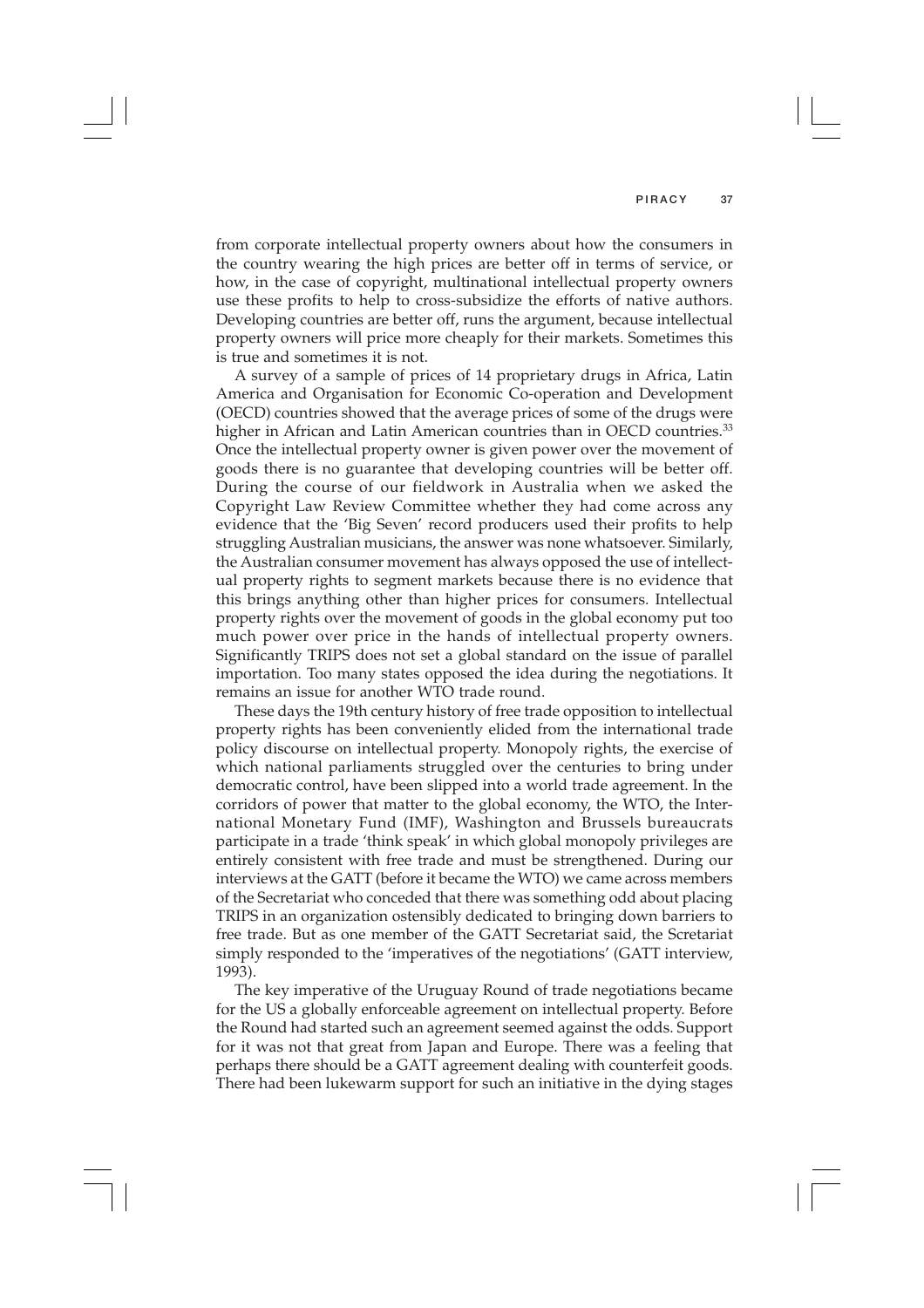of the Tokyo Trade Round. But very few people in the trade game would have bet on an agreement on the scale of TRIPS. It was an accepted part of international commercial morality that states would design domestic intellectual property law to suit their own economic circumstances. States made sure that existing international intellectual property agreements gave them plenty of latitude to do so. The rhetoric about piracy was recognized for what it was – rhetoric. Disgruntled authors and artists, clinging strongly to romantic notions of the 'individual god author', were perhaps the only ones who were vehemently insistent that copying amounted to a universal moral offence. States did not go to the International Court of Justice about disputes over intellectual property treaties. In part this was because individual states realized they were not in a position to cast the first stone. No one had a clean slate when it came to respecting the intellectual property of foreigners. Certainly not the US, which was not a member of the Berne Convention, but whose publishers took advantage of its higher standards of protection 'through the back door' method of arranging simultaneous publication in a Berne Convention country like Canada.<sup>34</sup>

TRIPS brought to an end this live-and-let-live attitude towards the international protection of intellectual property. Despite its legal and moral murkiness piracy is drawn upon by corporate intellectual property owners when they pass judgement on the economic policies and behaviour of states on the matter of intellectual property protection. States failing to meet the standards of TRIPS find themselves before a WTO dispute settlement panel. An agreement that in another era would have been rejected as a global charter for monopolists has come to be thought of as consistent with free trade and competition. The cost to business everywhere of this agreement has been increasing surveillance by the state on behalf of intellectual property owners. For some citizens it has meant new forms of servitude. When farmers farm with Monsanto's seeds their world changes. Seeds become patented technology. Farming becomes agricultural biotechnology. Farmers never own this technology. Instead they become its annual lessees under a system of patents and licences. Farmers manage a technological system on behalf of a corporate entity that keeps a monitoring eye on their land and crops to make sure that its patents and licences are being observed. It is a little like the feudal lord to whom obligations were owed when he allowed serfs to till his land, one point of difference being that the serfs had more rights over the seeds they used. The story of how TRIPS became part of a new global regulatory fabric and its consequences for citizen sovereignty occupies our remaining chapters.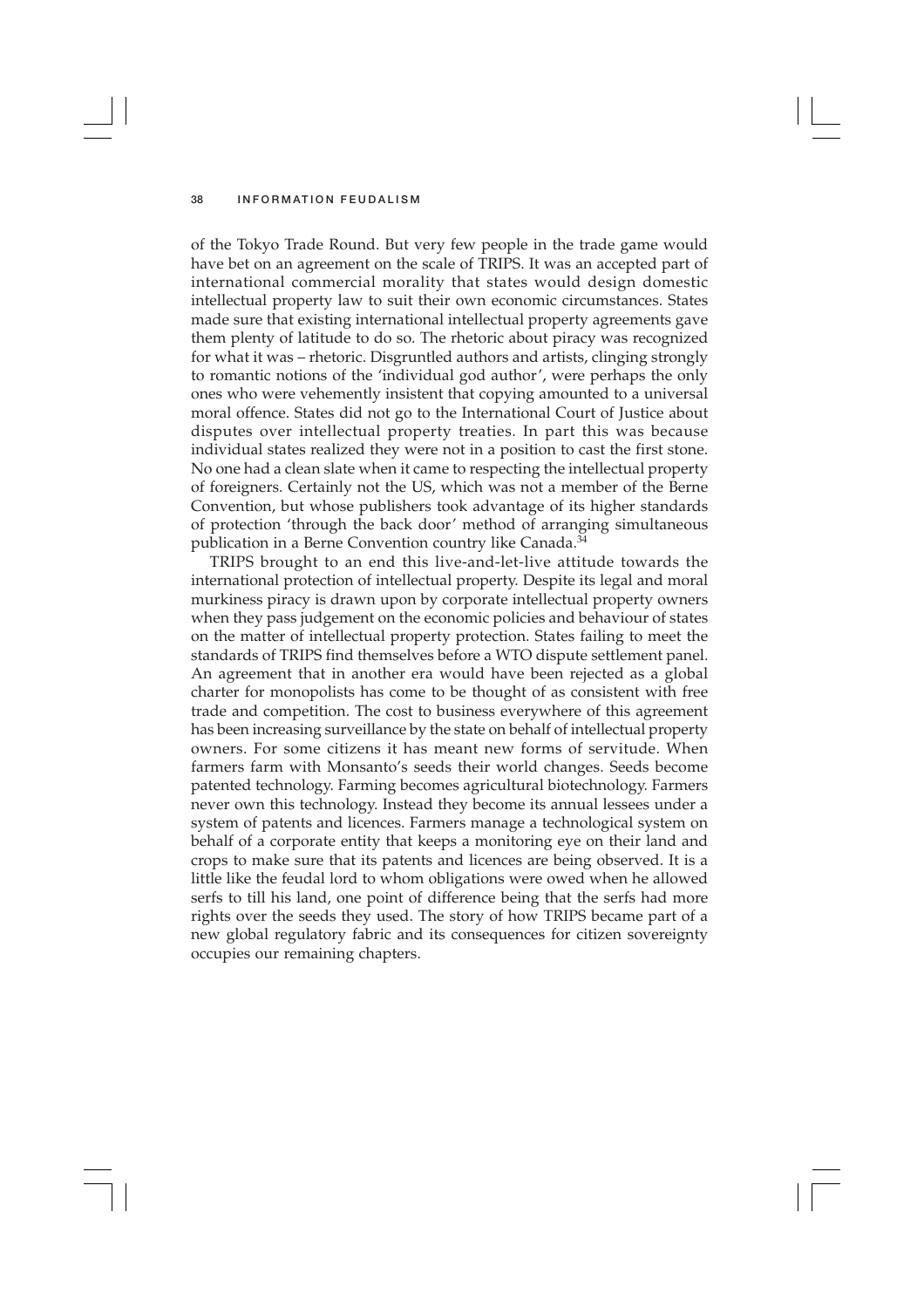## CHAPTER 3

# The Knowledge Game

## KNOWLEDGE PROFITS

K nowledge is not only power. It is also the source of profits in modern<br>global markets. At least this seems to be the conclusion that disciplines<br>such as economics management studies and international political economy global markets. At least this seems to be the conclusion that disciplines such as economics, management studies and international political economy are heading towards as they seek to conceptualize the economic and social transformations of the late 20th and early 21st centuries. The management guru Peter Drucker signals the direction of this new paradigm when he says that the basic economic resource in society 'is and will be knowledge'. 1 Yet, like Hegel's owl of Minerva, scholars are arriving at the realization of the existence of the knowledge economy after dusk. In one of the many paradoxes of management consultancy, consultants are hired by companies to tell those companies about the management of knowledge assets when companies have known since the beginning of the 20th century that the management of knowledge is and always has been the main game. The resolution of this particular paradox probably lies in the fact that knowledge about the knowledge game in the first part of the 20th century was confined to a few truly international industrial enterprises rather than companies in general. And as the circumstances of the knowledge game have changed, this industrial elite has changed the rules of the game.

## LABORATORIES OF KNOWLEDGE

Many of the companies on Fortune's leaderboard of the world's largest industrial enterprises have a history stretching back to the beginning of the 20th century and in some cases further. When in 1905 three cousins of the DuPont family consolidated the US explosives industry under the Executive Committee of the E I DuPont de Nemours Powder Company, the DuPont company had already been in existence as a family firm for one hundred years.2 The Computing Tabulating and Recording Company (CTR), which was renamed International Business Machines (IBM) in 1924 by its Chairman Thomas Watson, had been founded in 1896 by Herman Hollerith, an engineer and inventor of a system of punch cards for the taking of census data.<sup>3</sup> Hollerith had called the company the Tabulating Machine Company and sold it in 1911 to Charles Flint, a financier, who renamed it CTR.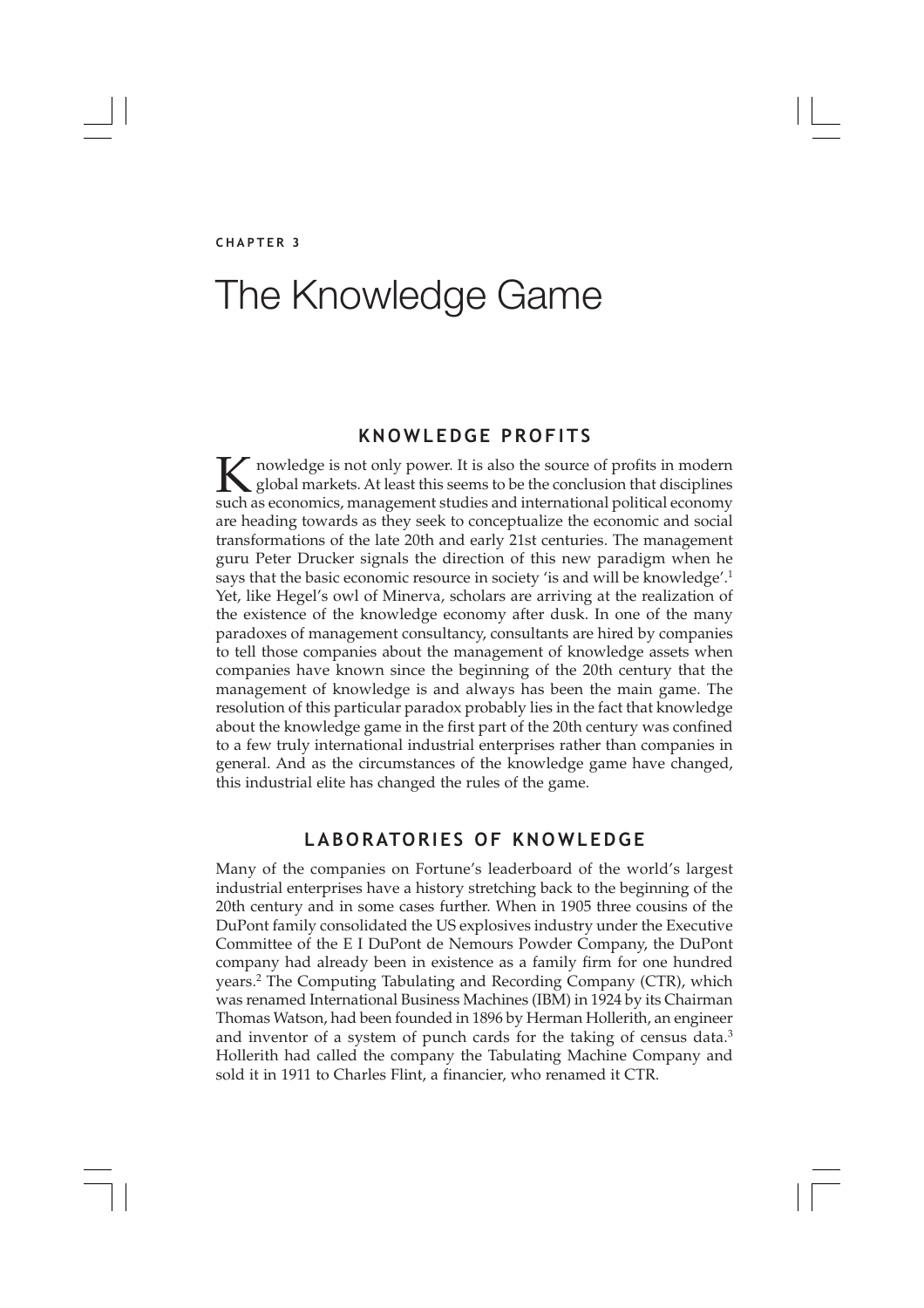Some of these companies became what in modern parlance is called the 'knowledge creating company'. 4 This was not the creation of knowledge for its own sake, but rather for the purpose of developing new products or improving existing ones. Research was seen as a vital way of protecting or growing a company. These early corporations organized themselves to create knowledge by means of industrial research laboratories. The laboratories were large-scale affairs. It was the inventor Thomas Edison who provided the model that the corporate giants of the 20th century were to follow. In 1876 Edison built a laboratory at Menlo Park, New Jersey. He staffed it with large numbers of scientists and tradesmen to work on a multitude of projects. Far from being the lone inventor, Edison in fact managed an 'invention factory'. 5 Its production goal was to produce 'a minor invention every ten days, and a big one every six months or so.'<sup>6</sup> It was the best-equipped facility of its kind in the US. There were other examples of the importance of research laboratories to industrial supremacy. The domination of the international chemical industry by Germany in the 19th century was built on an infrastructure of highly organized industrial research. The Germans had realized something that others had not – nature would only give up its chemical secrets under a collective systematic assault by large groups of scientists. The sheer number of tests required, for example, to find a successful dye meant the lone inventor had little chance of making discoveries of industrial interest. Once the knowledge had been discovered it had to be turned into a product and this required more interaction between scientists and those responsible for production. Large industrial laboratories linked to equally organized production and sales facilities that took care of the development side of the research all coordinated by one management structure became a fundamental pattern of corporate organization.

Early on, DuPont integrated scientific labour into processes of industrial production and market competition. In 1902 the company established the Eastern Laboratory. This was followed by a second research facility known as the Experimental Station in 1903. Each laboratory was different in orientation. The Eastern Laboratory was dedicated to applied scientific problems, while the Experimental Station had a more basic research orientation in the area of explosives. DuPont management had determined that such a laboratory was crucial to maintaining its lead in the explosives business, especially its lead over the US military. If the latter achieved a superior in-house research and manufacturing capability it would probably have dispensed with most of DuPont's services. These two laboratories signalled DuPont's entry into the knowledge game. Over the years DuPont proved itself to be anadept at the game. Among other things, its laboratories delivered cellophane, rayon, Teflon, neoprene, nylon, Dacron, Lycra and Kevlar to the company. By 1958 DuPont dominated the US chemical industry. Knowledge continued to be its focus. It employed roughly 4 per cent of the industrial chemists in the US, so many PhDs that it equalled about a third of the number in the US academic system and it spent, on average, about double that of its competitors on basic research.7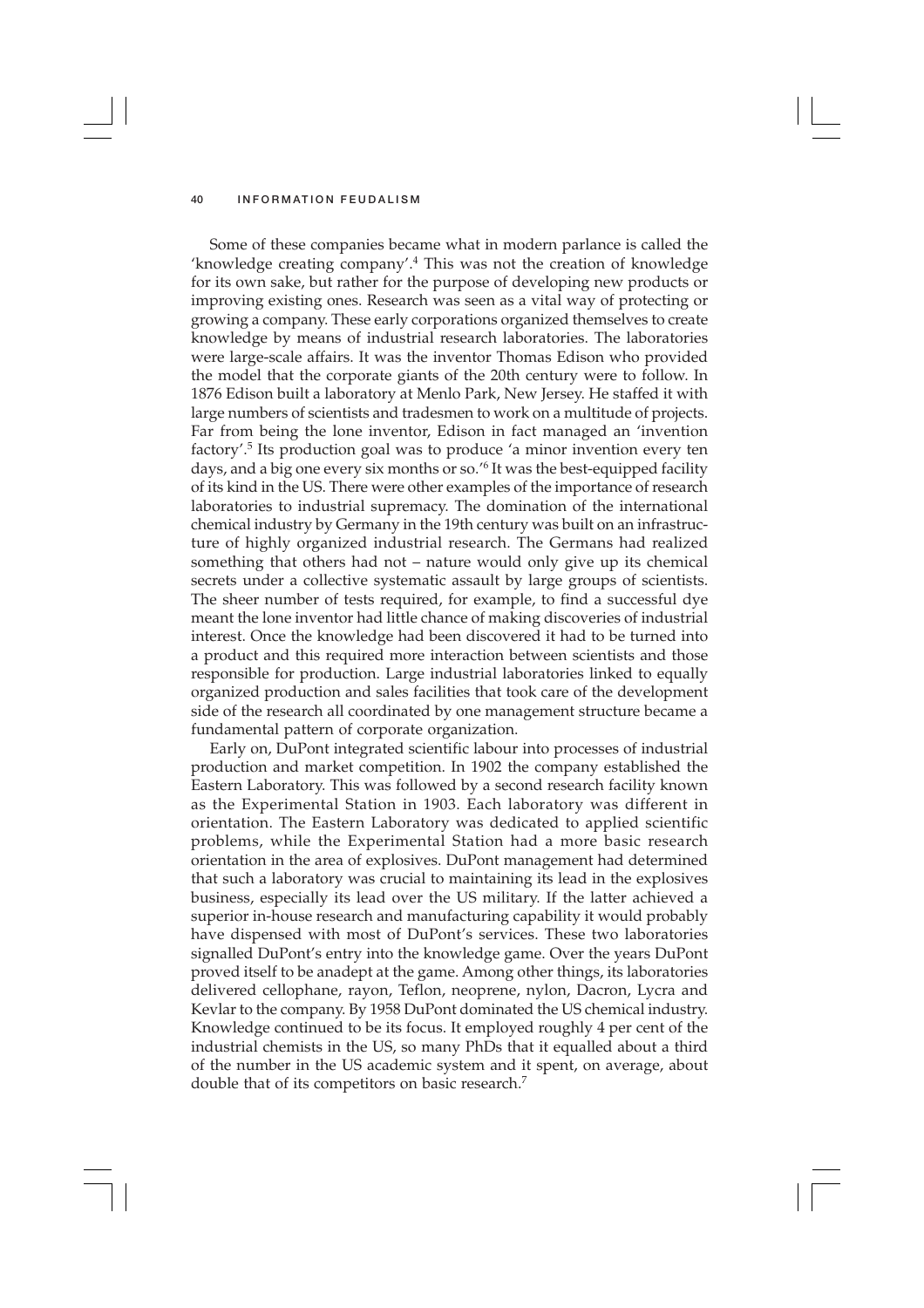## **THE KNOWLEDGE GAME 41**

DuPont was not the only company whose business strategies pivoted around investment in research. Other companies also entered the knowledge game. General Electric's laboratory was established in 1900, AT&T set one up in 1907 and Westinghouse in 1903.<sup>8</sup> The more companies that went down the path of large-scale industrial research, the more that followed. By the end of the first decade of the 20th century Western Electric, Electric Storage Battery, International Harvester, Corn Products, General Chemical, Goodrich Rubber, Corning Glass, National Carbon, Parke Davis and E R Squibb all had large-scale research departments.<sup>9</sup> It was a pattern to be found in all industries. American Cotton Oil and National Lead had established labs to research their products in the 1890s. Between 1921 and 1941 the number of industrial research laboratories went from 300 to 2200. These laboratories employed over 70,000 research staff. In 20 years the US had a built an industrial research structure that towered over that of other nations (with Germany perhaps the exception). Like a vortex this structure drew in much of the best and brightest scientific talent in the country, as well as talent from abroad. GE's lab grew from a staff of 102 in 1906 to 555 in 1929 and, by 1925, Bell Labs employed 3600 with the physicist C J Davisson, the first Nobel Prize winner to come out of Bell Labs.10 Graduates working for these large companies were given some of the best-equipped laboratories in the country and salaries exceeding anything they were likely to earn in the university system. Universities themselves became more and more dependent on funding from large corporations like DuPont. These companies understood that their needs for highly skilled scientific labour could only be met through healthy science faculties. Corporate funds flowed to universities.

Knowledge as the basic resource of economic production arrived before the great industrial production run of the 20th century. In essence, it laid the foundation for that run. Large, sophisticated laboratories, staffed by thousands of researchers enabled the strategy of product diversification that characterized the chemical, electrical, automobile and machine industries. Chemical companies like Monsanto and DuPont started from a narrow technological base, the chemistry of saccharin in the case of the former and nitro-cellulose in the case of the latter. Research turned that base into many different product lines. Nitro-cellulose technology, for instance, gave DuPont, 'artificial leather, rayon and other textiles, paints, varnishes and dyes, cellulose, and plastic products...'. 11 This knowledge-based strategy of diversification brought with it a new form of corporate organization, the 'integrated, multidepartmental enterprise'. 12 Its basic form was that of autonomous divisions strategically coordinated by a general office. This structure was widely adopted by American companies as they set about the task of expanding into overseas markets after World War 2.

The entrepreneurs of the great companies of the early 20th century understood the importance of knowledge better than most. The financier J P Morgan was a long-time supporter of Edison, investing heavily in his electric light companies and serving on the board of General Electric until he died in 1913.13 Henry Ford also saw the importance of Edison's industrial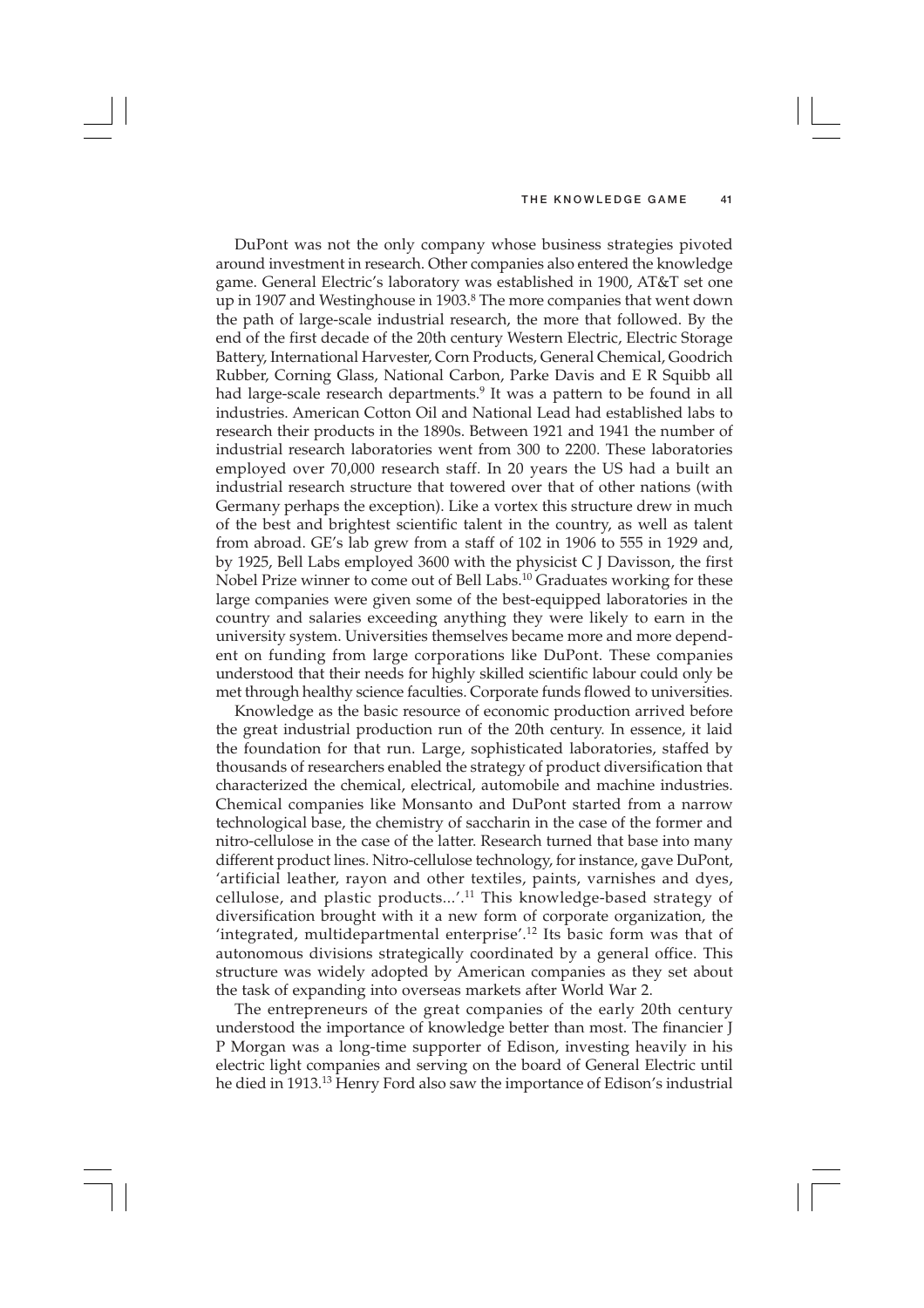laboratory to the industrial age: 'It is the fashion to call this the age of industry... Rather, we should call it the age of Edison. For he is the founder of modern industry in this country.' 14 Edison's laboratory was a footbridge between the world of scientific research and competitive advantage in the business world. In the hands of the corporate giants of the 20th century that footbridge became a multi-lane highway. Most of the traffic would come to travel in the direction of the business world.

For individual scientists who participated in the emerging systems of industrial scientific research there was only one tiny devil hidden among the corporate organizational detail governing their lives. Before they could publish anything they had to clear it with the lawyers. The lawyers often said no or placed limits on what they could publish. The scientists soon learned that all scientific communication with outsiders had to be vetted by their legal departments. They had joined a system in which knowledge was no longer thought of as a public good.

## PATENT LOCKS ON PUBLIC GOODS

There is a well-known problem about public goods in economic theory. The market is not good at generating them because individuals find it hard to make a profit in their production. Knowledge is a case in point. Knowledge that is useful can be used over and over again without any individual consumer depriving another of the use of that knowledge. We can all simultaneously use the times tables. A problem arises if one person funds the cost of discovering the useful knowledge. How is that person to make a profit? Without some form of property right in the knowledge, others can appropriate the knowledge without any obligation to contribute towards the cost of its production. Patents are one form of social invention to deal with this problem.

A fairy story was used by the patent attorney profession to justify the patent system to outsiders. The patent, it was said, was a contract between the state and the inventor in which the inventor disclosed his or her invention to the world in return for a limited period of monopoly. Once the knowledge was made public everybody would have the benefit of it and after the patent period had expired everybody could make the invention to which the knowledge related. In this way the story had a happy ending. The inventor benefited and so did society.

But the corporatized system of scientific research that the J P Morgans of the 20th century financed and the Henry Fords built had little time for fairy stories. The only ending the engineers of this system had in mind was one in which the items of knowledge that had turned a profit remained in private control for as long as possible. Here, corporations faced a problem, for patents typically could only be held for 16 or 17 years. The patent system had to be re-jigged so that it allowed corporations to retain control over commercially valuable knowledge for much longer periods of time. There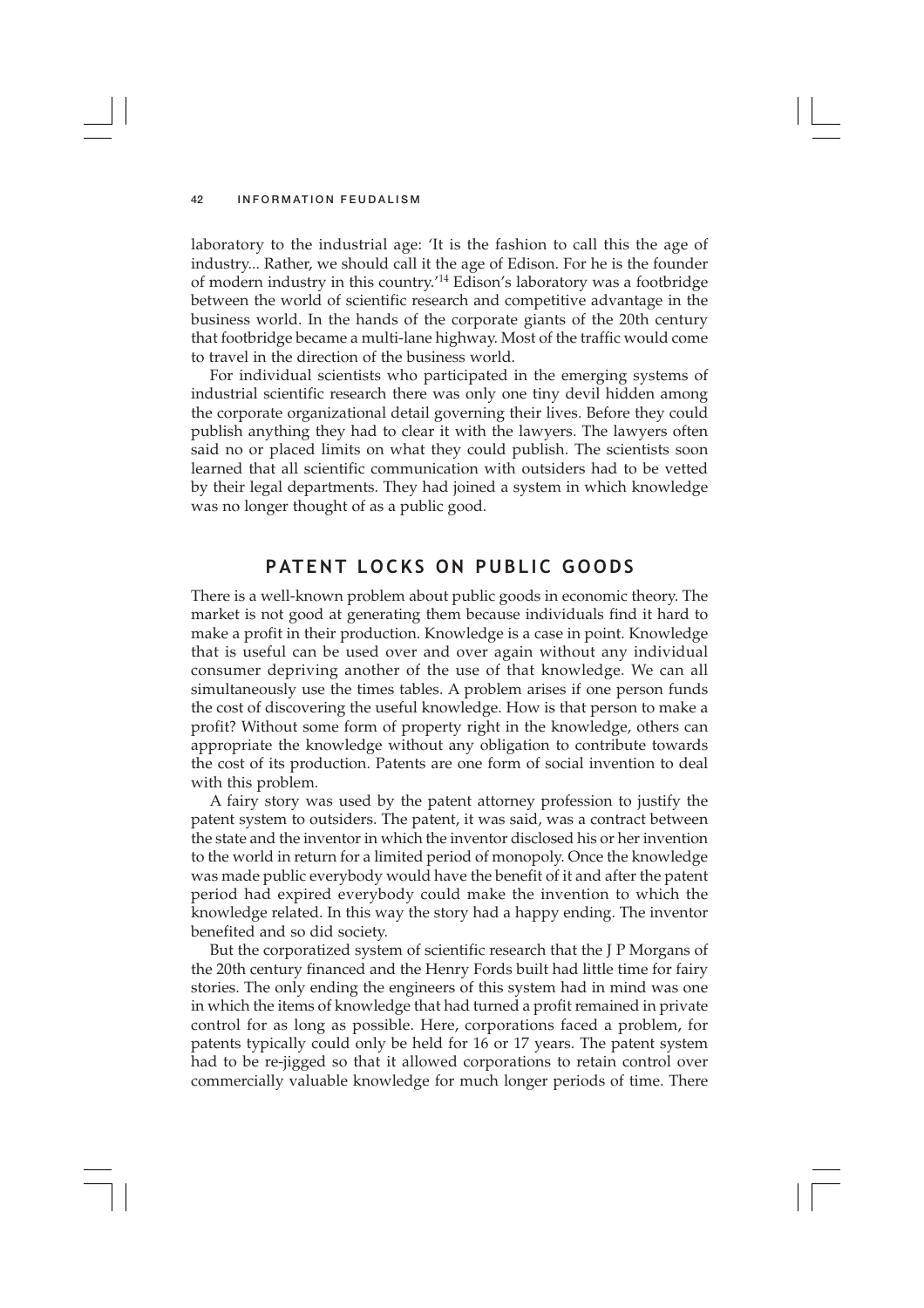## THE KNOWLEDGE GAME 43

were issues relating to the acquisition of knowledge. It was in the first instance the individual inventor who was entitled to the patent. This potentially gave individual employees some bargaining power. There were other problems. Before a patent could be granted to an inventor he had to satisfy the requirement of inventiveness. One could not get a patent monopoly for yesterday's mousetrap. But how high was the standard of inventiveness to be set? Just how creative did inventors have to be? How big a leap did they have to make in their particular field? It was also becoming clear that in industries like the chemical industry much of the work was timeconsuming and tedious, requiring great resources rather than inventiveness. Finding a useful new dye required a lot of testing rather than invention. The same was to be true of the biotechnology and semiconductor chip industries later in the century. As some patent attorney agents in a 1993 interview remarked to one of us in a quiet moment of reflection, after the discovery of the DNA molecule and some of the early technology relating to recombinant DNA most of what had to be done in biotechnology was pretty well obvious, meaning non-inventive. Setting the bar of inventiveness at too high a level would have meant, however, that many corporate players would have failed to obtain patents in these fields.

From the point of view of the corporate control of knowledge, the patent system was full of uncertainties. The public contract idea underpinning it, in which individual inventors had to make a genuine contribution to the industrial arts in exchange for a monopoly privilege from the state, suggested that patents should not be granted too easily. For corporations the patent system had really to function more as a public guarantee of returns on private investment than as an opportunity to make returns. The stronger the patent monopoly the more certainty there would be for these players. Whether or not stronger patents resulted in more innovation was another question. The main function of the patent system had to be investment guarantee.

## PATENT LOCKSMITHS - THE PATENT PROFESSION

It was the patent profession rather than the corporations themselves that saw the potential benefits of the patent system to the corporate sector. In England at least, this profession had been born of the need by inventors for technical advice on the drafting of patent petitions and other documents.15 This technical knowledge, along with the procedural intricacies of obtaining patents, allowed the profession over time to acquire enormous technocratic power, a power that was obscured by the mind-numbing technicality of patent 'lore'. It was they who devised the patent strategies that served corporations playing the knowledge game. It was they who campaigned for 'reform' of the patent system. It was they who would, as the astute lackeys of the industrial research system, tilt, over a period of decades, the patent system in favour of private interests at the expense of the public interest.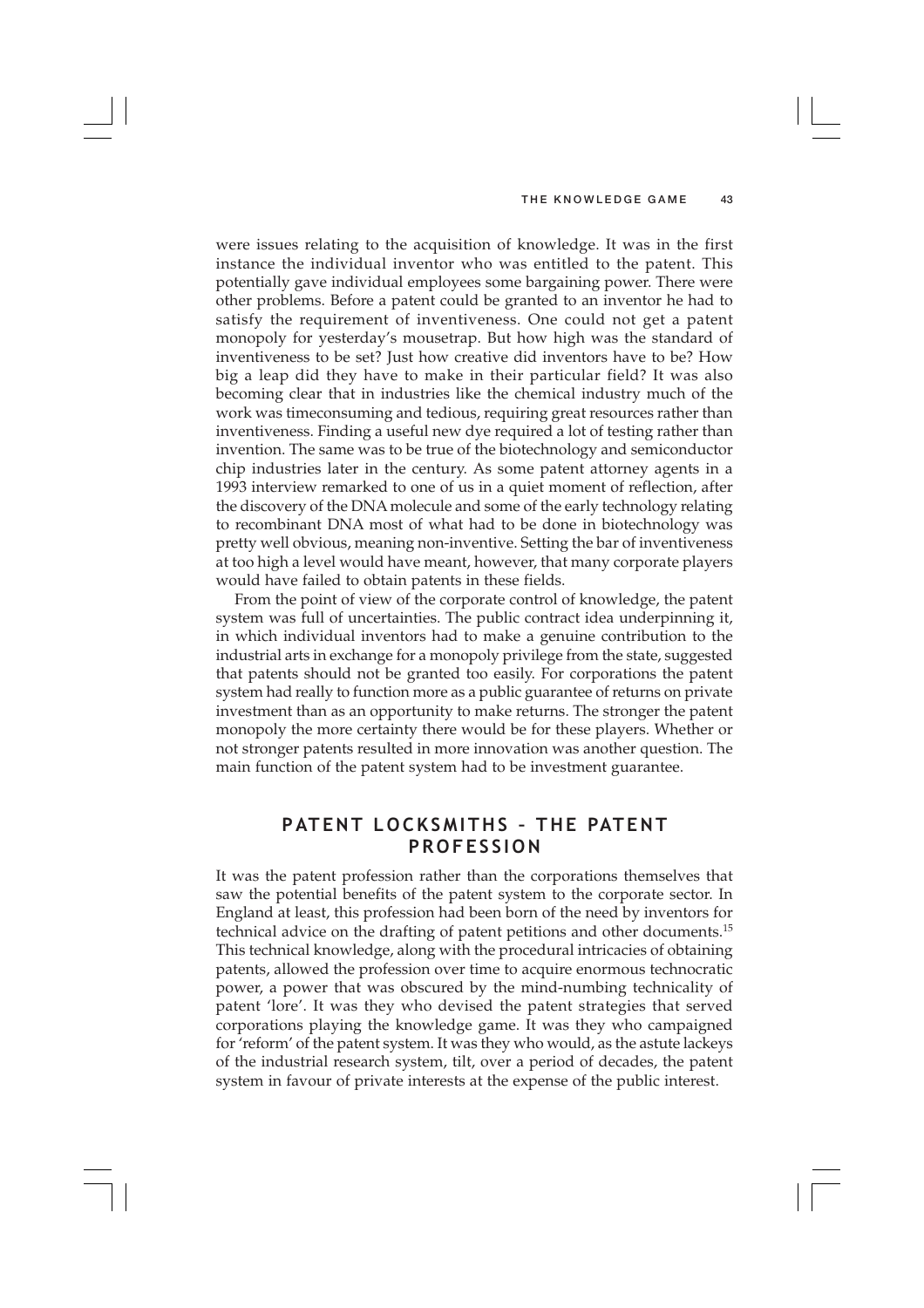One example of a highly influential figure in the development of a corporatized US patent law system was Edwin J Prindle. Like his father he entered the patent bar, working in the US Patent Office till 1899. In 1905 he moved to New York where he established a successful patent practice. Prindle was a great lover of the patent system. He once observed in an address that:

our Patent System has been *the* primary factor in making the United States foremost among the nations in agriculture, inventing and manufacturing. While, of course there were other factors, the Patent System was by far the most potent one.16

Prindle was not, however, simply a starry-eyed patent enthusiast. As the Secretary of the Patent Committee of the National Research Council he became the key player in shaping changes in patent procedure.

He selected those who appeared before the various congressional committees in their hearings held in advance of and to guide their actions, and took charge of the witnesses so appearing. He assisted in preparing the provisions which eventuated in the Nolan and Lampert bills and he directed the operations in great part which led the technical and scientific organizations to take pronounced action on these bills.17

Aside from his position on the National Research Council, Prindle was, among other things, the President of the New York Patent Law Association, and the Chairman of the Patent Committee of the American Chemical Society.

Perhaps more importantly it was through his writing that Prindle began to alert those in business to the full potential of the patent system. He wrote a highly influential set of articles on 'Patents in Manufacturing Business' that were subsequently turned into book form. His main message was that corporations had to see the patent system as a fundamental tool of business:

Patents are the best and most effective means of controlling competition. They occasionally give absolute command of the market, enabling their owner to name the price without regard to cost of production. . . The power which a patentee has to dictate the conditions under which his monopoly may be exercised has been used to form trade agreements throughout practically entire industries, and if the purpose of the combination is primarily to secure benefit from the patent monopoly, the combination is legitimate. Under such combinations there can be effective agreements as to prices maintained.18

Much the same conclusion was being reached in Germany. The German writer, Hermann Isay, observed in 1923 that 'no other industries have at their disposal for cartellizing purposes as effective a device as the manufacturing industries have. This auxiliary device is the patent'. 19

Knowledge about patents became as crucial to corporations as knowledge about inventions. Having made scientific labour part of their internal structure via the mechanism of the industrial laboratory, corporations made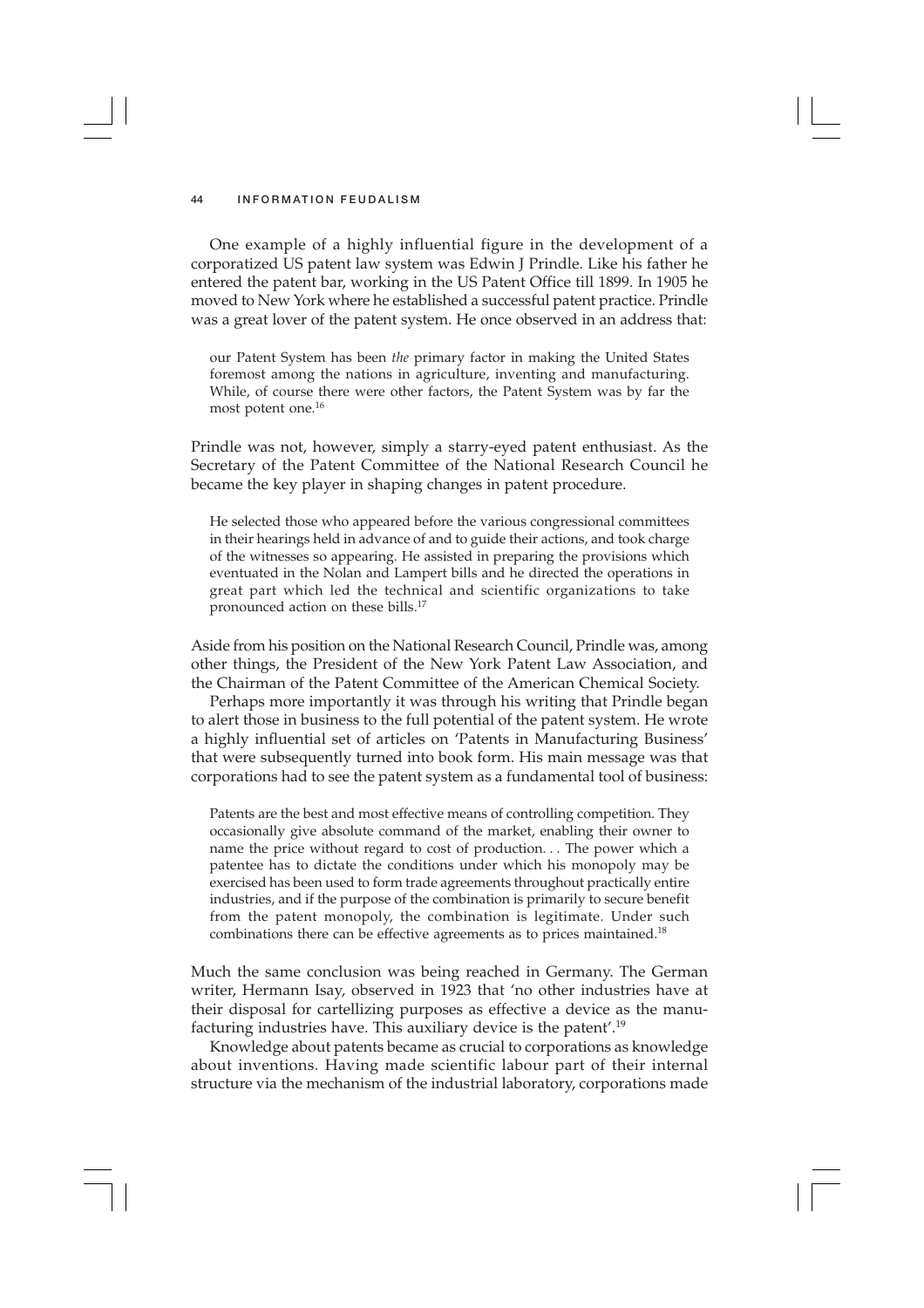#### THE KNOWLEDGE GAME 45

patent knowledge part of their internal structure by forming patent departments. Establishing patent departments was a natural extension of the multi-department structure that corporations were in any case developing. Patent departments were among the earliest departments created, at least in the US. In England there were also some early examples of corporate patent departments; British Westinghouse Electrical set up a patent department in 1897.<sup>20</sup> Where parent US companies had set up patent departments British subsidiaries would often follow suit. Patent litigation between companies was also sometimes a trigger for the establishment of a patent department. Here again Edison had pointed the way for he had at his Menlo laboratories appointed a patent draftsman.

Corporate patent departments and legal divisions became the overseers of a corporation's most important assets – its intellectual property rights, especially its trade marks, trade secrets and patents. Intellectual property lawyers in these departments had several important functions. They functioned as patent police, keeping a watchful eye on the publishing behaviour of the scientists in the laboratory. For scientists, the path to scientific immortality did not lie in having one's name on a lot of patent applications. Rather it lay in publication in publicly accessible journals. Publication, however, spelt death for a patent application. If even a hint of an invention was thrown out in a paper that was published before a patent application had been filed, that publication could be used to attack the patent.

DuPont's experience with some of its nylon patents reveals the hard-nosed way in which the knowledge game was played using patents. A publication by a DuPont employee in 1931 relating to the making of nylon allowed I G Farben in 1938 to develop nylon 6, somewhat undermining the patent position DuPont had developed in relation to its own nylon patents.<sup>21</sup> After that experience DuPont tightened its previously liberal policy on the publication of scientific papers by employees. Tough internal procedures were set up to scrutinize any proposed publication by a DuPont scientist. Since lawyers generally think that too much caution is never enough, the upshot was that some scientific papers did not get published. DuPont began to get a reputation among the general scientific community for feeding off the research efforts of others without returning anything to that community.<sup>22</sup> Its obsession with patent protection conferred upon it the reputation of being a free-rider.

But it was not only DuPont that set up rigid procedures for the surveillance of scientific publishing by research employees. All companies went down this path. Each company knew that it had to have a strong portfolio of patents so it could negotiate licensing deals for the use of technology with other companies from a position of strength. Each company in this game knew that it was unlikely to have all the technology it needed to manufacture a given product. 'Nobody', as one patent attorney put it, 'has it all'. This meant that it would have to license in the technology. It could only be sure of getting the licence if it had something to offer in return. Cross-licensing, in other words, was really only a game for equals. Even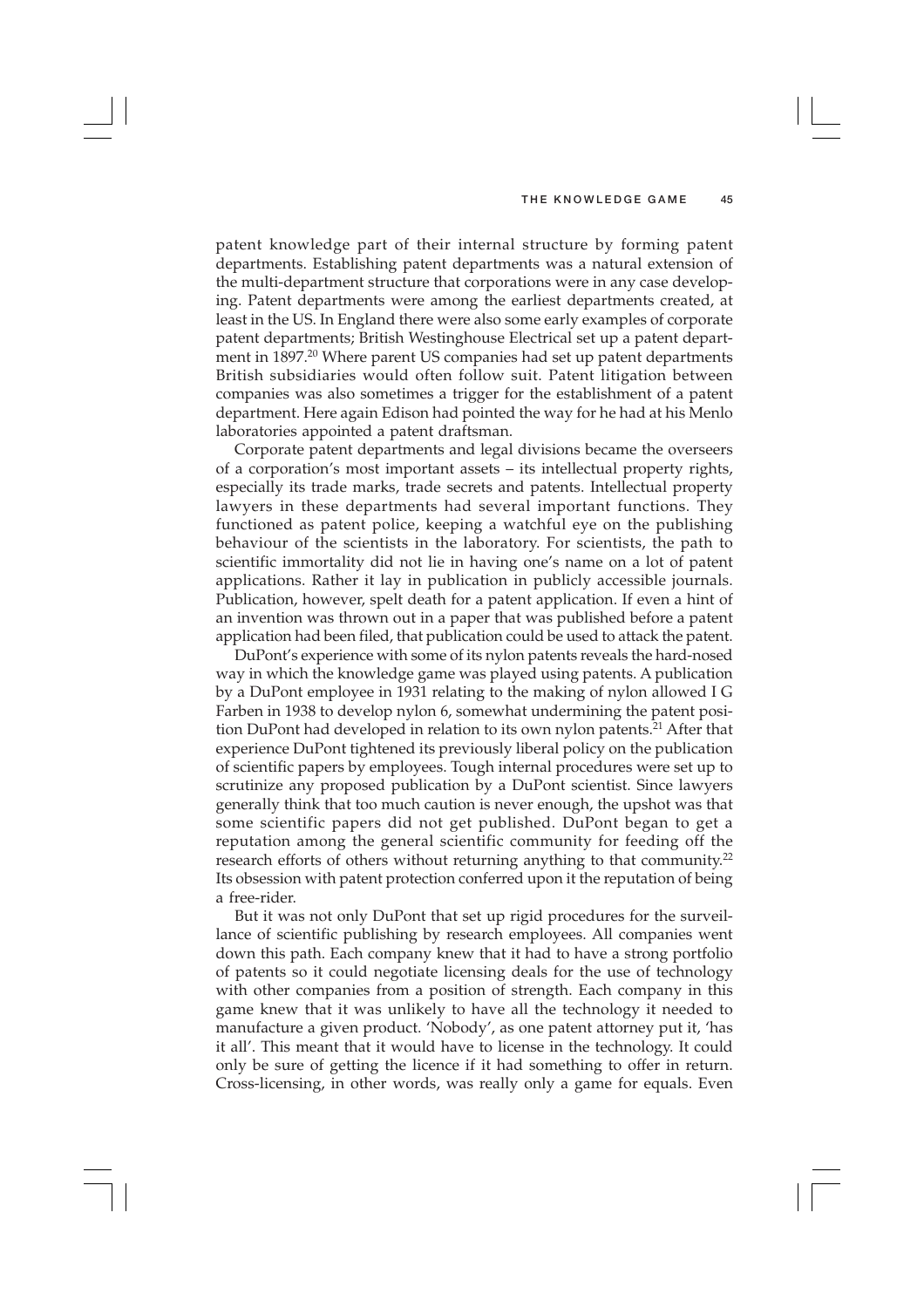more importantly, each company knew that there was another calculation running silently in the background. In the biggest product markets, large companies would cross-license provided that they did not sense any weakness in the patent position of the other players. If they smelt a weakness and the market share they would gain by overturning the patent was large enough, it made sense to go after the patent in the courts. In this world it was dangerous for even the biggest shark to bleed in the water. Thus all companies carefully policed the publishing activities of their scientists.

Despite the best procedures things still went wrong; knowledge would slip through the net. In 1980 a researcher at IBM, Mark Levenson, discovered a way to eliminate the fuzziness of light which was being shined through tiny slits.23 Computer chip manufacturers used this technique as part of a process in creating the complex micro circuitry of the chip. Levenson's discovery meant that they could work to ever higher levels of fineness and continue to use light in the imprinting process. Levenson wrote up the research and sent it to the lawyers. That was 1981. But the lawyers had met their quota for patent optics that year and so a patent was not pursued. The following year Levenson's discovery was included in a polymer patent, that quota not having been filled. For a variety of reasons the patent ended up being dropped. The knowledge was free to travel. Levenson masks, as they became known in the industry, turned out to be crucial. IBM was left in later years with the option of buying the technology from Toshiba.

Aside from vetting publication proposals from their own scientists, patent departments watched the publishing and patenting activity of other companies. One of their main jobs was to neutralize the effects of patents belonging to other corporations. Legal departments would carefully scrutinize the patents and patent applications of competitors, assessing them for strength and weakness. This information would be used in the bargaining and litigation games that corporations played with each other in their struggles to obtain or preserve 'turf' in some domain of technological knowledge. Sometimes the patent knowledge would be used to overturn another company's patent and sometimes it would be used to counter the threat of litigation. A company might react to the threat of litigation from an opponent by saying 'you claim that we are infringing your patent x, but we think you are infringing our patent y'. The threat of mutually assured litigation costs saw many possible patent disputes quietly settled. In order to be successful in these negotiations it was vital for each company to acquire as much knowledge as possible about the other side's patent strengths, as well as maintaining a strong patent portfolio itself. Companies became systematic in the way they acquired patents, with companies like IBM setting themselves patent quotas in particular fields of technology.

The most important function of patent departments was, of course, to file for and obtain patents. It was the task of a patent department to weave a web of patents around a particular technology, a web so thick no one could steer through it, or even think to try. DuPont did this with cellophane, warning Union Carbide: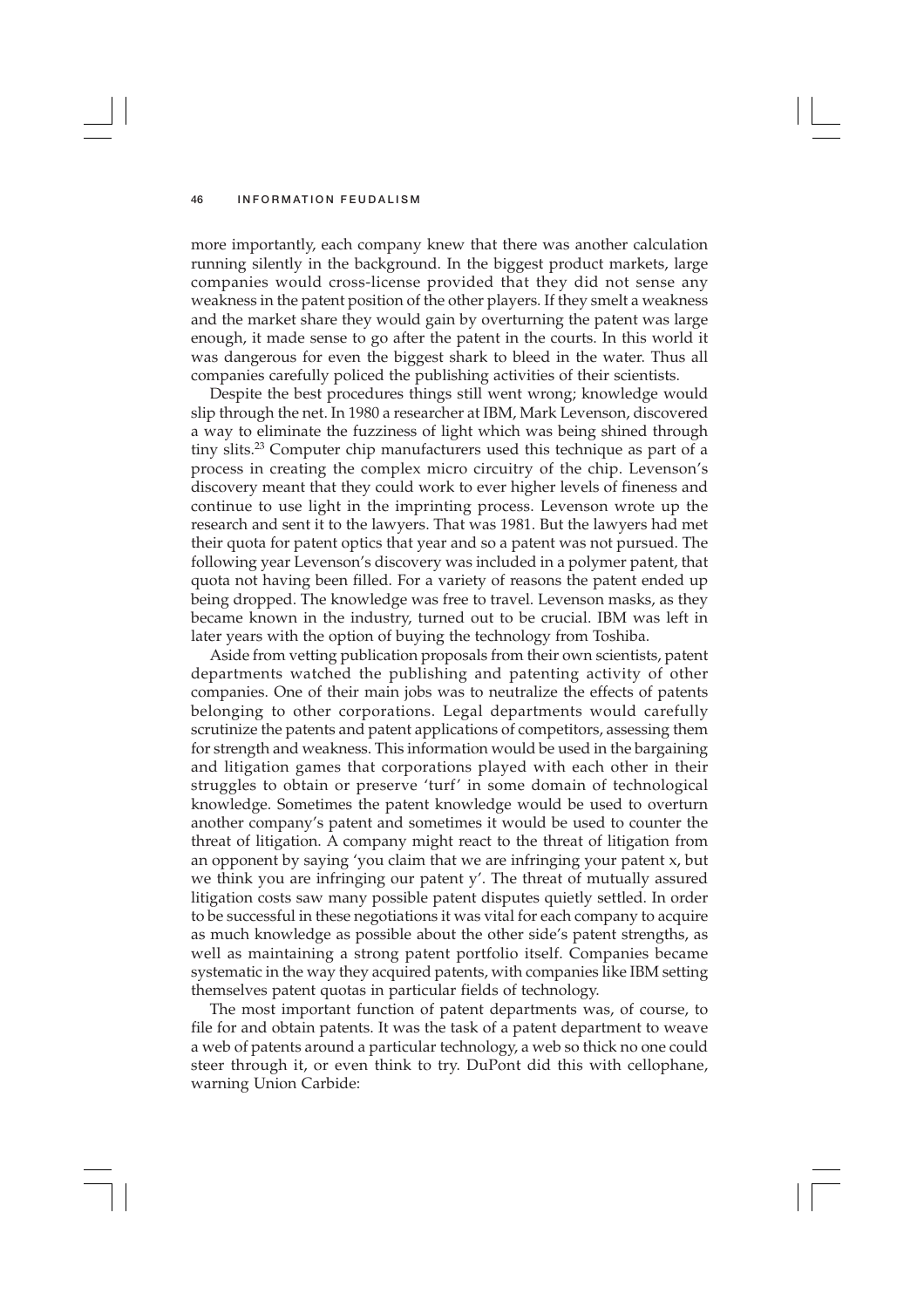## **THE KNOWLEDGE GAME 47**

that any other company that tried to manufacture cellophane would be in difficulty with many patents in view of the long time we have been working on cellophane and the amount of work which has been done not only to strengthen the position with regard to cellophane but to build up a defensive patent situation as well.<sup>24</sup>

Drafting patent applications developed into a special kind of art. Since knowledge was the basis of competitive advantage, it followed for all companies that they should disclose as little of their knowledge as possible. But the patent system required the disclosure of the invention to the public. Over time the patent attorney profession developed two kinds of solution to this problem. Some of the core knowledge related to the invention was kept back from the patent system as private 'know-how'. Know-how was usually the subject of a separate licensing arrangement between commercial parties. Without the know-how a patent licence was worth less and sometimes not much at all. The second solution to the problem of public disclosure was a drafting one. Patents were drafted in ways that satisfied the patent office, but were virtually useless to public readers of the documents. The best patent attorneys took the art of the 'empty' but valid patent specification to spectacular heights. As we shall see a little later many German chemical patents were drafted in such a way as to mask the working of the invention. During World War 1, the Western allies confiscated patents belonging to German chemical companies, but to little avail. These companies had kept careful control of the know-how. The German patents did very little to help the US, British and French chemical industries and in fact after the war these industries went back to forming cartels with the German company I G Farben, such was its dominance in the chemical industry.25 Patent offices around the world continue to stockpile patent documents that are misleading or incomplete. The main purpose of this documentation is not, however, to constitute a public domain of technological knowledge. As will become clear, its purpose is to service the administrative and coordination needs of global knowledge cartels.

Weaving patent webs around knowledge was not a strategy that DuPont or other US corporations dreamt up for themselves. They had learnt it from the German chemical industry. The German chemical industry employed thousands of chemists and their output was measured by thousands of patents. Companies like Bayer and Badische Anilin Fabrik held hundreds of patents in the US. German industry held in total approximately 4500 US patents, creating a 'colossal obstacle to the development of the American dyestuff industry'. 26

The shift towards the use of patents by US business was swift. Two things happened. First, the number of patents being granted in the US went up. At the end of 1870 120,573 patents in total had been issued. By 1911 that number had jumped to 1,002,478.<sup>27</sup> Second, the nature of patent ownership underwent a change. In the 19th century most patents were owned by individuals. Surprisingly early in the 20th century the bulk of patents came to be owned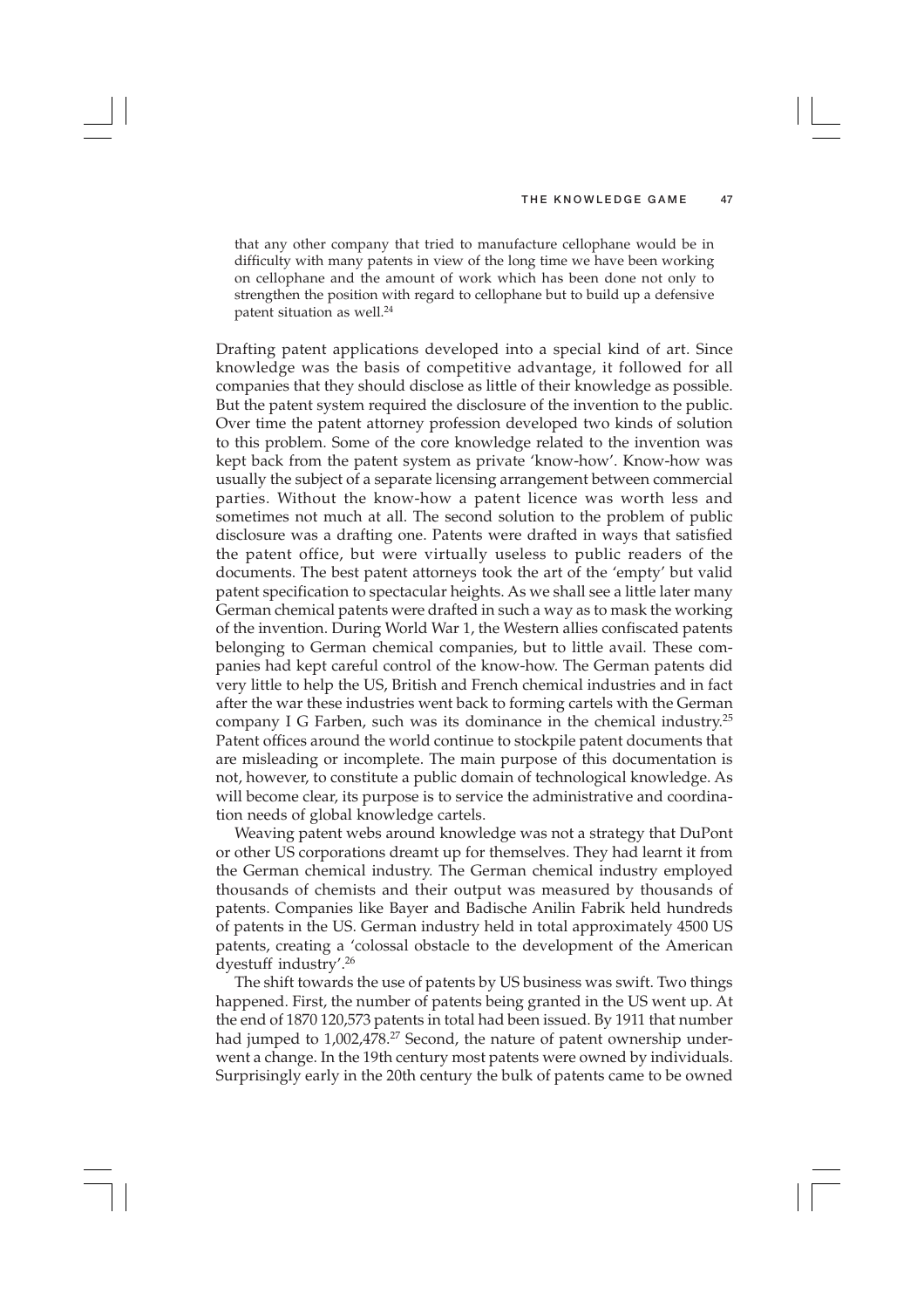by big business. By 1930, for example, it was clear that of the patents being assigned before they were actually issued, most were going into the hands of US corporations.28 Individuals continued to troop through the patent system, complaining no doubt about its procedures and costs in the way that 'Old John' had in Dickens's *A Poor Man's Tale of a Patent*. The patent system was society's enticing promise of a just reward for an inventor's contribution to the public good. The promise of a golden patent continued to suck individual inventors into the patent system. The patent attorney profession, which had swollen in number to service the demands of big business, played the role of myth-maker, portraying the system as the servant of the heroic inventor. Underneath the promises the patent system was becoming the sophisticated bureaucratic arm of big business, a system which big players used to outmanoeuvre opponents or, where this was not possible, to unite with them.

Intellectual property rights and their globalization in the 20th century allowed business to echo a medieval form of organization – the guild. The knowledge guild based on intellectual property rights, we shall see in the next section, allowed international business to address two problems that had plagued it: the illegality of cartels and the problem of dishonest individual cartel members.

## GLOBAL KNOWLEDGE CARTELS

Weaving patent webs was an expensive business, way beyond what small players could afford. But in the very large markets that companies like DuPont and AT&T played in, it was a comparatively small cost, especially in relation to the benefits that such a web might deliver. One of those benefits was that it enabled large corporations to divide international markets among themselves. Patents were not necessary to the formation of a cartel, but they were a very useful way of disguising and most importantly enforcing one. The need to disguise a cartel in the UK was less pressing since competition was understood to be an arrangement best left to the mutual understandings of gentlemen. Membership of one, like the membership of an exclusive club, was a sign of the highest success. In the US the hazard of cartel membership was greater. The real danger came from both state and federal legislatures which had, in the face of public hostility to a cartelized US economy, enacted antitrust legislation. Business confronted by 'trust busters' bent on smashing their cartels had to find another way to continue them. They were in the market for a solution to their problems, a solution that intellectual property lawyers were to provide in the form of the knowledge game.

In order to understand the genesis of the knowledge game we need to backtrack a little and understand the predicament of cartels in the US of the 19th century. Cartels are borne of a desire by business to dominate markets, as opposed to the unpleasant fate of being dominated by them. Individual producers come to an arrangement under which they fix the price of a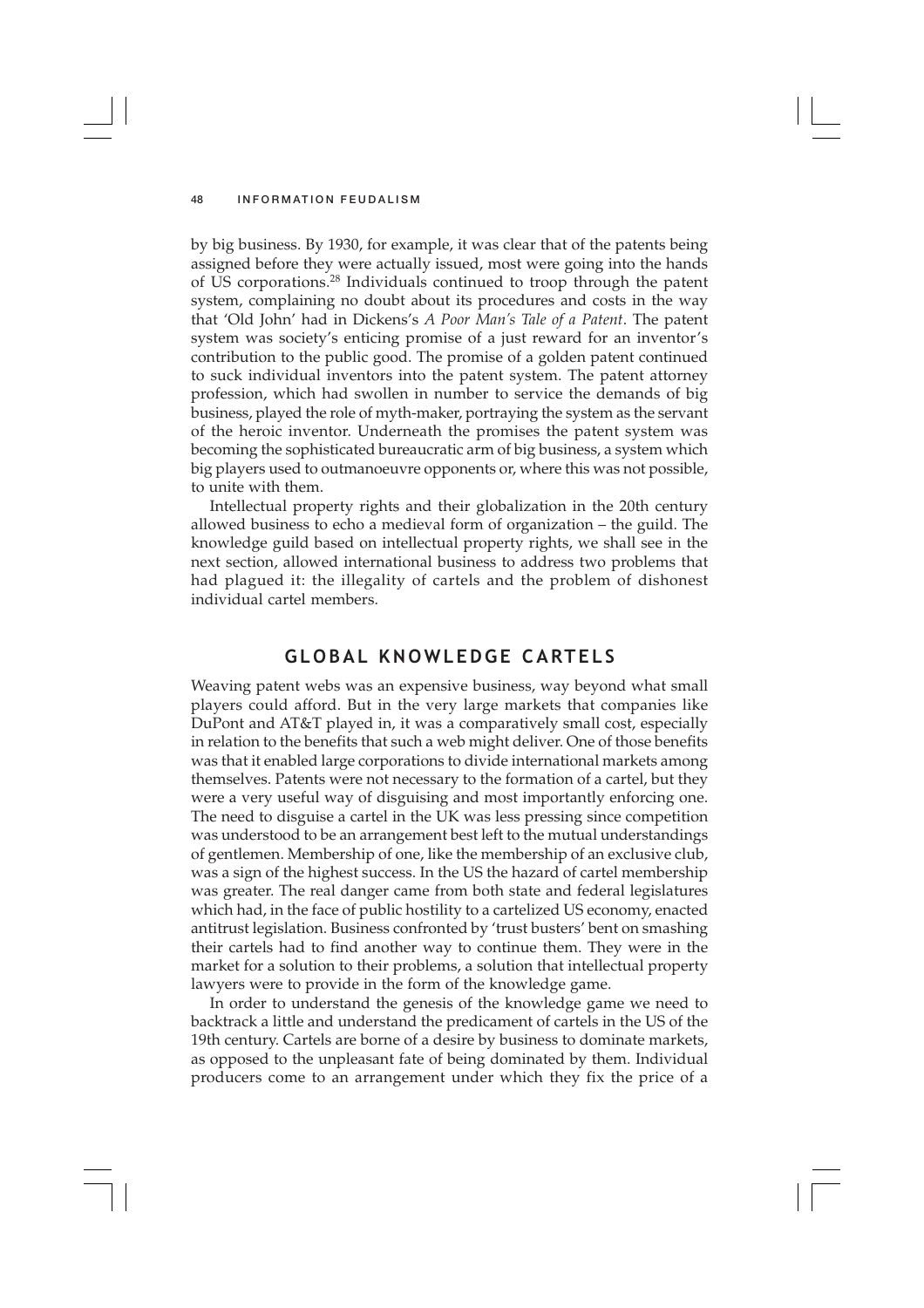#### THE KNOWLEDGE GAME 49

commodity or limit the production of that commodity. Cartels were omnipresent in 19th century US business life. They were to be found in the lumber, woodware, flooring, furniture, casket, leather, petroleum, rubber, footwear, explosives, glass, paper, iron, steel, copper, brass, lead, metals and hardware industries.<sup>29</sup> Very often cartel arrangements would take the form of quite detailed articles of association. So, for example, the Kentucky Distillers in 1888 drafted an agreement determining that the quantity of whisky to be made in 1889 was to be a maximum of 11,000,000 gallons, with a formula for deciding how many gallons each distiller was entitled to make.<sup>30</sup> The makers of gunpowder formalized arrangements among themselves in an agreement called 'Articles of Association of the Manufacturers of Gunpowder'. The purpose of the cartel was to fix the price of gunpowder:

We, the undersigned, Manufacturers of Gunpowder, for the purpose of ensuring an equitable adjustment of prices and terms for sales of powder throughout the United States, hereby agree to the subjoined Articles of Association, to which we severally pledge for ourselves, and all under our control, rigid and honourable adherence [emphasis added].<sup>31</sup>

But the gunpowder cartel, the distillers' cartel and many others like them faced a problem that brought them undone. Individual cartel members did not always 'rigidly and honourably' adhere to the articles of association. There was always the temptation for, say, a Kentucky distiller to make a few extra gallons of whisky and slip it to some 'good ole boys' a little cheaper. The more distillers who cheated, the more whisky hit the market, thereby exceeding the cartel's limit on production.

All cartels faced the problem that individual cartel members might defect from the deals that had been agreed to by all the members. The defectors would manufacture more than their quota or sell more cheaply than was agreed. Loyalty was often a commodity in short supply among cartelists.

It was not possible to discipline the greedier members of a cartel by taking them to court, since courts would not enforce such agreements. The common law admittedly had no hard and fast rules about when it was illegal to create a monopoly, but when the contract in question limited supply or fixed the price of a commodity it was almost certain to be unenforceable.<sup>32</sup> Freedom of contract did not extend to the freedom to silence competition. What was known as the restraint of trade doctrine stood in the way of cartel members being able to go to the courts to solve their enforcement problem.

Cartel members turned to the use of the trust to help them deal with the problem of defection. The medieval device of the trust obliged the trustee (nominally the legal owner) to manage the trust on behalf of those in whose beneficial interest the trust was constituted. From the point of view of cartel members its chief virtue was that it allowed independent business entities to be centrally managed. Essentially companies would transfer shares to a board of trustees who would then manage the trust on behalf of the companies. Crucially, price control and production could then be centrally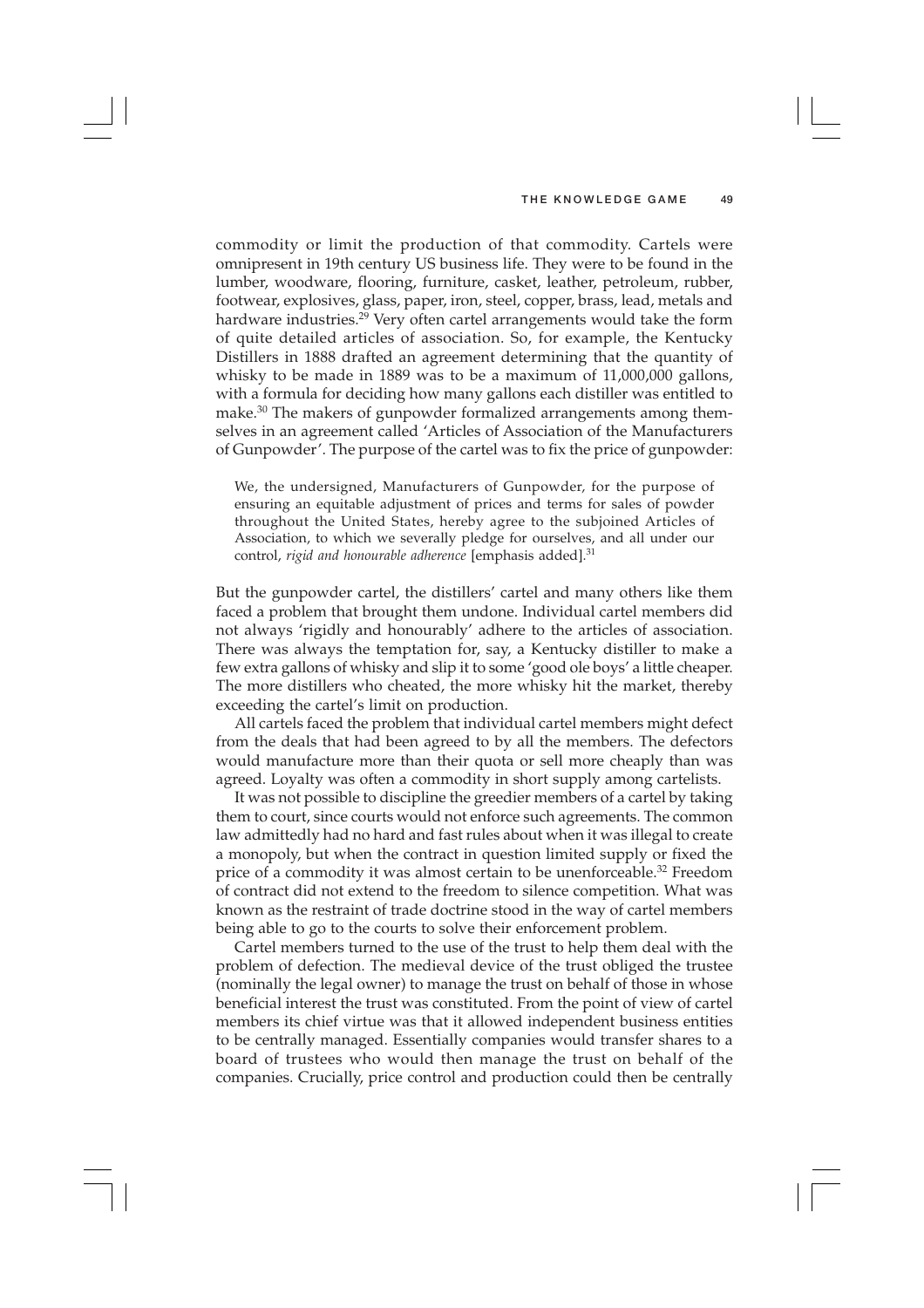managed. The first great trust to be formed for these purposes was the Standard Oil Trust Agreement of 1879. Under the terms of the trust 30 companies turned over their stock and interests to three trustees who would manage the trust for the 'exclusive use and benefit' of the individuals named in the trust. John D Rockefeller, one of the beneficiaries of the trust, got the lion's share of the benefits.33

Other gigantic trusts like the American Cotton Oil Trust, the Distillers' and Cattle Feeders' Trust and the Sugar Refineries Trust soon strode across the business landscape. The power of these trusts to determine economic and social life brought with it public outrage, not least because the cheaper prices that consumers were assured would follow the creation of these large efficient entities never came to pass.<sup>34</sup> Legislatures had to treat their connections with monopolists with great care. They also had to be seen to be doing something. Antitrust statutes prohibiting the use of trusts for the purposes of obtaining a monopoly were passed in a number of states including Maine (1889), Michigan (1889) and Kentucky (1890).<sup>35</sup> Senator Sherman introduced into Congress a bill that was passed in 1890 – the Sherman Antitrust Act.

Some of the large trusts were declared illegal by the courts, most notably the Standard Oil Trust. It became clear to business that trusts were not the promised land for cartels. With public anger swirling around trusts, legislation permitting one company to hold the stock of a rival began to make its appearance in US states in the 1890s, 'put quietly through under the cover of antitrust agitation, while the public, led by the newspapers, were looking somewhere else.' 36 Again the idea was to use a legal device, the holding company, as means of coordinating the members of a cartel. Holding companies, however, which were established for the purpose of achieving a monopoly, were declared illegal.37

Many US businesses having gone through a period of merger and consolidation (a response to trust busting) in the last decade of the 19th century stood, at the beginning of the 20th, profoundly transformed. Although many were dominated by a small group of individuals, they were no longer family businesses. They had begun a process of reorganization that would see some of them become great globally operating corporations. Creating new administrative structures to support their increased size and plans for expansion was one immediate problem that they faced.<sup>38</sup> They were also left with the problem of how best to organize and enforce a cartel. The cartelized US economy of the previous century had demonstrated to business that this was the best way to solve problems of overproduction and competition. The common law doctrine of restraint of trade stood in the way of the enforcement of articles of association setting up a simple price fixing cartel. Similarly, trusts and holding companies had proved to be unreliable legal devices through which to effect a cartel. There was also the added complication that Congress had passed the Sherman Act. The Act went further than the common law. Cartels faced the prospect of criminal prosecution under the Act. At first, successful prosecutions under the Act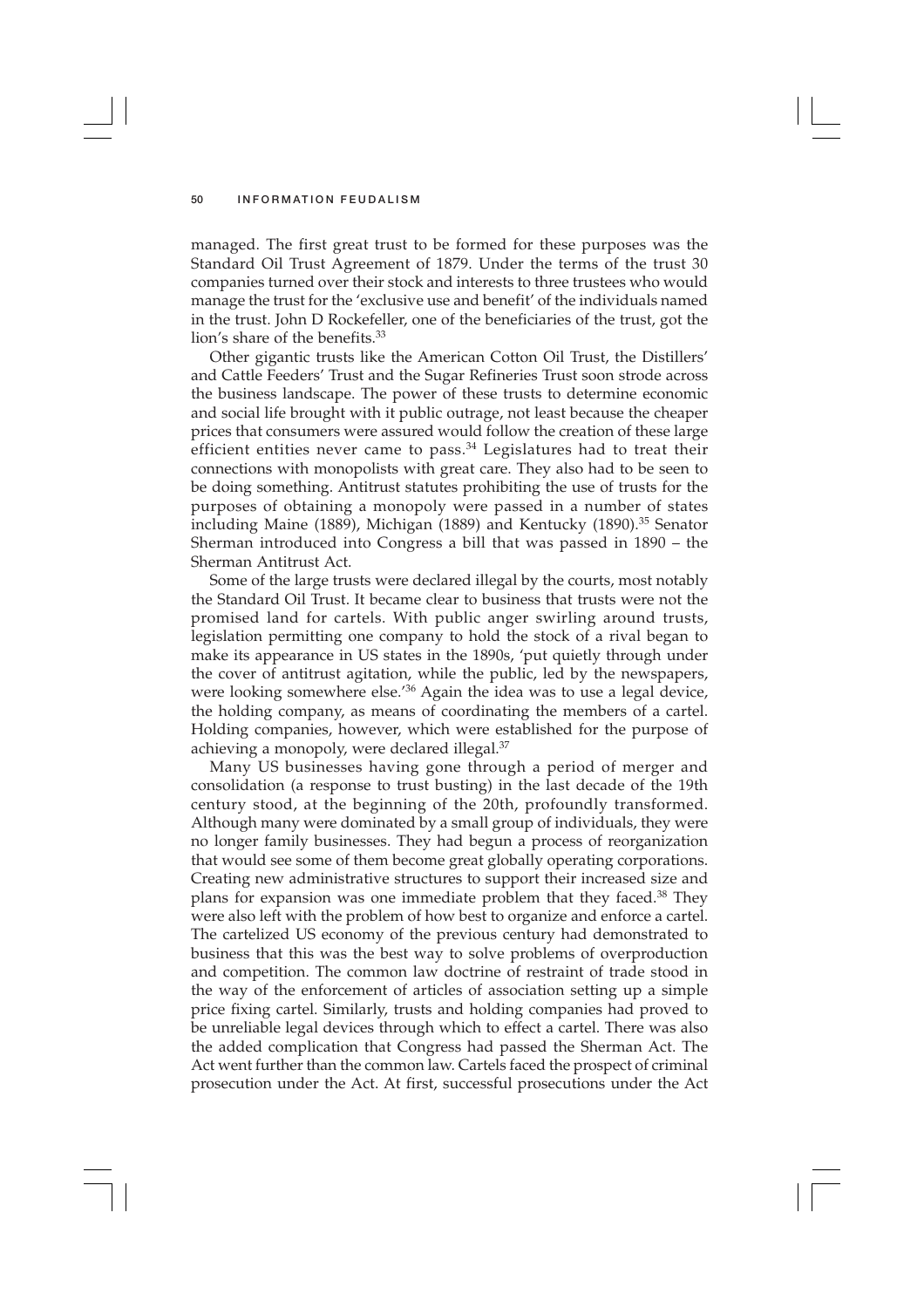## THE KNOWLEDGE GAME 51

were slow in coming; concentrations of market power in excess of 70 per cent and 80 per cent were not considered violations of the provisions of the Act by the courts.39 Slowly this changed. The Sherman Act proved to be a thorn in the side of big business over the coming decades.

The presence of a competition authority made the formation of international cartels a riskier proposition. The Antitrust Division had lawyers on its staff. Legal scheming to set up cartels could no longer be so transparent in the way that the use of articles of association or the trust had been. These contrivances were too easy for other lawyers to spot. Much denser legal thickets were needed to hide cartels from the eyes of competition lawyers. These thickets of rules also had to allow companies to fix price, control production and divide territories among themselves. As Prindle and others familiar with patent law had been arguing, patents offered large companies just these possibilities. Patents were a legally recognized form of monopoly that gave inventors a strong form of control over the production and price of the invention. Importantly, restrictions over price and production could form part of the patent licence agreement. Such restrictions were in many cases regarded by the courts as a legitimate form of exploitation of a proprietary right. Attacking patent-based cartels was far harder for a competition authority, for now it had to face the argument that it was interfering in the use of private property. The legal representatives of owners of large intellectual property holdings in the 20th century worked very hard to remove the stigma of monopoly from intellectual property. They knew that once the veil of private property was drawn over what was essentially a state-granted monopoly privilege, it would be much harder for public authorities to question the nature of the business arrangements that individual competitors reached with each other using those privileges.

The knowledge game was not created overnight. Rather it evolved, its nature and complexity refined by many legal hands over the generations. The law was something of a contradictory resource for the designers of the knowledge game. There were patent law cases emphasizing the absolute nature of the patentee's monopoly, including the right to impose pricing restrictions and the fact that the exercise of patent rights did not contradict the Sherman Act. This line of authority had to be carefully nurtured.<sup>40</sup> Those cases elevating the public purpose of the patent grant had to be bypassed, left as tiny islands in a river that flowed only to strengthen the rights of the patent holder. Other aspects of the knowledge game also had to be improved. The essence of the knowledge game was to propertize as much knowledge as possible. Restrictions on patentability had to be removed. As corporate laboratories of knowledge ventured more and more into the biological sciences it became clear that the restriction on the patenting of discoveries would have to be overcome. How else could the players in the knowledge game come to have patent control over the genes to be found in nature? Patents were not the only building blocks of the knowledge game. Copyright and trade marks also became fundamental components of the game.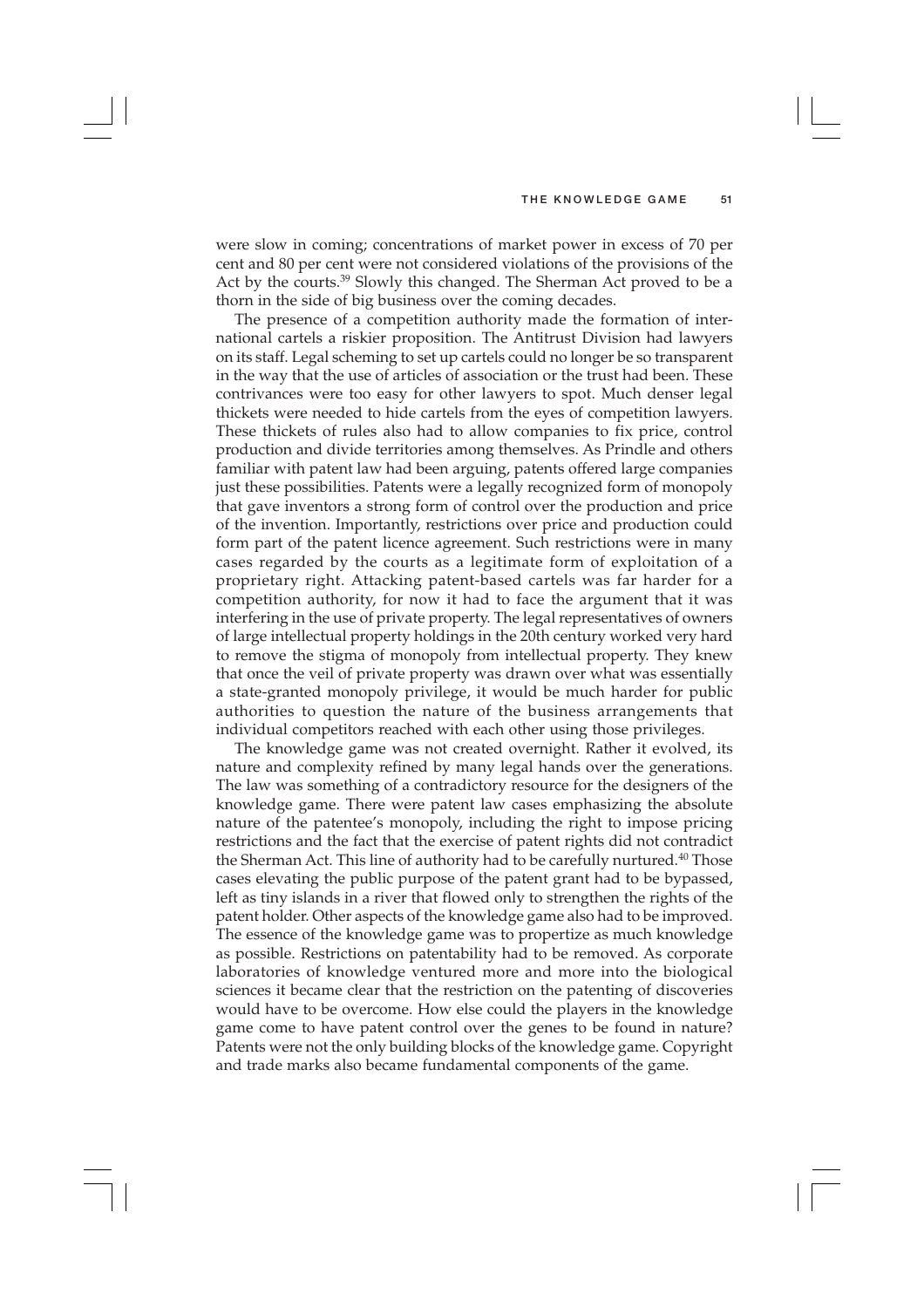None of the early builders of the knowledge game saw it revealed in all its great detail. There was no prescient designer laying down a blueprint for future artisans to follow. Instead there was corporate strategy creating needs, above all the need to order markets; there was the contradictory, rule-bound complexity of the law; and there were entrepreneurial legal types like Prindle who saw in intellectual property rights developmental possibilities that would allow ordinary old-fashioned commodity cartels to reestablish themselves as knowledge cartels, but cartels nevertheless.

## THE KNOWLEDGE GAME

The basic strategy of the players in the knowledge game came to this. Their laboratories would produce knowledge that would be developed into products, for which their legal divisions would secure an impregnable patent position. Use was also made of trade marks, trade secret law and copyright. The quest for knowledge was really the quest for monopoly. Competitors could be kept out or made to pay high royalties, depending on the way the numbers panned out. Alternatively, intellectual property rights and licences could be used to structure a global knowledge cartel.

Commodity markets, so far as these knowledge players were concerned, were places to stay out of, for they were competitive markets, places where for once marginal cost did meet marginal revenue, where shareholders' expectations would be disappointed and the only benefits were to consumers and society. The one time Chairman of IBM, John Akers, once told a meeting that IBM would get out of the PC industry 'if it ever became a "commodity" business'. 41 IBM, of course, had lived for many decades on profit margins in excess of 30 per cent. Anything below double figures was a disaster. It was the same for other companies in the knowledge game. Once a market became a commodity market, that is to say an open market others could enter, thereby removing the possibility of supra-normal profits, knowledge companies left that market in a huff. So, for example, when parts of the plastics business turned competitive DuPont took its leave. Unable to achieve a dominant patent position in polypropylene DuPont abandoned its plans to manufacture it, and while it did manufacture linear polyethylene it took a long time to enter the market and then achieved disappointing results precisely because it was a competitive market.<sup>42</sup> It scaled back its efforts.

In the US, the knowledge game before World War 2 was confined to a relatively small number of players. In 1938 five industries employed 75 per cent of the staff involved in industrial research: the chemical, power machinery, electrical, petroleum and rubber industries.<sup>43</sup> Each of these industries had its heavy hitters: DuPont, General Electric, General Motors, International Harvesters, United States Rubber and Goodrich and the various Standard Oil companies. These giants became dependent on a strategy of knowledge-led product diversification for their continued growth. After World War 2 they looked to new markets for these products.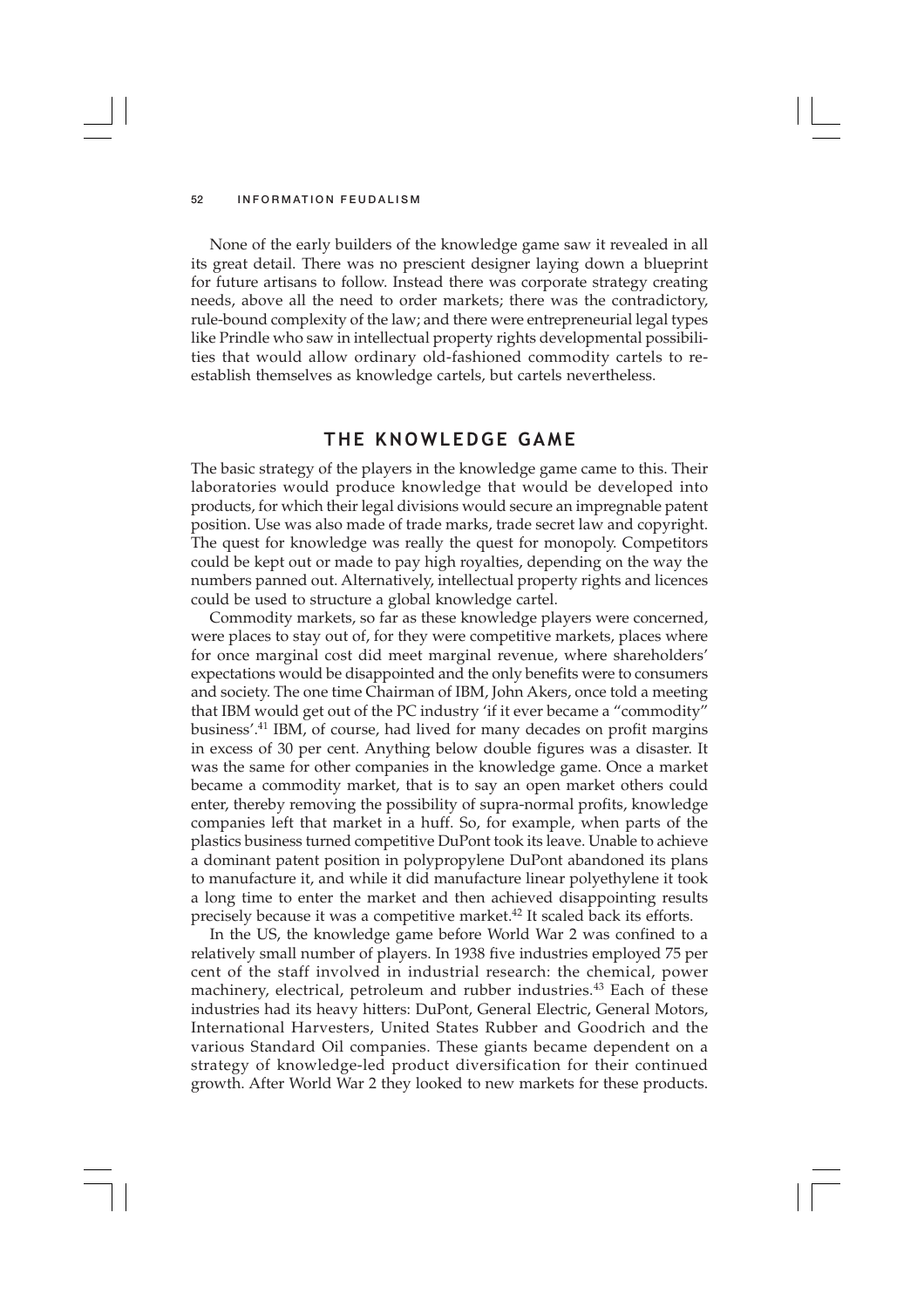## THE KNOWLEDGE GAME 53

American companies began a process of expansion, especially into Europe. The companies that made knowledge their focus became responsible for much of the investment in foreign markets.<sup>44</sup>

The knowledge game as it developed took on cooperative and noncooperative dimensions. The cooperative knowledge game usually culminated in a cartel. The most obvious sign that a cooperative knowledge game was in swing between two or more corporations was the existence of an agreement on patents and the sharing of technical knowledge. Sometimes cooperation was achieved under the cover of apparently ferocious litigation. The Patent and Processes Agreement that DuPont concluded with the UK's Imperial Chemical Industries in 1929 is a good example of the way in which patents were used to mask cartels. Before that agreement DuPont and Nobel (ICI's predecessor) had reached similar agreements in 1920 and 1926 on the exchange of patents and processes in relation to explosives. DuPont had been successfully prosecuted under the Sherman Act in 1913 for running an explosives cartel. The 1920 agreement was described by Sir Harry McGowan, the British chairman of Nobel who was used to the British version of competition, as 'a camouflage' for all the relationships between Nobel and DuPont.45 Back in the US, with one nervous eye on the Antitrust Division, DuPont strenuously denied the cartelish import of Sir Harry's words.

Patent sharing agreements did exactly the same things that good oldfashioned cartel agreements did. They divided up territories, set prices and controlled production. The 1929 Agreement between ICI and DuPont, for instance, divided the world into exclusive and non-exclusive territories. DuPont took North and South America for its exclusive use and ICI acquired the British Empire. Canada was shared between them by means of exclusive licences. Only now the members of the knowledge cartel were no longer engaged in a conspiracy against the public, but they were rather exercising rights of private property. The failure to adhere to the terms of the agreement usually produced a breach-of-licence issue and could be settled in court, or if privacy was important to the parties concerned, through international arbitration and mediation. Players in the knowledge game had, in other words, a way to deal with the enforcement problem that had beset the commodity cartels of earlier years.

The use of intellectual property rights to structure and enforce cartels spread between the two World Wars. Cartels became, in the words of one study, the 'outstanding characteristic of business'. 46 Intellectual property became the outstanding marker of knowledge cartels.

During this period the knowledge game became a truly international game. The electric lamp cartel agreement, which was signed on 23 December 1924 by the world's leading producers (Osram, Philips, Tungsram, International General Electric), based its division of the world market on the exchange of patents. In 1919 General Electric had created a subsidiary, the International General Electric Company, assigning to it its trade marks and coming to a cross-licensing arrangement with it on the use of patents. The purpose behind this reshuffle of intellectual property rights was to use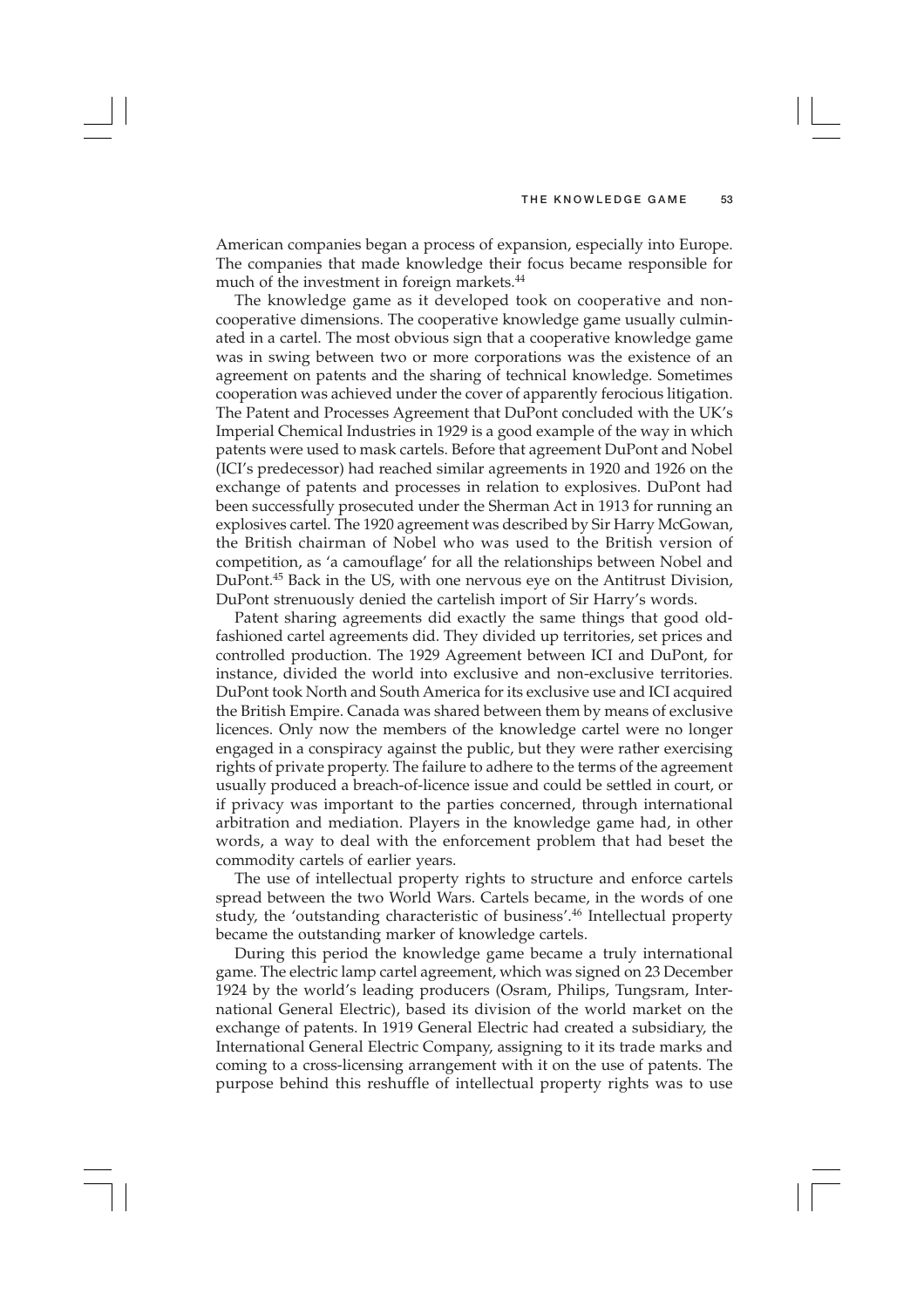International General Electric to negotiate market-sharing agreements with foreign manufacturers, ensuring that they did not compete in the US market. Ironically, one of the few sources of competition for General Electric came from the Soviet Union, which, because of its lack of Western-style intellectual property rights, meant that its manufacturers had trouble participating in knowledge cartels.47 I G Farben used its stock of patents in synthetic rubber to strike deals with DuPont and Standard over the rubber markets. The tendrils of patent law reached into all aspects of the rubber business and related chemical industries. I G Farben agreed to pass on to Standard any patents it acquired in the chemical field of relevance to the oil business and in exchange Standard offered control to I G Farben of chemical patents that were not strongly related to the oil industry. Each player wanted to make sure that innovations in knowledge in its core areas of interest would flow back to it.

The partitioning of the world's markets using intellectual property rights occurred in all of the world's key industries between the wars. The rubber cartel, the nitrogen cartel, the aluminium cartel, the magnesium cartel and the electric light cartel were woven together through the thread of intellectual property agreements. Hardly an industry escaped the touch of intellectual property law. In the US motion picture industry the main players formed in 1908 the Motion Picture Patents Company. The company was a patent pool; only members of the company were licensed to produce pictures. The independents in the industry retreated from New York to a place called Hollywood where the cost of production was cheaper. For a variety of reasons the Patents Company lost its influence, but patents remained important, especially with invention of the 'talkies'. In the mid-1930s one commentator described the industry in the following way:

The entire motion picture industry, therefore, through patent ownership, is indirectly under a monopoly control far beyond the early aspirations of the Motion Picture Patents Corporation... The peak figures in American finance, Morgan and Rockefeller, either indirectly through sound-equipment control or directly by financial control or backing, now own the motion picture industry.48

Copyright was also a means of ascension to the knowledge game. The American Publishers' Association, for example, used copyright to fix the retail price of books.<sup>49</sup> The motion picture industry used copyright licences to fix the price of admission to cinemas.<sup>50</sup>

After World War 2 the knowledge game continued, the only real danger to its players coming from competition regulation and then only the US Antitrust Division. Most other countries had not made competition law enforcement a priority, even if they possessed a competition law. In fact, the Antitrust Division was sometimes the only hope of individuals working in the industries of small countries that were in the grip of a powerful global knowledge cartel. Australian booksellers found themselves in the thrall of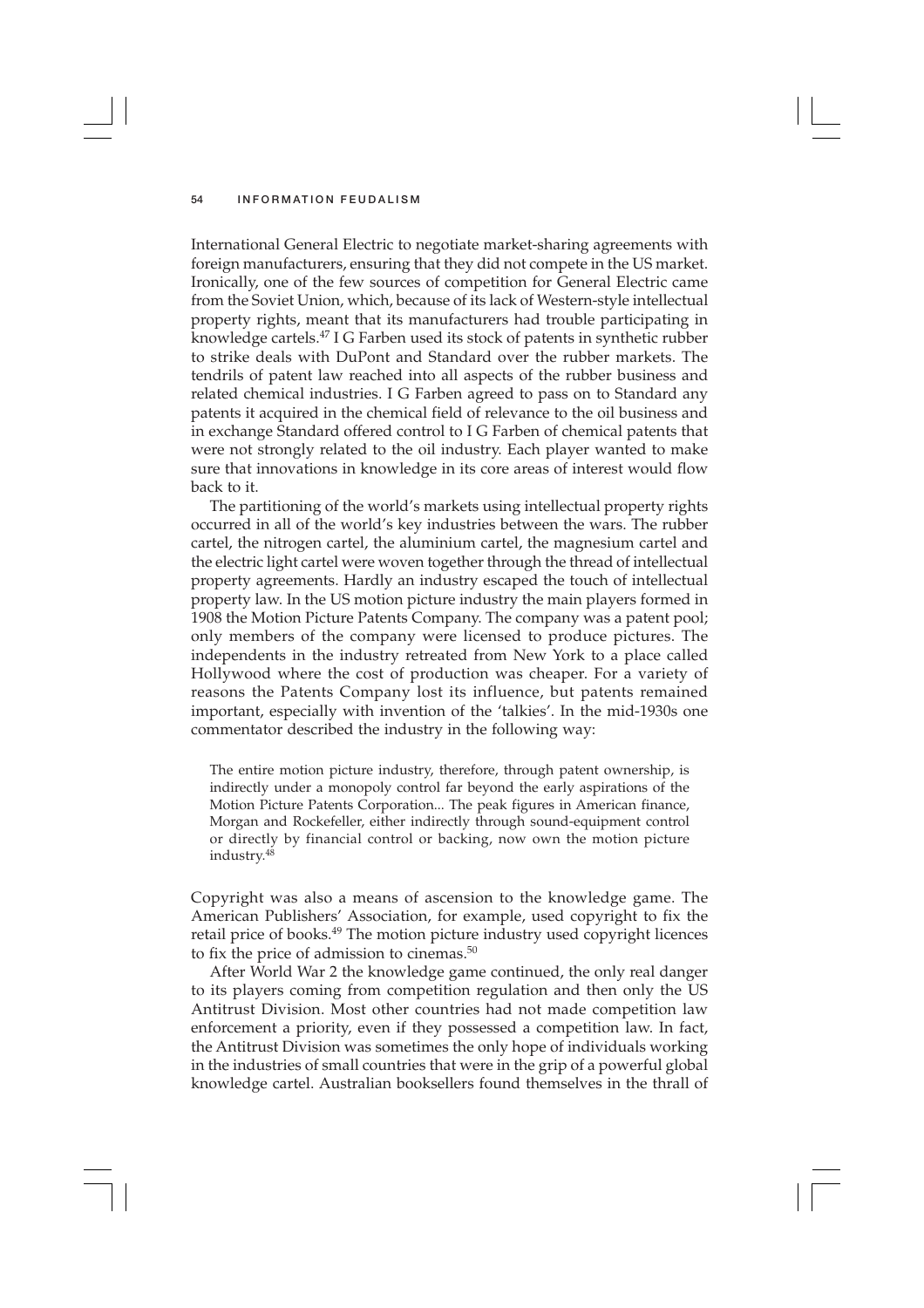#### THE KNOWLEDGE GAME 55

just such a cartel. After the war US and English publishers entered into an agreement called the 'British Publishers Traditional Market Agreement'. Under the agreement British publishers agreed not to compete in the US market and in return they received the 70 or so countries that were or had been Commonwealth members. The Continent remained open for competition. Knowledge cartels featuring US and English players would often recreate an imperial past when they parcelled up the markets of sovereign states. The Australian book market, of course, became the private hunting ground of members of the British Publishers Association. A situation in which British publishers placed a commercial filter over what books reached the Australian public and at what price deeply angered a bookseller in South Australia called Max Harris. He, along with some others, brought the existence of this agreement to the attention of the US Antitrust Division. Confronted by the prospect of an antitrust action, the US publishers ultimately agreed to a Consent Decree that broke the Traditional Market Agreement.<sup>51</sup> Not much changed in Australia, however. Under Australian copyright (derived largely from England) British publishers could still negotiate exclusive licensing arrangements for the importation of books into Australia. Australia remained a closed market. Even today its book market, like the book market of many countries, has copyright barriers that prevent it from being a fully open market.

The cooperative knowledge game never rested on foundations of deep friendship. Members of knowledge cartels may have swapped patents, but know-how was kept under tight wraps even among cartel members. It was a complaint of ICI, for instance, that DuPont was holding out on it in terms of communicating its research and therefore not honouring the spirit of the patent agreement between the two.<sup>52</sup> Knowledge cartels were not about sharing knowledge, avoiding the duplication of research, achieving efficiencies and so on. They were about the privatization of knowledge that would grant the holder of that knowledge the power to discipline markets. When the opportunity came to deprive others of their patent rights it was rarely neglected. Here we come to the non-cooperative dimensions of the knowledge game.

World War 1 provided the US chemical industry with an excuse to strip German industry of key chemical patents. Prior to the outbreak of World War 1, the US was heavily dependent on Germany for the import of dyestuffs and pharmaceuticals, as well as chemicals related to the manufacture of explosives. German industry had, as was mentioned earlier, locked up much of this crucial knowledge by means of patents: 'these patents were obviously obtained and held [in the US] in order to prevent the formation of the American dye industry and to make impossible importation from other countries'. 53 These patents, like modern biotechnology patents, were drafted in ways to achieve maximum coverage of chemical science. Trade marks and copyright were also part of the German defence structure. The goal of disclosure of the invention to the public was not uppermost in the minds of the patent attorneys who drafted these claims: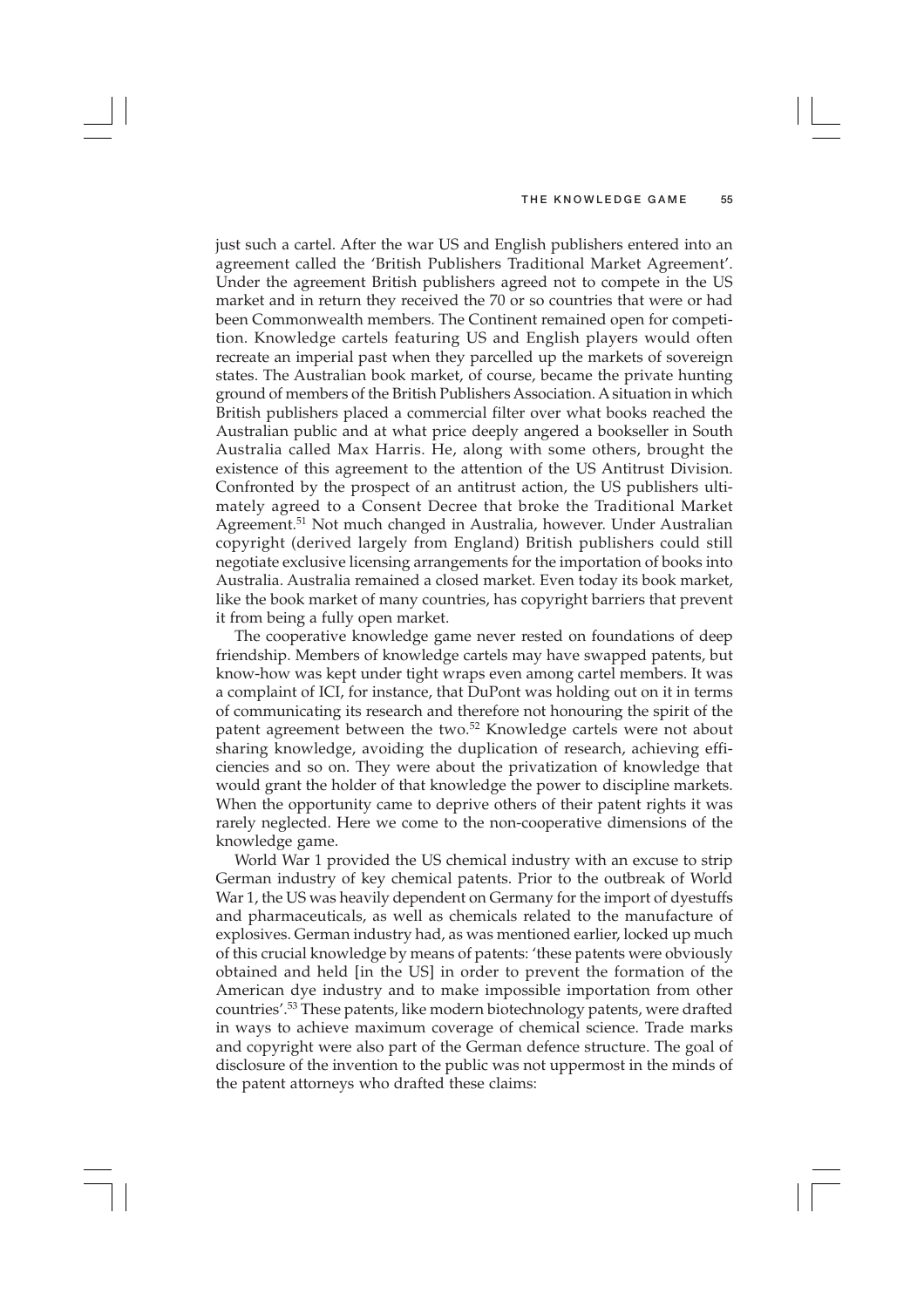[I]t must be understood that many of these patents are bogus, that is to say, contain deliberate misstatements for the purpose of misleading inquiring minds as to the manner in which important products are manufactured by the firm. In fact, some German patents are drawn for the purpose of discouraging investigation by more practical methods: thus, any one who attempted to repeat the method for manufacturing a dye stuff protected by Salzmann and Kruger in the German patent No. 12096 would be pretty certain to kill himself during the operation.<sup>54</sup>

During the war these German intellectual property rights had been seized in the US under the Trading with the Enemy Act of 1917. The war had been a boon to the US chemical industry. The importation of German products into the US had ceased. Demand for these products had to be met by domestic manufacturers. US chemical manufacturers formed an association to exploit this market opportunity. Peace brought with it a problem. The monopoly they collectively acquired during the war in supplying the US market would be ruined once German industry began supplying the export market. US industry would once again find itself in competition with a formidable opponent. Prior to the war the German chemical industry was the most advanced in the world. Individuals from the US chemical industry working with the US Alien Property Custodian devised a plan to permanently acquire the German patents. Members of the chemical industry incorporated the Chemical Foundation in Delaware in 1919. The shareholders in this company were select members of the chemical club that had done so well during the war years. A list of desired patents to be seized and sold to the Foundation was drawn up by members of the Foundation. The patents were then sold to the Foundation at a private sale at bargain basement prices. The Foundation acquired all the patents at a cost of US\$250,000 or roughly US\$50.00 per patent. Given that later the US government would introduce evidence that some of these patents like Salvarsan, neoSalvarsan and the Novocaine and Haber patents had an estimated value of US\$18,000,000, the Foundation on the day of the sale got a good deal.<sup>55</sup>

There were some minor irregularities that resulted in the US government bringing a suit against the Foundation. A number of the officers of the Chemical Foundation also turned out to hold offices linked to the Alien Property Custodian. It was these individuals who had helped to fix the discount prices that the Foundation paid for the German patents. The Alien Property Custodian himself, Francis Garavan, was at the time he made the transfers President of the Chemical Foundation. The US government lost its action in the Supreme Court, basically because different values apply when you are dealing with enemy property. The chemical industry, which had been outraged by what it considered to be its unpatriotic treatment by the US government, felt vindicated. The Chemical Foundation after all had been formed for a patriotic purpose. Its certificate of incorporation read that its purpose was to hold: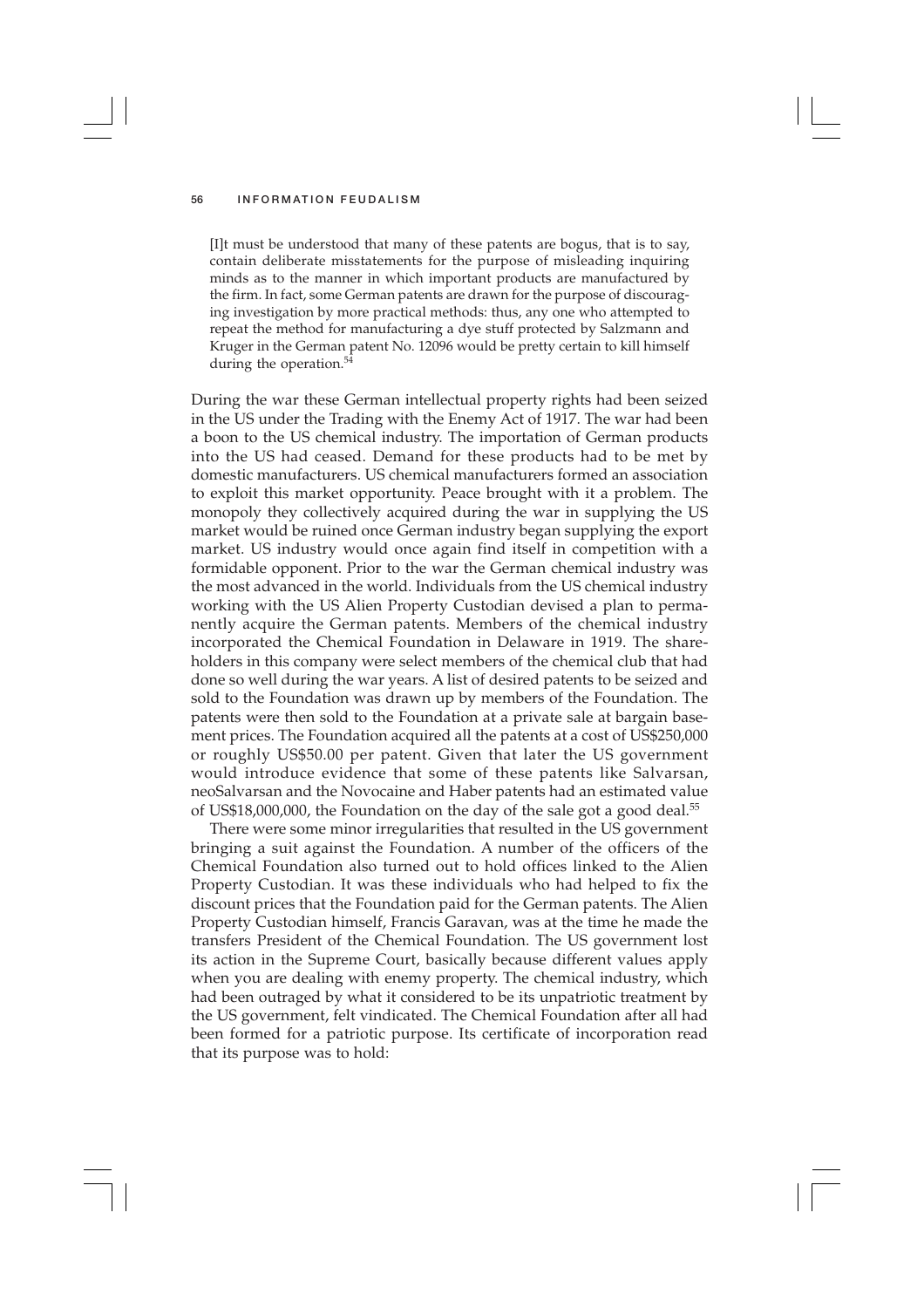## THE KNOWLEDGE GAME 57

property and rights so acquired in a fiduciary capacity for the Americanization of such industries as may be affected thereby, for the exclusion or elimination of alien interests hostile or detrimental to the said industries, and for the advancement of chemical and allied science and industry in the United States.<sup>56</sup>

The problem, though, was that once the Chemical Foundation members got hold of the patents they were very reluctant to diffuse their benefits through US industry. Cartelism is a highly addictive way of life.

The German chemical patents were at one level worthless. As the suit against the Chemical Foundation wound its way through the courts, the evidence showed that chemists following the instructions disclosed in the patents could not arrive at the promised result. The Germans had that valuable know-how. To an outsider, not in possession of this know-how, the patent was probably not worth even the US\$50.00 per patent that the Chemical Foundation had paid. The French, for instance, had paid 2,500,000 francs in licence fees for some German patents that they eventually had to abandon because they could not make them work successfully.<sup>57</sup> At another level, the German patents were worth their estimated millions. Competitors confronted by a thick wall of patents stretching over much of the chemical domain would often be deterred from climbing over it to do research in the field it made private. Testing such a large number of patents in court required money. By having so many patents held in different countries, the Germans could make it difficult for others to export to the markets of those countries. What the US had learnt from World War 1 was, in the words of its president, that in the case of industries key to defence 'too great reliance on foreign supply is *dangerous*'. 58 Foreign global knowledge cartels like the German chemical industry posed a real threat to US national security and economic interests. What US industry learnt from German industry was that patents were matchless instruments of business domination. In the following decades the US patent profession put its energies into perfecting the use of this instrument.

## THE CHANGING KNOWLEDGE GAME

After World War 2, the knowledge game continued to bring great returns to those companies that had invested heavily in it. DuPont remained a leader in the synthetic fibres revolution. IBM became perhaps the best exemplar of the knowledge game. At its height, its spending on R&D roughly equalled one-tenth of all corporate expenditure on R&D in the US.59 Its network of research laboratories had propelled it to a share of between 65 and 70 per cent of the world's computer market (excluding communist bloc countries).<sup>60</sup> Surveys began to show that the US economy generally was building a comparative advantage in highly research intensive industries: computing, electronics, chemicals, pharmaceuticals and scientific equipment.<sup>61</sup>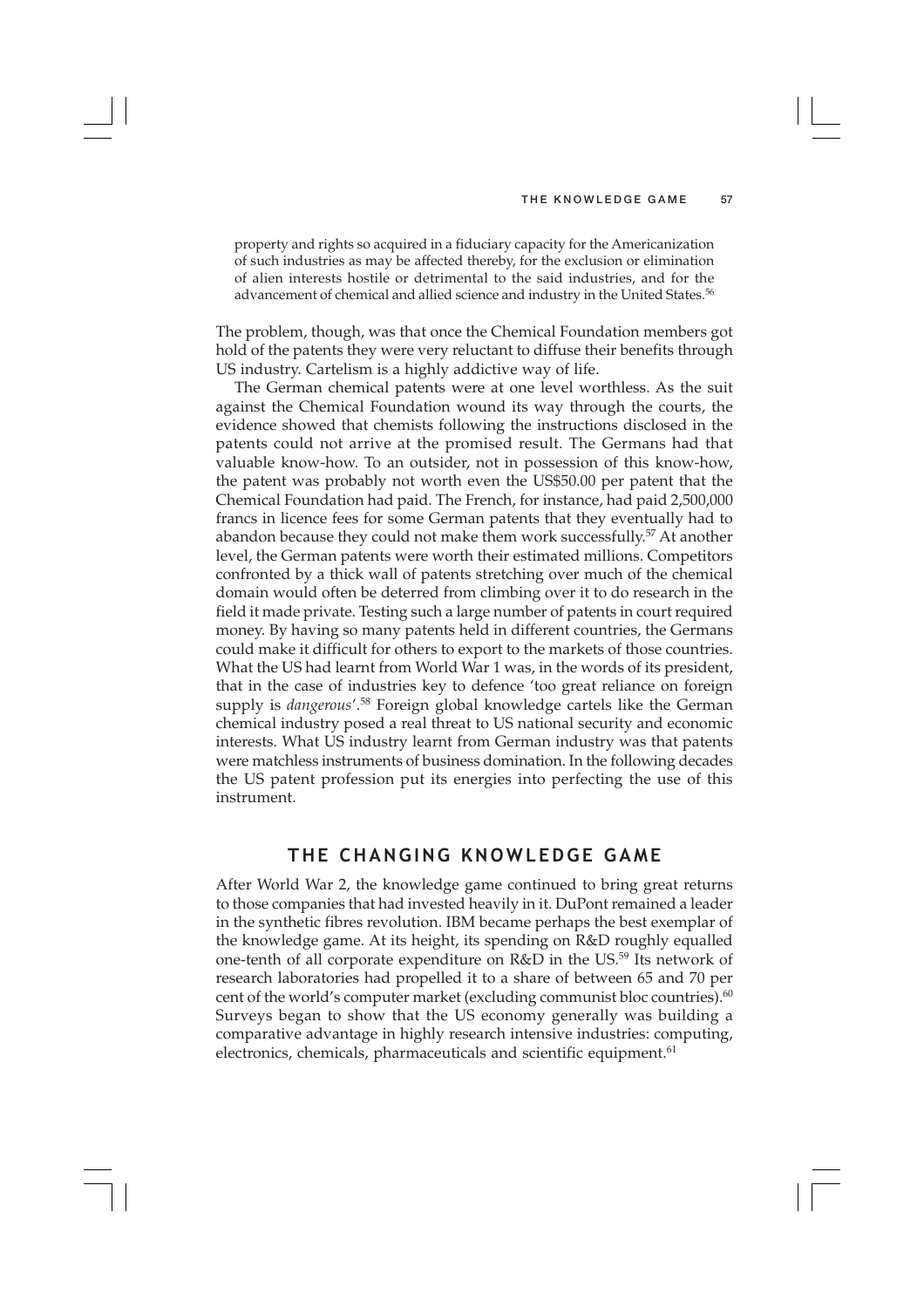But there were different kinds of storm clouds gathering on the horizon, that as they started to roll in, made life for these successful players increasingly tough. To begin with the costs of doing R&D continued to rise, but the returns from it began to drop. DuPont, worried by the trend, began an in-house analysis that confirmed its worse fears. R&D costs in the 1950s were three times what they were in the 1940s.<sup>62</sup> Despite spending more DuPont had fewer and fewer commercial products to show for it. Even worse, it was facing price competition. The great profits to be made in chemicals tempted more and more entrants. There were already established players like Dow, Monsanto and Union Carbide. Chemical knowledge continued to be diffused throughout the world by the universities, through journals and the career movements of chemical engineers and researchers. There were only so many patent battles that DuPont could fight and expect to win. The cosy cartelish way of life that predominated in the chemical industry prior to World War 2 had been given a nasty shock in the form of antitrust actions. Under Roosevelt, the Antitrust Division of the Justice Department was given more resources. The division, under its head Thurman W Arnold, began some 180 antitrust actions between 1938 and 1942, about half the number of the previous 48 years.<sup>63</sup> This antitrust attack also made it dangerous for companies to acquire more knowledge by means of gobbling up smaller companies. It meant that they had to wear the cost of expensive research. The chemical industry was changing from a knowledge game to a commodity game. Nobody much liked this. The question was what to do about it.

In the case of DuPont, as with a number of other key chemical players, a strategic decision was taken to enter the life sciences business. Perhaps biology might deliver the kinds of profits in the new millennium that chemicals had in the first two-thirds of the 20th century. But before this shift could be made intellectual property protection for biological inventions would have to be much, much stronger. The knowledge game would have to acquire much tougher rules about who was to own the source of profits. Another strategy, the full force of which is only now emerging, was the decision by some corporations to do less basic research and rely on smaller companies and universities to do basic research. This required, however, the integration of universities into the knowledge game (see Chapters 10 and 14). They would, in effect, become the large-scale knowledge laboratories that the big corporate players needed in the knowledge economy.

Key players in the copyright industry were coming to similar conclusions about the need to change the rules of the game. The problem with copyright was that it was a leaky system. People could make use of bits of copyright information for free claiming that it was fair dealing, that the information was too insubstantial to merit protection or that what was being used was the idea and not the expression (copyright protects expression and not ideas). It would be preferable from the point of view of profits to have a world in which every single bit of information usage would attract a fee. The beauty of this is that information doesn't wear out. It could be endlessly recycled,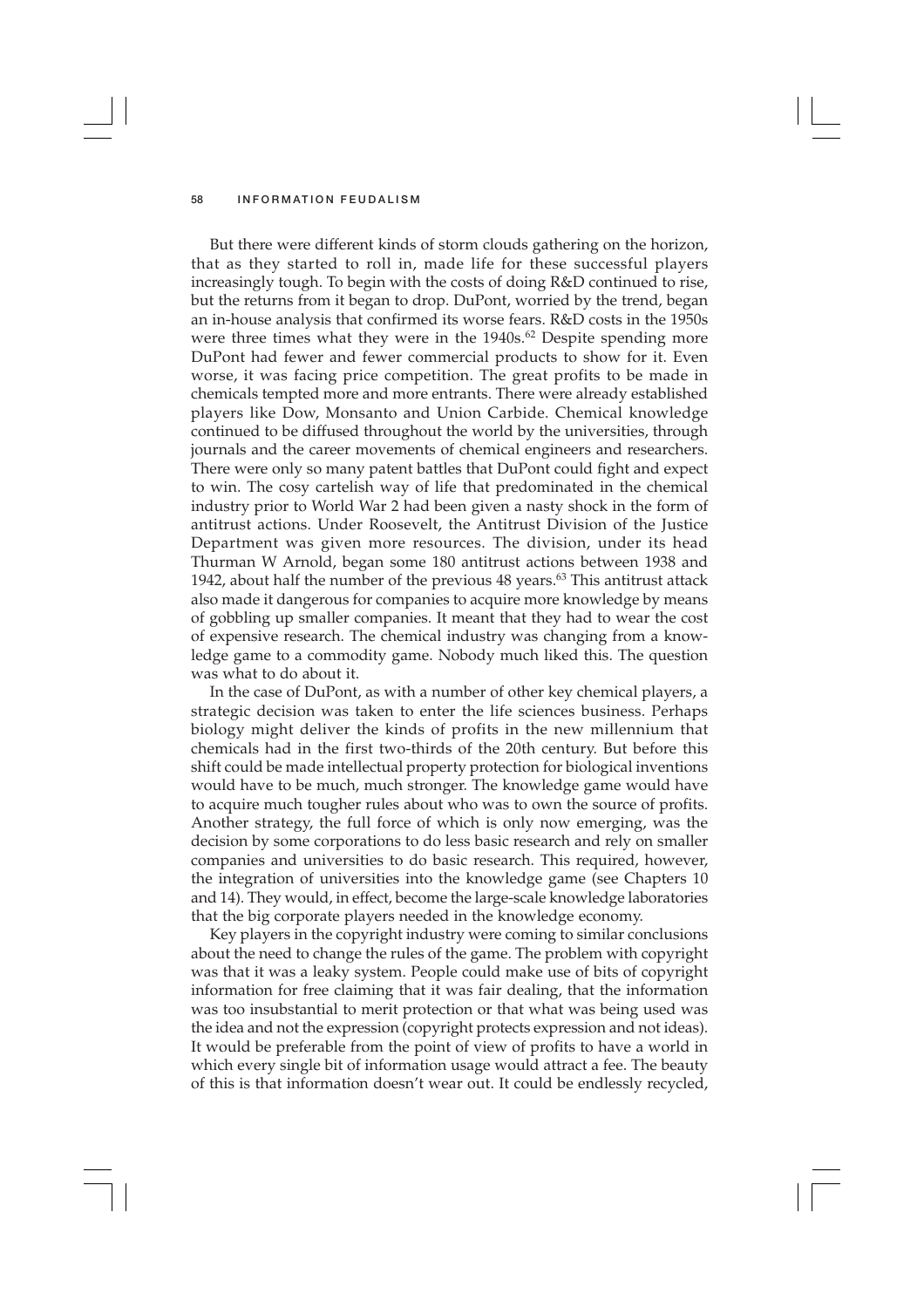## THE KNOWLEDGE GAME 59

repackaged and, provided the rules were properly defined, endlessly charged for. In this world every information transaction has to attract a fee of some kind and the transaction has to be repeated as many times as possible. In this world, unlike in the commodity markets, the consumer could never actually own the information, but merely pay for its use.

Bill Gates has shown a great intuitive understanding of the ways to use property in information to develop a pricing strategy. When in 1980 Gates of the fledgling Microsoft and Jack Sams of IBM were hammering out the deal for the supply of an operating system to IBM, Sams was expecting Gates to ask for a large one-off fee.<sup>64</sup> Instead Gates went for a small royalty on each IBM PC sold with DOS and a non-exclusive licence thereby giving him the option of licensing other manufacturers. Similarly in 1985 when Gates was renegotiating with IBM over the provision of operating systems he more or less let IBM have DOS for free, but negotiated the right to charge other PC manufacturers for the supply of DOS. IBM agreed thinking it would always dominate the PC market. Once DOS became the standard in the PC industry copyright allowed Gates to maintain it as a proprietary standard. He was able to develop a pricing strategy based on use without ever parting with its ownership.

The knowledge game changed for other industries as well. The pharmaceutical industry, like the chemical industry, had gone through its happy times of cartels and price-fixing behaviour. The discovery and patenting of broad-spectrum antibiotics, for example, saw a number of companies globally fix the prices of those drugs. But like the chemical industry, the pharmaceutical industry faced increasing R&D costs. The large industry players also faced competition from generic manufacturers. These manufacturers tended to service national markets. It was also becoming clear to the industry that the rate of discovery of new drugs based on the synthesis of chemical compounds had considerably declined.65 Like the chemical industry, the pharmaceutical industry began to place its bets on the potential wonders of biotechnology. The leaders of this industry also wanted changes to the rules of the knowledge game. Sovereign states like India had used the patent system to develop a highly competitive generic industry that delivered quality drugs at cheap prices to its citizens. Indian patent law allowed pharmaceutical companies to obtain patents on processes, but not the products of those processes. The incentive for Indian pharmaceutical manufacturers was to make profits by finding cheaper and cheaper ways to make drugs.

The effect of permitting states like India to have a say about the rules of the knowledge game was an erosion of the corporate control of knowledge. The gaps in the patent system when it came to the global control of knowledge would have to be closed. In the international movie business states had quotas on the screening of foreign films, as a way of supporting their domestic film industry, thereby preventing the maximal exploitation of the copyright in US films. There was also the problem of copying. A way would have to be found to prevent states from interfering in the knowledge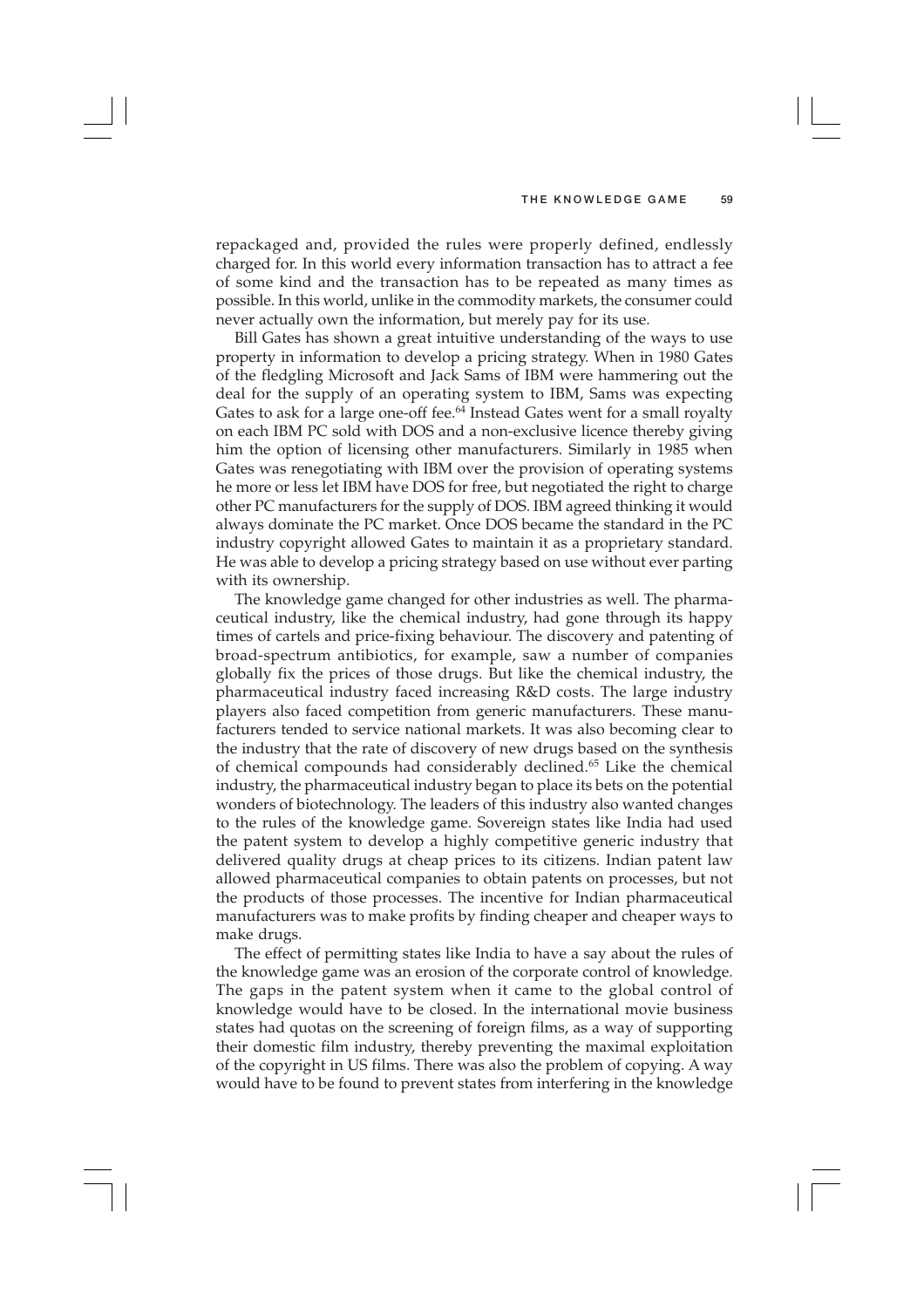$\begin{array}{c|c} \hline \quad \quad & \quad \quad & \quad \quad \\ \hline \quad \quad & \quad \quad & \quad \quad \\ \hline \end{array}$ 

 $\boxed{\phantom{1}}$ 

game to the detriment of its key corporate players. Another generation of designers would have to come forth and make their contribution to the hidden tapestry of the knowledge game so that the players in the game could continue to accrue the power necessary to discipline markets and, this time, states.

 $\sqrt{ }$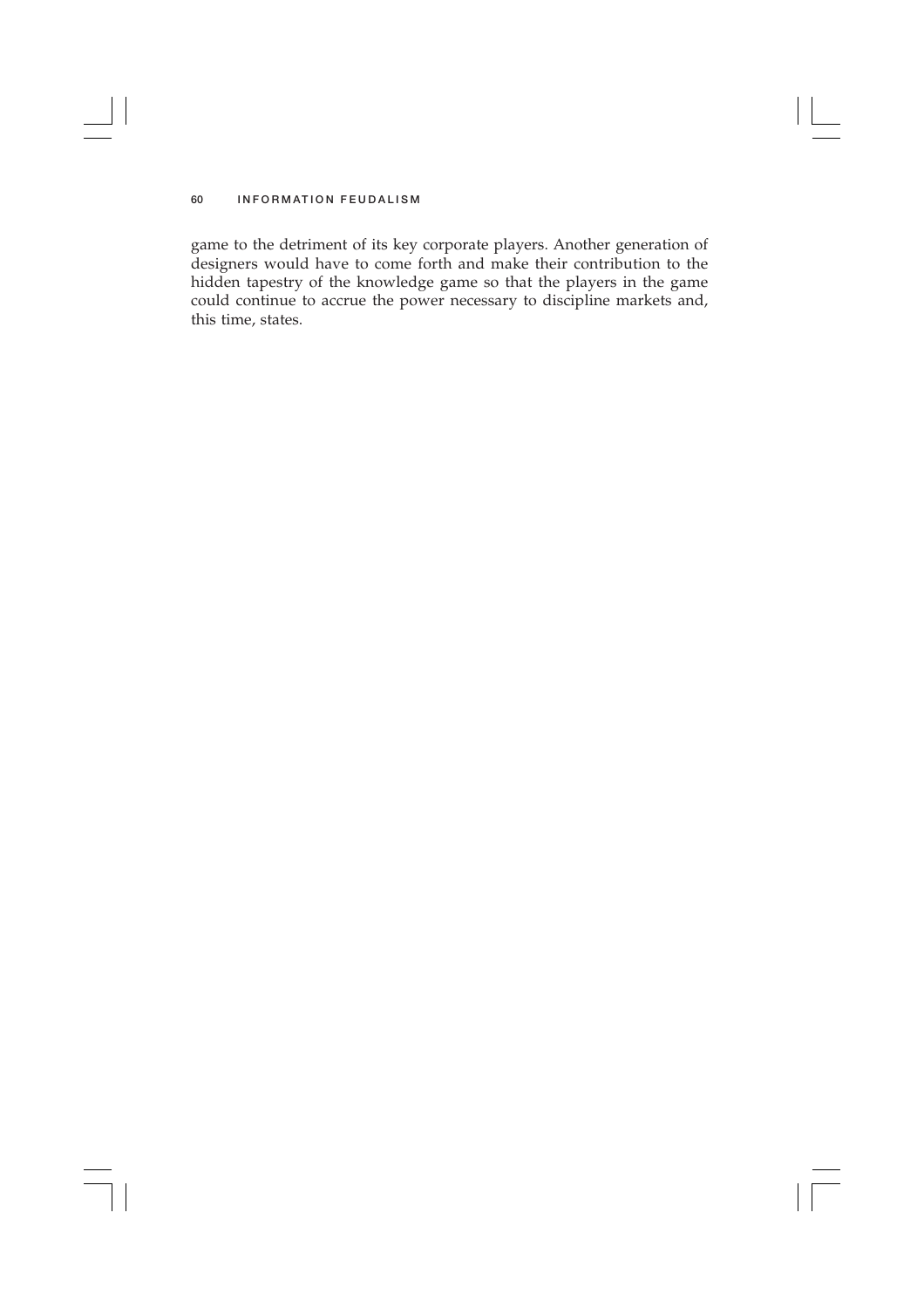## CHAPTER 4

# Stealing from the Mind

## **MESSAGES**

On 9 July 1982 an op-ed piece bearing the title 'Stealing From The Mind' was published in the *New York Times*. Appearing under the name of Barry MacTaggart, the then Chairman and President of Pfizer International, its central charge was that US knowledge and inventions were being stolen. The culprits were other governments: Brazil, Canada, Mexico, India, Taiwan, South Korea, Italy and Spain. These governments, it was argued, designed laws allowing for US inventions to be 'legally' taken. The World Intellectual Property Organization (WIPO) came in for criticism for 'trying to grab hightechnology inventions for underdeveloped countries' and contemplating treaty revisions that would 'confer international legitimacy on the abrogation of patents'.

Those at Pfizer who had been involved in the drafting of the piece had been hesitant about its release in the *New York Times*. The developing countries that were accused of theft were also important markets for Pfizer. Pfizer's strategists were also unsure about how the attack on WIPO would be received. This was an organization with a lot of developing country members. Thus far Pfizer's campaign to turn intellectual property protection into a trade issue had been confined to the usual Washington and business networks. Attacking WIPO in this highly public way was a new and risky step.

As it turned out, the company's strategists need not have worried. Expressions of support from many quarters including from within US government rolled in. The op-ed piece had crystallized the views and feelings of many. 'People came out of the woodwork' as one Pfizer employee told us in 1994. This response saw Pfizer push on with greater confidence with one of its goals, that of linking the issue of intellectual property protection to the trade regime. Two years after the op-ed piece, the US amended its Trade Act to allow a process of trade retaliation (known as the 301 process) to be used against countries that did not adequately protect US intellectual property rights. The proposal to do this attracted the support of important Congressional committees. Pfizer had not achieved this legislative change single-handedly, but it had been one of the key players in obtaining a new direction for US trade policy. The op-ed piece also became a marker in another important way. It had cast WIPO as the representative of 'international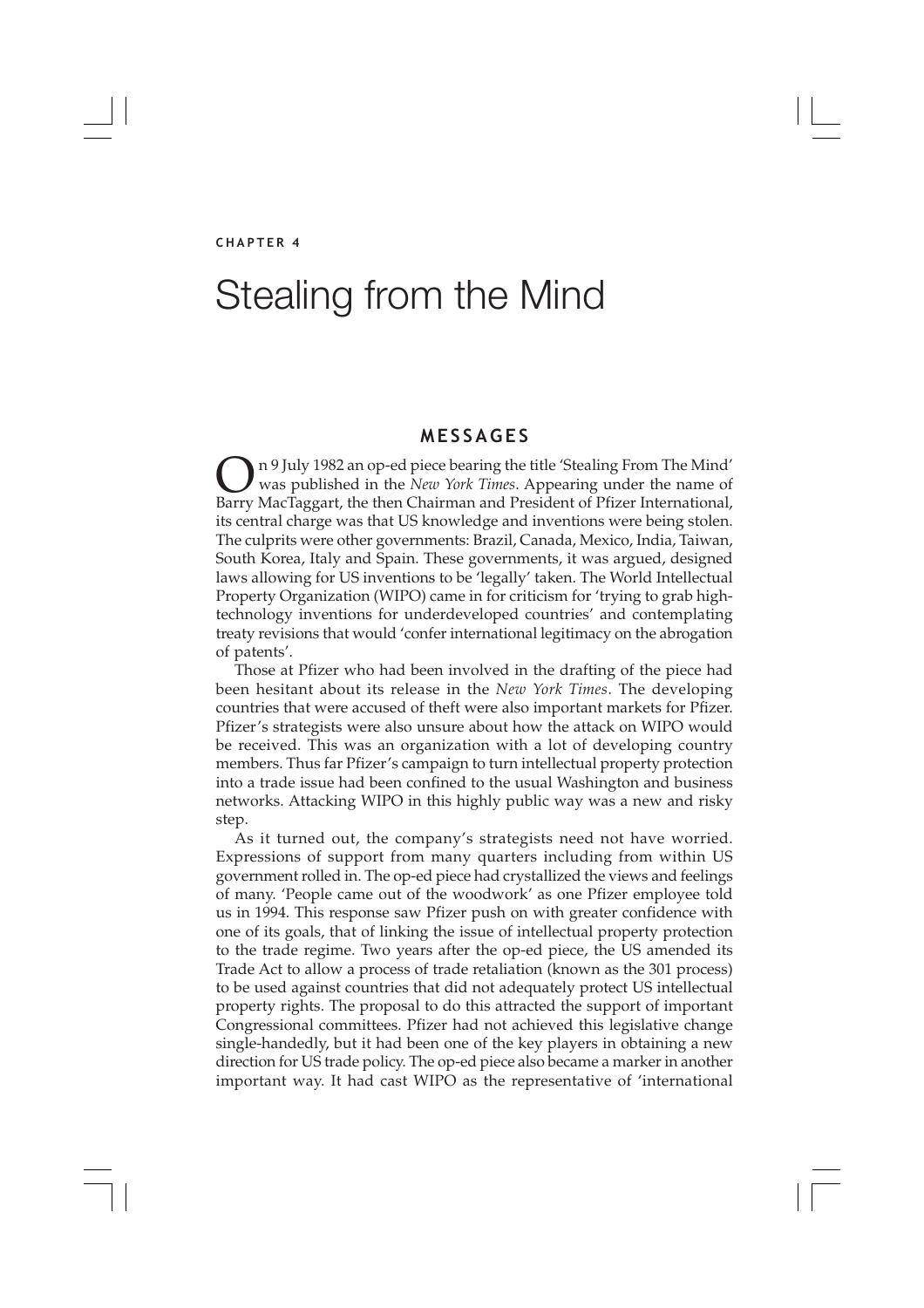socialism' when it came to intellectual property rights. The support the oped piece had garnered suggested to Pfizer that it was not alone in its view that WIPO was running down standards of intellectual property protection. Even more importantly, it suggested that when the time came to move real standard-setting power over intellectual property away from WIPO, such a move would have advocates in US policy quarters.

As big a goal as getting better international protection for US intellectual property was, a few individuals at Pfizer had been tossing around an even bigger idea for the world's trade regime – the creation of a multilateral agreement on investment (MAI). This agreement would provide strong guarantees of security to individual investors, allowing them to invest in states free of the many restrictions that states had in the past placed on foreign investment activity within their borders. Intellectual property would be one asset protected by such an agreement. Pfizer's challenge to WIPO was part of a broader strategy designed to secure a favourable investment regime for multinationals with global production needs. Pfizer saw, as one employee later told us, that the 'locus' of where international intellectual property issues were debated had to be shifted. That new locus turned out to be the trade organization, the General Agreement on Tariffs and Trade (GATT) and its successor, the World Trade Organization (WTO). WIPO would have to share its power and influence in the field of intellectual property standard-setting.

Nothing quite worked out, as we shall see, in the way the different parties involved in these trade negotiations expected. US business didn't get its multilateral agreement on investment (at least not yet), but it did achieve an agreement on intellectual property. The MAI, we were told in some 1994 interviews, would simply be a mopping up exercise.

## LAST RITES

After World War 2, the US was clearly the world's most powerful economy. As the world entered a period of decolonization the sun began to set on the British Empire. More important than the loss of territory was the fact that the US dollar became the currency of world trade. The days when the Bank of England and London had presided over financial markets were a fading memory of the glory of Empire. The new global financial institutions, the IMF and the World Bank, which had been created by states at Bretton Woods in New Hampshire in 1944,were to be located in Washington.

The period of reconstruction after World War 2 saw the US become a credit provider to Europe and Japan. Everyone wanted US dollars. US banks progressively expanded into overseas markets creating the era of multinational banking. US companies in knowledge-intensive industries (eg computing, electronics, chemicals, pharmaceuticals) began to establish overseas production facilities. US companies dominated the lists of the world's largest industrial enterprises. So, for instance, in 1962, 1967, 1972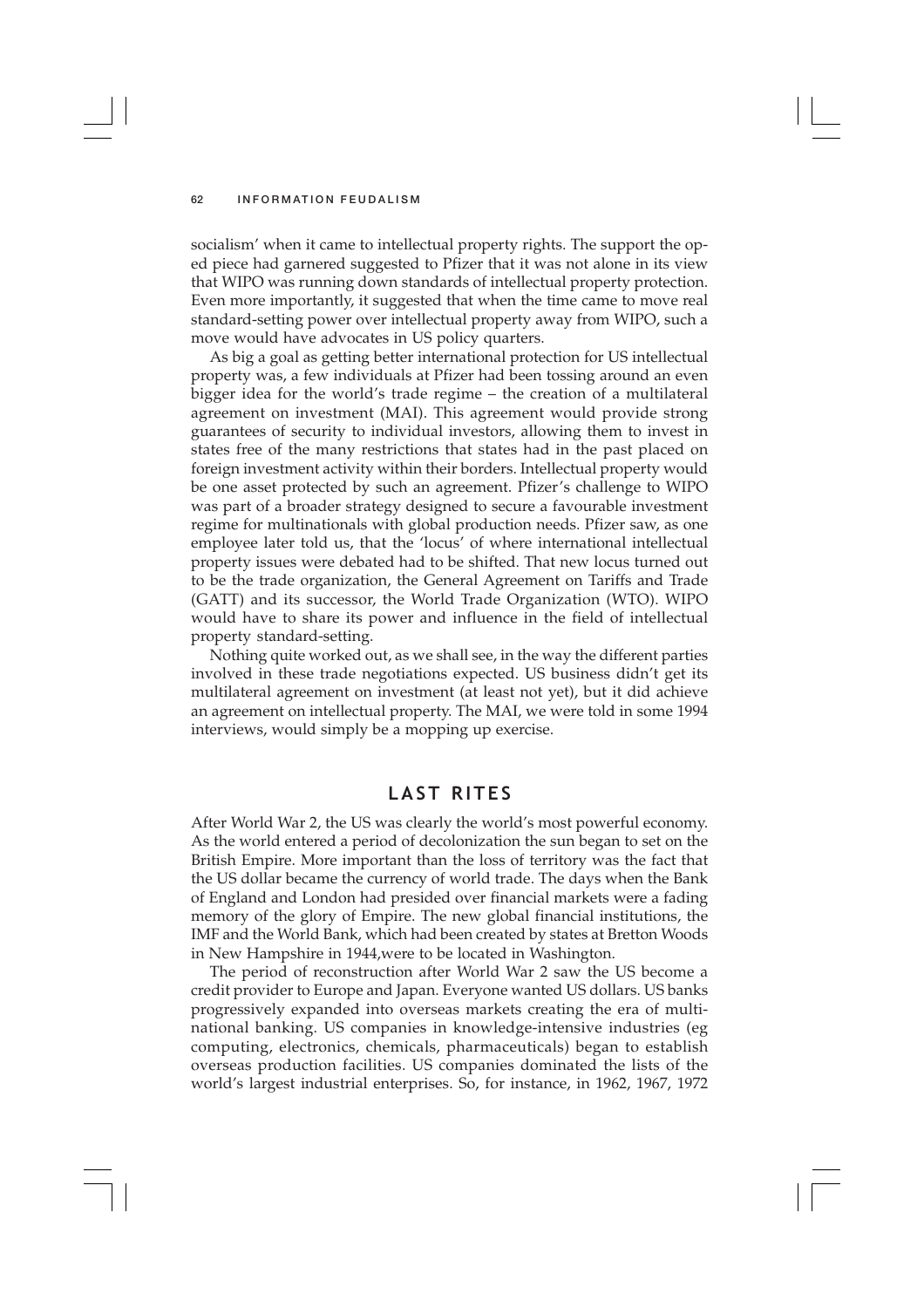#### **STEALING FROM THE MIND 63**

and 1978 there were only two non-US companies in the list of the top ten of the world's largest industrial enterprises for each of those years.<sup>1</sup>

Possession of the world's largest companies and the world's biggest domestic market did not bring peace of mind to the US. There developed in the US in the 1970s and early 1980s a policy discourse of a US in decline. Loss of competitiveness became an issue. At first intellectual property did not feature in this talk of decline. That would come later. The fear about the loss of economic power was made more personal and therefore more real for the US through watching the 'deindustrialization' of the UK, its one time colonial master.<sup>2</sup> The UK, despite its commitment to free trade, was in deep economic trouble. Various statistics showed that it had declined dramatically as a manufacturing power (eg the level of the UK's manufacturing production in the mid-1980s was close to what it had been in the 1960s).<sup>3</sup>

Other data began to take on ominous significance. The massive share of world trade enjoyed by developed countries in the 1960s began to lessen in the 1970s. Developing countries like India and Brazil began to show leadership potential, albeit of a regional kind. At the same time new economic competitors emerged. The public images the US constructed of these rivals were neither friendly nor comforting. 'The gang of four', 'the Asian tigers', 'the Dragon economies' could hardly do other than make the US uneasy about its share of world markets. Japan had already performed the economic miracle, but this was with US assistance and for all its economic prowess Japan seemed, when it came to global politics, to have embarked on a strategy of retreatism or non-intervention. Japan did not try to set the rules of the game; it tried to beat the West under its own rules. There was no guarantee that the new 'tigers' would be so politically compliant.

Then the Japanese economic miracle began increasingly to wear on US nerves. Japanese manufacturing triumphs began to be seen as a portent of US deindustrialization. Public myths began to be constructed in the US about the 'true' nature of this success. American ideas, American know-how were being stolen by the Japanese, it was widely believed. Like all public myths it had some basis in reality. Transistor technology had been patented by AT&T, but under US antitrust law it was required to issue patent licences to qualified manufacturers. The Japanese company Tokyo Tsushin Kogyo Kabushiki Kasha (eventually to be known to the world as Sony) was granted a licence by AT&T. The Japanese, in other words, acquired this US technology legitimately.4 The trade surplus that Japan had with the US should have been welcomed for, if the theory of comparative advantage was right, it benefited both American consumers and in the long run the US economy. Instead, this trade surplus became a rallying point for protectionist elements within the US. US economists began to explore strategic trade theory. Various forms of 'Japan bashing' began to occur, sometimes in crude xenophobic ways, which the mass media under the guise of reporting the news assiduously propagated (eg burly American auto workers smashing a Japanese car to pieces). Japan's trading successes gave protectionism within the US a strong political foothold. At the same time it helped the US economy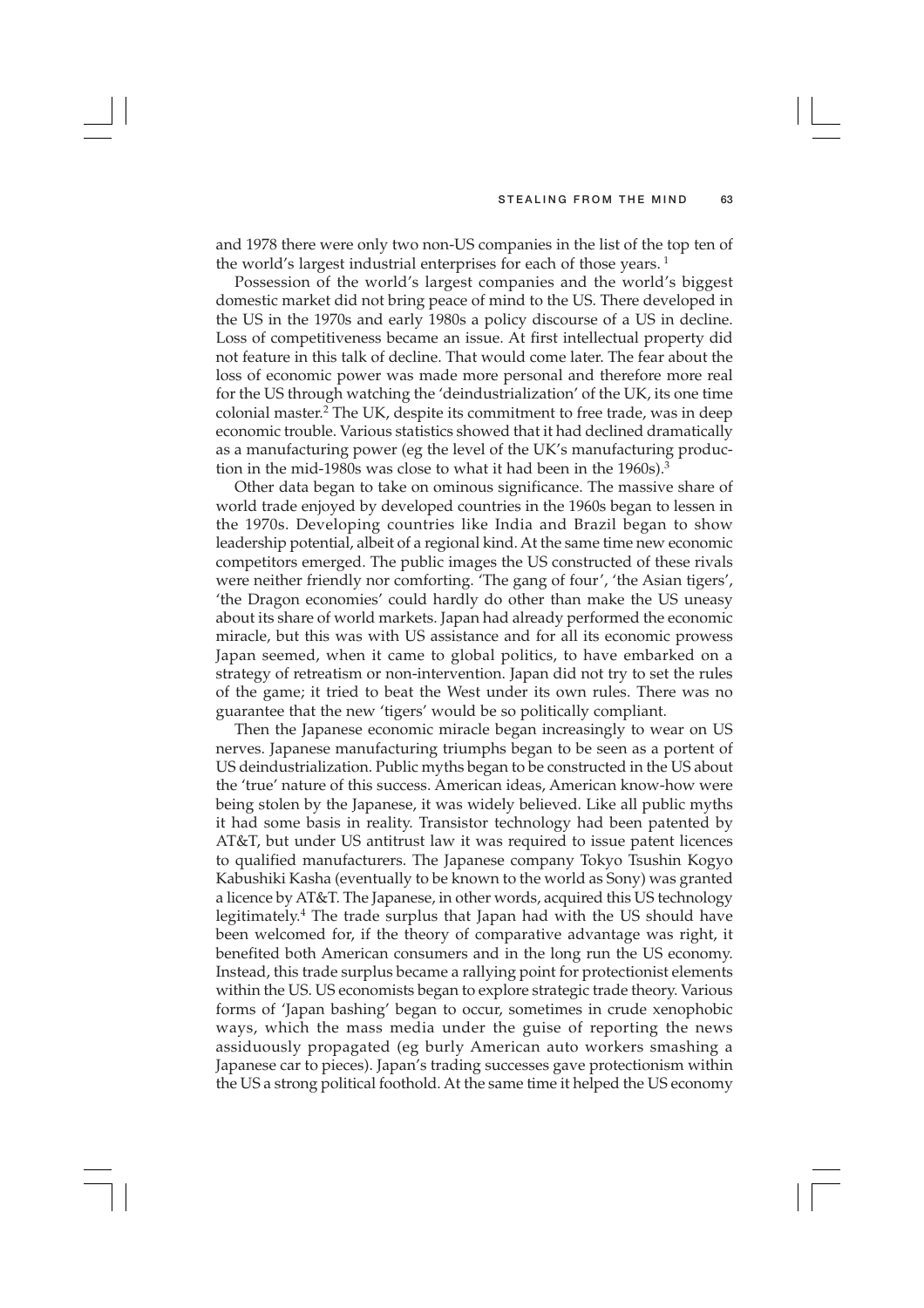by helping to keep down world interest rates, as well as enabling the Japanese to become lenders on world capital markets to countries like the US which were becoming net borrowers of capital.<sup>5</sup>

By the time those who represented US intellectual property interests arrived on Capitol Hill to tell their story, they found an audience that was in the mood to do something concrete to remedy US economic problems. The story they would tell this audience was, in the style of Mark Twain, beautifully simple. Stronger property rights were needed to protect American ideas and industry. Better protection meant more jobs and these industries were the very ones that would restore the US to a positive trade balance with the world. It was always going to be a persuasive story. In the climate of insecurity about the political and economic future of the US, this story with its deeply nationalistic underpinnings made compelling listening. Its truth hardly mattered. In 1978 there was one Japanese company in the top 20 companies in the world – Toyota – and it was 20th. US economic hegemony was not really under threat. Perhaps what mattered about the story, though, was that it gave those in US policy circles a mission. The minority economies of the world like Singapore, Malaysia and Taiwan, which were not paying attention to US intellectual property rights, would be taught a lesson. Woven into the story was the protection of high technology, something that in the 1980s had become a symbol of a nation's economic and industrial virility. Absolutely crucial to the persuasive power of this story was economic analysis. The mode of analysis became the message. Economic reports turned the intellectual property story from one of moral transgression into the loss of markets and profit.

## THE PROBLEMS

The scale and number of problems facing the US corporate elite playing the knowledge game at the end of the 1970s and early 1980s would test even their resources. Their private agenda was to take the knowledge game to new heights: expand the scope of its reach, prevent states from interfering in its rules and increase its profitability. Obviously they could not go to the US government and demand that it globalize intellectual property in order to allow the corporate knowledge elite to form new and better global knowledge cartels. An argument had to be found to persuade policy-makers that intellectual property enforcement was the single most important issue facing the US economy, so important that the US government would have to stake the outcome of the entire Uruguay Round on a deal for intellectual property. Getting policy-makers to go this far wasn't going to be easy. There were lots of other issues clamouring for attention during the 1970s and early 1980s: the breakdown of the Bretton Woods system of fixed exchange rates and the consequent problems of international monetary adjustment, OPEC and the oil crisis, the debt crisis and possible collapse of the world's banking system, to mention a few.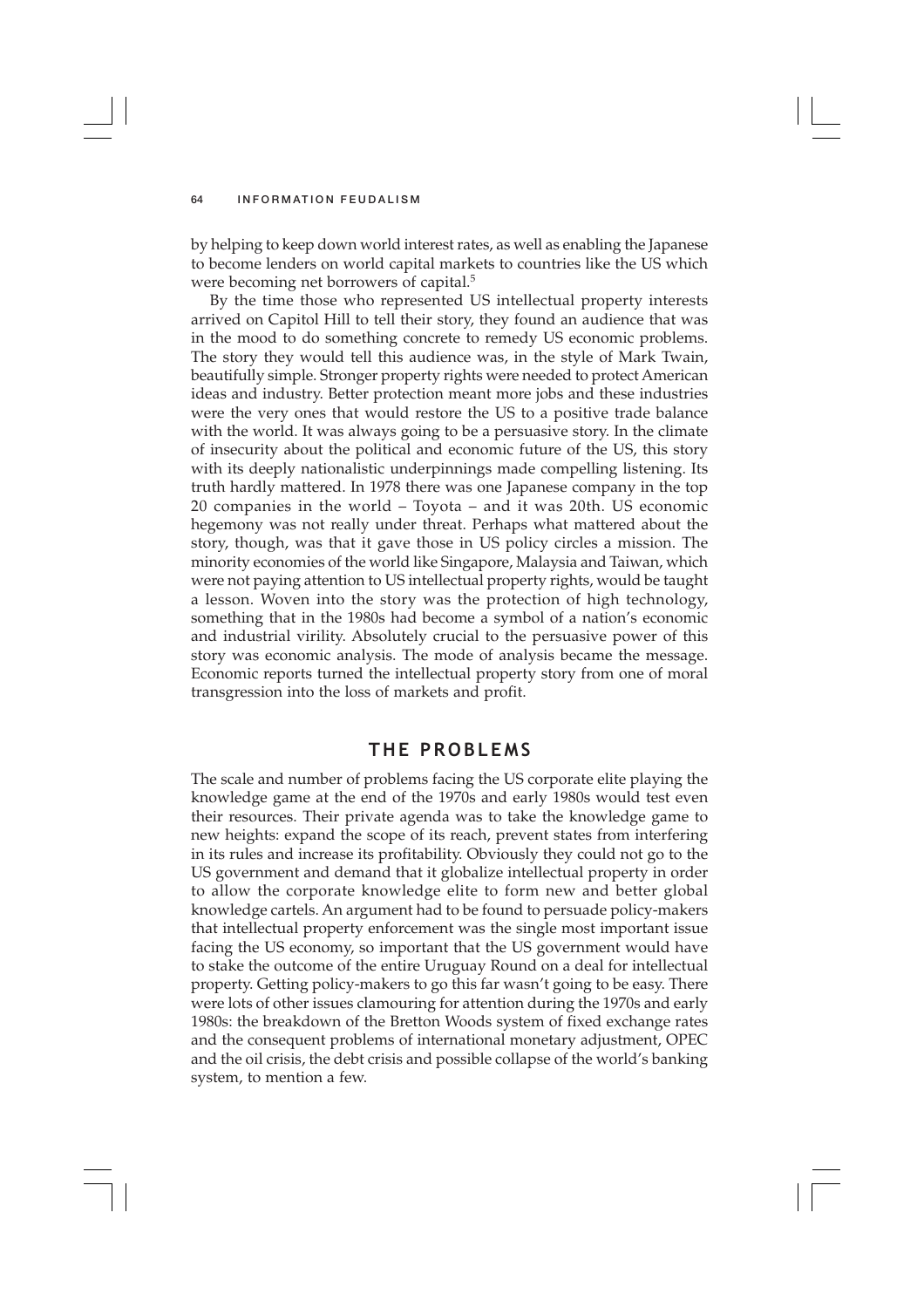#### **STEALING FROM THE MIND 65**

Even if one could persuade the US government of the foundational importance of intellectual property, what could the US do to improve standards of intellectual property protection? The US, after all, was only one country. In a forum like WIPO, where revisions to intellectual property treaties were discussed, it could always be outvoted by a large bloc of developing countries. The answer, which a small group of people had worked out, lay in the use of trade sanctions. The endless dialogue at WIPO would never produce the rules needed for a new knowledge game. But was it realistic to expect the US to use trade sanctions against other countries, countries with which it had important diplomatic ties that might easily be cut once the trade sword fell? It was not only Asian countries that would be labelled pirates, but European states like Italy, Spain, Greece and Portugal. In fact, most nations in one way or another were transgressors when it came to US standards of intellectual property. Could the US be persuaded to use its trade power against so many countries? There were other problems. It was one thing to beat up on minority economies like Singapore, Malaysia and Taiwan for being intellectual property pirates, but entirely another to take on Europe and Japan. For a while at least these last two would have to be allies, part of an intellectual property triumvirate. But how could the governments of Europe and Japan be persuaded to join what was essentially a cause of US business? A way would have to be found.

## PFIZER'S WORLD OF IDEAS

Like most players in the knowledge game Pfizer had a long history.<sup>6</sup> It was incorporated in 1942 as Charles Pfizer & Company, but had earlier beginnings in a partnership between two cousins, Charles Pfizer and Charles Erhart. They had come to New York in the 1840s from Ludwigsburg in Germany, lured from their well-to-do background by the potential of the New World. The company's main product became citric acid. During the 1920s two of the company's chemists developed a fermentation process for using sugar and then molasses to obtain citric acid in large quantities. The deep-tank fermentation methods that the company developed for citric acid became the basis of the mass production of penicillin during World War 2. Pfizer became the single biggest supplier of penicillin to Allies during the war. After World War 2, Pfizer began, through a programme of diversification, to climb up the ladder of the world's largest industrial enterprises. Much of its growth was based on the sale of its first major research success, the antibiotic Terramycin. The company would later be investigated by the US government for the part it played in a cartel that fixed the price of this and other antibiotics. It also branched out into consumer products, medical equipment, animal health products and speciality chemicals relevant to the food industry.

As a pharmaceutical company Pfizer understood better than most companies the importance of public policy to the operations of business.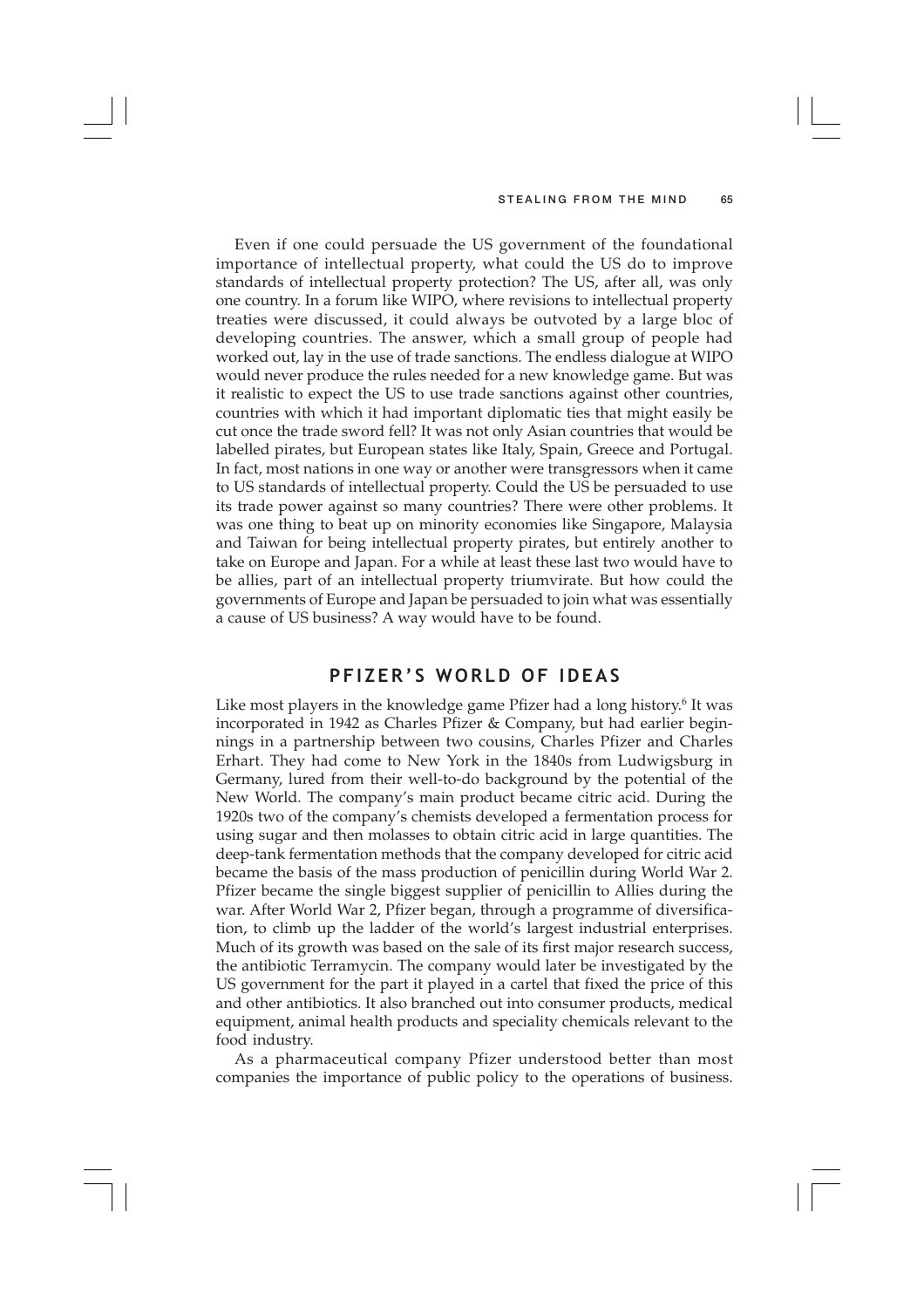The drugs that it sold in the US depended on regulatory approval from the Food and Drug Administration; its growth depended on keeping antitrust enforcement against its monopolistic practices at bay. Pharmaceuticals was also an industry in which there were genuinely global companies like Pfizer which had production facilities in many parts of the world and competed in many markets. Pfizer itself had 21 manufacturing plants located in less developed countries including India. Four out of its six R&D labs were located outside the US.<sup>7</sup> The sale of Pfizer's products both in the US and internationally was intimately linked to government decisions and government regulation. Taking a leadership role in influencing that regulation was something to which the company was culturally attuned by virtue of the products it sold. The company also had experience with the patent regimes of developing countries. During the war years Pfizer had been required to share its penicillin production techniques with other US manufacturers in order to meet the demand of the Allies. Facing strong domestic competition in the production of penicillin after the end of World War 2, in the 1950s the company began a programme of expansion into developing country markets. Pfizer's move into overseas markets was the idea of John 'Jack' Powers Jr, who in effect globalized Pfizer as a firm. Out of his initiative was born Pfizer International. Manufacturing plants and distribution networks were established 'in countries ranging from Argentina to Australia and Belgium to Brazil'.<sup>8</sup> By 1957 Pfizer International had achieved more than its target of US\$60 million overseas sales. More importantly, it had decided that it was worth persisting with developing country markets. The pharmaceutical markets of populous, less developed countries like India and China became long-term bets.

The long-term prospects of these markets, however, became clouded as countries like India began to develop technologically. Industrialization started slowly in these countries because they were preoccupied with throwing off colonialism and achieving political sovereignty. The overseas sales figures that Pfizer International achieved in the 1950s were in a sense a post-colonial legacy. Technological development could hardly take place in countries struggling to win their independence and create stable political institutions. The citizens of such countries still got sick. This meant that drugs had to be imported. National pharmaceutical industries either did not exist or were only in their infancy. In fact many people in Africa, India and South America relied on a variety of indigenous knowledge systems for their healthcare needs.

The problem with importing drugs lay in their expense. In the 1960s India, despite having one of the poorest populations in the world, had some of the world's highest drug prices. There was price discrimination but not in favour of India's many poor. Pharmaceutical companies were instead aiming at the small but growing class of Indians who could afford Western prices. Achieving more affordable drugs became a priority in India and other developing countries. With political stability came a measure of technological development, a capacity to produce drugs locally. Governments of develop-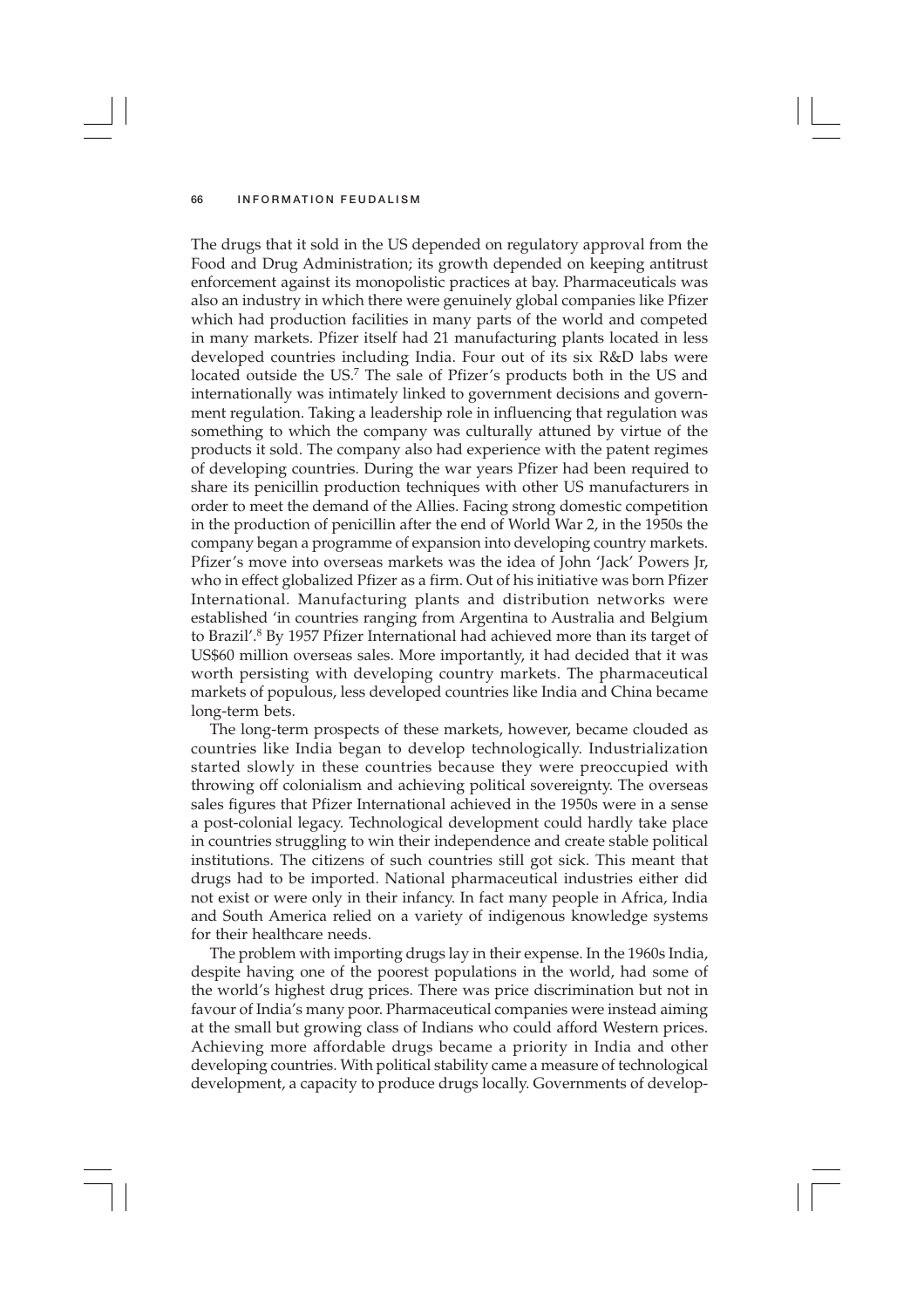## **STEALING FROM THE MIND 67**

ing countries asked themselves a simple question: how might we use the patent system to help the production of cheap drugs in our country? This led India down the path of designing a patent system that helped to meet the demand by its population for cheap drugs.

During the 1950s when Pfizer had ventured into developing country markets, patent protection was less important to it because countries like India did not have the technology or know-how to copy its products. Patents, as with all intellectual property rights, only matter when competitors acquire the capacity to copy and distribute to markets. As India and other developing states began to acquire technological capabilities, Pfizer's bet on these markets began to look shaky. It began to look especially shaky as India and others passed patent laws aimed at fostering a local pharmaceutical industry. The patent law in countries like India did not allow for patents on pharmaceutical products and would only permit patents on pharmaceutical processes for five to seven years. The idea behind the product/process distinction was that Indian pharmaceutical manufacturers would have an incentive to find cheaper and cheaper processes for the production of drugs. Developing countries also made use of compulsory licensing regimes to bring down the price of essential drugs.

As these policies began to bite, Pfizer was faced with unprofitable operations in these countries. In the words of Edmund Pratt, the CEO of Pfizer from 1972 to 1991, '[w]e were beginning to notice that we were losing market share dramatically [in developing countries] because our intellectual property rights were not being respected in these countries.' 9 Lack of respect on the part of developing countries did not necessarily imply illegality, but rather that developing countries were adjusting the rules of the patent game to serve their local industries in exactly the same way that, as we saw in Chapter 2, Western states used intellectual property for their own protectionist ends. The loss of market share in developing countries did not really impact on Pfizer's overall profitability. Pratt again: 'Fortunately, we were doing well in our other operations so it didn't affect our overall performance dramatically.' 10 The world's biggest pharmaceutical markets remained the US, Japan and Europe. Pfizer's own sales in developing markets was never much more than 10–12 per cent of its total sales.<sup>11</sup> Nevertheless these less developed countries were nibbling at the edges of the global knowledge game. Among other things, they were providing pharmaceutical products to their populations at very cheap prices. Not only that, but some countries like India were also supplying neighbours like Nepal. Pharmaceuticals from India were also finding their way into African states. The presence of these cheaper manufacturers in the world had the potential to raise embarrassing questions within Western markets about the nature of the connections between patents and the price of drugs. Witness the following statement from a Western doctor who had worked in Nepal:<sup>12</sup>

Having just returned from medical work in Nepal, I am intrigued by the Association of the British Pharmaceutical Industry's statement that 'the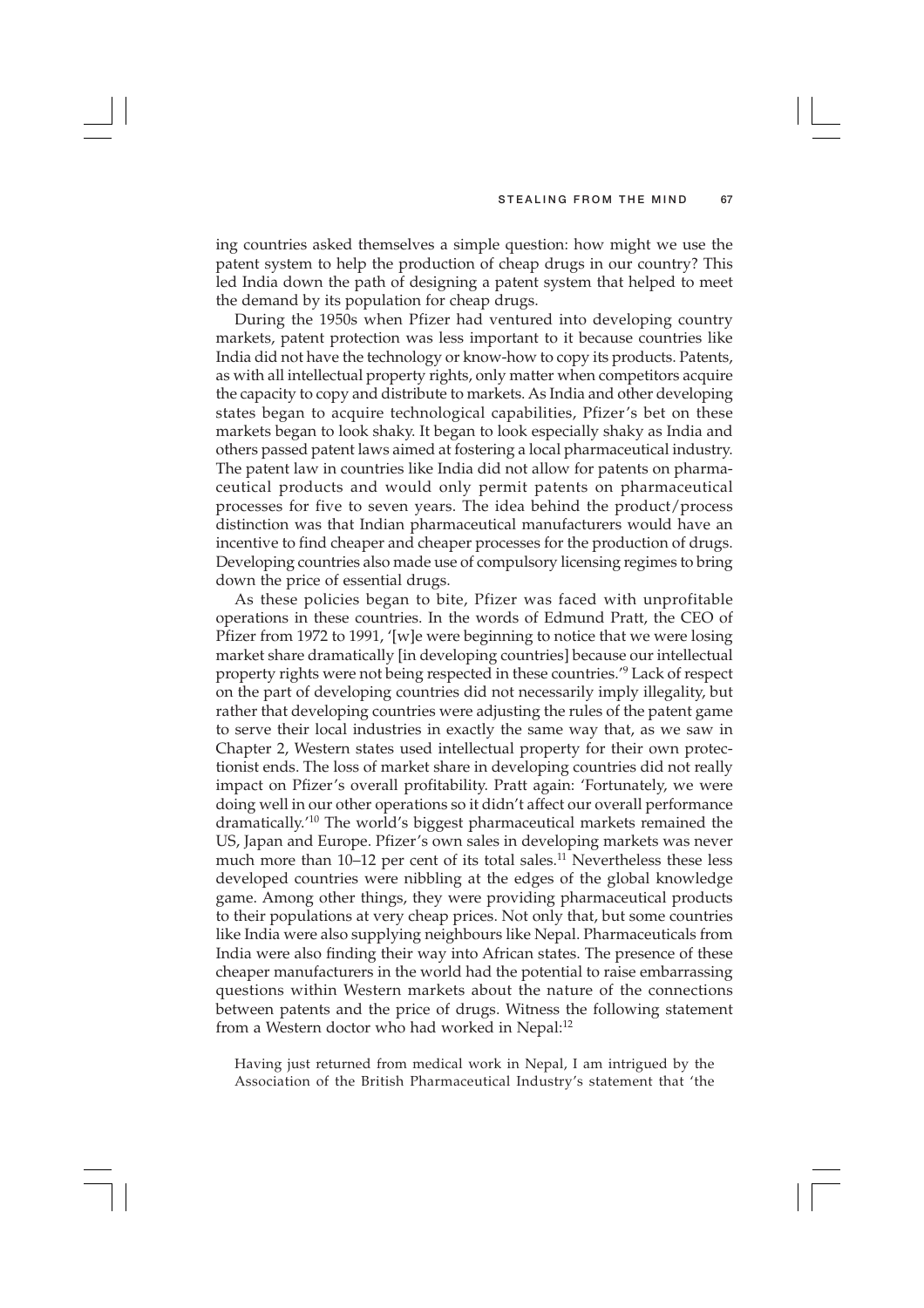pharmaceutical industry in the UK is highly competitive especially in terms of prices'. Most of the drugs available in Nepal are manufactured in India and their efficacy in clinical practice I have found to be the same as their UK equivalents but the price is about one-tenth to one-twentieth of the UK price. Any argument about research and development costs can hardly apply to such humble drugs as paracetamol.

Raising these kinds of issues was something that no global knowledge cartel could tolerate. Developing countries had to be disciplined.

Towards the end of the 1970s an internal discussion began to take place in Pfizer about the next round of GATT trade talks. People in business generally saw trade talks as being about tariff barriers and related export– import issues. In many ways the whole GATT paradigm was somewhat removed from the needs of players in the knowledge game. The GATT related to goods crossing borders, not knowledge. The problem of non-tariff trade barriers was only dimly perceived. Intellectual property protection was not a subject that the GATT dealt with in any significant way. The conversation within Pfizer arose in response to a question: what would be needed to truly liberalize the world trading order? The answer, which would lead the company into a major national and ultimately global lobbying campaign, took the form of a radical idea, that of linking the trade regime to investment. A truly liberal world trade order was about much more than just goods and services crossing borders. It would involve liberalizing the opportunities for investment, removing the structures and restrictions that currently functioned within states to limit the opportunities of global investors. A liberal trading order should essentially become a liberal investment order. Of course, the investment issue meant different things to different companies, a 'real semantic issue' as one informant put it. For Pfizer, the investment issue translated into globally enforceable intellectual property standards, standards that would protect its knowledge in whichever jurisdiction the company went. The liberal trading order that was being envisaged, though, was not simply one in which restrictions on investment were lifted. Rather it was about changing the nature and source of the restrictions. States like Canada, for instance, had for a long time interfered in the investment equation of an international pharmaceutical company by having compulsory licensing schemes for patents including drug patents. From the point of view of a global knowledge player like Pfizer a liberal trading order would place investors first by removing these kinds of restrictions. The 1982 op-ed piece had signalled this when it complained about the compulsory licensing schemes of India and Canada, pointing out that in the case of the latter's scheme the royalty was 'a meagre 4 per cent'.

The Chairman of Pfizer from 1972 to 1992 and CEO from 1972 to 1991 was Edmund T Pratt Jr. Now retired from Pfizer he retains the title of Emeritus Chairman, and participates in the distinctive American philanthropic tradition that has benefited many educational institutions in the US. In 1998 he donated US\$12 million to the University of Long Island. Under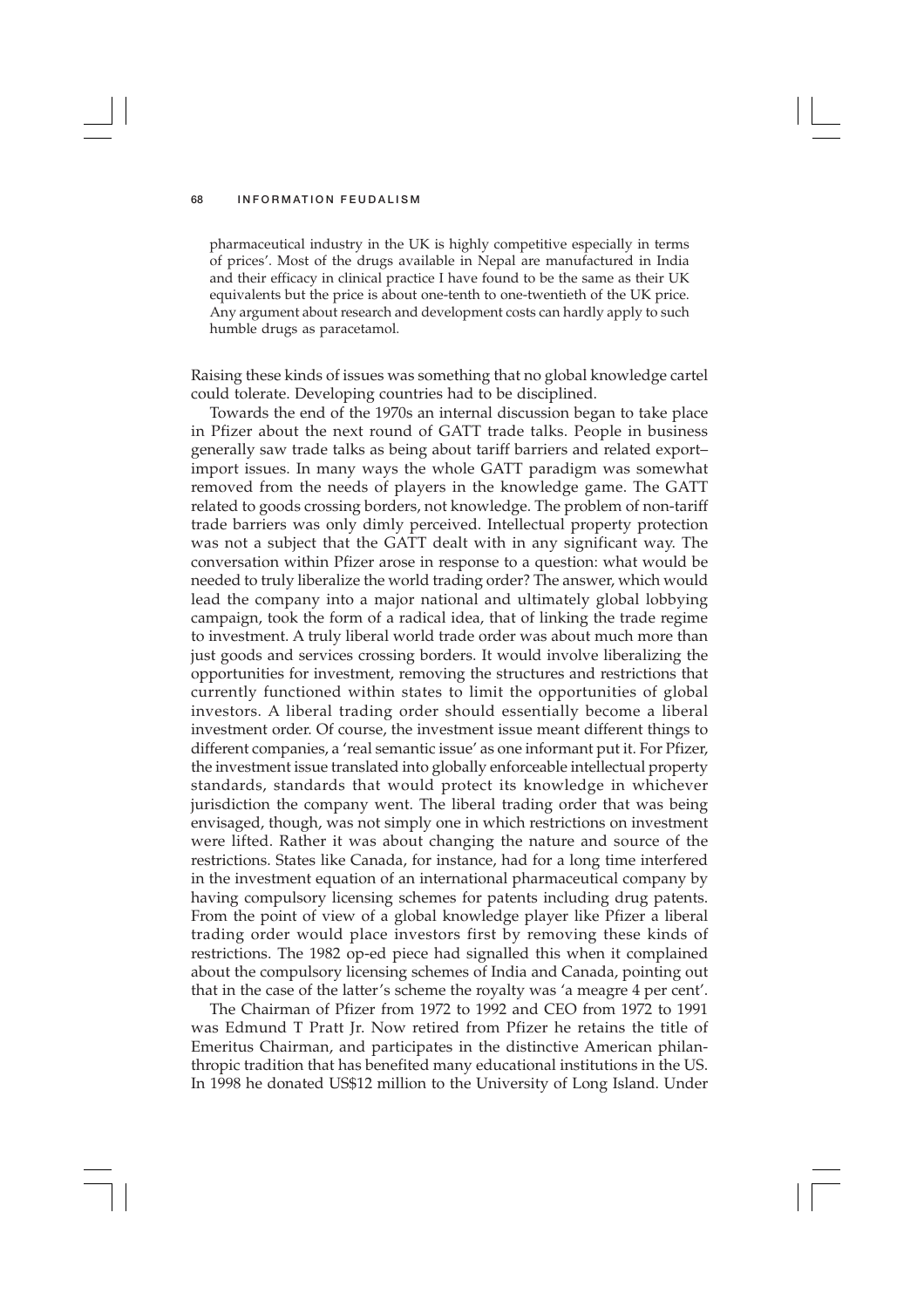#### **STEALING FROM THE MIND 69**

Pratt's chairmanship, Pfizer developed a strategy of growth based on product innovation. Pfizer became one of the biggest spenders on R&D, investing in the order of 15–20 per cent of sales back into research. Its strategy of investment saw its sales go from US\$1 billion in 1972 to more than US\$6 billion in 1990. According to its website it now has more than 60 new products under patent. By 1999 it had become the world's third largest pharmaceutical company. Pratt's more significant achievement from a historical and institutional perspective lies in the contribution he made to the globalization of intellectual property rights. Those who worked with him described his intellectual, business and political leadership on the issue of trade, investment and intellectual property as 'crucial' (1994 interview). In later years he reported that the fight for global intellectual property protection was one of 'the highlights of my career'. 13 Also involved in the campaign were Ted Littlejohn, responsible for much of the detail of it, as well as its intellectual content, Gerry Laubach and Michael Hodin. Hodin had been hired by Pratt to work on public policy issues. Under the direction of these men Pfizer's public relations department became a public affairs division. Public relations was about image, about obtaining favourable publicity, giving information about product releases and so on. Public affairs was about influencing the public policy agenda and ultimately securing the right regulatory outcomes. In order to do this Pfizer had to enter 'the world of ideas' (1994 interview). Bringing about change in public policy was not just a matter of a snapping of the corporate fingers. Other business leaders would have to be convinced, a corporate consensus would have to be built, policy analysts would have to lend legitimacy to the proposed new direction and finally the whole thing had to be politically saleable in Washington.

Pfizer entered the world of ideas at different levels both within and outside government. Pratt began delivering speeches at business fora like the National Foreign Trade Council and the Business Round Table outlining the links between trade, intellectual property and investment. As a CEO of a major US company, he could work the trade association scene at the highest levels. More importantly, as we will see in the next section, he found his way to the chairmanship of the Advisory Committee for Trade Negotiations. This enabled him to have an input into the trade policy process. He was by all accounts a forceful articulator of an argument. The president of one US business organization described a speech he heard by Pratt on the issue of connecting trade and intellectual property as a 'table thumping affair' that won strong approval from its business audience. Other Pfizer senior executives also began to push the intellectual property issue within national and international trade associations.14 Gerald Laubach, President of Pfizer Inc, was on the board of the Pharmaceutical Manufacturers Association and on the Council on Competitiveness set up by President Ronald Reagan; Lou Clemente, Pfizer's General Counsel, headed up the Intellectual Property Committee of the US Council for International Business; Bob Neimeth, Pfizer International's President was the Chair of the US side of the Business and Industry Advisory Committee to the OECD. Like the beat of a tom-tom,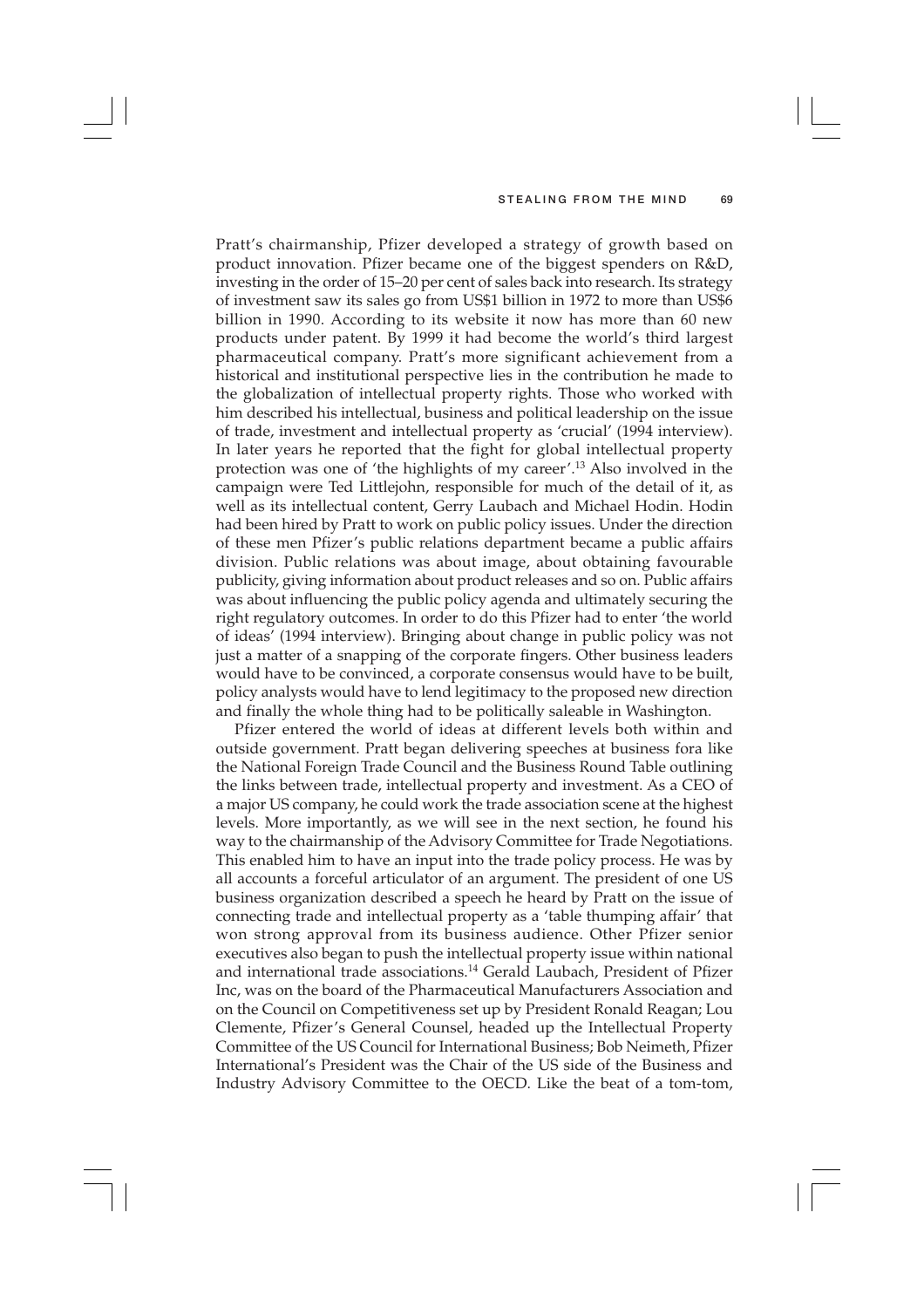the message about intellectual property went out along the business networks to chambers of commerce, business councils, business committees, trade associations and peak business bodies. Progressively Pfizer executives who occupied key positions in strategic business organizations were able to enrol the support of these organizations for a trade-based approach to intellectual property. With every such enrolment the business power behind the case for such an approach became harder and harder for governments to resist.

Pfizer also began to engage with those groups that developed ideas and theories as part of the public policy process. Ideas about trade and investment needed analytical backing and justification. Working with such groups was, as one Pfizer interviewee remarked, a way 'to extend your tentacles'. With the planning being done by Ted Littlejohn of Pfizer, the company went after some of the biggest and most respected think tanks in the US. High on its list were influential conservative think tanks like the Heritage Foundation, the American Enterprise Institute and the Hoover Institution. The Heritage Foundation was important because President Reagan was known to listen to it. Pfizer wanted to engage widely with the world of ideas and did not want to be seen 'just talking to the choir' (1994 interview). It also targeted think tanks that it saw as being in the centre or even slightly to the left of American politics, think tanks such as the Brooking Institute. The goal was to generate a broad-based discussion among policy analysts of the trade and investment issue. Pfizer pushed the intellectual property issue through the various think tanks by making direct financial contributions to them, funding specific projects or supporting conferences.[Q4]

In some ways this was a dangerous but necessary strategy. Most of the think tanks were, in terms of their objectives, committed to principles of free trade. Given intellectual property's protectionist history and monopoly nature the process of analysis that Pfizer sponsored might easily have gone wrong. There were various ways round this problem, including picking one's think tanks carefully and encouraging projects that looked at the growing importance of trade in intellectual property rights as opposed to the effects that intellectual property monopolies might have on trade. More subtly, Pfizer set out to locate the intellectual property issue within a frame of reference of its own devising. This frame of reference was made up of fundamental liberal values, such as the individual right of property ownership, the right to a reward for labour, and fairness. Contained in it were appeals to the pride that existed in US high technology achievements and most US think tanks of both right and centre have objectives that are very much about the US national interest. American companies were portrayed as embattled innovators facing an uncertain future in a world where rapacious developing countries were ignoring the fundamental rules of business fair play. Once intellectual property was connected to the protection of high technology people began to link it to national and military security. Part of national security was securing intellectual property protection for the knowledge industries that gave the US its technological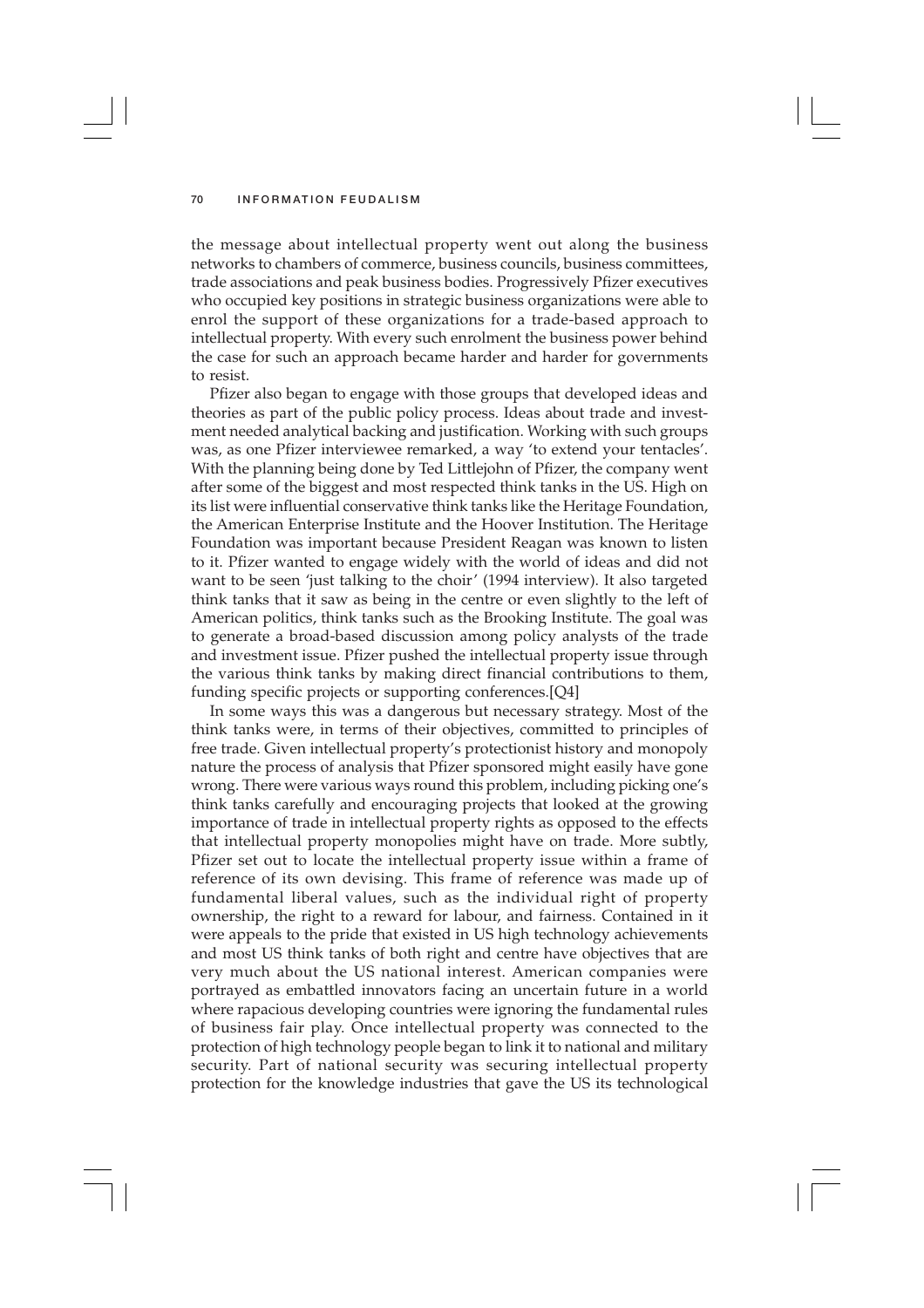superiority. Slowly but surely intellectual property protection assumed a permanent place in official discourse and thinking.

The message of 'Stealing from the Mind' was that governments of other countries were stealing from the minds of individual US inventors by denying them patent protection. Of course by the time evidence came out that individual pharmaceutical companies were stealing from the collective knowledge of indigenous peoples – the collective mind of the non-Western other – the ink had long dried on TRIPS. Pfizer had managed to create its own turf on the intellectual property issue. As a Pfizer employee pointed out, that is fundamental to winning a campaign on any major issue.

It was not just a matter of Pfizer gaining turf. Others had to lose theirs, especially the intellectual property lawyers.

One of the paradoxes facing Pfizer strategists was that they needed the technical abilities of intellectual property lawyers, but at the same time they needed to neutralize them as a political force. As one Pfizer employee pointed out, 'if the Turks propose a new intellectual property law I give it to our experts and ask them what it means'. But at the same time intellectual property lawyers had over the years made slow progress with intellectual property globalization, especially on the enforcement front. For decades intellectual property experts from many countries had regularly gathered in WIPO's imposing, art-laden building near Lake Geneva for long days of speech-making. The developing countries would speak about technology as the common heritage of mankind, the Europeans about the moral rights of authors and the need to maintain the integrity of the intellectual property system and the Americans about their own distinctive traditions of intellectual property. Afterwards smaller groups of conference participants would gather in Geneva's restaurants and, over wine, reiterate to their fellow diners, who weren't really listening, the many fine points of principle they had made in their interventions on behalf of their countries. It was a comfortable, secure world in which it was easy to believe in one's importance, the only real hazard being the tedium of diplomatic protocol and ceremony.

It was exactly because so many intellectual property experts were embedded in the traditions, not to mention perks, of existing intellectual property organizations that 'they did not see the possibilities' and 'had got nowhere with the issue' (1994 interview). So while Pfizer saw the need for the technical expertise of the intellectual property community, they also saw, in the words of one Pfizer employee that 'at another level we had to take it from them' (1994 interview). Figuring out its relationship with intellectual property experts became one of Pfizer's great challenges. Figuring out its relationship with WIPO was easy. After Pfizer's failure to persuade WIPO to do anything about patent protection under the Paris Convention, a treaty that WIPO administered, Pfizer decided to shift the issue to another forum. In the words of Lou Clemente, Pfizer's General Counsel, '[o]ur experience with WIPO was the last straw in our attempt to operate by persuasion'. <sup>15</sup>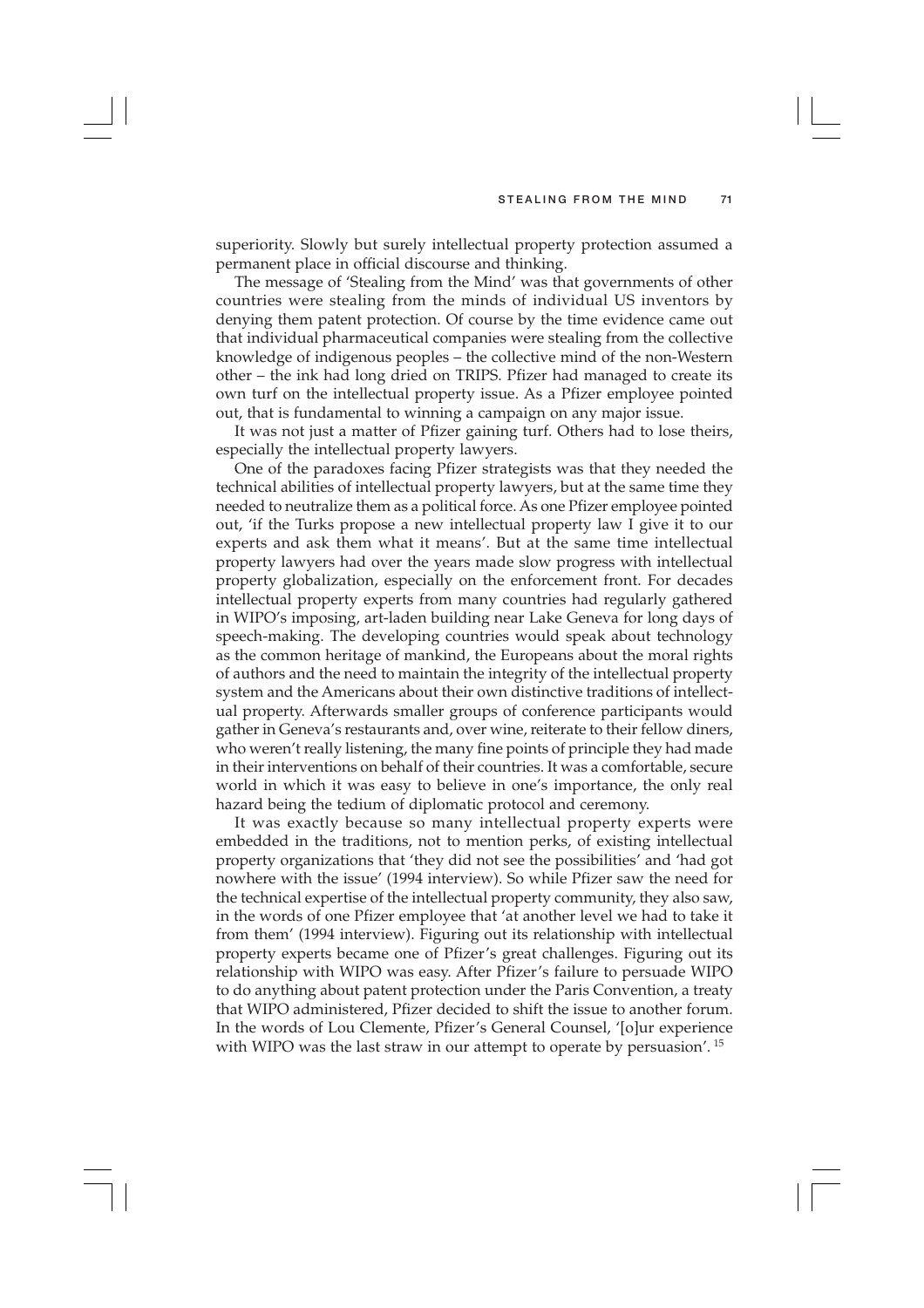## GETTING ON COMMITTEES

It is one thing to have the idea of linking investment and intellectual property to the trade regime and entirely another to turn this idea into a negotiating objective and then an international legal reality. Real power in the modern world, as much of this book shows, comes from sitting on committees that filter out other interested decision-makers or parties from key decisions, but that in some way or another can be read as representing the excluded. In such committees power becomes concentrated in the hands of the few. Its exercise is democratically legitimated by the symbolic links the committee retains with the many that are excluded from the real decision-making. The Advisory Committee on Trade Negotiations (ACTN) was just such a committee.

ACTN was a pipeline for US business to the US executive on trade issues. Its function was to advise the US Trade Representative (USTR) on where, in the eyes of the private sector, US economic interests really lay (see Chapter 7). ACTN was a direct line of communication between business and the bureaucratic centre of trade policy. As the Uruguay Round unfolded ACTN became one of the key portals of influence in developing the US stance on intellectual property.

Pratt became a member of ACTN in 1979. Michael Hodin, the vice president of public relations at Pfizer, had been hired by Pratt in the late 1970s. Hodin had worked in the trade area and knew the Capitol Hill scene. Pratt took over the chairmanship of ACTN in 1981 and for the next six years presided over its work programme. The internal discussion that had been going on in Pfizer about the integration of trade, intellectual property and investment now had an official and influential outlet. In the next GATT round US trade negotiators would have to make decisions about trade-offs in order to get the best possible deal for the US. The message from ACTN was that the industries most in need of protection in the US were those with big intellectual property portfolios. Pharmaceuticals, semiconductor chips and the copyright in icons like Mickey Mouse were what mattered most. Oldfashioned manufacturing and agricultural industries would have to take a back seat in the negotiations.

ACTN established a task force on intellectual property. The recommendations of the task force became over time the basis of US strategy and action on intellectual property (described in more detail in Chapter 7).<sup>16</sup> In effect the US negotiating position had to become, 'no IP, no trade round'. And at the bilateral level it had to be prepared to wield the stick of trade sanctions. One important step that ACTN took in ensuring that intellectual property and investment remained a priority during the negotiations was to see to the creation of a special position within the United States Trade Representative's office called the Assistant Secretary for International Investment and Intellectual Property. The task force set about developing an overall tradebased IP strategy consisting of three parts: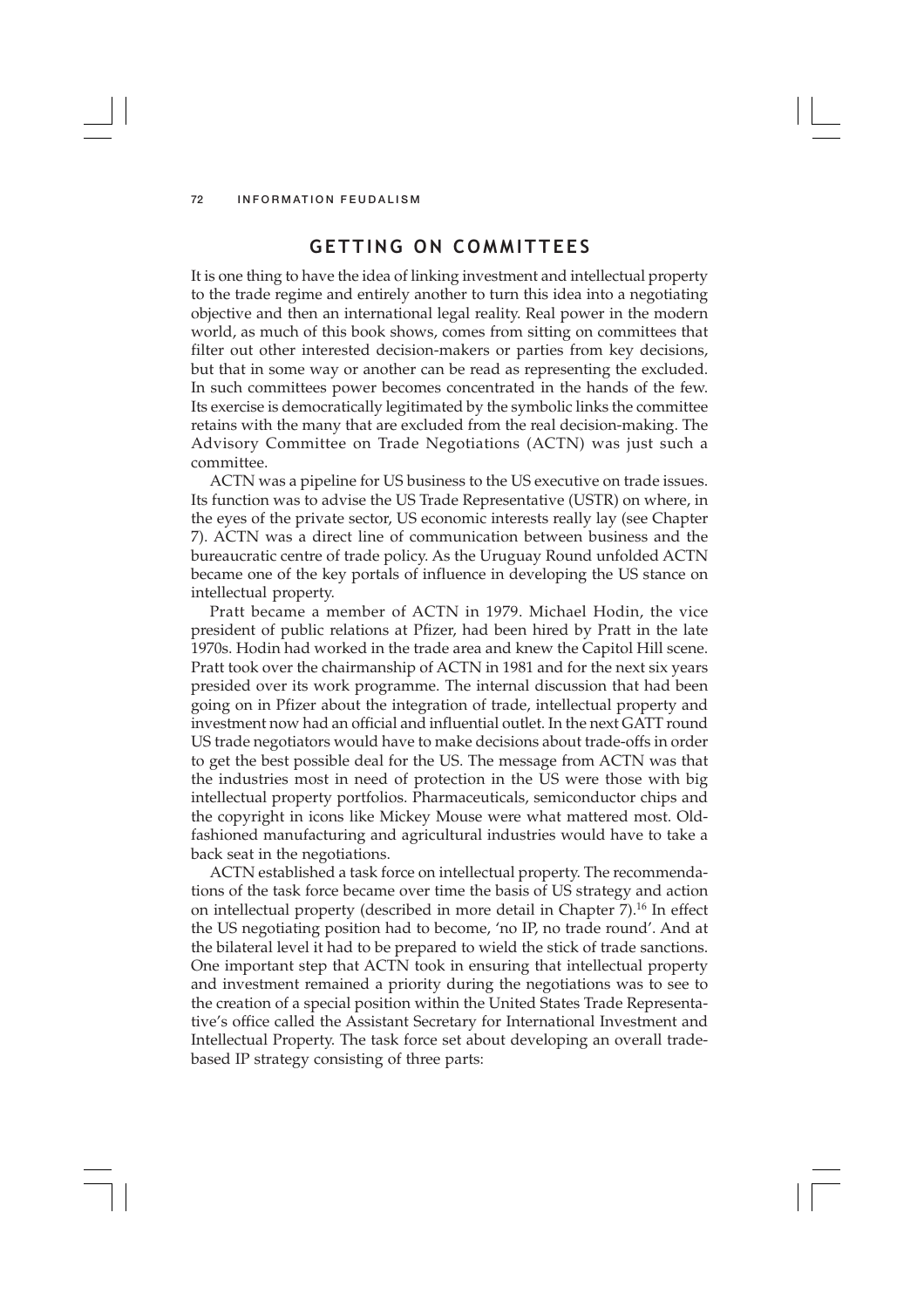#### **STEALING FROM THE MIND 73**

- **Multilateralism:** to develop in the context of the upcoming GATT round an intellectual property (IP) code containing good standards of IP protection, which was binding on all parties to the negotiations and was tied to a dispute settlement mechanism.
- **Bilateralism:** to begin bilateral negotiations with countries that did not sufficiently protect US IP with a view to obtaining agreements from those countries for better protection.
- **Unilateralism:** if necessary to make use of the fact that many 'pirate' countries traded in the US market to threaten or actually impose trade sanctions on those countries if they did not enact and enforce higher standards of intellectual property protection.

Obtaining a strong multilateral agreement on intellectual property was a long-term strategy, while the use of bilateral negotiations and unilateral trade tools could provide an interim strategy for improving intellectual property protection abroad. All three parts of the strategy were important and all three had to be pursued.

The overall strategy for intellectual property, the working out of which we will describe in the following chapters, was the product of a remarkably small group of men. At Pfizer it was Edmund Pratt, Ted Littlejohn, Michael Hodin, Gerald Laubach, Robert Neimeth and Lou Clemente. Outside Pfizer another player in the knowledge game, IBM, had also been taking a strong interest in the possibility of a trade-based approach to intellectual property. It had engaged an economist, Jacques Gorlin, to write a paper suggesting in detail how a trade-based approach might be developed for the copyright protection of computer software. Like Hodin, Gorlin had a background in trade. In autumn 1984 he left his government position to write the strategy paper for IBM. John Opel, a chairman of IBM in the 1980s, headed ACTN's task force on intellectual property. Gorlin became a consultant to ACTN on the intellectual property issue in the mid-1980s. Many of the strategies that Gorlin had written about in his paper for IBM found their way into the work programme of ACTN. When Pratt and Opel established the Intellectual Property Committee (IPC), Gorlin became its consulting economist. As we shall see in Chapter 6, the IPC became another elite committee that made the TRIPS agreement a reality. When in 1994 we interviewed a former US trade negotiator, he remarked that 'less than 50 individuals' were responsible for TRIPS. Less than 50 individuals had managed to globalize a set of regulatory norms for the conduct of all those doing business or aspiring to do business in the information age. For this research we managed to interview perhaps half of these individuals in our effort to make sense of the remarkable TRIPS story.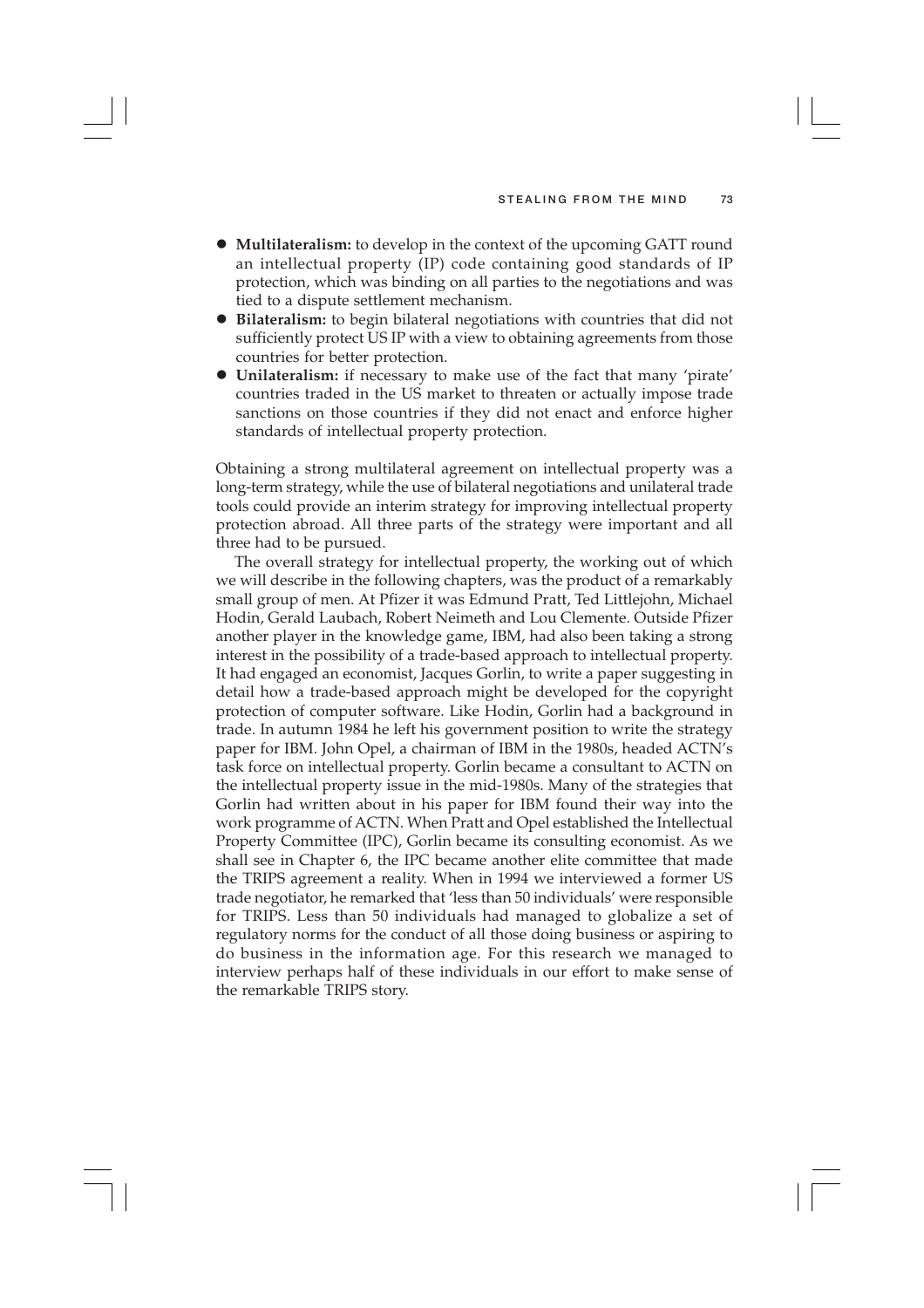## CHAPTER 5

# The Illusion of Sovereignty

## SOVEREIGN POVERTY

 $\prod_{\text{to}}$  $\Gamma$  n 1959 approximately half the Brazilian population were living on annual incomes of between US\$50 and 100.1 This group of people could not afford to buy books, even if they had been cheap. But they were not, least of all for people in developing countries. For a long time copyright had been used by Western publishers to run cartels. Books were at their cheapest in the US where publishers from time to time faced antitrust actions and a more competitive domestic market than elsewhere in the world. London book publishers dominated the book markets of the Empire and then the Commonwealth. After World War 2 New York and London publishers came to an agreement not to compete on each other's turf. Known as the British Publishers Traditional Market Agreement, it placed the book market of many developing countries under the influence of London publishers.

The achievement of sovereignty by developing states left them with many responsibilities, including that of educating their populations. Here they inherited a problem of enormous magnitude. For the most part their former colonial masters had not been interested in programmes of mass education. To the extent that colonial authorities did provide education it was of a general liberal arts kind. Training local people in science, technology and engineering was quietly neglected. Colonies were seen essentially as sources of raw materials.<sup>2</sup> Education in colonial countries was part of the system of domination, a way of keeping the indigenous masses away from the knowledge relevant to development. It was also used to create an educated local elite, which was then enrolled in the task of maintaining a country's colonial status. In India this policy produced a class of 'baboos', locals who could read and write English for the purpose of carrying out menial administrative tasks.3 One estimate is that India, Pakistan and Indonesia entered independence with considerably less than one-fifth of their respective populations being literate.4

Fundamental to any system of mass education is access to textbooks at prices that libraries and students can afford. Developing countries faced massive textbook shortages. Indigenous authors and titles were in short supply. UNESCO statistics<sup>5</sup> show that the total number of titles (including non-periodical publications like pamphlets) in India in 1960 was 10,741 and in Indonesia for the same year it was 1114. For other developing countries it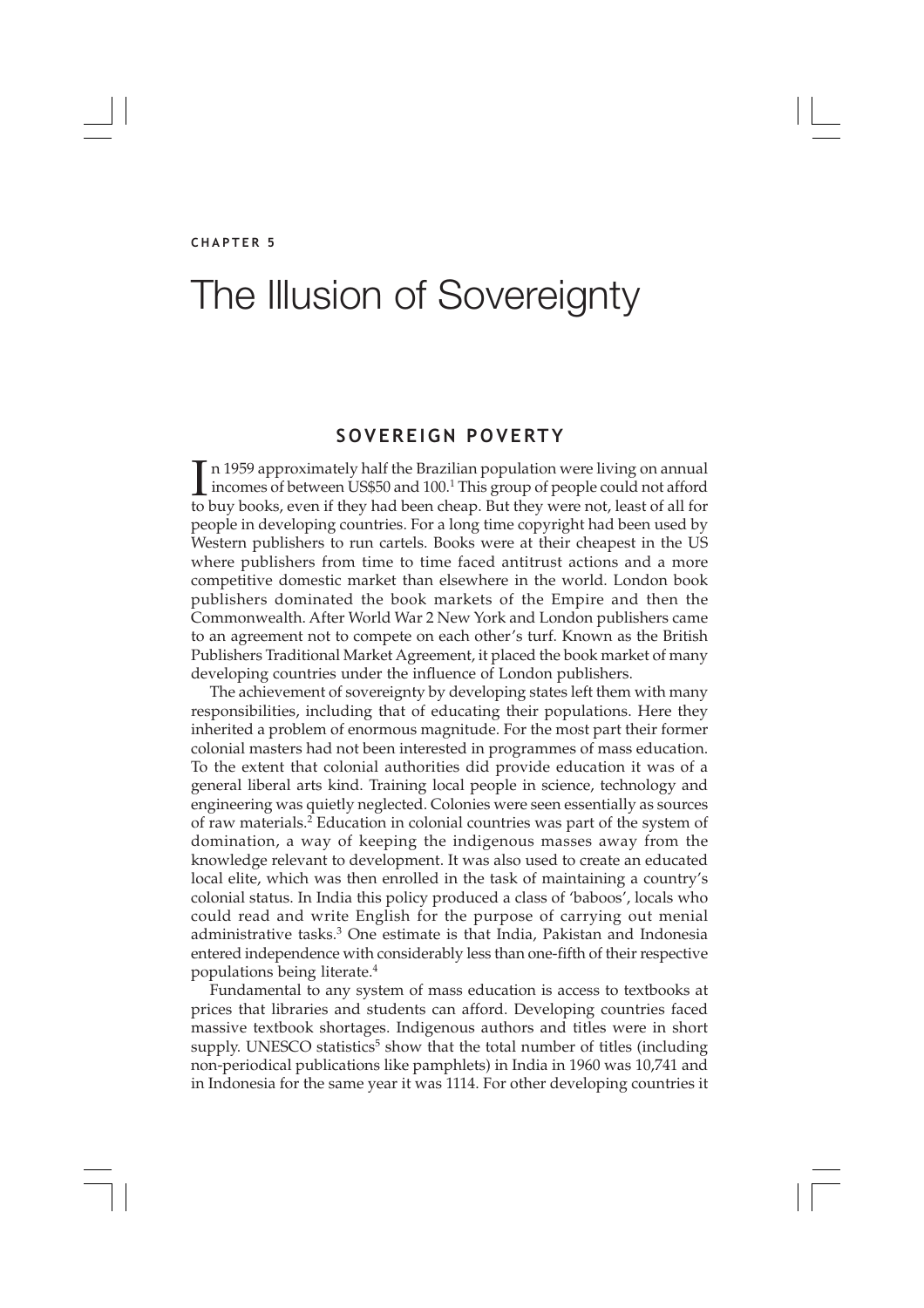#### THE ILLUSION OF SOVEREIGNTY 75

was far lower: 153 for the Philippines in 1959 and 608 for Burma in 1959. Bearing in mind the populations of these countries, one can see that book production was very low. Importing books from the West was not an affordable option. The prices being fixed for books by London and to a lesser extent New York meant that sufficient quantities of books could never be imported to meet the needs of a mass education system in developing countries. Far from encouraging investment in education, copyright was the invisible but effective servant of Western colonial power.

Another option was to 'pirate' the textbooks by printing them without the permission of Western copyright owners. Here, though, many developing countries faced a fundamental obstacle – a shortage of paper. In developing countries the amount of paper available for consumption per head was extremely low. Domestic production was virtually non-existent and developing countries did not have the necessary foreign currency reserves to meet the cost of importing the amounts they needed. The shortages of paper led the Conference on Pulp and Paper Development in Asia and the Far East in 1960 to observe that educational programmes in developing countries would be jeopardized unless the growth of a paper industry was encouraged.<sup>6</sup>

In thinking about how to overcome the legacy of ignorance left to them by colonization, developing countries began to look to the rules of international copyright. They reasoned that it might be possible to modify the existing copyright regime in ways that took account of their educational needs. They turned out to be wrong. Their proposals triggered in the 1960s what is referred to as the 'crisis of international copyright'. The crisis consisted of developing country proposals for rules of international copyright that gave them access on better terms to books published in the West.

The demands for change by developing countries took the form of proposals to revise the Berne Convention for the Protection of Literary and Artistic Works 1886 (Berne Convention), the pre-eminent treaty for the regulation of copyright relations among states. By 1960, many developing countries were members of the Berne Convention. In fact large numbers of them had been included in Berne's territorial reach during the heyday of colonialism. Four major colonial powers ratified the Berne Convention in 1887, the year in which it came into force: France, Germany, Spain and the UK. Under Article 19 of the Berne Act for the Convention these states had the right to accede to the Convention 'at any time for their Colonies or foreign possessions'. Each of these colonial powers took advantage of Article 19 to include their territories, colonies and protectorates in their accession to the Convention. The UK accession, for example, included 'the United Kingdom of Great Britain and Ireland and all the colonies and possessions of Her Britannic Majesty'.<sup>7</sup> The accession of colonies is complicated because the colonial powers used their power under Article 19 at different times. For example, India and Australia were excluded from the initial UK declaration. They were the subject of a separate declaration in 1912 after their permission had been obtained.<sup>8</sup> The general trend however was very clear. More and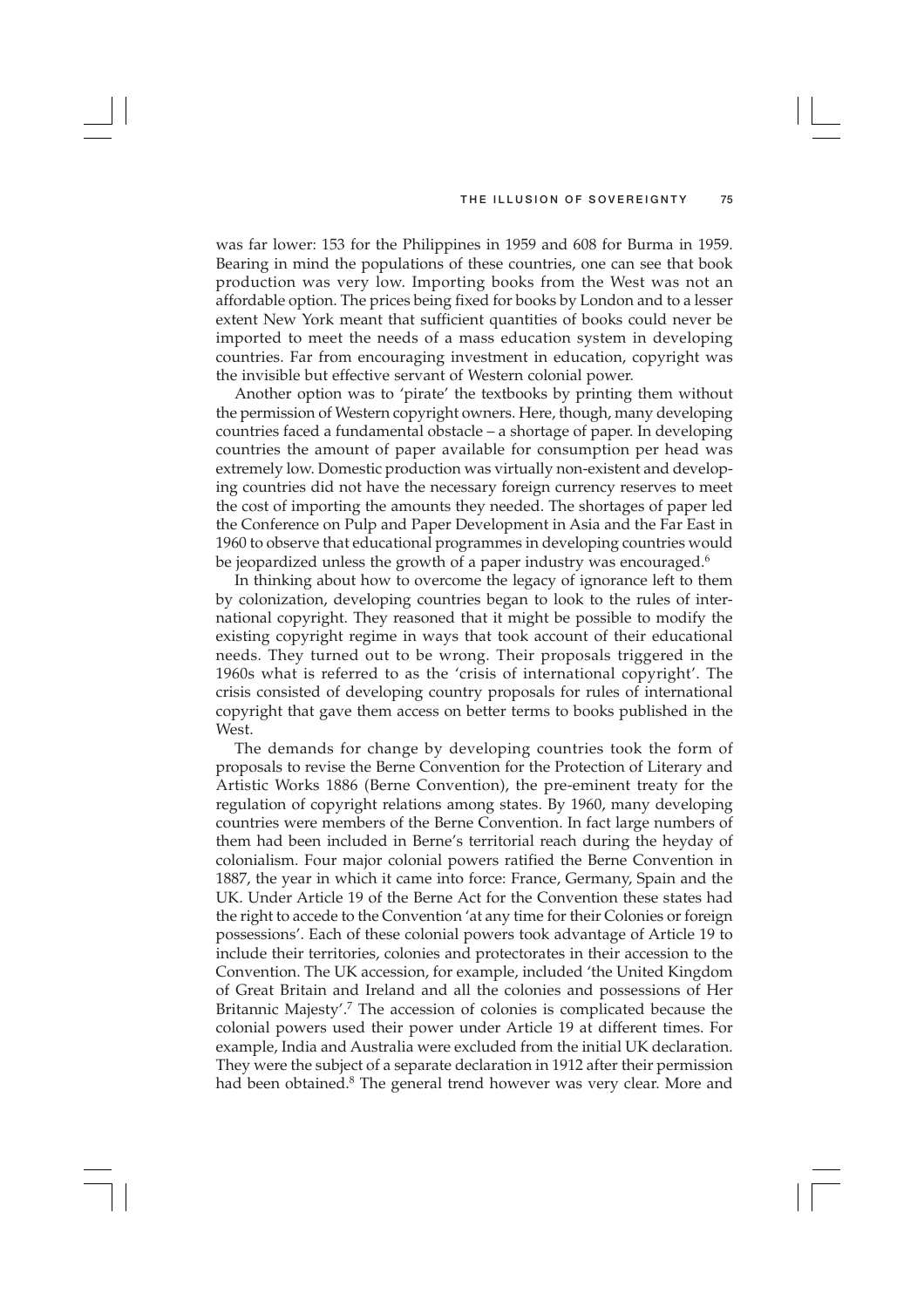more colonies were drawn into the Berne system, especially after another two colonial powers, The Netherlands and Portugal, joined it in 1914.

Even after developing countries became sovereign states it proved hard to leave Berne's embrace. The prospect that developing states might leave a system that paid no regard to their economic development needs stimulated the secretariat of the Berne Union (BIRPI)<sup>9</sup> into taking, in the words of the Chief of BIRPI's Copyright Division, 'all appropriate action with a view to avoiding a constant and significant geographical shrinking, to the prejudice of the interests of authors'. 10 The question of whether newly sovereign states are bound by treaty obligations acquired at a time when they were of a lesser legal status is a complicated question of international law. On this issue BIRPI became a model of proactivity. It took a highly flexible, creative and at times inconsistent approach to complex questions of state succession in international law. It invented the 'declaration of continued adherence' even though such a declaration was not expressly recognized in the Berne Convention and wrote to developing countries suggesting that this be used.<sup>11</sup>

The former colonial powers also continued to watch over their former colonies. They lent their expertise to these newly independent states when they needed it. Expertise in copyright law and policy was the province of Europeans in top hats from the metropoles of Paris, London and Berlin, who were steeped in natural rights jurisprudence, the intricacies of copyright law and treaty negotiations and who in turn were watched over by hardheaded publishers who knew the trade stakes. When 11 sub-Saharan states joined Berne they were:

so totally dependent economically and culturally upon France (and Belgium) and so inexperienced in copyright matters that their adherence was, in effect, politically dictated by the 'mother country' during the aftermath of reaching independence.<sup>12</sup>

The Berne system was run to suit the interests of copyright exporters. Each successive revision of Berne brought with it a higher set of copyright standards. For instance, under the Berne Act of the Convention, duration of copyright remained a matter of domestic law, but in the Brussels revision of 1948 a term of life of the author plus 50 years was made mandatory. The more and more rights that accrued to copyright holders the better, because it meant that there were more and more uses of a copyright work for which a charge could be made. For copyright exporters this translated into trade gains. By the time many countries shed their colonial status they were confronted by a Berne system that was run by an Old World club of former or diminished colonial powers to suit their economic interests. Beneath the dissembling rhetoric about the need to protect authors and provide incentives lay a harsh global economic reality of a cartelized publishing industry, price fixing and world market sharing agreements.

At the time of the Stockholm Revision Conference in 1967, 24 of the 57 members of the Berne Convention were developing countries.13 They had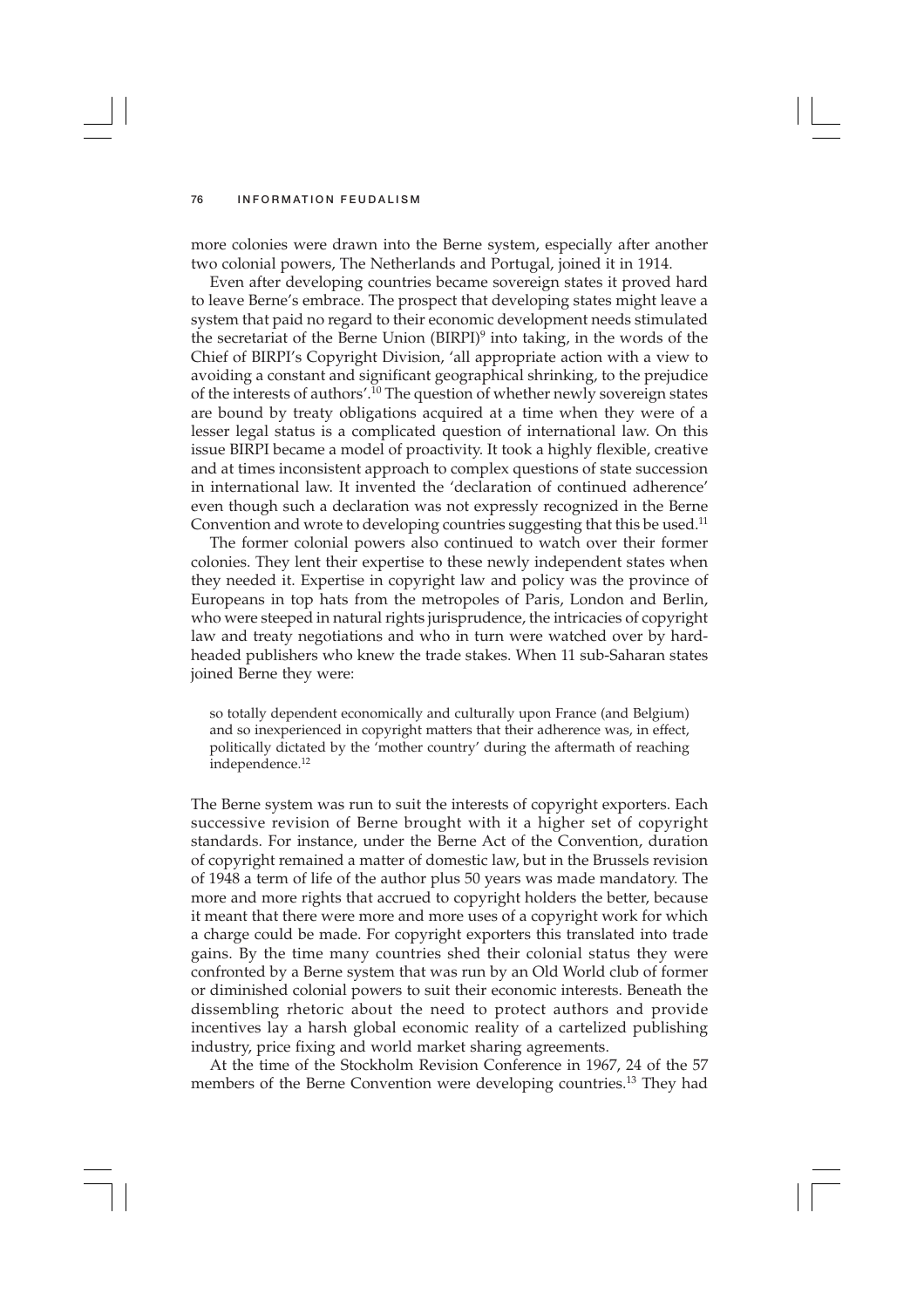#### **THE ILLUSION OF SOVEREIGNTY 77**

entered the revision process with a view to obtaining a better deal for copyright importers. In this way they were swimming against the protectionist tide of international copyright history. Developing countries wanted a better deal on translations, on the duration of copyright, on the broadcasting of copyright works and the use of copyright for educational purposes. Things began amicably enough with both BIRPI and UNESCO playing a supportive role in relation to the developing countries' agenda. But as developing country ideas were made concrete in the form of a draft Protocol to the Berne Convention, opposition from the publishing business to those ideas solidified. Heading the opposition were British publishers, the biggest exporters of copyright in the world.<sup>14</sup> Their attacks on developing countries were veiled by a sermonizing discourse on the need to protect the exclusive rights of authors. India in particular, because it had taken something of a leadership role, came in for stick because it had failed to convert to the cult of the author:

Since, as we know, the Convention of the Berne Union is entirely based on the principle of the author's exclusive right it is to be wondered what India is doing in that Union.15

The provisions of the Protocol were said to 'steal, or authorize the stealing of other people's property: the intangible but precious property of authors, composers, artists, and publishers.' 16

The Stockholm Conference produced a Protocol Regarding Developing Countries, but it proved to be of no use to developing countries. Developed countries were under no obligation to ratify the Protocol and no major copyright exporter ever did.17 Rather than risk a collapse of the Berne Union a compromise was reached in the Paris Revision Conference of 1971. An appendix was added to the Berne Convention containing special provisions for developing countries. Highly complex, they had little positive impact on the ability of developing countries to get access to copyright material on affordable terms. For approximately ten years developing countries had been working their way through the intergovernmental committees, study groups, committees of governmental experts and consultative committees that constituted the labyrinthine structure of international copyright treaty negotiations with little to show for their efforts. Their need for textbooks remained. By 1975 the student populations of some developing countries had increased by 150 per cent on what it had been in 1965.<sup>18</sup> The capacity of governments in these countries to fund this demand for education had not always increased. In some cases, for complex reasons having to do with shocks in the world economy, the debt burden and the structural adjustment policies of the IMF and World Bank, it had actually decreased.19 It was also obvious that Western publishers would not tolerate any significant change to the intellectual property arrangements that underpinned their business.

One group of countries, the future 'tiger economies' of Asia, had studied the Stockholm process and drawn their own conclusions. Some of these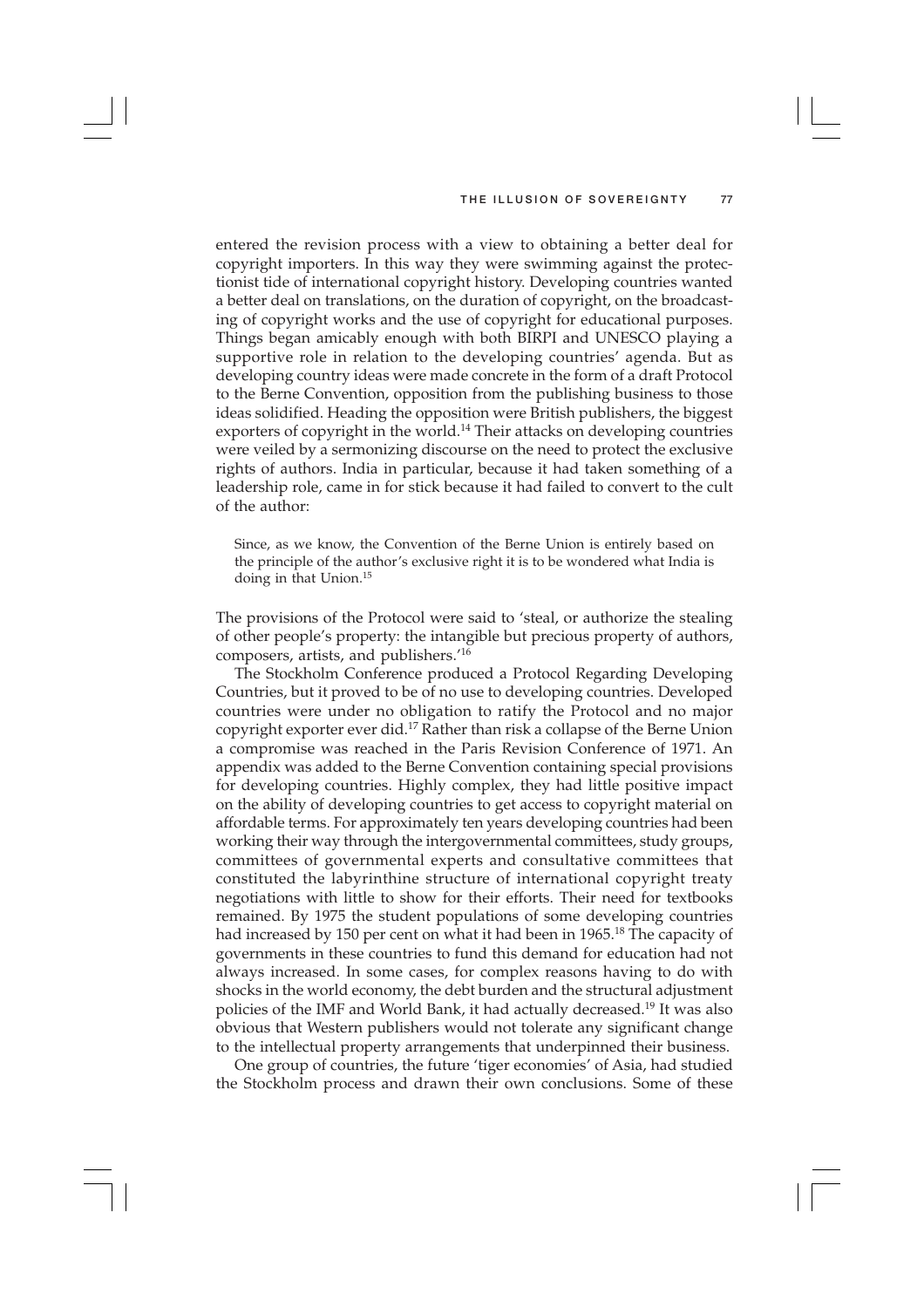countries (Korea, Malaysia, Singapore, Thailand) had attended the first copyright seminar ever organized in Asia by BIRPI in New Delhi in January 1967.<sup>20</sup> At the seminar many country delegates reported that copyright law was being examined in their country. The Malaysian delegate pointed out that a copyright bill had been drafted for the purpose of enabling Malaysia to accede to multilateral copyright conventions.<sup>21</sup> Shri Prem Kirpal, the Secretary and Educational Adviser to the Government of India, asked the Western copyright establishment to recognize the problem of developing countries in having 'to develop adequate means of educating a large number of people' and to:

consider not only the rights which an intellectual creator ought rightly to have over his works in the interest of society but also the interests which the society may have in using his works.

This plea fell on deaf ears at Stockholm.<sup>22</sup> After Stockholm it would have been very hard for developing countries to conclude anything other than that international copyright was a trade game, the rules of which were run by key copyright exporting nations. If they were to meet the educational needs of their populations they would have to do so outside the Berne system.

As Korea, Malaysia and Singapore began to develop they, along with others, began to copy Western textbooks. They were branded 'pirates' by the US. At this time most of these countries were not in breach of international copyright obligations because they were not members of the Berne Convention. (Nor were they members of the Universal Copyright Convention, the other major copyright convention.) The legalities of developing country actions, though, were largely irrelevant to those in the US who were behind the branding strategy. Creating a pirate identity for these countries would make it easier to persuade Congress and the President to take action against them when the time for action came. The US itself did not join Berne until 1989. Singapore joined in 1998, Korea in 1996 and Malaysia in 1990. Indonesia's membership of the Berne Convention was made retroactive by BIRPI to 1949 when in 1956 The Netherlands informed BIRPI that it took the view that Indonesia was bound by virtue of the 1949 Charter of Transfer of Sovereignty. The gains of this to Dutch publishers were by all accounts considerable.<sup>23</sup> In 1960 Indonesia formally denounced the Convention (it became a party again in 1997).

It is worth asking why Western publishers did not take the longer view of international copyright and developing countries. They might have reasoned that by coming to special arrangements with developing countries over copyright they were encouraging the growth of a market that would one day repay their investment. Developing countries were willing to pay royalties, but clearly in countries where the annual income of many people was less than US\$100 per annum not much could be afforded. The answer to our question lies in the ruthless cartelist logic that informs the global use of intellectual property rights. Cheaper texts in developing countries might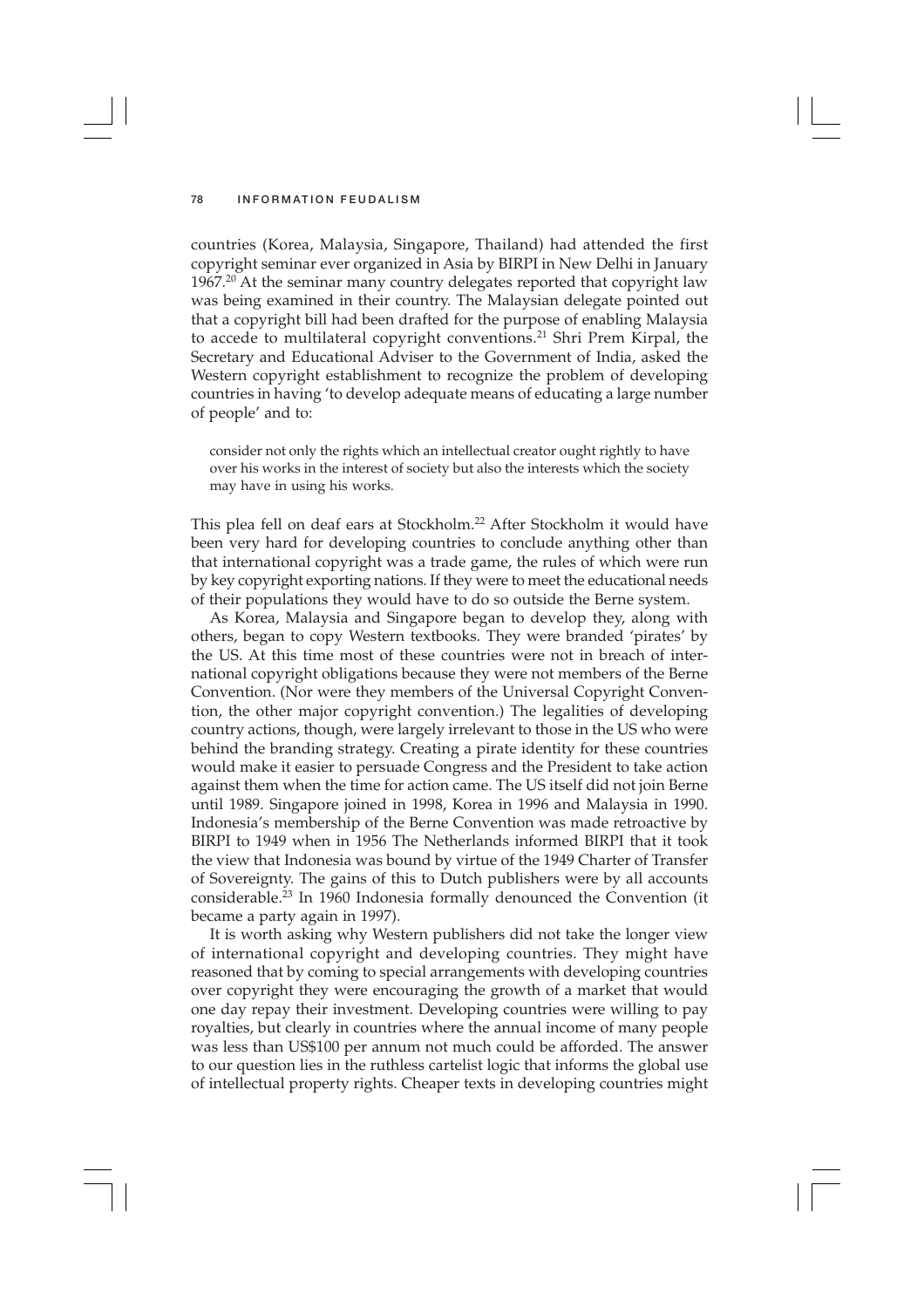#### THE ILLUSION OF SOVEREIGNTY 79

find their way back onto Western markets. Concessions to developing countries might also lead to questions about the global role of copyright in maintaining prices. Ultimately, for cartelists holding global monopoly privileges the logic is to enforce higher prices and make sure that the cartel's arrangements stay intact. Better to hang on to the certainty of monopoly than risk the uncertainty of virtue. This meant insisting publicly on the primacy of the author's exclusive right above all else and never conceding for a moment that copyright might be an instrument of rational economic planning and development, which different countries at different times might, for the sake of the welfare of their populations, choose to use differently. When individual publishers broke ranks and made individual arrangements with developing states as did Macmillan Co with Ghana, northern Nigeria, Zambia, Tanzania, Uganda and Lesotho, they came in for the severest criticism from their publishers' association. The shared business values of publishers, their tradition of cartelism and the ideology of the god-author combined to prevent them from creatively engaging with the problems of developing countries.

If the benefits of the international copyright regime were not obvious to developing countries this was even more true of the international patents regime. This particular regime revolved around the Paris Convention of 1883, which had formed the International Union for the Protection of Industrial Property. Patents, if they confer net benefits on any country, are likely to do so on countries that have a strong industrial base. International patent protection, that is to say the recognition of a country's domestic patents in foreign countries, is only likely to interest those countries that have large export markets in patentable technologies. All developed countries during the course of the 20th century had trodden warily before recognizing the rights of foreign patent holders in their domestic markets. The words of Lloyd George, President of the Board of Trade in 1907, capture the trade fears that existed:

Big foreign syndicates have one very effective way of destroying British industries. They first of all apply for patents on a very considerable scale. . . A British inventor makes a bona fide discovery. He attempts to patent it. . . But the moment he does so this powerful foreign syndicate brings an action against him for infringement of patent... At the present moment many British industries are bound hand and foot by the working of the patent system. Many British industries have been completely wiped out by privileges conceded by British institutions to foreigners.<sup>24</sup>

Similar fears exist today in relation to the patenting of the human genome by US and Japanese industry. A recent EC report warned of the aggressive patenting practices of US companies and questioned the 'European preference for putting DNA sequence into the public domain'. 25

For developing countries there were really only two questions to ask about the international patent system.26 First, would the recognition of foreign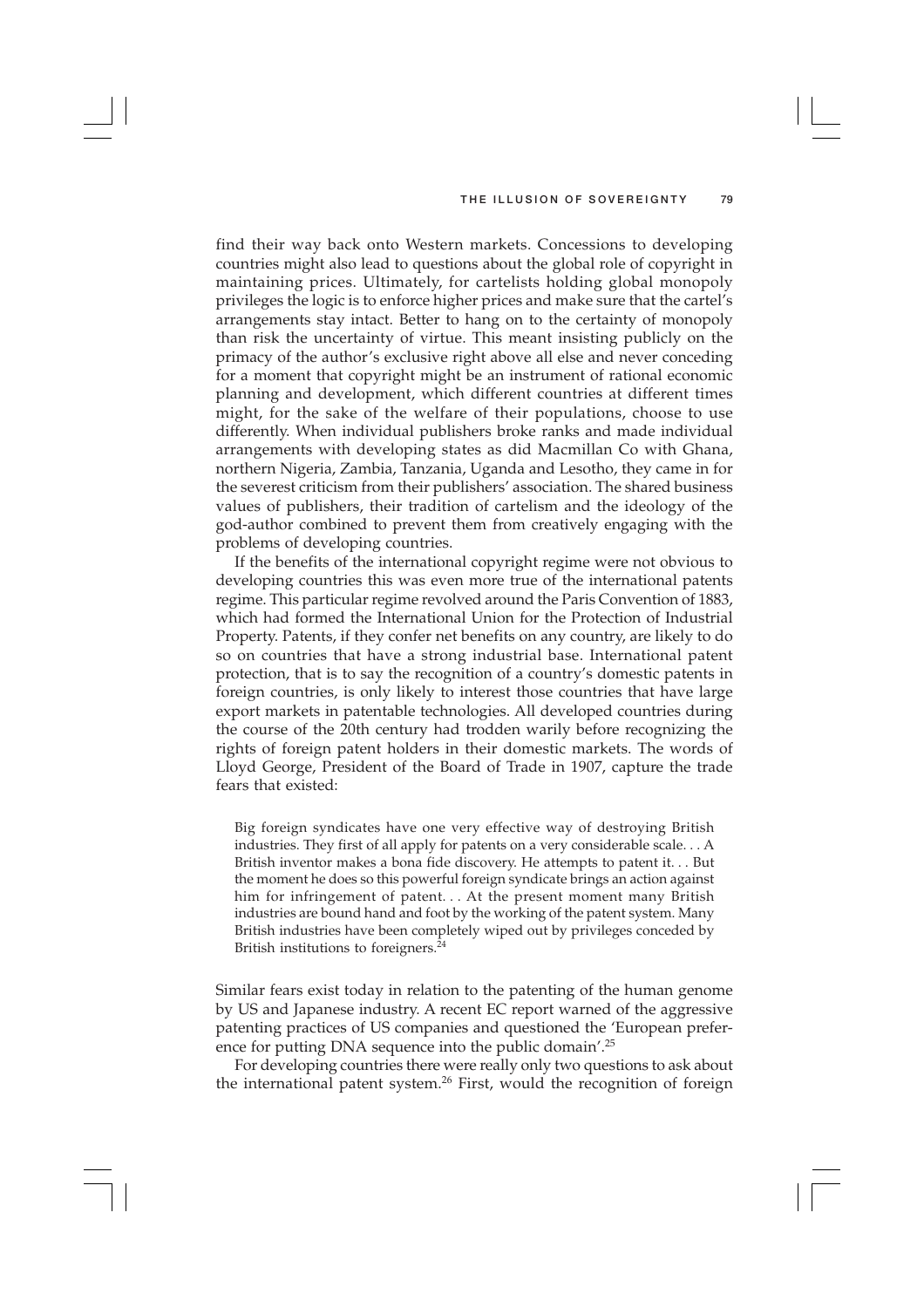patents bring welfare gains of some sort to their population? Second, would the recognition in foreign countries of patents held by their own citizens provide them with significant gains? The answer to the second question was clear enough. Most developing countries had agricultural economies and therefore little to gain from a regime favouring exporters of patentable technologies. Even those developing countries whose economies were becoming more reliant on manufacturing (for example, Korea, Singapore, Taiwan) had not all that much to gain because they were operating in sectors of manufacturing where patent protection was less important. What really mattered to all these countries were lower tariffs rather than higher standards of patent protection.

Even if there were no export gains from the international patent regime for a developing country there might have been import gains if, by extending patent protection to foreign patents, it thereby stimulated the production overseas of inventions that were really needed by that developing country. The areas in which this was most likely to be true were pharmaceuticals and chemicals since it is in these sectors that patents have the greatest effect.<sup>27</sup> But here the role of the patent system had been and continues to remain disappointing from the developing country perspective. The patent system has not, for example, stimulated the invention and production of the kind of drugs that developing countries need. Pharmaceutical companies carry out R&D in those markets where the returns are likely to be the greatest. This market rationality explains why only 1 per cent of the new chemical entities marketed between 1975 and 1997 related to tropical diseases.<sup>28</sup> Western tourism in developing countries is a large part of the explanation of why we have the malaria drugs that we do. The bulk of the world's population lives in developing countries where tropical diseases are a problem, so demand is not the issue. Rather it is the ability to pay. The poor by definition have no or little ability to pay. When they do pay it follows that they pay more as a percentage of their income than the rich do for pharmaceuticals. The following statistical snapshot on annual drug expenditure per capita reveals something of this: Japan US\$411, US US\$191, Germany US\$111, Mozambique US\$1, Bangladesh US\$1 and India US\$3.29 In short, it will be more profitable for a transnational pharmaceutical company to invest money in R&D on slimming pills for Westerners than on a tropical disease.

But it was not just that the international patent system led by the Paris Union had failed to deliver benefits to developing countries. There was some evidence that it had done actual harm. We have already mentioned in Chapter 2 the role of patents in the cartel over antibiotics, a cartel that affected the price of these drugs in developing countries. Synthetic hormones and quinine are other examples of essential medicines the supply of which has been affected by international cartels employing intellectual property rights.<sup>30</sup> Even more strikingly, the international patent regime resulted in developing countries facing higher drug prices than those in developed countries. For example, in 1961 a US senate committee led by Senator Kefauver observed that India faced some of the highest drug prices in the world. India in fact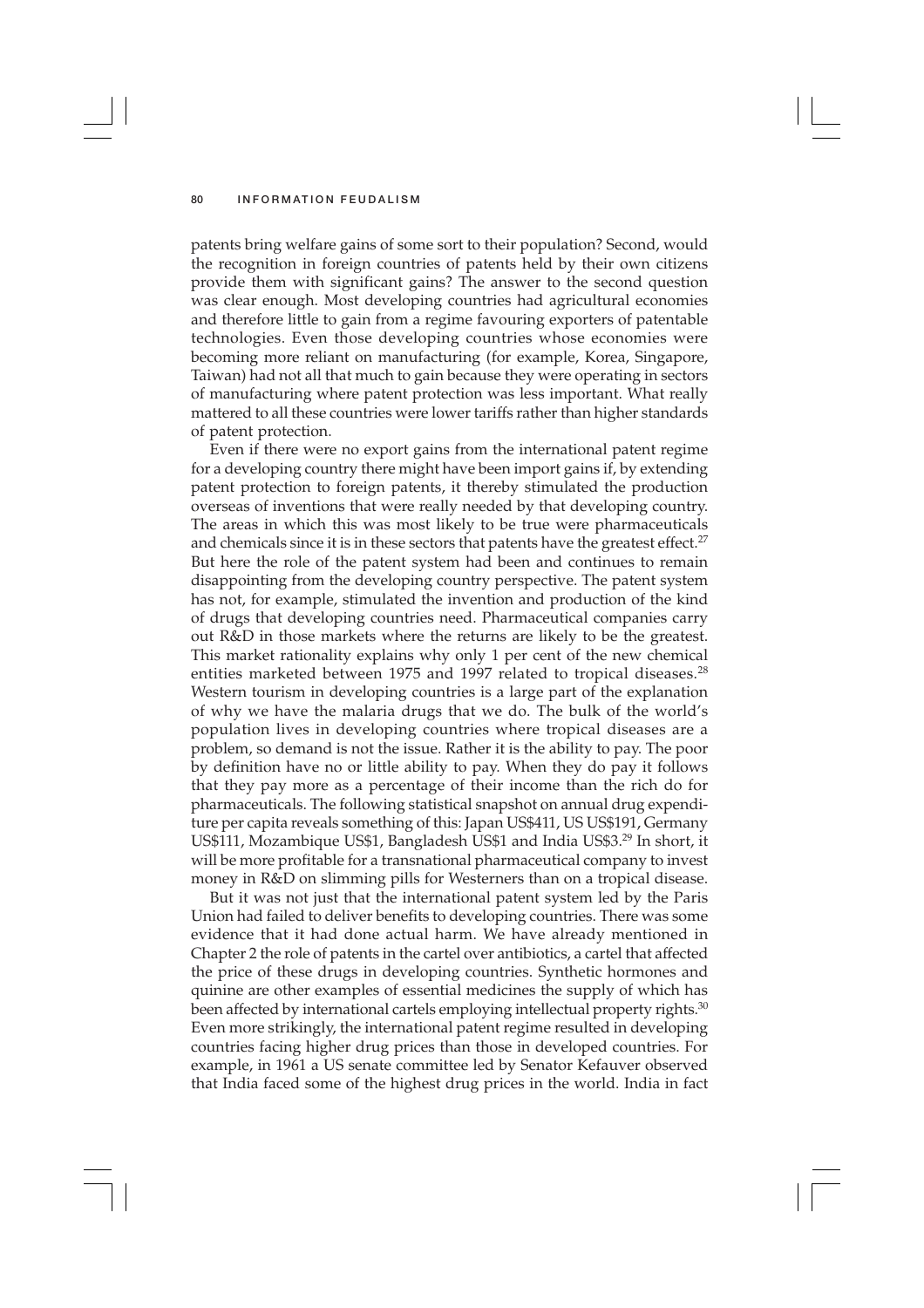## THE ILLUSION OF SOVEREIGNTY 81

had a patent law before many European countries, having acquired one in 1856 while under British colonial rule. From that time on British manufacturers used the patent system to obtain the best possible prices in the Indian market. After India's independence in 1947 two expert committees conducted a review of the Indian patent system. Unsurprisingly, they concluded that the Indian patent system had failed 'to stimulate inventions among Indians and to encourage the development and exploitation of new inventions'. 31

The response of Indian policy-makers was to draft another patent law. Passed in 1970 the new law followed the German system of allowing the patenting of methods or processes that led to drugs, but not allowing the patenting of the drugs themselves.32 Patent protection for pharmaceuticals was only granted for seven years as opposed to 14 years for other inventions. This law opened the path to a highly successful Indian generics industry, which began to produce essential drugs at a fraction of their price in Western markets. It also earnt India the label of pirate. During this time India was not a member of the Paris Union for the protection of industrial property (India joined in 1998).

Other developing countries, however, had joined the Paris Convention. By the mid-1980s two-thirds of the members of the Convention were developing countries. 33 This change in membership of the Paris Convention meant that its reform could no longer be dictated by the developed countries. The Paris Union, once a quiet club devoted to the elevation of the international patent regime, became a battleground. Developing countries pushed for access to the technology of multinationals on favourable terms. The fiercest debates took place over the revision of compulsory licensing of patented technology.<sup>34</sup> For the US, developing country proposals for exclusive compulsory licensing amounted to little more than expropriation of US intellectual property rights. The revision of the Paris Convention, which had begun in 1980, was never completed. In the eyes of key industry players like Pfizer, WIPO had failed. Even more dangerously, countries like India had shown that developing countries could lower standards of patent protection and still have a thriving generics industry. Other countries like Brazil, Argentina and Mexico were also limiting the scope of patentability in the pharmaceutical and chemical sectors. By now the Asian tiger economies were experiencing hyper-growth. Competition for the members of the knowledge cartels that we described in Chapter 3 was looming from all directions. They understood best of all the real price of the end of colonialism – the loss of power to frame the rules that would regulate the capacity of others to compete in the knowledge game.

## MOST WANTED

In March 1992 Jack Valenti, President and Chief Executive Officer of the Motion Picture Association of America (MPAA), testified before the Senate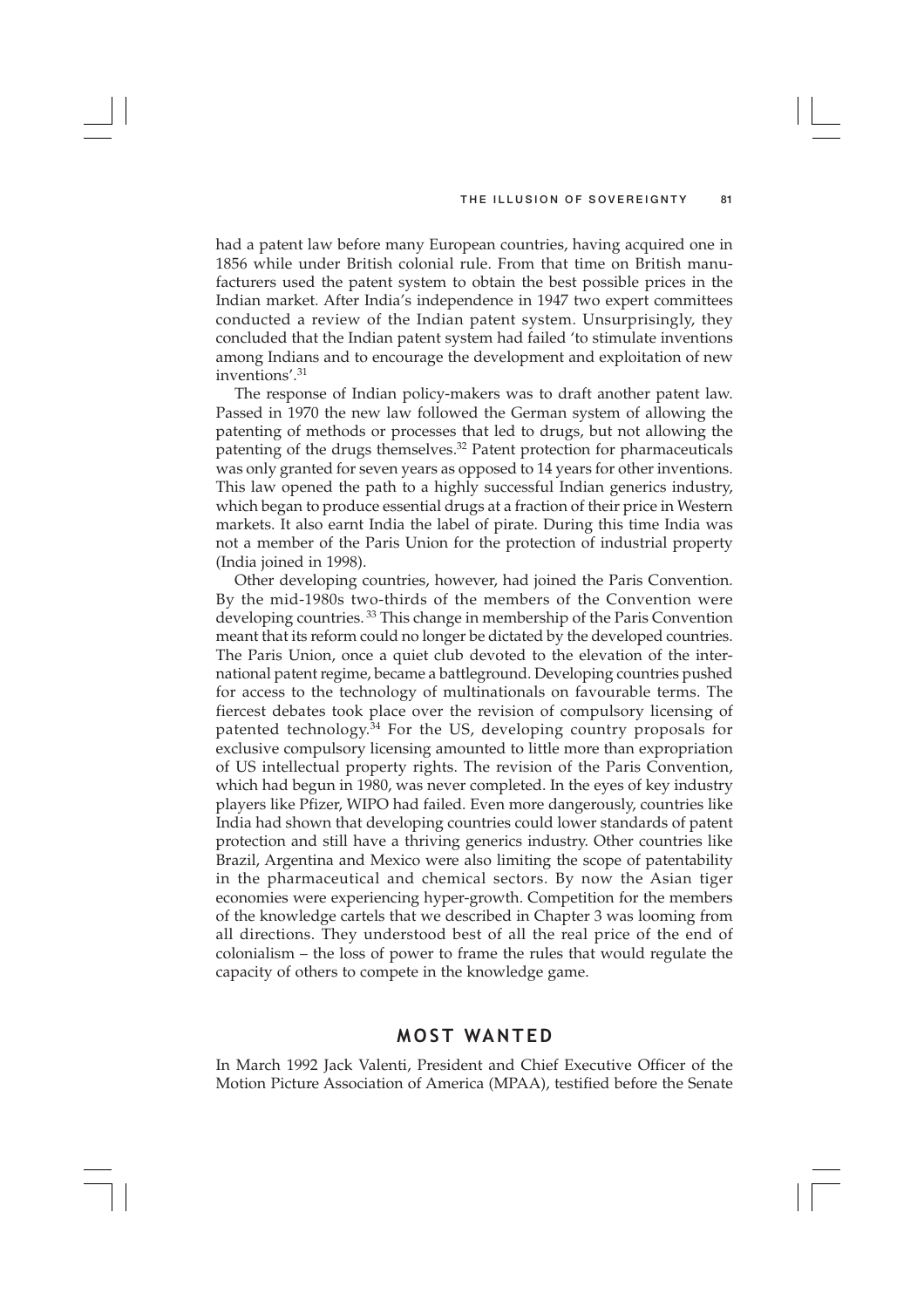Finance Committee.35 The Committee wanted to know about the importance of processes under the US Trade Act 1974 commonly referred to as 301 and Special 301. Valenti concluded his presentation by saying that 'without 301, American intellectual property is undone'.

Certainly 301 had been important to the motion picture industry. Valenti had described the American TV programme and movie as the USA's 'most wanted' export. Not quite everyone did want it, or at least not all of the time. Most states had some kind of trade barrier in place when it came to importing movies and TV programmes, usually in the form of screen and television quotas. They may have been big stars but, in Paris, Donald Duck and Mickey Mouse had to make space for French movies about existential despair. Such quotas were perfectly permissible under the General Agreement on Tariffs and Trade (GATT). The architects of the GATT had seen that culture follows the film and therefore appreciated the need for a multilateral trade regime to give states some flexibility about the levels of trade in foreign films.<sup>36</sup> Aside from these market access problems there were other problems the US film industry wanted to fix. An increasing part of the industry's revenue was coming from overseas markets. Piracy, according to the industry, was a major threat to it. Every videocassette that was pirated in Italy, Greece, Thailand, Singapore and elsewhere represented lost export dollars. How the figures on piracy were arrived at we shall see in the next chapter. There was also a deeper, more complicated issue that was given less publicity. Copyright is made up of a bundle of rights such as the right to reproduction, the right to perform the work in public, the right to broadcast it and so on. Clearly the more types of rights that the copyright owner could acquire the more market uses of the work he or she could control through the mechanism of licensing. Other countries had to be persuaded to recognize new types of rights such as the right to rent the copyright work. Films had also become giant advertisements for merchandised goods. The right to reproduce and distribute such goods was fundamentally dependent on the rules of copyright. Stamping out copyright piracy was thus only part of the story. More important was the creation, enforcement and globalization of copyright and trademark standards that would serve Hollywood's overseas business interests long into the future.

## THE CARIBBEAN

One place in which piracy of motion picture intellectual property was rampant was the Caribbean. The Caribbean Basin states had in the 1980s an excellent communications system based on a microwave system that was linked to global communication networks. Some of these states were using their systems to transmit signals of US movies without the approval of the owners of the copyright in the films. An opportunity to prevent this practice came in the early 1980s when the US began to think of a strategy for dealing with Caribbean states that rested on encouraging processes of liberalization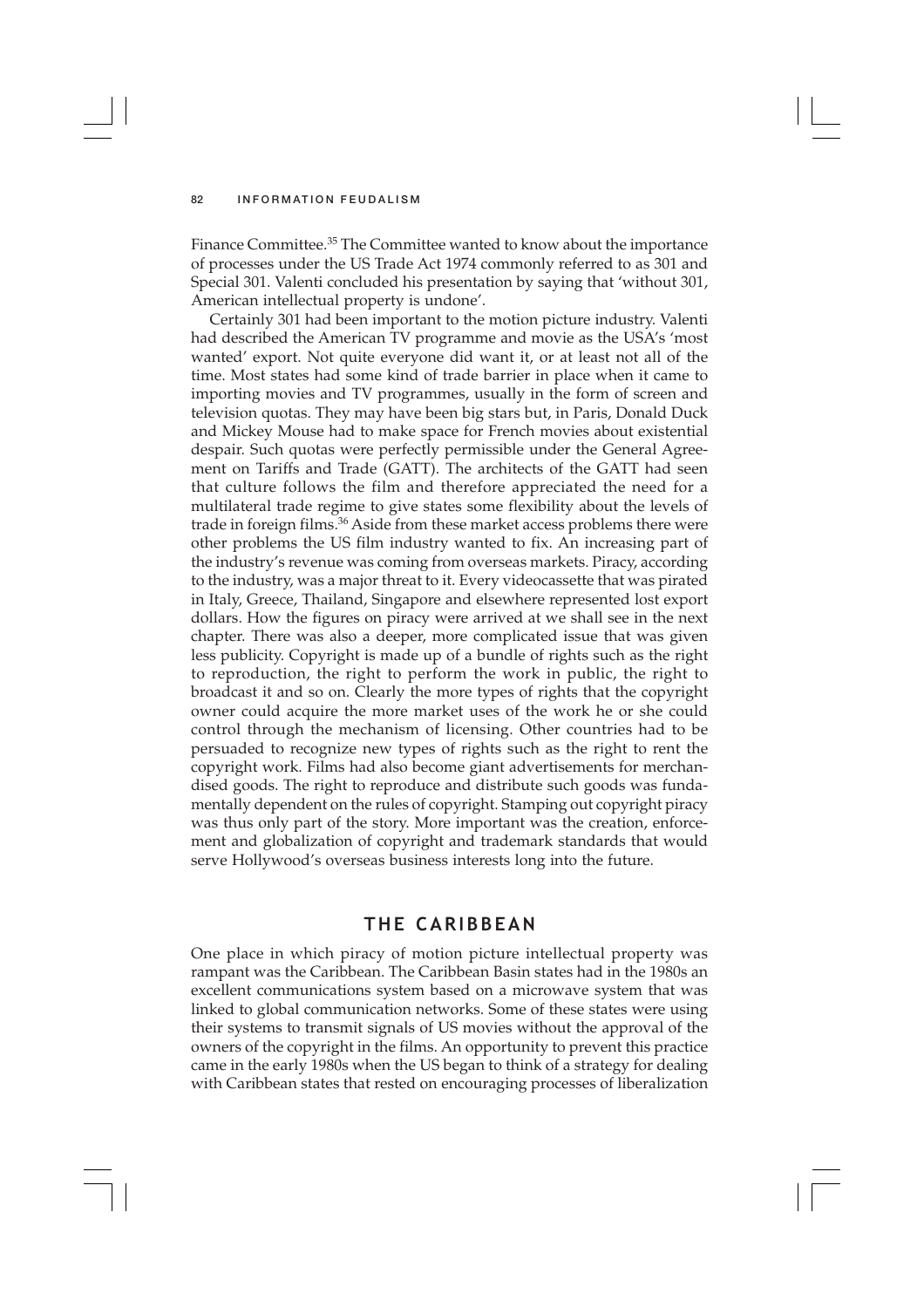## THE ILLUSION OF SOVEREIGNTY 83

in those states.37 In 1983 President Reagan signed into law the Caribbean Basin Economic Recovery Act of 1983. Under the Act states of the Caribbean would be given duty-free privileges for their goods in the US market if they met certain criteria. The President was obliged to refuse a country this benefit if a government-owned entity in it was broadcasting copyrighted material without the consent of the US copyright owners.<sup>38</sup> Other provisions required the President not to designate a country for benefits if it had taken steps in relation to intellectual property that amounted to the nationalization or expropriation of that property.<sup>39</sup> The Act gave the President some flexibility to overlook a state's record on intellectual property on the grounds of national economic and security interests. But it was also made clear in the background reports relating to the Act that the President was not to do deals with Caribbean states that would lessen the protection of US copyright owners.<sup>40</sup>

Some Caribbean states like the Dominican Republic found themselves having to acquire copyright law in a hurry in order to get entry into the US market on favourable terms. Finding the necessary local expertise to do the job was something of a problem since intellectual property protection had not been a high domestic priority. US copyright experts soon found them selves on flights bound for the Caribbean, where they drafted the necessary legislation. Inevitably, they produced laws based on US models. The process of imprinting US intellectual property standards on the world had begun.

Of itself the Caribbean Basin initiative on intellectual property was not particularly economically significant. Ronald Reagan, perhaps remembering his thespian roots, had helped out the movie industry by approving legislation that allowed the US to pull a trade lever against Caribbean states if their hotels continued to intercept satellite signals of US movies without paying a licence fee. This market was not vast. In any case the hotels presumably would pass on the cost of the licence fees to their customers, many of whom would have been visiting US tourists.

The deeper significance of the events in the Caribbean Basin lay in the realization by key individuals in the US that the rules of trade and intellectual property could be re-written in order to form a global partnership between the trade and intellectual property regimes. This partnership could bring with it access to new markets and vastly increased royalty incomes. Nor was this partnership aimed exclusively at developing country markets. The largest markets for the Hollywood merchandising machine remained Europe and Japan. As Jack Valenti had pointed out in his 1992 testimony, American movies and TV programmes captured 40 per cent of the Japanese market, a figure that the US car industry could only dream about. Similarly, the US computer industry led by IBM and Microsoft was not content to follow the cosy copyright partitioning arrangements of British and US publishers. It wanted the European and Japanese markets. Although they never quite grasped the fact, European trade negotiators had more in common on intellectual property standards with their developing country counterparts than they realized. The US initiative on intellectual property was aimed at European and Japanese markets as much as it was at the tiger economies of Asia.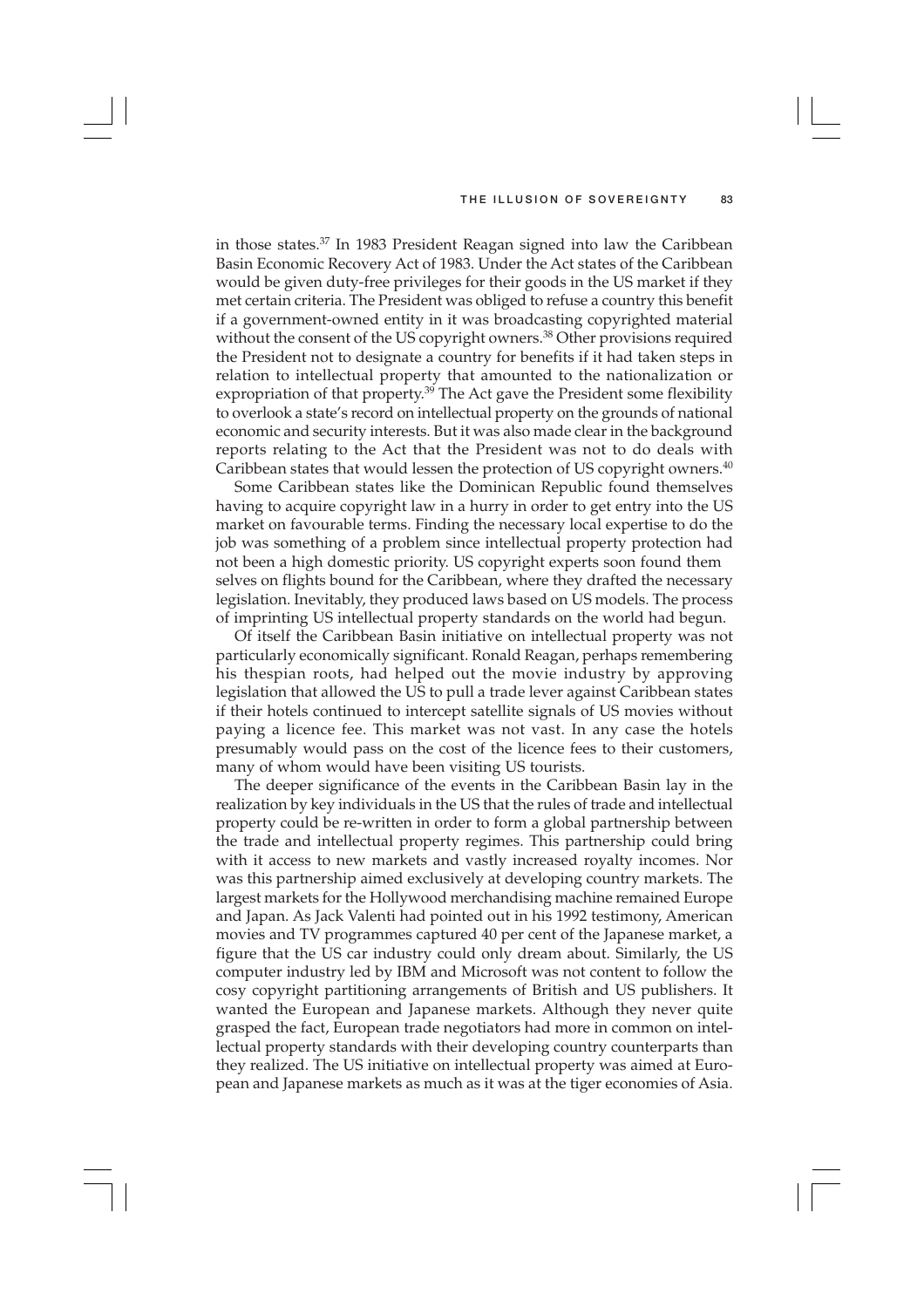The Caribbean Basin initiative thus marked a beginning. In the words of one the key players we interviewed it was 'part of a new fabric' (1993 interview). It was also something of a trial run for the forthcoming bilaterals with the more important developing countries as well as for the forthcoming Uruguay Round negotiations. But there was a long, long way to go. Persuading the Caribbean states to adopt intellectual property protection was, like the invasion of Grenada, comparatively easy in the scheme of things. The Caribbean states were not powers in the geo-politics of intellectual property. It would be harder to deal with the lead countries of the developing world. Nor was obtaining the cooperation of Europe and Japan on the inclusion of intellectual property in the Uruguay Round a foregone conclusion. Creating an agreement on intellectual property within the framework of the GATT rules was not exercising European minds. They were not, so far as American corporate strategists were concerned, thinking 'out of the box' on the issue of international intellectual property protection (1994 interview). The GATT was about lowering tariffs and generally persuading countries to treat the products they imported in no less favourable a way than they treated their own products so that all products could move freely across borders. Intellectual property law did not fit well into this framework, because at its heart it was about rules which conferred opportunities for monopolies, the very kind of rules the GATT regime was designed to reduce. To the free trade eye it looked odd to have a body of rights in the GATT allowing their owners to restrict the circulation of products and to segment world markets.

Within the corridors of Brussels at the beginning of the 1980s there was no push by Europe's bureaucratic elite to make an agreement on intellectual property a major negotiating objective of the forthcoming trade round. They would have been happy with a side code in the GATT that dealt with the problem of counterfeit goods. European luxury brands were, after all, the subject of copying. Side codes on matters such as dumping and subsidies were already in use as devices within the GATT regime. The foundation for a code of some kind on intellectual property had been laid in the Tokyo Round (which concluded in 1979) where the US in particular had been successful in pushing for the recognition of the need for an Anti-Counterfeiting Code. The Europeans were also more sensitive to developing country complaints about the basic unfairness of the existing intellectual property regime. US trade negotiators were openly critical of what they saw as European softness on the issue.41 But the Europeans realized that imposing harmonized intellectual property standards on developing countries via the GATT regime would carry with it complex diplomatic costs. By the mid-1980s, however, US industry wanted much more than a simple side code on counterfeit products. A comprehensive agreement on intellectual property was now part of the US agenda. Europe's top civil servants would have to be persuaded that an agreement on intellectual property was fundamental to the entire Uruguay Round.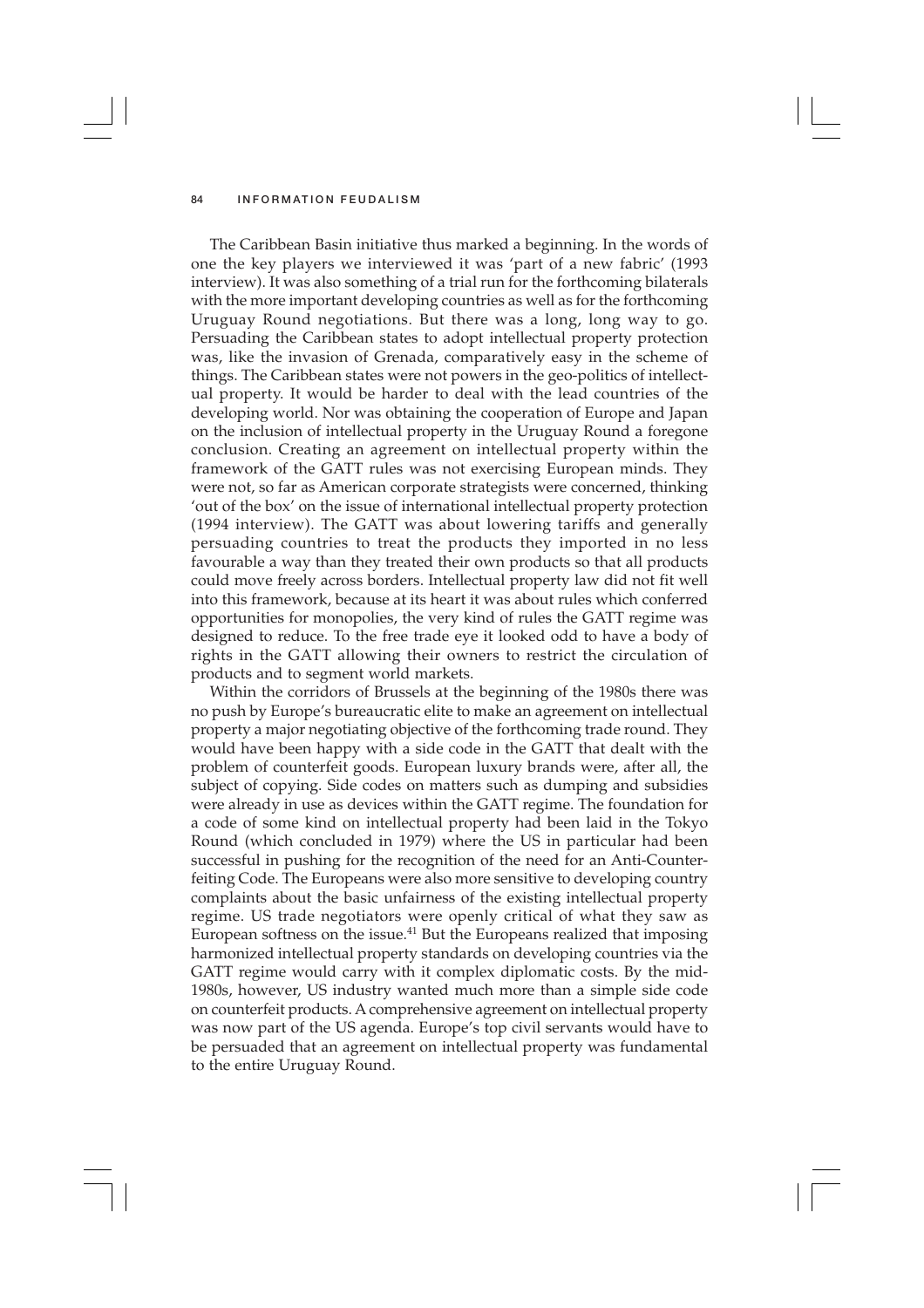## CHAPTER 6

# The Bilaterals

# THE TRADE DEFENCE INITIATIVE

Trade policy has its mood swings. During the middle 1980s the mood in the US Congress was decidedly protectionist. Worsening trade deficits and loss of jobs in manufacturing made it easier to believe in the possibility that the US might, sooner rather than later, become a felled economic giant. The trade deficit had gone from US\$31 billion in 1980 to US\$170 billion in 1987.<sup>1</sup> During this time the manufacturing trade balance had swung from a US\$27 billion surplus to a US\$138 billion deficit. The US had financed this by borrowing from foreign creditors, thereby becoming the world's largest debtor nation. The human cost of this, as one Senator observed in 1989, was that somewhere between 2 and 4 million Americans had lost jobs in this seven year period.<sup>2</sup> These blunt statistics spoke to Congress. As an angry protectionism grew so did the tough talk and the desire for action. It was a good time for intellectual property lobbyists to be on Capitol Hill peddling the idea that better intellectual property protection would allow the US to reap the benefits of high technology growth and bring more jobs for Americans. As one lobbyist explained, the link between intellectual property rules and high-tech growth was a powerful piece of symbolism with appeal in offices that mattered (1993 interview). The other obvious advantage of linking intellectual property to high technologies, especially the semiconductor chip, was that it blurred the line between protecting US economic security and US national security.

Ronald Reagan was also the right man to be President so far as the intellectual property lobby was concerned. He had stepped easily into the role of 'cold war warrior'. He could also probably be persuaded to play the role of 'trade warrior'. This would require him to approve trade sanctions on countries that were sailing under the flag of intellectual property piracy. The Reagan administration had also signalled a certain scepticism about the usefulness of multilateral fora to the US. Over a period of 18 months it had reviewed its participation in 19 international organizations and concluded that six of those had 'serious problems of politicization'. 3 One of those organizations, UNESCO, saw the US withdraw from membership in 1984. This was just the kind of hard-nosed approach the intellectual property lobby wanted to import into bilateral negotiations with 'pirate' states.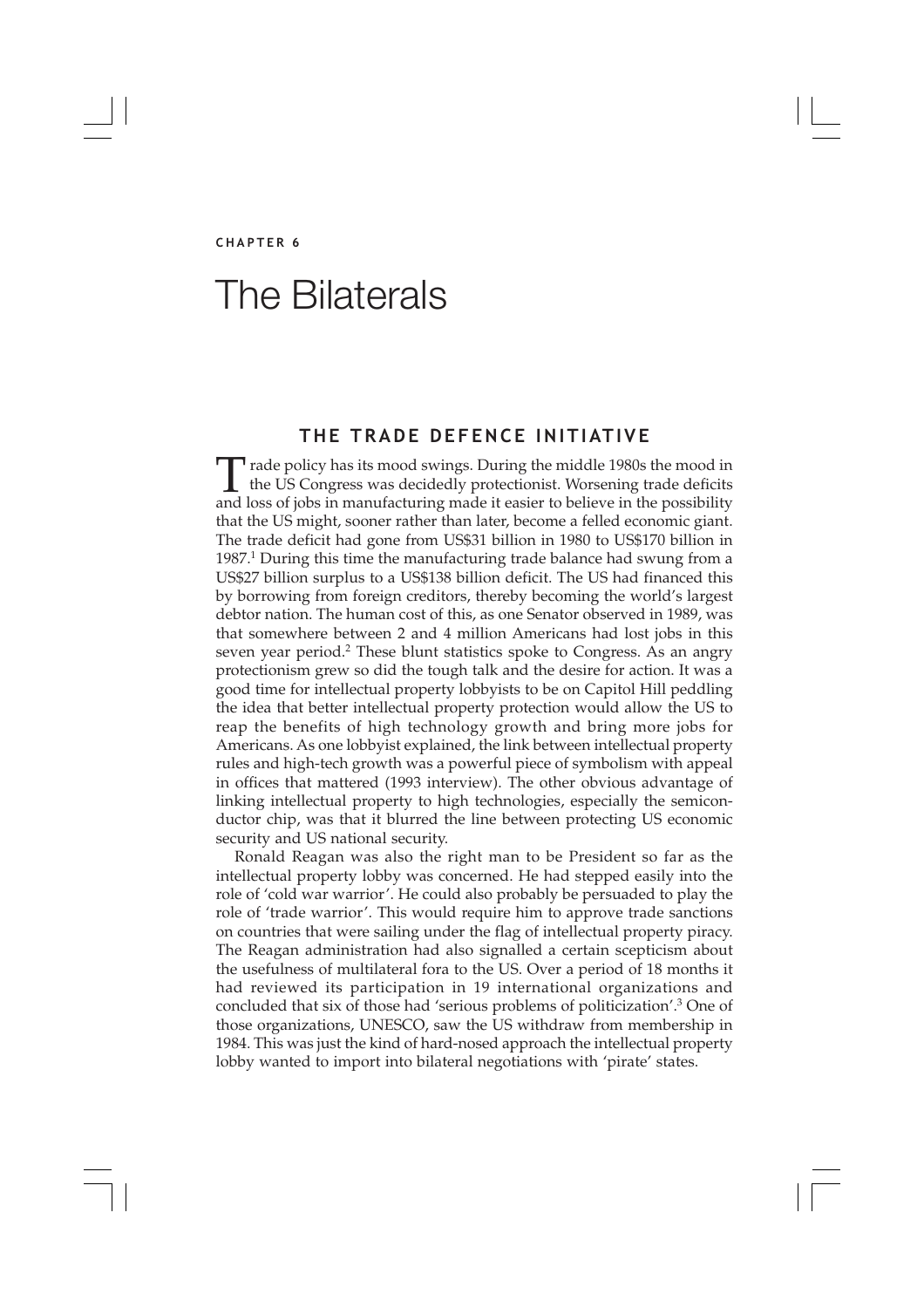Persuading Congress to pass the necessary changes to the Trade Act, which would give the United States Trade Representative (USTR) the authority to proceed against developing countries, was also an achievable goal. Few Congressional representatives knew anything about intellectual property law, but they could not help noticing some of America's wealthiest companies becoming fervent about the issue of better intellectual property protection. There was always the possibility of these companies contributing to a re-election campaign. Before long Congress also became fervent about the issue of intellectual property. Soon the Hill was awash with protectionist bills, many of which contained provisions related to intellectual property. Intellectual property law, which for so long had languished in the shadow land of technical legal obscurity, was striding rapidly into the limelight.

Nineteen eighty four turned out to be an important year for US trade law. The link between trade and intellectual property that had been made in the Caribbean Basin legislation in the previous year found its way into the Trade and Tariff Act of 1984 (which amended the Trade Act 1974). As one Washington lobbyist told us: 'It was the Motion Picture Association that introduced an amendment to the Bill' (1993 interview). Beneath the legal language there were two simple approaches at work: the carrot and stick approach and the big stick approach.

# THE US GENERALIZED SYSTEM OF **PREFERENCES**

A system known as the Generalized System of Preferences (GSP) allowed the US to develop a carrot and stick approach to the globalization of the standards of intellectual property it wanted.<sup>4</sup> Under the US GSP programme, designated beneficiary countries were able to export eligible products into the US on a duty-free basis. Ironically, the idea for a GSP had been developed by the UN Conference on Trade and Development a few decades earlier. As one of its Indian architects explained to us, it was an attempt to create real bonds of trade between developed and developing countries (1995 interview).

The US GSP programme had begun in 1976 and was authorized by the US Trade Act. When the GSP began working, protection of intellectual property was not a criterion of eligibility for receiving benefits under it. By 1984 roughly 3000 products from 140 developing countries and territories were part of the scheme.<sup>5</sup> These developing countries were more dependent on being able to trade in the US than the US was on maintaining trade relations with them.<sup>6</sup> The GSP programme had to be renewed by Congress on a periodical basis. In 1984 the GSP was due to expire in one year. The intellectual lobby noticed that in the words of one copyright lobbyist, 'major pirates in SE Asia were dependent on GSP' (1993 interview): Argentina, Brazil, Egypt, India, Indonesia, Singapore, South Korea, the Philippines, Taiwan, Hong Kong and Thailand were among those on GSP benefits. In 1984 business organizations such as the Recording Industry Association of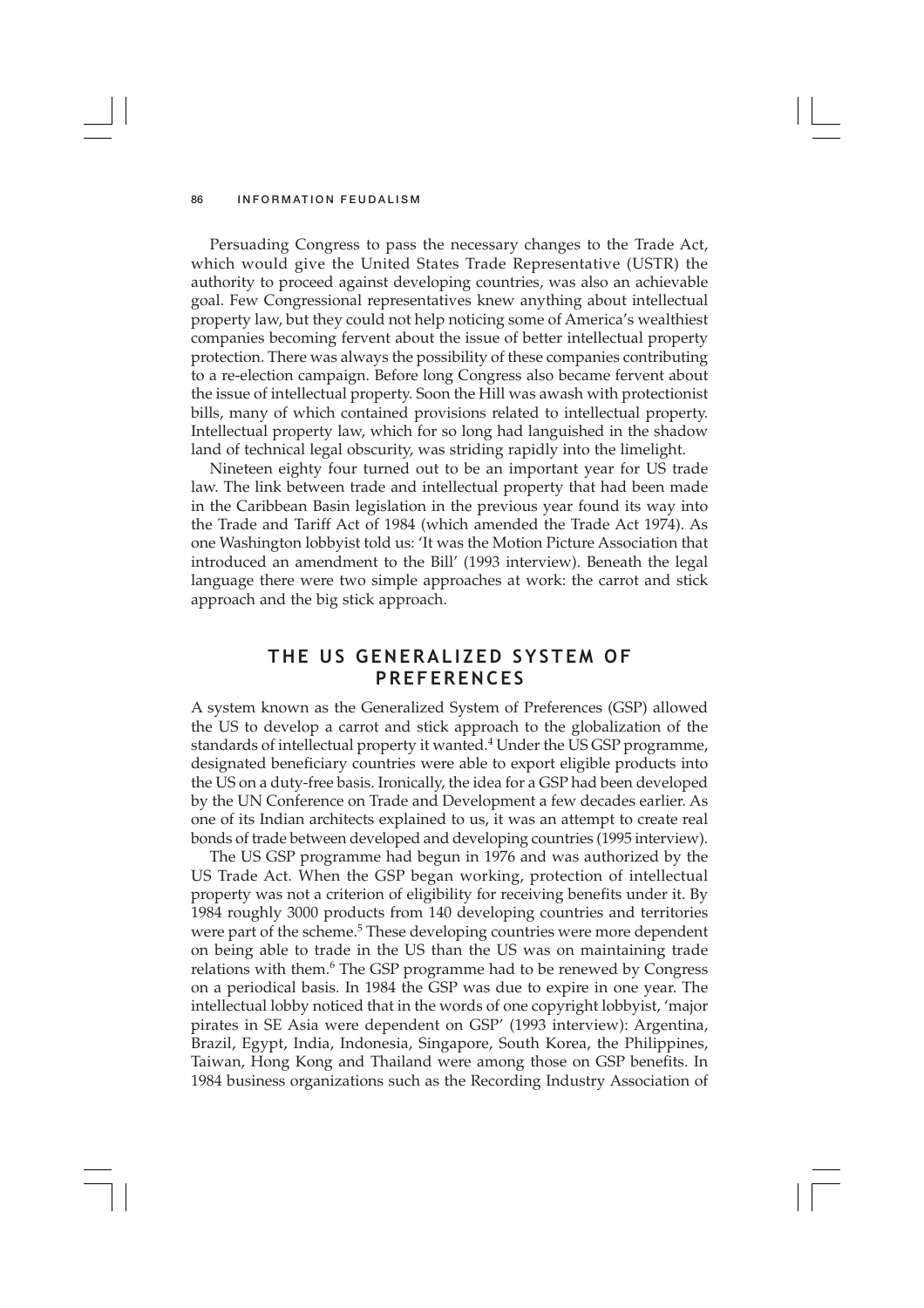## **THE BILATERALS** 87

America, the Association of American Publishers and the International Anticounterfeiting Coalition paraded before Congressional committees arguing that a country's GSP status ought to be conditional on it protecting US intellectual property.

The Trade and Tariff Act of 1984 brought the same kind of language that had been used in the Caribbean Basin legislation into the GSP programme. The President now had to look at a country's conduct on intellectual property in deciding whether it would receive or continue to receive GSP benefits. States complying with US demands on intellectual property would be rewarded with GSP benefits while those that did not might lose them. The idea of linking trade and intellectual property in the Caribbean Basin initiative had had immediate effects:

Jamaica had no intellectual property law,<sup>7</sup> but they wrote one [with our help]. Similarly the Dominican Republic. I sat down with their lawyer and together we wrote their copyright law. The US Trade Representative asked me to come down to the Dominican Republic because the USTR knew nothing about IP, only trade. The US Ambassador in the Dominican Republic was uncooperative and unhappy that I was upsetting his diplomatic relationships. I worked independently [of the USTR] too (1993 interview, US lobbyist).

The amendment to the US GSP programme in 1984 also had an effect. For many developing countries gaining access to the closed and subsidized agricultural markets of developed countries was the main game. The whole point of the GSP system was to improve this access. At a meeting of the GATT Committee on Trade and Development in November 1985 some developing country representatives had suggested that the US was using its GSP system in a way that was 'quite alien to the spirit and purpose of the generalized system of trade preferences in favour of developing countries'. 8 The US, through its 1984 GSP amendment, had sent a warning shot across the bows of those developing countries trading in its markets. At least some of them began thinking about a change in course on the intellectual property issue.

It was not all plain sailing for the intellectual property lobby on the amendments to the GSP. They had to push for the renewal of the GSP programme because the more old-fashioned, protectionist elements in the Congress wanted its removal (1993 interview). Why give countries competing with US manufacturers duty-free import privileges in the US market? The intellectual property lobby took a different view. Old protectionism was about keeping your rival's goods out of your domestic market. New protectionism in the knowledge economy was about securing a monopoly privilege in an intangible asset and keeping your rival out of world markets. But that meant persuading your rival to play by rules recognizing your 'right' to the asset.

It was vital to keep the GSP intact and use it against developing countries where necessary. The argument of principle used by opponents of the GSP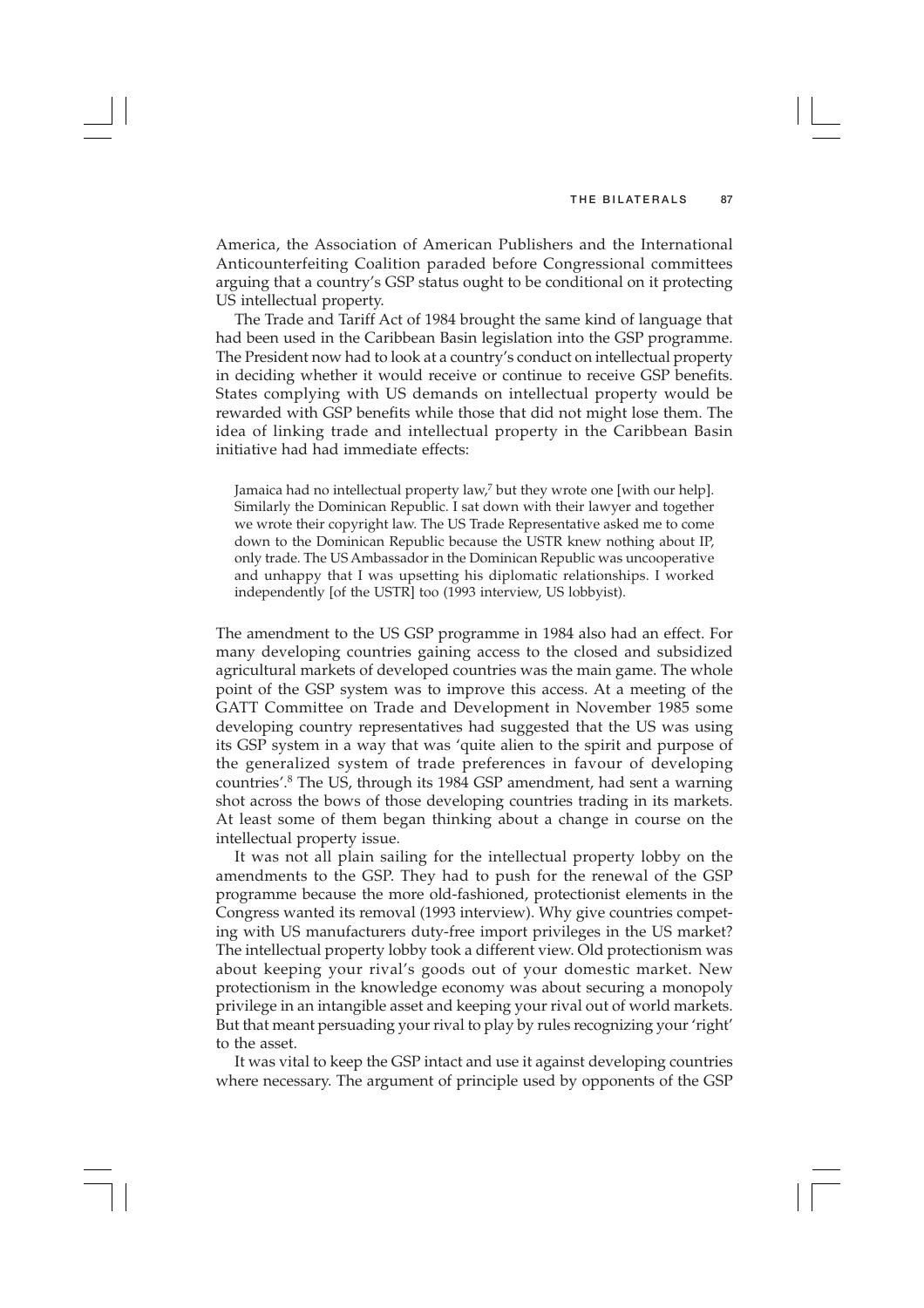was that it benefited most newly industrializing economies like Singapore most and they needed it least. But these were precisely the countries the intellectual property lobby most wanted to influence.<sup>9</sup> Extending the GSP was not permanent but a new world intellectual property order might be a permanent structural change for the wealthier developing countries. If a country could be persuaded to enact domestic intellectual property laws recognizing the rights of US intellectual property owners it would give those owners the following options:

- 1 A US company could allow foreign competitors to use its intellectual property under licence, in which case the US company would be earning a royalty income.
- 2 A US company might choose to exploit its intellectual property in the foreign market itself in which case it would be earning export dollars for the US.
- 3 A US company might choose to relocate its production facilities in the relevant foreign market because of more favourable labour and tax conditions, safe in the knowledge that its intellectual property could not be purloined by local rivals. It could then, among other things, export goods with an intellectual property content back into the US market. This would do little for American jobs or even the tax revenues of the US government. The multinationals for which better intellectual property was being designed could always play complex transfer pricing games with their income, games in which even the Internal Revenue could suffer losses. Because the value of a piece of intellectual property, like copyright in new software, was hard to quantify, it could be sold into a tax haven at a low price and sold on from the tax haven at a high price, thus shifting taxable profits to the haven. The intangible nature of intellectual property makes it difficult for tax authorities to prove that a valuation is wrong. Global intellectual property was to become a boon to global tax planners. In extolling the virtues of globalized intellectual property protection for the US economy the intellectual property lobby drew little attention to this third option.

Once the revised GSP programme was in place it was used in the manner of a carrot and stick. Singapore was given a favourable GSP package in 1987 because of its good efforts in copyright especially, while Mexico (1987), Thailand (1989) and India (1992) came in for GSP losses (US\$50 million, US\$165 million and US\$80 million respectively) because they failed to meet certain standards of intellectual property protection.

## **SECTION 301**

Section 301 of the Trade Act was also amended in 1984 to make it clear that the President had the authority to deal with states that failed to provide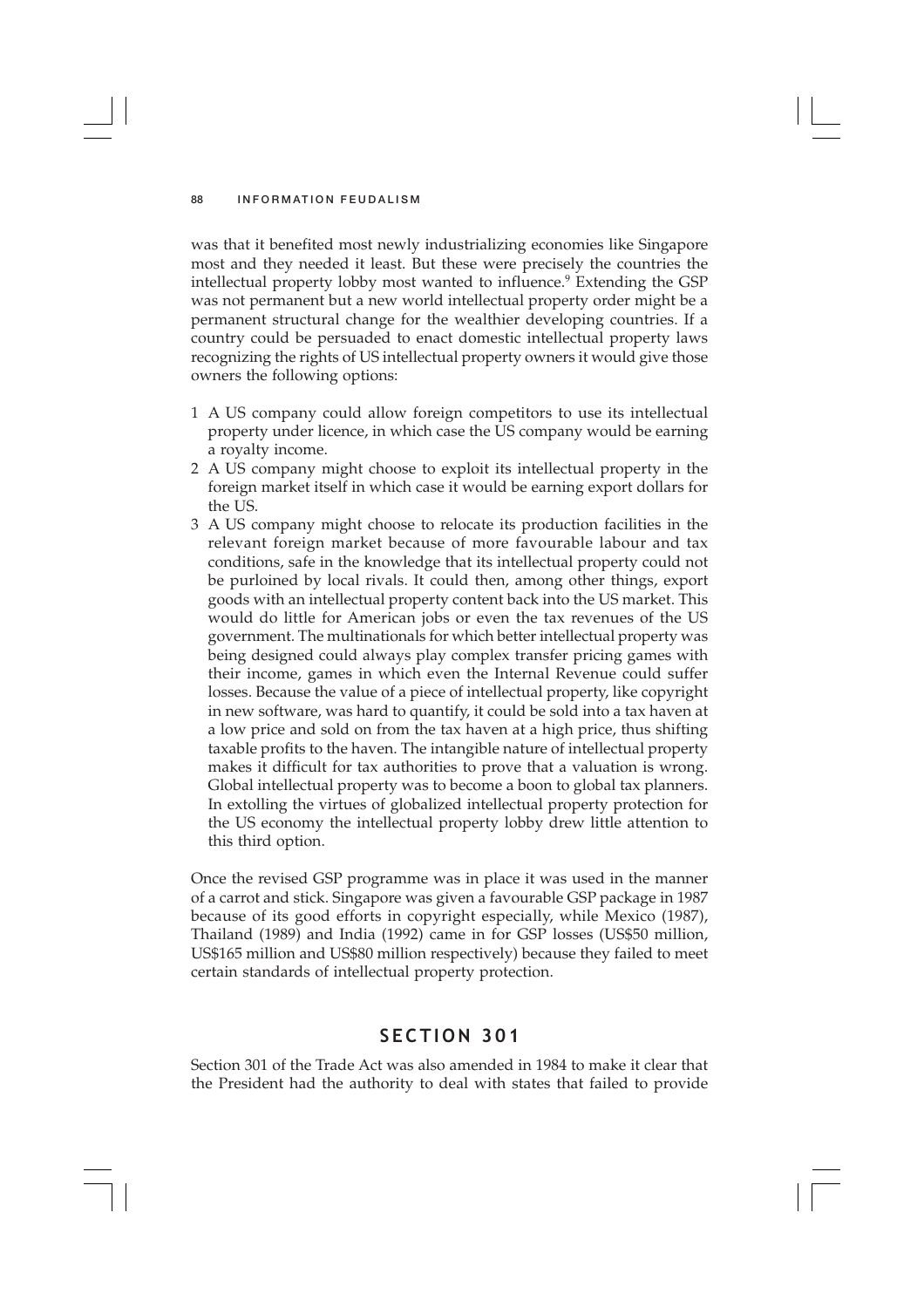## THE BILATERALS 89

'adequate and effective' protection for US intellectual property. The intellectual property language of the Caribbean Basin legislation was also recycled in Section 301 of the Trade Act. This was because some of the same people were involved in the drafting (1993 interview). Under the 301 process an unfavourable finding could see the President authorize the withdrawal of trade benefits to a country or impose duties on its goods. The USTR was also given the power to 'self-initiate' a 301 action against a foreign country. Intellectual property slowly but surely was being placed at the heart of those legislative provisions that guarded US commerce. The simple message, which was repeated again and again on Capitol Hill, was that American commerce was a commerce of ideas and creativity in desperate need of protection from thievery. As we shall see in the next section this message was reinforced with statistics, which at first glance seemed impressive.

The 1984 trade amendments had given legal backing to a bilateral process of ratcheting up standards of intellectual property protection in other countries. The process only had a chance of success because other countries wanted to get their hands on the vast US market. As long as these countries calculated that the cost of complying with US demands on intellectual property was outweighed by the benefits of access to the US market then the 301 process would bring positive results. But as Jacques Gorlin, a key player in all this, had pointed out there was the danger of an over-reliance on bilateralism.10 Lead pirates like Singapore, Hong Kong, Korea and Taiwan were developing fast and would in time lose their GSP status or it would cease to matter to them. (In January 1988 President Reagan announced that Taiwan, Hong Kong, South Korea and Singapore would go off GSP benefits in 1989.<sup>11</sup> All four states, which had enacted intellectual property laws a little earlier, expressed disappointment. Even after they went off GSP the US had the option of pursuing a 301 action against them.) There was also the problem that the President might baulk at the last moment in authorizing sanctions against another sovereign state over the copying of cartoon videos in the interests of some greater diplomatic objective such as national security. Pushing multilaterally for higher standards of intellectual property protection was really the crucial, long-term objective.

In 1988 the 301 process was the subject of further refinement. To the existing procedures was added what came to be referred to as 'Special 301'. 12 Special 301 was a public law devoted to the service of private corporate interests. Under its terms the USTR had to identify those countries that denied 'adequate and effective protection' of intellectual property rights or that denied 'fair and equitable market access' to US intellectual property owners. Countries with the worst records on intellectual property were to be tagged 'priority foreign countries'. This in turn led to a 301 investigation of their laws and practices on intellectual property.

The USTR had to draw on the expertise of other departments in order to be able to do what Special 301 required of it. More and more people walking the miles of corridors in federal government buildings found themselves carrying files related to intellectual property. Surveillance and monitoring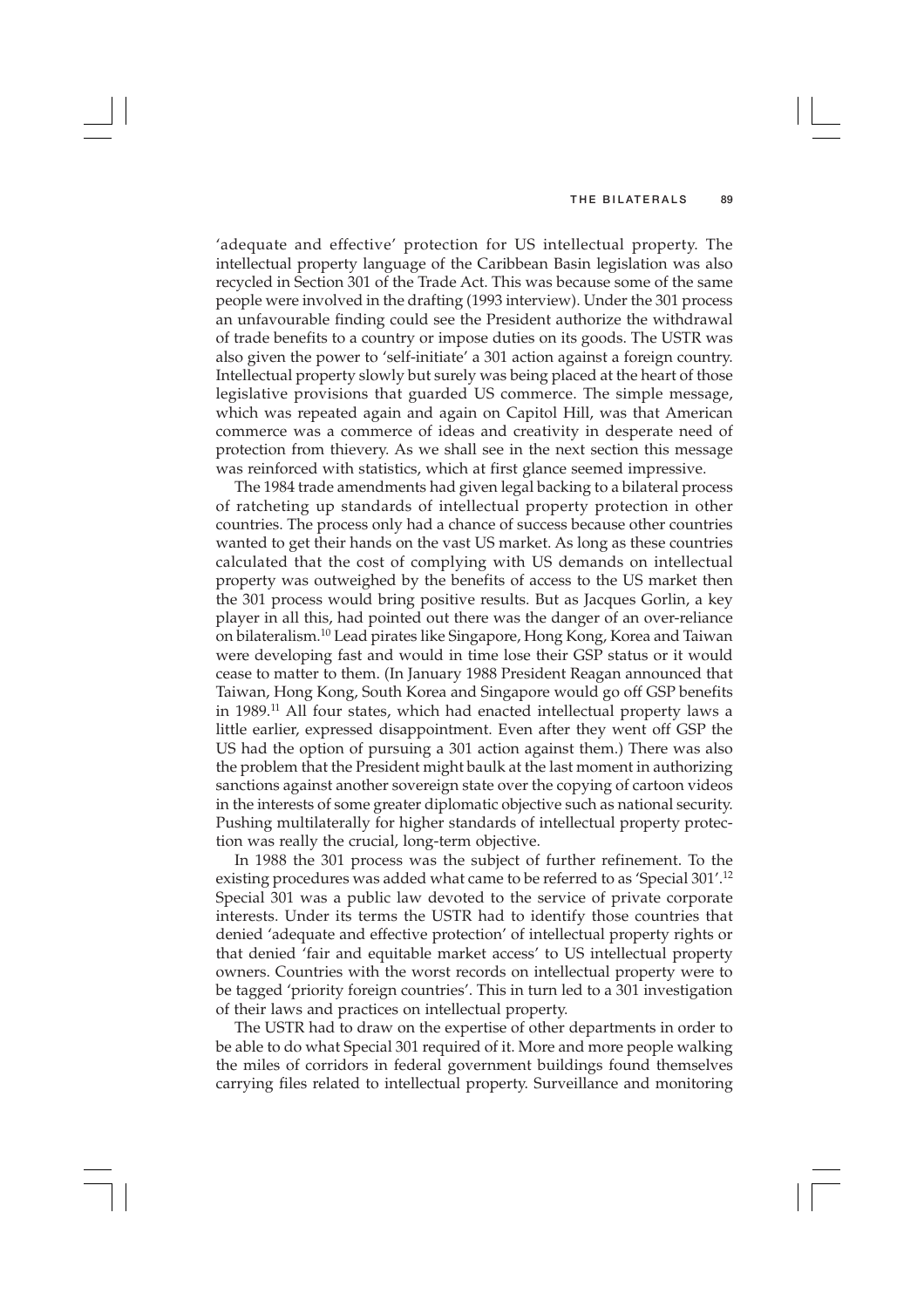of intellectual property had been turned into an obligatory routine as opposed to something that the USTR might occasionally do. Every year after the submission of the National Trade Estimate to Congress the USTR under Special 301 had 30 days in which to identify the year's gallery of intellectual property rogues. There were reporting obligations to Congress. Special 301 procedures had tighter deadlines than other 301 investigations. The aim was to have an investigation last no longer than six to nine months.

The Special 301 process was set up in a way that allowed the USTR to respond to the differing dynamics of each country negotiation on intellectual property. Within the process there were three important categories: priority foreign country, priority watch list and the watch list. A country put on the watch list was being sent a message about its unsatisfactory practices on intellectual property. It knew it was on the 301 conveyor belt that led to trade sanctions. Regular contact with the USTR was the first stage of the process. Typically, at this point the target country would make some promises about investigating the USTR's complaints. If a country did nothing to shut down its levels of piracy it would be upgraded to the priority watch list. Typically for such a country the USTR had formed some set of precise objectives which the relevant country had to begin to work towards. Saudi Arabia, for example, was in 1993 shifted from the watch list into the priority watch list because it was not a member of the Berne Convention and had a poorly drafted and badly enforced copyright law. Priority foreign countries were those on trade's death row. These countries had, in the words of the legislation, 'the most onerous or egregious acts, policies, or practices' when it came to intellectual property. Countries in this category lived with the possibility of trade retaliation by the US.

Although this chapter focuses on the use of 301 against developing countries it is worthwhile pointing out that its purpose was to bring *all* of the United States' trading partners up to a standard of intellectual property protection satisfactory to the US. It was, after all, Japanese and European companies rather than Brazilian and Indian ones that offered US companies the most serious competition. Japan was the first to feel the heat of the 1984 amendment to 301. In 1984 US trade officials pressured Japan to drop its support for special laws for software protection and use copyright law instead (see Chapter 11). With the recent amendment to 301 lurking in the background Japan complied. Japan appeared on the 1989 Special 301 watch list for intellectual property misbehaviour, as did Canada. No Western state, however, in 1989 made it into the more serious priority watch list. Europe especially was an ally in the multilateral game we describe in the next three chapters.

## DESIGNERS, LOBBYISTS AND PETITIONERS

Linking intellectual property to trade had been the work of a few key individuals. Pfizer, led by Edmund Pratt, as we saw in Chapter 4, had played a central role in pushing the linkage between intellectual property and trade.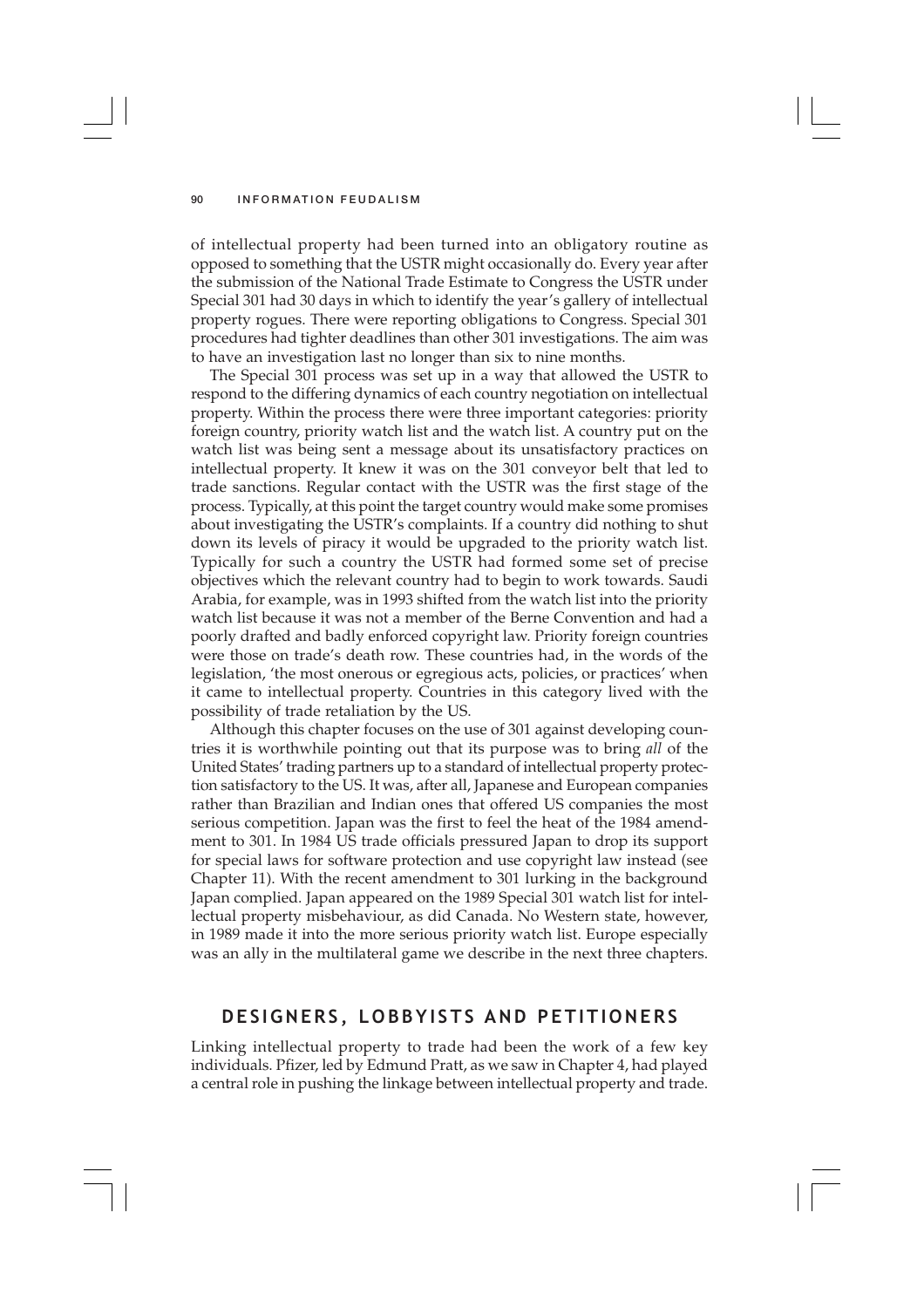#### **THE BILATERALS** 91

Under Pratt's leadership the Advisory Committee on Trade Negotiations (ACTN) had argued that the US government should develop an integrated multilateral and bilateral intellectual property strategy based on trade linkages. Jacques Gorlin, adviser to ACTN, headed the Intellectual Property Committee, the key lobbying body on the industrial side of intellectual property. It had been the Motion Picture Association that 'wrote' an amendment to the Caribbean Basin legislation of 1983 that tied trade concessions to intellectual property. Eric Smith, a key figure in this period, had helped to put this language into the GSP programme. It had been Smith and another copyright lawyer, John Baumgarten, who had a significant influence on the framing of the language of 301 (1993 interview). The 301 system that became the basis of the USTR's bilateral negotiations was the brainchild of a small group.

The reworking of the US Trade Act in the 1980s to accommodate intellectual property was accompanied by the formation of two business organizations, the Intellectual Property Committee (IPC) and the International Intellectual Property Alliance (IIPA). Both became pivotal actors in the bilateral and multilateral strategy that had been developed for the globalization of intellectual property rights. The IPC was formed in 1986. Its principal aim, as we shall see in Chapter 7, was to ensure that the Uruguay Round produced an agreement on intellectual property rights that was satisfactory to its corporate members.

The IIPA was established in 1984 to represent US copyright industries. Unlike the IPC it did not deal with the industrial side of intellectual property. Its Executive Director and General Counsel was Eric Smith. The IIPA was then and probably remains the single most powerful copyright lobbying organization in the world. Its membership consisted of eight trade associations:13

- 1 the Association of American Publishers (the principal trade association of the book publishing industry with roughly 230 corporate members);
- 2 the American Film Marketing Association (124 members responsible for the production and licensing of independent English-language films);
- 3 Business Software Alliance (established in 1988, its members, which included Apple, Microsoft, Lotus and Novell, were then responsible for 75 per cent of the world's pre-packaged software);
- 4 the Computer and Business Equipment Manufacturers Association (representing companies from the computer, business equipment and telecommunications sectors);
- 5 the Information Technology Association of America (over 500 members dealing with all aspects of information technology);
- 6 the Motion Picture Association of America (the trade association of the American film industry, functioning as the lobbying arm of the seven largest film producers);
- 7 the National Music Publishers Association (over 500 members which were owners of copyright in musical works – described as the 'eyes, ears and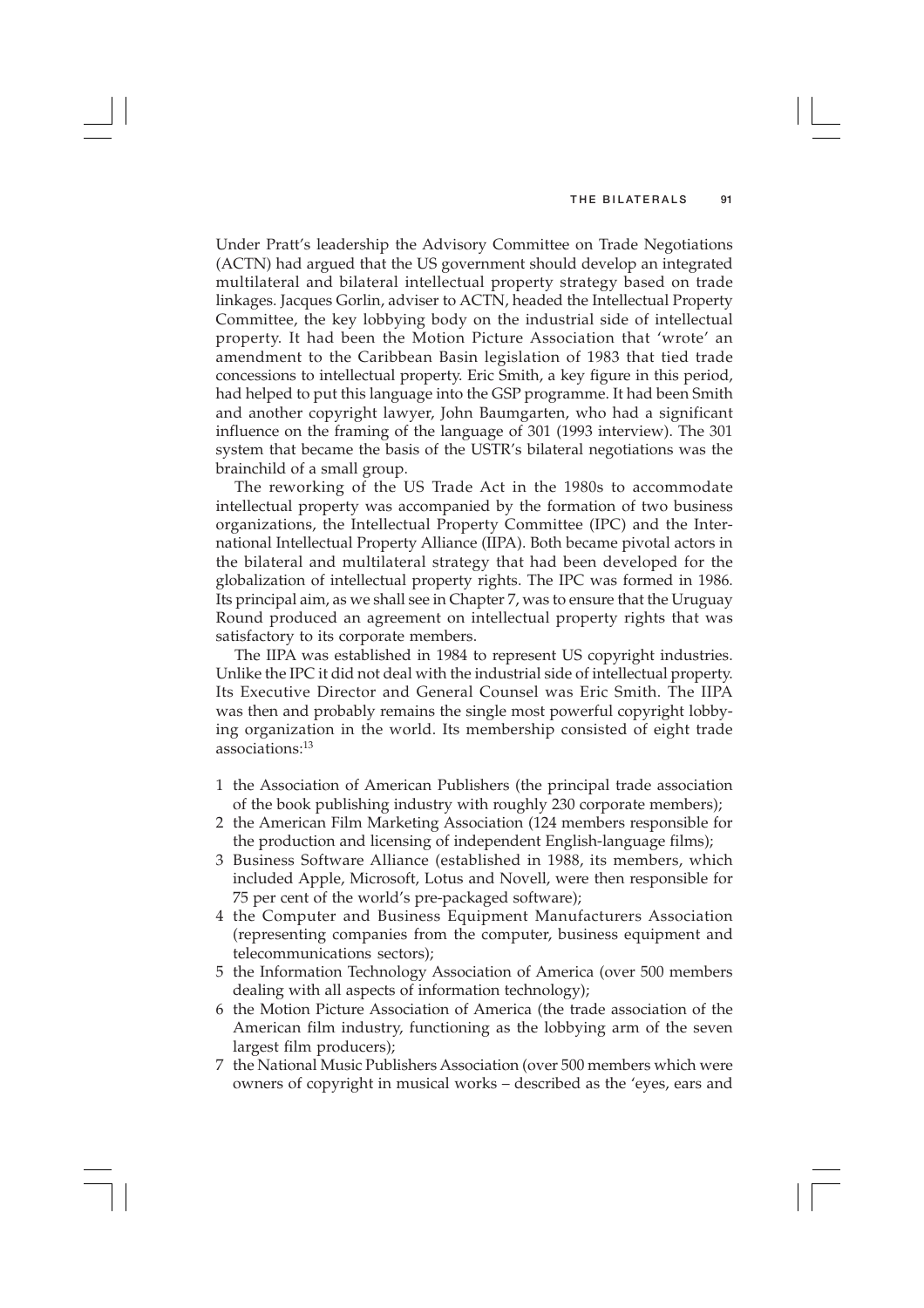voice of the American music publishing association'. Its subsidiary Harry Fox Agency, Inc acted as licensing agent for US music publishers.); and

8 the Recording Industry Association of America (comprising US record companies which at the time accounted for approximately 50 per cent of world annual trade).

When banded together these eight trade associations represented some 1500 companies, which in 1990 accounted for 3.3 per cent of US GDP. They represented 'the leading edge of the world's high-technology, entertainment and publishing industries'. 14

The IIPA was effective because its members stuck together and agreed to move quickly. When the wily Prime Minister of Singapore, Lee Kuan Yew, attempted to play the software, record and book interests against one another ('I'll give you what you want, but not them'), they said 'I'll stand with my brethren' (1993 interview). We were told of one intellectual property industry association that the Alliance:

kicked out in effect because they were too slow in making decisions. We need unanimity, rapidly achieved. So we cut them off so we could be more effective and move faster. We can't wait or the window of opportunity will be passed (1993 interview).

In commenting on the more limited success of the US trade union movement in linking labour standards to trade and the total failure of the environment movement to secure a 'green 301', one IIPA leader said: 'The problem with the greens is they're not as united as we are.'

Many of the members of the IIPA had been around for some time. The Motion Picture Association had been established in 1922. Some companies, like Microsoft, were newcomers. They all had in common the fact that digital technologies had the potential to transform the market structures in which they operated. No one in the recording or film industry could fail to notice how their products once in digital form could be delivered in a variety of different ways. The worrying possibility for these established companies was that they might not be the ones doing the delivering, having been swept away by one of those entrepreneurially driven 'creative gales of destruction' that the economist Schumpter said typified the evolution of capitalism. One way to avoid possible extinction was to design intellectual property rules that would prevent these companies from losing the core intellectual assets of their business. Bill Gates had showed in the 1980s how it was possible to protect intangible assets using copyright. Once DOS and then Windows became the industry standard, copyright law could be used to hold at bay those other entrepreneurs who wanted to enter software applications markets that Microsoft wanted to reserve for itself. The companies and trade associations paying dues to the IIPA were not just interested in a copyright regime that secured export markets, but also one that helped to maintain the industrial pecking order within the world economy.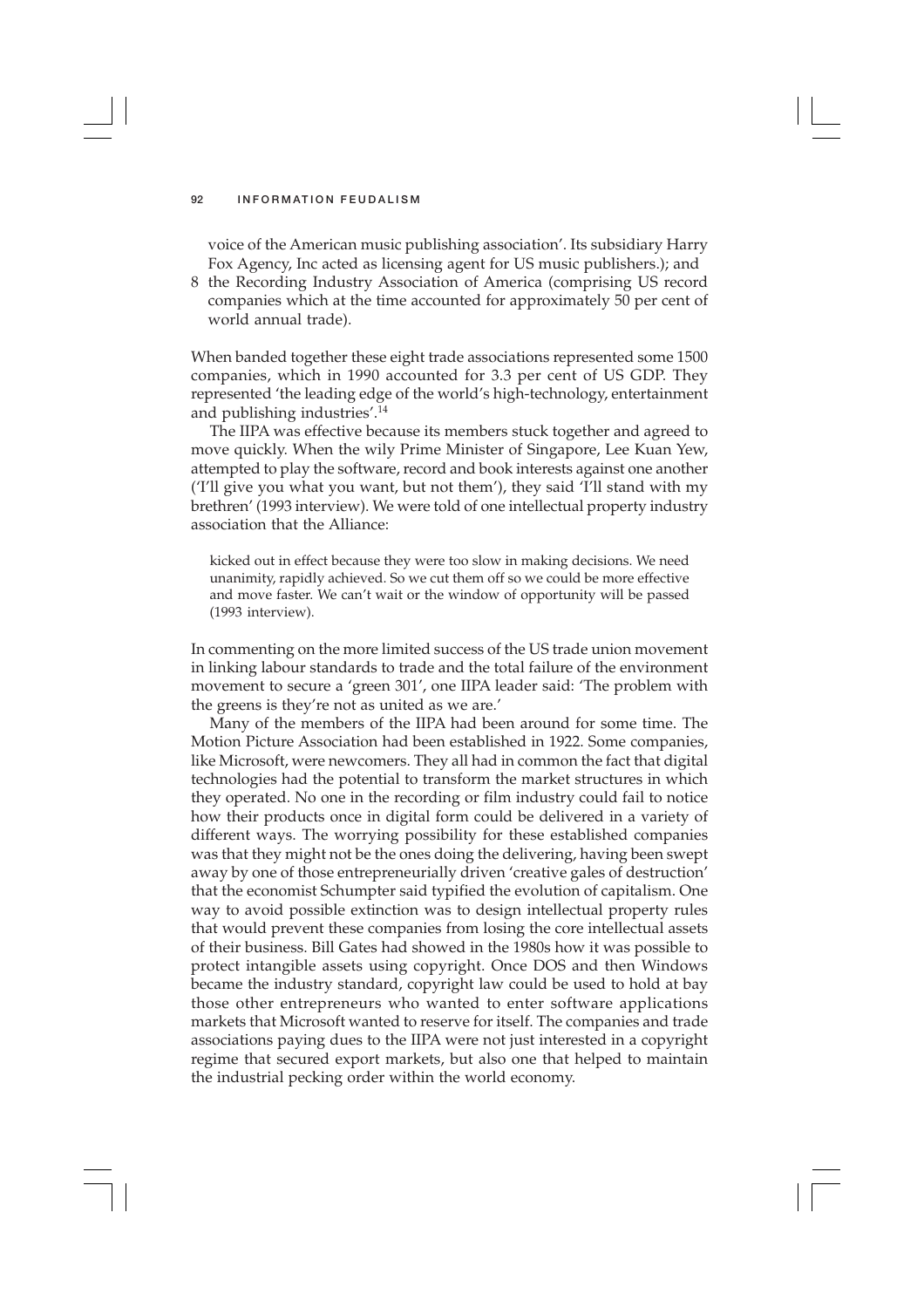Once the 301 system had been put in place, those who had lobbied for its creation became its biggest users. A 301 action could begin with the USTR or alternatively any 'interested person' could file a petition asking the USTR to launch an investigation under 301.<sup>15</sup> Petitions could also be filed to deny GSP benefits to a country. The IIPA became, as we shall see in the next section, an 'interested person'.

## PINOCCHIO'S NOSE

The 301 process began with dialogue between the US and the target country, but at base it was a mechanism of economic coercion. It was a process in which countries were routinely threatened with trade sanctions. Since threatening other countries carried diplomatic costs there had to be some evidence to support the allegation that a country did in fact have egregious policies and practices when it came to protecting US intellectual property. There also had to be some sort of procedure for obtaining this evidence. Procedural due process was not an unimportant idea in US domestic law.

Under Special 301 the USTR had a lot of work to do. More was needed than just an allegation of piracy against a country by a US company. Before the USTR could identify a country as a priority foreign country under Special 301, it had to analyse that country's intellectual property law, examine its practices and attempt to work out the impact of those laws and practices on US trade. When USTR negotiating teams travelled to places like Seoul, Singapore and Rome to meet with officials, those teams had to be able point to numbers on piracy indicating serious trade losses for the US. When the USTR Carla Hills sent a US team to Rome in 1992 to meet Italian authorities to discuss the piracy of Disney movies, it helped to know from the Motion Picture Association that the US industry was losing US\$224 million annually to Italian pirates, that 80 per cent of video outlets in Italy were part of the piracy enterprise and that Italy was second only to Taiwan in terms of the overall losses it was causing to US copyright industries. There was little hope otherwise of getting the attention of Italian officials and even less chance of being taken seriously.

Putting numbers on piracy was useful in other ways. It created a fact for public consumption. The numbers could be publicly circulated in the US to confirm the pirate image of a country. For this purpose the numbers were regularly fed to the US and foreign press. If the USTR finally did impose trade sanctions the numbers on trade losses helped to provide a justification for those sanctions. The numbers could also be used by the USTR as the basis on which to calculate the size of the penalties that would be imposed under 301.

Then there was the simple psychological truth that people liked numbers. Of course, they had to be simple, big numbers – ones that educated people could easily remember and trot out in a conversation to make a point and show their command of the facts: 'Trade losses in 1992 in these countries [28 pirate countries identified by the IIPA] exceeded US\$4.6 billion.' 16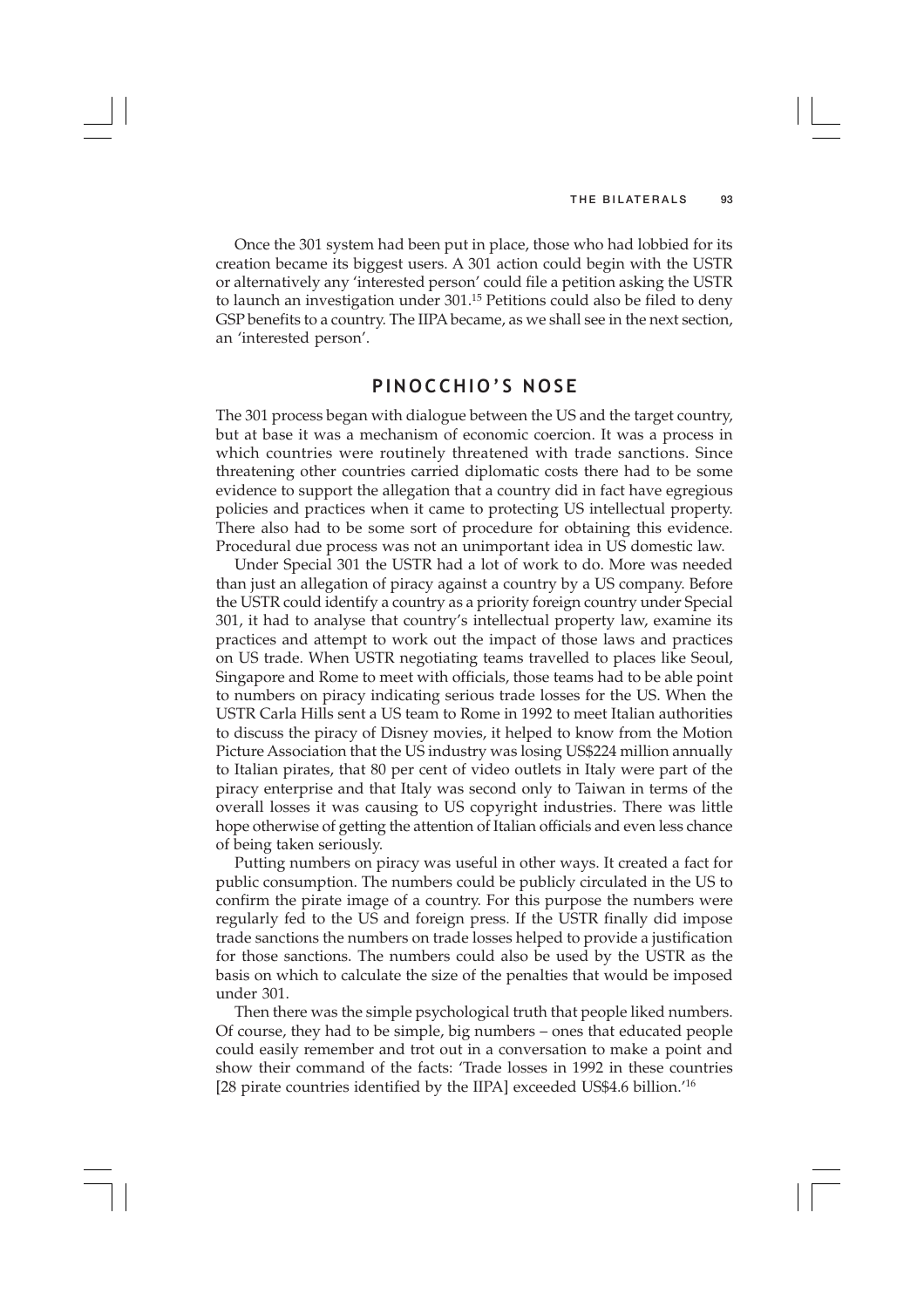The resource implications of obtaining hard data on piracy were staggering. So far as the US copyright industry was concerned there was hardly a country in the world not pirating US intellectual property. The USTR was of a similar mind. In 1989 a USTR 'Fact Sheet' stated that 'no foreign country currently meets every standard for adequate and effective intellectual property protection'. 17 Certainly the pirates were not confined to Southeast Asia and the Caribbean. Italian pirates came in for bitter denunciation from the Motion Picture Association (MPA), especially after they violated *Snow White's* copyright. Greece, Poland, Russia and Spain were examples of other European piracy trouble spots.

The USTR's office was not particularly large or well-resourced. Nor was it filled with social scientists who knew all about the collection and analysis of quantitative data. The 301 system required the USTR to survey the laws and economies of nations as they related to intellectual property all around the world. This was in addition to the work that the USTR carried out in its more traditional sectors such as agriculture and textiles. Moreover, the data needed to reach a judgement under 301 was inherently difficult to obtain. How was one to measure the losses US industry was suffering at the hands of copyright pirates in other countries? Was it plausible to assume, for example, that every pirated video cassette of a US movie in Italy cost the US film industry a theatre ticket? Was it plausible to assume that most of the illegal video cassette market was related to US movies? In Italy, for example, not everyone was using video cassettes to copy *Snow White* and other Disney classics. A considerable part of this market was devoted to copying 'red light' porn movies of European origin.18 Pirated pornographic material has historically always formed a significant part of the market. No doubt the US porn industry, the biggest in the world, also suffered at the hands of video pirates, although this tended not to be publicly stressed by the US film industry.

Right from the beginning the IIPA realized that it had to deliver economic analysis in order to make persuasive the political argument to act against intellectual property pirates. One of its first significant achievements was the preparation of an economic report on piracy in 1985, 'Piracy of US Copyrighted Works in Ten Selected Countries'. It made a 'big hit' in Congress (1993 interview). The IIPA also filed it with the USTR in response to the USTR's request for information concerning the use of 301 and the GSP. The report marked the beginning of a symbiotic relationship between the two organizations. The USTR needed the data provided by the IIPA in order to be able to convince the trade negotiators of other states that there really was a piracy problem, as well as to justify the making of threats if the problem was not fixed. The IIPA needed the USTR to issue those threats if the overall intellectual property strategy of which the IIPA was a part was ever going to succeed.

As the 301 process was fine-tuned during the 1980s the relationship between the USTR and the IIPA became one of close cooperation. At the beginning of each year the USTR would place a request for information in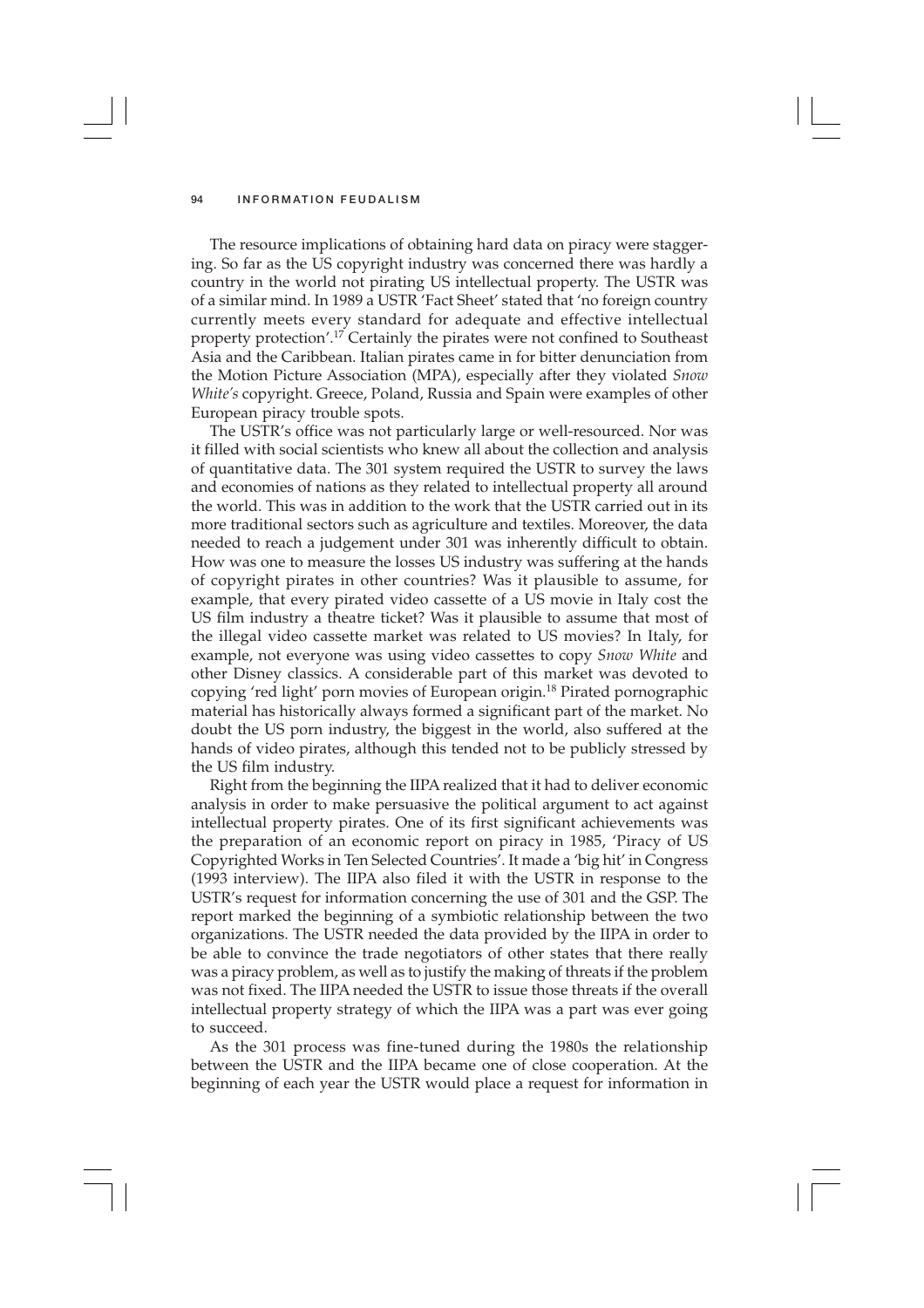#### **THE BILATERALS** 95

the Federal Register for the purposes of determining which countries were to be on what Special 301 lists for that year. The IIPA would respond by filing a detailed analysis of each problem country's practices on intellectual property along with estimates of the size of market losses to the relevant US copyright industry (see Figure 6.1). So, for example, in 1993 the IIPA identified 28 problem countries that were responsible for a trade of loss of US\$4.63 billion.<sup>19</sup> The IIPA would then make recommendations about which countries were to go on what lists. The countries with the worst record would be put on the list of priority foreign countries. Taiwan and Thailand had regular spots on this list. Other nations would find themselves recommended for inclusion on the priority watch list or the watch list. Occasionally, the IIPA would send a positive signal to a country by suggesting its removal from the watch list. For example, Malaysia in 1991 was taken off the watch list by the USTR at the suggestion of the IIPA because it had made genuine efforts to deal with the piracy problem. If a country slackened off after its good efforts it would find itself back on a list. Malaysia was back in IIPA's bad books in 1993. It was a question of getting a good 301 report card every year.

## USTR – Request in Federal Register for Written Submissions under Special 301 (usually in January)

### $\overline{\mathbf{r}}$

Lobby Group (eg IIPA) files its Special 301 recommendations and estimates as to trade losses on intellectual property (around February)

-

USTR submits the National Trade Estimate report to the President and various Congressional committees (contains analysis and estimates of trade losses on intellectual property with information being drawn from, among other sources, private sector trade advisory committees and interested persons) (on or before 31 March)

### $\blacklozenge$

USTR has 30 days in which to identify foreign countries under Special 301, including priority foreign countries (around 30 April). Sources of information for this purpose include information received from interested persons such as the IIPA

#### $\blacklozenge$

USTR has 30 days to initiate a 301 investigation from the date that a country is identified as a priority foreign country unless the USTR determines it would be detrimental to US economic interests to investigate

**Figure 6.1** *'Special 301' in Action*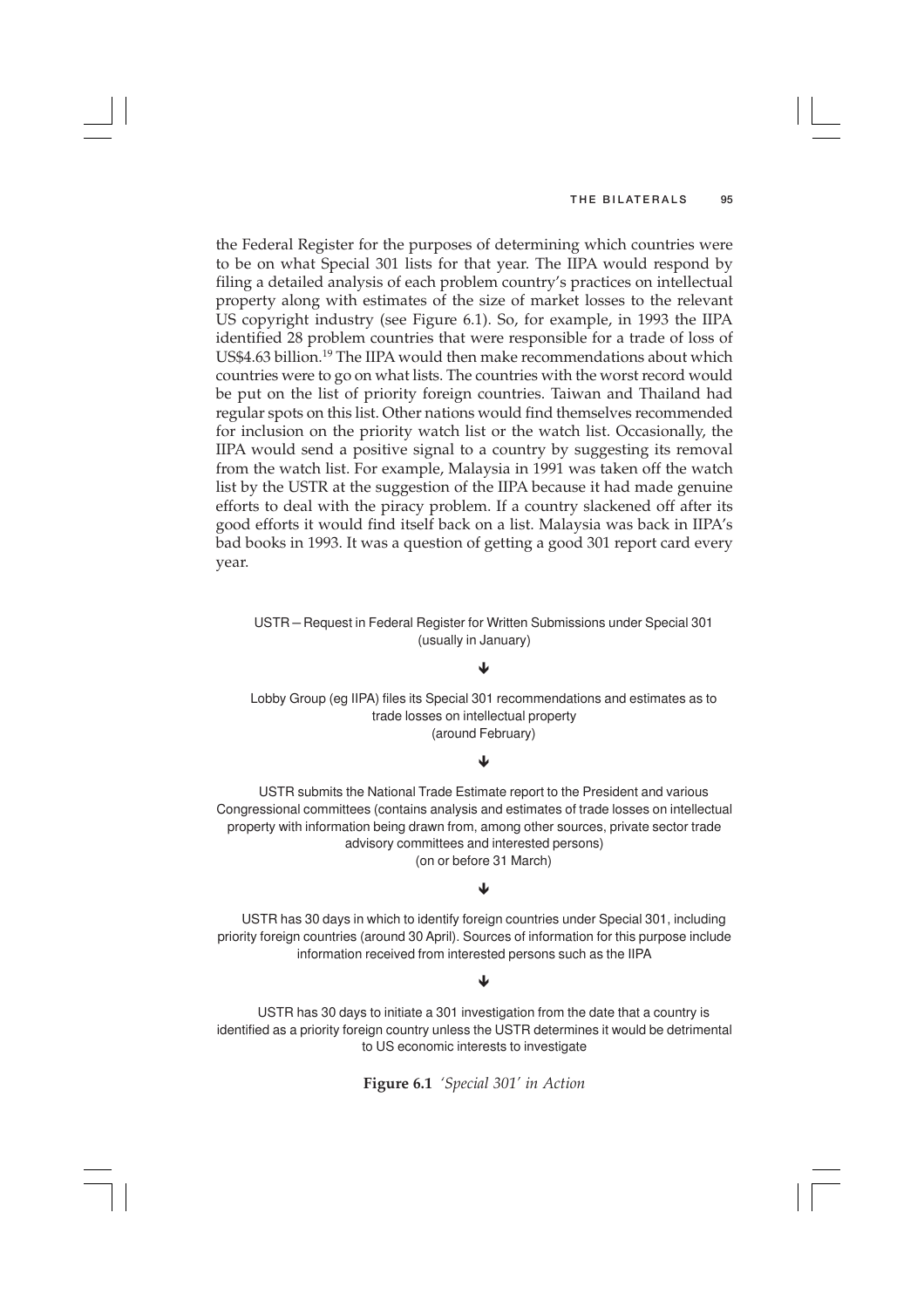The IIPA delivered more than just numbers to the USTR. If, for example, the Singaporeans passed a copyright law in response to 301 pressure, how would the USTR know whether this law was adequate and effective? The USTR was not teeming with intellectual property experts, especially ones on Singaporean law. What if the law had not been passed in English? Here the IIPA would perform a service. It would get an expert to do a legal analysis of that law and then ship that analysis into the USTR's office (1993 interview). In the USTR's busy office the delivery of this kind of pre-packaged analysis was invaluable.

Over time the IIPA and the USTR got to know each other's views. They were in frequent contact via the phone and meetings, exchanging information, plugging each other into the politics of their respective decision-making processes, working out which countries they were going to hit and which to leave alone for the time being. The views of those in the USTR began to correspond with those of the IIPA. There was nothing surprising in this. US corporations, the most moneyed on Earth had sent the USTR a simple message at the beginning of the 1980s: no deal on intellectual property, no Uruguay Round. Whatever trade package US trade negotiators brought back had to contain an agreement on intellectual property. Otherwise there was no prospect of negotiating through Congress the necessary legislative approvals for the implementation of the Uruguay Round package. Deep cooperation with the intellectual property lobby made a lot of sense as far as the USTR was concerned. Without the backing of this lobby there would be no mega multilateral trade deal that represented the summit of every trade negotiator's career. The intellectual property–trade linkage brought the USTR into closer association with the most powerful corporations in the US, thereby increasing the status and power of the office. The decision to impose trade sanctions under the 301 process was not a decision for the USTR to make alone. It was ultimately the decision of the National Economic Council (NEC), an interagency body on which all major US government agencies had a representative. The USTR's connections with powerful corporations on the issue of intellectual property protection helped to give weight to its recommendations about what to do. Generally, the decisions of the NEC were resolved along the lines of the USTR's views (1993 interview).

At a more personal level it also dawned on people within the USTR's office that their knowledge of the trade game would be valuable to companies with large intellectual property portfolios. Trade negotiators were given medals and certificates in recognition of their successful efforts in a trade negotiation. While it was nice to have these adorning an office wall, they didn't in the long run quite match the salary and share packages negotiators might get if they were recruited by a US multinational to advise on trade-related intellectual property issues. When, for example, Jack Valenti flew to Geneva to thrash out aspects of the Uruguay Round negotiations with French film producers, the advisers he took with him were former USTR employees. There were incentives for individuals within the USTR to really deliver on intellectual property.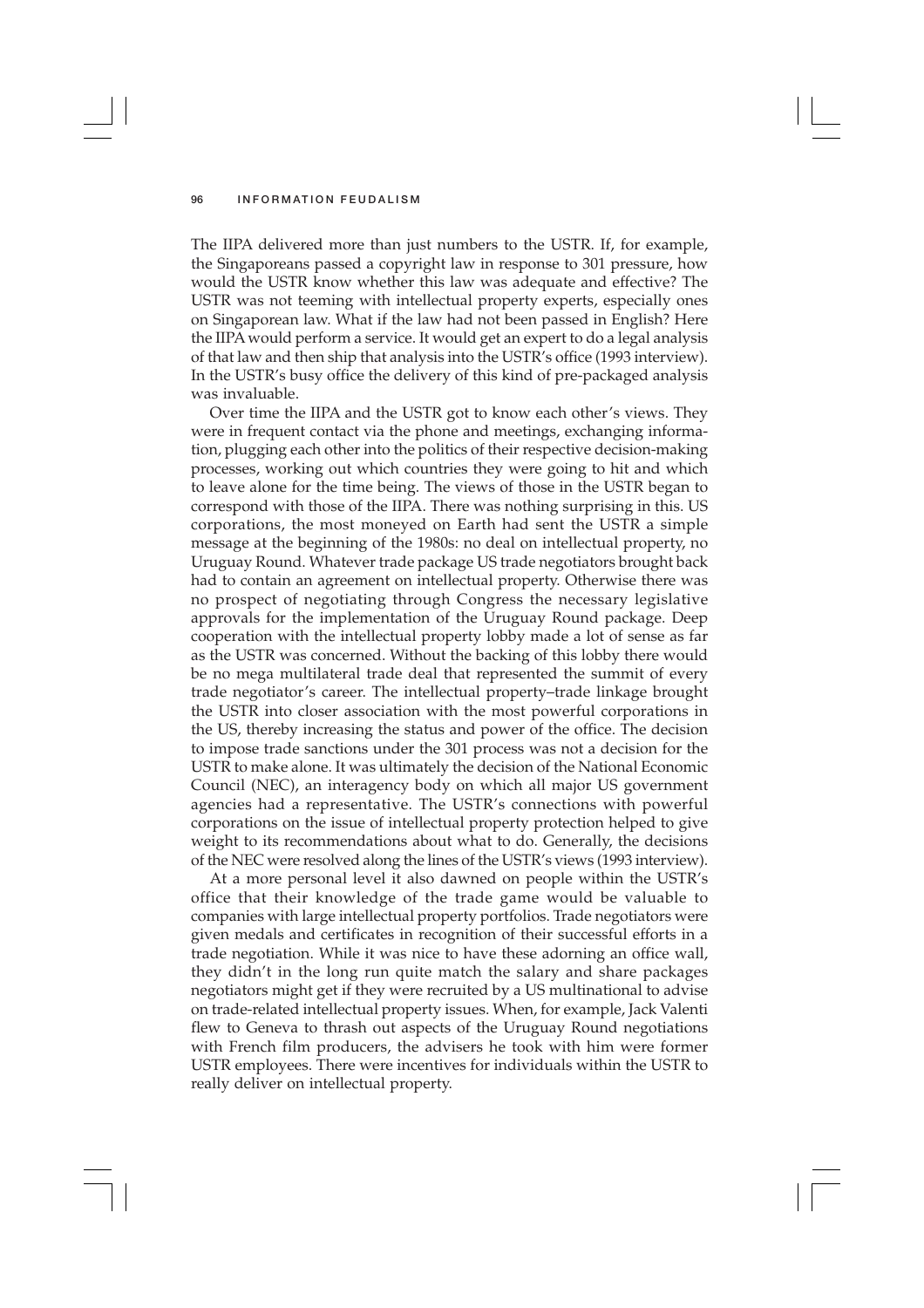#### **THE BILATERALS** 97

The USTR came to rely heavily on the figures on piracy provided to it by US companies and business organizations like the IIPA. How did the IIPA and other influential intellectual property lobbyists like the Business Software Alliance arrive at figures of trade losses like US\$47 million in Bulgaria in 1992 and US\$490 million in Russia in the same year? The IIPA represented a membership of some 1500 companies, these companies having offices all over the world. The companies formed for the purposes of gathering data on piracy a 'gigantic world-wide network' (1993 interview). Assisting this global private surveillance machine were the US embassies. Improving intellectual property protection became a part of their diplomatic activities. Commerce and diplomacy became even more intertwined. These embassies collected information on a country's practices on intellectual property that was fed back to the USTR. US embassies in various pirate countries provided visiting USTR teams with briefings and support when those teams came to exert bilateral pressure on a country.

Each year the IIPA would put out the word among its members – 'where are you having problems?' Individuals working for companies in problem countries or individuals who travelled regularly to these places would send in their estimates of loss of corporate profits due to piracy to company headquarters and eventually this information would find its way to the relevant trade association of the industry and ultimately to the IIPA. Data were drawn from a wide variety of sources. Publishers travelling to book fairs would complain to each other about book piracy in various markets and some of these complaints would end up in an IIPA report. Naturally, no large company wanted to be seen to have a small estimate. It implied that its products were not worth pirating. It also meant that the company's problems would be put down the queue of 301 priorities by the USTR. Company employees working in developing country markets could also blame large-scale piracy for slow progress on sales. The incentives to be generous in one's estimate of the piracy problem were strong. There was no real downside to overestimating the size of the problem. Who was going to contradict the figures being put forward? For reasons that we have explained, the USTR had no rational reason to do so. The media simply reported the facts. The countries on the receiving end of the 301 process had doubts about the figures that USTR negotiating teams were throwing at them. An Italian government report suggested that reliable estimates of the Italian video piracy problem could not be made using the assumption that every illegal cassette amounted to an unsold theatre ticket. There were lots of reasons why Italians were not particularly avid theatre goers. The report went on to put US losses at 15– 22.5 billion lire per year, whereas the MPA's estimate was 279 billion lire per year. The discrepancy between the US and Italian estimates in fact became evidence in the eyes of the MPA that the Italian government lacked the necessary commitment to tackle the theft of intellectual property.

Privately there must have been the occasional doubt about the estimates being provided by US industry to US officials. Witness the following exchange in a 1993 interview: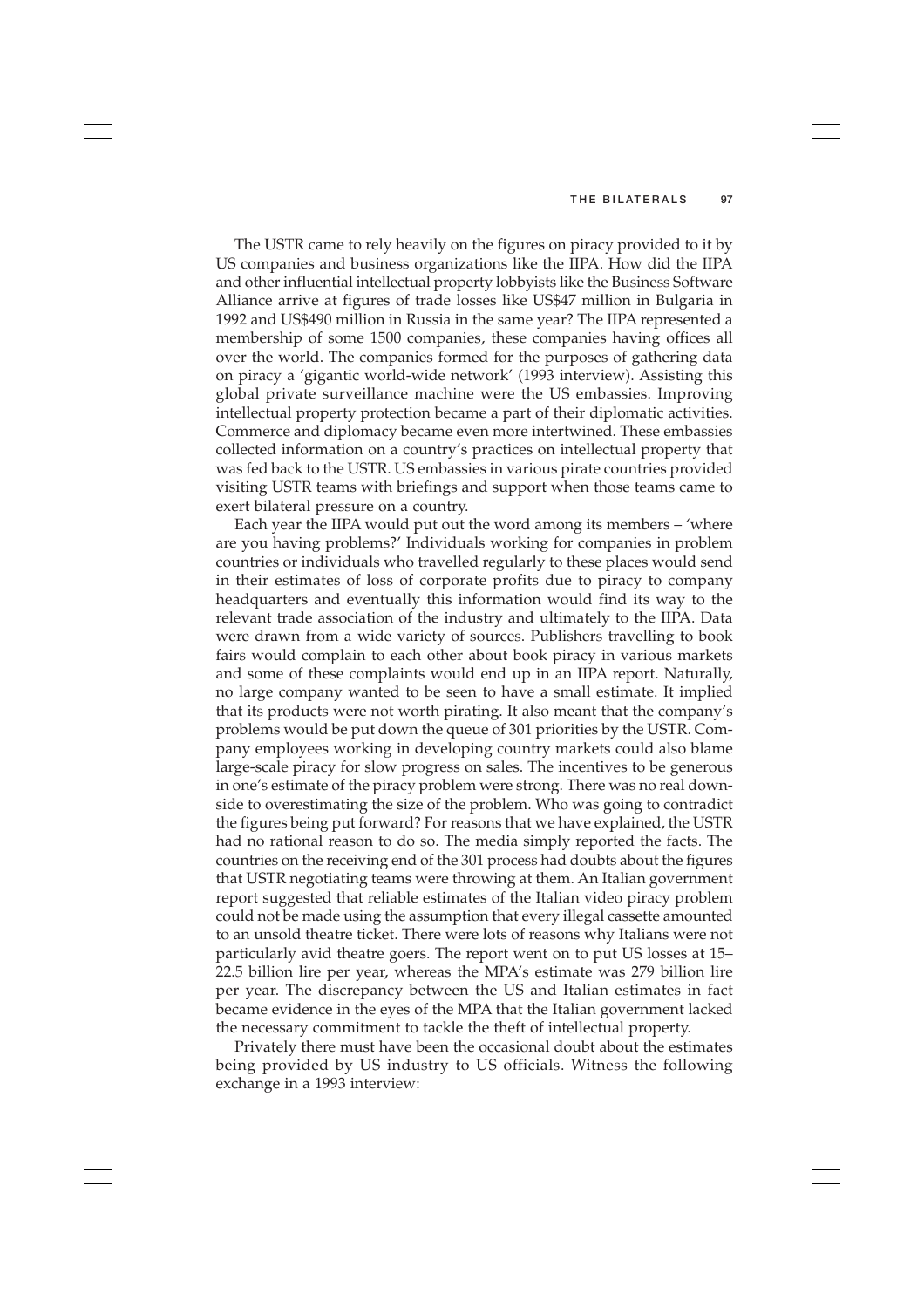Drahos: How accurate do you think are the industry figures on piracy?

US Department of Commerce official (smiling): Trade organizations have a varying degree of commitment to accuracy.

A little scepticism was warranted. After all, the facts and fact sheets were sourced from a faction – the intellectual property lobby. Reservations about the size of the piracy problem tended to remain in the realm of private thoughts. Publicly and officially a picture was painted of foreign governments tolerating rampant piracy. Individual estimates that had drifted into the offices of intellectual property lobbyists from far flung corporate offices were written into analyses and sent on to the USTR and other areas of government. They became part of officialdom, making their way into government reports. The estimates grew ever larger:

Foreign pirating reduces the revenues of the US software industry by several billion dollars. One personal computer manufacturer has commented that it has lost 80 per cent of its potential revenue in Southeast Asia to competitors who have illegally copied its intellectual and industrial property.<sup>20</sup>

The IIPA was not the only business lobbyist playing the numbers game. The Business Software Alliance (BSA), a member of the IIPA, had an aggressive strategy for the enforcement of intellectual property rights in software. Like the IIPA, it hired Economists Incorporated to write reports about the importance of the software industry to the US economy.<sup>21</sup> Economists Incorporated described the problem of software piracy as 'ubiquitous'. 22 The estimated annual worldwide loss to industry of US\$10–12 billion was the BSA's figure.<sup>23</sup> Even though there was some occasional scepticism within the USTR about the BSA's quantification of software piracy losses it did not stop the USTR from using those figures in calculating the punitive duties it could threaten China with under the 301 process (1994 interview). They were, after all, the only figures that were available. The IIPA and the BSA aggregated the estimates they received and sent the results into a loop consisting of Congress, the USTR and other relevant federal government departments, the media and consulting economists. A process of constant recycling followed and after a while these estimates came to be seen as hard facts. The same intangibility of the value of intellectual property that made it ideal for tax games also made it ideal for political games.

By the early 1990s the USTR, the intellectual property lobby and the companies for which they worked had a closeness borne of participation in a common crusade. When the Disney Corporation was in agony over the unauthorized broadcast of *Snow White and the Seven Dwarfs* in Venice in 1991 the then USTR Carla Hills wrote to Frank Wells, the CEO of Disney, saying that largely in response to Disney's needs a USTR team had been sent to Italy to see what could be done. The letter ended with, 'We now have their attention and we will keep up the pressure'. 24 The intellectual property lobby reciprocated these feelings of solicitude: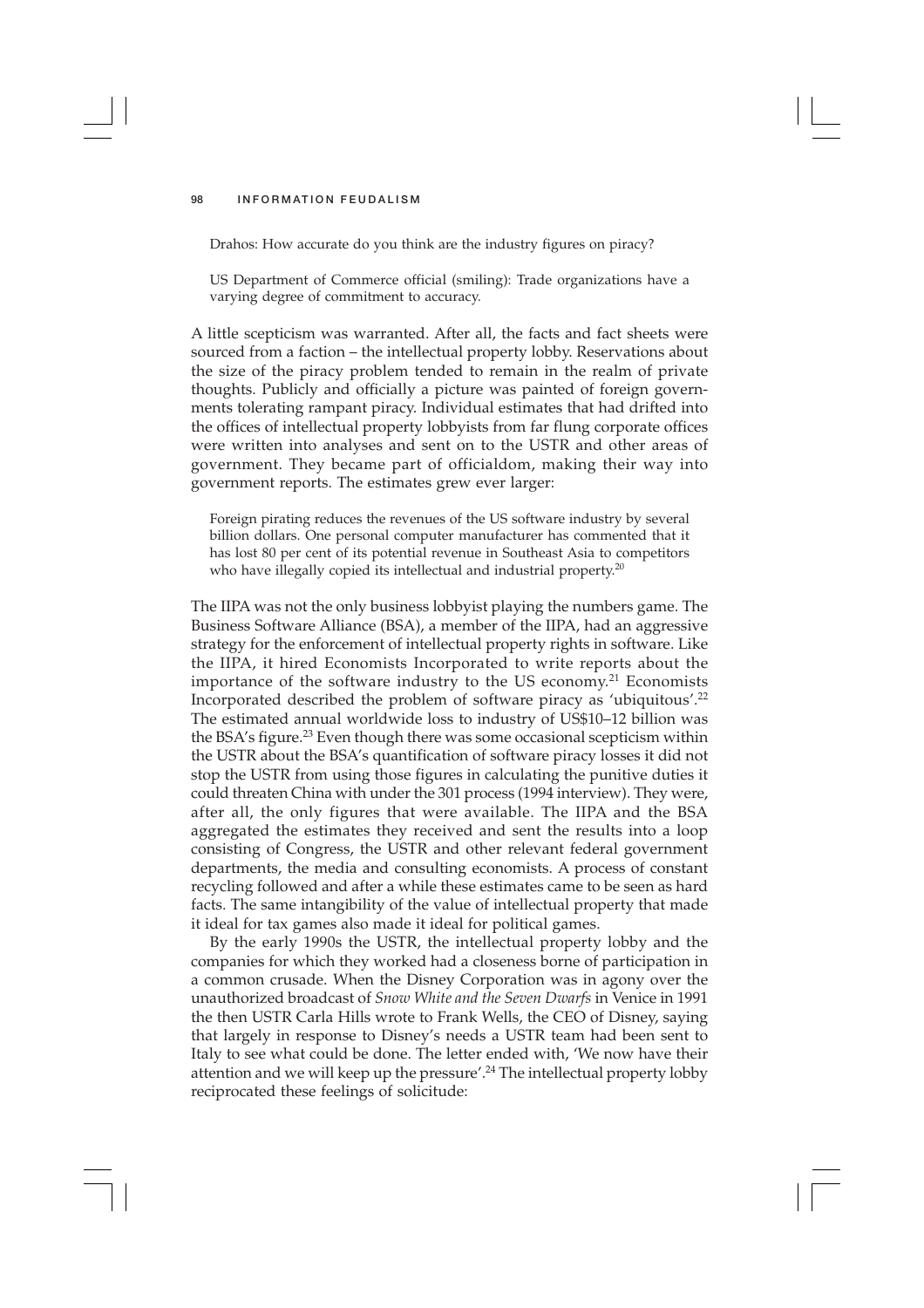#### THE BILATERALS 99

I cannot laud Ambassador Carla Hills too highly. In a global nest of complexities, she has been a mostly triumphant captain. She has been thoroughly supportive of the MPAA's and the International Intellectual Property Alliance's objectives... But in resources USTR is thinly clad. It has a tiny band of professionals, not enough to man all the barricades... MPAA believes USTR needs more support staff.' 25

Washington lobbyists do not always push for an increase in the size of a government bureaucracy!

## THE WOLF AT THE DOOR

Between 1985 and 1994 (the year in which TRIPS was signed as part of the Final Act of the Uruguay Round) the USTR brought Section 301 actions dealing with intellectual property against Brazil (1985, 1987 and 1993), Korea (1985), Argentina (1988), Thailand (1990 and 1991), India (1991), China (1991 and 1994) and Taiwan (1992).<sup>26</sup> Given that by the end of 1994, 95 Section 301 actions had been initiated, the launching of 11 Section 301 actions related to intellectual property against seven countries would seem to be a modest use of coercive power. Further in only one of those cases, that of Brazil in 1987, were punitive tariff measures actually imposed. In the case of China in 1994 the USTR did increase duties on more than US\$1 billion worth of Chinese imports as from 26 February 1995, but on 25 February 1995 an agreement was reached between the two countries and so the duties were not imposed.

Section 301 was much more about barking than biting. For any country, even one as powerful as the US, aggression brings costs. Trade relations between states depend on open lines of communication between trade officials, and on good professional relations that enable those officials to negotiate trade deals that bring them professional credit and promotion. In the community of trade negotiators what really counts are deals that allow trade to happen, not decisions that disrupt trade relations. Countless conversations, official and non-official are required to smooth the way for traders wishing to get their goods past the border of another country. Once one country resorts to actual coercion in attaining a trade objective it is a very public admission of failure. Trade thuggery rips apart the webs of dialogue on which trade negotiators rely to manage their long-term negotiating objectives, leaving them the difficult task of reconnecting those delicate strands for future negotiations. Closing deals, the mark of every good negotiator, as our informants told us, becomes much more difficult.

It was not only trade people who would have to wear the costs of bullying on the intellectual property issue. International trade relations on intellectual property were part of a larger set of international trade issues that were in turn part of an even broader set of international economic, foreign and defence issues. In such a world of complex interdependency the USTR could hardly go around lashing out at 'pirate' countries whenever the private sector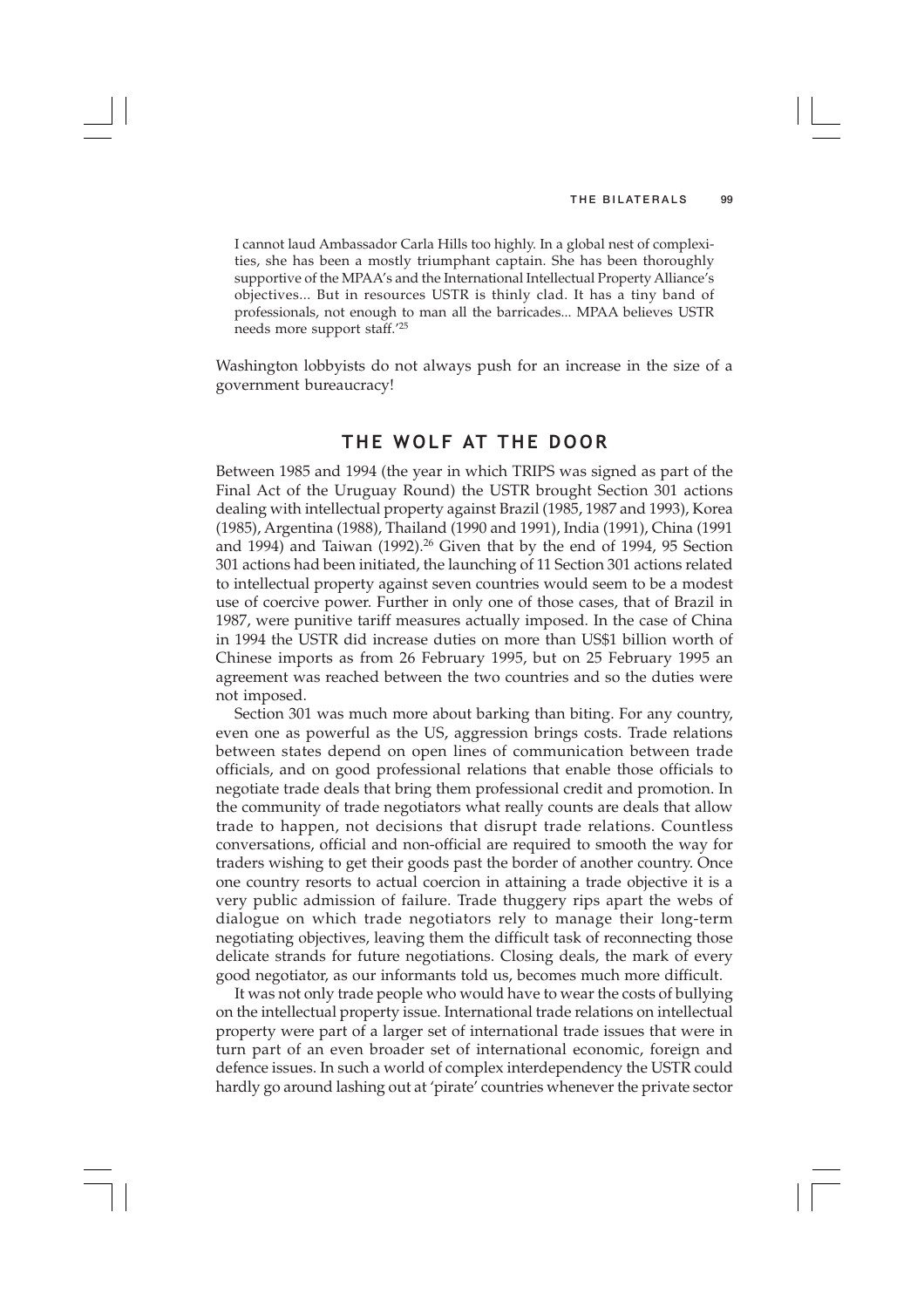demanded it. To some extent at least the US had to remain concerned with its image and appeal among developing countries. The use of 301 had to be tempered by diplomatic wisdom. Intellectual property was nested in a much larger game of complex interdependency meaning that it made no sense to punish every single transgression of US intellectual property. The Caribbean states, after having signed up to the Caribbean Basin initiative, did little to protect US movies, something to which the USTR, much to the annoyance of the IIPA, turned a blind eye:

IIPA expresses concern that USTR has never formally acted upon, or even acknowledged, any petition filed to remove countries from the CBERA [Caribbean Basin Economic Recovery Act] program for violations of intellectual property rights of the US copyright industries. It notes that USTR has not promulgated procedures for receiving and acting upon petitions to revoke, suspend or withdraw CBI beneficiary country status. IIPA suggests that additional Congressional direction may be appropriate.<sup>27</sup>

Similarly when the USTR Carla Hills in April 1990 did not designate any country as a 'priority foreign country' under Special 301, the IIPA was openly critical, claiming that it threatened 'the credibility of US trade policy'. 28 The IIPA's enthusiasm for the use of the trade fist was readily understandable. It was a single issue lobby and it had to justify the dues its corporate members paid. Trade sanctions, as far as it was concerned, were the most effective way to get quick action from a country on intellectual property. As a single issue lobbyist it had the most to gain from the use of coercion and the least to lose. The individual company members of the IIPA were also happy for the IIPA to be seen as the bully. Companies such as IBM with offices and markets in developing countries did not want to be too closely linked to the use of 301. There was always the possibility that they might be the subject of some sort of counter-retaliation by a developing country. IBM in particular concentrated on achieving a multilateral solution to its intellectual property problems leaving the IIPA 'to beat up on' individual countries (1993 interview).

The aim of the 301 process was to push and prod developing countries into accepting intellectual property rules that would allow their economies to be integrated into a global knowledge economy being led by US entrepreneurs. For this purpose it was more important to give countries the feeling that their behaviour on intellectual property was the subject of constant surveillance. The watchlist method under Special 301 did precisely this. Dozens of countries were listed under Special 301 once it was introduced in 1988. No country was exempt from the watchlist process with both Australia and Europe appearing on it. Once under surveillance a country found itself drawn into an atmosphere of threat, with the possibility of a 301 action lurking in the background. Rather than risk a full blown dispute with the USTR, countries would attempt to do something on intellectual property to appease the USTR and avoid a really bad 301 assessment. Every year as the deadline for the USTR's Special 301 review approached countries would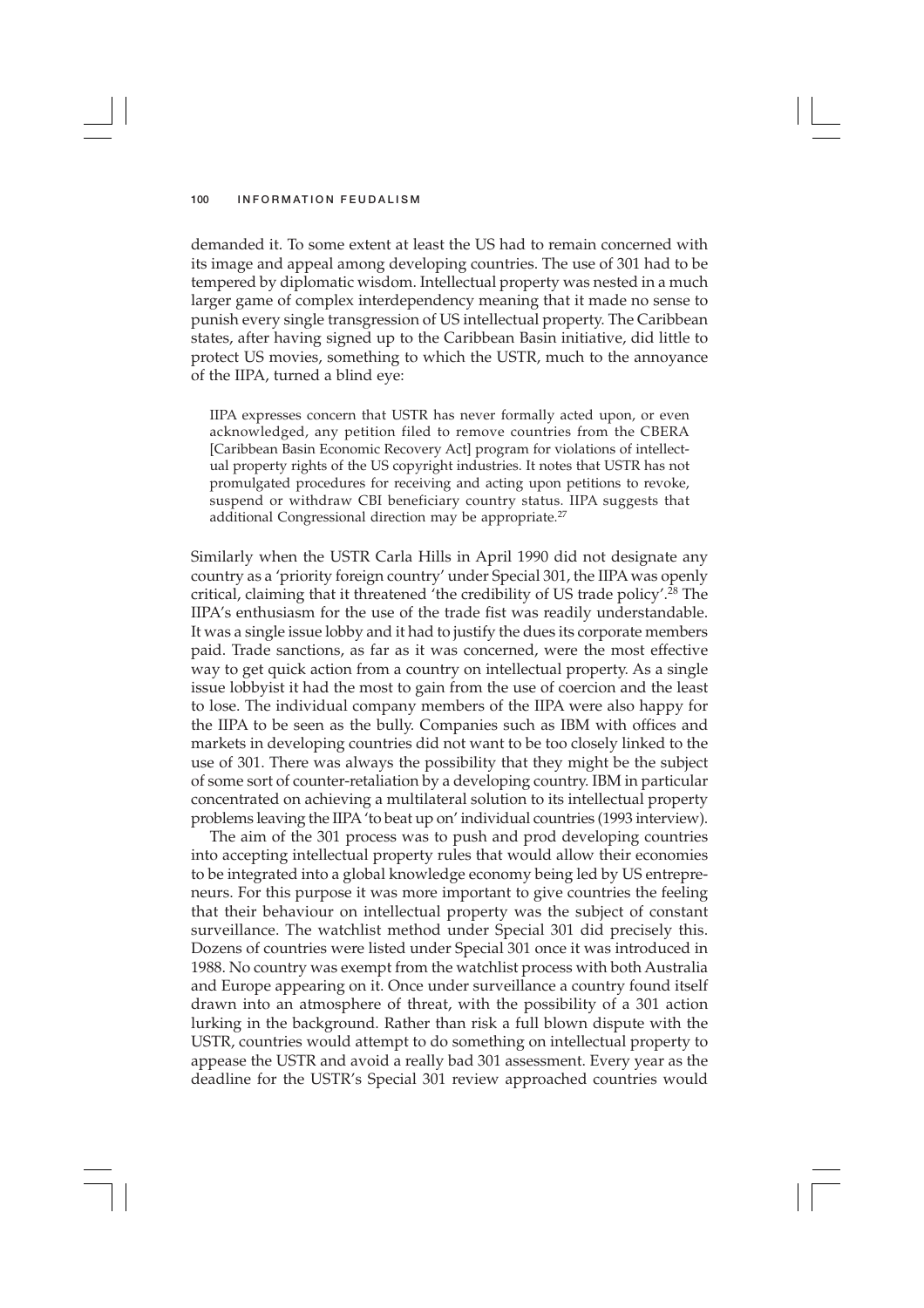#### **THE BILATERALS** 101

rush through some amendment to their intellectual property law, perhaps put a few more pirates in jail, increase penalties or take some other action, all in an effort to demonstrate their commitment to respecting US intellectual property. With both bilaterals and the GATT, the IIPA position was: 'We'll *not* negotiate on standards of IP. We'll negotiate on *time* to meet them. Any watering down of IP standards and no deal, no GATT' (1993 interview).<sup>29</sup> The annual 301 report card handed out by the USTR to each country looked at the progress that it had made since the previous year and hinted at what might happen if a country did not become a better student. Good pupils were given encouragement and the delinquents chastised; everybody was told how they could do better. (The following are taken from the USTR's *2000 Special 301 Report*.)

Ireland: However, Ireland's commitment to enact comprehensive copyright legislation has not been met... The US government remains hopeful that Ireland will take steps necessary to complete the legislative process in the very near future, but will feel compelled to consider other options in the face of any further delay.

Kuwait: Kuwait has been lowered to the watch list this year in recognition of its efforts over the past year to address concerns regarding its intellectual property laws and enforcement actions.

Latvia: Although Latvia had made progress in improving its intellectual property rights regime since it became a member of the WTO in February 1999, there is still much room for improvement.

The watchlist mechanism has in this regard proved to be surprisingly effective, as this observation from an USTR official shows:

One fascinating aspect of the Special 301 process occurs just before we make our annual determinations, when there is often a flurry of activity in those countries desiring not to be listed or to be moved to a lower list. IP laws are suddenly passed or amended, and enforcement activities increase significantly.<sup>30</sup>

Sovereign states, no matter how big or small, are caught up in a global surveillance network consisting of American companies, the American Chamber of Commerce, trade associations and American embassies, a network that gathers and reports on the minutiae of their social and legal practices when it comes to US intellectual property. The pressure to improve one's protection of intellectual property is relentless. US officials travelling to Thailand take the opportunity over lunch to tell Thai judges from the Intellectual Property and Trade Court that they should hand out genuinely deterrent punishments to the intellectual property infringers currently before them. The judges listen to these insistent remarks with the civility that is characteristic of Thai people's treatment of guests, knowing that if they do not comply their government will receive a report card like the following: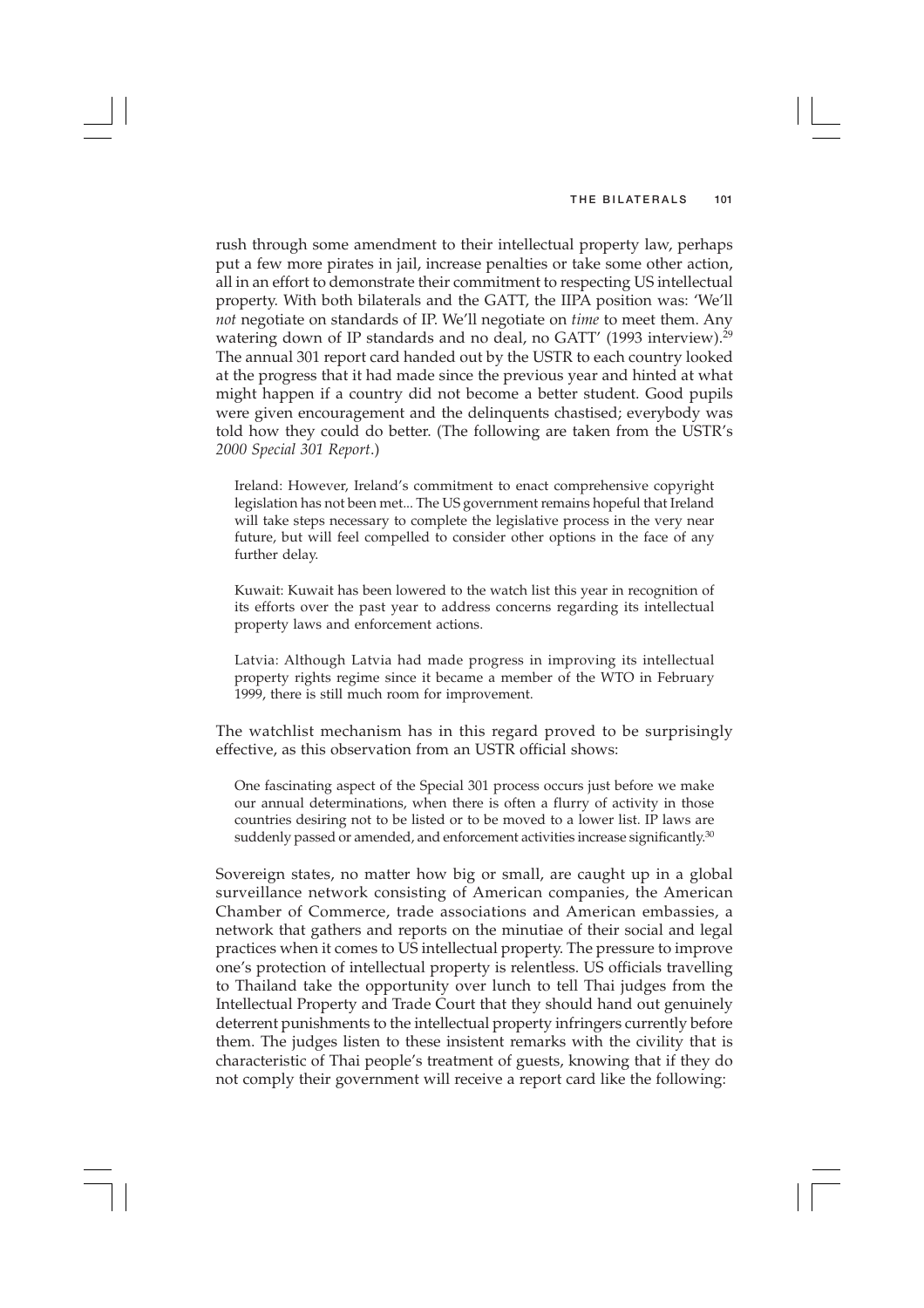Thailand's intellectual property record over the past year has improved moderately. The intellectual property courts are imposing criminal penalties; however, these are often not sufficient to deter infringement and are often suspended pending appeal.<sup>31</sup>

The countries against which 301 actions were taken in the 1980s and early 1990s were specially chosen. These bilateral actions were part of a coordinated strategy that had a multilateral dimension, a dimension we explore in the next chapter. As we have pointed out elsewhere the US:

targeted its Section 301 action on forms of conduct that it was seeking to control through the Uruguay Round, such as disrespect for US intellectual property laws and restrictions on US foreign investment.<sup>32</sup>

In Chapter 5 we saw that India had during the 1960s, 1970s and 1980s led developing country resistance to Western business initiatives to ratchet up standards on intellectual property protection. Brazil had also been a resister in the 1960s, attempting to turn the UN into a forum to critically re-examine the patent system. Korea, worryingly for the US, was making strides in the manufacture of semiconductor chips and showing every sign that its markets, like Japan's, would remain beyond the reach of US knowledge companies. As one Korean negotiator told us Korea was being called a 'second Japan' by US negotiators (1995 interview). Brazil, India, Korea – all three developing country leaders – all three the subject of 301 investigations.

In 1985, the year after the amendment to Section 301 of the Trade Act to include intellectual property, the USTR self-initiated two 301 actions. The first on 16 September was against Brazil's policy on informatics and the second on 4 November 1985 was against Korea for its lack of effective protection for US intellectual property rights. The action against Korea produced the first significant bilateral deal on intellectual property.

A number of US industries were unhappy with Korea. The Motion Picture Export Association (MPEA) had trouble distributing and showing its movies there. When its movies were shown it was by pirates rather than authorized distributors. Authorized distributors came in for a tough time in Seoul; 'thugs and goons' intimidated the patrons of theatres in which MPEA movies were shown, on one occasion releasing snakes into the theatre (1994 interview). The takings in these theatres were not great. The MPEA had filed its own 301 petition on 10 September 1985, but withdrew it on 25 October 1985, after a Korean Minister travelled to Jack Valenti's Washington office and spent four days settling a deal that was acceptable to the MPEA (1994 interview). Pharmaceutical companies had gripes about the Korean patent system and the US semiconductor industry saw Korea as a major centre of piracy of US chips. Korea itself had aspirations to join the OECD. It was an emerging economic power. Much of its success was built on trade with the US. In 1985 the US was Korea's number one trade partner; 35.6 per cent of Korea's trade was conducted with the US.<sup>33</sup> The USTR needed a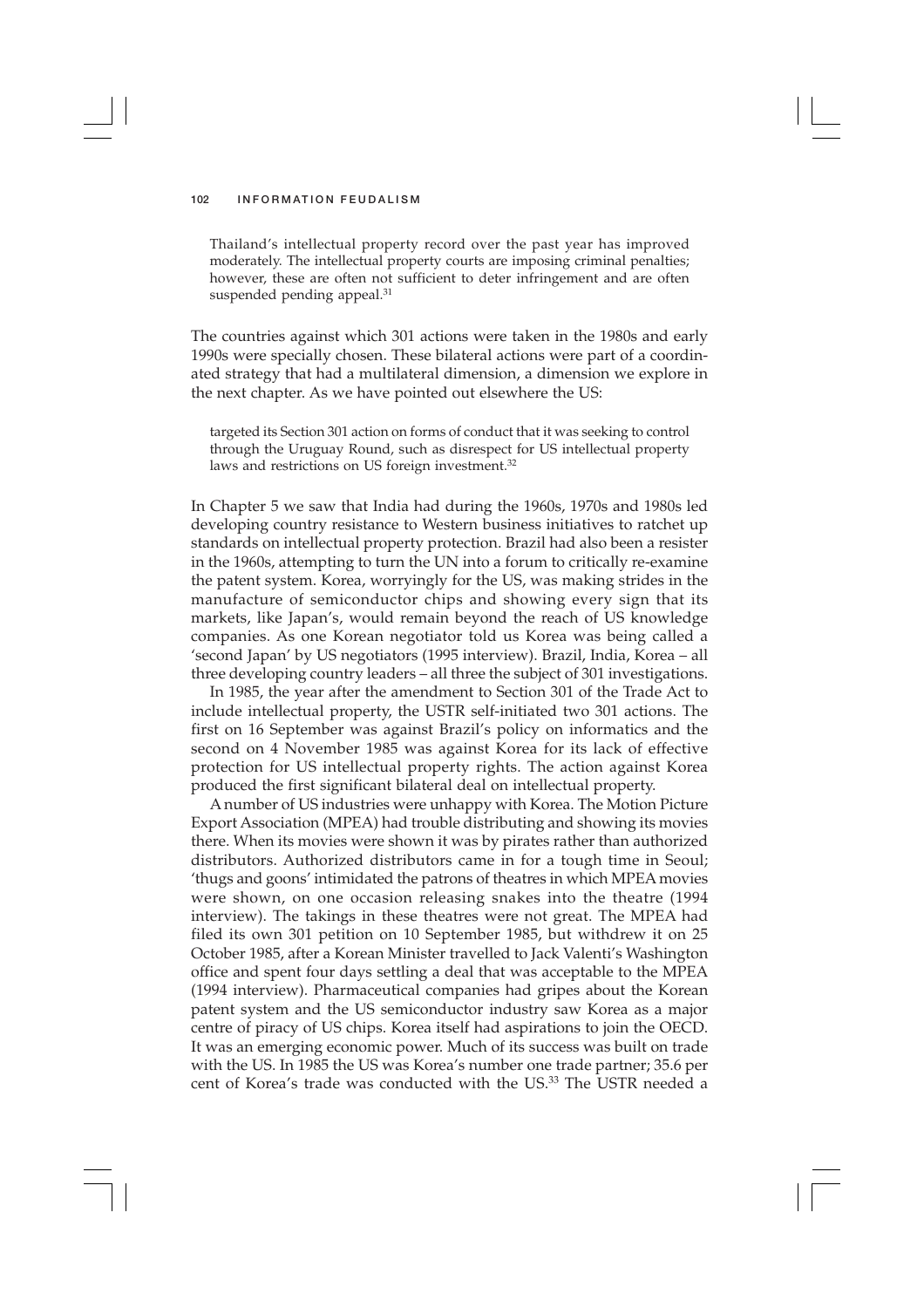strong victory under its new 301 procedure for intellectual property and Korea represented its best chance of success.

The bilateral negotiations were described by one US negotiator who was involved in them as 'slow and painful' (1994 interview). The US had had discussions with Korea over the intellectual property issue prior to 1985. Each side knew the other's arguments. The US argued that it was in Korea's interests to have stronger copyright protection. The Koreans replied that stronger protection would raise consumer prices and in any case changing the attitude of Korean people towards intellectual property was a task beyond the capacity of government. Copying within Korean culture was a compliment to the author. The last defence in particular made US negotiators take deep sighs before restating the US position. The USTR adopted another tactic to neutralize the cultural claim. Copyright in Korea and other Asian countries was typically administered by departments of culture. US trade officials pointed out to Korean trade negotiators that officials in the Korean department of culture were, by seeing copyright as a cultural rather than economic tool, getting Korean trade into a lot of hot water. Would the US really be forced to close its huge markets to Korea because some officials from cultural affairs were insisting that in Korean culture copying brought pleasure and honour to the author? Once the USTR put together officials from Korean trade ministries and culture ministries it did not take long for the former to pull rank on the latter. Korean culture was not a big export earner and trade negotiators everywhere move in a practical milieu. As one lobbyist put it, 301 was in effect a 'wake up call [to] get senior people in developing countries to think about the issue' (1993). Putting the blame on officials from cultural affairs was also a useful negotiating tactic in that trade negotiators from both sides could blame an absent party. Absent parties from the closed rooms of trade negotiations generally are a handy negotiating convenience in trade talks. When US negotiators made threats at an early stage about what would happen to Korean exports if the Koreans did not comply on intellectual property they also said that they had little choice in the matter because of the pressure they were under from US industry (Korean negotiator, 1995 interview).

On 21 July 1986 the White House announced that it had reached an agreement with Korea on the protection of US intellectual property. It was signed on 28 August 1986. Korean officials we spoke to described it as a 'dividing line' in Korean intellectual property history. A former US negotiator said of it that it 'became the blueprint for other agreements plus the GATT' (1994 interview). The USTR Clayton Yeutter, in a lunchtime talk to the American Intellectual Property Law Association on 9 October 1986, described it as sending a message to GATT members and the rest of the world.<sup>34</sup>

There was little attention to legal niceties in the agreement. It was not a treaty or even a memorandum of understanding. It was simply a deal in which US companies wanted money for their patents, protection for their trademarks, the pirates jailed and Koreans to open their markets, culture and wallets to US copyright and patent products and that was that. What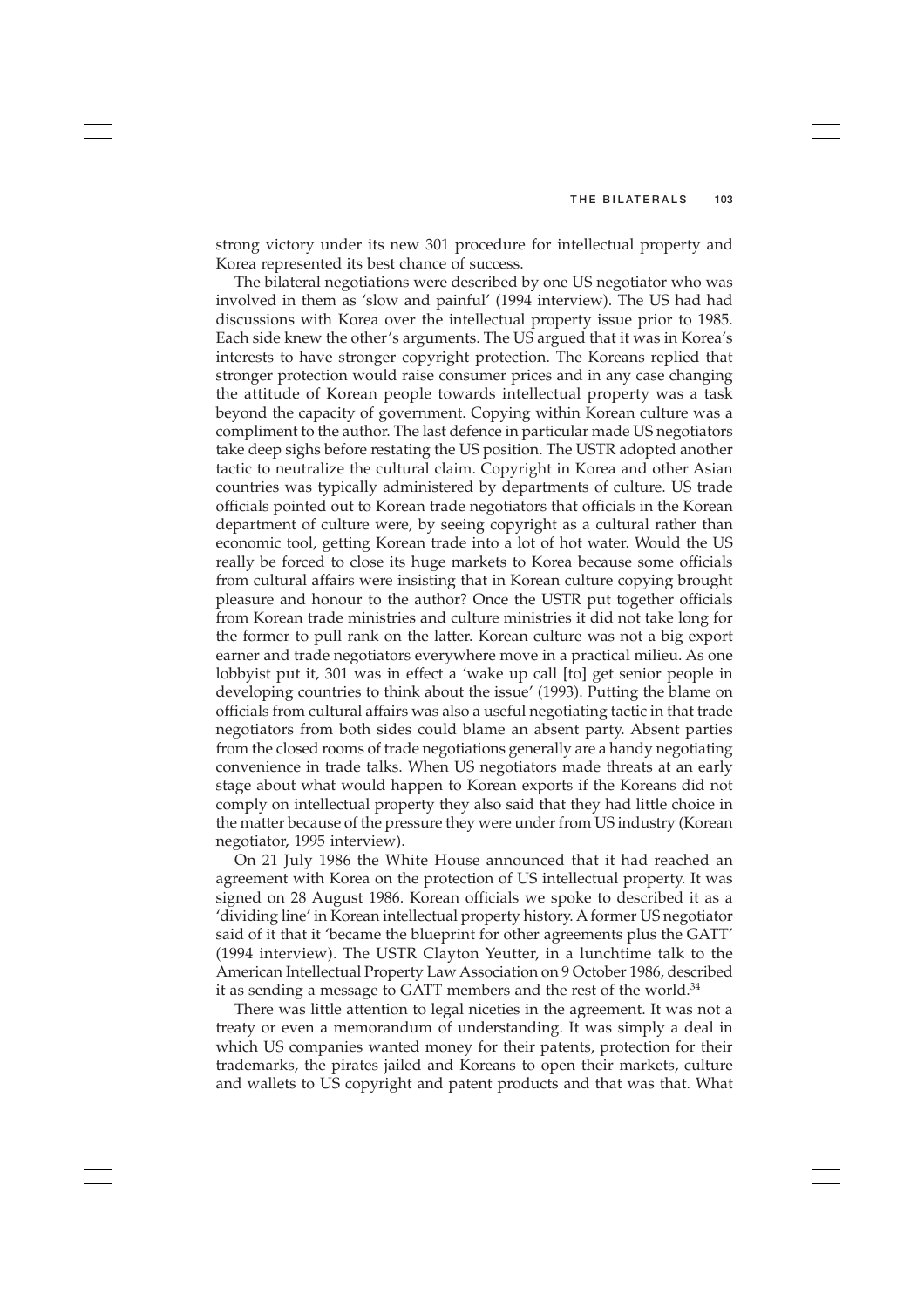stuck in Korean minds was the millions of dollars handed over by Samsung to Texas Instruments. Patents soon became a 'number one priority' for companies like Samsung. They could see that building up a patent portfolio of thousands of patents, many of them of doubtful validity, and then springing them on competitors was going to be an important route to profits in the future.

The 1986 agreement marked the beginning of an American intellectual property tutelage for the Koreans. Their drafts of new intellectual property laws were reviewed by US experts and comments provided to Korean drafters with a speed that surprised those drafters (1994 interview). Getting intellectual property legislation on the books was merely the beginning. The US also put pressure on the Koreans to close operations like Tower Publications which were copying US copyright products without permission. The USTR continued to apply bilateral pressure under Special 301 procedures and US business continued to petition for the use of 301 against Korea. Bristol Myers filed a 301 petition in 1987 alleging inadequate enforcement of a particular patent. Squibb Corporation and Bristol Myers both filed petitions in 1988 on patent protection issues. The MPEA also filed a petition in 1988. These petitions were withdrawn when Korea offered to settle the actions.

Korea tried to keep the terms of its deal with the US a secret, but eventually news of the deal leaked into the other embassies. Europe and Australia, among others, which in other contexts bemoaned aggressive US unilateralism, showed up on Korea's doorstep demanding a similar deal from the Koreans for their own industries. These officials saw no inconsistency in publicly criticizing the US for trade bullying while privately riding on its coat-tails. In fact the EC made it a practice to obtain a copy of the agreement that the US obtained from Asian countries in its bilateral negotiations and then attempt to get similar terms. It never did better and normally worse (1993 interview).

These days the Korean commitment to intellectual property is impressive. Korean officials will tell you of the enormous potential benefits of the system. There is the occasional glum note as when a trade negotiator in 1995 told us that Korea would go into a trade deficit with the  $US^{35}$  There is also a note of realism about what intellectual property represents: 'Intellectual property is really an issue of survival within the world system' (1995 interview). It is the price that countries have to pay, largely to US companies, to enter the world trading system.

The 301 action against Brazil in 1987 was unusual because it culminated in 1988 with the imposition of US\$39 million of tariff penalties on Brazilian products being imported into the US market (the tariffs were lifted in July 1990). But it also illustrates how important US bilateralism was to the multilateral strategy we will be discussing in the next chapter. Brazil had chosen not to have patent protection for pharmaceutical products. It was not alone in adopting this type of patent law. Argentina, Mexico and the Andean Pact countries had all decided not to protect pharmaceutical inventions or to offer only weak protection. The aim was to keep the price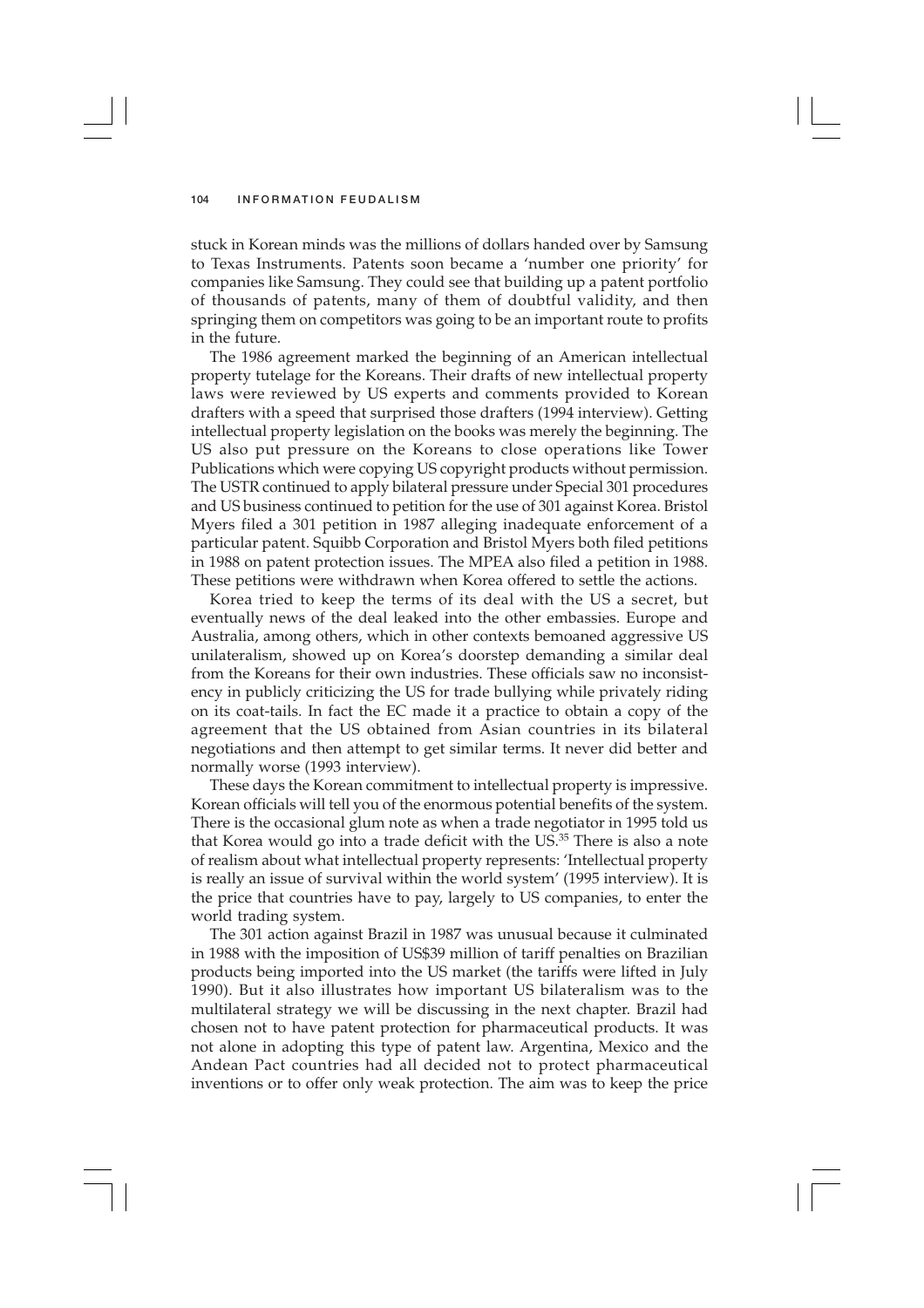#### **THE BILATERALS** 105

of pharmaceuticals as low as possible. For the US there was the danger that a developing country leader like Brazil might in the context of the GATT negotiations team up with India and lead a developing country bloc on the issue of the patenting of pharmaceuticals. If, however, Brazil and some of the other South American states had bilaterally been pressured into adopting US style patent laws on pharmaceuticals then in the context of the GATT they would only be agreeing multilaterally to patent standards to which they had already bilaterally agreed. As one former US trade negotiator put it: 'each bilateral brought that country much closer to [the] TRIPS Agreement so accepting TRIPS was no big deal' (1994 interview). (Aside from Brazil, the Pharmaceuticals Manufacturing Association also filed a petition in 1988 against Argentina, which was withdrawn when Argentina agreed to modify its patent law.)

Breaking Brazilian resistance on pharmaceutical patents was absolutely crucial. It would send a message to other South American states and deprive India of a potential ally in the TRIPS negotiations. When on 20 October 1988 the US President proclaimed the tariff increases on Brazilian paper products, non-benezoid drugs and consumer electronic items, the Brazilians were faced with a cost-benefit calculation. The cost of not complying with US wishes was roughly equal to the death of their markets in the sectors affected by the tariffs. At that time almost 25 per cent of Brazilian trade was with the US. The gain of complying with US wishes was the termination of the tariff penalties and keeping their markets. Compliance would also get the rod of 301 action off their backs for a while. Under Special 301 a foreign country could not be identified as a priority foreign country if it entered into good faith negotiations or made significant progress in bilateral or multilateral negotiations on intellectual property.36 Thus the pay-off to the Brazilians was the removal of tariffs, the recovery of their markets and the end of further threats under the 301 process on this particular issue.

The Brazilians did not cave in immediately. Countries do not like being coerced and Brazilian politicians realized that the issue of cheap drugs was important to the Brazilian people. Brazil's AIDS population kept increasing. Brazil commenced an action against the US arguing that the use of 301 was illegal under GATT. Some US trade experts had reached a similar conclusion.37 Most 301 actions would have been illegal under GATT [Q4]. But then as an IBM lawyer pointed out to us when we raised this issue in a 1994 interview the US could always block GATT dispute panels on the use of 301 'while the tariffs did the job for you'. The longer Brazil resisted, the less likely it would be to get its US markets back and in any case it faced a long, uphill battle trying to get justice in a trade system that was more about power than playing by the rules. The Brazilians began to draft the necessary legislation in 1990. In 1996 a 'Fact Sheet' on Special 301 put out by the USTR stated that Brazil had taken 'the admirable step of enacting a modern patent'.

In 1991 India was also on the receiving end of a 301 action on intellectual property. But as one Indian negotiator explained India hardly cared about this. No Indian politician could afford to be seen domestically as part of a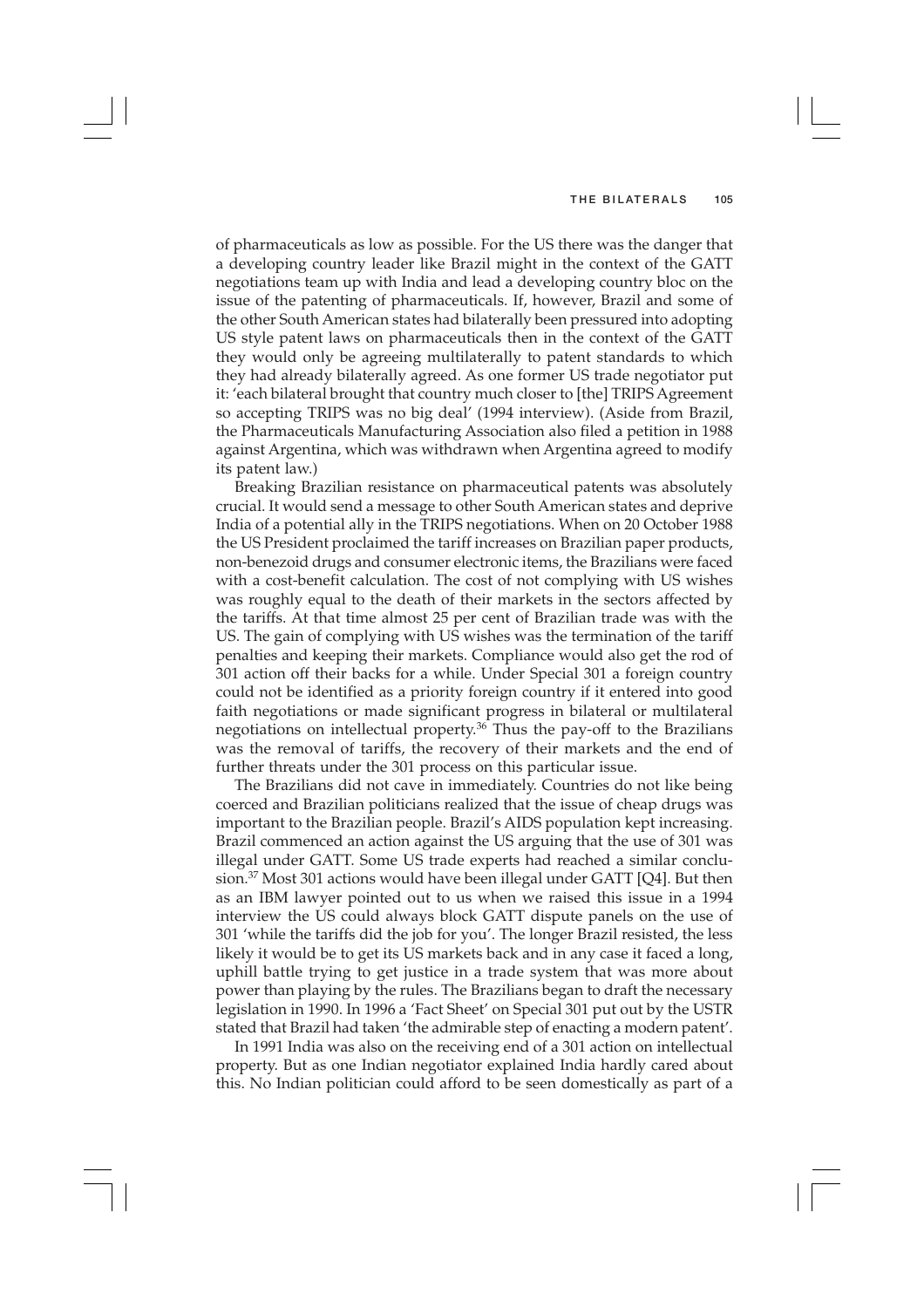bilateral deal in which the Indian market was handed over to an American pharmaceutical Raj. India had a large domestic economy and so it placed less weight on its trade relationship with the US than did Brazil. It was the multilateral game, which we describe in the next chapter, that eventually brought the Indian tiger down.

In Central and Eastern Europe, US bilateralism was important in the 1990s, but EC bilateralism even more so because of the interest these states had/have in meeting the conditions of admission to the EU: 'Central and Eastern European countries are in the sphere of influence of the EC Patent Office under the PHARE Program' (1993 WIPO interview). Our interviews with strategic major players suggest that the third major economic power, Japan, has not been a lead actor in shaping IP bilateralism.

China had been the target of US bilateralism on intellectual property since the 1979 trade agreement between the US and China. In that agreement and through subsequent 301 actions the US tried to push China into granting US standards of protection to US copyright, trade mark and patent owners. The US could also exploit China's desire to enter eventually the WTO system (China became a WTO member in 2001). Naturally, it was important for the US to secure better protection for its intellectual property in China. More fundamentally, it wanted to ensure that the Chinese entrepreneurs of the future would respect the rules of global information capitalism. China was an old civilization, but was becoming a young, aggressive market society whose entrepreneurs might be reluctant to recognize the authority of US information capitalists over the knowledge that mattered in global markets:

It's ridiculous for these stinking foreigners to pick on China like they do. We're just following the general trend by pirating some of their stuff. And they're up in arms, carrying on about intellectual property infringement and making a fucking stink all over the world about us.

Foreign devils are just plain unreasonable. To be honest, they've been ripping off the Chinese for ages. What's all this stuff about intellectual property? Whose ancestors got everything going in the first place?<sup>38</sup>

The US itself we saw in Chapter 2 was no great respecter of European intellectual property. Because the US sees the dangers to it of a market society born of a rejection of traditional authority over property rights in the capital of information, the US has kept up constant bilateral pressure on China to adopt and enforce intellectual property standards, signing Memoranda of Understanding with China in 1989, 1992 and 1995. Nowadays trade sanctions hang over China like a Sword of Damocles. Under Section 306 of the US Trade Act the US continues to monitor China's progress on intellectual property rights. Monitoring means that the 'USTR will be in a position to move directly to trade sanctions if there is slippage' in China's enforcement of bilateral intellectual property agreements.<sup>39</sup>

Perhaps the most stunning achievement of the 301 system has been its continued growth and use in the period after the creation of the WTO. There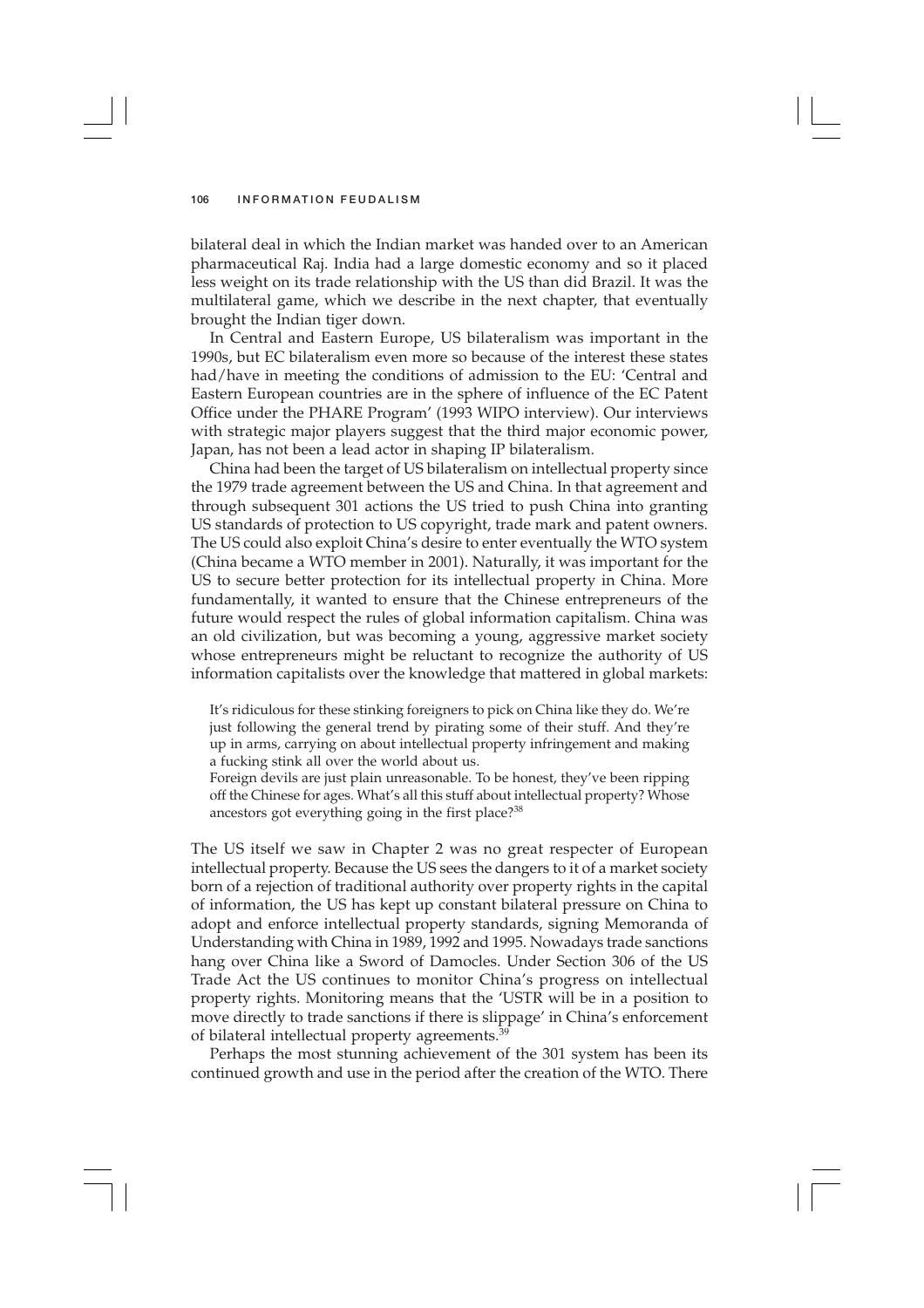#### **THE BILATERALS** 107

were intimations that the creation of a WTO dispute resolution system would see the US ease off on aggressive unilateralism. But if anything 301 has acquired a more machine like efficiency in the post-TRIPS period. The USTR Charlene Barshefsky used Special 301 announcements to publicize the actions that the US would take in the WTO against countries on intellectual property. The symbolism of these announcements is interesting. The WTO dispute resolution system is treated as part of the US 301 process. This process has impressive bureaucratic scale. In her *2000 Special 301 Report* Barshefsky pointed out that more than 70 countries had been reviewed under Special 301. She named 59 foreign countries that failed to meet satisfactory standards of intellectual property; 59 countries which had been graded and listed; 59 countries whose laws and practices on intellectual property had to be watched, analysed and acted upon. A system like 301 costs a lot to run. It is only really possible because corporate America picks up the tab. It provides the global surveillance network, the numbers for the estimates on piracy and much of the evaluation and analysis. The US state in return provides the legitimacy, the bureaucracy that negotiates, threatens and if necessary carries out enforcement actions. It is a system with complete bipartisan support in the US. The Clinton Administration, ignoring or perhaps not knowing the implications of stronger intellectual property rights for human rights like health and education, strengthened 301 by introducing immediate action plans for foreign countries on intellectual property rights as well as out-of-cycle 301 reviews, pushing developing countries into accelerating their implementation of TRIPS and letting big business know of the 'Administration's continued commitment to aggressive enforcement of protection for intellectual property'. 40 In 2000 the Clinton Administration had to back-pedal a little on 301 in the case of sub-Saharan Africa. The deaths from HIV-AIDS there were making the commitment to aggressive enforcement of intellectual property look bad.

US bilateralism on intellectual property rights remains relentless. As the course for the first WTO trade round in the new millennium is plotted the US continues to negotiate bilaterally ever higher standards of intellectual property protection. The Free Trade Agreement it signed with Jordan in 2000 contains, for example, higher standards of patent protection than are to be found in TRIPS. With the WTO experiencing a crisis of legitimacy and all eyes upon it the US has shifted the intellectual property game back to the bilaterals. The bilateral strategy of the 1980s described in this chapter is being repeated. From the Caribbean Basin legislation to the GSP to 301 on to TRIPS 'There was a success breeds success thing' (1993 interview) for the Washington legal entrepreneurs and the US, then European, then Japanese business leaders to whom the entrepreneurs explained their own interests.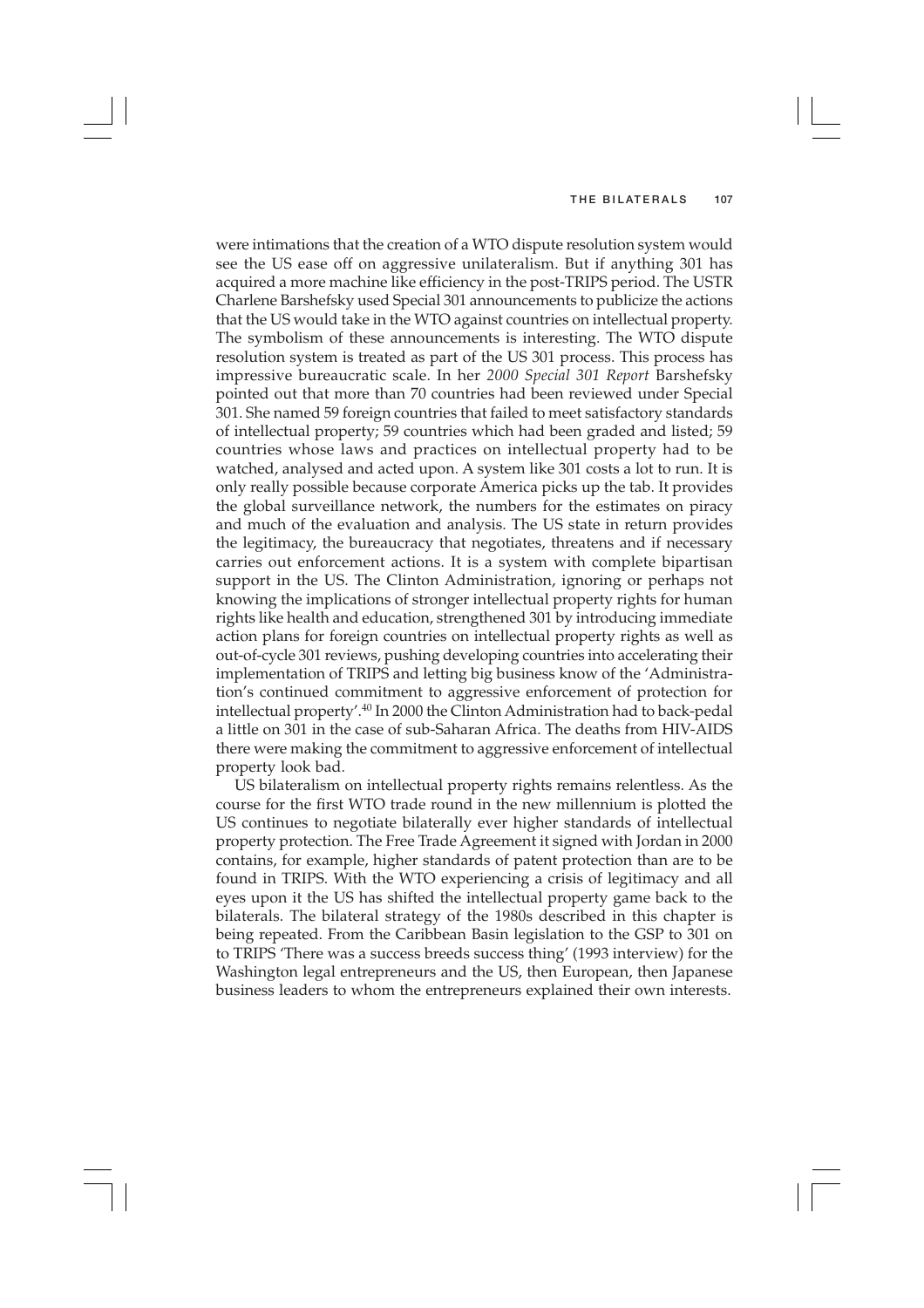#### CHAPTER 7

# Agendas and Agendasetters: The Multilateral Game

## THE GATT

**W** riting in somewhat miffed tones in 1992 the Director-General of the World Intellectual Property Organization (WIPO), Arpard Bogsch, pointed out that the GATT was not even a proper international organization <sup>1</sup> World Intellectual Property Organization (WIPO), Arpard Bogsch, pointed out that the GATT was not even a proper international organization.<sup>1</sup> Since it was, in the words of one US negotiator, about 'to take the pen out of his hands' on the writing of intellectual property standards, its status as a non-international organization must have made Bogsch's loss of power even more galling (1994 interview). The status problems of the GATT trace back to the meeting at Bretton Woods, New Hampshire, in 1944 where in addition to currency regulation (the IMF) and development funding (the World Bank), states also decided that the cause of free trade would be best served by the creation of an international trade organization. By 1948 a draft for an International Trade Organization (ITO), known as the Havana Charter, had been completed. Congress, the home of US trade policy, was worried by the sovereignty implications of an ITO and so refused to ratify the Charter. Instead on 1 January 1948 a treaty came into force, the General Agreement on Tariffs and Trade. States became contracting parties rather than members since there was no international organization of which to be a member. The GATT was applied provisionally by the contracting parties. A GATT secretariat was built by Sir Eric Wyndham White (himself given the title of executive secretary rather than director-general)<sup>2</sup> but it existed in a legal netherworld, an organization without international legal personality. Existing merely as a contractual arrangement the GATT gave its parties maximum flexibility when it came to obligations of trade. That suited the world's most powerful legislature.

By the time of the Uruguay Round, GATT negotiations had been successful in producing a reduction of tariffs on industrial production. The Tokyo Round alone had seen a 35 per cent reduction in the industrial tariffs of major economies. Progress on other barriers to trade such as national rules on technical standards, subsidies and customs valuation had been much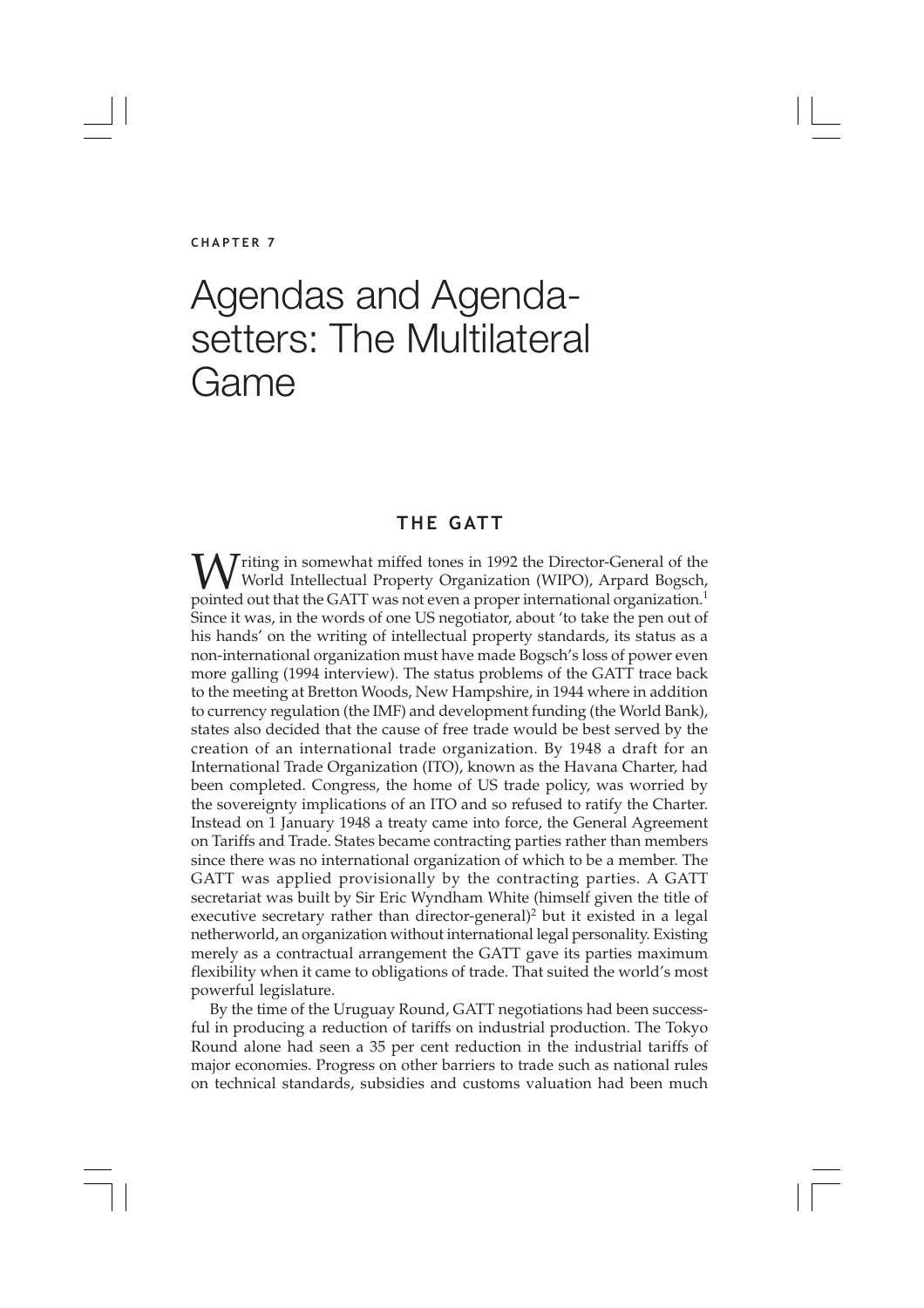#### **A G E N D A S A N D A G E N D A - S E T T E R S 109**

slower. States had in the Tokyo Round (1973–79) begun to inch their way towards reducing these kinds of barriers by means of side codes, the Code on Standards enjoying the widest membership. Membership of these codes was open to all countries of the GATT, but there was no obligation to join. During the Tokyo Round the US had pushed for the inclusion of a Counterfeiting Code to deal with cross-border movements of counterfeit goods. The owners of well-known trade marks were becoming increasingly worried by the unauthorized use of their trade marks on goods manufactured in developing countries. The biggest concern was that these counterfeit goods would find their way back into those markets normally exploited by the trade mark owner. Alarmed by the prospect of a world full of cheap imitations, trade mark owners and their attorneys, invoking the rights of consumers to have the genuine Rolex, began to agitate for some kind of international solution. Trade mark attorneys were important players in these early moves on exploring ways to achieve better international protection for trade marks, especially the attorneys who worked for cigarette companies. These companies, more than most others, were in possession of global brands that they wanted to make globally safe. Developing countries remained unsympathetic to the plight of Western owners of luxury brands. Trade manoeuvrings by nations are rarely morally consistent. For years the Western multinationals that controlled the packaging and distribution of food had made extensive use of the territorial insignia of developing countries such as Darjeeling tea and Basmati rice without much regard for whether the products they were distributing actually originated from these regions. No one in the West considered this a problem.<sup>3</sup>

Developing countries countered the proposal to include a code on counterfeiting in the GATT by arguing that it was WIPO that had primary jurisdiction over intellectual property matters. WIPO, after all, was the specialist UN organization for intellectual property. The GATT's reach over intellectual property issues was only tangential to its jurisdiction over trade in goods. Article IX required contracting parties to cooperate with each other on the misuse of trade names and Article XX of the GATT, the article dealing with general exceptions to GATT, with some qualifications allowed parties to take measures that were necessary for the protection of intellectual property (Article XX (d)).<sup>4</sup> In the hundreds of decisions by GATT panels only three had involved intellectual property, with the US as defendant each time.<sup>5</sup> Intellectual property was hardly mainstream for the GATT. As far as developing countries were concerned the plausibility of their jurisdictional argument was strengthened by the fact that developed countries had successfully used precisely the same argument to keep UNCTAD out of significant involvement with the intellectual property field.<sup>6</sup> Here, as we shall see, developing countries underestimated the malleability of liberal legal discourses. UNCTAD, despite its trade and development brief, did not have competence over intellectual property, but the GATT did.

Despite some support from the EC, Japan and Canada, there was no mention of a code on counterfeiting in the declaration dealing with the results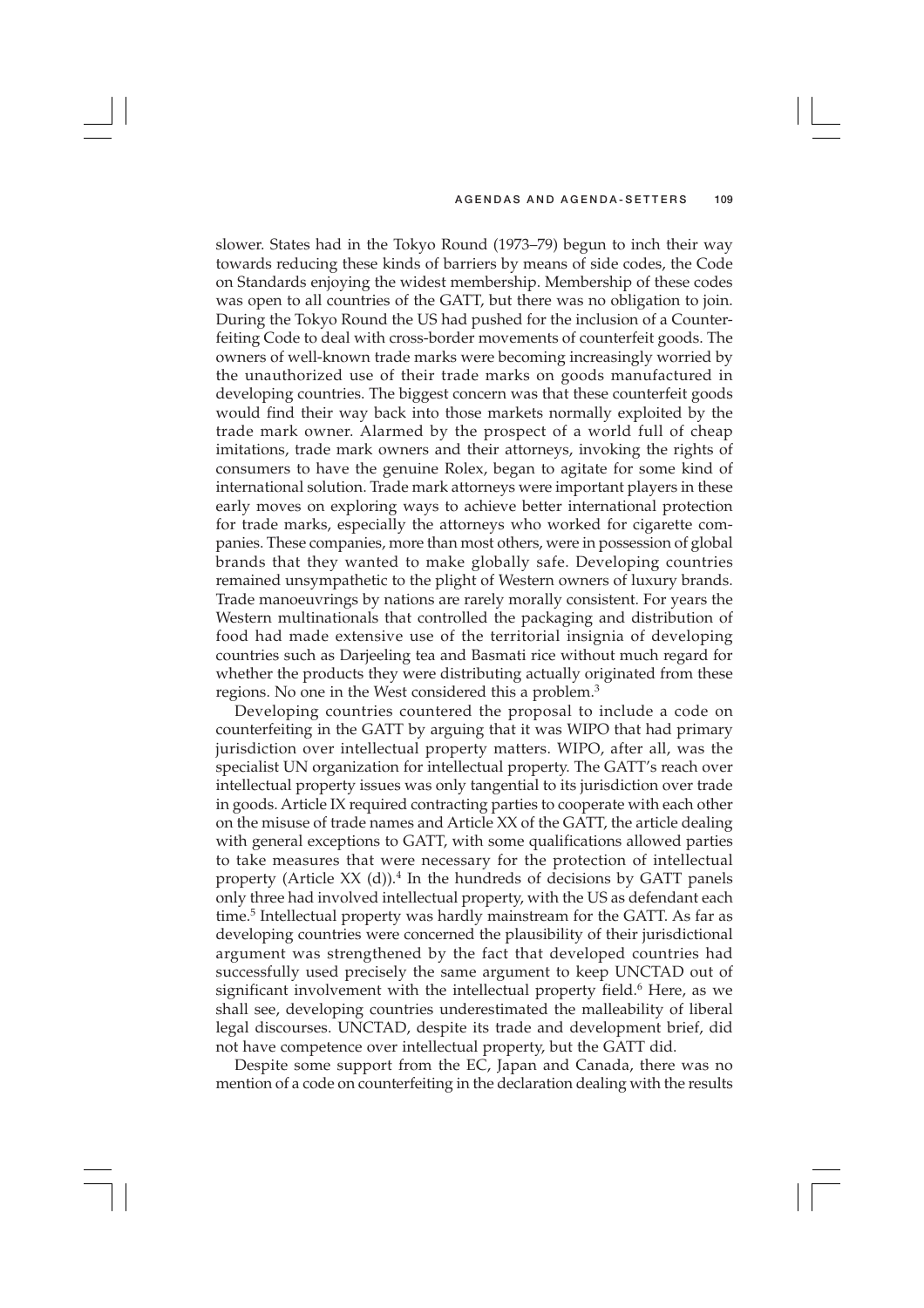of the Tokyo Round. Encouraged by the International Anti-Counterfeiting Coalition, a key international business organization comprising global trade mark owners, the US kept pushing on the counterfeit issue. It and a number of other parties circulated in 1979 a draft entitled 'Agreement on Measures to Discourage the Importation of Counterfeit Goods'. 7 Ultimately this did not lead anywhere much. The issue of counterfeit goods in trade was formally mentioned in the Ministerial Declaration of 29 November 1982 which in turn led to the formation of a Group of Experts on Trade in Counterfeit Goods in 1984.<sup>8</sup> This group reported in 1985 suggesting that something had to be done, and referred the policy issue about which body was to take action back to the GATT Council. In short, the US had received the bureaucratic bounce-around on the issue of counterfeit goods.

By now the key players in the private sector were thinking in much bigger terms about the connection between the trade and intellectual property regimes. Edmund Pratt had taken over the leadership of the strategic Advisory Committee for Trade Policy and Negotiations (ACTN), the committee that, as we saw in Chapter 4, advised the Pesident on trade policy. As discussed in Chapter 6, the US had remodelled its trade legislation to create the link between the 301 process and intellectual property. And as we shall see later in this chapter, a massive lobbying campaign was under way to build an international business coalition which would pressure governments to negotiate an agreement on intellectual property in any forthcoming trade round. The failure to achieve the agenda on the protection of counterfeit goods had led to a much bigger agenda-setting exercise. The experience of the Tokyo Round and its aftermath had confirmed that leaving state representatives or international secretariats to deal with intellectual property issues would bring little or no results. Developing countries were not in the mood to accept intellectual property as an agenda item for a future multilateral trade negotiation. They were primarily interested in getting better deals on agriculture and textiles and showed little interest in the 'new themes' GATT agenda being pushed by the US. Developing country resistance to the inclusion of intellectual property would have to be broken by a combination of raising the costs of resistance and increasing the rewards of agreement.

## THE WIPO TALKSHOP

By the mid-1980s US private sector disillusionment with the WIPO secretariat and WIPO as a forum for getting things done on intellectual property was running high. The copyright crisis of the 1960s was still recent history and strong copyright protection was becoming absolutely crucial to the US computer industry. WIPO's contribution to the Expert Group on Counterfeits had been to send along a representative to participate in discussions, although according to the Group of Experts' report his participation was minimal.9 Patents, the backbone of the Western pharmaceutical domination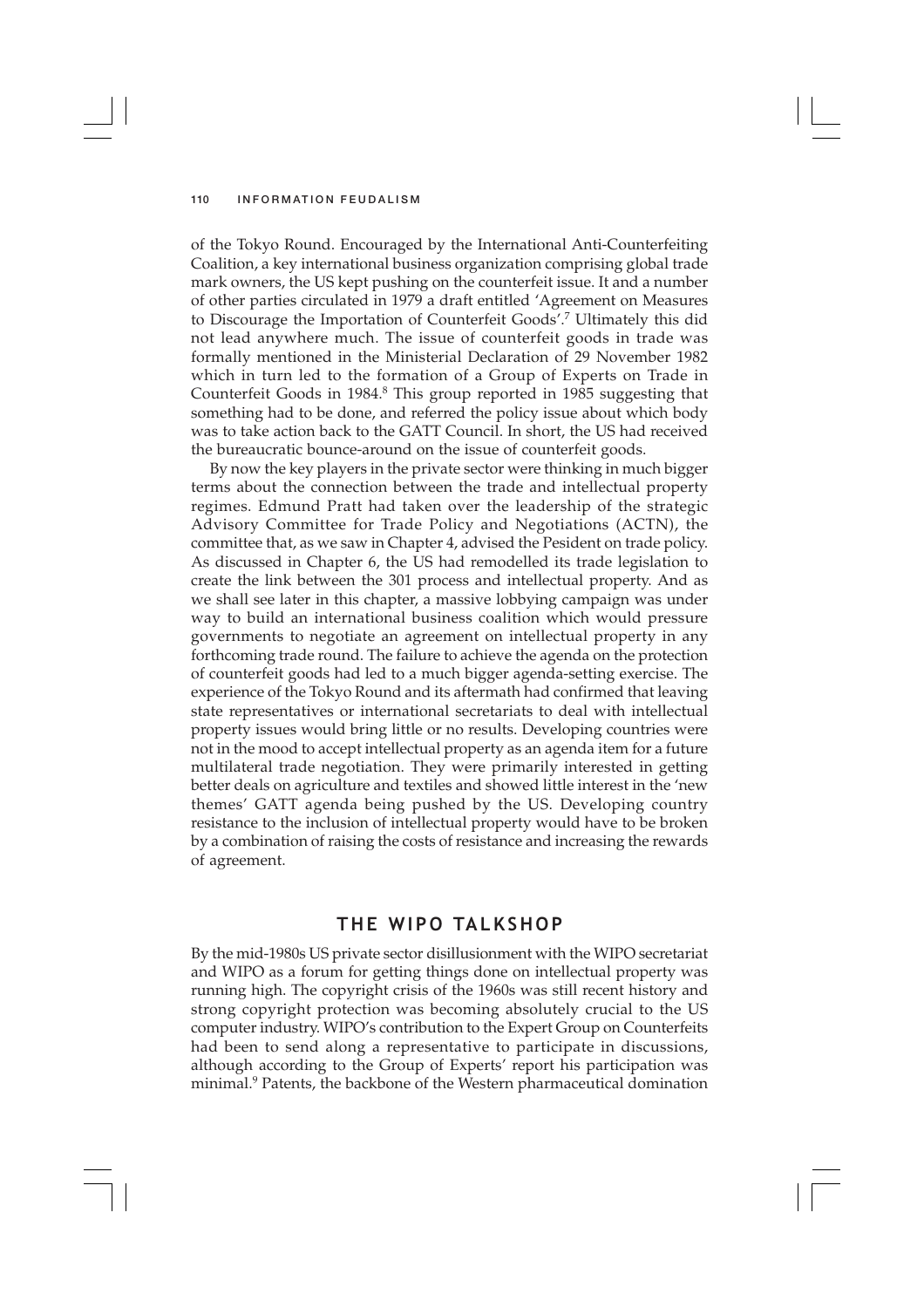#### **A G E N D A S A N D A G E N D A - S E T T E R S 111**

of the world of prescription drugs, were under threat in the Diplomatic Conference for the Revision of the Paris Convention for the Protection of Industrial Property (Paris Convention).10 During the 1970s reductions in patent terms and the abolition of protection for pharmaceuticals were among the kinds of reforms to be found in places such as India, Brazil, Argentina, Mexico and the Andean Pact countries. A thriving generics industry developed in these countries. The US went into the Paris Diplomatic Conference in 1980 hoping to obtain higher standards of protection. Instead it found itself having to defend the existing Paris Convention standards. Moreover, in the words of one commentator, the US at these revision conferences found itself 'alone and almost isolated'. 11 This was the last straw for the US pharmaceutical industry. WIPO, it concluded, was no longer a forum that could be trusted to deliver the standards it needed.

WIPO's deepest failure from the US perspective lay in the area of enforcement. The general view in the US private sector was that even if one could get a treaty through WIPO there would be little point if the treaty standards were not enforceable. As it happened, intellectual property treaties like the Berne Convention had an enforcement mechanism in the form of a possible action in the International Court of Justice (ICJ). But as Jacques Gorlin had pointed out, in the 37 years since that possibility had presented itself in the Berne Convention the ICJ had not heard one dispute.12 This had much to do with the 'live and let live' attitude adopted by states in WIPO. There were conflicts, of course, between states over levels of intellectual property protection, with the North–South divide being particularly strong. WIPO's response to these kinds of problems was to manage the conflicts through the creation of groups of experts and committees to examine the issues. Conflict was thus contained rather than resolved.

Countries from the South were brought into the intellectual property fold through a process of 'persuasion and advice' (WIPO, 1993 interview). WIPO staff would patiently explain the long-run investment benefits of a good intellectual property regime to developing country officials and the advantages in joining the WIPO administered treaties. 'What are your fears?' WIPO officials would ask developing country officials (1993 interview). One fear was that developing country officials would not be able to find the budgets to attend the frequent diplomatic conferences and expert meetings in Geneva and other places in Europe. Here WIPO was able to render assistance. It was and is the wealthiest UN organization because of the fees it collects under its international registration services. In 1990, for example, it collected fees of 54,850,000 Swiss francs under the Patent Cooperation Treaty.13 (WIPO's pool of capital continuedto grow. In December 1997 its total reserve funds amounted to 313,022,413 Swiss francs.) Under its development programme WIPO would target selected developing countries for assistance and pay officials to attend WIPO meetings (1993 interview). More and more developing country officials with generous per diem allowances under their belts found themselves in business class flying to the right hotels to attend meetings of status on the WIPO calendar. The symposia on geographical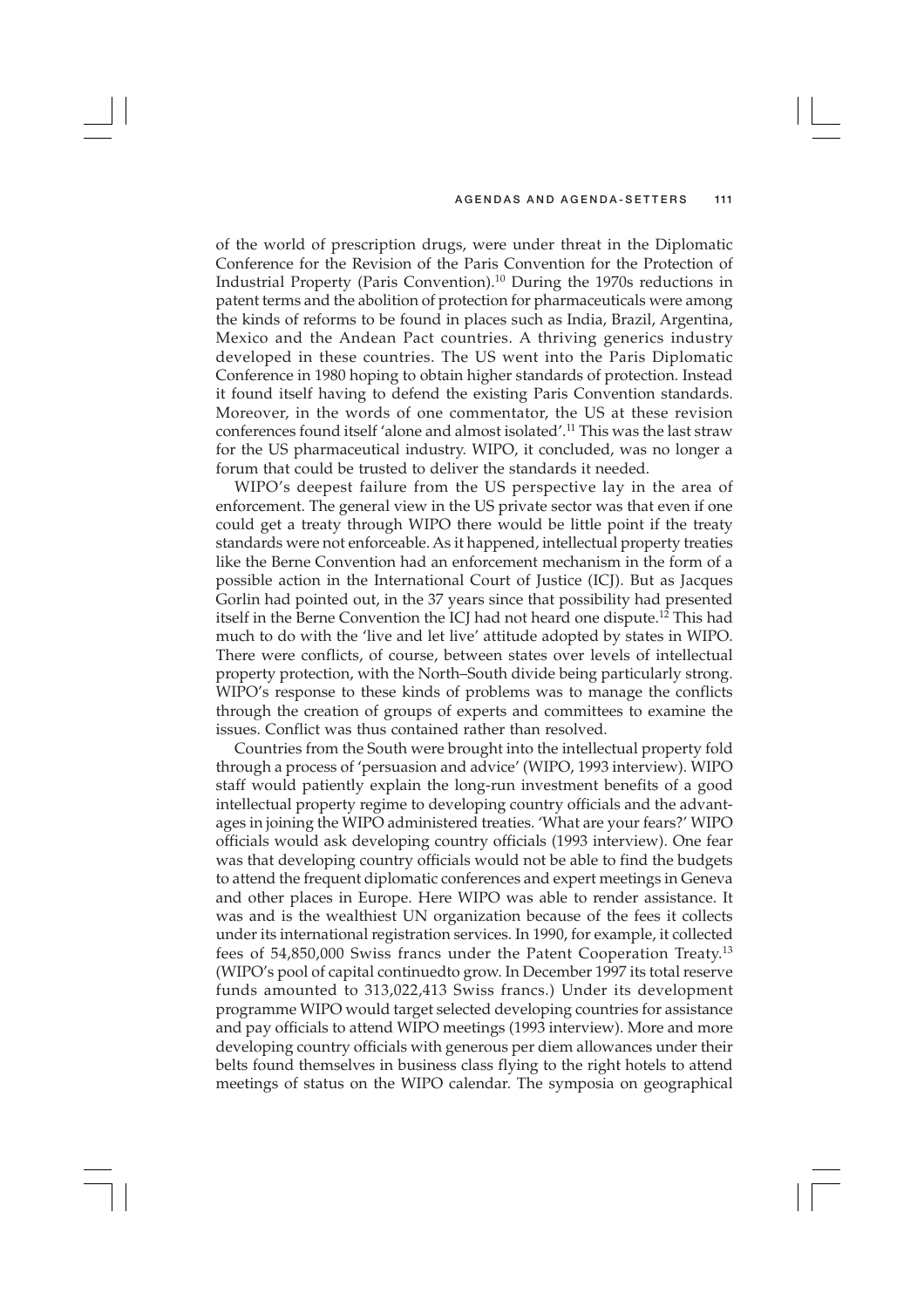indications, which were held in Bordeaux and other places in France, attracted a lot of interest.

WIPO was successful in expanding the membership of the conventions it administered, no small achievement given that one would not have expected countries such as Barbados, Costa Rica and Rwanda to have made membership of these conventions a priority in the 1970s and 1980s. This success brought with it a problem. As the number of developing countries joining WIPO grew, the task of the WIPO secretariat in managing conflict grew increasingly difficult. 'As a rule we try to achieve consensus', a WIPO official told us. But there was little hope of achieving consensus between the numerous states of the South, which were intellectual property importers, and a few wealthy states, which were intellectual property exporters, especially in the 1970s and 1980s when developing countries were claiming that much technological knowledge was in fact the common heritage of mankind. Moreover since Western intellectual property systems did not recognize the intellectual property of indigenous people, the states of the South were participating in a regime that by definition made them part of the intellectual property poor. When in the early 1980s the US began to push for a multilateral trade round that included intellectual property, this was the clearest possible signal that WIPO was in danger of being abandoned by the US as a forum.

The danger was real. After World War 2 the US had pursued a policy of international forum shifting in order to secure the results it wanted in various international regimes.<sup>14</sup> An example close to home, as far as WIPO was concerned, was the withdrawal of the US from UNESCO in 1984. UNESCO had been useful to the US in sponsoring the development of the Universal Copyright Convention (UCC) in the 1940s, a convention the US had wanted.15 UNESCO served as the UCC's secretariat when the UCC came into effect in September 1955. The US withdrew from UNESCO because developing countries were using it as a forum to push a programme called the 'New World Information Order'. UNESCO was also not the right forum for the US agenda on copyright. UNESCO was a place where developing countries linked copyright to education and other human rights, a perspective with which the US was not particularly comfortable. Moreover, after the copyright crisis of the 1960s many developing countries, which were members of Berne, wanted to join the UCC because it was better suited to their needs as importers of educational materials. The US, despite not being a member of the Berne Convention, was not particularly happy with this potentially serious weakening of Berne and took steps to ensure that the Berne Convention remained secure.<sup>16</sup> By the 1980s it became clear that Berne was the main game for US copyright interests. These days there is a small copyright unit in UNESCO carrying out mainly technical assistance work.

The WIPO secretariat was well aware of the importance of the US to the maintenance of the organization's status and power. Over the years it had done its best to push consensus in the direction of US interests. With its considerable financial resources WIPO was able to fund flattering studies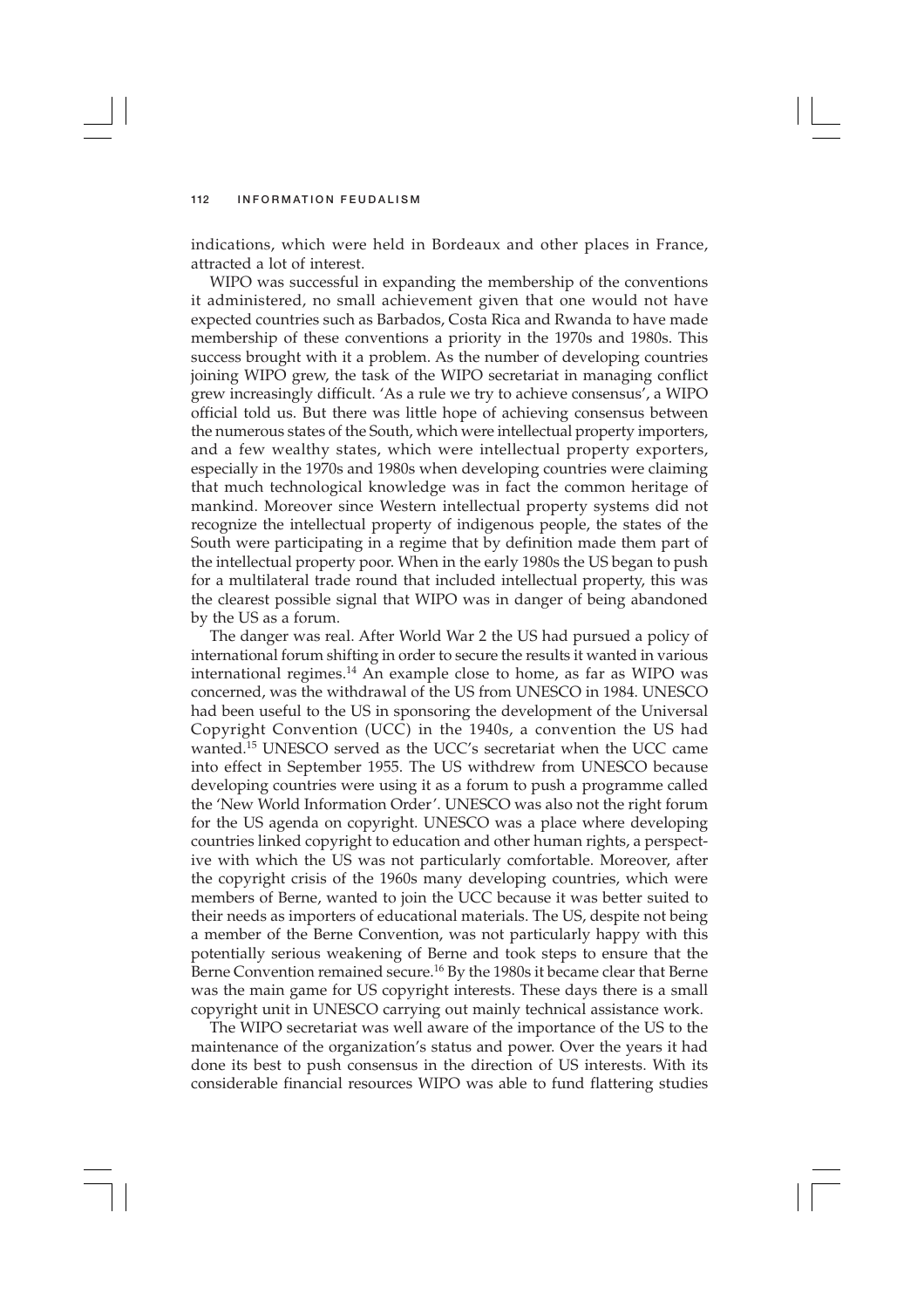#### **A G E N D A S A N D A G E N D A - S E T T E R S 113**

of intellectual property. More generally, WIPO contributed in various ways to the creation of a specialist intellectual property community that was useful to the US and other key players on difficult technical issues related to patent harmonization, copyright and satellite transmission and so on. So why, when confronted by the US initiative at the GATT, did WIPO not do more to develop an effective dispute resolution mechanism?

The answer has much to do with the Director-General of WIPO seeking re-election to office.<sup>17</sup> Clearly, the chances of a director-general persuading developing countries, which formed a majority in WIPO, to re-elect him were slim if WIPO was a forum in which they were being successfully beaten up over the piracy issue by their former colonizers. The very first user of any effective WIPO dispute resolution mechanism would have been the US. The minute that TRIPS came into force the US began to use the WTO dispute resolution mechanism to obtain compliance with its provisions. It remains to date the biggest litigator under TRIPS. From the point of view of gathering country votes it was better for the director-general to continue to manage and contain conflict within WIPO while doing his best to steer consensus in ways that favoured the US, whose support was also needed for re-election purposes. The levers of a very personal self-interest thus shaped a macro outcome.

Criticism of the organization by outsiders was simply not tolerated. The power to reward was an effective tool in this regard. Those who took positions disliked by WIPO knew that they would not be invited to join WIPO's expert committees and participate in the policy formulation process. A door leading to the status and recognition of working for a UN organization would be quietly clicked shut. Those experts who found themselves sharing WIPO's views found themselves in demand. They would be invited to play a role in the international treaty revision process. In this way WIPO over time carefully forged and managed a group of like-minded technical experts who understood WIPO agendas perfectly. It was these experts who produced the complex background legal papers needed in any treaty revision process and who helped to lay the juristic foundations for expansionist desires of business owners of intellectual property. These experts also became missionaries, travelling to exotic developing country locations where intellectual property law was largely unknown.

The WIPO secretariat was seen as being a jealous guardian of its power over intellectual property standard-setting, even to the point of being highhanded with states during negotiations. The following remarks from a US trade negotiator reveal a fairly widespread perception:

In WIPO the secretariat does the writing and then goes to countries. The Secretariat creates the document – pleadings, and intervention are needed by countries to change it. In the GATT process the Secretariat writes down what trade negotiators decide for countries. [GATT] is much more country driven (1994 interview).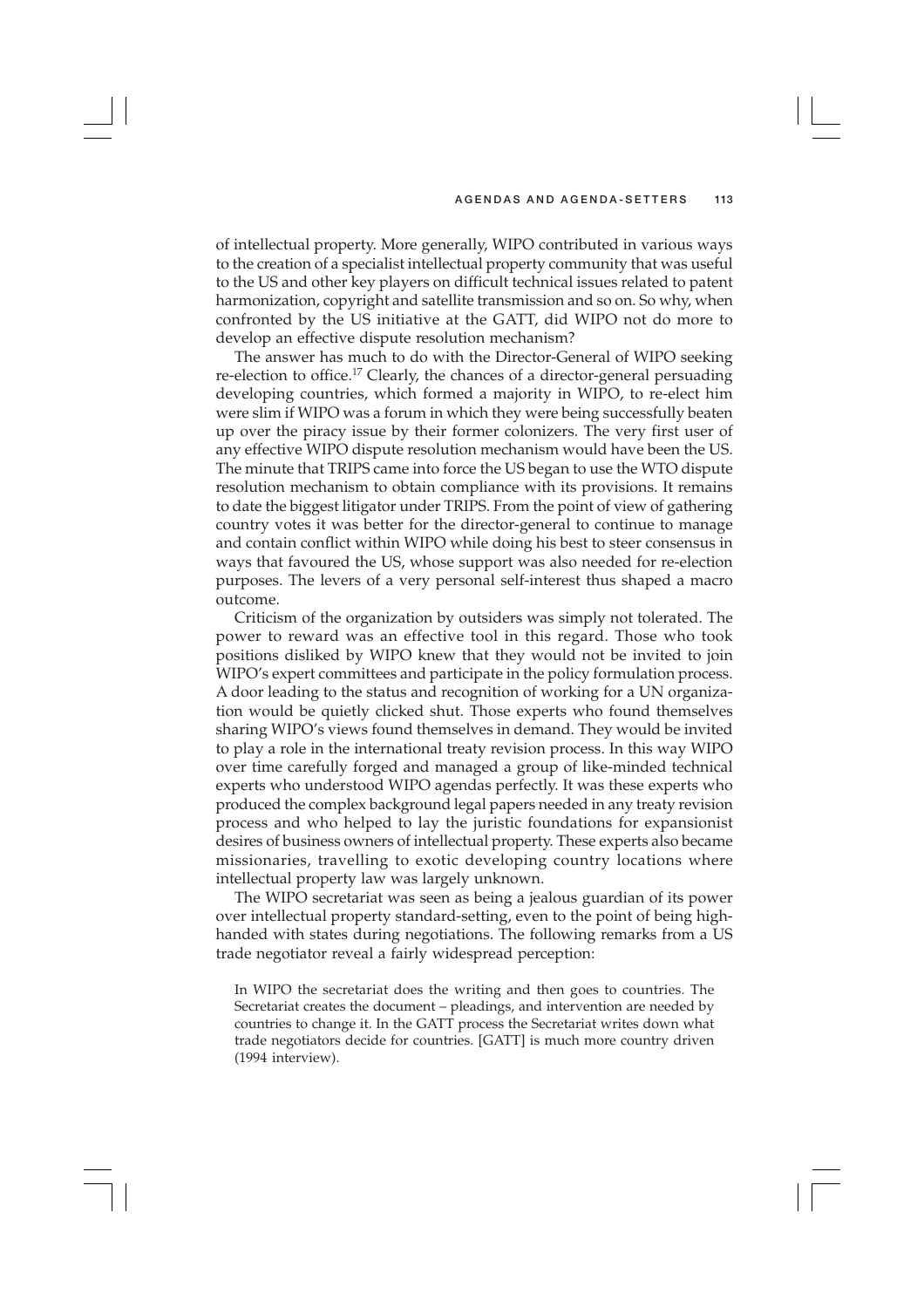During the 1980s WIPO watched the US agenda-setting exercise at the GATT. Within the constraints of its membership the WIPO secretariat did the best it could to deliver those intellectual property standards the US wanted. For example, in a very short space of time WIPO was able to produce a draft treaty on protection for integrated circuits. The Treaty on Intellectual Property in Respect of Integrated Circuits (IPIC) was opened for signature on 26 May 1989. But by now it was too late. The US initiative at the GATT was in full flight. In US eyes the compulsory licensing provisions of the IPIC were too generous to developing countries. Developing countries led by Brazil this time had proved highly effective critics of the draft treaty. The US never ratified the treaty, in fact almost no country did. Instead those provisions that passed muster with the US semiconductor chip industry were incorporated by reference into TRIPS and there, as we shall see, the compulsory licensing issue was fixed up to the satisfaction of US industry.

As the Uruguay Round progressed and it became apparent that the absence of a dispute resolution mechanism was a major problem for WIPO, a Committee of Experts on the Settlement of Intellectual Property Disputes between States was formed. It began meeting in 1990. There was always the chance of the Uruguay Round talks failing in which case WIPO would have the only dispute resolution game in town. The committee did produce a draft treaty by 1991, but by then a draft of TRIPS was all but complete. When in 1995 TRIPS came into force WIPO's draft treaty on dispute settlement was still a draft. It was still a draft when in 1997 Kamil Idris replaced Apard Bogsch as Director-General of WIPO.

# GETTING INTELLECTUAL PROPERTY ON THE TRADE AGENDA: THE QUAD AND THE IPC

Developing country leaders like India and Brazil opposed US efforts to deepen GATT involvement with intellectual property issues. Their argument in essence was that WIPO should be left to deal with intellectual property standard-setting and that the trade dimensions of intellectual property should be dealt with by UNCTAD. Intellectual property with its close connections to technology transfer and development fell squarely within UNCTAD's remit. This blocking strategy by developing countries proved effective as long as there was no unified push by the US and Europe on the inclusion of intellectual property in the next trade round. Developing countries thus continued to run with the jurisdictional argument put up by their experts, but without a real fallback strategy.

As we saw in Chapter 4 a small group of individuals in the corporate sector had begun to think in much bigger terms about possibilities at the GATT. The wider US business community was in a receptive mood for new thinking about the international regulation of intellectual property. Pratt, with the assistance of other senior executives within Pfizer, began to put himself forward within business circles as someone who could develop US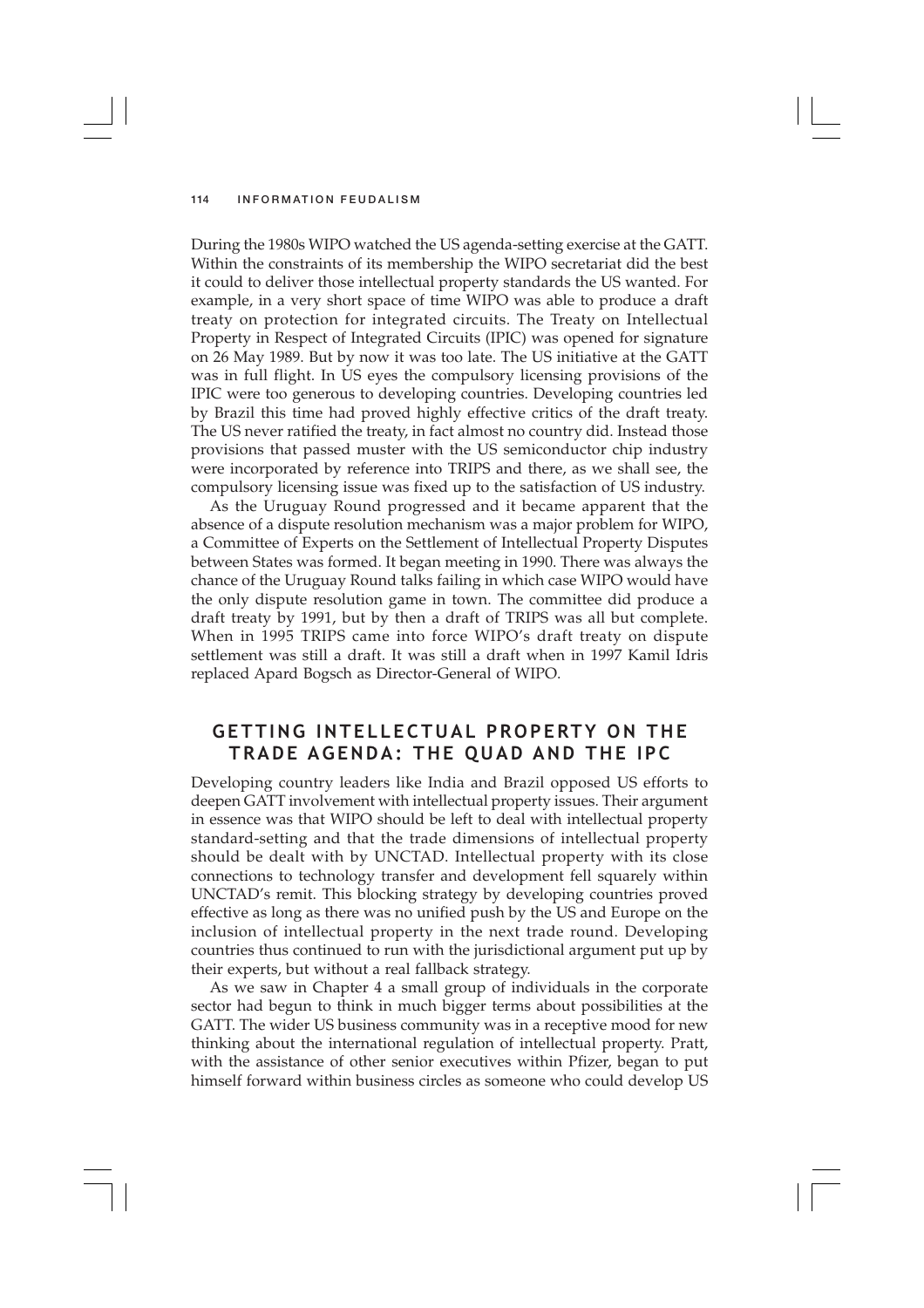#### **A G E N D A S A N D A G E N D A - S E T T E R S 115**

business thinking about trade and economic policy. In 1979 Pratt became a member of ACTN and in 1981 its chairman. ACTN had been created in 1974 by Congress under US trade law as part of a private sector advisory committee system. The purpose of this system was to 'ensure that US trade policy and trade negotiation objectives adequately reflect US commercial and economic interests'. 18 ACTN existed at the apex of this system. Under its charter, its membership of no more than 45 had to be drawn from a range of sectors including labour, industry, agriculture, small business, service industries, retailers and consumer interests.19 During the 1980s representatives from the most senior levels of big business within the US were appointed by the President to serve on the committee (Pratt was appointed by President Carter). The committee was a purely advisory one, but with its direct access to the USTR and the duty of advising him or her on US trade policy and negotiating objectives in the light of national interest, it was an extremely influential committee. Out of this business crucible came the crucial strategic thinking on the trade-based approach to intellectual property. With Pratt at the helm, ACTN began to develop a sweeping trade and investment agenda. During Pratt's six years of chairmanship ACTN worked closely with William E Brock III, the USTR from 1981 to 1985, and Clayton K Yeutter, the USTR from 1985 to 1989, helping to shape the services, investment and intellectual property trade agenda of the US.

A Task Force on Intellectual Property was established within ACTN. John Opel, the then chairman of IBM and another key member of ACTN, headed this task force. Jacques Gorlin was also a consultant to ACTN. His paper, 'A Trade-Based Approach for the International Copyright Protection for Computer Software' (1 September 1985), which was produced for IBM, had synthesized the key strategic ideas on bringing intellectual property into the GATT. In Phase 1 of its work programme the Task Force recommended that:20

- the link between trade and intellectual property be recognized and that its legitimacy be accepted by the intellectual property community;
- as an interim measure the US pursue bilateral and unilateral efforts to improve intellectual property (IP) standards in problem countries;
- work on a counterfeiting code continue;
- a broader IP code with minimum standards and dispute settlement procedures be developed
- the negotiations take into account the hostility of certain developing countries and that consideration be given to pursuing negotiations of an IP code on a plurilateral basis among like-minded developed countries;
- a rapprochement be sought between the WIPO and GATT secretariats;
- the USTR draft a policy statement making clear the importance of the IP issue to the US and that the USTR establish a separate policy committee on IP.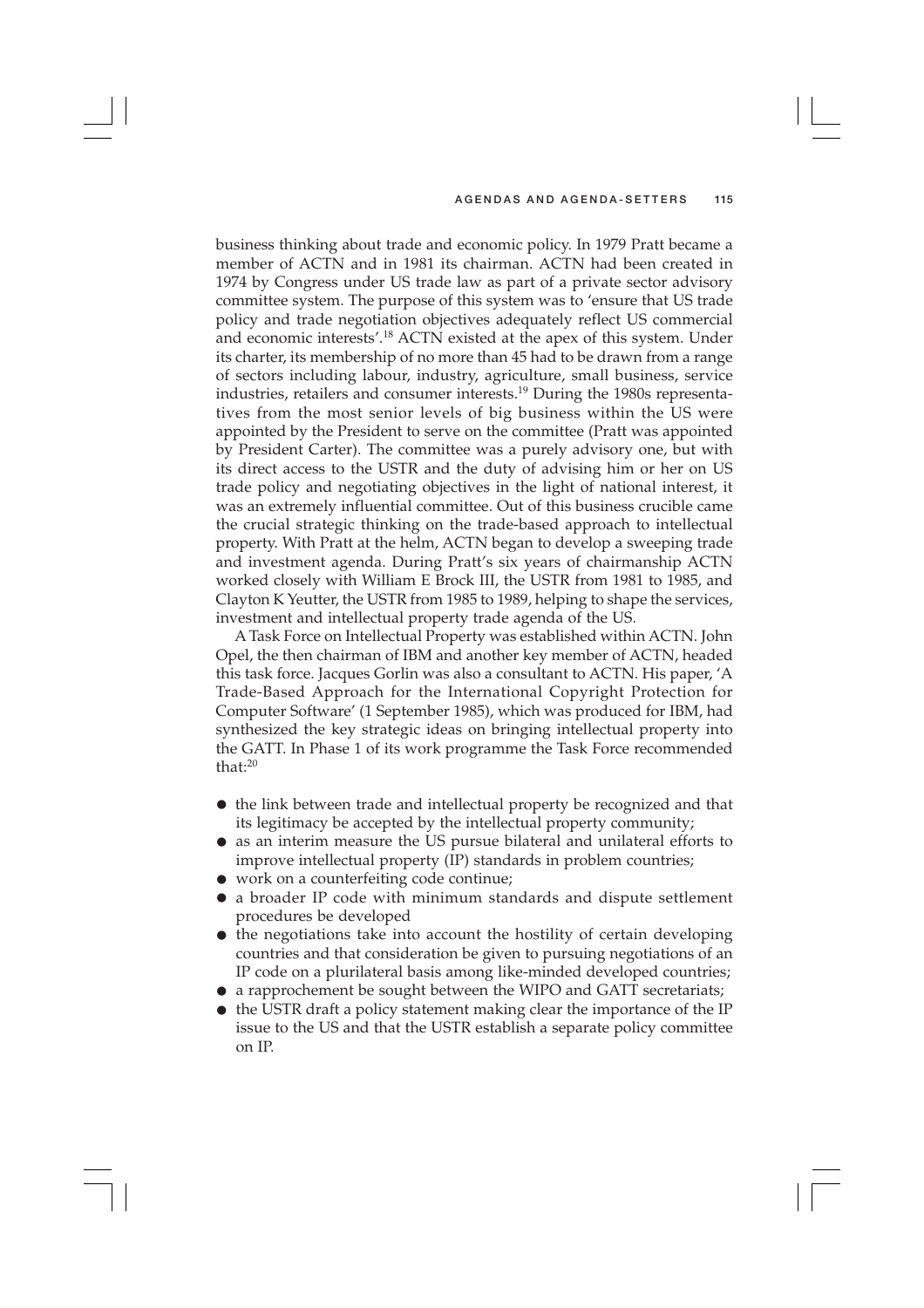In March 1986 Phase 2 of the Task Force's work programme was finalized. Its recommendations included:<sup>21</sup>

- the development of an overall IP strategy by the US government and endorsed by the President and cabinet;
- the need for a massive consensus-building exercise, especially with the US's major trading partners in the first instance. The Task Force welcomed the consensus among the Quad group (the US, EU, Japan and Canada) to get IP on the agenda for the next trade round, but pointed out that that consensus had to be expanded to include developing countries;
- $\bullet$  the need for a massive capacity-building exercise funded by both government and the private sector that would bring developing country officials and members of local legal professions in those countries into the Western IP community;
- the use of Section 301 and the Generalized System of Preferences to link access to the US market to improved IP protection, including any other 'stick' measures such as the use of US votes at the IMF and the World Bank when voting on access by countries with poor IP protection to those facilities;
- membership of the Berne Convention by the US in order to give it a stronger voice in WIPO;
- the need to continue supporting WIPO since more than any other organization it had the technical expertise to develop IP regimes as well as money to fund technical assistance programmes that would spread the institution of intellectual property to developing countries.

ACTN's basic message to US government was that it should pull every lever at its disposal in order to obtain the right result for US intellectual property. There were a lot of possible levers. US executive directors to the IMF and World Bank could ask about intellectual property when casting their votes on loans and access to bank facilities; US aid and development agencies could use their funds to help spread the IP gospel. Over time the message was heard and acted upon. Provisions protecting intellectual property as an investment activity were automatically included in the Bilateral Investment Treaty programme which the US was engaged in with developing countries in the 1980s. Means of influence of a personal and powerful kind also began to operate. According to Jacques Gorlin in his 1985 analysis of the trade-based approach to IP, Shultz, the US Secretary of State, discussed the IP issue with Singapore's Prime Minister Lee Kuan Yew.22 President Reagan in his message to Congress of 6 February 1986 entitled 'America's Agenda for the Future' proposed that a key item was much greater protection for US intellectual property abroad.<sup>23</sup> The ground was being prepared for intellectual property to become the stuff of big picture political dealing and not just technical trade negotiation.

As far as ACTN was concerned, folding intellectual property standards into the GATT was the single best way in which to spread those standards.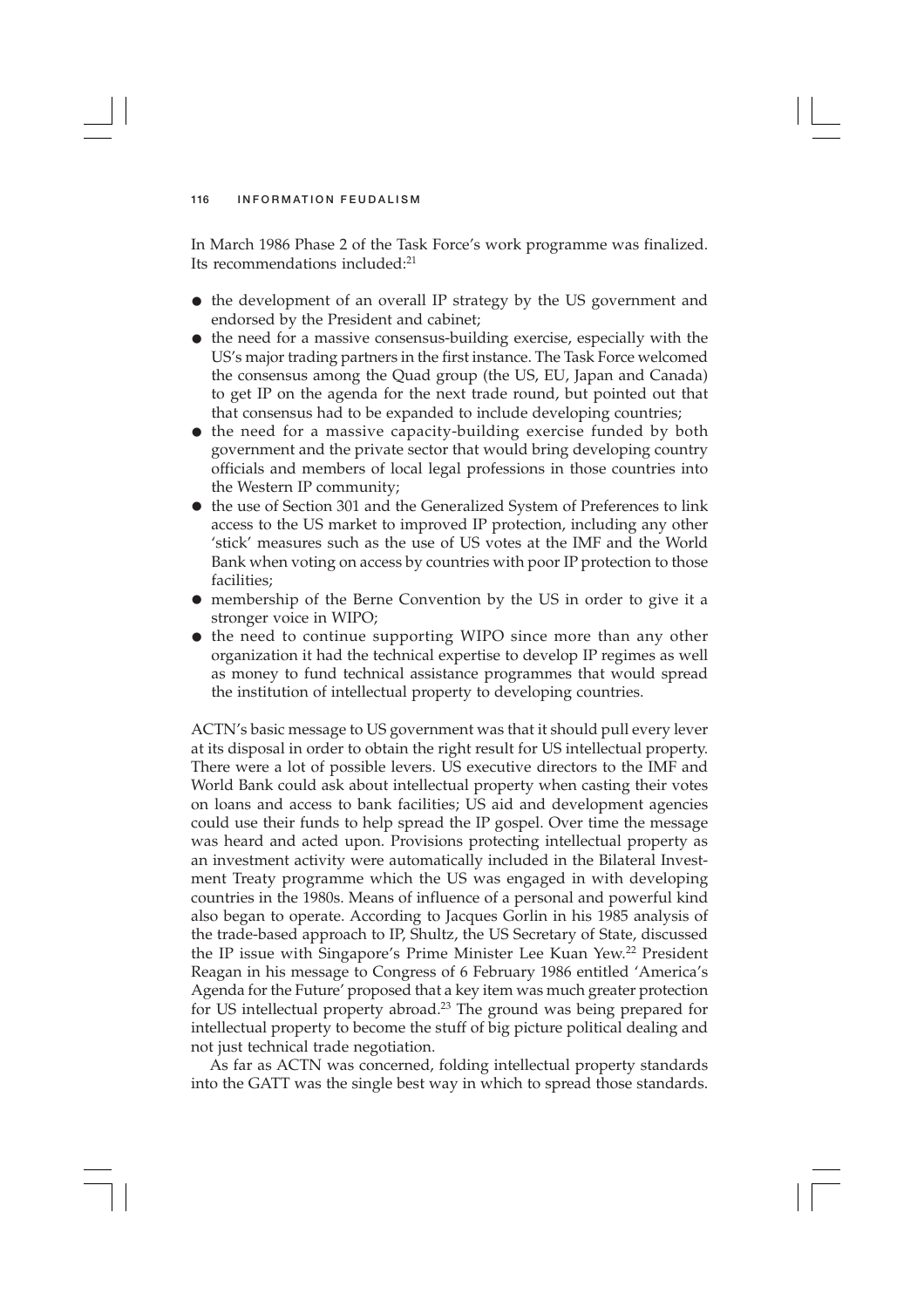#### **A G E N D A S A N D A G E N D A - S E T T E R S 117**

Realistically ACTN realized that the negotiation of a broad intellectual property agreement would be a long process. But this process would not start unless intellectual property was put on the agenda of the next trade round. For this to happen a Ministerial Conference of Contracting Parties of the GATT would have to issue a declaration containing, among other things, a form of words opening the way for the negotiation of an IP code. Here ACTN ran into a fundamental problem. Both Opel and Pratt had been pushing the IP agenda with the USTR, at first with William Brock and then his successor Clayton Yeutter. In 1981 Brock had formed the Quadrilateral Group (Quad) of countries for the purpose of trying to develop a consensus for a new round of multilateral trade negotiations. In the early 1980s there were differences of view between Europe and the US on the desirability and content of a future trade round. Without the agreement of the US and Europe the prospects of a multilateral trade round getting off the ground were slim. The Quad consisted of the US, the European Community, Japan and Canada. Once these countries had achieved a consensus on an agenda for a multilateral trade round the round would most likely begin. Yeutter saw the centrality of intellectual property to the round, but the problem was, as he explained to Pratt and Opel, that when he went to meetings of the Quad there was no real support from the other Quad members to merge IP and trade. 'In 1986 the USTR said "I'm convinced on intellectual property but when I go to Quad meetings, they are under no pressure from their industry. Can you get it?"' (1994 interview).

Both the EC and Japan favoured the more modest approach of a code on counterfeiting. Business in these countries did not have so direct a role in the development of the trade agenda and European and Japanese business was not giving intellectual property the same priority as members of ACTN. Business in Europe had access to the Commission, but that access tended to travel through a route of procedural steps involving national business organizations, UNICE (the Union of Industrial and Employers' Confederations of Europe) and the 113 Committee (the committee dealing with Community commercial policy matters). In the US there was also a formal consultative business structure that Congress had set up under the Trade Act, of which ACTN was a part. But this consultative structure did not discourage the direct access of US lobbyists to trade policy-makers and negotiators. IP lobbyists did not find themselves having to talk to US trade officials from a distance. Access to officials, as more than one US lobbyist said to us, was never a problem. In Japan, the relentless search for consensus meant that Japanese business and the Ministry of International Trade and Industry (MITI) never operated too far apart from each other, making it difficult for Japanese business to take on the kind of agenda-setting role that US business played in relation to intellectual property. EC bureaucrats were less keen on trying to harmonize intellectual property standards via the trade regime. They had had some experience of the difficulties of trying to harmonize intellectual property standards in Europe. Some states, such as Germany and the UK, were keen on higher standards while others, such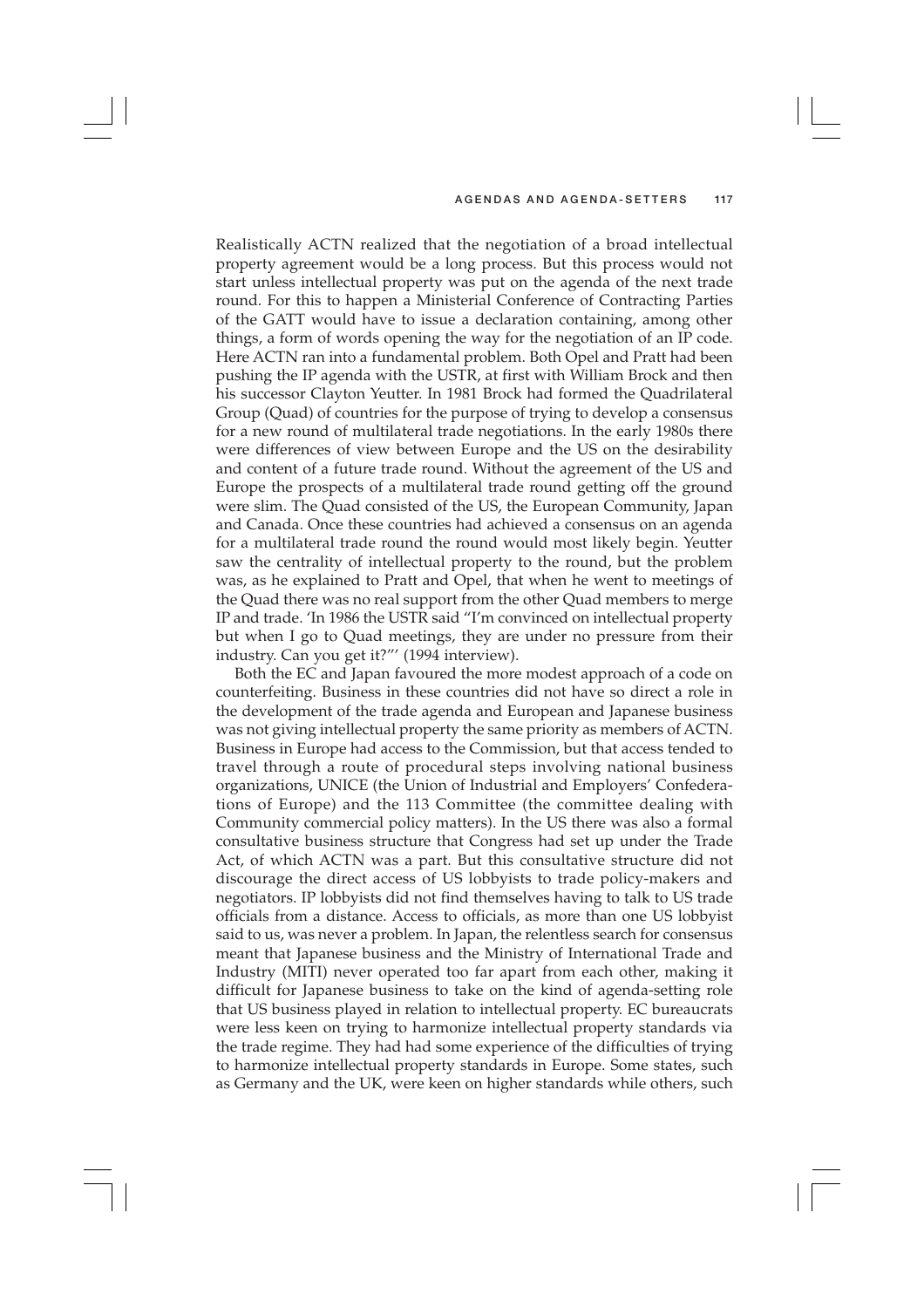as Spain and Italy, were not so inclined. The view coming out of the EC at this time was to press on with the initiative on counterfeiting in the GATT (a lot of luxury European trade marks were the subject of counterfeiting) and make a general IP code a much longer-term priority. In Japan, the corporations and MITI adopted something of a wait-and-see attitude towards the US initiative. The case for global intellectual property standards was not clear, especially for some sectors of Japanese industry. As so often in the past the Japanese simply sat back, watching and waiting for others to take the lead.

The problem facing Pratt and Opel was clear enough. They had to convince business organizations in Quad countries to pressure their governments to include intellectual property in the next round of trade negotiations. That meant first convincing European and Japanese business that it was in their interests for intellectual property to become a priority issue in the next trade round. Without such a consensus developing countries would win with their jurisdictional argument. The time frame for the consensus-building exercise was roughly six months. The Ministerial Conference to launch a new trade round was scheduled to take place at Punta del Este in Uruguay in September 1986. The USTR had been working hard to convince the remainder of the Quad of the IP issue, but it had to become much more than just a talking point at the Ministerial Conference.

Pratt and Opel's response was swift. In March 1986 they created the Intellectual Property Committee (IPC).24 The IPC was an ad hoc coalition of 13 major US corporations: Bristol-Myers, DuPont, FMC Corporation, General Electric, General Motors, Hewlett-Packard, IBM, Johnson & Johnson, Merck, Monsanto, Pfizer, Rockwell International and Warner Communications. It described itself as 'dedicated to the negotiation of a comprehensive agreement on intellectual property in the current GATT round of multilateral trade negotiations.' 25 Jacques Gorlin became its consulting economist.

Europe was the key target for the IPC. Once Europe was on board Japan was likely to follow, or at least not raise significant opposition. Canada, despite its Quad membership, was not really a player. It was the support of European and Japanese corporations that was crucial. What followed was a consensus-building exercise carried out at the highest levels of senior corporate management. CEOs of US companies belonging to the IPC would contact their counterparts in Europe and Japan and urge them to put pressure on their governments to support the inclusion of intellectual property at Punta del Este. Small but very senior and powerful business networks were activated. The IPC also sent delegations to Europe in June 1986 and Japan in August 1986 to persuade business in those countries that they also had an interest in seeing the GATT become a vehicle of globally enforceable intellectual property rights. The IPC's efforts in the lead-up to Punta del Este brought it success, for both European and Japanese industry responded by putting pressure on their governments to put intellectual property on the trade agenda.

At the time of this consensus-building exercise there were considerable differences between US, European and Japanese businesses. There was, for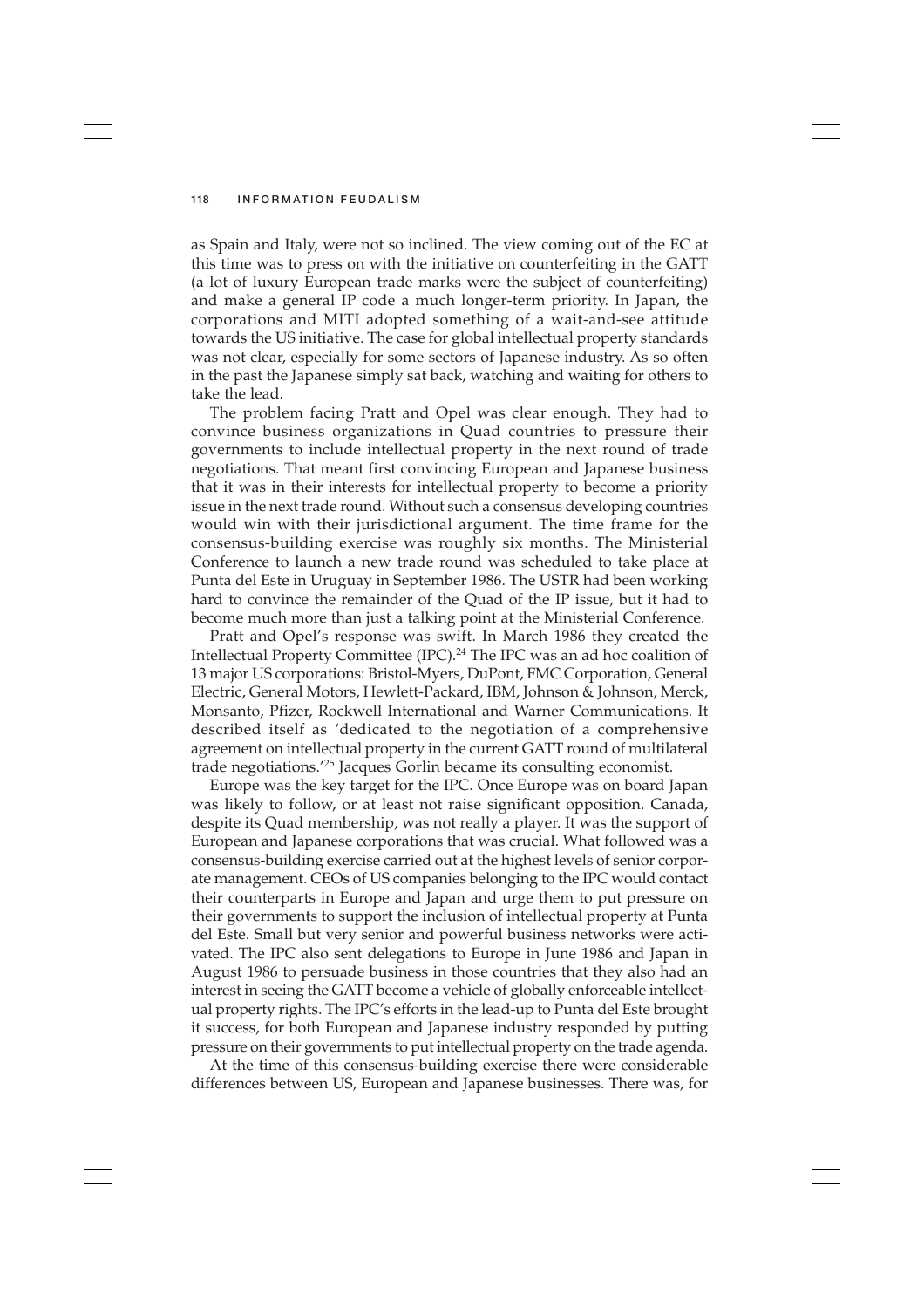#### **A G E N D A S A N D A G E N D A - S E T T E R S 119**

example, an open patent war between US and Japanese corporations.<sup>26</sup> Companies such as Texas Instruments aggressively pursued their patent rights against Japanese corporations in the courts. For years US corporations had made plain their frustrations with the slowness of the Japanese patent office (this issue actually led to the US placing Japan on its 301 watch list in 1989). Patents had become more strategically important to large Japanese companies, but the patent 'flooding' practices of these companies was something they had learned from US companies. The Japanese response was in large measure a defensive one. IBM had dominated the computing industry as no other corporation and Microsoft's march to dominance of the software industry was well under way. Fujitsu and Olivetti were simply not in the same league and in fact, in the fight over the terms of the European Software Directive, lined up against IBM and Microsoft (1993 interview). Japanese views on copyright and computer software did, in the words of one US member of the IPC, create 'tensions' (1994 interview). In light of all of this one might have expected a sceptical reaction to the IPC's line that an IP code in the GATT would serve the interests of European and Japanese industry. The fact remains, however, that US, European and Japanese companies were able to set aside their differences. From 1986 onwards they worked together to make an IP code in the GATT a reality.

Perhaps what US CEOs were able to sell to their European and Japanese counterparts was a vision of a globally secure business future. Ultimately US corporations might do best out of the globalization of intellectual property standards. A world in which US corporations were dominant but European and Japanese corporations still remained powerful players and strategic partners was preferable to a world in which corporations from all these countries faced competition from increasingly efficient developing country manufacturers. It made sense for the most powerful corporations from the world's three strongest economies to collaborate on a project that would enable them to lock up the intangible assets of business in the new millennium and allow them to use those assets to set up production facilities wherever it suited them best. The international character of their production along with their need to capture new markets became the basis of the mutual interest needed for an alliance between them. In the final analysis European and Japanese business probably reasoned that even if the fruits of cooperation with US business might not be shared equally they would all benefit from fencing off the orchard for themselves. And there was also the enticing prospect for all multinationals that a GATT-based IP regime would be enforceable against states.

## **PUNTA DEL ESTE**

The US delegation that travelled to Punta del Este in September 1986 to attend the Ministerial Conference was accompanied by advisers from the IPC. Ed Pratt headed the group of private sector advisers to the US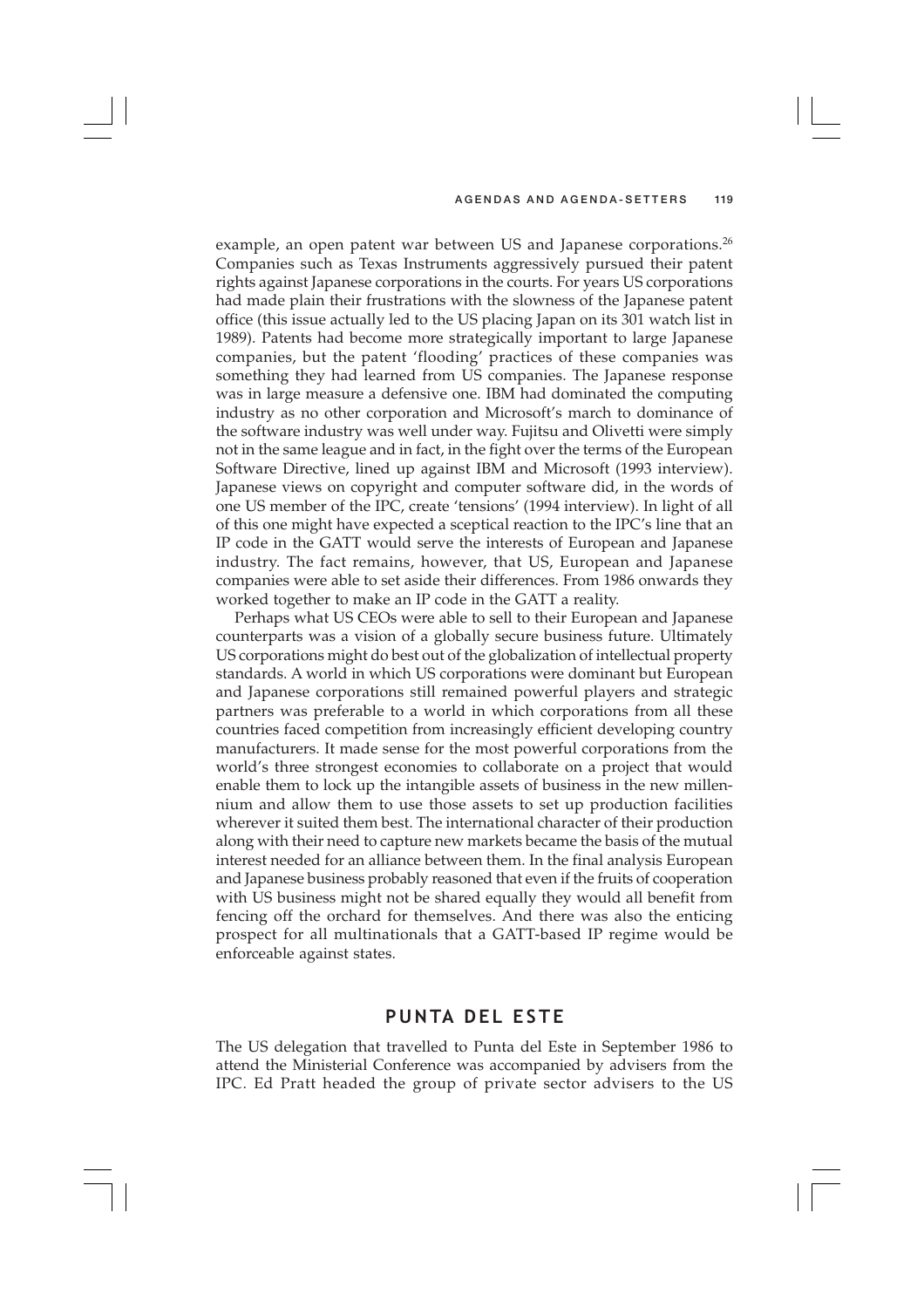delegation. As was expected, developing countries resisted the US proposal on intellectual property rights and their enforcement. These countries stuck to their argument that the GATT was not the appropriate forum for the development of IP standards. The US private sector advisers worked the various country delegations seeking to build maximum support for inclusion of intellectual property in the Ministerial Declaration. Despite the long hours of negotiation both inside and outside the negotiating rooms, a form of words acceptable to all was not found. A form of words under the heading 'traderelated aspects of intellectual property rights, including trade in counterfeit goods' made it into the Ministerial Declaration on the Uruguay Round of 20 September 1986.27 The IPC, in its description of Punta del Este, described the Ministerial Declaration as 'including a strong negotiating mandate for intellectual property in the new round'.

Revisiting the words of the Declaration one is struck by how weak a mandate it seems. The first paragraph speaks of the negotiations clarifying GATT provisions and elaborating 'as appropriate new rules and disciplines'; the second of developing a multilateral framework for the trade in counterfeit goods; and the third of the negotiations being without prejudice to complementary initiatives taken in WIPO and elsewhere. As Daniel Gervais observes the entire edifice of TRIPS rests on the words 'and elaborate as appropriate new rules and disciplines'. 28 Developing countries may have thought they were giving away very little with these words. But ultimately the exact phrasing of the Ministerial Declaration was an irrelevancy. In the culture of the trade negotiator all that mattered was that a subject matter had been put on the dealing table. Any agreement on intellectual property would not be constrained by the words in the Ministerial Declaration, but rather shaped by negotiating context. US negotiators simply needed to get intellectual property onto the agenda at Punta del Este. That was all the mandate that was required. Against the background of US 301 unilateralism, the issue of what had been decided in the Ministerial Declaration would quietly fade away. Years later a developing country official involved in evaluating the US proposal prior to Punta del Este told us that US officials had given assurances that developing country jurisdictional arguments against the GATT dealing with intellectual property would be revisited, but had also said that there should be some discussion of the substantive issues (1999 interview). The jurisdictional issues were never revisited in any serious way. Developing country objections on the issue of competence of the GATT to deal with intellectual property had been managed rather cleverly, he concluded.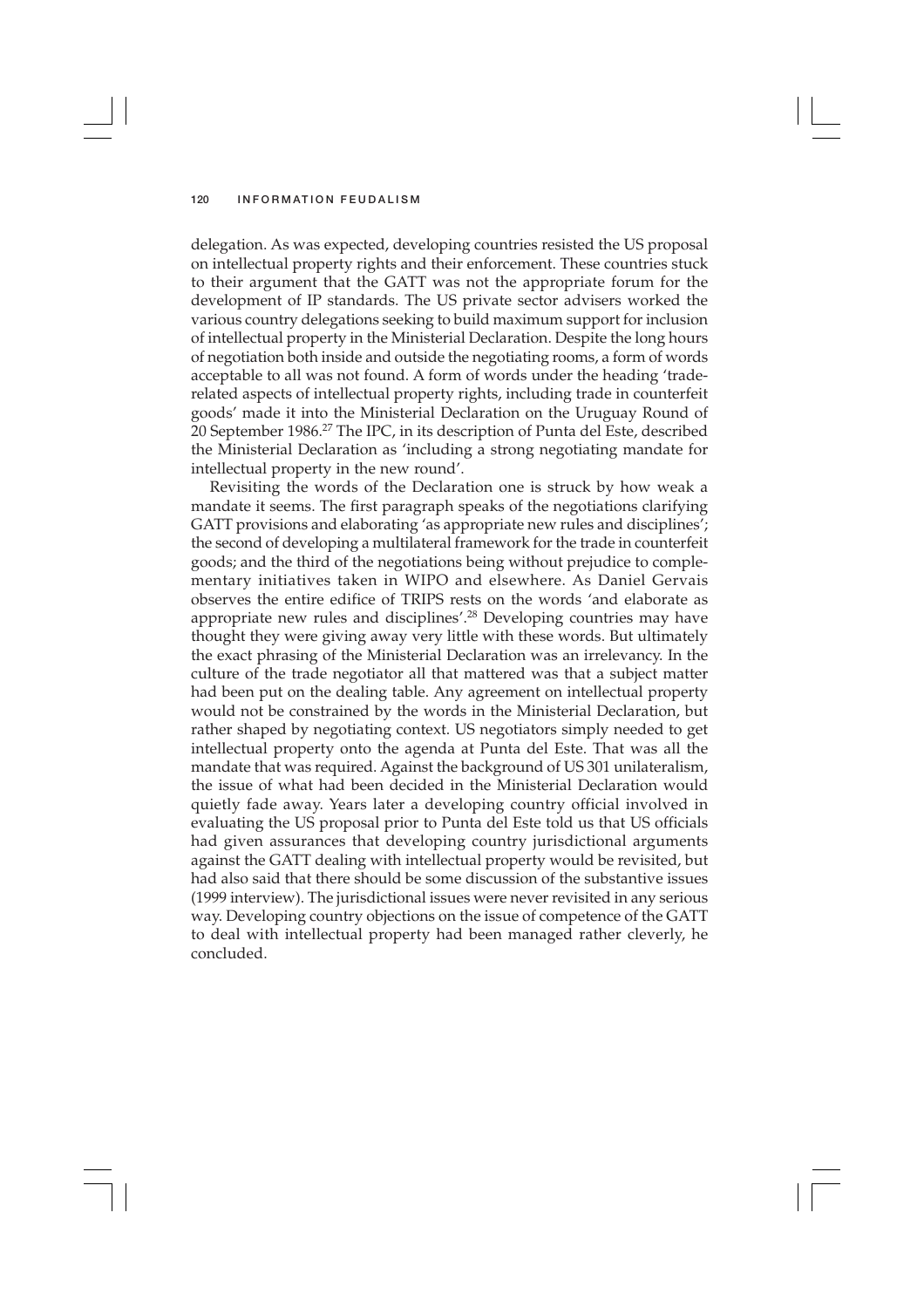#### CHAPTER 8

# Persuasion and Principles

## BECOMING A COMMUNITY

As far as the Intellectual Property Committee (IPC) was concerned Punta<br>del Este had been a great success. Developing countries saw things<br>differently. They continued to persist with their objections about the del Este had been a great success. Developing countries saw things differently. They continued to persist with their objections about the competency of the GATT to deal with intellectual property. Their objections fell on deaf ears. In 1988 a senior US trade negotiator was describing the issue of competency as a 'red herring'. 1 The US and Europe were becoming increasingly unified on the need for some kind of code on intellectual property in the GATT. At the same time the US was turning up the heat bilaterally on the intellectual property issue (see Chapter 6). The European Community, despite its protestations about the use of 301 by the US, had in same year as the US reformed its trade law to accommodate intellectual property (1984) and created its own version of 301 in the form of the 'new commercial policy instrument' to protect the Community's intellectual property interests.2 It moved against Indonesia and Thailand for record piracy, as well as suspending Korea's GSP privileges for failing to provide satisfactory intellectual property protection for European companies. With the US and European Community united the intellectual property issue was not going to leave the trade arena. In effect, developing countries were being given a choice between a bilateral or multilateral negotiation. They were outgunned in the case of the former and not collectively prepared in the case of the latter.

It was one thing to place intellectual property on the negotiating table and entirely another to achieve the outcome the IPC wanted. Furthermore, in this particular negotiation, the last thing the IPC wanted was a compromise. This was not like a negotiation over the price of a house in which the two parties start out with different price bids and eventually agree to split the difference. Meeting developing countries midway on the intellectual property issue was not an option.<sup>3</sup> It was also clear that developing countries saw the existing intellectual property regime as already excessively tilted towards the interests of developed countries. A common sense of fair play was hardly likely to eventuate in the context of negotiations over intellectual property to help draw the parties together. The failed attempts to revise the Paris Convention for the Protection of Industrial Property (Paris Convention) showed just how very different were the perceptions of what was a fair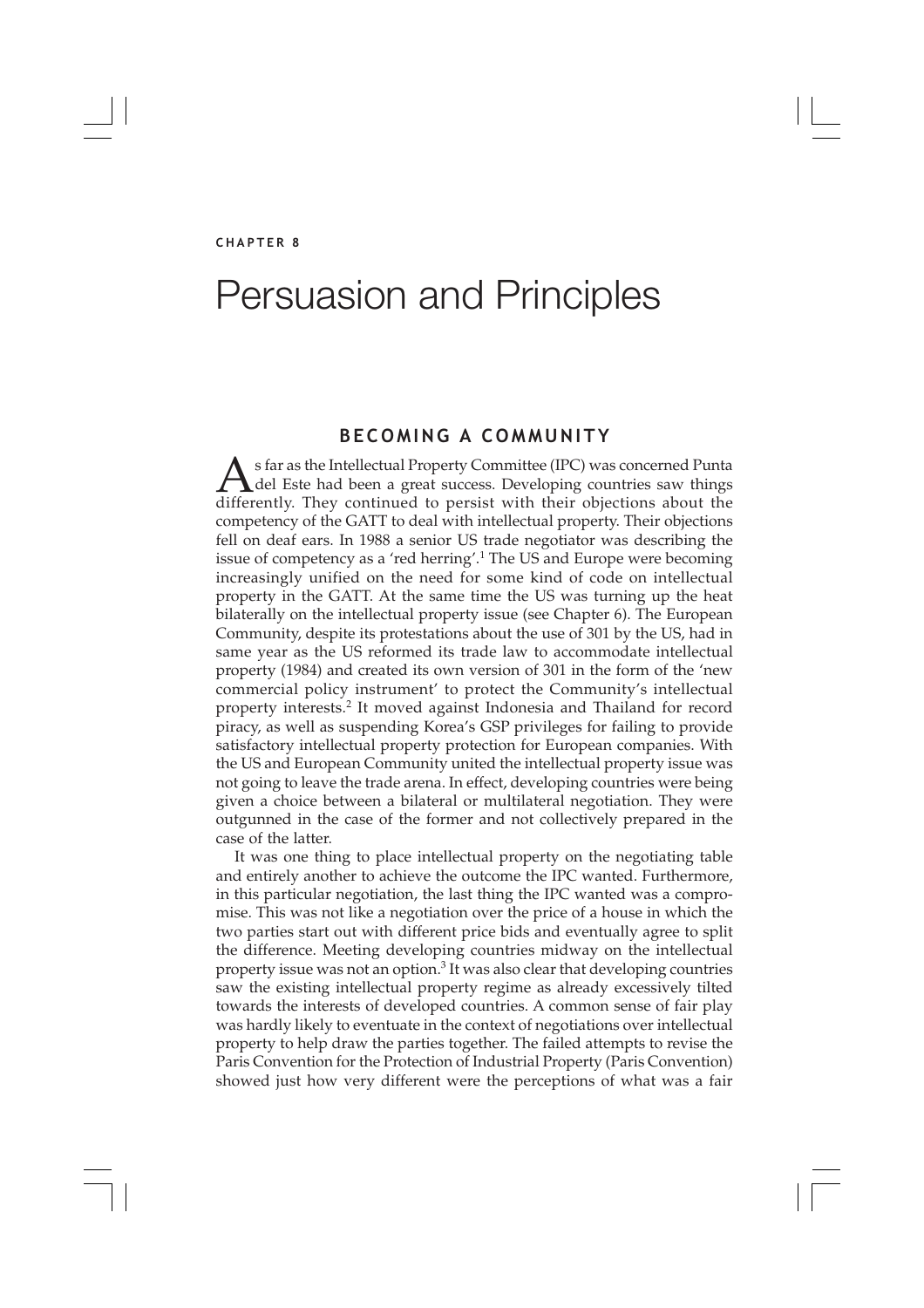deal in international intellectual property negotiations. There was also the danger that left to their own devices US negotiators might end up making too many concessions in order to achieve a final deal on intellectual property. This was a much stronger possibility in the case of European negotiators. In the run up to the Ministerial meeting at Punta del Este Europe had showed some hesitancy on the need to push for a negotiation on intellectual property beyond one dealing with counterfeits in international trade (1994 interview). Clearly US and European trade negotiators would need some help.

After Punta del Este, the then USTR Clayton Yeutter made a suggestion to the members of the IPC about what to do next. Edmund Pratt explains:

Having been successful in getting 'TRIPS' on the GATT agenda, government asked the US private sector to provide specific proposals for an agreement, and to form an international private sector consensus to achieve it. In conjunction with more than a dozen companies from all relevant sectors of US business, Pfizer and IBM co-founded the Intellectual Property Committee or IPC. The US Trade Representative was impressed and suggested that we increase our effectiveness internationally by joining forces with UNICE, the principal pan-European business group, and its counterpart in Japan, Keidanren.4

Yeutter in all probability thought that short of a consensus among the most globally important corporations in the world the kind of intellectual property agreement that the IPC wanted would probably not come to pass. Failure on intellectual property would endanger the entire Uruguay Round process. Congress would probably not agree to the necessary implementing legislation if it believed US business was unhappy with the deal. Years of negotiation might be wasted, hardly the kind of achievement a USTR would want to be linked with in the annals of trade history. The next step for the IPC was to develop the detail of an agreement that would serve to guide the Uruguay Round negotiating group on intellectual property to the right agreement, no easy task given the vast thickets of intellectual property laws around the world. This detail would have to be developed in partnership with the European and Japanese business communities.

Immediately after Punta del Este another cycle of persuasion began. The IPC moved to a systematic activation of international business networks. Groups of European and Japanese businessmen gathered to meet with IPC delegates in cities they all knew: Brussels (November 1986, May 1988), New York (March 1987) and Tokyo (January 1988). The message from US business to their European and Japanese colleagues was that international business had to provide states with leadership on the intellectual property issue in the Uruguay Round negotiations. This message also appealed to a common identity shared by some of the larger US, European and Japanese corporations, that of genuinely global, high-technology-based companies with core intangible assets, global brands and distribution networks to protect. Working on and reinforcing this common identity was important to the IPC. Ultimately it wanted to present states with a model GATT intellectual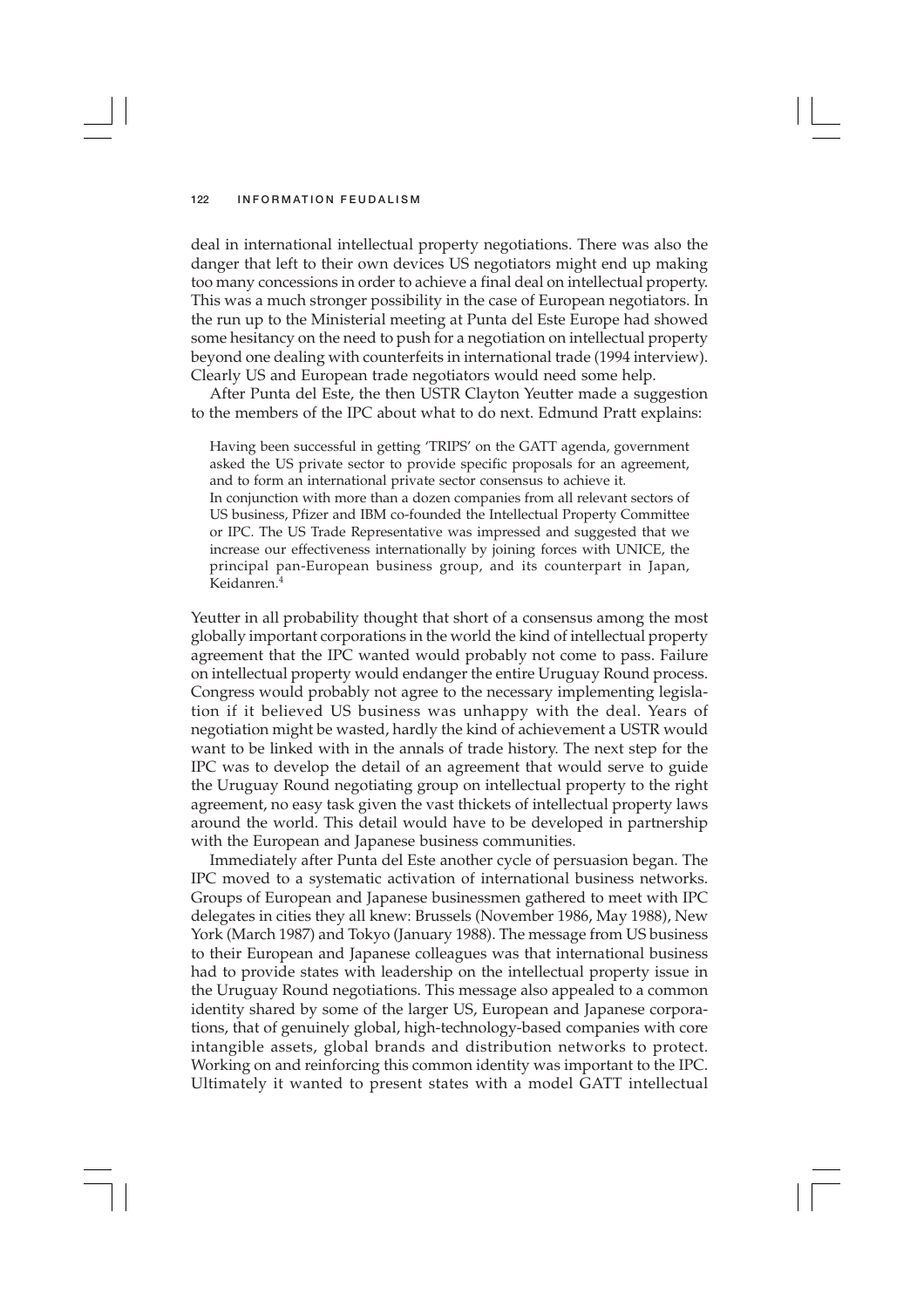property agreement in the name of the international business community. Opposing a model bearing the approval of international business would be hard for any state.

The IPC was not attempting to harmonize the rules of intellectual property in the US, Europe and Japan. That would have been an impossibility. At the level of rules, there were just too many sharp differences between the domestic laws of the three to make it feasible to aim for harmonization (an example being the debate over the merits of 'first to file' versus 'first to discover' in patent administration). Rather the IPC wanted an agreement on a set of fundamental principles of intellectual property protection. Rule harmonization, if it was needed, was a long-run game that could safely be left to WIPO to pursue once an agreement on principles was in place.

On 14 June 1988 a text that was to have a decisive influence on the course of the negotiations on intellectual property was released in Washington, Brussels and Tokyo. Bearing the title *Basic Framework of GATT Provisions on Intellectual Property: Statement of Views of the European, Japanese and United States Business Communities* (the Basic Framework), it represented, in the words of Edmund Pratt, a 'multilateral blueprint' for trade negotiators. The report, almost a hundred pages long, was the culmination of almost two years' hard work by the IPC on raising cooperation on global regulatory policy issues among key players in the US, European and Japanese business communities to new levels. The CEOs on the IPC who had pushed for its production described it as an action of the 'international business community'. 5

'Community' was probably the right choice of word. The senior members of three distinct corporate cultures had agreed to the globalization of what the report itself described as 'fundamental principles' of intellectual property. It was not just a statement of goals or objectives, but the prescription of a set of basic principles that would pattern the domestic regulation of knowledge and information by states. Implicit in the Basic Framework was also a morality of investment in information that states would have to foster if they wished to see the benefits of a high technology entrepreneurialism within their borders. Piracy would have to be eliminated, infringement of intellectual property would have to be criminalized, states would have to set severe limits on public interest exceptions to intellectual property protection and finally states themselves would have to agree to become the subjects of meaningful enforcement procedures if they did not comply with their obligations to spread the fundamentals of intellectual property. It was a morality that placed corporate private property interests in knowledge at the very centre of societally protectible interests.

## STANDING ON PRINCIPLE: THE 'BASIC FRAMEWORK'

The function of the fundamental principles in the Basic Framework was, in the words of Friedrich Kretschmer, one of the drafters, to provide states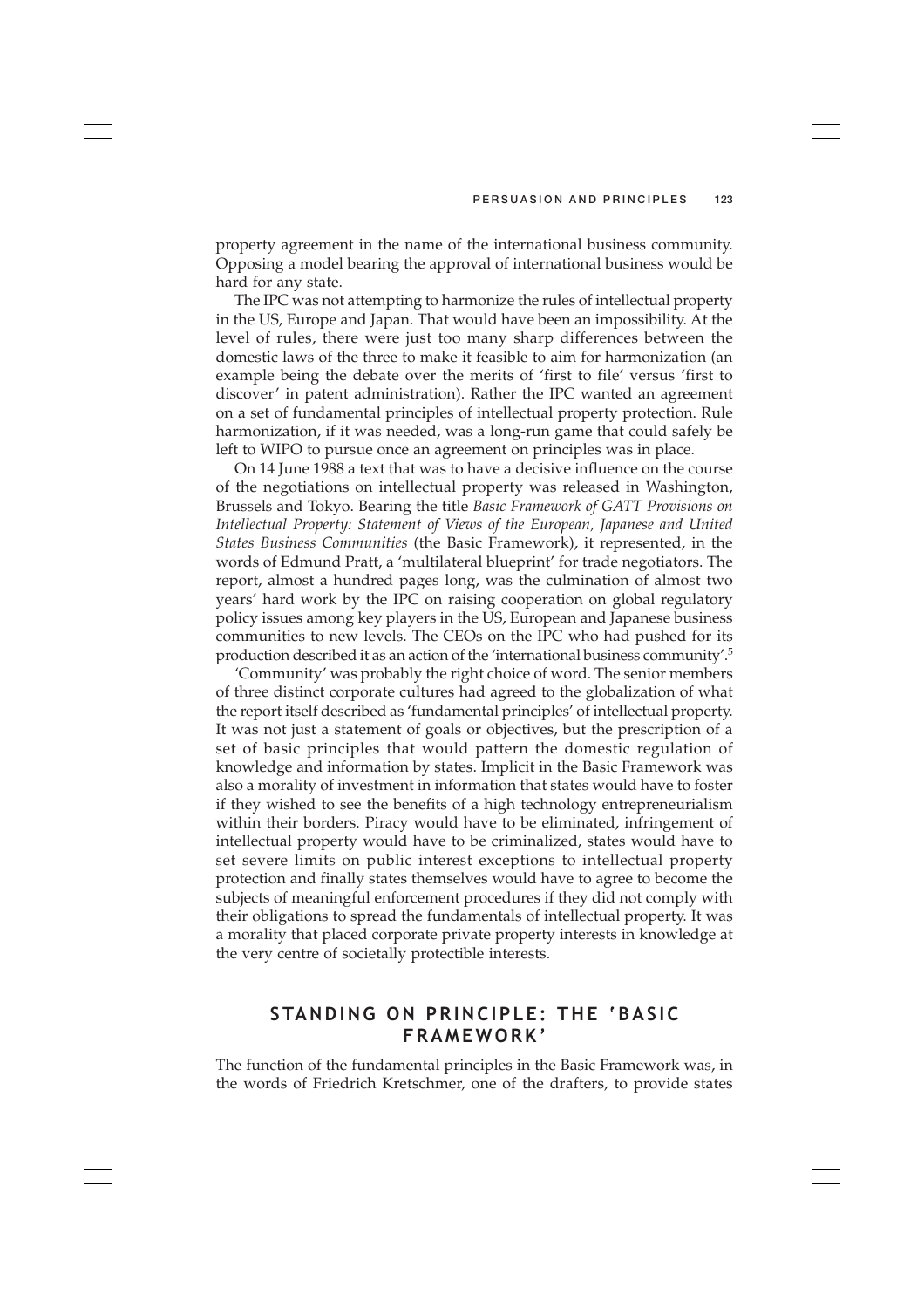with 'reference points' or a 'yardstick' by which countries could judge the adequacy or efficiency of their intellectual property laws.<sup>6</sup> The selection of 'fundamental principles' by the IPC, UNICE and the Keidanren was hardly an exercise in juridical objectivity or comparative law scholarship. Their chosen fundamental principle of patentability, for example, stated that a 'patent shall be granted for . . . products and processes without discrimination as to subject matter'. 7 Yet a study undertaken by WIPO in 1988 for the GATT negotiating group on intellectual property revealed that of the 98 members of the Paris Convention, 49 excluded pharmaceutical products from protection, 45 excluded animal varieties, 44 excluded methods of treatment, 44 excluded plant varieties, 42 excluded biological processes for producing animal or plant varieties, 35 excluded food products, 32 excluded computer programs and 22 excluded chemical products.<sup>8</sup> The IPC, UNICE and Keidanren's fundamental principle for the subject matter and scope of copyright simply stated that copyright shall subsist in computer programs. Yet the same WIPO study pointed out that only 20 countries protected computer software through copyright legislation. It did not point out that about half these countries had enacted copyright legislation to this effect because of US trade pressure and bilateralism (for example, Brazil, Dominican Republic, Indonesia, Malaysia, Singapore and Trinidad and Tobago).<sup>9</sup> There were cases where the WIPO study did manage to identify internationally accepted standards, but the US did not accept them.10 Finally, there were examples where there were no international norms, such as in the case of integrated circuits. (Here the US was operating bilaterally, extending the benefits of its domestic law to nationals of other countries on a reciprocal basis).

The WIPO survey of the intellectual property world revealed a world of different legal traditions and a variety of approaches in the regulation of knowledge. From the IPC's point of view, however, the link between trade and intellectual property was not about variety and maximizing welfare gains for citizens. It was about doing business. The IPC realized early on that the Uruguay Round of negotiations on intellectual property would be a contest of principles. No trade negotiation over intellectual property could be conducted with negotiators having to wade through, let alone argue about, thousands of sections and cases on intellectual property law. The negotiating game would be about broad principle, principle that did not necessarily square with existing laws. Negotiators who arrived at the table thinking that they could appeal to the rules of their domestic systems in order to block an argument found themselves in for a surprise. The chair of the TRIPS negotiating group made sure that negotiators stuck to the game at the level of principles:

I said: 'This argument that we can't do that because our law does not allow it should be an argument you cannot use.' And it was after that not used again. (1994 interview)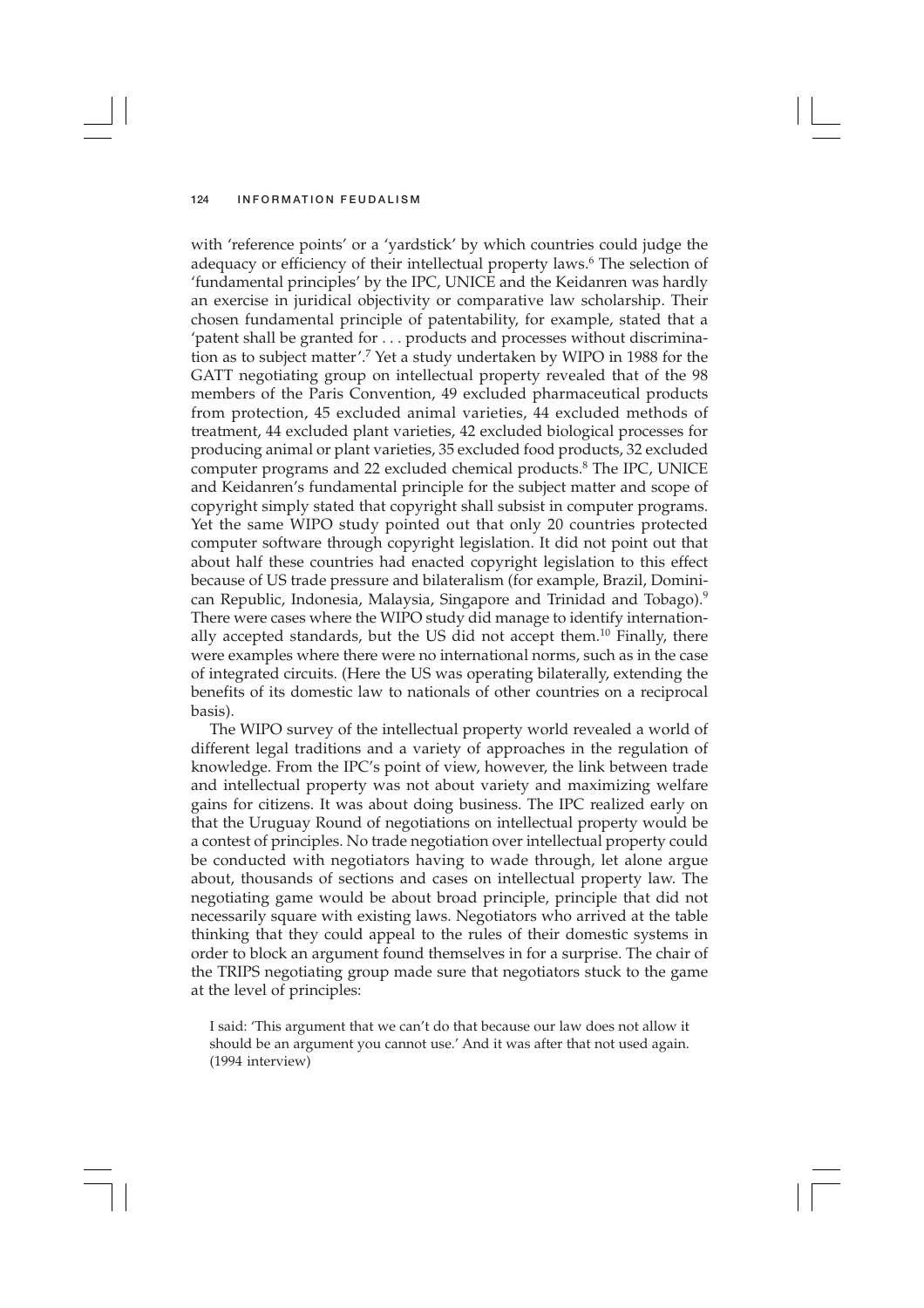#### **PERSUASION AND PRINCIPLES** 125

The Basic Framework was in many ways the seminal document of the TRIPS negotiations. It was a declaration of principles of property wanted by big business for the coming global information economy. A member of the IPC claimed that it established the US negotiating position (1994 interview). There is little exaggeration in this claim. The USTR had called on US business to deliver a set of negotiating objectives. After the release of the Basic Framework it was circulated widely within US policy circles, as well as to US diplomatic missions. The textual impact of the Basic Framework on the US position was there for all to see. The Basic Framework came out between two official communications to the GATT by the USTR, one dated 19 October 1987, the other 13 October 1988.<sup>11</sup> Each communication dealt with suggestions for achieving the negotiating objective on intellectual property. The former document was sparse on the detail of the different aspects of intellectual property and on the detail of what the US wanted. The latter borrowed from the Basic Framework, echoing its structure, drawing on it to fill in the detail of the internal procedures that states would have to adopt for the enforcement of intellectual property, the kinds of border measures that states would have to implement as well as the shape of the consultation and dispute settlement mechanism that the US wanted. In places the echoes stopped, to be replaced by the same language.<sup>12</sup> All in all, there were enough similarities between the texts for a reader to ask whether the same pen had been at work in both.

The principles of the Basic Framework were drafted to match the business goals of the companies that had been enrolled to support it. Different forms of intellectual property mattered to different industries. The US semiconductor chip industry, for example, was feeling the strain of competing with the Japanese. By 1986 it was Japan and not the US that was the world's biggest producer of chips and by 1989 its trade surplus with the US in semiconductors was past US\$1.5 billion.<sup>13</sup> The howls of pain could be heard in Washington, along with dark foreboding of the impact of this on US defence interests. Companies like Texas Instruments saw in intellectual property rights a means to recover their market share. Ironically, the US semiconductor chip industry had achieved its pre-eminence based on a liberal licensing of patent rights, something that Bell Laboratories had been pushed into by the terms of the AT&T consent decree.14 In the IPC's GATT initiative the US semiconductor chip industry saw a chance to move away from this open door policy and take out some insurance against the new entrants like Korea. It pushed, for example, for restrictions on compulsory licensing and the option of multiple protection for semiconductor chips (patents, copyright, trade secrets and semiconductor chip law modelled on US legislation). European and Japanese industry went along with this because ultimately their access to the US market was at stake.

Hollywood's agenda was to obtain strong copyright and trade mark protection for its global film and merchandising interests. But there were also changes to copyright it did not want. Europe did not have copyright (a term used to describe Anglo-American law) but rather an authors' rights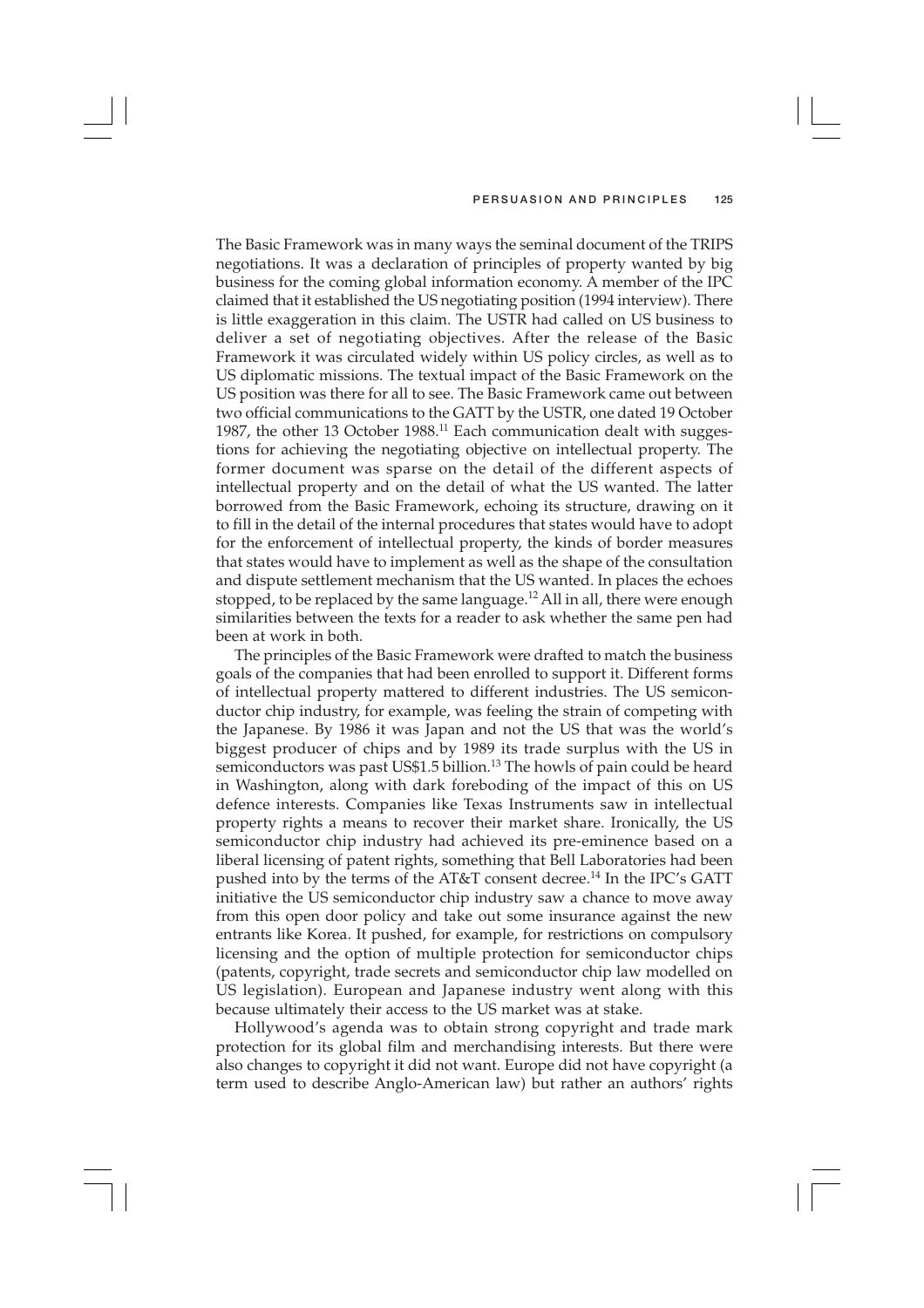system based on a philosophical conception of the work as the 'spiritual child' of the author. Under this system authors had certain very strong moral rights to control the release and use of their work, rights in addition to the economic rights recognized by the Anglo-American tradition of copyright law. Hollywood producers had long been accustomed to wielding absolute power over production. The idea of authors and artists acquiring some power in the Hollywood factory based on a Continental doctrine of moral rights seemed akin to giving rights to the battery hen. It was simply out of the question. 'We don't want to end up like the French film industry' was the view. Moral rights never made it into the Basic Framework or TRIPS.15 Hollywood was equally uninterested in using the trade regime to improve the standards of intellectual property protection for performers. Standards protecting the use of live performances were part of the Rome Convention for the Protection of Performers, Producers of Phonograms and Broadcasting Organizations, 1961 (Rome Convention). As one interviewee wryly remarked the 'world needs protection from Madonna, rather than for her'. The real point, however, lay in the nature of the Hollywood system. The genuine superstars, those who were whisked away in a Lear jet to the next important meeting, had more than enough bargaining power to protect their interests. Strengthening the rights of those lower down in the system of production might prove inconvenient in unpredictable ways. The intellectual property rights that Hollywood wanted globalized were those relating to its distinctive superstar-based system of production and global marketing, not those rights that protected the intimate relationship between author and work or performer and performance. Thus the Basic Framework stood silent on the protection of performers' rights.16

The large players in the US software industry, IBM and Microsoft, wanted to use copyright to protect their software. Copyright and computer experts had lots of doubts about this proposal because, for example, the long term of copyright protection (life of the author plus 50 years) did not seem suitable for software and computer code, which was itself closer to a technological device than a literary work. The large software firms saw the problem differently. They had a mass market to protect. Piracy was a problem. So was competition. Microsoft had the industry standard in DOS and later Windows. The way to maximize its hold over the standard (and therefore the markets in application programs) was through copyright protection. That meant ramming protection for computer software into copyright. The GATT offered the first entrants in the US software industry a perfect platform to this end. Not much more than a decade later Justice Thomas Jackson, a United States District Court judge, would tell Microsoft in his judgement in the antitrust action against it that its claim to absolute rights over licensees based on copyright was ill-founded. By then the worldwide copyright protection of Windows had helped to make Bill Gates the richest man in the world.

The Basic Framework, as one who had been involved in its production pointed out, united companies which under 'normal circumstances . . . are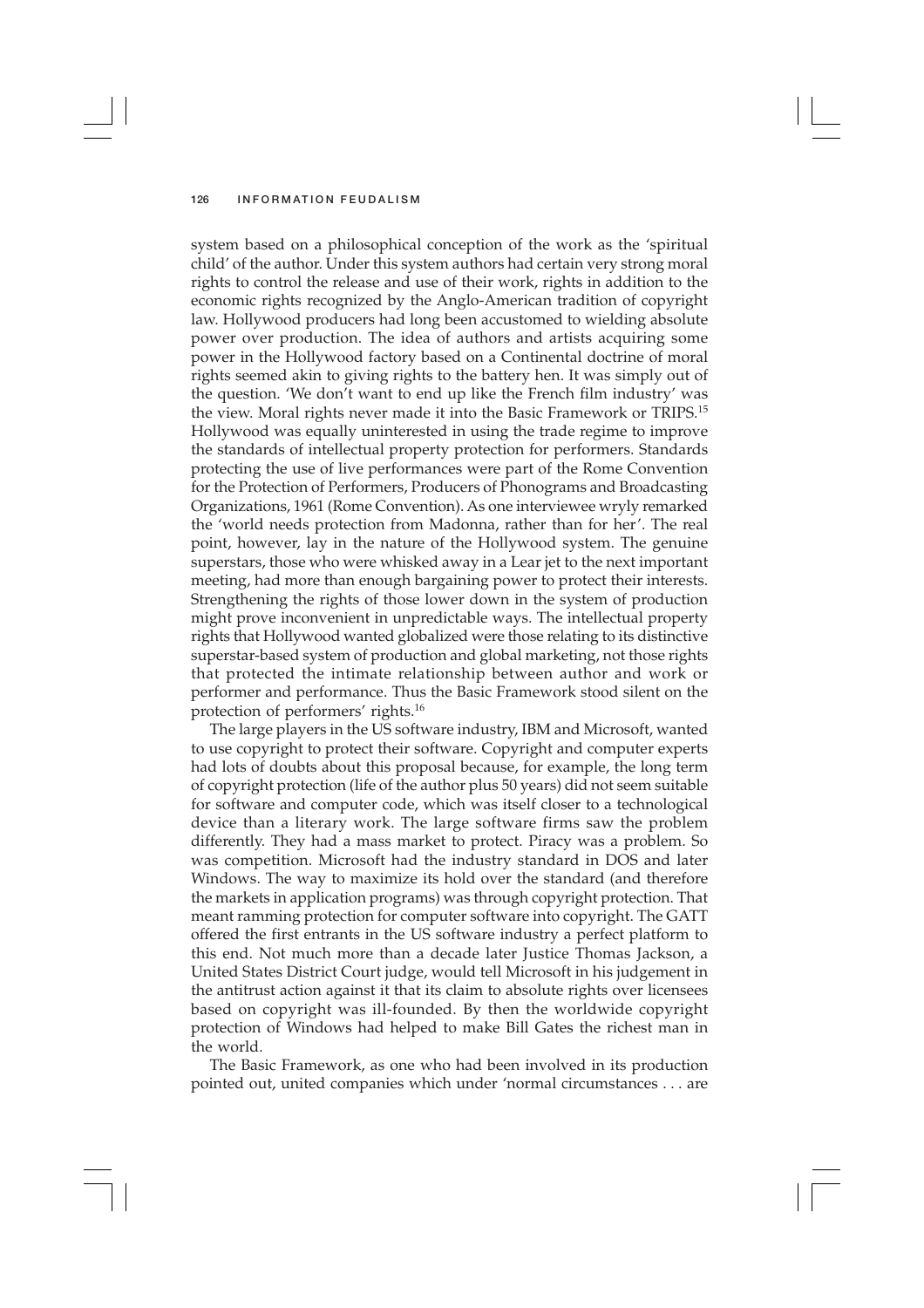#### **PERSUASION AND PRINCIPLES** 127

competitors, and this competition also extends to the legal systems of our countries or continents'. 17 Representatives from big business had spent:

two years' intensive work, with meetings in three continents, a steady stream of mail within several working groups and a final reunion that lasted into the early hours of the morning.18

They had united around a set of principles. Whether it would be possible to keep together such a large coalition with its considerable internal tensions over the course of a lengthy multilateral trade negotiation was another matter.

Even within the US business community there were quite marked differences of opinion about the worthiness of a multilateral initiative on intellectual property. The US semiconductor chip industry, for instance, was not particularly supportive of the IPC's multilateral effort (1994 interview). It agreed to back TRIPS if its provisions on enforcement were strong and if, outside of TRIPS, it got the deal it wanted on tariffs and antidumping<sup>19</sup> (both means to keep cheap foreign chips out of the US market). Europe also had its problems with the US. Although Europe had been free-riding on the use of the US 301 by engaging in bilateral negotiations with states like South Korea after the US had softened them up (see Chapter 6), ultimately European officials wanted to see some constraints placed on its use. In a press release in 1989 concerning the recently enacted Special 301, the USTR pointed out that 'no foreign country currently meets every standard for adequate and effective intellectual property protection as set forth in the US proposal on intellectual property tabled in the Uruguay Round.' 20 Europe was just as much a target as every other state.<sup>21</sup> European industry was not happy with aspects of US patent law. Section 104 of the US Patent Act was a case in point. Under its terms someone applying for a patent in the US could not establish the date of invention relying on use of knowledge of the invention that had taken place in a country outside the US. European firms saw this as discriminatory, forcing them to move into US patenting sooner than they might want. TRIPS might give them the opportunity to fix the problem.22 Europe, along with the other two Quad members, Japan and Canada, also objected to Section 337 of the US Tariff Act of 1930. This section allowed owners of US intellectual property rights to obtain from the US International Trade Commission orders barring the import into the US of allegedly infringing products. The problem with the section from the point of view of GATT trade law lay with it procedures. They gave the US owner advantages over imported products that he or she did not have in relation to domestic products.23

The danger for the IPC was that these kinds of detailed North–North disputes might induce a kind of negotiating myopia in which the big agenda of globalizing the institutions of intellectual property became obscured by a lot of smaller agendas about reforming some of the existing rules of intellectual property.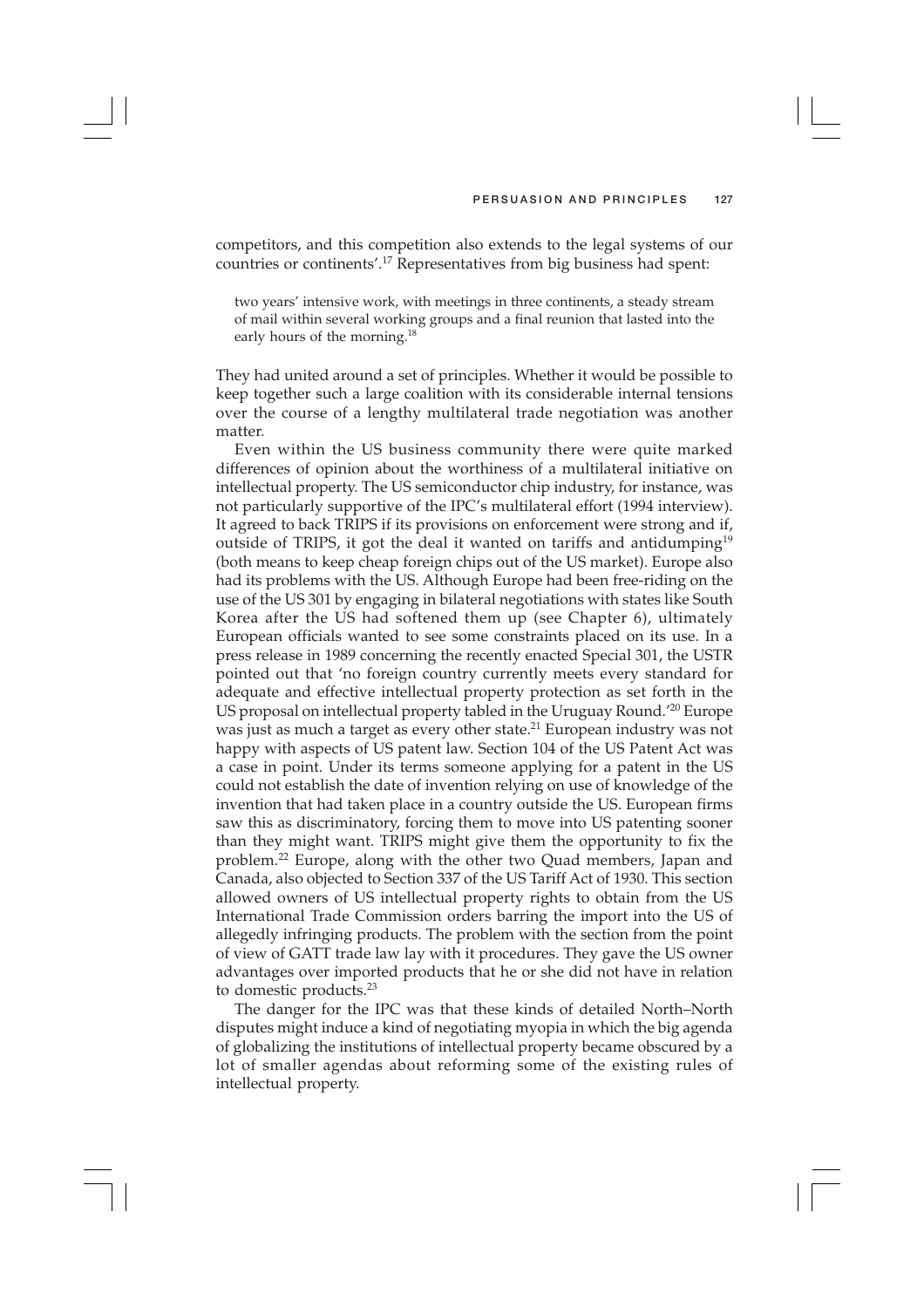## THE COALITIONIST

The two years following Punta del Este in 1986 were critical years of coalition building for the IPC. In this period it built group by group the network that would ultimately make TRIPS a reality. The key was to persuade groups, which would in turn persuade other important groups, with every group regularly interacting with and reinforcing some other part of the network. Over time each individual group that was part of this circle of persuasion became by virtue of being in the circle more and more persuaded of the possibility and desirability of TRIPS.

Enrolling European business in the network was the essential first step for the IPC. A problem for the IPC in early 1987 was that the EC was indicating support for a weaker agreement on intellectual property. In a working document of February 1987 entitled 'Trade Related Aspects of Intellectual Property Rights in the Uruguay Round', the EC made dealing with counterfeiting and piracy its main priorities, leaving a broader agreement for another time. It was the EC that would negotiate on behalf of the European Community in the Uruguay Round. The IPC had established a line of dialogue with the Union of Industrial and Employers' Confederations of Europe (UNICE) in November 1986. It proved vital. In Europe's more hierarchically ordered world of business lobbying, UNICE was the key portal of European business influence on the EC. During 1986 and 1987 close cooperation developed between UNICE representatives and EC officials; UNICE were given the opportunity to comment on the EC's negotiating position and drafts. In May 1987 UNICE produced its own position paper on GATT and intellectual property arguing that the EC's approach was 'deemed too narrow by European industry' and that the 'scope of the negotiations must be broadened' to include other areas of intellectual property where European industry was making heavy R&D investments.<sup>24</sup> In the following months this became the position of European Community negotiators.25

Bringing the EC into an inner circle of consensus with the USTR was itself crucial to obtaining the support of the most important group of all within the actual negotiations, the Quad (the US, European Community, Japan and Canada). Of all the groups within the Uruguay Round it was the most powerful, having the capacity to move an agenda forward and being the place where the most difficult and important issues were decided. Once the US and European Community came together on intellectual property, the other two Quad members would follow.

The IPC itself established a regular interaction with European officials, because in its own words this provided it with 'an opportunity to shape the views of these key officials, who at the time were only beginning to focus on the issue'. 26 It kept in touch with representatives from the 'Friends of Intellectual Property', a group of states that had been formed around the time of Punta del Este to help prosecute the trade-intellectual property agenda, hosting a dinner for a week-long meeting of the Friends Group in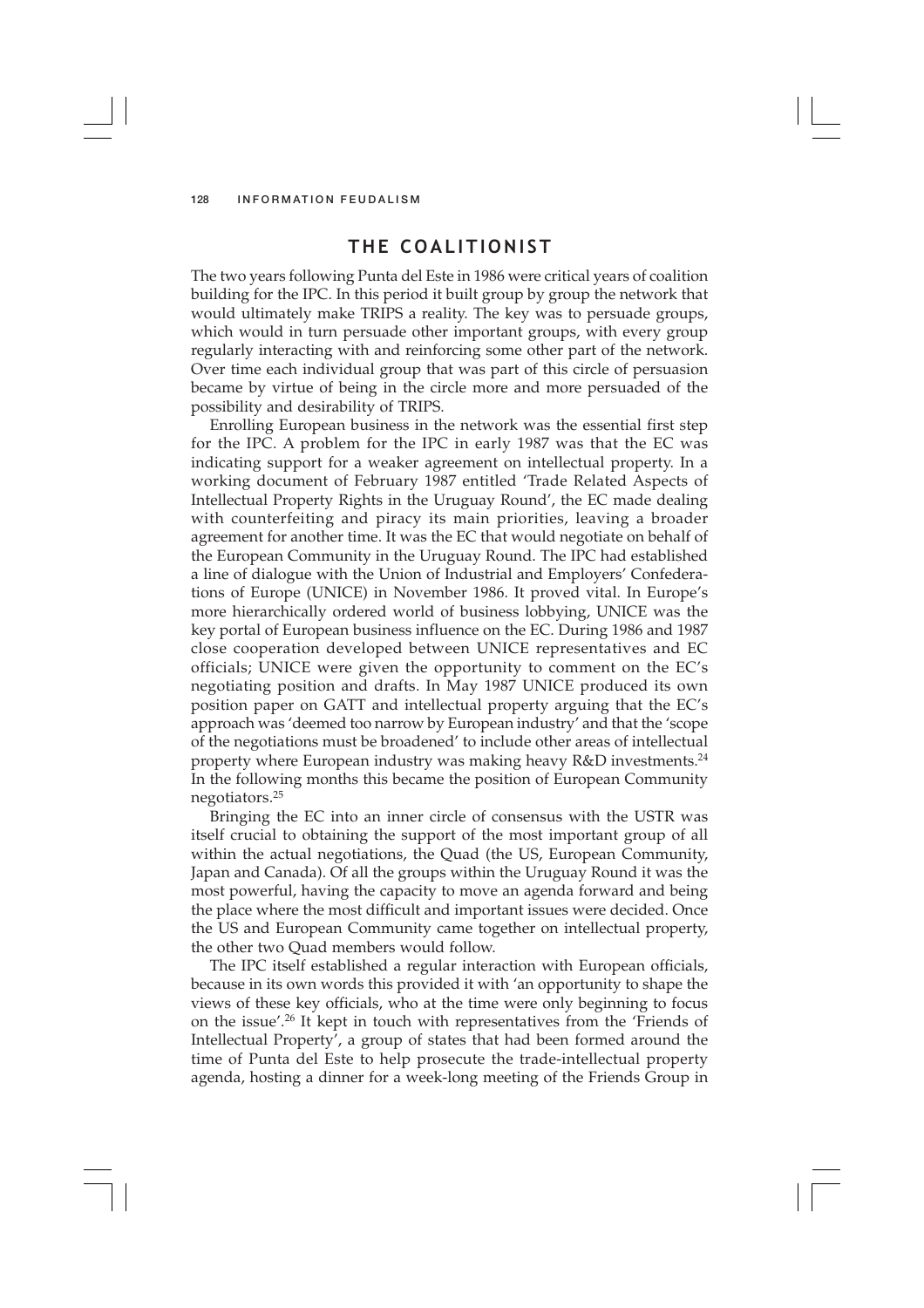#### **PERSUASION AND PRINCIPLES** 129

Washington, DC, in March 1988.<sup>27</sup> Sitting down with members of the IPC at a Washington hotel for dinner would, no doubt, have invested negotiators with a sense of the importance of their negotiating mission. Amidst the tinkle of cutlery and wineglasses they learnt more about the kind of agreement on intellectual property rights that was desired by the world's most powerful high technology corporations.

In that meeting of the Friends Group, a meeting which included the Quad members, 23 delegations from developed countries and the EC sat down to an informal discussion of a US proposal on standards of intellectual property and their enforcement.<sup>28</sup> The interaction between groups such as the Quad and Friends Group allowed negotiators to begin the process of developing a sense of the expectations of other negotiators about what was possible in a negotiation over intellectual property. At the same time as negotiators were getting a lock on the expectations of their counterparts, they were also building a developed country consensus on intellectual property that could be used to overcome developing country resistance. Once the Quad had achieved consensus on an issue the Friends Group would become the vehicle to take that consensus forward.

Finally, the IPC did not just work on building inner circles of consensus. It also worked on the outer circle – developing countries. The strategy outlined in the Basic Framework assumed that initially a GATT code on intellectual property, 'similar in form to the Standards or Subsidies Codes', would be negotiated and adhered to by only those states interested in higher standards of intellectual property.<sup>29</sup> It would not, in other words, be a condition of GATT membership. Once the code was in place developing countries could be given incentives to join. Bearing in mind the need to get at least some developing countries thinking about supporting and perhaps joining the code, IPC delegations travelled in 1988 to newly industrializing countries such as Korea, Hong Kong and Singapore to begin a dialogue with them. The IPC drew these countries' attention to the fact that their interests were not the same as India and Brazil's interests: 'The Committee went to the ASEANS and said these guys should not be representing you because they don't care about investment climate' (1994 interview). It was a dialogue designed to divide.

## **SWEEPING HOUSE**

If TRIPS came to pass all states would have to change their domestic laws to some extent in order to comply with it, or risk being subject to the proposed WTO dispute resolution process. Oddly enough, the US was in some significant ways on shaky ground when it came to comparing its domestic intellectual property regime with internationally accepted standards. As we saw in Chapter 2, the US commitment to the international copyright system had been anything but exemplary. A former Register of Copyrights, Barbara Ringer, had argued that until World War 2, the US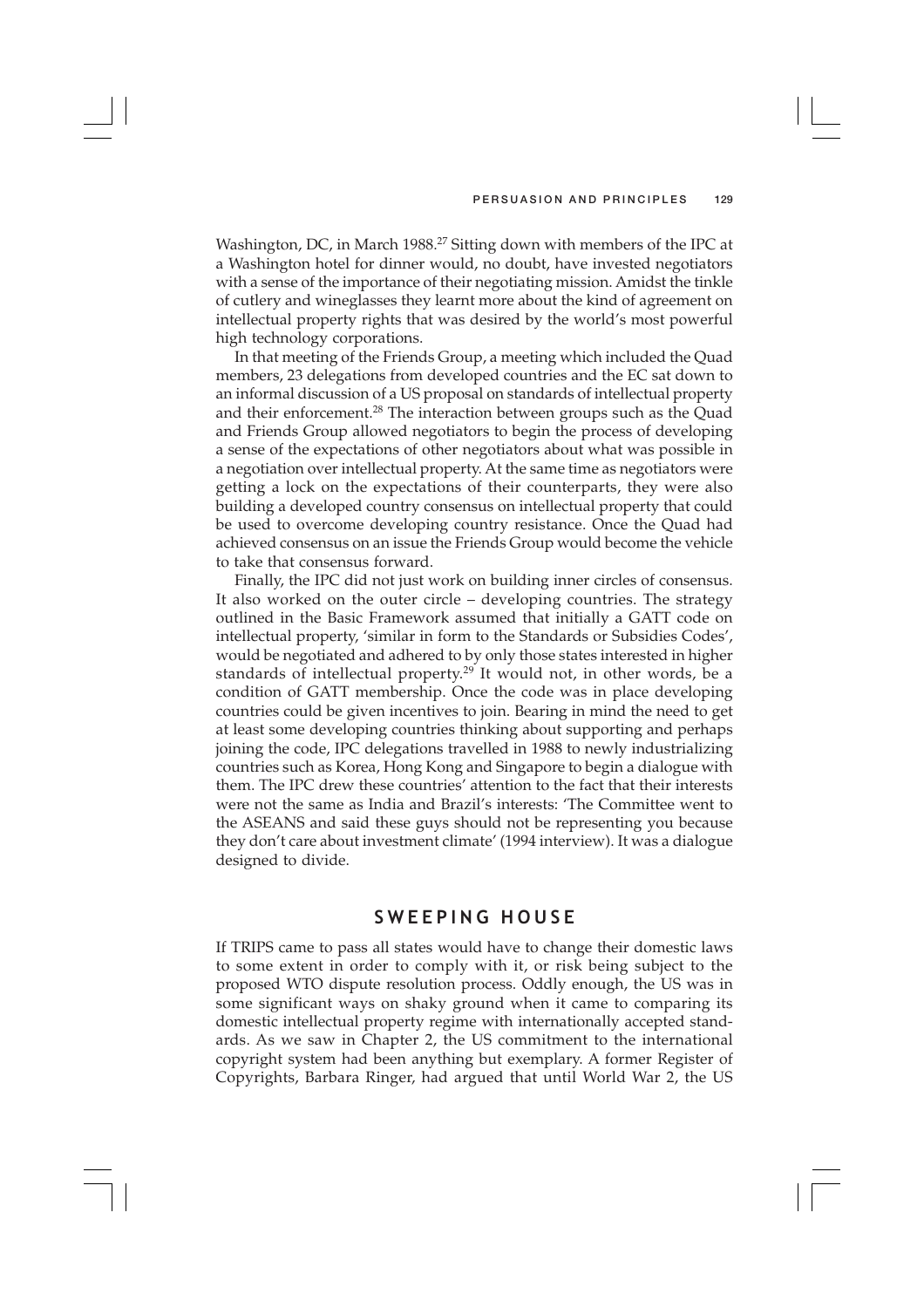approach to international copyright 'was marked by intellectual shortsightedness, political isolationism, and narrow economic self-interest'. 30 After World War 2, the principal criticism of the US became its lack of membership of the higher standard Berne Convention. It had joined the Universal Copyright Convention in 1955, a convention it had played a major role in creating. The Berne Convention was, as we saw in Chapter 5, very much a copyright owners' club. The criticisms of the US for failing to join it were thus based on owners' values. In fact, from a social welfare point of view one could easily construct a good defence of US copyright law. For example, US law was more or less distinctive in its insistence that as a condition of copyright protection a work carry a copyright notice. Under the Berne system states were obliged not to make copyright protection depend on such formalities.31 Copyright notices and registration requirements are useful because they alert third parties to the presence of a property right, help users to determine who are the owners of the copyright and provide clarity about what is and is not in the public domain. The notice requirement in US copyright law, along with other formalities, remained the principal stumbling blocks to Berne membership by the US.<sup>32</sup>

Once US corporations such as IBM decided on copyright for the protection of software, membership of the Berne Convention became a must. In the papers that Jacques Gorlin wrote for IBM and the Advisory Committee on Trade Negotiations (ACTN) he pointed out that it 'is becoming increasingly difficult for the United States to be the leading proponent of higher levels of international copyright protection and still not be a party to the Berne Convention.' 33 The US, as Barbara Ringer had observed, was regarded as a 'hypocrite on the international copyright scene'. 34 It was not, however, hypocrisy bothering US corporations, but cost. The Berne Convention did allow a non-member like the US to take advantage of its provisions, but this so-called 'back door' method was expensive for large US corporations. A vice president of IBM, in a statement in 1987 to a House of Representatives Committee, pointed out that this method cost IBM US\$10 million a year.<sup>35</sup>

It had been clear early on to the ACTN that the US had to join the Berne Convention. The process of joining would have to be 'orchestrated and managed' if Berne implementing legislation was to find its way through various Congressional shoals.<sup>36</sup> The process of management became one of the IPC's domestic tasks. It had to get US policy-makers and US law 'Berne ready'. It also had to remove any obstacles to the US being able to comply with a trade agreement on intellectual property. An example of its domestic machinations to these ends was its opposition to the extension of the manufacturing clause in US copyright law.

A manufacturing clause had been part of US copyright law since 1891, its purpose being to protect the US printing industry by making copyright protection of foreign and domestic works conditional on typesetting in the US.37 By the early 1980s the manufacturing clause had been reduced in scope applying to American authors of largely non-dramatic literary material seeking copyright in the US. Over the years the American printing industry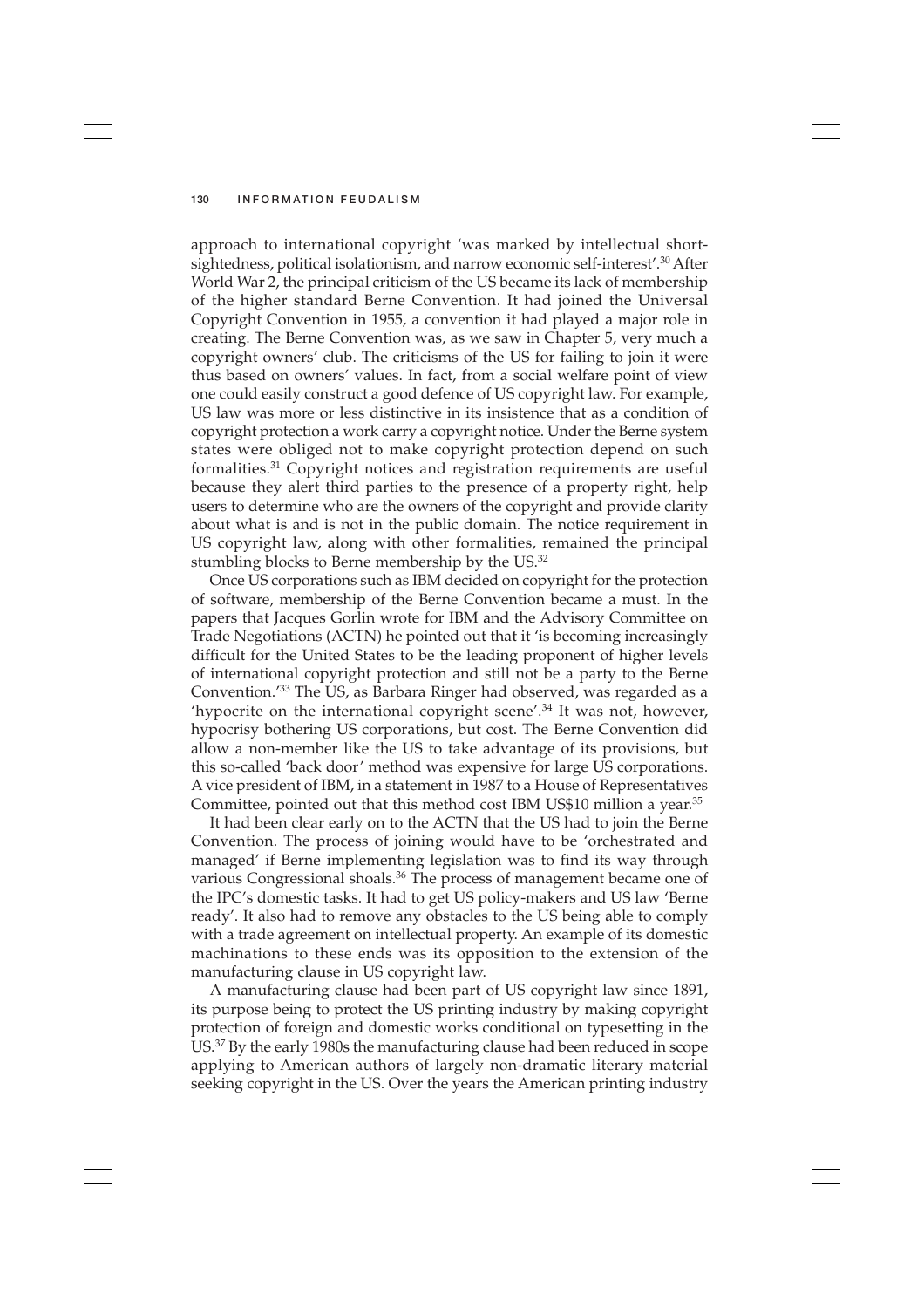#### **PERSUASION AND PRINCIPLES** 131

had proved itself a highly effective lobbyist. In 1982 it had been successful in obtaining an extension to the manufacturing clause to 1 July 1986. President Reagan had vetoed legislation extending the clause, but the Senate had overridden his veto by 84 to 9. The winning argument then had been that the loss of the manufacturing clause would lead to many thousands of US workers in the print industries losing their jobs. This jobs-loss argument looked certain to win another extension of the manufacturing clause in 1986 when a very different kind of opponent loomed before the American printers and unions. A lobby in the form of the Coalition against the Manufacturing Clause comprising some 56 firms and associations opposed its extension of the manufacturing clause.<sup>38</sup> The Computer and Business Equipment Manufacturers Association was a key player in this coalition. It argued that the manufacturing clause stood in the way of better intellectual property protection abroad for the US computer industry. A 1984 GATT panel had already found that the manufacturing clause and its extension was inconsistent with the GATT. The GATT Panel's report had been adopted by the GATT Council39 and Europe had announced that it would impose trade sanctions on a number of US industries (paper, tobacco, chemical and textiles) if the clause was extended.

Going into a GATT trade negotiation on intellectual property with a GATT-inconsistent copyright law put a question mark over the US commitment to high standards of intellectual property. It also set potential problems for the US being able to comply with an eventual GATT agreement on intellectual property. Moreover, continuing to use copyright in this narrowly protectionist way was sending a message about intellectual property rules to developing countries,which an increasingly global US computer industry, with a watchful eye on China's market especially, did not want sent, much less acted upon.

The networks that ACTN and the IPC had built around the intellectual property issue paid dividends. All those industries wanting better intellectual property protection campaigned against renewing the manufacturing clause. The USTR, Clayton Yeutter, who had worked in close collaboration with ACTN, appeared before a House Judiciary Subcommittee opposing the extension of the manufacturing clause.<sup>40</sup> Testimony from the most senior trade official in the US carried real weight. Those US industries that would have suffered as a result of Europe's threatened retaliation, if the extension of the clause went ahead, delivered the coup de grâce to the American printing industry's jobs-loss argument by pointing out that losses in their industries would be much greater once Europe retaliated. By the end of 1986 it was clear that the manufacturing clause was not going to be extended by Congress. It became legislative history.<sup>41</sup>

The IPC worked on creating the same impregnable coalition and consensus on intellectual property at the domestic level that it had created at the international level. Supported by the National Association of Manufacturers, the US Council for International Business and the Emergency Committee for American Trade it pushed for and obtained the widest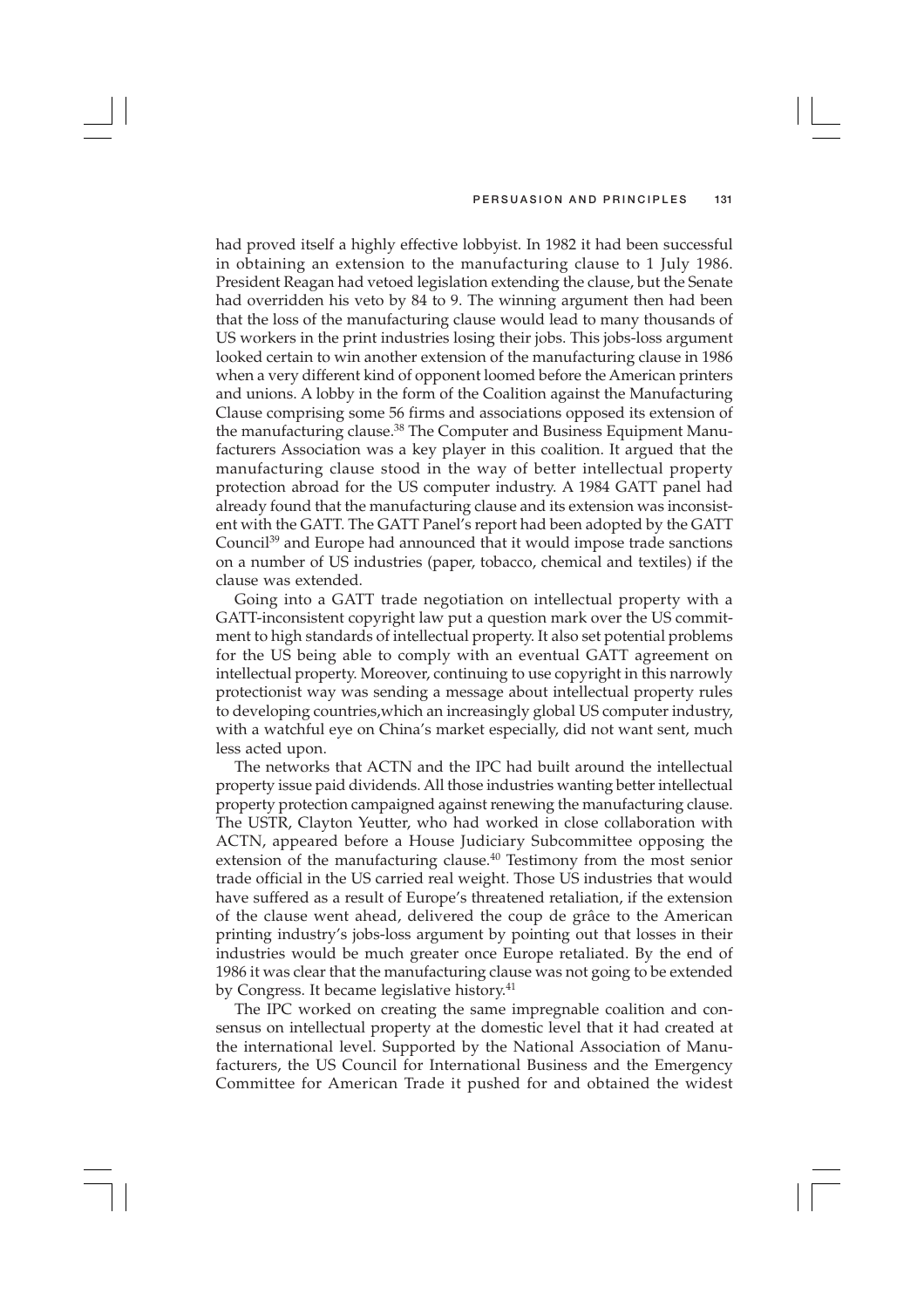possible negotiating authority from Congress on intellectual property in the 1988 Omnibus Trade and Competitiveness Act. The US did join the Berne Convention in 1989, and for the first time in the history of its copyright law the presence of a copyright notice was no longer a condition of copyright protection.

A key question was whether the US domestic coalition would hold together. Hollywood, as we saw earlier, under no circumstances wanted TRIPS to strengthen the moral rights of authors, something that the Berne Convention did do. At the same time the US computing industry did want the standards in the Berne Convention to be globalized. The copyright industries and semiconductor chip industry were worried that a new multilateral dispute resolution process might neuter the 301 process that had brought the US such bilateral success. Holding the coalition together for the duration of the negotiations would prove to be a complicated matter. Having managed to get a diverse group of information industries around a set of principles, US negotiators would have to negotiate a text of an agreement that would deliver a pay-off to each of those industries. It was also a big trade round. Intellectual property was just one of 14 negotiating groups within the Group of Negotiation on Goods in the Uruguay Round. The fate of TRIPS was in part dependent on what happened in these other groups. No one expected the negotiations on agriculture to go smoothly.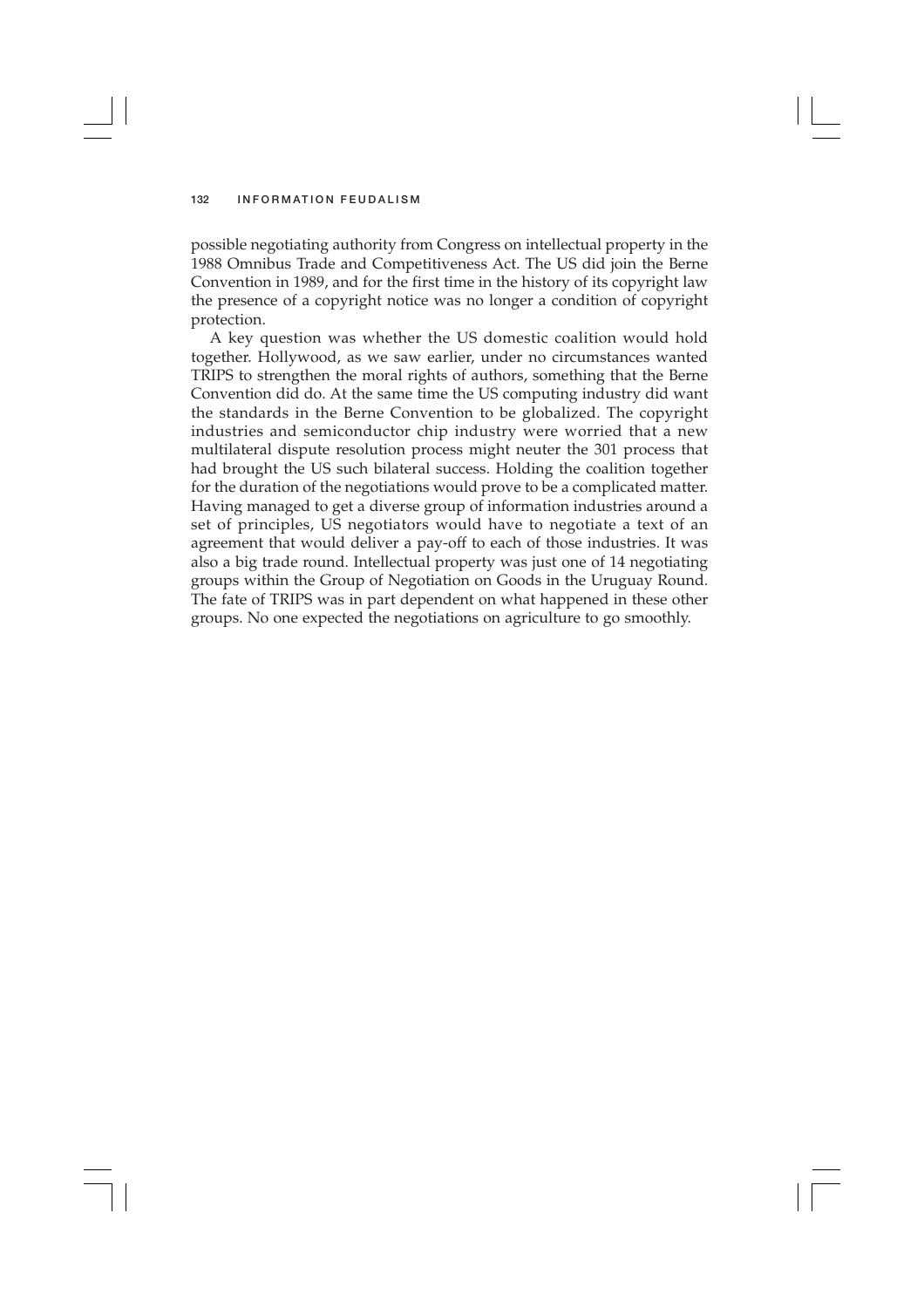#### CHAPTER 9

# At the Negotiating Table

## KICK-OFF AND FINAL SIREN

After Punta del Este a group of ten developing countries led by India and Brazil (the others being Argentina, Cuba, Egypt, Nicaragua, Nigeria, Peru, Tanzania and Yugoslavia) continued to insist that a comprehensive code on intellectual property could not be negotiated within the General Agreement on Tariffs and Trade (GATT).<sup>1</sup> Breaking the resistance of these 'hardliners' was fundamental to achieving the outcome the US wanted. These hardliners were holding out even though the developing country bloc in the form of the G77, which had been effective in other fora such as the World Intellectual Property Organization (WIPO) and the United Nations Conference on Trade and Development (UNCTAD), was slowly crumbling within the GATT.

Following Punta del Este, the formal structure for the Uruguay Round negotiations began to be rolled out. The Ministerial Declaration had organized the negotiations into two broad groups: a Group of Negotiations on Goods (GNG) and a Group of Negotiations on Services (GNS). Both had to report to the Trade Negotiations Committee (TNC), the committee that was to monitor the conduct of the entire Uruguay Round. The TNC was chaired by Arthur Dunkel, the Director-General of the GATT. At a meeting in Geneva in January 1987 more groups were set up to allow the cogs of the trade bureaucracies of more than 100 states to begin to mesh[Q1].<sup>2</sup> The GNG became 14 negotiating groups. Group 11 was the Trade-Related Aspects of Intellectual Property Rights including Trade in Counterfeit Goods. Each group was to have its own chair and 'operate as a separate entity'. 3 Deadlines, timetables and negotiating plans were imposed. Group 11 had to have its first meeting in the week beginning 23 March 1987 and the initial phase of its negotiating plan completed 'by the end of 1987 at latest'.<sup>4</sup> It was a tight timetable, especially given the complexity of the subject matter.

For the next couple of years the negotiation on intellectual property became a game of paper flows. Developed countries easily won. In October 1987 the US and the Swiss each submitted a proposal followed by submissions from Japan and the European Community in November.<sup>5</sup> 1988 kicked off with a submission from the Nordic states in February and so it went on. Between 1987 and 1990, 97 working documents were submitted to the TRIPS negotiating group by countries, the GATT Secretariat and international organizations. Of these only 19 came from developing countries.<sup>6</sup> In a 1993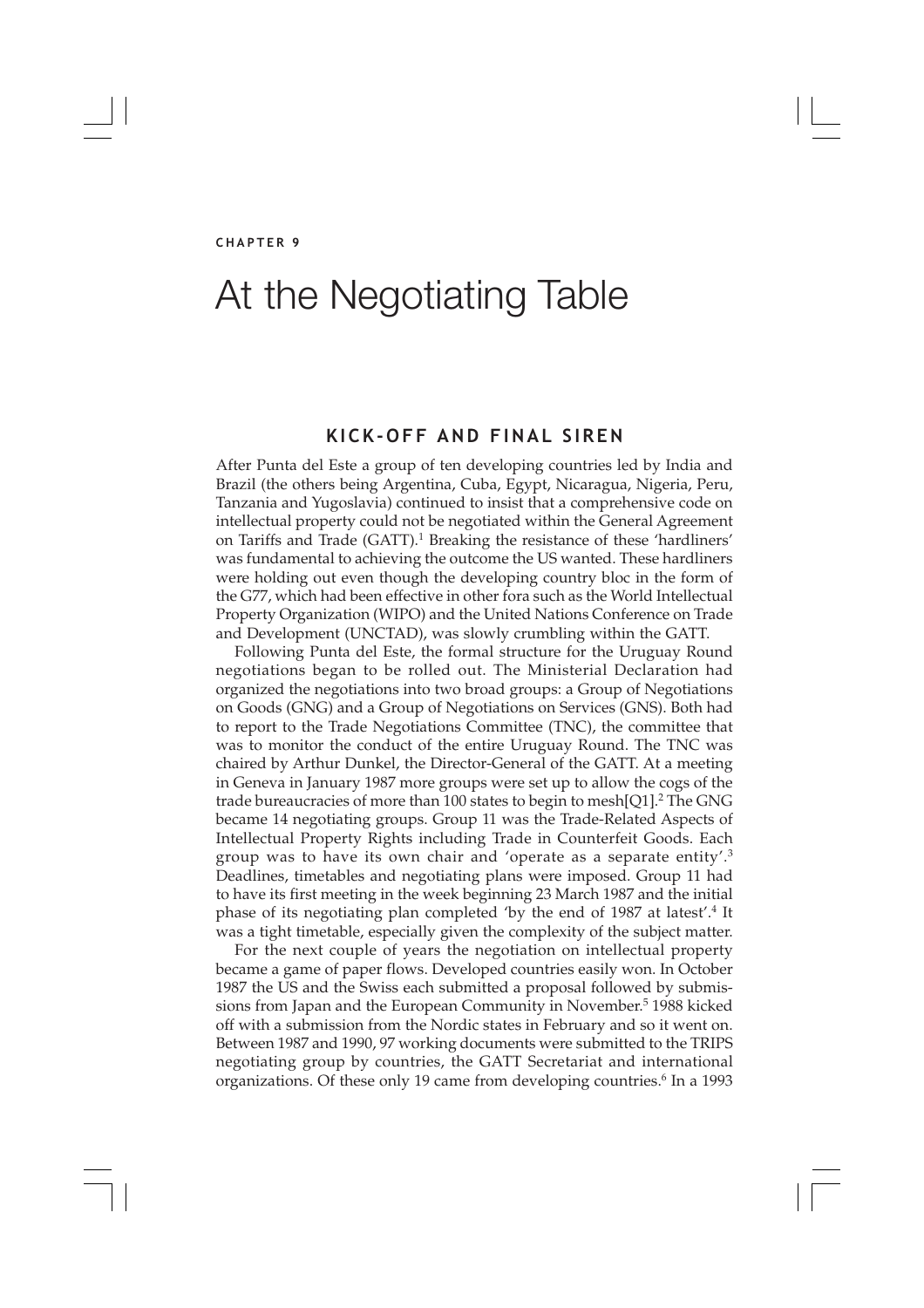interview a member of the GATT Secretariat was to tell us that all developing countries did in the TRIPS negotiations was 'to complain to the bitter end'.

Actually there was quite a lot to complain about. Developed countries were taking the opportunity to flood the negotiating process with the most far-reaching proposals on intellectual property. There were paper flows from the Secretariat itself providing information on the relationship between GATT norms and intellectual property, and membership of intellectual property conventions, as well as papers from WIPO relating to intellectual property treaties and international standards. The idea that the negotiation would be confined to border control issues and the problem of counterfeits was being swept away. Developing country negotiators making the long journey from Geneva back to home found US negotiators waiting on their doorstep. Bilateral negotiations on intellectual property had been started with Taiwan in 1983 and Singapore in 1984. After the 1984 amendments to its 301 process the US began to use it. Everybody knew about how it had knocked over South Korea in 1985 using 301 (see Chapter 6). Brazil became the next target (see Chapter 6). By 1989 USTR fact sheets were reporting other successes: copyright agreements with Indonesia and Taiwan, Saudi Arabia's adoption of a patent law, and Colombia including computer software in its copyright law. Special 301 was swung into action at the beginning of 1989. When the USTR announced the targets of Special 301, five of the ten developing country 'hardliners' in the GATT found themselves listed for bilateral attention. Brazil and India, the two leaders, were placed in the more serious category of priority watch list, while Argentina, Egypt and Yugoslavia were put on the watch list. Under 'Action Plans' formulated by the USTR those countries that had been major opponents of the US at the GATT or WIPO on intellectual property found that their position on the priority watch list was linked to, among other things, their 'constructive participation in multilateral intellectual property negotiations'. 7 One did not have to be a chess grandmaster to figure out that the gambit of opposing the US on intellectual property at the GATT would provoke a crushing reply.

In truth, it was less a negotiation and more a 'convergence of processes' in the words of a someone who was a US trade negotiator at the time. Opposition to the US GATT agenda was being diluted through the bilaterals. Each bilateral the US concluded with a developing country brought the country that much closer to TRIPS, 'so that accepting TRIPS was no big deal' (1994 interview).

Probably because it was all they could do, some developing states continued to complain and put up resistance. India and Brazil in particular persisted in their objections. Minimum standards of intellectual property protection, they claimed, were a matter of sovereign state law-making to be decided according to the different developmental needs of a state. Yet despite this opposition, the mid-term review of the Uruguay Round talks by trade ministers on the TNC in December 1988 in Montreal and April 1989 in Geneva produced a short framework agreement in which the ministers agreed that negotiations would encompass 'adequate standards and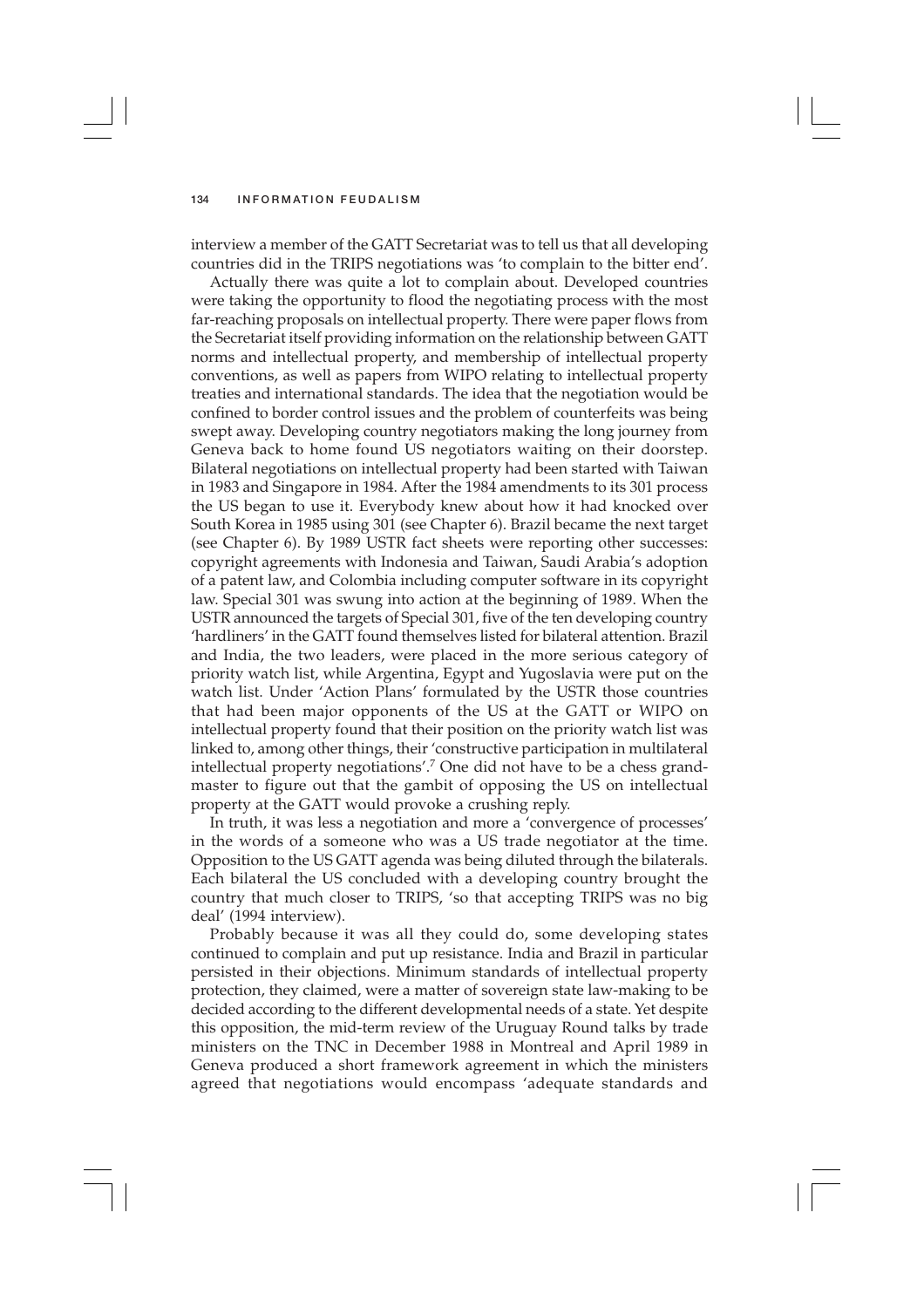#### **AT THE NEGOTIATING TABLE 135**

principles' of intellectual property protection and 'settlement of disputes between governments, including the applicability of GATT procedures'.<sup>8</sup> The flood of paper from developed countries had done its job.

The Ministerial statement which came out of the April meeting of the mid-term review was significant for the TRIPS negotiations. The very things that developing countries had been opposing well before Punta del Este, namely the inclusion of a negotiation on substantive standards and the use of the GATT dispute mechanism in the area of intellectual property, were now well and truly on the table. The April Ministerial meeting had delivered a major body blow to developing country negotiators. India and Brazil together had held the line on a narrow interpretation of the TRIPS negotiating mandate. Other developing countries were behind them. By 1989 there was a certain desperation in the GATT Secretariat to move things forward on TRIPS in order to keep the US engaged. The message went out from the Secretariat to India that it was isolated on the TRIPS issue.<sup>9</sup> The reverse was in fact true. Developing country negotiators had met in February in the resort of Talloires in France to work out a common line of resistance. Opposition to the TRIPS mandate was solidifying.

In international negotiations trust among allies is the key to success. Without it cooperation rapidly dissolves. The seeds of doubt sown by the Secretariat grew into rumours among developing country negotiators about India's commitment to the cause. At a time when Indian officials should have been working the lines of communication with the capitals of other developing countries they did not. Cooperation between India and Brazil began to drift as the Brazilians became worried by the strength of Indian support. In early April India failed to attend a crucial informal Third World Group meeting.10 It all began to fall apart.

At the same time the GATT Secretariat put relentless pressure on developing countries through the Green Room process. Key countries were hauled into small group consultations. The groups grew smaller and the strain of resistance greater, so much so that developing country negotiators began to refer to them as the 'Black Room' consultations. In the end the text of April 1989 delivered to the US and its supporters in the words of Jayashree Watal 'a significant victory'.<sup>11</sup> The lesson from the experience (especially for a leader country like India) is nicely captured by a former Indian official to the GATT:

The impression went round that the show of firmness that the negotiators were making in the period from Sept 1986 to Dec 1988 was only a facade not backed by a firm political support at the capital. No negotiators can hope to muster support from other countries on difficult issues involving disagreement and even confrontation with major powers, if those countries suspect the inherent strength of the stand or even the sincerity of its propounders.<sup>12</sup>

One last event took place in 1988 that contributed to the eventual victory of the US and European Community. For three decades India and Brazil had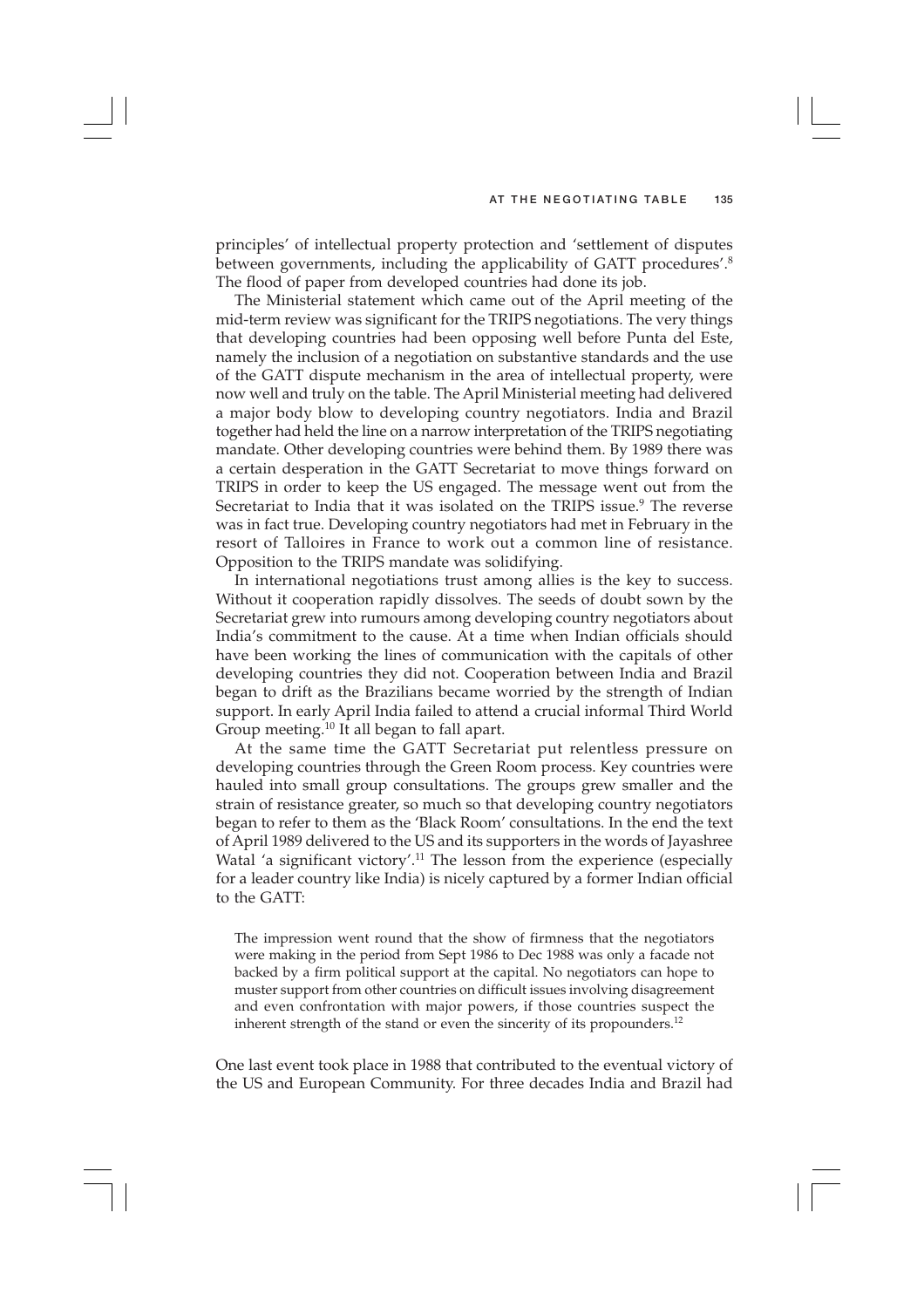been a thorn in the side of the corporations that, as we saw in Chapter 3, were players in the knowledge game. These two countries, especially India, had technical expertise with which to counter the OECD-led analyses that the US was relying upon to achieve its agendas on intellectual property, investment and services. The Brazil–India axis had to be broken. There was a second vital reason to discipline Brazil. It was a regional leader in South America. For the US pharmaceutical and information technology sectors there could only be one voice on intellectual property policy in the Americas. In July 1987, the USTR had begun a 301 investigation of Brazil on the issue of patent protection for pharmaceutical products, an investigation that had led the President to authorize tariff increases on Brazilian goods in October 1988 (see Chapter 6). The tariff penalties came less than two months before the meeting of trade ministers at the December mid-term review in Montreal. For the first time the US had followed up its threat under 301 in relation to intellectual property and actually lowered the trade boom. In June 1990, the President of Brazil had announced that he would seek the legislation the US wanted. On 2 July 1990 the increased duties were terminated by the USTR. In that same year a Brazilian negotiator in the TRIPS group informed an Indian negotiator that 'I am only here to observe' (interview 2000). Now India really was on her own.

The US retaliation against Brazil also sent a message about the level of the US private sector's commitment to the intellectual property cause. The Brazilian economy of the 1980s was one in which US multinationals, among others, had a strong presence. By imposing trade sanctions on a wide range of Brazilian goods there was a risk of the US hitting goods made in Brazil by US multinationals. The internationalized nature of production set some limits on the use of 301: 'when we retaliate we will find we have no clothes' (1994 interview). In the case of Brazil, however, the stakes were so high that US business was prepared to wear the possible costs of a 301 action in order to project the steely will of earlier conquistadors.

The negotiations on TRIPS are often said to have begun properly in the second half of 1989 when a number of countries made proposals, or the first part of 1990 when five draft texts of an agreement were submitted to the negotiating group.<sup>13</sup> A more sceptical view is that the negotiations were by then largely over. Developing countries had simply run out of alternatives and options. If they did not negotiate multilaterally they would each have to face the US alone. If they resisted the US multilaterally they could expect to be on the receiving end of a 301 action. This was anything but a veiled threat by the US. Its 1988 Trade Act made, among other things, the failure to make significant progress on intellectual property in a multilateral negotiation a condition of identifying a state as a priority foreign country and therefore the subject of a Special 301 investigation.<sup>14</sup> There could be no clearer articulation of a threat than to enact it as law. At least if developing countries negotiated multilaterally there was the possibility of being able to obtain some limits on the use of 301 actions. At any rate, this was what they were being told by developed country negotiators and the GATT Secretariat.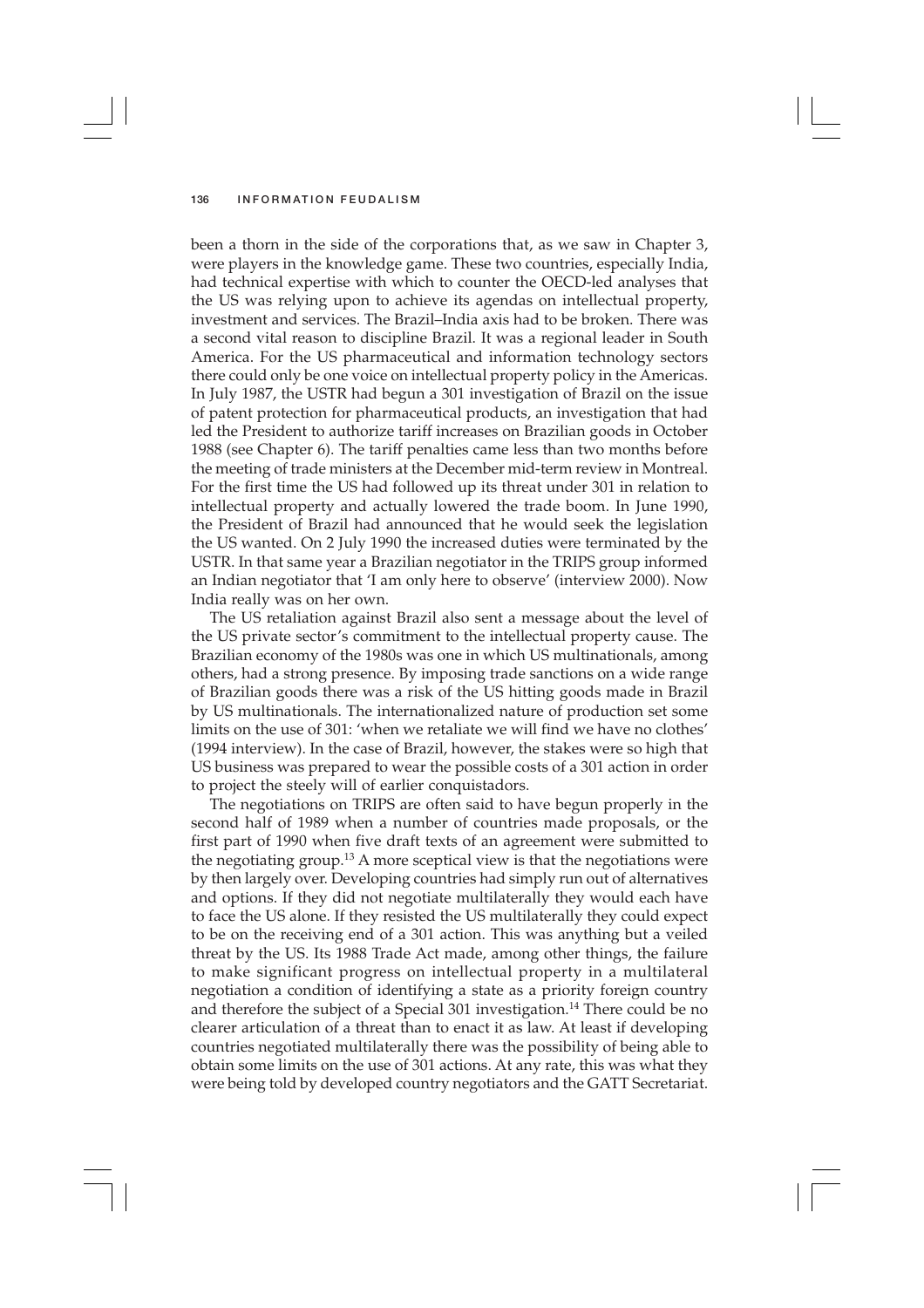#### **AT THE NEGOTIATING TABLE 137**

From 1990 onwards the main issue to be decided was how far an agreement on intellectual property would deviate from the blueprint that had been provided to negotiators in 1988 by Pfizer, IBM, Du Pont and other members of the international business community.

## CIRCLES OF CONSENSUS

Negotiating a comprehensive agreement on intellectual property was something of a high wire act for US and European Community negotiators. An agreement could not in any way weaken the position of international business. The high degree of involvement of international business in the negotiations themselves set limits on what they could concede. Moreover, the sheer scope of the agreement would inevitably give rise to North–North differences. These differences would have to be dealt with in a discreet way. Signalling disunity to the likes of India and Brazil had to be avoided. All this would require high levels of cooperation between developed countries.

In his report on the Tokyo Round of the GATT, the then director-general Oliver Long had observed that it was in 'practical terms necessary and realistic for the Big Three [US, European Economic Community, Japan] through the process of pre-negotiation, first to attempt to reconcile their own differences before joining in negotiations with other countries'. 15 This pre-negotiation, however, grounded another kind of strategy in which an inner circle consensus was expanded to create larger circles of consensus until the goals of those in the inner circle had been met. Developing countries for the most part found themselves in outer circles, if they made it into a circle at all. In the Tokyo Round on 13 July 1978, the EEC, US, Japan, Switzerland, New Zealand, Canada, the Nordic countries and Austria released a 'Framework of Understanding' setting out what they believed to be the principal elements of a deal. Developing countries reacted angrily because they had been left out of a process that was laying the foundations for a final agreement.16 In the TRIPS negotiations the use of circles of consensus would reach new heights.

GATT negotiations had developed a traditional pattern, known as the 'Green Room' process:

In the 'Green Room' process, negotiators from all engaged countries face each other across the table (traditionally in the Green Room on the main floor of the WTO Building) and negotiate. Drafts are exchanged and progress is noted as differences are narrowed and brackets are removed in successive drafts.<sup>17</sup>

This Green Room process had, in the case of TRIPS, been profoundly shaped by the consensus-building exercise carried out by international business outside the Green Room. The EC was brought around to the US view on the importance of securing a code on intellectual property. The Quad states were all enrolled in support of the US business agenda, as were the business communities of the other Quad states. Then there were the meetings of the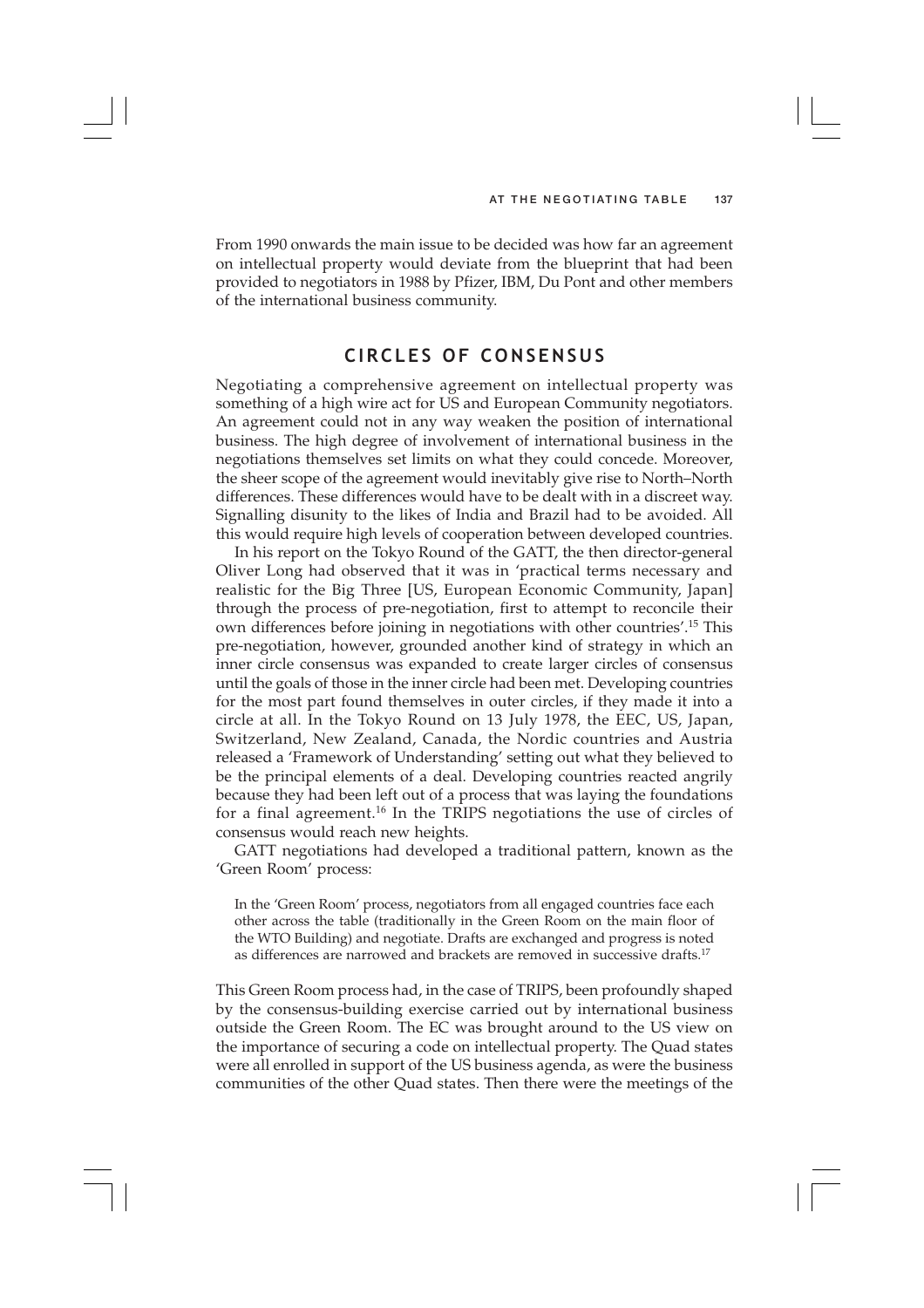Friends of Intellectual Property Group in places like Washington where draft texts were worked through by negotiators. After the negotiations on the detail of TRIPS began in 1990 and especially after the breakdown of the talks in Brussels in 1991 further groups were created to move the process towards a final deal. The '10+10' Group, which consisted of a mix of developed and developing countries, was the most representative of these. As the TRIPS negotiations descended into higher levels of informality the '10+10' was contracted or expanded to '3+3' or '5+5' or a group of 25 depending on the issue (GATT, 1993 interview). These informal groups became the real places of action. A list of them roughly in their order of importance would be:

- 1 US and Europe;
- 2 US, Europe, Japan;
- 3 US, Europe, Japan, Canada (Quad);
- 4 Quad 'plus' (membership depended on issue, but Switzerland and Australia were regulars in this group);
- 5 Friends of Intellectual Property (a larger group that included the Quad, Australia, Switzerland, the Nordic countries and some developing countries like Mexico);
- 6 10+10 (and the variants thereof such as 5+5, 3+3). The US and the European Community were always part of any such group if the issue was important. Other active developed country members were the Nordic states, Japan, Canada, Australia, New Zealand and Switzerland. Developing country members present in these groups included Argentina, Brazil, India, Hong Kong, Malaysia, Thailand, Chile, Colombia, Egypt, Indonesia, Korea, Mexico, Peru and Singapore.18
- 7 Developing country groups (for example, the Andean Group: Bolivia, Colombia, Peru and Venezuela). In 1990 Argentina, Brazil, Chile, China, Colombia, Cuba, Egypt, India, Nigeria, Peru, Tanzania and Uruguay combined to submit a developing countries draft. Developing countries would also meet as a larger informal group.
- 8 Group 11 (the entire TRIPS negotiating group; about 40 countries were active in this group).

The US and Europe had membership of almost all of these groups. This allowed them to soak up more information than anyone else about the overall negotiations. Whenever they needed higher levels of secrecy they could reform into a smaller negotiating globule. The transparency of the TRIPS negotiations was in some ways like the transparency of a one-way mirror. This arrangement of groups also allowed the US and the EC the fluidity to build a consensus when and where it was required. For certain issues, such as how royalties from collective licensing were to be divided or the scope of exclusions from patentability, they negotiated privately. Even though they were not always able to secure an agreement between themselves, their disagreement did not derail the TRIPS process itself. Developing country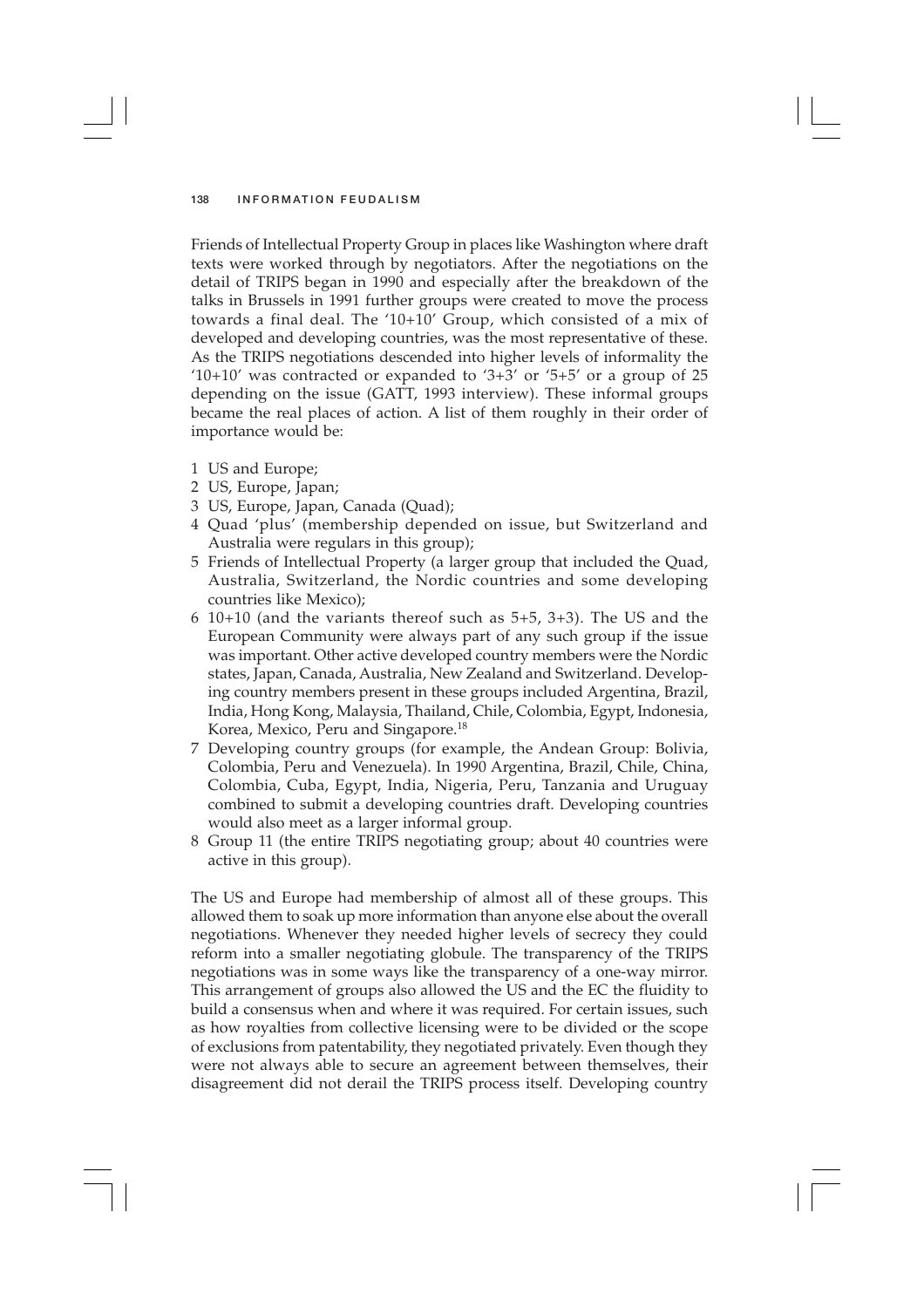negotiators knew about these 'bilaterals' and that in a sense they were wasting their time in the TRIPS negotiations; 'we lost interest' (developing country negotiator).

## THE JOY OF TEXT

For those who like subterfuge, manipulation, dissembling, hypocrisy and power plays there can be few better places to ply these skills than a multilateral trade negotiation. Within the culture of trade negotiation these skills serve a greater purpose, that of deal-making: 'good negotiators close the deal' (former US trade negotiator). The hot pursuit of a deal produces a paradox of rule irrelevance. The fine legal details of the rules and standards that govern trade relations among sovereign states and are seemingly at stake in a trade negotiation recede into the background:

Which option will sell at the end of the day? In the GATT context [we] didn't care about specific standards (former USTR negotiator).

What can you give? What can you get? (former developing country negotiator describing the mindset of negotiators).

The reality is that we do not spend a lot of time thinking about legal issues when we negotiate agreements in the GATT. . . [T]he concerns that we have are with the commercial results of what a negotiated agreement is, rather than with the legal niceties of it. (Emory Simon, the then Director for Intellectual Property at the Office of the United States Trade Representative<sup>19</sup>)

Ultimately the many deals of the TRIPS negotiation had to end up in the form of treaty language. Negotiators did care about the detail of the text describing their own particular deals. The basic rule for negotiators was to find very clear language to describe the deals favourable to them, while striving to set in ambiguous language those deals in which they had made concessions. The negotiations were a search for clarity and 'constructive ambiguity' at the same time. It is in the nature of language that two negotiators can walk away from a piece of text, the one believing that it locks up gains for his country, while the other believes that it unlocks a backdoor exit for her country. It is for this reason that some of those who were involved in the negotiation have gone into print to provide the 'correct' interpretation of what the provisions of TRIPS mean.<sup>20</sup>

Negotiating over the text became important in TRIPS after the Chairman of the TRIPS Group, Lars Anell, produced a 'Chairman's Draft'. He had to. By May 1990 there were five draft versions of an agreement on TRIPS, four emanating from developed countries and one from a group of developing countries. The developed country drafts bore all the marks of pre-negotiation coordination. Anell amalgamated developed and developing country proposals into a draft that eventually became the formal text of the Chairman's report to the Group of Negotiation on Goods.<sup>21</sup> This text of 23 July 1990 bracketed various developed and developing country proposals.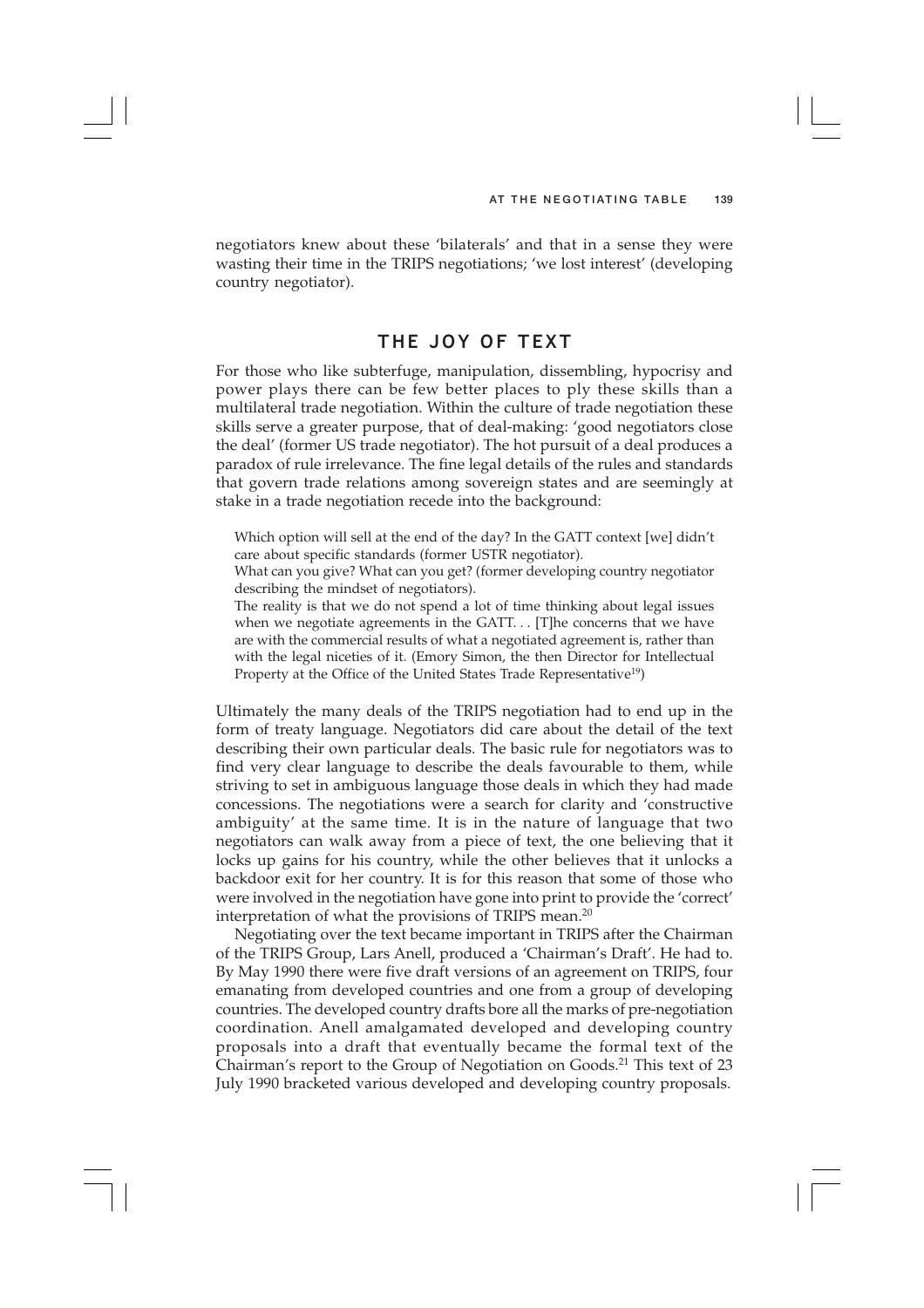The bracketing and unbracketing of text were part of a status game individual negotiators played with each other. Getting bracketed text into a draft was a sign of success for a negotiator. It meant that an option had been put on the dealing table. The aim then became to get that text unbracketed in the form in which it had been submitted. Such text stood a strong chance of securing passage into the final treaty. For individual negotiators, the unbracketing of text became a measure of negotiating prowess. For the chair getting a draft agreement in final form was a measure of his or her success as a chair. No chair wanted to be in the position of being responsible for a negotiating group that was unable to reach agreement, thereby holding up the successful conclusion of the entire round. Finally, no secretary-general of the GATT wanted to preside over the failure of a trade round, especially not one as big and important as the Uruguay Round. Each and every negotiator was caught up in a complex web of relationships involving groups in which he or she was an insider or an outsider and individual relationships with other negotiators, as well as with the chair of the group. These webs stretched beyond the group itself. South Korea, for example, was seeking membership of the OECD and so South Korean negotiators did not lend India and Brazil the support they might otherwise have done. The individual success of every negotiator depended on other negotiators being able to read what were fundamental sticking points for him or her and finding ways to accommodate them. Without giving, there would not be the possibility of taking. Deals, the stepping stones of promotion for negotiators within trade ministries, would not be made. The incentives for all negotiators to find an agreement were massive.

## THE GREAT HERO

From the US perspective at least, Lars Anell turned out to be the right chairman for the TRIPS negotiating group. 'He was the great hero of TRIPS' said one member of the Intellectual Property Committee (IPC). 'Lars injected confidence into the whole process. He was a great message carrier. He interpreted messages' (1994, former USTR negotiator).

Building the confidence of developing countries was vital to the success and legitimacy of TRIPS. It was a task to which both Anell and members of the GATT Secretariat were highly sensitive. More than one developed country negotiator told us that small countries resent the GATT because they feel left out and think big players simply cut a deal. This is quite a good characterization of what happened to developing countries in the Tokyo Round of the GATT. Developed countries wanted to be able to say at the end of the Uruguay Round that the negotiations had delivered wins for all countries without fear of too much contradiction from developing countries. Creating confidence in the process of negotiation was vital to allaying suspicions about the nature of the deals developing countries would get at the end.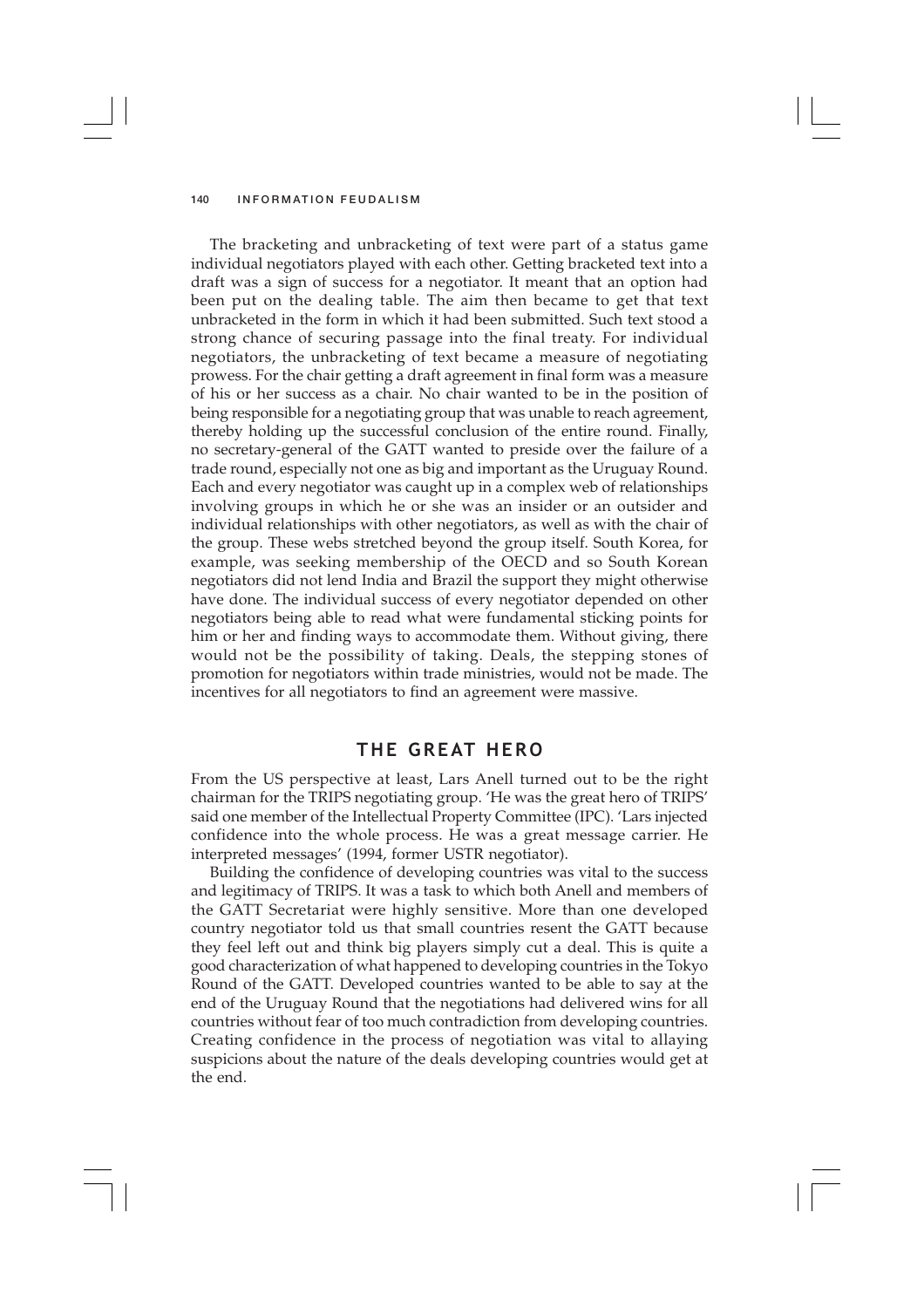#### **AT THE NEGOTIATING TABLE 141**

Intellectual property was a new subject for most trade negotiators. Indeed it was new to members of the GATT Secretariat and Anell. For this reason the US sent delegations brimming with experts in the various areas of intellectual property such as patents, copyright and trade marks. Moreover, the US had private sector experts waiting in the corridors who had command of the details that mattered to their industries. Sometimes private sector people were in the negotiating room:

US negotiators were physically accompanied by US business representatives. They sat with members of the US negotiating team and passed messages to them at crucial stages. We [European Commission] don't work that way, that's not our political system (European negotiator, 2001).

Few countries had the resources to match these US tag teams. Other countries would occasionally send an intellectual property expert to accompany their trade negotiator. A lot depended on the resources and the expertise available. The Indian pharmaceutical industry, we were told in one of our Indian interviews, did remarkably little given what was at stake. It became much more active once the agreement had been signed: 'The generic drug manufacturers never made a phonecall. Now they say they were excluded' (US lobbyist, 1994). There is truth in this observation. Of course, a top Washington lobbyist can phone the CEOs of some of the most powerful corporations on Earth: 'Expertise and the ability to get one of my CEOs on the telephone is the basis of my influence' (1994 interview).

The inequalities of resources and expertise, not to mention US unilateralism on intellectual property would make it easy for anyone wishing to do so to depict TRIPS as an unconscionable bargain. Anell and members of the GATT Secretariat spent many hours with developing country negotiators talking over the intricacies of the negotiations on intellectual property. They wanted to be able to say that TRIPS was an object of transparency. It was never really that. Multiple levels of circles of consensus, which could be closed when needed, turned developing countries into outsiders when it mattered. Exclusion and lack of transparency had simply assumed subtler forms, the way they always do when the members of an established club have to deal with new arrivals they are obliged to admit.

Anell's aim was to have as strong an agreement on intellectual property as possible. He encouraged the negotiating group to think beyond a code on intellectual property with optional membership and instead suggested that they work towards a multilateral agreement binding on all. The strategy of US business was to develop a GATT agreement largely without the assistance of WIPO. Anell pointed out the flaw in this. He said to them: 'They will act as a secretariat for a hostile group of developing countries if you freeze them out' (1994 interview).<sup>22</sup> WIPO was allowed in as an observer. 'Then WIPO were helpful and saw it as an opportunity.' 23 Anell talked to Bogsch, the Director-General of WIPO after each meeting. This was, as Anell said in an interview, good politics and helpful to Anell who was not an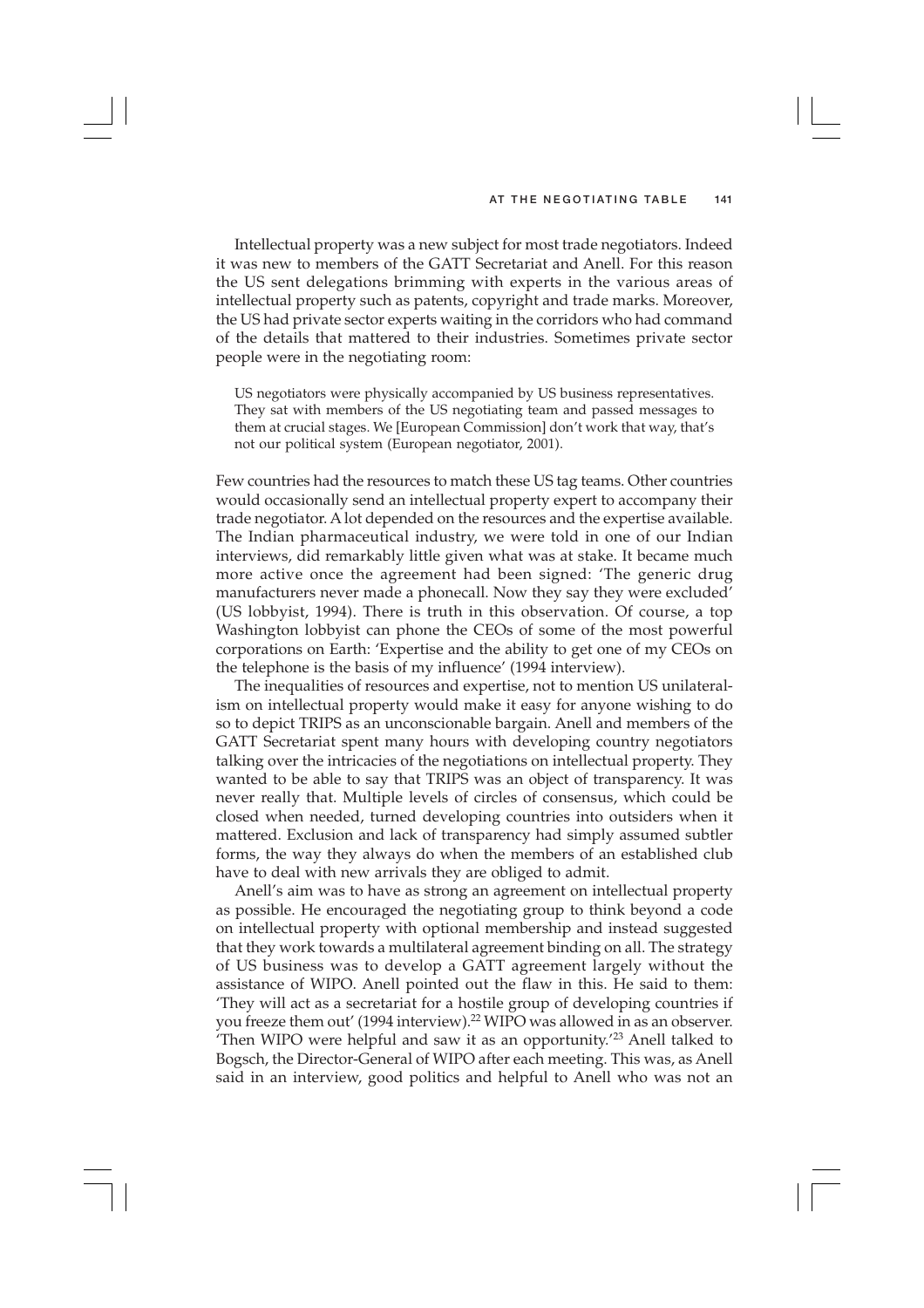intellectual property expert. More importantly, a potential ally for developing countries had been neutralized.

As the negotiations progressed Anell and the Secretariat made some light but vital touches to the tiller. During the latter part of 1990 Anell began to convene informal meetings of key negotiators in order to speed up the process of obtaining agreement. Smaller groups such as the 10+10 (10 developed + 10 developing), 5+5 and 3+3 along with chats with individual negotiators were used to discuss various parts of the Chairman's Draft. The GATT Secretariat engaged in the 'delicate business' of selecting those it thought would be appropriate to attend these small group sessions. Some of the drafting was done in the smallest groups. Suitability for these groups was judged on the basis of the expertise of delegates (interview, GATT Secretariat, 1993). African states, the states in which AIDS would cast the longest shadow, the states with populations most in need of access to cheap drugs and therefore affected by the patents regime on drugs, never made it into these groups. Most signed a death warrant for citizens of their country who desperately needed cheaper drugs without knowing what was said during the trial of the condemned.

After meetings the chairman and members of the Secretariat would have their own meetings, and revisions to the Chairman's Draft would be made. A consolidated text would be circulated and the process repeated. The closer to a finalized text the chairman and Secretariat came, the bolder they became in terms of proposing and drafting solutions (GATT Secretariat, 1993). Through this process a draft TRIPS agreement began to emerge. But as the Chairman of the Trade Negotiations Committee made clear in his report to an informal TNC meeting on 12 November there was still a long way to go in many negotiating groups, the TRIPS group included:

Keeping the highly political question of the relationship of a TRIPS agreement to the GATT aside for the time being, there are others on which the negotiators need Ministerial political guidance *now*. I will mention only a few:

- $\bullet$  the issue of moral rights under copyright;
- $\bullet$  the protection of computer programs, performers and broadcasters under copyright;
- $\bullet$  the term of protection for sound recordings;
- $\bullet$  the term of protection for patents;
- whether plant varieties should be protected, whether under patents or otherwise.

These are merely examples, and I could cite many more.<sup>24</sup>

Perhaps these issues in TRIPS could have been finalized through a political process at the meeting of Ministers in Brussels on 3–7 December 1990. At least there was an advanced text in the case of TRIPS. But the breakdown of the Brussels Ministerial over agriculture put paid to this hope.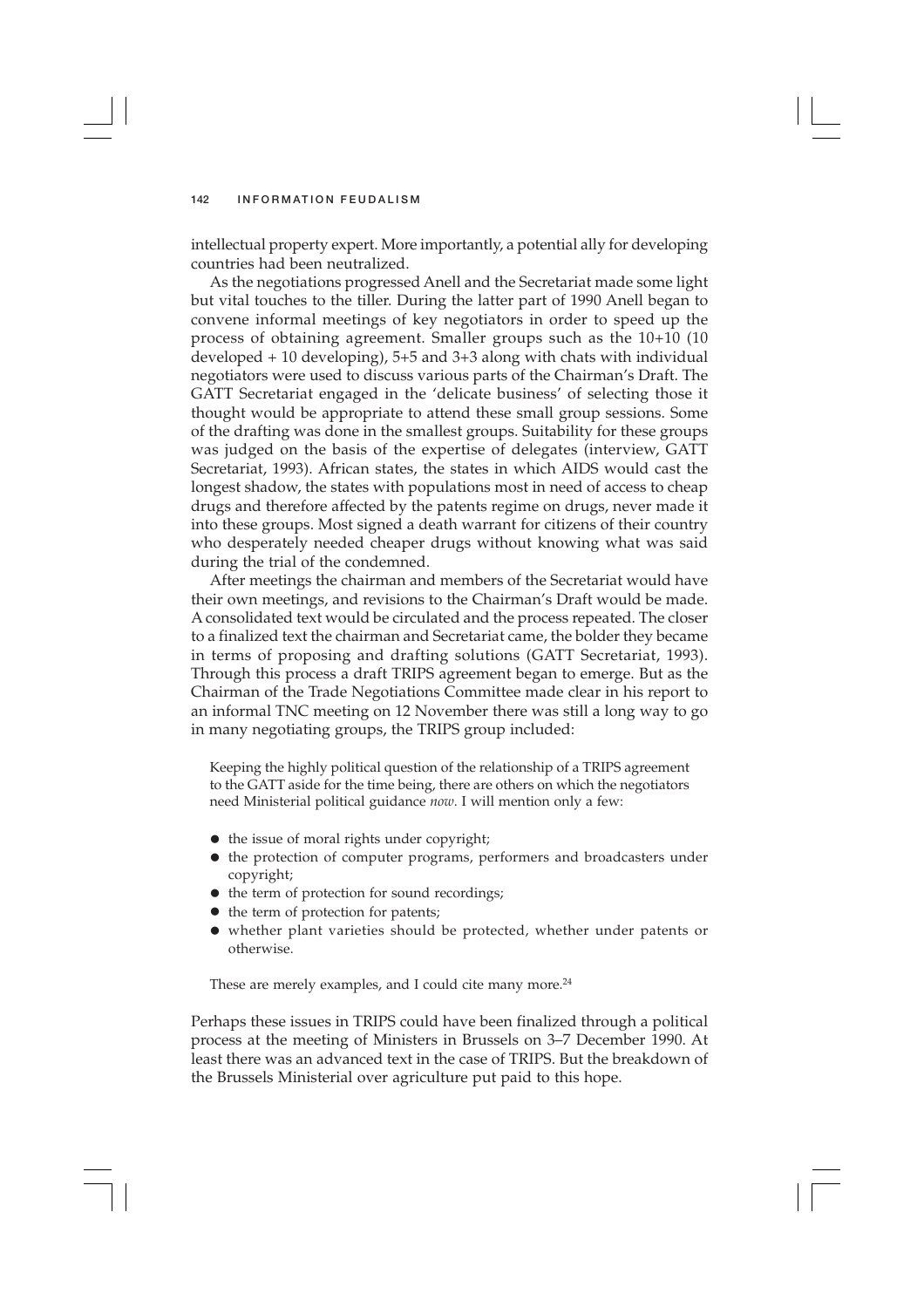#### **AT THE NEGOTIATING TABLE 143**

There is little doubt that Anell's diplomatic and negotiating skills exercised a profound influence on the evolution of TRIPS. In large measure he satisfied his ambition to deliver a strong agreement on intellectual property.

## $'$ DDT $'$

For those negotiators working long into the night at Brussels in early December 1990 trying to stitch together the compromises needed to bring the entire Uruguay Round to its conclusion, the news that the talks had broken down was dramatic. Over the next few days Brussels restaurants bore witness to hastily organized dinners as negotiators bid farewell to each other. But the Brussels breakdown turned out to be an intermission rather than the final act. By February 1991 Arthur Dunkel, the Director-General of the GATT, was announcing plans to re-start the round and in June 1991 the TRIPS group met again to pick up where they had left off.

The Brussels draft became the basis of further negotiation. Lars Anell remained chair and small group negotiations remained the order of the day. The Brussels text signalled through its brackets the various options that negotiators were now standing by, either as bargaining chips or fundamental sticking points. Progress was slow because the choice of options in TRIPS was in part dependent on gains or losses made by countries in other areas such as agriculture and textiles.<sup>25</sup> The final set of trade-offs could only be decided at the highest political level. The negotiator for India, for example, was not in a position to give up the text that preserved India's option to exclude products from patentability (most importantly pharmaceutical products) on the grounds of public interest, public health or nutrition.26

There was another problem. Increasingly the states from the North were fighting among themselves over various issues. US business had managed to unite the key developed states to gain victory over developing states at Punta del Este in 1986. As TRIPS began to be made concrete in terms of draft regulatory standards its potentially far-reaching effects on the laws of even developed states like the US and the member states of the European Community became clear. There was an understanding among developed countries that TRIPS would be drafted in such a way as not to require these countries to make massive changes to their laws.27 In fact, for the key players (the US and the European Community), TRIPS offered the opportunity to globalize their own domestic models of regulation. Inevitably when negotiators began to haggle over the drafting of TRIPS' norms it was with a view to using language and standards drawn from their own jurisdiction because it would minimize the sovereignty cost of TRIPS to their state. So, for example, the drafting of the patents parts of TRIPS not only created a North–South division, but also a North–North one in the form of a split between the US and European Community. Patent law harmonization had been and remains one of WIPO's long-running and intricate sagas. There was no way in which TRIPS could be expected to be the vehicle of patent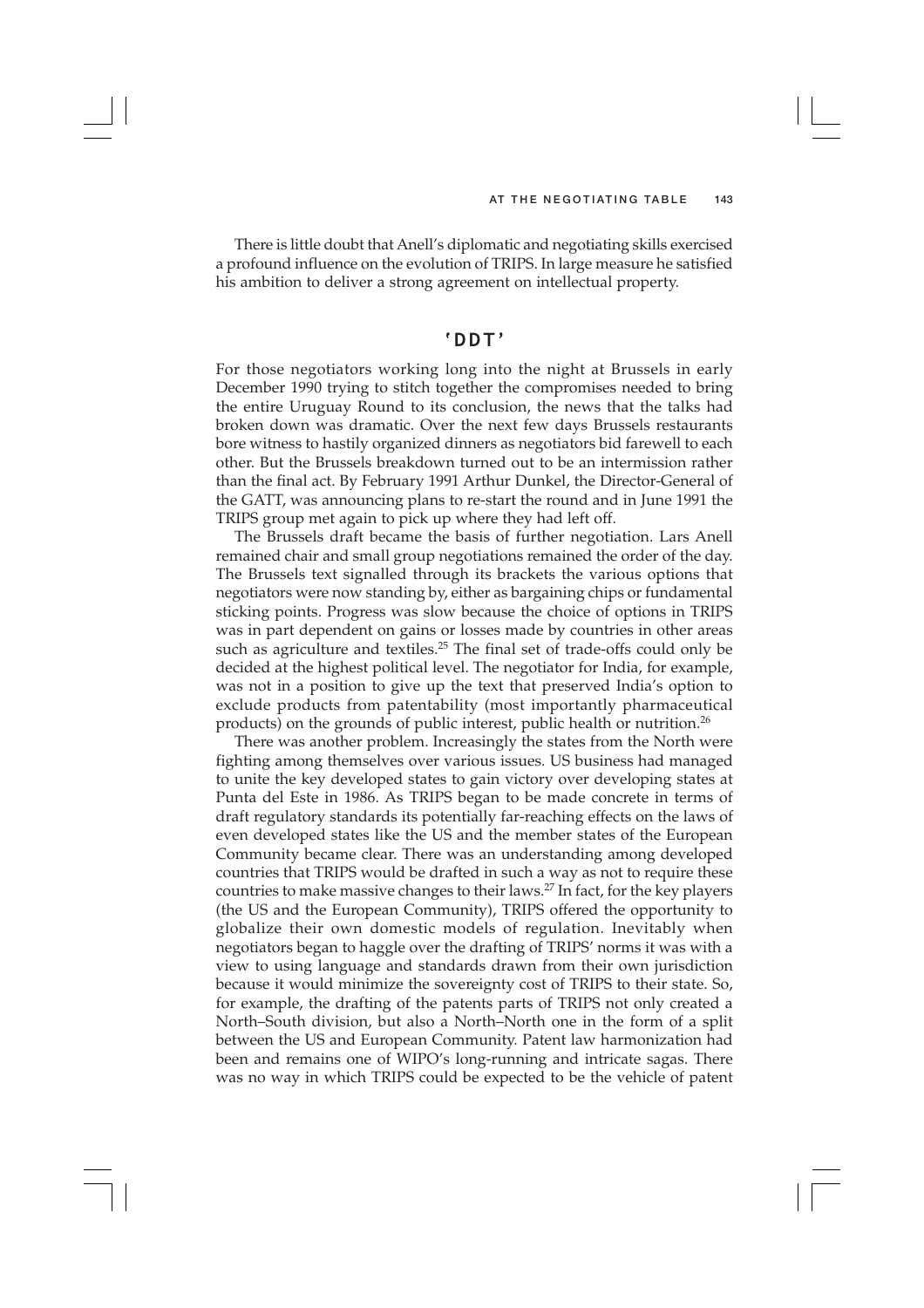harmonization. Even if, for instance, some US corporations might have preferred the efficiency and certainty of a first-to-file system, a highly influential US patent bar would have trumpeted the virtues of the more costly and complex first-to-invent US system. In the name of the inventor (especially the small inventor) and his or her natural right to what he or she invented first, the US patent profession would have opposed TRIPS to the bitter end. Realizing the risks, international business had definite targets that they wanted TRIPS to meet in the area of patents, targets which included a 20 year patent term, patent protection for products including pharmaceuticals and agrochemicals, the weakening of compulsory licensing, as well as an expanded view of patentable subject matter, including the patentability of animals, plants, micro-organisms, genes and plant varieties.28

Once it came to the detail of drafting patent standards a difference of view occurred between the US and the European Community. The US wanted the draft to reflect the philosophy endorsed by its US Supreme Court that 'everything under the sun made by man' is patentable.<sup>29</sup> The large players in European industry and the European Patent Office (EPO) were also perfectly happy with this philosophy. At an interview with the EPO in 1993 we were told that 'everything would be patentable, it's just a question of time'. TRIPS, however, turned out not to be the time. The member states of the European Community, which were also members of the European Patent Convention, were bound by provisions expressly prohibiting the grant of patents on plant and animal varieties, as well as a provision prohibiting the grant of patents on inventions in contravention of morality.<sup>30</sup> There was also disquiet among some member states on the reach of the patent system over living organisms. The EC was encountering considerable resistance from citizen groups to its proposed biotechnology directive. Canada, one of the Quad members, also began to question the extent to which TRIPS should oblige countries to allow the patentability of living organisms. At a December 1991 meeting of the Quad, Canada announced its opposition to plant and animal patents.<sup>31</sup> The European Community, because of the European Patent Convention, wanted a provision that would not create tricky problems of TRIPS implementation. Japan followed its usual practice in such conflicts of not saying much. Without an inner circle consensus, the US was unable to achieve the outcome it wanted on patents within the broader negotiating group. What ultimately became Article 27 of TRIPS is a more flexible provision than it might otherwise have been. The real problem for the US was not so much Canadian opposition, but the fact that it had been unable to secure an agreement with the EC on the patenting and biotechnology issue. As a US negotiator explained, in those areas where Europe and the US were unable to agree, the provisions of TRIPS are at their weakest (from a US perspective) (1994 interview).

Patent standards were not the only area of North–North disagreement. The US film and recording industries were unhappy, not for the first time, with French producers and performers. The French had set up a video levy scheme and an audio levy scheme (the Germans had established a similar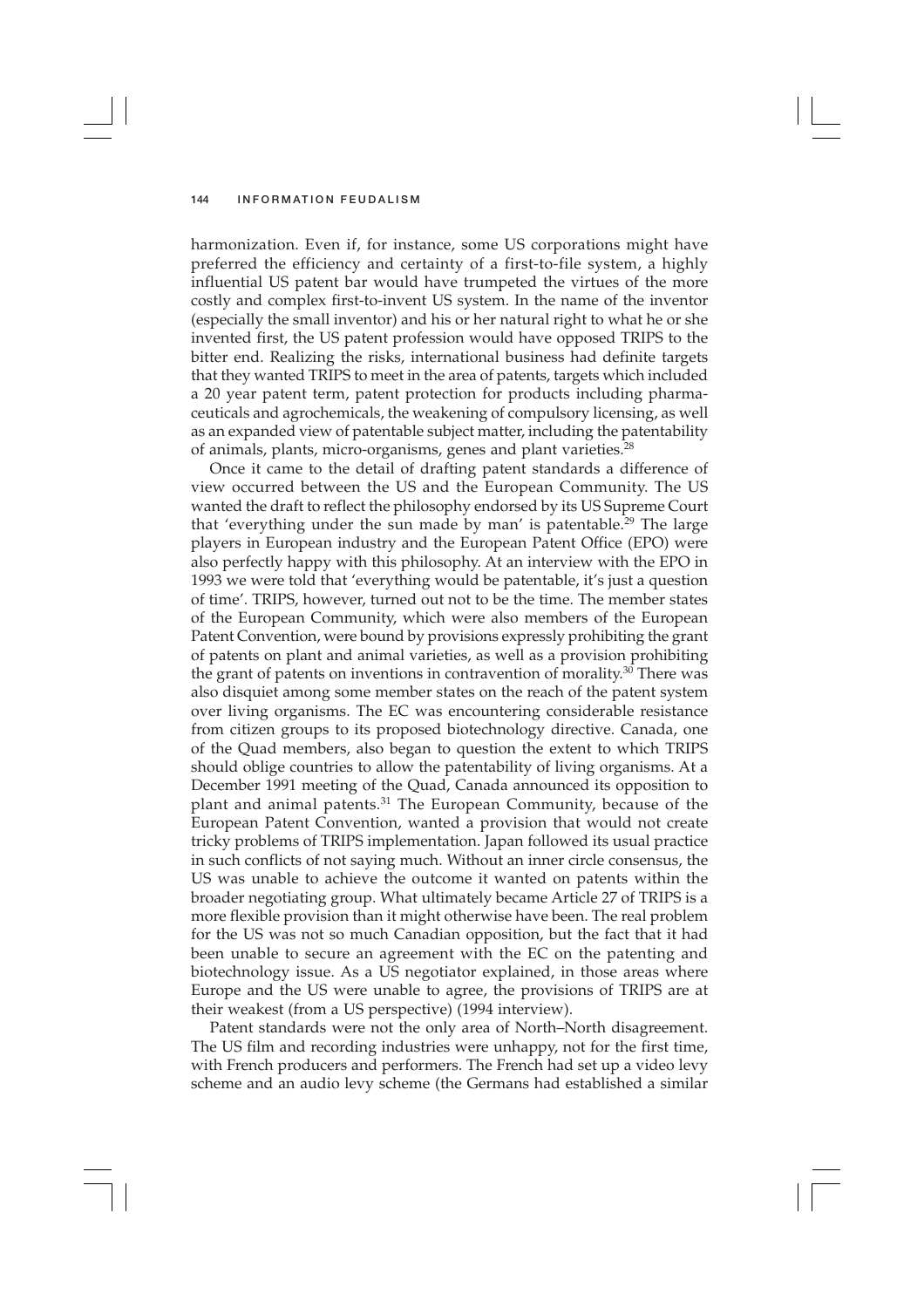#### **AT THE NEGOTIATING TABLE 145**

national scheme).32 Basically these schemes added a small levy to the cost of tapes, videotapes, tape recorders and VCRs. The collected levies were placed into a number of funds including a videogram producers' fund, a phonogram producers' fund and a performers' fund and then distributed to French producers and performers to compensate them for the copying of their works. Had TRIPS fully extended the principle of national treatment to foreign producers and performers, US producers and performers would have stood to collect from these levies to the tune of at least US\$6.2 million in France in 1990 and US\$4 million in Germany for the same year.<sup>33</sup> TRIPS, however, did not extend the national treatment principle in this way. US film companies had asked the French for a share of the producers' levy. National treatment, the French replied, would only be extended if the original images of the film had been first fixed in France. The International Intellectual Property Alliance continued to campaign on this issue right up to the end of the Uruguay negotiations, arguing before Congress that 'no agreement is preferable to a bad agreement'. 34 This particular bluff aimed at securing total victory did not work.

The US was also unhappy with Japan because it had managed to obtain a form of words in the draft of TRIPS allowing Japanese shops to continue the practice of renting sound recordings. The European Community along with Switzerland was pushing for a strong system of protection for geographical indications and appellations of origin (for example, Champagne, Bordeaux) while the US, not blessed with an abundance of globally recognized appellations, resisted the European Community's proposals. Developing countries stayed on the sidelines in these debates. These North– North negotiating issues were very much about how global industries could make further gains in developed country markets. For developing countries the TRIPS negotiations were essentially about trying to minimize their losses.

The cooperation between the US and European Community on intellectual property from time to time frayed at the edges. One of the key objectives of the US pharmaceutical industry was to set the strongest possible limits on the use of compulsory licences. The US proposal flowed from a principle of prohibiting compulsory licensing subject to some exceptions.<sup>35</sup> Other countries started from the position that such licences could be granted subject to certain conditions being met. Ultimately, the more liberal approach to compulsory licences prevailed. India in particular, realizing the importance of a compulsory licence provision to the pharmaceutical sector in developing countries and sensing a loss in the battle over the patenting of pharmaceuticals, was able to draft and table reasonably permissive language for a compulsory licence provision. That language made it into TRIPS because it gained the support of the European Community. European support was, in part, a 'tit-for-tat' response to the pressure tactics the US was putting on Europe over the negotiations in agriculture.

In order to push the Uruguay Round negotiations towards a conclusion and under pressure from the then USTR Carla Hills, the Director-General of the GATT, Arthur Dunkel, tabled on 20 December 1991 a compromise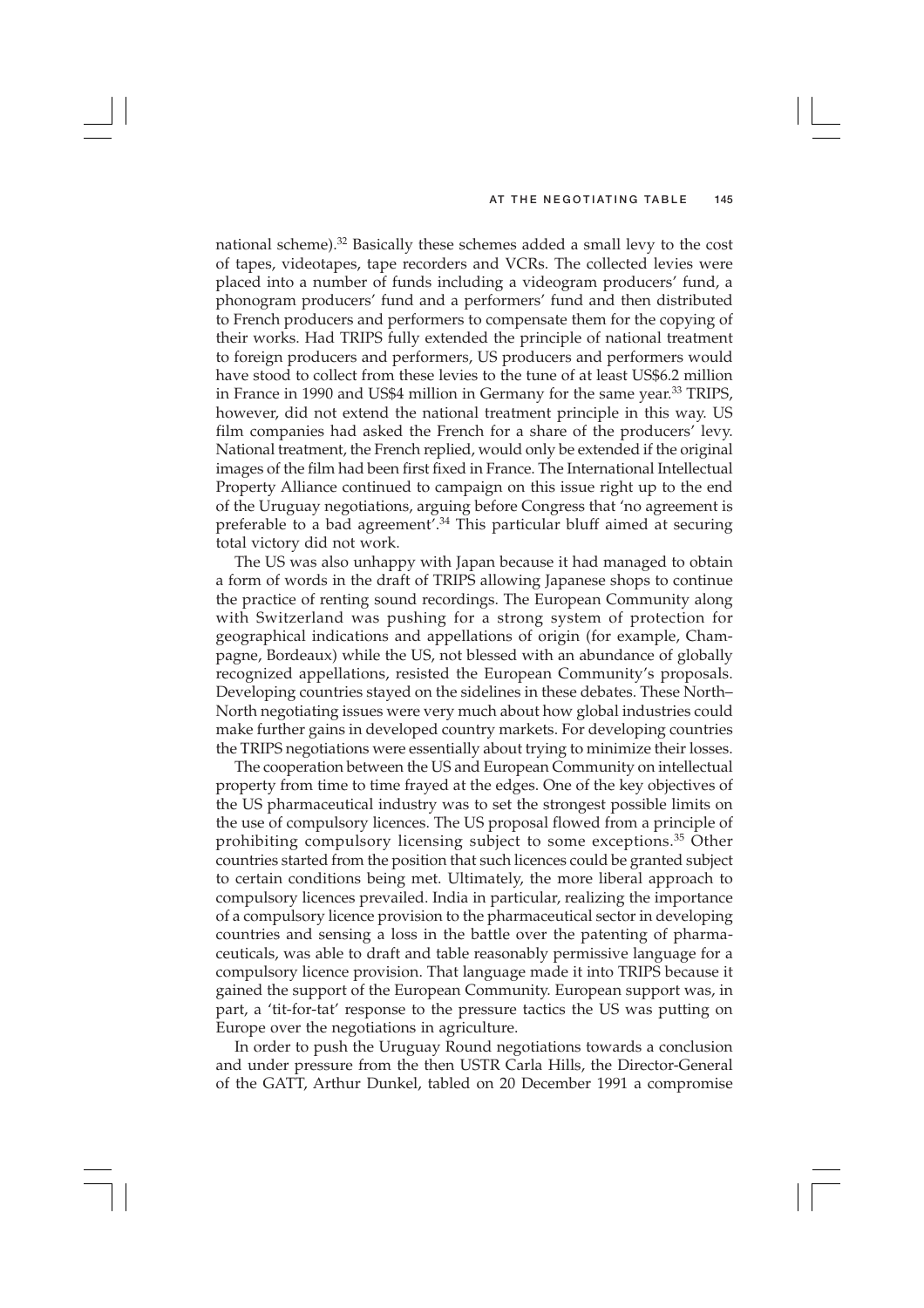document, the 'Draft Final Act Embodying the Results of the Uruguay Round of Multilateral Trade Negotiations'. 36 The understanding made clear in the text was that no part of the Draft Final Act was considered agreed until the entire package was agreed. On the outstanding TRIPS issues the Dunkel Draft of TRIPS (the draft having been prepared by Anell and the GATT Secretariat) gave every major state a win of some kind. So, for example, the European Community lost on moral rights, but gained on appellations of origin for wines and spirits; the Japanese were able to preserve their practice of CD rental even though rental rights were recognized; the US won on moral rights and in the extension of patents to all fields, but had to tolerate the fact that countries had the option of excluding some things from patentability. Developing countries received the benefit of transitional periods before they had to comply with TRIPS (four years for developing countries and ten years for least-developed countries). Given the magnitude of the institution-building task they faced in intellectual property this was not seen by them as very much of a win. It wasn't.

In India, the Dunkel draft text was labelled 'DDT' and thought to be just as dangerous as the chemical of that name for the health of the country. For those bureaucrats in the Indian Patent Office who had seen the Indian designed patent system produce a flourishing pharmaceuticals sector capable of competing in global markets, DDT was very hard to swallow: 'All our efforts were wiped out in one second by Dunkel' (former Commissioner of Patents, India, 1996). India held out the longest of any developing country on the Uruguay Round, reserving its position on the acceptability of the entire Dunkel Draft Final Act.<sup>37</sup> When it came to the signature of the Final Act at Marrakesh in April 1994 India did sign, thereby assuming the obligations of TRIPS. If any country could have mustered the will power to resist the US agenda on TRIPS to the end it would have been India. It had, after all, not so many decades earlier thrown out the British Empire. Some Indian parliamentarians and members of the judiciary delivered eloquent speeches about TRIPS as the beginning of the re-colonization of India. Hundreds of thousands of Indian farmers protested in the streets about the patenting of seeds, but this time there was no Mahatma Gandhi to lead them. In any case there were no negotiations in which the mass unrest could have been utilized to support a position. Seeing the shift of geo-political sands that followed the fall of the Berlin Wall, the Indian government decided to send India into the WTO regime, the most far-reaching trade regime ever negotiated by states. It was time for India to enter in a more significant way the world of merchandise trade, trade in services and intangibles. Indian industry, the pharmaceutical industry included, would have to learn to play by the rules set in Washington and New York.

In 1993 the GATT Council, under its Trade Policy Review Mechanism, reviewed for the first time the performance of India. At the end of the review the Chairman, Ambassador András Szepesi stated that the 'Council warmly welcomed the fundamental policy changes in India since 1991'. 38 India had at last embraced the neo-liberal agenda of market globalization.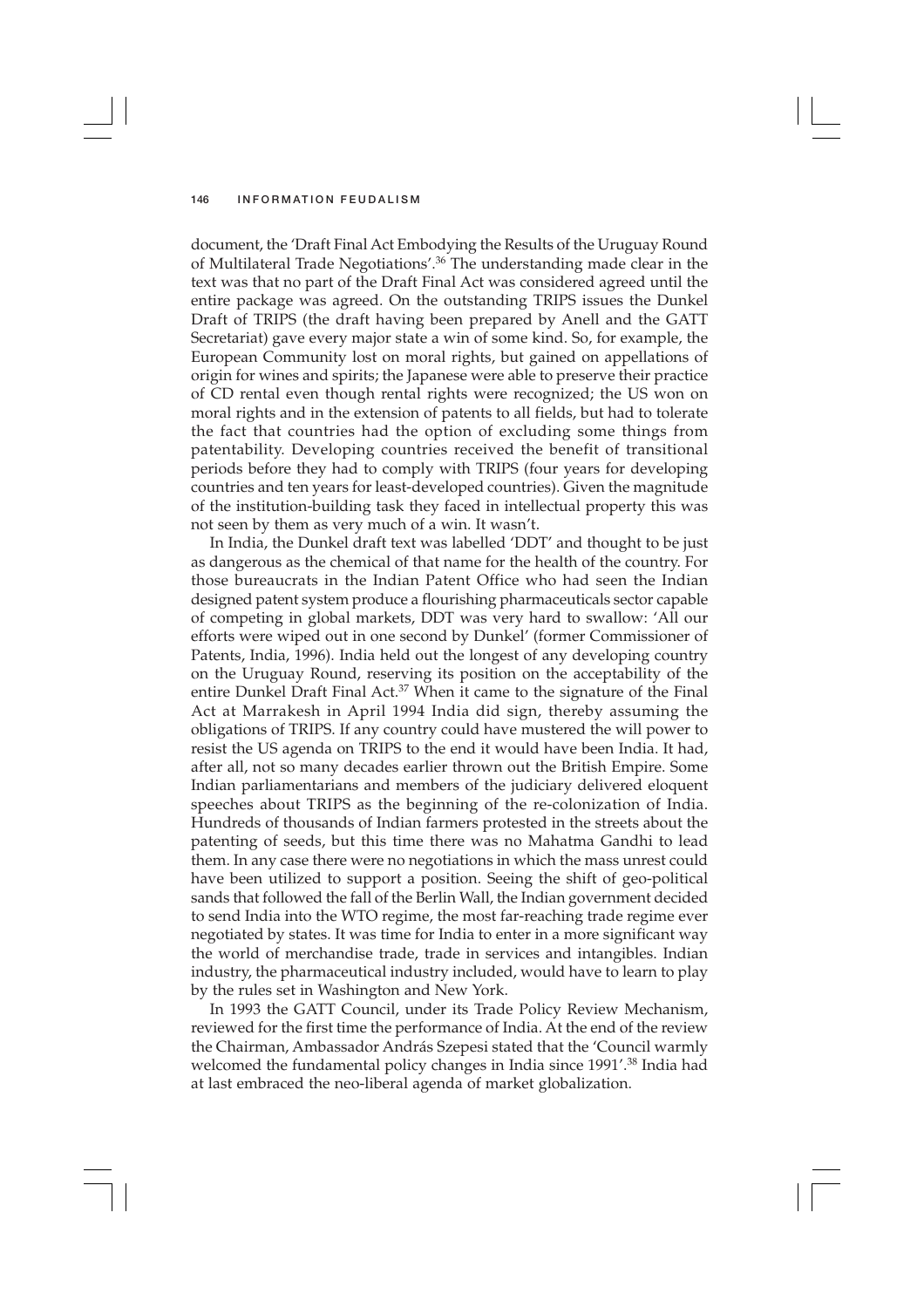## WHEN THE CHIPS ARE DOWN

India was not the only place where the DDT was causing misery. There were signs of unhappiness from the US pharmaceutical industry:

The GATT is beginning to smell like the United Nations. This is an unfortunate consequence of the Dunkel leadership. Dunkel has had a particular affinity of making concessions to developing countries. It is philosophical, not pragmatic and is an enormous break for the biggest pirates. (Harvey Bale, Senior Vice President, Pharmaceutical Manufacturers Association)<sup>39</sup>

Jack Valenti, the President of the Motion Picture Association of America, said the text was 'fatally flawed' and Jason Berman, the President of the Recording Industry Association of America, said it was 'seriously flawed'. 40 The two key intellectual property lobbying organizations, the IPC and International Intellectual Property Alliance, also criticized aspects of the Dunkel draft.

All the critics were annoyed by the time given to developing countries to bring their laws into line with TRIPS. One or two years to implement TRIPS was more than enough, figured the US pharmaceutical industry. The one or two years the US pharmaceutical industry was prepared to concede in the way of a transitional period was hardly generous, given that developed countries had evolved their own systems of intellectual property protection over hundreds of years. Giving the states of sub-Saharan Africa ten years in which to be TRIPS compliant did not seem, at least on the face of it, 'overly long and discriminatory' to borrow the IPC's description.<sup>41</sup> There was also the issue of cost. Developing countries would have to find tens of millions of dollars to set up the infrastructure of intellectual property protection (patent offices, copyright offices, courts, judges etc), an infrastructure that would largely service the needs of foreign rights holders. This in countries where the legal system could not afford its citizens even the most basic protections against violence.

US lobbyists kept up the pressure on the issue of the transitional periods. Their problem, as one of them explained to us, was that the CEOs who had helped to make TRIPS a reality wanted to see some immediate return for their companies. Ten years is a long, long time in the life of a CEO. Moreover, it was these CEOs that paid the fees that kept the lobbyists in business. So the transitional periods were routinely denounced by all in Washington. When in 1994 we interviewed major US corporations about their views on TRIPS not one of them failed to point out the unfairness to US industry of the transitional periods.

When Dunkel had submitted his draft to the TNC on 20 December 1991 he had pointed out that it still required schedules of commitments in the market access negotiations relating to goods, commitments in the services negotiations and in the agricultural negotiations. Negotiations in these areas would drag out the Uruguay Round for another two years. But until these matters were settled no part of the draft was final, for Dunkel held firm: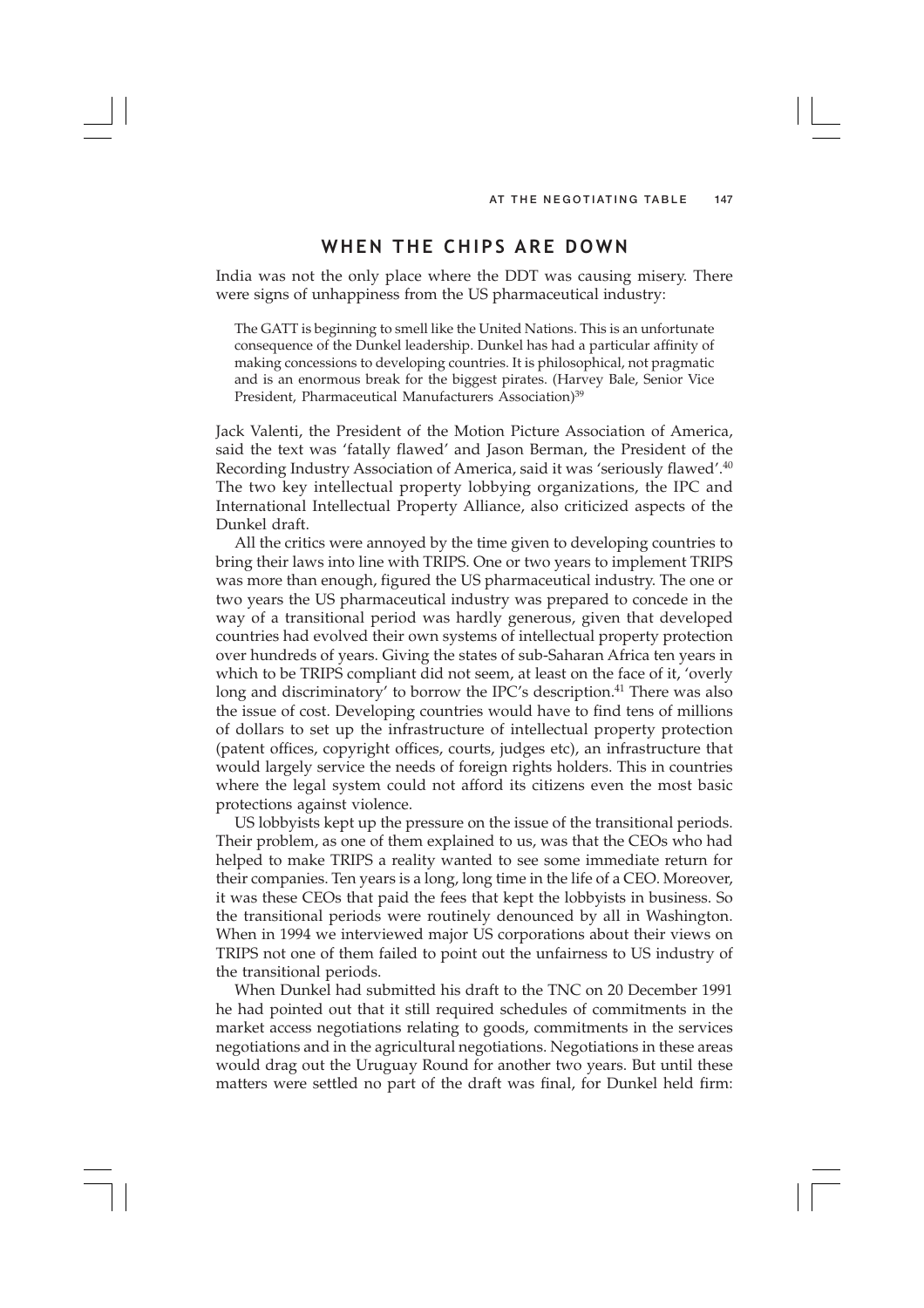'these negotiations are governed by the principle that nothing is final until everything is agreed'. 42 He also went on to say that all the negotiating groups under the GNG would cease to exist (with the exception of the market access group). The negotiations from January 1992 would have to be based on a 'global approach'. With much of the technical drafting done and many issues resolved, the Uruguay Round had now become a matter of hard bargaining among the key players, especially the US and European Community.

Most countries accepted the Dunkel draft as more or less the final deal on intellectual property. In the US, the motion picture industry and the pharmaceutical industry continued their complaints about the draft text, publicly suggesting that ultimately the US was better off staying out of any final agreement and using its 301 process to open markets. Privately a strong lobbying effort was under way to get the USTR to obtain changes to the text. By 1993 time was running short. The Uruguay Round had been going since 1986. The US Administration had fast-track authority from Congress to negotiate an agreement, authority which carried an expiry date of 15 December 1993. Under fast-track procedures Congress would have a simple decision to make – it could either reject or accept the total package. US industries wanted to see changes in about 15 or so Dunkel texts dealing with matters such as anti-dumping, audio-visual services in the services agreement and tariff issues in a number of areas including textiles and steel. It was a long list of demands.

The US Administration wanted the draft of TRIPS changed so that US industry got a share of copyright levies being collected in Europe, full 'pipeline' protection on filed pharmaceutical patents and the transitional provisions limited to two years.<sup>43</sup> When Peter Sutherland, the directorgeneral who had succeeded Dunkel, brought down his gavel to close the Uruguay Round negotiations on 15 December 1993, these changes were not there. One change, however, did appear.

Intel Corporation and other members of the Semiconductor Industry Association (SIA) had for a long time been worried about the draft compulsory licensing provisions of TRIPS. The CEOs of the companies had first been alerted to the implications of the early drafts of TRIPS by the patent attorneys who worked for them. Pentium, the heart of Intel, was there for the taking by the Koreans who, apparently, were 'licking their chops' when they saw the early versions of the compulsory licensing provision (SIA interview, 1994).

In the dying days of the round the members of the SIA lobbied hard to secure a change to the compulsory licence provision. The industry decided to go it alone because the IPC took the view that enough had been done on this particular issue. Perhaps because most of the industry's members were located in California and California mattered to any president, the SIA had excellent access to the Administration. The SIA went to Congress and then to the President directly to state their case. Intel led the charge. On 8 December 1993 the CEO of Intel, Andy Grove, stated the industry's concerns to Micky Kantor, the then USTR. The bottom line, sent by fax the next day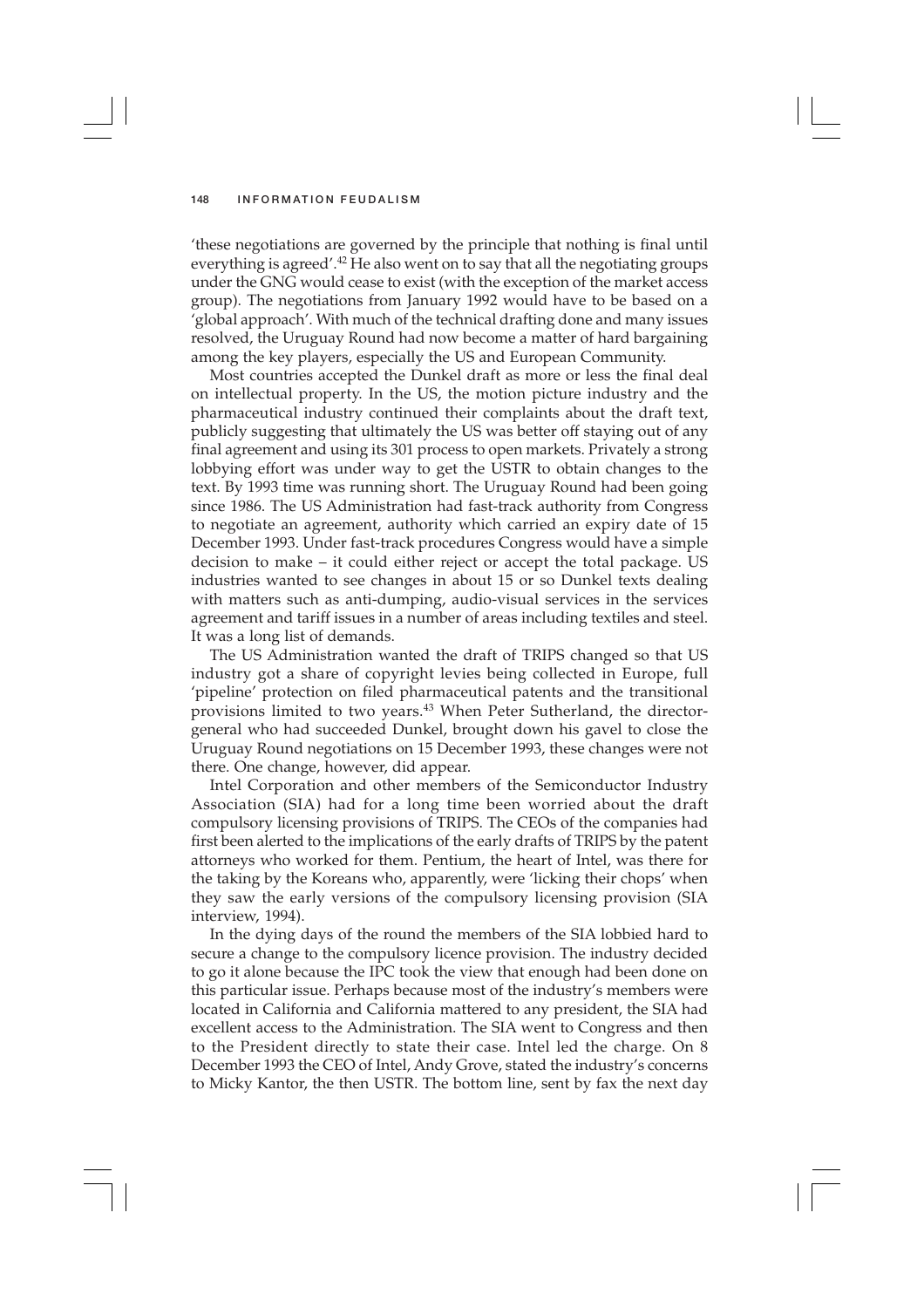#### **AT THE NEGOTIATING TABLE 149**

to the USTR's office, was that unless there were changes to the compulsory licensing provision Intel would oppose a GATT agreement. Lying behind this statement was the influence of the semiconductor chip industry in Congress, influence which could make trouble for an Administration wishing to sell Congress a GATT package. A letter of 10 December was then faxed to the USTR's office explaining in detail the problems Intel attorneys had with the compulsory licensing provision. There were five days to go before fast-track authority ran out. The SIA had turned compulsory licensing into a 'make or break issue' (SIA interview, 1994). In case there were doubts about the industry's intentions articles appeared in the papers not so much signalling, as shouting the message:

"The entire industry will come down hard against GATT", Mr Craig Barrett, chief operating officer of Intel, the world's biggest chipmaker, said. (Chipmakers try to scuttle push for GATT, *Financial Times*, Tuesday 14 December 1993) "Such a deal [the Dunkel draft on compulsory licensing] would destroy the American semiconductor industry", said Michael Maibach, director of government relations for Intel Corp. Nothing less than "future vitality of our industry" is resting on the GATT talks, Maibach said. "If it's a time of war and they need a chip for a missile, that's one thing. But what the GATT provides is they (demand the license) and they simply have to send us a royalty check". (Last-Minute GATT Bargaining May Set Future For Many Firms, *Investor's Business Daily*, 2 December 1993)

Intel's message must have clarified for US trade negotiators the last minute changes they absolutely had to have in the draft TRIPS text and those they could give up. A few days later an early morning phone call to a representative of SIA from Michael Kirk, the US negotiator, confirmed that the necessary changes had been obtained (SIA interview, 1994).<sup>44</sup> It was probably fitting for the US that of all the areas of technological knowledge that TRIPS locked up, chip-making, which lay at the heart of so many military and civilian technologies, was locked the tightest.

After the conclusion of the Uruguay Round on 13 December 1993, the Final Act Embodying the Results of the Uruguay Round of Multilateral Trade Negotiations was signed on 15 April 1994. The decision was also made to bring the World Trade Organization Agreement into force by 1 January 1995. TRIPS entered into force on the same date. A year later the US began an action against Japan arguing that Japan had breached its obligations under TRIPS in relation to sound recordings.45 The time had come for the US to begin collecting rents from the rest of the world.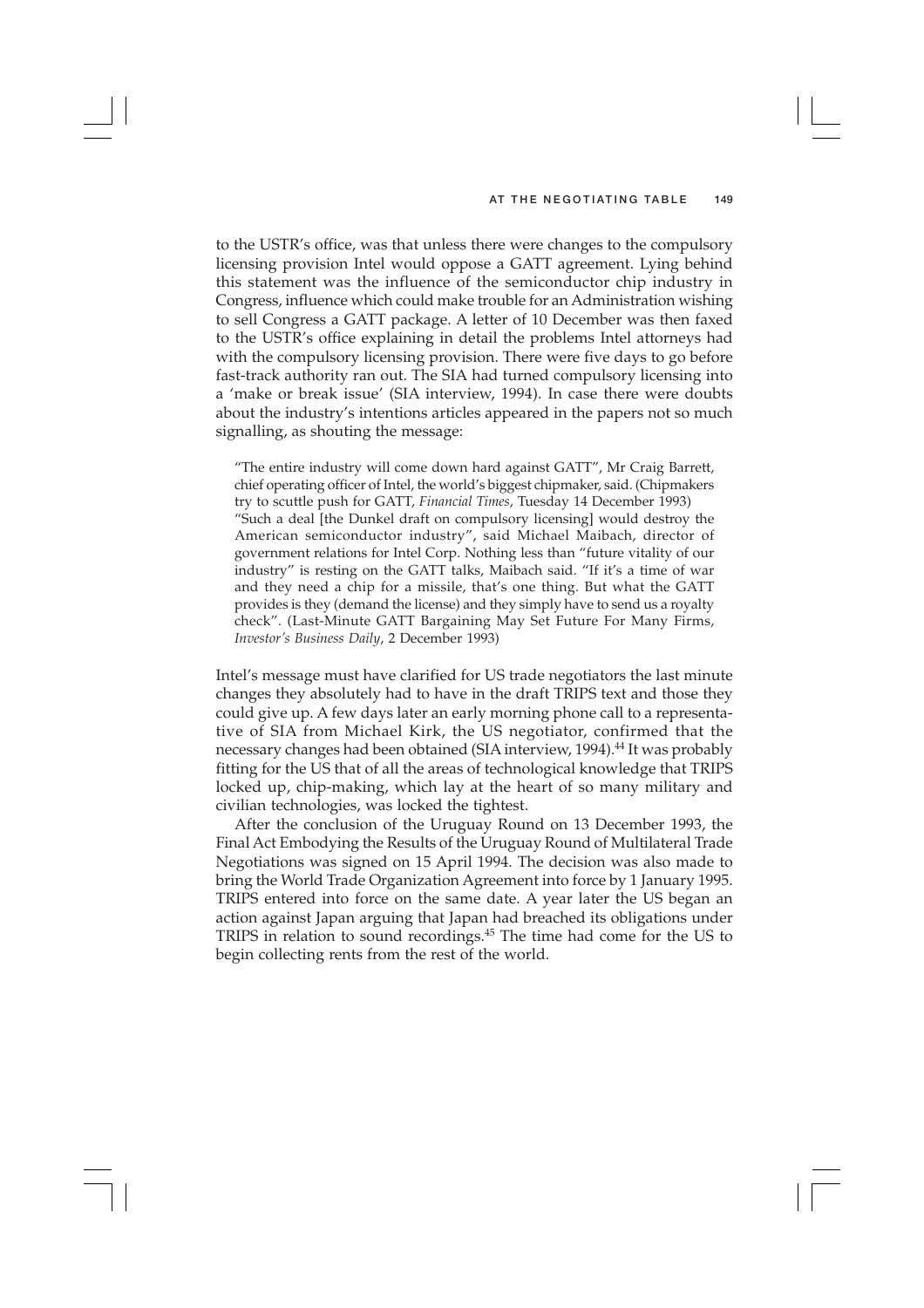CHAPTER 10

## **Biogopolies**

## PATENT PRIVATIZATION

The changes in patent law in the 20th century were massive. Most of them attracted very little public discussion. Yet the foundations of patent law were relaid to accommodate inventions/discoveries in three them attracted very little public discussion. Yet the foundations of patent law were relaid to accommodate inventions/discoveries in three fields: chemistry, biology and computing science. Patent law, as we shall see, has become one of the main mechanisms by which public knowledge assets have been privatized. TRIPS itself is an outcome of this process of privatization of the intellectual commons. Unlike in the case of the privatization of utilities such as gas, water and the railways, broader public discussion of the costs and benefits of patent-based privatization has not taken place. Although these changes were carried out in the name of the individual inventor they were linked to the private purposes of the corporate players in the knowledge game that we described in Chapter 3.

Much of the tedious detail of patent law and administration becomes readily understandable when it is read in the light of three private purposes:

- 1 to obtain monopoly control of any knowledge in any field that is likely to prove important to commerce in some way;
- 2 to enable the formation of cartels;
- 3 to reduce the costs to industry of obtaining patents.

The instruments of change have been the legislatures, the judiciary, patent offices and the patent profession. The drivers of change have been the large companies and policy entrepreneurs like Prindle (see Chapter 3), Edmund Pratt and Jacques Gorlin (see Chapter 4). The legislature, judiciary and patent office are, as in the case of any other area of law making and reform, meant to act in the public interest, but in the case of patent reform public interest has become a leaf swept away by the winds of private gain.

## PATENT ADDICTION

Cartels of all kinds were simply a fact of international economic life in the first part of the 20th century (see Chapter 3). $<sup>1</sup>$  They were present in most</sup> commodity markets including cocoa (in 1937 a buyers cartel involving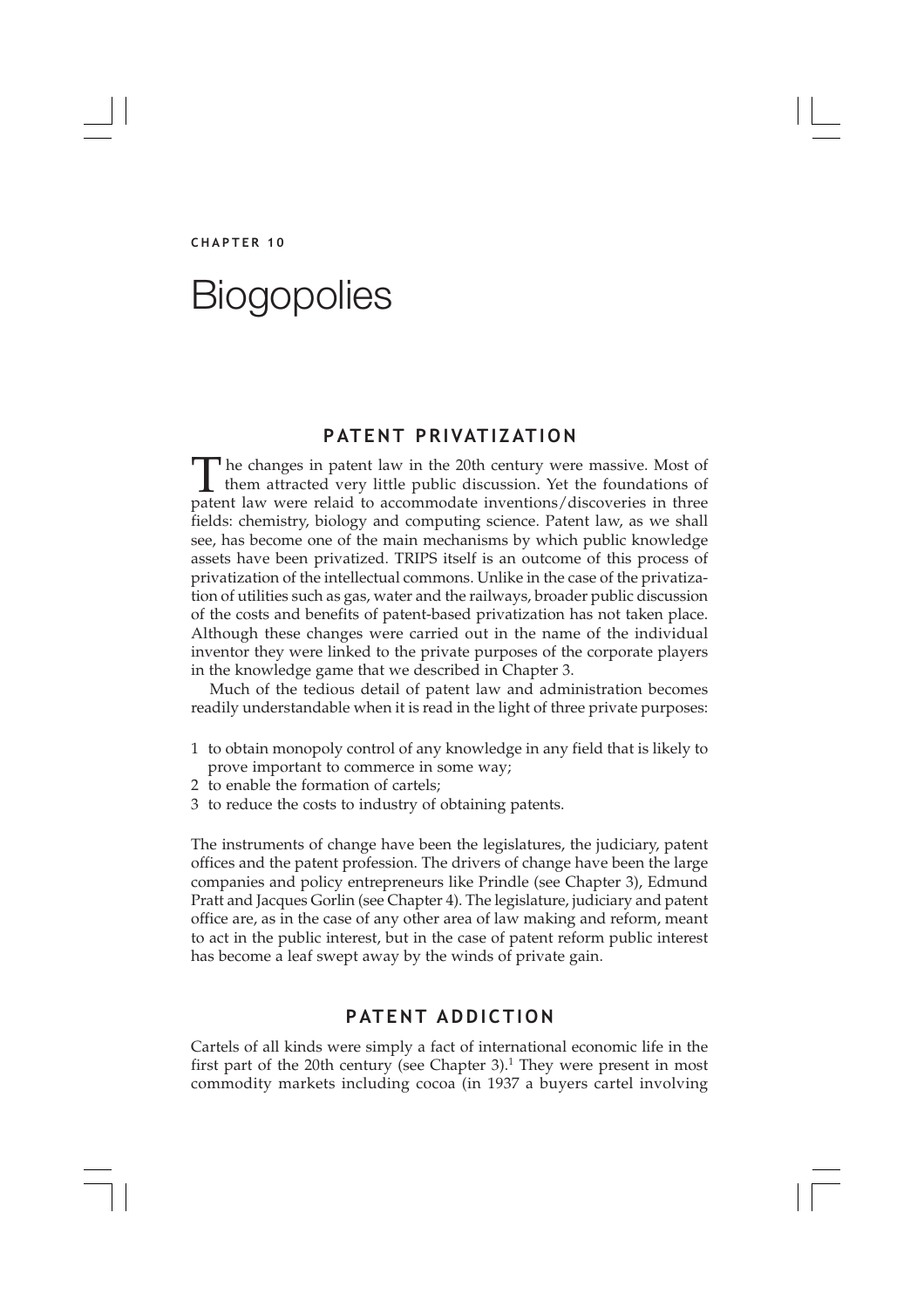#### **B I O G O P O L I E S 151**

Unilever led to West African growers burning cocoa supplies in protest), coffee, corn, sugar and tea. There were cartels in strategically important metal industries such as steel, aluminium, beryllium, cobalt, copper, lead, magnesium, mercury, tin and zinc. Generally speaking, the more technologically sophisticated the process of production, the more use was made of patent and know-how agreements among competitors. Other forms of intellectual property such as trade marks were also involved. Through these agreements members of the cartel 'networked' their territorially based patents in order to coordinate their actions in world markets. The details of these arrangements varied as did their legality in different jurisdictions.

The patent monopoly by its nature gave its owner strong rights over the making of the invention including the terms on which it could be licensed. An arrangement between two producers dividing market territories and setting limits on production, which would have been illegal in the absence of a patent monopoly, could be legal as a patent licensing arrangement. For international producers the national monopoly privilege of patents became the privilege of international cartelism. Two or more international players would come together and negotiate an agreement on the intellectual property rights relating to the products and technologies in the industries in which the players were involved. Typically the agreement would divide the world into areas (eg the British Empire, the US, Central America, each of these being more precisely defined, sometimes in terms of latitude). The agreement might specify that some areas were to be the exclusive territory of party A and others the exclusive territory of party B. Some territories might be shared. Party A would agree to grant party B 'sole and exclusive licences' to patents and trade secrets owned by party A and of interest to party B in its exclusive markets. Party B would return the favour. There would also be obligations on the sharing of information relating to the patents and knowhow. Once this framework of cooperation on intellectual property rights and technology was in place all sorts of games could be hidden by a dense cloud of licensing arrangements. Party A might, for example, license a patent to party B in order to help it fight off a competitor threatening party B's market. The contractual 'networking' of intellectual property portfolios belonging to two large players gave those players legal tools with which to explore the possibilities of fixing price, production and markets. Not every agreement on patents hid a cartel. But many did.

Patent-based cartels were most strongly present in the chemical and pharmaceutical fields. Some of the most complex were to be found in the coal tar industry (important in dyes, explosives and medicines). Over two or three decades the cartels involved German companies (I G Farben, Bayer, Badische, Kalle and Höchst), Swiss companies (Ciba, Sandoz and Geigy), the British company ICI and the American companies Du Pont and the National Aniline Chemical company.

For some chemical companies the move into pharmaceuticals made sense. Drugs could be synthesized through chemical processes and chemicals were a source of raw materials in the pharmaceutical sector. IG Farben was a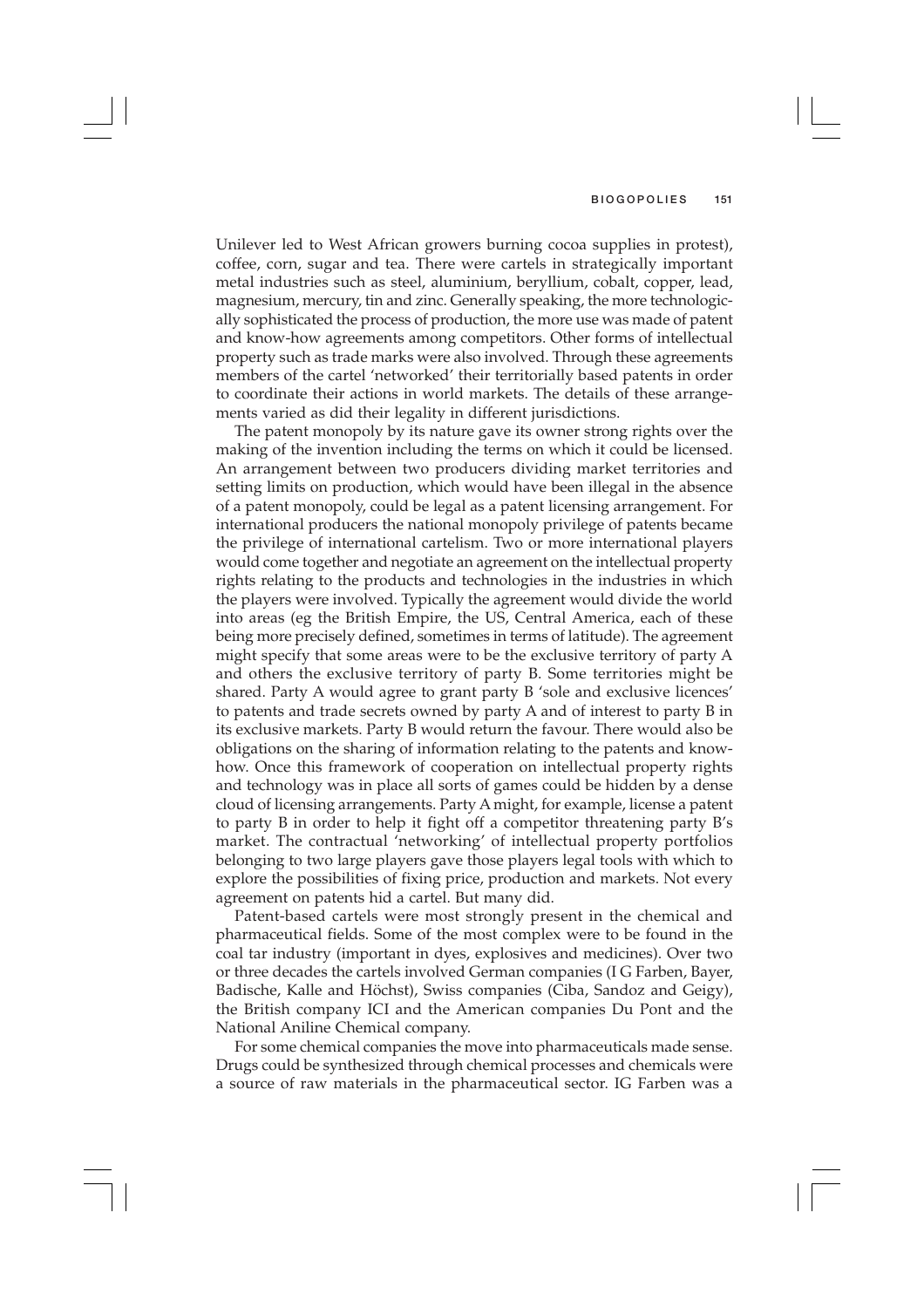prominent player in the pharmaceutical cartels of the 1930s forming agreements with other European companies such as Ciba and Hoffmann La Roche, as well as US companies such as Sterling Products. Perhaps it was because cartels brought peace from competition for their members that they occasionally bore the word 'treaty' in their title. Merck, then the largest pharmaceutical manufacturer in the US, signed in 1932 a 'Treaty Agreement' with the German company E Merck of Darmstadt, in which the parties agreed to cooperate on more or less everything, thereby earning itself an antitrust action in 1943.<sup>2</sup>

Cooperation among chemical companies was not always the rule. National industries would sometimes push states into a protectionist use of patents. A good example was the UK's change to it patent law in 1919 preventing the patentability of chemical compounds. Chemical processes remained patentable. Fearing the might of IG Farben, UK industry pursued a strategy of free-riding by concentrating on inventing better processes that duplicated German dyestuffs. This was to be precisely the strategy that the Indian Government adopted in its Patent Act of 1970 for its pharmaceutical manufacturers: grant process patents for pharmaceuticals, but not product patents, thereby providing an incentive for national producers to patent cheaper processes for making pharmaceutical products. By the time India and other developing states had begun to use the patent system to serve national goals, the game in the West had changed.

The changes in the US pharmaceutical sector were especially dramatic.<sup>3</sup> Prior to World War 2, the US pharmaceutical industry was similar to other manufacturing industries. The number of drugs of high therapeutic value under patent were few. There was also a competitive generics industry. Companies wishing to protect their proprietary medicines found that trade marks and advertising were in fact more important than patents, which in any case were hard to obtain when it came to chemical compounds. In most European states, including Germany, it was not possible to get a patent on a chemical compound (but it was possible to obtain protection for chemical processes, which was enough for companies like IG Farben to be able to run their cartels). The discovery prior to World War 2 of penicillin and sulphanilamide led to an era of wonder drugs after the War. Companies like Pfizer, Bristol, Parke Davis and Merck rushed towards patents over antibiotics. Obtaining patent protection was absolutely vital. These companies had seen what a competitive market could do to the price of a drug like penicillin. Penicillin, which had not been patented, had gone from being US\$3955 a pound in 1945 to US\$282 a pound in 1950.4

One obstacle stood in the way of companies obtaining a patent hold on antibiotics. The discovery of new antibiotics like streptomycin depended on the discovery of naturally occurring substances in soil samples that killed harmful micro-organisms. An obvious objection to patentability was that these substances occurred in nature and so they were really unpatentable discoveries. Here the patent profession rode to the rescue. For decades the profession had been successfully pushing the principle that substances which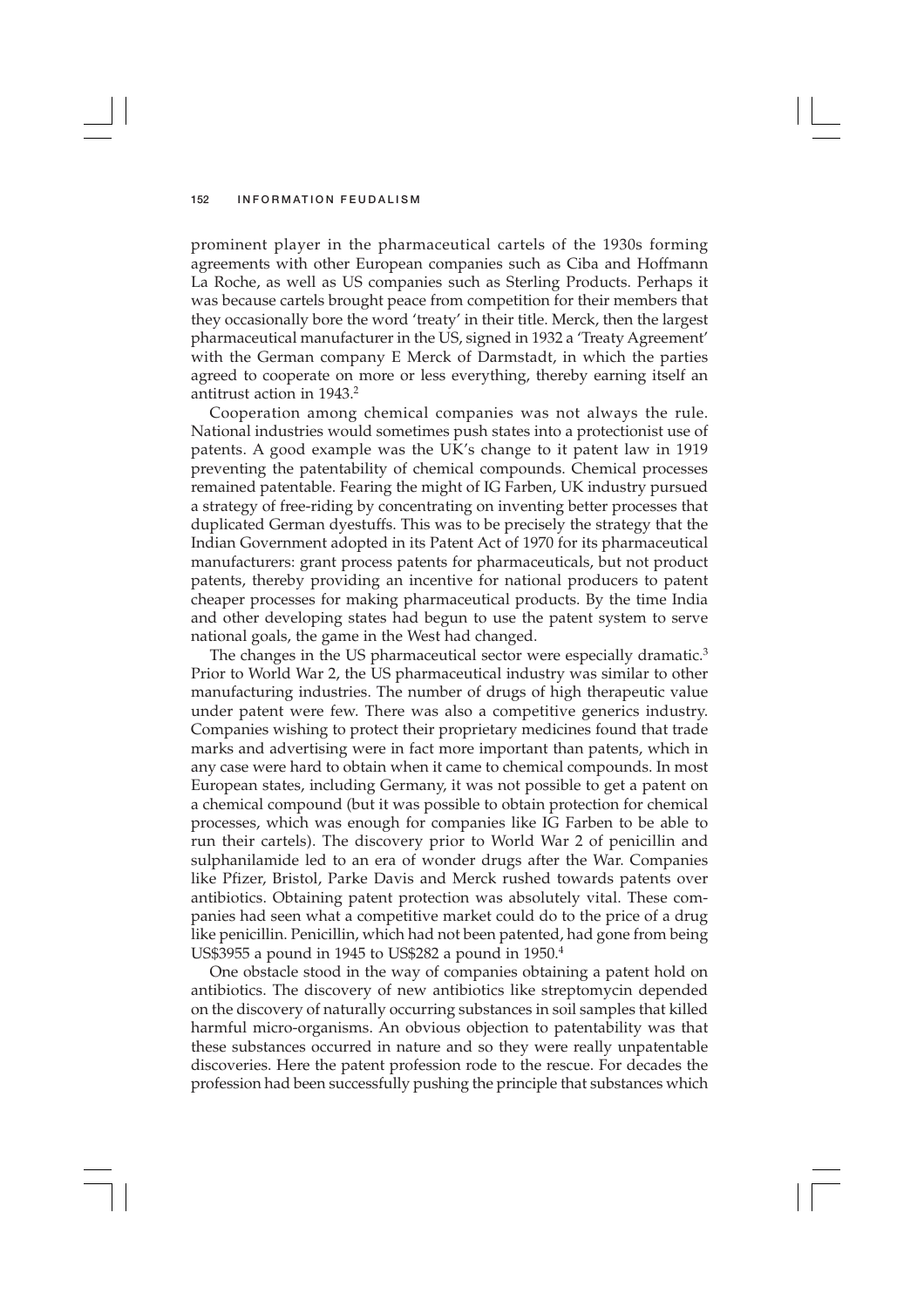#### **B I O G O P O L I E S 153**

occurred in nature, but had been isolated and purified by the discoverer were in fact patentable. Technically they no longer existed in nature. Progressively the principle of purification/isolation came to have a wider and wider application in the case of chemical patents.<sup>5</sup> In the case of the patents for broad-spectrum antibiotics, the US Patent and Trademark Office (PTO) accepted the application of the principle and granted the patents. In fact, it granted too many of them. Companies found that each one of them could make life difficult for the other. Rather than live in a world of mutually assured patent litigation these companies swapped patents in order to form a producers' cartel. The prices of antibiotics like tetracycline were held constant by Lederle, Pfizer, Bristol, Upjohn and Squib between 1951 and 1961.

During this time these companies experienced a period of enormous expansion based on the supra-normal profits they obtained by means of the patent system. However, the profits of each individual company tended to come from only one or two drugs. For example, in 1960 Terramycin and tetracycline accounted for 33 per cent of Pfizer's sales; chloramphenicol accounted for 45 per cent of Parke Davis's sales and Merck saw Divril account for 39 per cent of its sales.<sup>6</sup> When these patents ran out the companies would be cast back into competitive markets. For these companies there was now a massive incentive to strengthen the patent system. The patent system had played a crucial role in globalizing these firms and now they had an overwhelming interest in globalizing the patent system. They would need longer and stronger patents to protect the blockbuster drugs on which they had become financially dependent. They would need every country in the world to recognize product and process patents<sup>7</sup> for pharmaceuticals so that it would be possible to become a monopoly supplier in every market of their choice. They would need standards of patent protection that would make it difficult for the generics industry to compete with them in these national markets. They would need stronger trade mark laws to protect their global marketing strategies, trade mark laws that could not be tampered with by developing countries. They would need something like TRIPS.

Chemical companies became the biggest users of the patent system. The patent profession supplied the necessary technical distinctions that enabled patents offices to conclude that a given chemical discovery really was an invention after all. Naturally, to begin with the companies did not have all their own way. The US PTO was from time to time criticized by the patent profession for not being sufficiently cooperative in the grant of patents. The courts also proved less than helpful at times. The US Supreme Court in particular was a source of irritation to the patent faithful. In 1930 an editorial of the *Journal of the Patent Office Society* complained that the 'permissible monopoly under a patent has been shorn to the extent that it is subject to the existing anti-trust laws and it cannot be used for restraining commerce'. 8 Other courts would on occasions also remind the profession and the US PTO that the patent system was there to serve the public rather than industry. The District Court of Columbia, for instance, observed in 1957 that: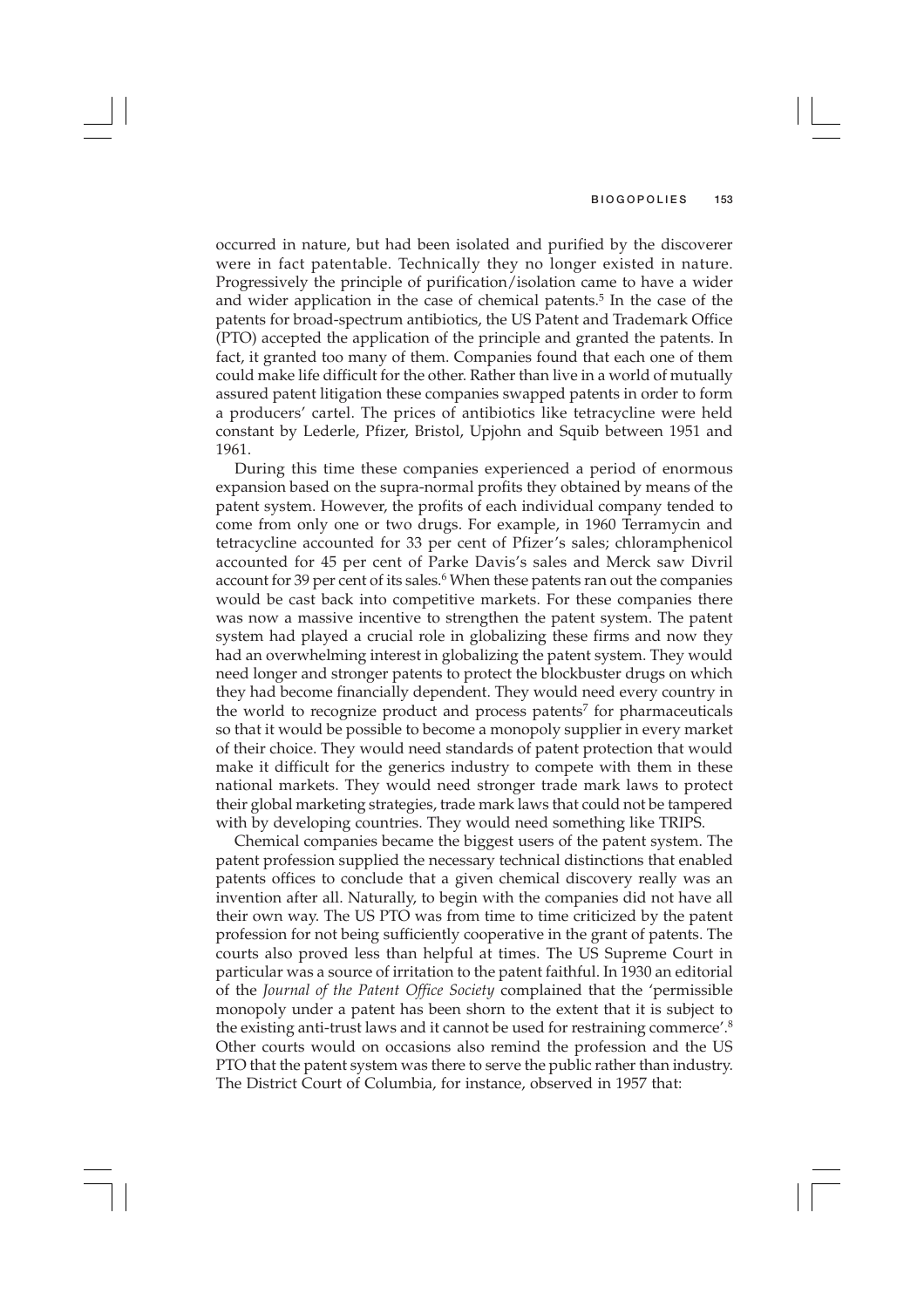the Patent Office should be very careful and perhaps even reluctant to grant a patent on a new medical formula until it has been thoroughly tested and successfully tried by more than one physician.<sup>9</sup>

In truth, however, the history of chemical patenting turned into one of relentless expansion. Whatever judicial reservations were expressed from time to time about this became as pebbles against a giant rising tide.

## MOTHER NATURE'S SOFTWARE

The explanation by Watson and Crick in 1951 of the structure of the DNA molecule revealed the code on the basis of which Mother Nature operated. An organism's physical expression begins with DNA code. This code is itself made up of pairs of bases in a sequence. There are only four bases involved in the code; A always binds with T, and C with G. The entire sequence of linked pairs for an organism (the genome) is a very long set of instructions for the chemical assembly of the organism. This long set of instructions is broken up into a large number of discrete parts that describe different tasks or functions to be carried out. The instructions come in packages. Three bases are required for an amino acid and up to 20 amino acids are required for a protein. Each complete package of instructions for a protein is a gene. Roughly speaking, the DNA instructional sequence is translated into amino acids and those amino acids are assembled into different kinds of protein molecules. It is the bounded interaction of many functionally different protein molecules that constitutes a living cellular system, whether simple or complex.

In the early 1970s techniques for directly cutting and splicing DNA code were found. Just like software Mother Nature's code could be re-written. Multinationals in the chemical, agricultural and pharmaceutical sectors became interested in genetic engineering for a variety of reasons. By the 1960s and 1970s the rate of chemical innovation had hit a real plateau. In the US, for example, the number of new chemical entities introduced to the market fell from 233 in 1957–1961 to 76 in 1967–1971.<sup>10</sup> Nature was imposing the law of diminishing gains on the industry. The chemical industry was also facing a lot of criticism from the environmental movement for the high levels of environmental damage it had caused. Genetic engineering seemed a much cleaner technology and would therefore be easier to sell to an increasingly environmentally conscious public. It appeared to offer the possibility of an almost endless range of products in the global markets of agriculture, food, medicines, medical therapy and chemicals. DNA code was a standard common to all organisms. The new techniques allowed segments of it to be moved from one species to another quickly and with seemingly predictable effects, at least from an engineering point of view. The issue for companies was how to turn the valuable parts of it into a proprietary standard.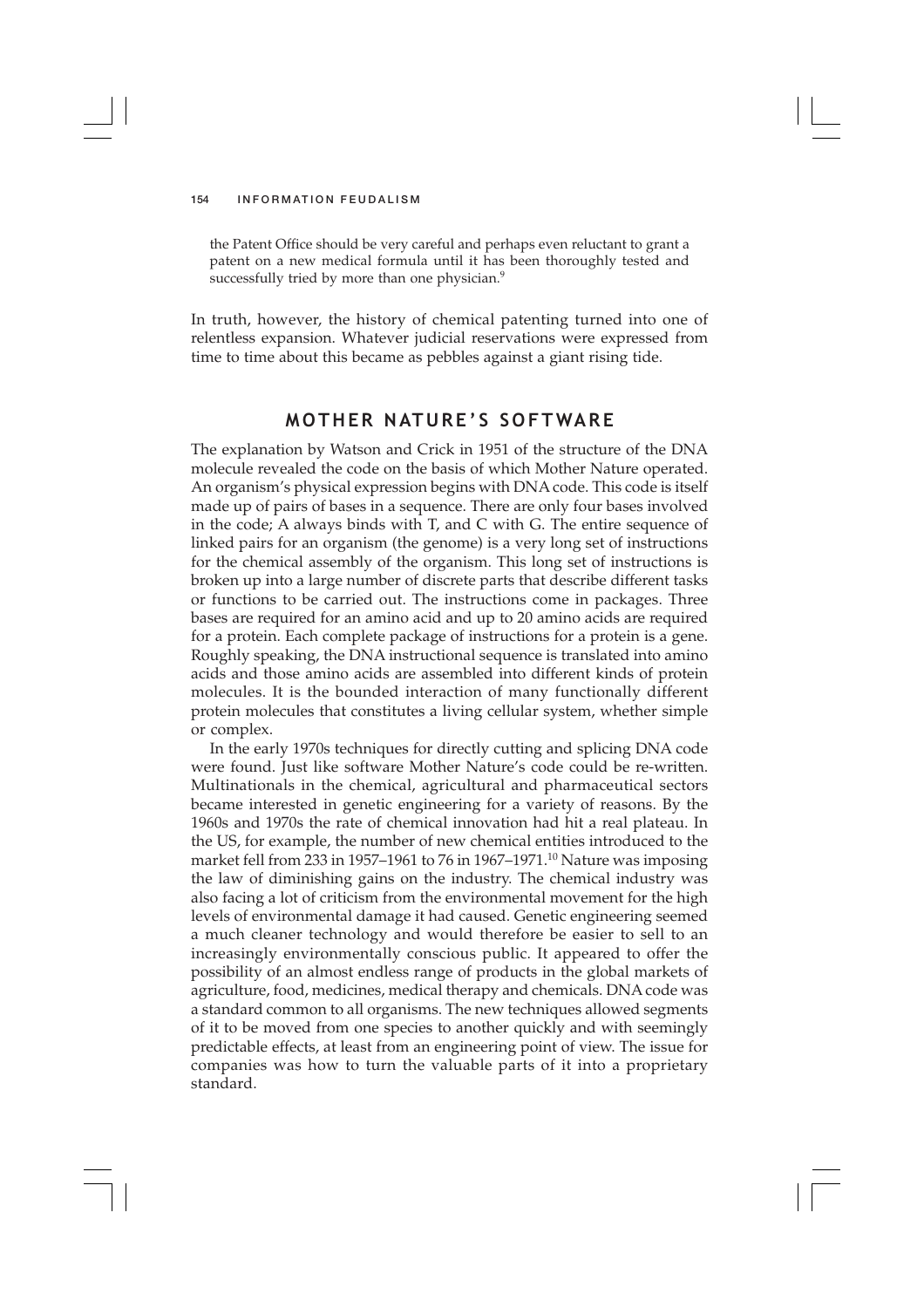#### **B I O G O P O L I E S 155**

The breakthroughs in molecular biology led to technologies and products for which there was a demand. The patent system was not particularly significant to the basic research in molecular biology. Much of this research had in fact been carried out over the decades by scientists working in public universities and institutes as members of an international community, driven by curiosity and the need for recognition in that community. Nor was the patent system important to the existence of markets. Markets need willing buyers as well as sellers, and patents do not create willing buyers. The patent system was, however, important in the decision of who would take up a commercial opportunity that existed in the marketplace. The experience with penicillin and streptomycin was highly instructive in this respect. If a company allowed research to remain in the public sector or it licensed the technology widely its rates of return would be comparatively low.<sup>11</sup> Patents, on the other hand, could deliver to it a very high rate of return. Once the breakthroughs in molecular biology had occurred the multinational companies with markets in areas affected by the breakthroughs began to plan how to exploit the new opportunities of the technology. Their planning took into account the need to change the patent system. They wanted the patent system to deliver the kind of returns in biotechnology that it had in chemical technology.

The changes to the patent system that occurred in relation to biotechnology patenting were not the causes of the bio-industrial revolution, but rather an outcome. The patent system was there to be used and use it the companies did. Plants, animals, micro-organisms and genes as well as the tools and processes for the production of these things became targets of patenting. By the late 1980s the use of the patent system in the fields of genetic engineering and molecular biology was well under way. For genetic engineering the number of patents granted by the US PTO had risen from below 20 in 1978 to almost 200 in 1987.<sup>12</sup> For molecular biology and microbiology the number of patents granted increased from approximately 400 in 1978 to over 1000 in 1987. The bulk of patents went to US corporations. Compared with what was to come in the 1990s these numbers now seem pathetically small.

## **PATENT ENGINEERING**

The breakthroughs in genetic engineering provided companies with four broad patent targets. There were units of life (cells, micro-organisms, plants, animals), the molecules and other elements of those units (proteins, amino acids), the instructions for the assembly of those molecules (the DNA sequences) and the methods and processes for the analysis and manipulation of the DNA instructions and molecules. Patenting in biotechnology had been going on for decades in areas such as fermentation technology. Genetic engineering presented new vistas of product and process patents. Animal breeding based on selection of animals, for example, could never result in a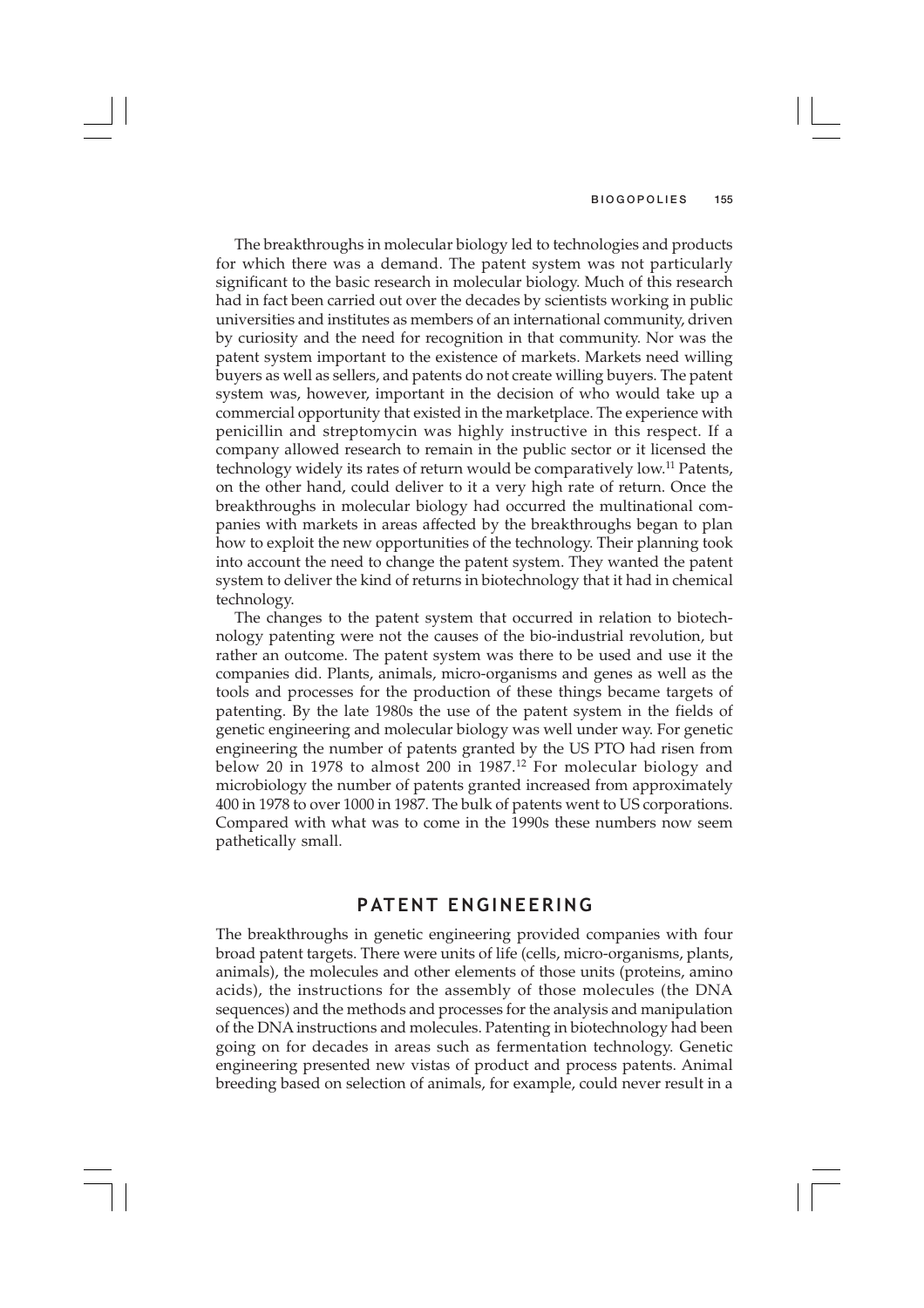patented animal, but a genetically engineered mouse would turn out to be patentable.

For the pharmaceutical and chemical industries genetic engineering had opened up a biological Eden filled with overwhelming temptation. A patent could be used to claim a DNA sequence and the protein that it encoded. The search was on for blockbuster proteins like Genentech's tPA, a protein drug for dissolving blood clots, which in the first 5 months of 1987 had brought the company US\$100 million in sales. An obvious strategy was to patent as many DNA instructions as possible even if a company could not be sure what they were instructions for or exactly what tasks the relevant proteins performed. The main thing was to get exclusivity in the instructions themselves and then figure out the functionalities and product implications later. Of course, all firms large and small were making the same calculation, thus triggering a herd-like rush to the patent office. In the US human partial gene sequences were a favoured target. In 1991 the US PTO had applications covering 4000 such sequences. By September 1998 the number of sequences being applied for had climbed to over 500,000.<sup>13</sup> During the 1990s the major patent offices around the world found themselves doing much more business in the biotech field.

From the point of view of the larger players in the industry this rush to patent was, ironically, alarming. Many small, start-up firms were also filing patent applications. The US public sector, for reasons we shall explain in the next section, was also heavily involved. In 1992, for example, the National Institutes for Health (NIH) had applied for patents on more than 2750 partial gene sequences and in 1993 it filed for a US patent claiming 2421 partial gene sequences.14 The universities had also joined the queues at the patent office. Two US academics, Stanley Cohen and Herbert Boyer, obtained a patent in 1980 for a method of introducing 'genetic capability into microorganisms for the production of nucleic acids and proteins', a method which the patent abstract went on to point out would be useful in areas such as the production of drugs, fixation of nitrogen and fermentation.15 The Cohen-Boyer technology turned out to be foundational to genetic engineering. The patent on it made millions for its owner, Stanford University. But the patent sent something of a chill down the backs of the large private sector players. In truth a lot of the foundational work in genetic engineering was being done in the university sector, as well as other public sector organizations, most notably the NIH. There was no guarantee that the major breakthroughs in genetics and genetic engineering and therefore the major patents would come out of corporate laboratories. This posed potentially serious problems for the tradition of patent cartelism in the chemical and pharmaceutical industries. With so many players in the biotech field all holding patents, forming a cartel, let alone enforcing one, was almost impossible, especially if government entities were holding some of the vital patents. The Pharmaceutical Manufacturers Association in 1992 sounded a cautionary note on the patenting of gene sequences, arguing that government ownership of gene sequences was undesirable. Similarly, the Industrial Biotechnology Associa-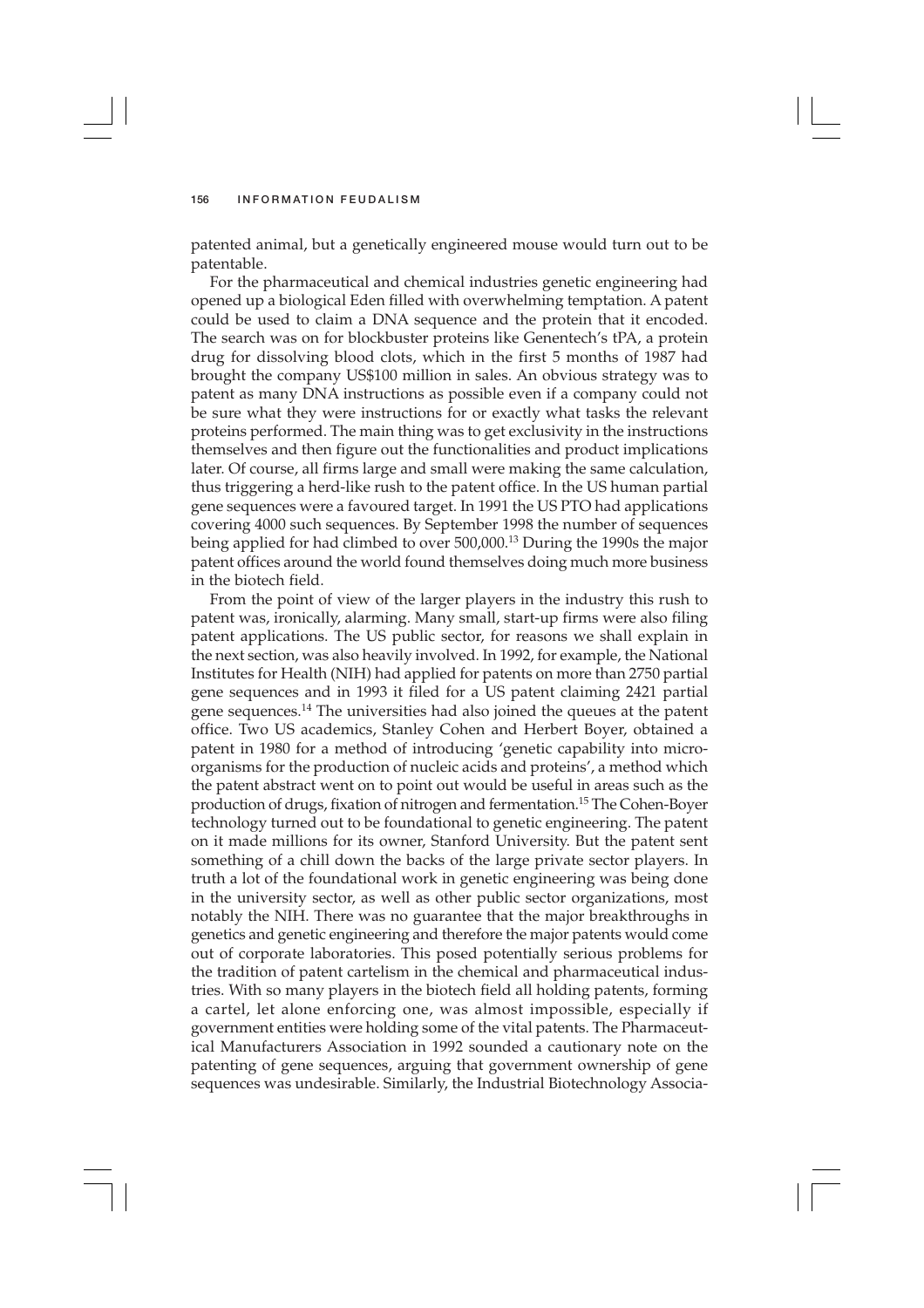#### **B I O G O P O L I E S 157**

tion, a trade association that represented most of biotech in the US, also urged the NIH not to pursue the patents and to put the sequences into the public domain.16

A dilemma had emerged for the large players. If these players were to secure high returns from the technology of genetic engineering, patent law had to be adapted to enable the appropriation of the technology and its products. At the same time if patent standards were liberalized too much, with so many new players in the game, the ownership of the knowledge would be diffused among many. That would force all players into licensing and only ordinary profit levels. Similarly, if the US government owned such basic information, it might in a trustee capacity impose licensing conditions designed to encourage the emergence of competition or keep prices of the products based on the genes down in some other way. As one representative from a large life sciences company mentioned to us, 'you don't make much on royalty deals' (1999). It was the voice of a collective corporate experience with the patent system in chemicals and pharmaceuticals over the decades speaking.

Patenting in the four categories of biotechnology that we described earlier faced some problems of principle and application. The foundations of patent law had been laid in an era of mechanical invention. Drawing a distinction between invention and discovery and applying it in the case of a steam engine was comparatively easy. As companies moved into the patenting of chemical compounds the invention/discovery distinction started to get fuzzier. Drawing on the metaphor of engineering one could liken the synthesis of new compounds to invention in mechanical engineering. The use of the metaphor becomes more problematic in the case of organic chemistry where the chemist finds molecules that exist in nature and have useful properties. In the case of patent claims over DNA instructions and their corresponding proteins the metaphor seems even weaker. It is hard to claim an entitlement to the DNA code on the basis that it had been engineered. It, after all, had been in existence for thousands of years before the genetic engineer and corporate laboratories. It had been uncovered or found rather than designed and built.

Chemical companies in particular had been rehearsing technical arguments about the patentability of chemical inventions before patent offices and courts for almost a hundred years. These companies also had experience with biotechnology going back that far. They knew how to overcome problems of patentability in order to make patent principle serve their strategic needs. As we mentioned earlier the problem of patenting products had been met by the principle that one could, through an act of isolation and purification, transform a naturally existing product into an invention. For the principle to apply the invented product had to be different in kind from the naturally existing product.17 By the 1990s this rider to the principle was being largely ignored by patentees and patent offices. Patent offices continued to grant patents on DNA codes purified by the removal of redundant segments of code even though the purified DNA coded for the same protein as the naturally occurring sequence.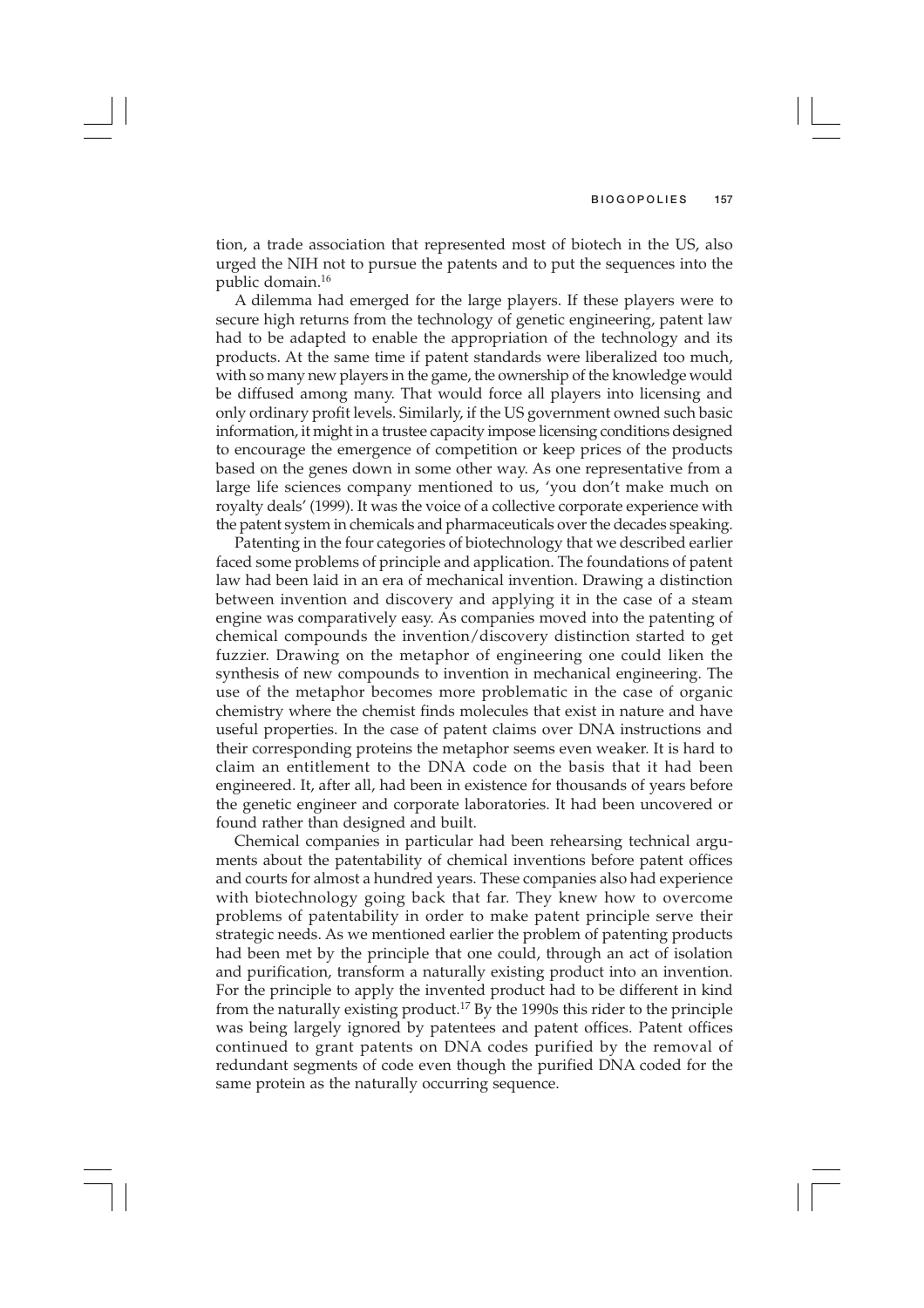There were other fundamental problems of patentability in the case of DNA. Before an invention can be patented it must be shown to be useful. The idea behind the requirement is to force the inventor to move beyond discovering information which might or might not be useful and into products and processes that are part of the 'useful arts'. If applied strictly in the case of DNA code the requirement of utility might defeat many patent applications since often the applicant has little idea of what the function of the DNA is and what it might be useful for in product terms. The utility requirement had also been the subject of analysis in the chemical field. In the mid-1960s the US Supreme Court reversed a trend towards a weakening of the utility requirement for chemical patents, pointing out that the 'basic quid pro quo' for the grant of the patent monopoly was an invention possessing a specific and defined benefit to the public.18 If an inventor could not specify a concrete and practical use for the invention and a patent was granted the effect of the patent might be 'to confer power to block off whole areas of scientific development'. 19 The Supreme Court's approach, however, did not stick. During the 1990s utility turned out not to be a high hurdle in biotech filings with the US PTO: 'you get utility if you can spell it' (US patent attorney, 1999). Patents were granted on DNA sequences, the practical utility of which the patent office, the inventor and the public had very little idea. Patents had become hunting licences, the very thing the Supreme Court had said 30 or so years earlier that they were not.<sup>20</sup>

The patenting of genes, which through the 1990s increasingly drew more public attention, was the culmination of a business approach that had been evolving in the chemical, agricultural, seed and pharmaceutical sectors for all of the 20th century. Genetic engineering was only a part of biotechnology, albeit a significant one. As biotechnological production had become more and more industrialized so the patent system's shadow over it had lengthened. Of course, this dynamic was different in each country but, in general, developments in US patent law have turned out to be the most influential, even if they were not always the first. The conclusion of the US Supreme Court in Diamond v Chakrabarty in 1980 made it clear that a micro-organism that had been modified by the application of genetic engineering techniques could be the subject of patent. The fact that it was living was not a bar to patentability. Similar decisions had already been reached in 1969 by the Supreme Court of the Federal Republic of Germany and by the Australian Patent Office in 1969.<sup>21</sup> Nevertheless the Chakrabarty decision had a catalysing and global effect on biotech patenting simply because of the sheer size of the US market. For all its totemic status, well before Diamond v Chakrabarty US patent attorneys were claiming micro-organisms, but claiming them in a solution or inert matter so as to minimize objections based on discovery or living matter. These claims were being let through by the US PTO. Not for the first time the reach of the patent system was being extended through some clever drafting of patent claims.

Step by step during the course of the 20th century living systems and their parts were absorbed into the patent system. In some cases the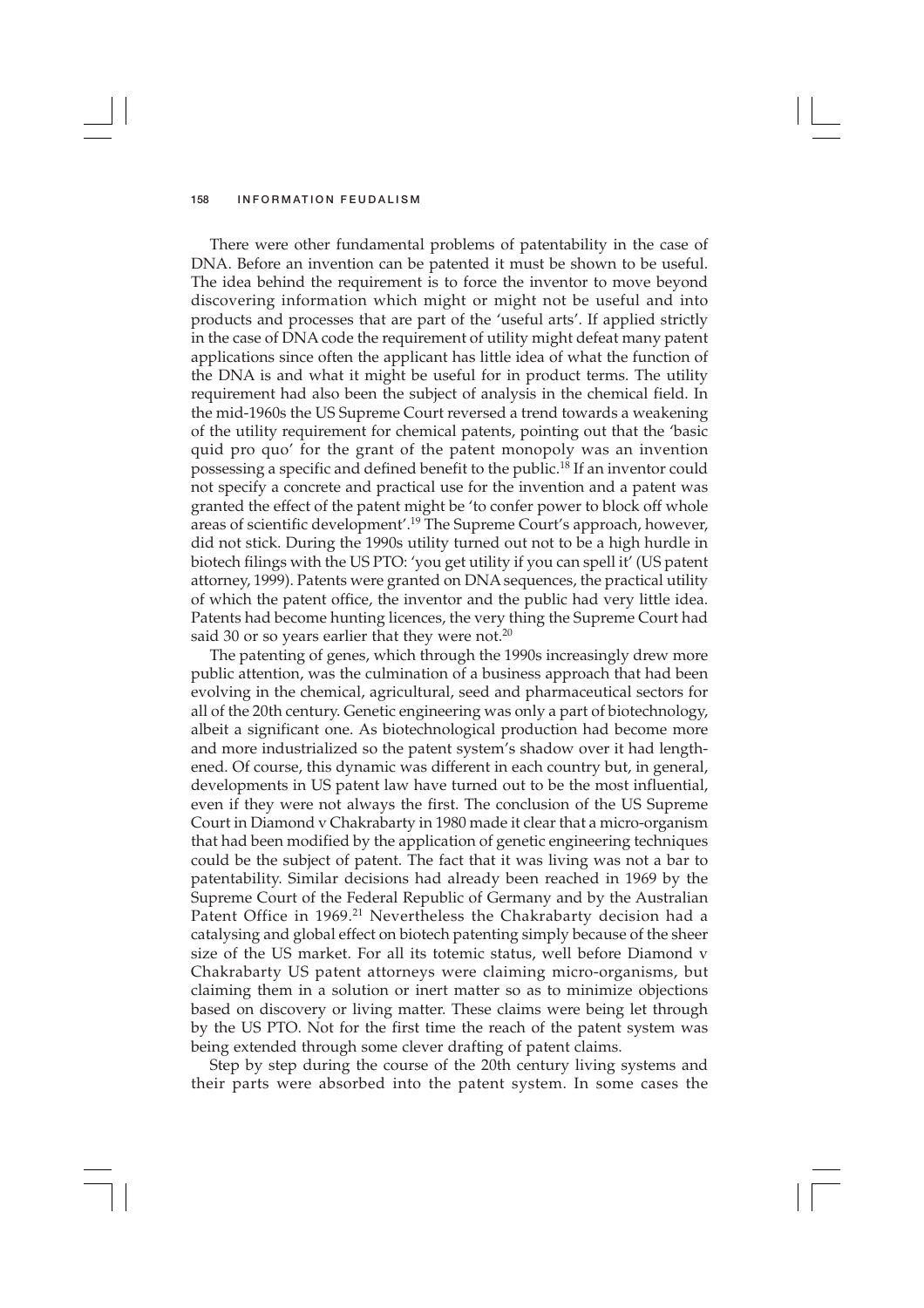#### **B I O G O P O L I E S 159**

developments go back to the 19th century. Louis Pasteur was granted a patent in relation to a process for fermenting beer in 1873; the US PTO allowed a claim for 'yeast free from organic germs or disease, as an article of manufacture'. Process patents involving micro-organisms were routinely granted by patent offices (the patent however not protecting the microorganism per se). Plants and animals also became objects of patenting. Genetic engineering, argued patent applicants, resulted in new structures not previously found in nature. In 1987 the US PTO announced that as a matter of patent policy 'nonnaturally occurring nonhuman multicellular living organisms, including animals' were patentable subject matter. The following year two Harvard professors were granted a patent that claimed, among other things, a mouse into which activated human cancer genes had been inserted. It was DuPont that ended up with the exclusive rights, however, because it had sponsored the research.

In the US the spread of patents into the plant kingdom began in 1930 when Congress passed the Plant Patents Act. The US initiative was the first significant legislative move in the world to extend patents to plants.<sup>22</sup> The patenting of plants was restricted to asexually reproduced plants. Tuberpropagated plants were excluded from this category because in the case of tubers like potatoes the part of plant involved in reproduction was also sold as food (unlike in the case of a fruit tree, for example). Sexually reproduced plants were not included in the Plant Patents Act. The effect was to keep large grain crops like wheat and corn out of the reach of plant patents. Congress was not yet ready to open the door that led to a monopoly-based commerce in seeds. In any case plant breeding in the US since the middle of the 19th century had been characterized by a strong public sector research programme and the provision of seed to farmers for free first by the US PTO and then by the US Department of Agriculture.<sup>23</sup> There was no obvious failure of US agriculture that one could use to justify the creation of intellectual property rights over the big item crops of US agriculture.

The other major Congressional excursion into intellectual property rights for plants was the Plant Variety Protection Act of 1970. Fear of competition from European plant breeders explains much of the motivation for legislation. After meeting in Paris in 1956 for the first time to discuss plant protection, in 1961 a small group of European countries signed the International Convention for the Protection of New Varieties of Plants (the signatories were Belgium, France, Federal Republic of Germany, Italy and The Netherlands). UPOV (the widely used French acronym for the Convention) meant that European plant breeders would be receiving protection specially designed for plants, including sexually reproducing plants. The large markets in the grain crops were now open to this kind of right. What European plant breeders had US plant breeders also had to have. UPOV came into operation in 1968 and in 1970 US plant breeders had, in the shape of the Plant Variety Protection Act, a similar form of protection.

A significant feature of the US intellectual property system for plants was that it evolved in a way that gave individuals a menu of options when it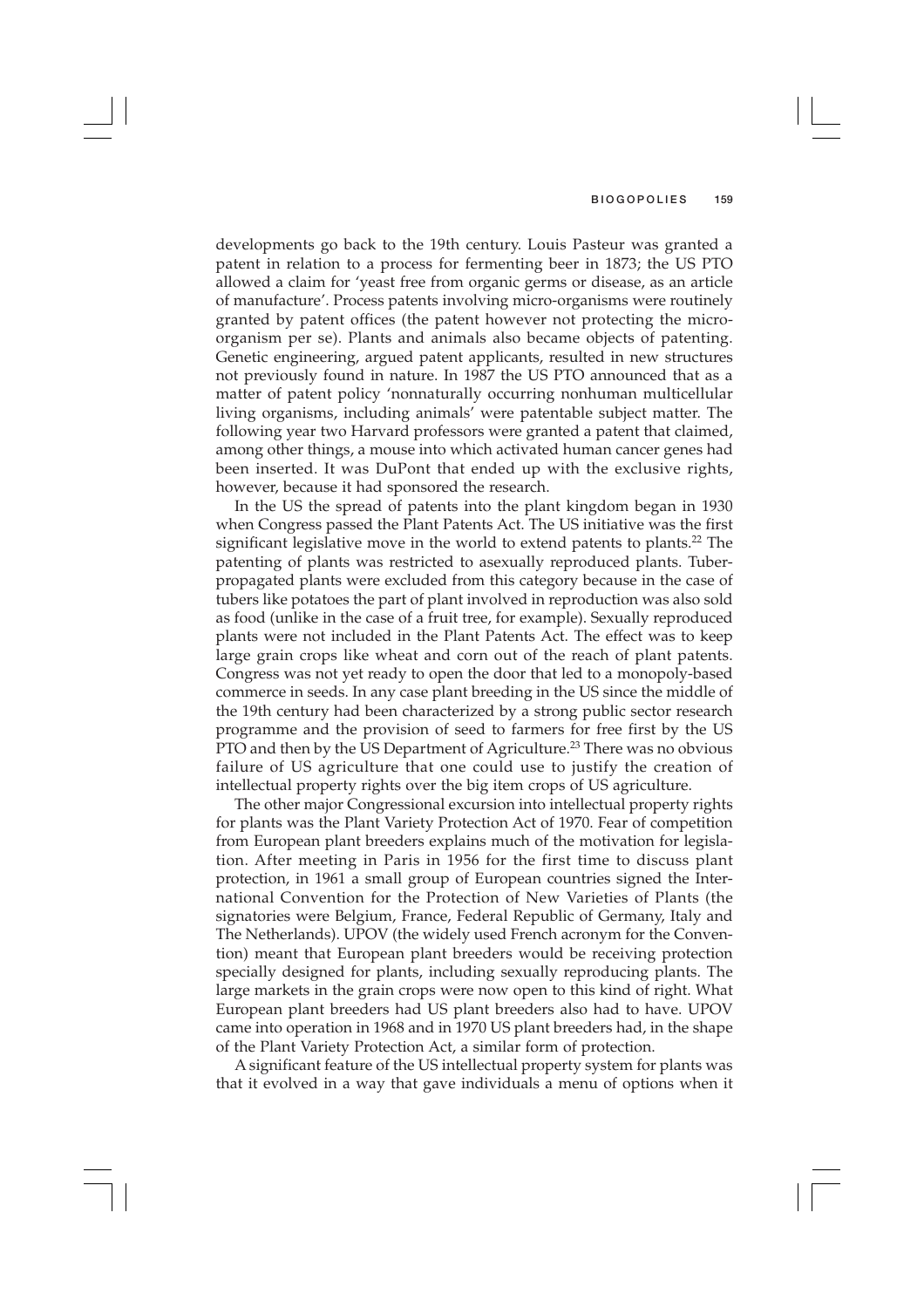came to plant protection. A plant breeder could apply for a standard patent (referred to as a utility patent) for a plant. In the case of some plants this patent protection might be combined with plant patent or plant variety protection. The options for protection in other words were not necessarily mutually exclusive.24 The same information could be locked up in more than one way. Utility patents could be used to protect parts of plants, including genes inserted into the plant as well as to protect traits across different varieties of plants. Utility patents had another huge advantage. They limited the ability of the farmer to operate independently of the seed companies. Under plant variety law the farmer had the right to save seed for the purposes of replanting it or selling to other farmers for the purpose of crop production. US farmers took advantage of their right to save seed. In 1986 the *purchases* of soybean seed and wheat seed amounted to 54 per cent and 60 per cent respectively.25 A lot of seed, in other words, was being saved and exchanged by US farmers, as it had been for hundreds of years by farmers everywhere. The utility patent in contrast provided the farmer with no such seed-saving exemption. It could be used to lock up the use of seeds where plant variety law could not. Using patent law seed companies could turn farmers into repeat customers.

In many ways that are beyond the scope of this chapter to detail the patent system in the US and other countries was adapted to meet the needs of those in the biotech business. Living systems like plants and micro-organisms posed fundamental problems for patent law and its administration. There was the problem of how to describe a 'plant invention' satisfactorily so that others could reproduce it. Plants and micro-organisms could not be described as easily as mechanical inventions and the did not necessarily follow the dictates of a patent description when they reproduced. This made it hard for inventors to disclose their invention to the public (sufficient disclosure being a basic requirement of patentability) and hard for others to repeat the invention. In truth, those applying for patents over living systems, unlike the inventor of a mechanical device, had only a partial understanding of how their 'inventions' worked. The response to these kinds of problems was the evolution of a patent system of ever deepening complexity that became increasing disconnected from its duty of serving the public welfare. The Plant Patent Act of 1930, for instance, relaxed the description requirement for plants. Systems of deposit for micro-organisms evolved in both the US and Europe, but they were mired in complexity making it difficult for others to gain access to the invention.

Lying at the heart of the re-engineering of patent law have been the large chemical and pharmaceutical companies, the biggest users of the patent system. Together they have formed a transnational medium pushing a common message: increasing patent protection will increase the supply of biotech products to the marketplace. As lobbyists and litigators they have been active in all the key patent jurisdictions (US, Europe, Japan). TRIPS, we have seen, provided them with the experience of lobbying for global standards. Making sure that Congressional representatives stay focused on the need to protect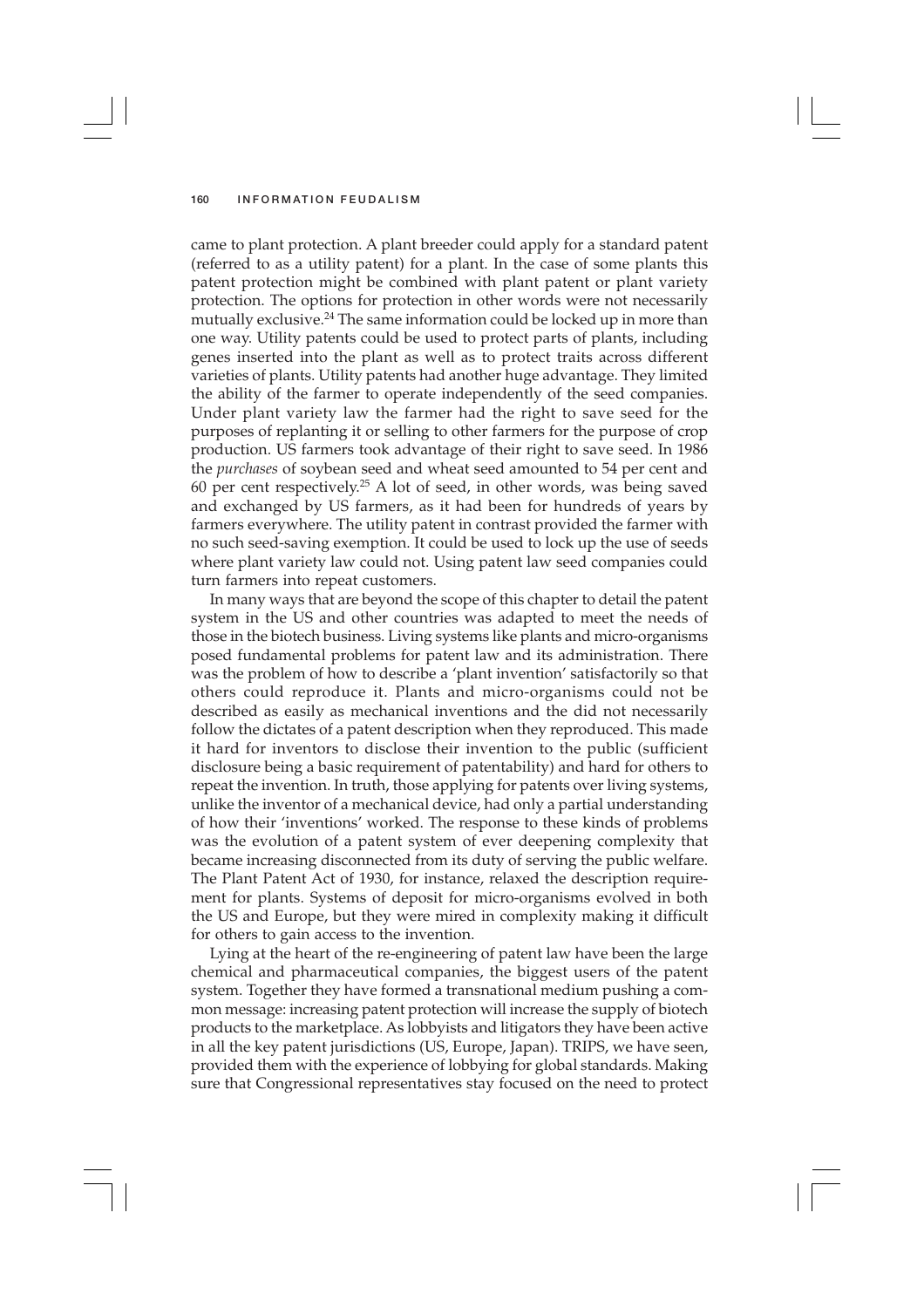#### **B I O G O P O L I E S 161**

their patents is so vital to the pharmaceutical industry that it has 297 lobbyists working for it.26 Whether it is in the US or Europe the large players in this industry will have an ease of regular, high-level access to senior politicians and bureaucrats unmatched by even the best organized NGOs when it comes to discussing issues like the price of patented AIDs drugs.

The large companies have been prepared to absorb the cost of appeals against patent office decisions. Patent offices with their more limited budgets have not been in a position to keep up with these kinds of strategic litigation games. Courts too, have noted that companies have persisted in very expensive litigation when the patents have expired and one might have expected a settlement.<sup>27</sup> The deeper game in these kinds of cases has been the pursuit of a precedent. The complexity of chemical science combined with the complexity of patent law has seen companies apply for patents on chemical inventions that are the same as inventions on which the patents have expired. Eli Lilly and Co tried this with their blockbuster drug Prozac. Sometimes this has been picked up by the courts and sometimes not.<sup>28</sup> Patent Offices are even less likely to pick up instances of double patenting.

Patent offices over time have undergone a cultural change in which their motto has become one of keeping their multinational customers happy. The motto makes good economic sense because increasingly patent offices have to fund their operations from the patent fees they collected from patentees. The larger patent offices lead the smaller ones in a process of quiet harmonization. When the Australian patent office (IP Australia) wants to know what to do about the patentability of mathematical algorithms it takes its lead from the US PTO. The three large patent office players (the US PTO, the European Patent Office and the Japanese Patent Office) have a programme of trilateral cooperation.

The policy committees that are tucked away in major patent offices invariably have heavy private sector representation with no or little representation from consumers, environmentalists, or health and food security movements. Consumers for patent offices are the multinationals that make use of their services. Our interviews in patent offices suggest patent technocrats believe that NGO movements do not understand the patent system and therefore are not in a position to make a contribution to patent policy. Outsiders critical of the patent system's commodification of basic information are instructed that a patent does not confer the right to commercial exploitation, merely the right to exclude. When critics question the patent system's expansion they are told that patent rights are needed to encourage the commercialization of socially valuable technologies. For the purposes of classifying a living system as an invention its 'engineered' nature is emphasized, but for the purpose of relaxing the disclosure standard the 'living' nature of the invention is emphasized. The technical density of patent law obscures its basic contradictions. The capacity of patent thinking to accommodate contrary positions allows it to answer any criticism.

A central player in the re-interpretation of patent law principles to serve commercial rather than public interest is the US Court of Appeals for the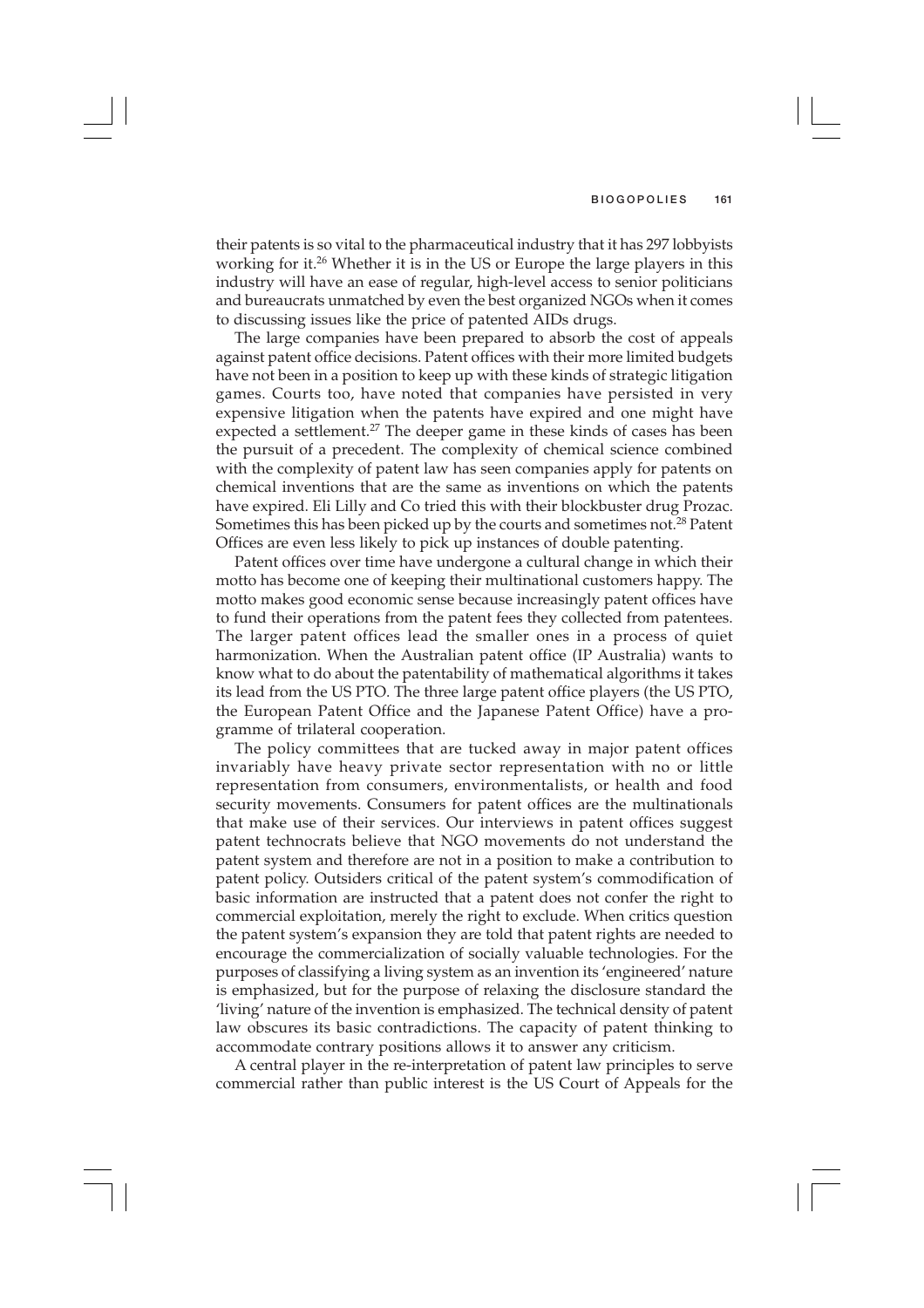Federal Circuit (CAFC). The idea of CAFC, as Silverman observes, was pushed by 'a very small group of large high technology firms and trade associations in the telecommunications, computer and pharmaceutical industries' that were interested in their version of patent justice.<sup>29</sup> Patent appeals from the Court of Federal Claims, the International Trade Commission, the US PTO and the US district courts (in most cases) are all funnelled to the CAFC, giving it centralized power over patent law principle. Created in 1982, when the US Court of Customs and Patent Appeals and the US Court of Claims were merged, the CAFC was charged with the task of increasing the doctrinal stability and unity of patent law. Whether it has done this is open to question. Analysts have pointed to the large number of times the court has flatly contradicted itself, as well as its distortion of patent law in the context of biotech patenting in order to better serve the private sector.<sup>30</sup> What it has done is to increase the chances of a patent holder succeeding in litigation. During the 1940s and 1950s getting a court to find a patent valid was tough. So, for example, one study of patent decisions of circuit courts of appeals found that, for the period 1940–1944, the number of patents held valid was 17.6 per cent and for 1945–1949 it was 22.25 per cent.<sup>31</sup> When the CAFC arrived on the scene in 1982 the odds changed dramatically in favour of the patent holder. In 1988 in Harmon's first edition of his book dealing with the CAFC's decisions he observed that an 'accused infringer who loses below has less than 1 chance in 15 of turning things around on appeal'. 32 By the fourth edition (1998) those odds had reduced to 1 in 7.33 They remained nevertheless pretty good odds for the patent holder.

The CAFC has almost single-handedly created a multi-billion dollar patent litigation market in the US. In 1981, just before the CAFC came into existence, 835 patent infringement actions had been filed in the courts. By 1998 the number was 2218. In the same period the revenues from the licensing and litigation of US patents rose from US\$3 billion a year to more than US\$100 billion per year.<sup>34</sup> Patenting is a rich company's game. Not many companies can wear the estimated US\$100 million bill that Polaroid and Kodak did in their patent dispute in 1989. Not many companies can build patent portfolios that stretch across the jurisdictions of the world. The big money in licensing comes from a vast web of patents. The kind of odds the CAFC hands out to alleged patent infringers increases the bargaining power of owners of large patent portfolios. It is a private bargaining power, used behind the curtain of commercial-in-confidence, making its effects hard to measure. Bargaining can easily stray into bullying when one side has so many intellectual property levers at its disposal.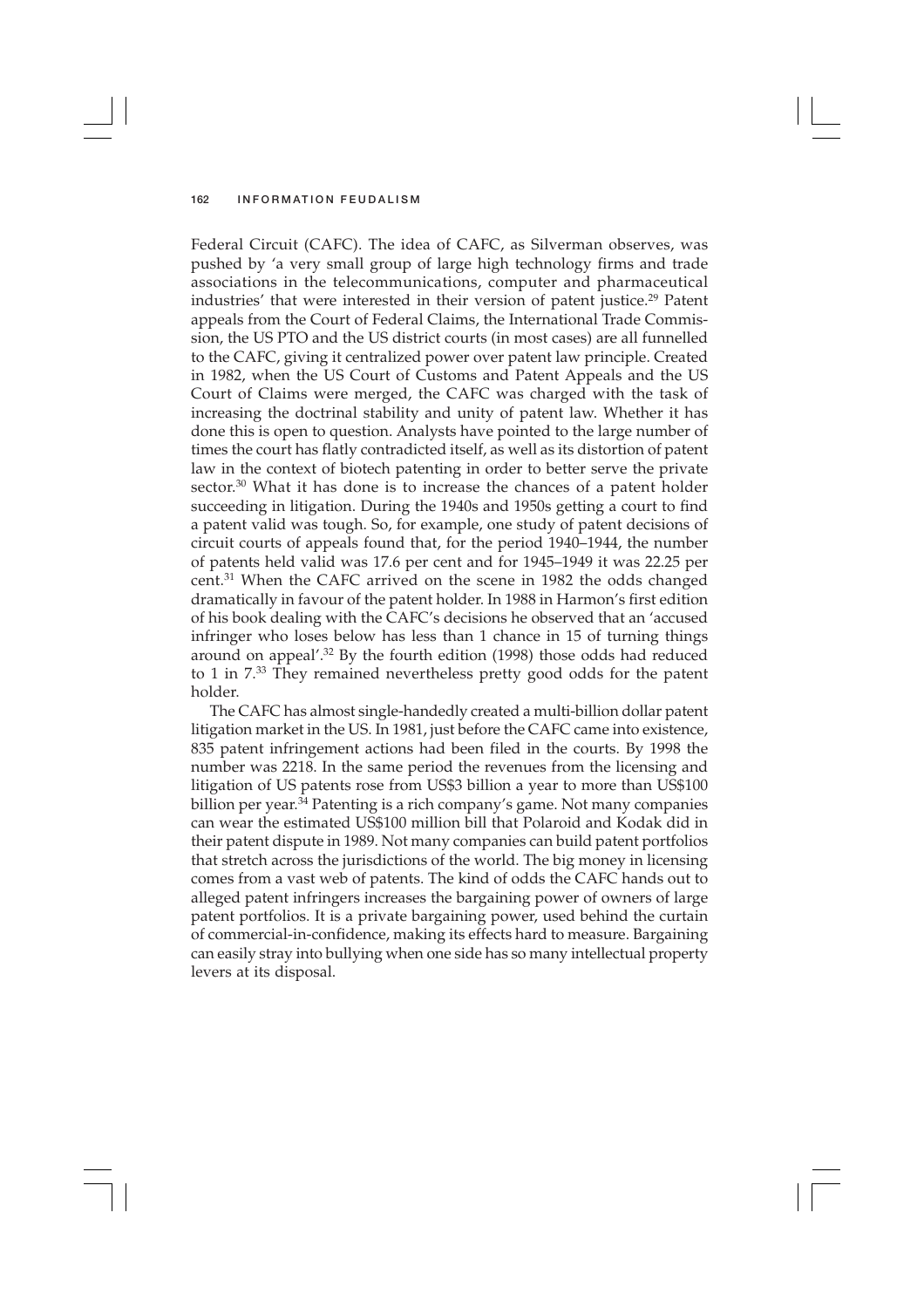# THE UNIVERSITY-INDUSTRIAL KNOWLEDGE COMPLEX

During the 1970s there were Congressional fears that the US was losing its mastery of the knowledge we described in Chapter 3. Senator Birch Bayh, a US Senator from Indiana, began to push the idea that the stronger the patent system became the better the US would do against it competitors (at that time West Germany and Japan) and in regaining lost markets. Speaking to the Patent Law Association of Chicago in 1979 he observed that the 'mood of Congress has changed in its sensitivity to the patent system' and that there would be much more activity in this area.<sup>35</sup> He helped to fulfil this prediction by introducing with Robert Dole, the Bayh-Dole Act, which took effect in 1981.36 Essentially the Bayh-Dole Act allowed universities and small businesses to own patents in inventions that they had developed with federal funds. Prior to Bayh-Dole, patents in such inventions ended up with the relevant federal funding agency or the inventions were put straight into the public domain by means of publication. Bayh-Dole saw US universities and hospitals hurrying to the patent office. In the 5 years following Bayh-Dole these organizations increased their patent applications in the human biological area by 300 per cent. $37$  The fate of publicly funded technology was now in the hands of university offices of technology transfer.

Bayh-Dole was generally hailed as a success. The university sector saw its income from the licensing of intellectual property in technology soar, but that income was unequally distributed. In 1992 of the top 31 royalty leaders in the US six universities earnt between US\$12 and 26 million while the other 25 earnt between US\$500,000 and 6 million.<sup>38</sup> That left a lot of other universities earning a lot less. Only so many universities were at the leading edge of biotech. The chances of any one them developing a truly foundational technology of the Boyer and Cohen kind were slim. It was the Boyer and Cohen patents which had put the University of California and Stanford at the top of the royalty tree. The universities clustered in and around Boston and San Francisco gained enormously from the patent-based commercialization of biotechnology. For most other universities it brought complications because their researchers now had to navigate their way through the patents owned by others on the research tools of biotechnology.

Bayh-Dole and other legislation that Congress passed in the 1980s making it easier for universities as well as businesses both large and small to obtain patents on federally funded inventions, did one important structural thing.39 It integrated universities much more deeply into the corporate knowledge game. Many entrepreneurially minded academic scientists in the 1980s left their universities to set up small biotech companies, knowing that they could draw on federal funds for the development of their technology and still retain a patent position. This migration followed a distinct geographical pattern with most start-up companies being established in the Boston and San Francisco areas. Today these areas account for more than one-third of public biotechnology companies.<sup>40</sup> Most of the knowledge patented by the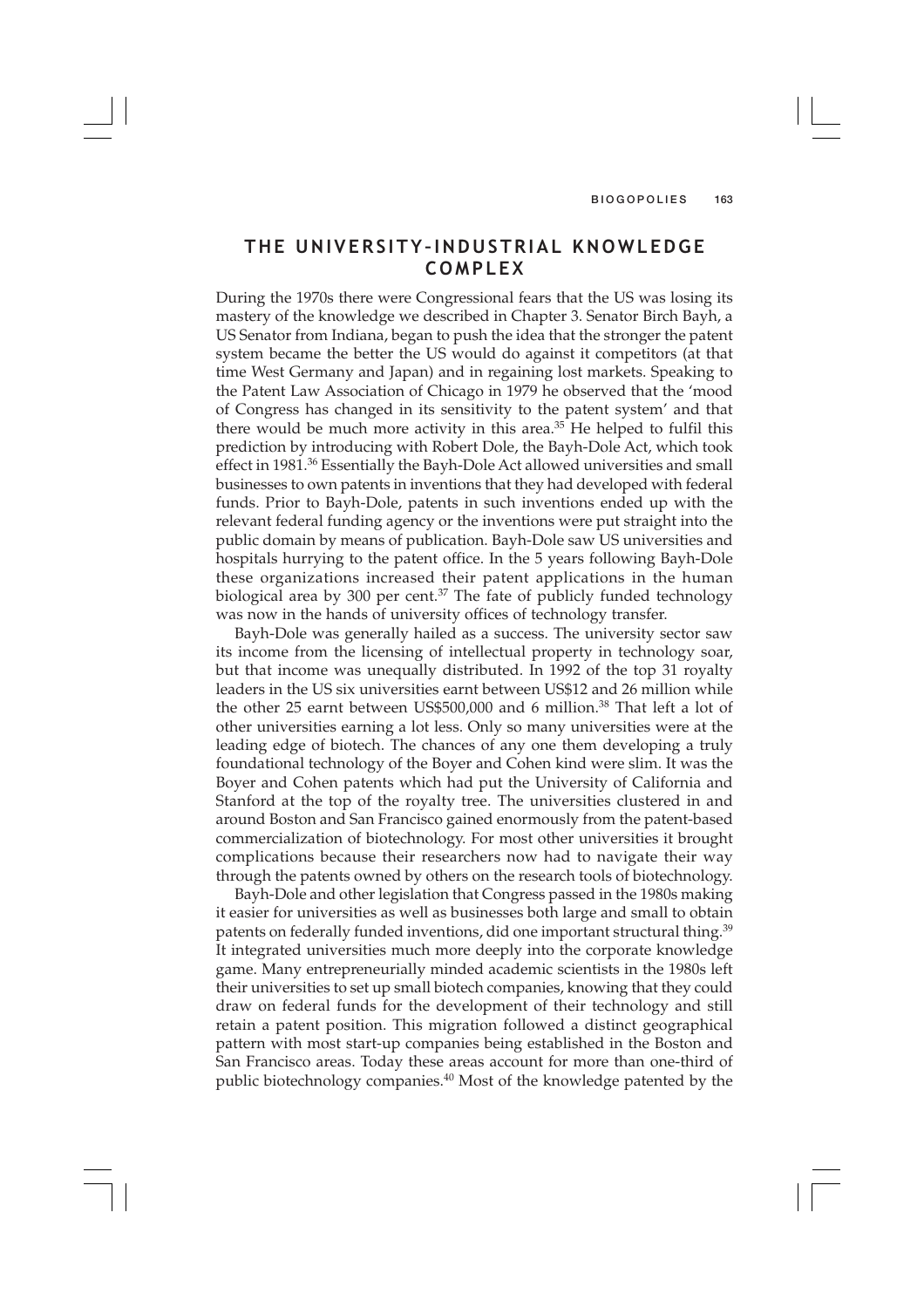public sector flowed to the private sector via the conduit of licensing. In most cases a university did best by having a technology licensed as widely as possible rather than by hanging onto the technological knowledge and doing the product development. University patenting thus assisted rather than hindered the private sector. The same was true of patenting by biotech startups. For the most part start-ups followed a licensing strategy, could be bought by a large player or were seeking a strategic alliance with a large player.

Universities also turned out to be key to genomic decoding exercises. In the 1980s the technology of working out the sequence of a genome cost around US\$100 per base pair. It was also slow. Laboratories in the 1970s, for instance, could only do 150 base pairs a day compared with the several million a day that it is possible to do today at under a dollar a pair. Given the high costs and speed of sequencing technology, the sequencing of the human genome with its 3 billion base pairs would only happen if governments were prepared to foot the bill and the public sector was prepared to do the work. The Human Genome Project, which was launched in 1990, was conceived of as primarily an international public sector project that would see data about human genes and nucleotide sequences put in the public domain. James Watson, the co-discoverer of the DNA structure, became the first Director of the Human Genome Organization, the international organization set up to coordinate the worldwide decoding and mapping effort. The development of fast automated sequencing machines and different strategies of sequencing changed the costs of sequencing. By the late 1990s it had become feasible for a single firm to sequence the human genome. The Human Genome Project now found itself in competition with rivals that had commercial purposes in mind. Craig Venter, one of the original players in the Human Genome Project, went into partnership with Perkin-Elmer Corporation, and in May 1998 created a new company, Celera. Based on Perkin-Elmer's state-of-the-art sequencers, capable of pumping out 100 million base pairs a day, Venter predicted that the race to sequence the genome would go to Celera. Other players such as Incyte Pharmaceuticals also entered the game.

Through the public debates over the patenting of DNA, companies small and large have relentlessly pursued patents over DNA sequences, genes and proteins of human, plant and animal origin. Of the 1175 patents granted worldwide on human DNA sequences between 1981 and 1995, 76 per cent went to companies, mostly of Japanese or US origin.<sup>41</sup> Scientists working in the public sector have continued to place sequences in the public domain. But this practice does not, because of the purification/isolation principle that we discussed earlier, necessarily prevent companies from obtaining patents on purified versions of the same genetic information. In any case, universities, with one eye on the possibility of licensing income, have begun to manage the intellectual property generated by their academics along private sector lines. Universities and scientists know that if they are to get millions in research grants from the DuPonts and Monsantos they must not jeopardize the possibility of taking a patent position.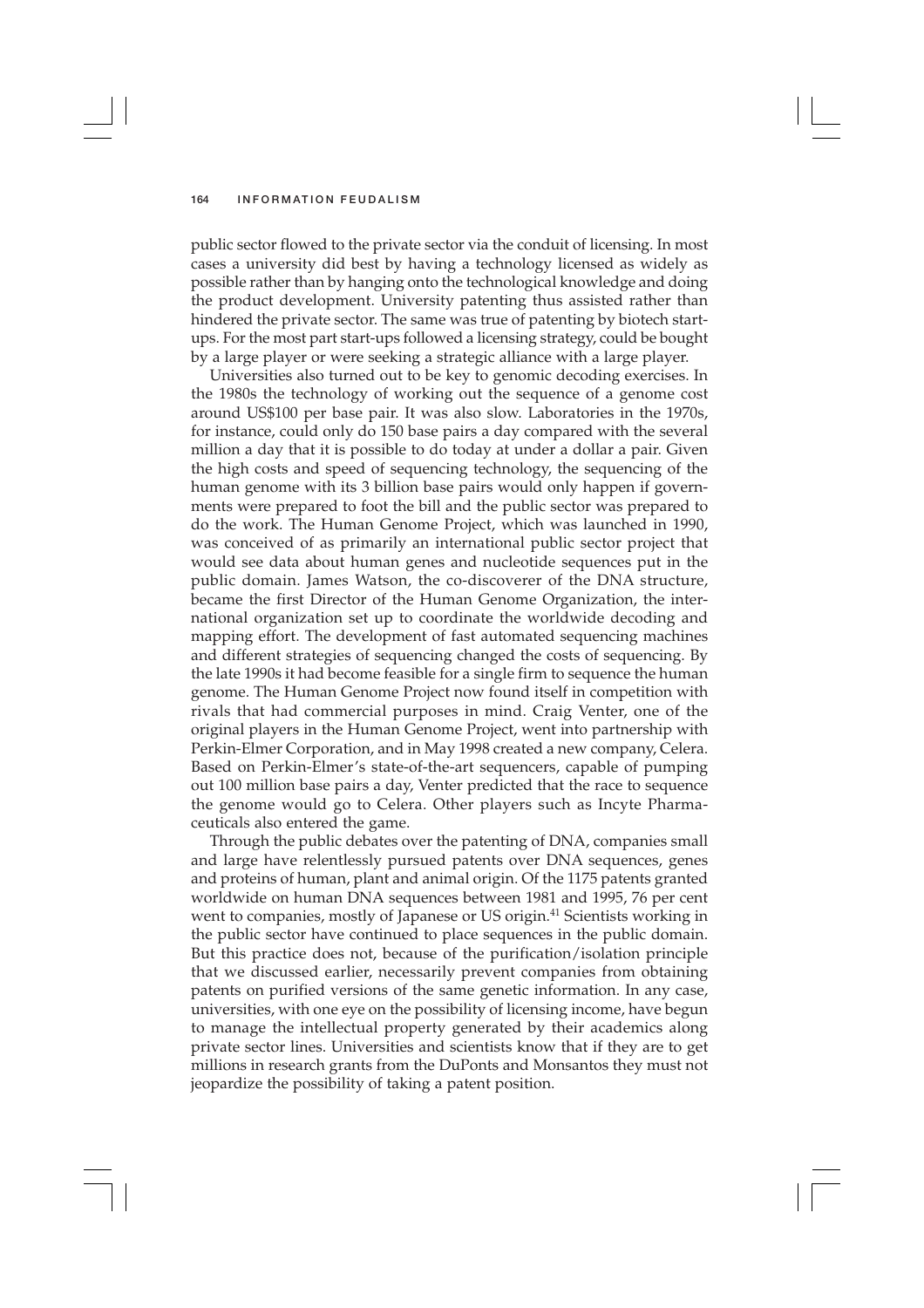At the same time companies have been anxious to forge links with universities because for all their private R&D dollars they are profoundly dependent on public science in all fields of technology. In biotechnology the dependence is striking; for example, more than 70 per cent of scientific papers cited in biotechnology patents originated in solely public science institutions compared with 16.5 per cent that originated in the private sector.<sup>42</sup> The US private sector needs the funding of basic public science to continue. The challenge for it has been to find ways in which to uplift this basic research from the public domain and utilize it in commercial strategies. Patent offices, the patent profession and the courts have all played a role in reinterpreting patent law to allow this uplift from the public domain to take place. Patents, instead of being a reward for inventors who place private information into the public domain, have become a means of recycling public information as private monopolies. The US legislature has played its part by enacting laws that have brought patent culture into the very corners of public research. In a meeting of two research tribes, the public and the private, it is the public that has adopted the patent mores of the private. Public institutions have learnt to turn public goods into private ones, something we discuss further in Chapter 14.

## HARD CORE CARTELS

The chemical cartels of the 20th century were some of the most powerful ever to colonize the world economy. The companies participating in them were among the first to become genuinely global. Early on in the 20th century they learnt to use patents, trade secrets and trade marks to bind themselves together into tight dominant groups that could operate across borders according to agreed production and marketing plans. Obtaining patents in new technological processes was a basic strategy of insurance even if the product pipeline coming from these new processes was uncertain. No large player could risk not following another into the systematic patenting of emerging technologies.

The fast move into biotechnology patenting is an old practice in a new technological context. The practice of cartelism based on intellectual property rights among the corporate players in the knowledge game is also an old custom that is not likely to change. A good example is the private antitrust action that has been brought by US and international farmers against Monsanto and its co-conspirators alleging the use of patents to fix prices and restrain trade in the GM corn and soybean seed markets.<sup>43</sup> The complaint alleges that beginning in 1996 Monsanto, DuPont, Dow Chemical, Novartis, AstraZeneca and others entered into licensing arrangements to build a cartel in which Monsanto would be 'hub' of the GM industry, and the coconspirators the 'spokes'.

What has varied is the attitude of governments towards knowledge cartels and their use of intellectual property rights. Under President Reagan the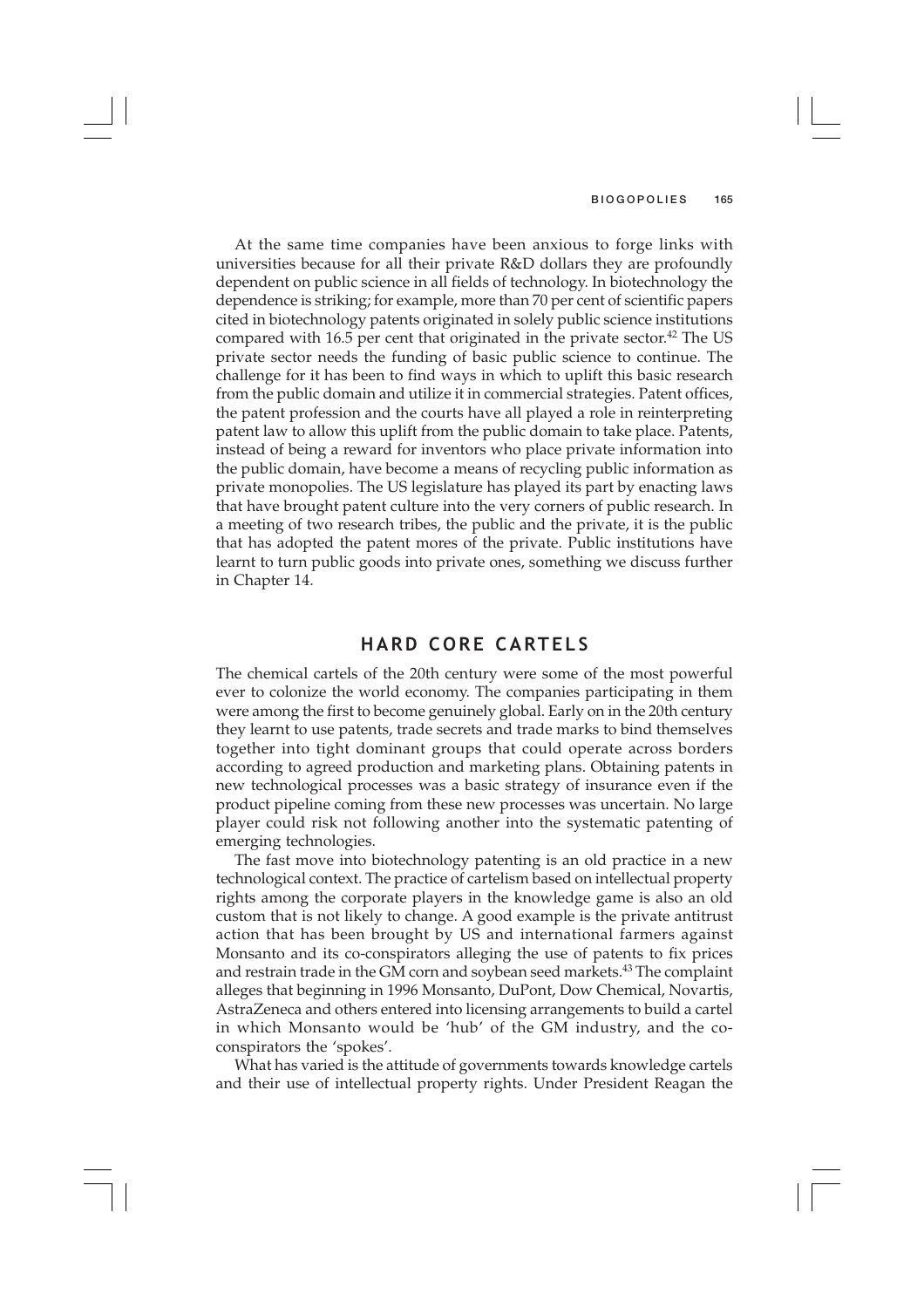policy of the US became one of the supply of stronger and stronger intellectual property standards to the US market, as well as the globalization of those standards. At the same time William F Baxter, a Reagan appointee to the Antitrust Division in 1981, introduced a hands-off policy when it came to the policing of the use of intellectual property rights by corporate America. By adopting a regulatory policy of raising intellectual property standards and rejecting the deregulatory tool of competition law it was thought that US companies would do better in terms of innovation and trade. The antitrust action against Microsoft notwithstanding, the US state continues to push its global regulatory strategy for intellectual property in the belief this will increase the gains to its knowledge-based economy. At least in the short term this is likely to prove to be true.

In the longer run, however, US support for big business's regulatory agenda of ever longer, broader and stronger intellectual property rights for the global information economy risks a deepening of cartelism. The chemical and pharmaceutical oligopolies of the 20th century will, using intellectual property rights over biotechnological processes and products, progressively transform themselves into the biogopolies of the 21st. The biotech market in the US is characterized by the presence of large numbers of small startup companies. Entry into the market by smaller players remains relatively open because of strong venture capital markets in the US.

Aggressive patenting of biotechnology has been a feature of the US biotech market by both public and private players. Patents over biotechnological information enhance the tradability of that information. For most small biotech firms and universities the market for their patents is constituted by multinationals with interests in chemicals, pharmaceuticals and agriculture. For many biotech start-ups their preferred destiny is to be swallowed in one way or another by the very large fish, most of them US fish in gene technology. Patents act as a signal that they are worth swallowing. They also offer the purchaser of the patented information some security of title. The incentives for multinationals to form strategic alliances with smaller players in the biotech industry or to take them over are strong since the internal R&D effort of even a multinational cannot be guaranteed to fill its product pipeline. The fact that small firms and the university sector have adopted a patenting culture is an advantage for multinationals, since it opens the way to the exclusive acquisition of promising new technologies. If, for example, a small biotech firm has patented a gene which looks promising in the drug field it will have to enter into an alliance with a big pharmaceutical company. Only such a company can wear the development, regulatory, distribution and marketing costs of any resulting drug. In short, the competitiveness of the market in biotech information really only extends to the discovery phase rather than the development and marketing phase. The tradability of biotech information from the discovery phase means that much of it will eventually end up in the hands of the large players in the pharmaceutical, chemical and agricultural sectors.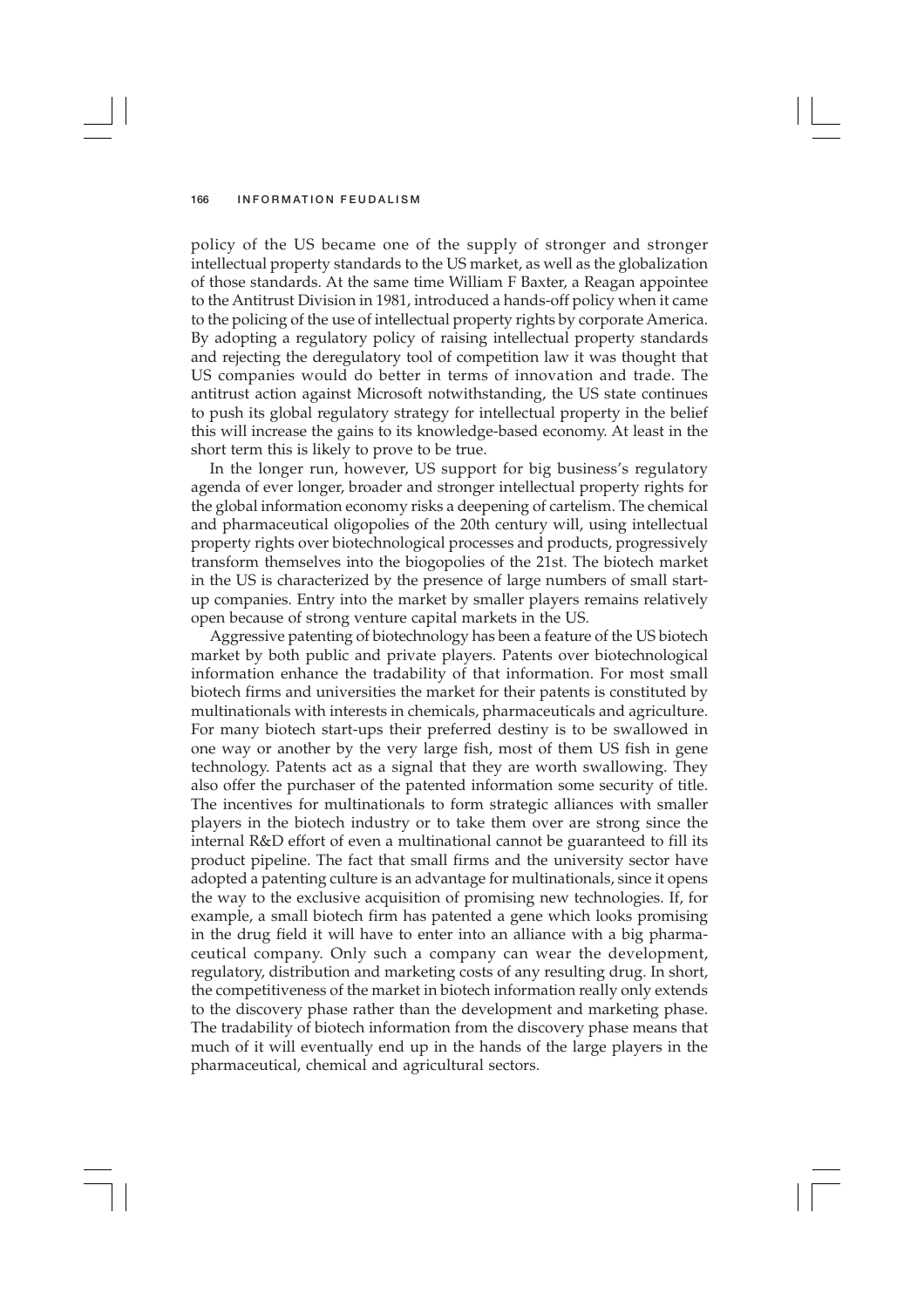#### **B I O G O P O L I E S 167**

Accompanying these information flows of propertized information are changes in market structure that will also have consequences for the competitiveness of markets. During the last century nationally strong companies began to grow globally, through a process of international market expansion, mergers and acquisitions, transforming themselves into vertically integrated multinationals with interests in chemicals, pharmaceuticals, agriculture and food. In recent times this process has produced some of the biggest companies the world has ever seen (witness the recent mergers between Pfizer and Warner-Lambert and between Glaxo Wellcome and SmithKline Beecham). From time to time warnings have been sounded about the growing concentration of important technological information in smaller groups. The Nuffield Council observed in its report that there were 'six major industrial groups who between them control most of the technology that gives the freedom to undertake commercial R&D in the area of GM crops.<sup>44</sup> In its report on *EC Regulation of Genetic Modification in Agriculture* (1998) the Select Committee of the House of Lords also warned of the problem of cartels and monopolies in the agrochemical/seed sector.<sup>45</sup>

Biotechnology is a fundamental technology that reaches into all aspects of four very basic areas: food, health, reproduction and environment. This time round the reach of multinational intellectual property webs over biotechnology will be much greater than it was over chemical technology. Multinationals may now register product patents in developing countries such as India, thereby giving themselves options in those markets that they previously did not have. Patents over seeds have cost implications for agricultural economies. All states will find the gossamer threads of intangible property growing ever tighter around their economies.

The dangers of biogopolies are not simply those that relate to prices and consumer welfare, although they are real enough. They run deeper. The globalization of intellectual property rights will rob much knowledge of its public good qualities. When knowledge becomes a private good to be traded in markets the demands of many, paradoxically, go unmet. Patent based R&D is not responsive to demand, but to ability to pay. The blockbuster mentality of the large pharmas takes them to those markets where there is the ability to pay. Drugs for mental illness, hypertension and erectile dysfunction are where the blockbusters are, not tropical diseases.

The promise of genomic-based technologies to liberate 'us' from disease refers to a largely Western industrialized 'us'. Even in Western markets there will be a wide variability in who has access to biotech health products and services. The argument that but for intellectual property rights these drugs would not exist does not wash. As we have seen the private sector is profoundly dependent on the public for the foundational research. Knowledge assets that are generated with public money are uplifted and recycled as private goods by means of the patent system. The price we pay in the form of patents to biogopolists is not the price of the discovery as they would have us believe, but the price of development and distribution. Through trade marks and other means they exercise a tight grip on distribution. Global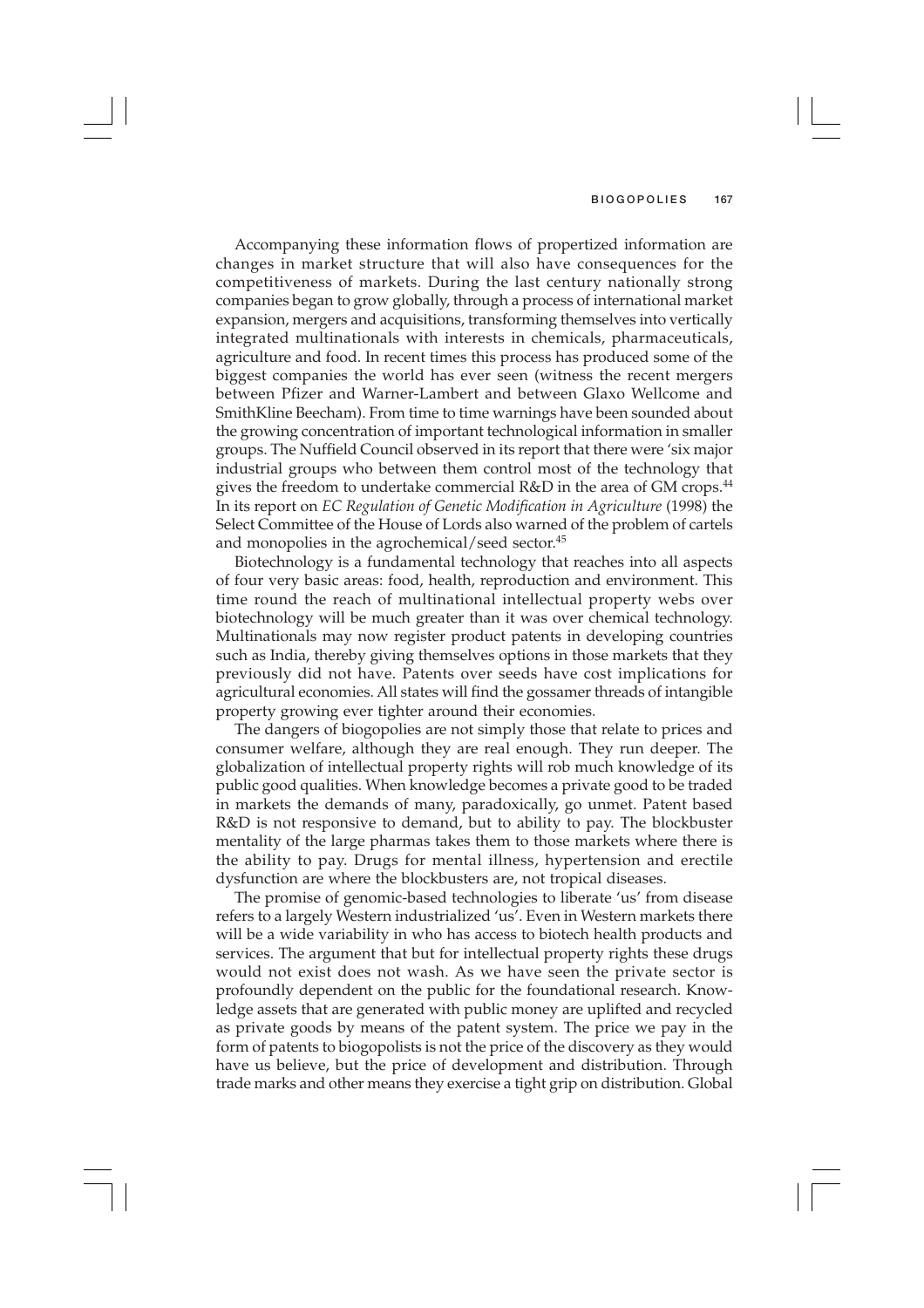intellectual property rights are a high price to pay for a delivery service. Citizens pay and pay again for patented information. Taxes are used to fund public research. That public research often ends up as a private monopoly. The costs of patenting are generally a tax deduction, as are many of the research and development costs. In turn, the profits of multinationals from patents become the subject of transfer pricing games that minimize the tax they pay by shifting profits to the lowest tax jurisdiction. Transfer pricing has been a chronic problem in the pharmaceutical industry; developing countries sometimes experience overpricing of active ingredients thousands of per cent higher than the lowest available price elsewhere.<sup>46</sup>

In many ways that we cannot document here biogopolies will bring costs. An OECD report in 1989 warned that biotechnology in the short run would bring few trade benefits to developing countries.<sup>47</sup> A biotechnology that operates under a private property regime may intensify the trade problems of developing countries. Access to seeds, the traits of which farmers need, will depend on the ability to pay. Public sector plant breeders in developing countries may find it difficult to deliver seeds to their farmers if the tools of molecular biology needed to do the job are in the hands of a few global private sector players. Much of what happens in the agriculture and health sectors of developed and developing countries will end up depending on the bidding or charity of biogopolists as they make strategic commercial decisions on how to use their intellectual property rights.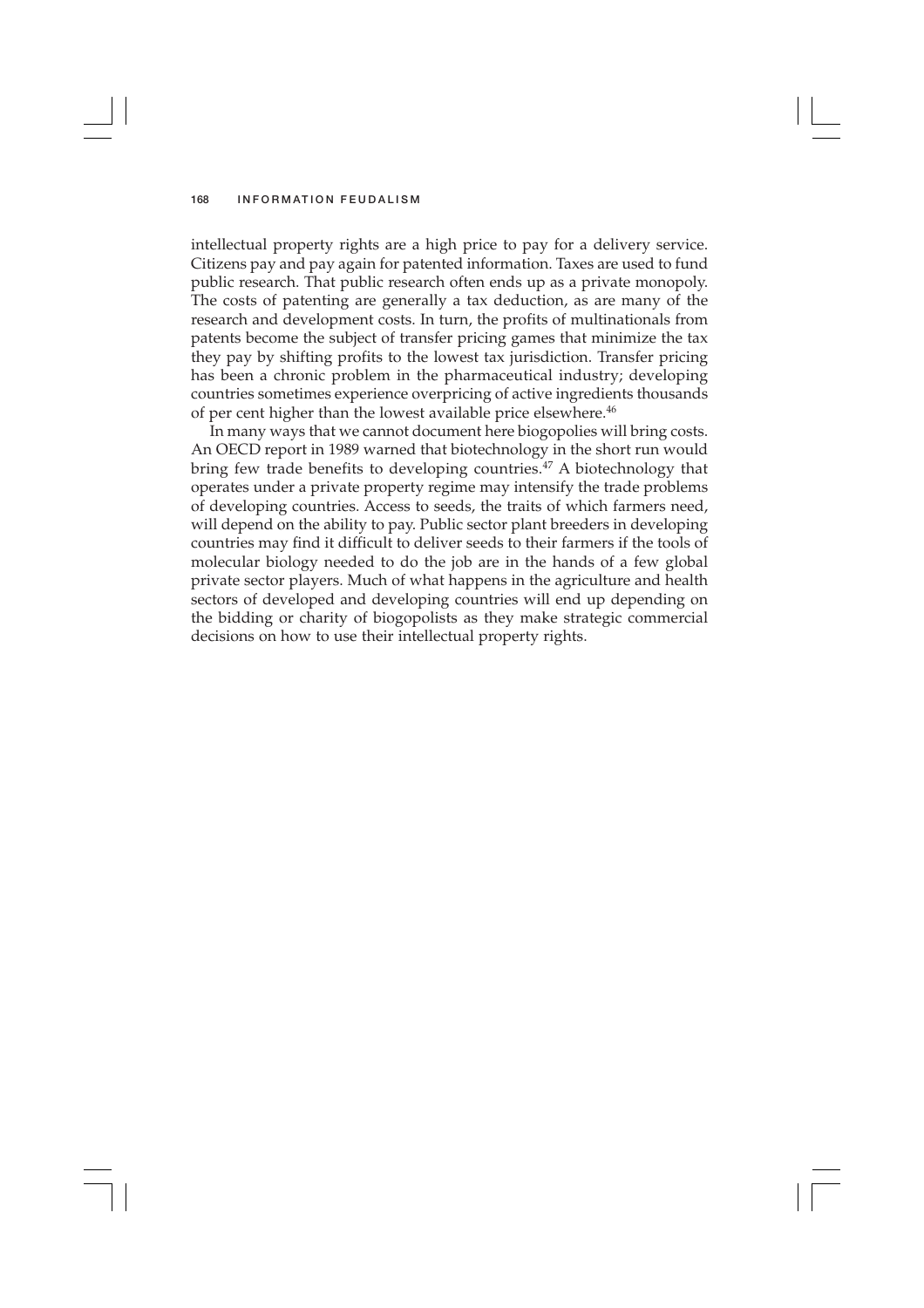## CHAPTER 11

# **Infogopolies**

# PRIVATE COPYRIGHT

**Copyright protection matters to the publishing, recording and motion** picture industries. During the 1980s it also came to matter to the soft-ware industry. When these industries came together for the purposes of the picture industries. During the 1980s it also came to matter to the software industry. When these industries came together for the purposes of the TRIPS campaign they publicly argued that:

lack of effective enforcement of copyright threatens industries, such as the motion picture and publishing industries, manufacturers of computers, computer programs and communication systems, and the broadcasting and music and recording industries.<sup>1</sup>

As we shall see, the threat was not so much to entire industries as to individual players who did not want to lose their position of dominance. These players turned to copyright law in the hope of finding immunity from competition and the uncertainties of technological change. Copyright law became a battleground as copyright users began to find their rights being whittled away. Giant technology companies such as IBM, Microsoft, EMI, Polygram, Sony and Disney pushed what might be termed the 'private interest perspective' of copyright law. The public interest perspective was put forward by public libraries, educational institutions and the consumer movement. The outcome of these unequal struggles is a copyright law that probably has never been more distant from its true goal of serving the public welfare.

## SOFTWARE BLUES

During the 1980s IBM came to rely on copyright to protect its library of software. This was a dramatic change of policy. IBM had built up its almost total dominance of the international computing industry by giving away its software. Why did it change strategy? Explaining this about face takes us back to the 1960s when the computing game was about selling mainframes to corporate customers like banks and insurance companies with data processing needs. Each manufacturer would set up the interaction between the hardware elements and software elements of a computer in different ways. As a result an IBM program could not be run on a Rand or Burrough's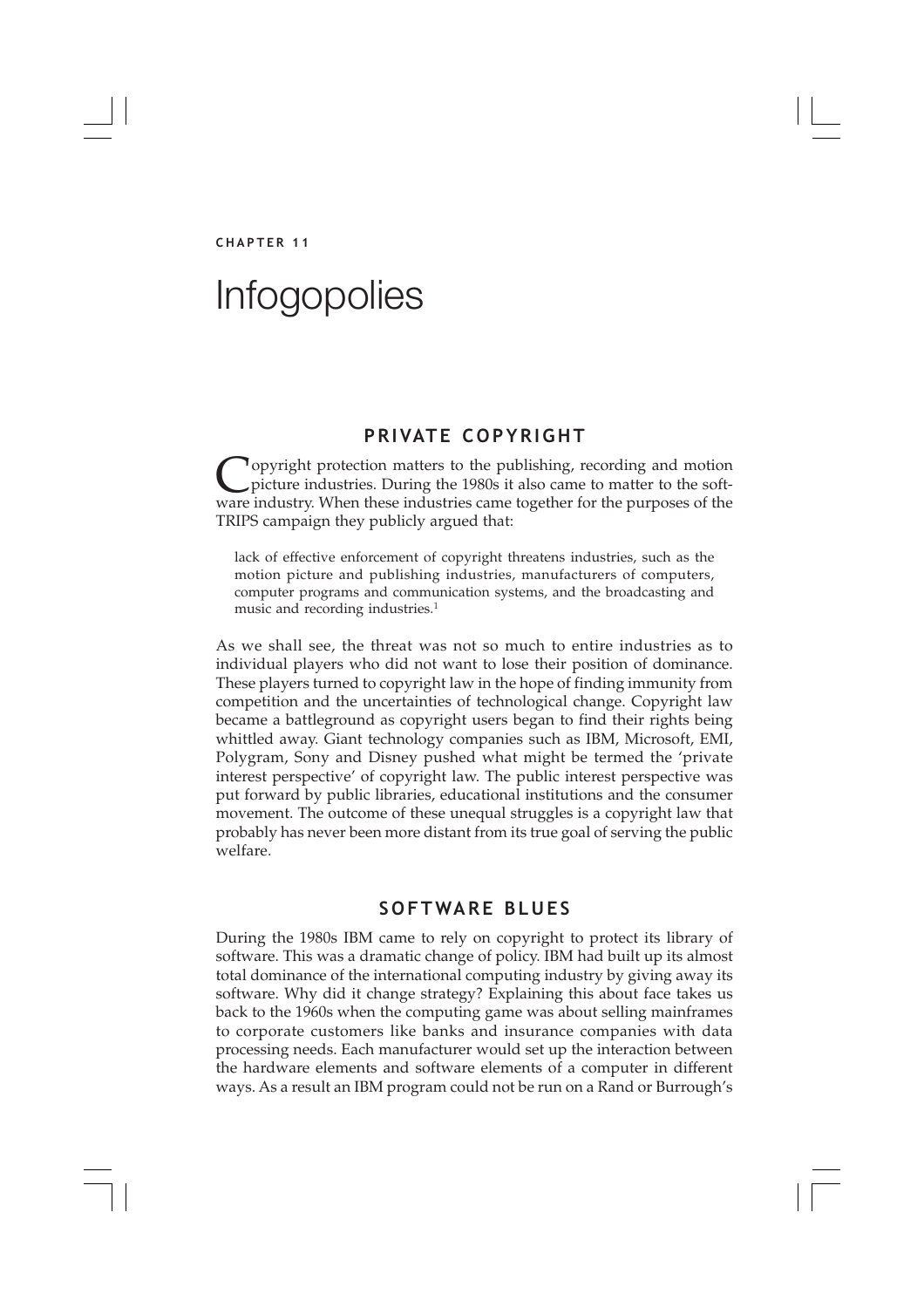machine or in some cases on an IBM machine of a different series. Interoperability was missing from the computing world of the 1950s and 1960s.

Beginning in 1964 with its release of the System/360 series IBM developed a computing architecture that allowed application software written for the System/360 to be run on successive series of IBM machines.<sup>2</sup> In order to help the spread of its operating system IBM gave it away. It made the source code for its operating system available so that other programmers could easily understand the way in which IBM's operating system worked and to modify it if need be. Not only was IBM giving away its software, it was also actively campaigning against proprietary control over software. In 1966 the vice president of IBM, sitting on a President's Commission on the Patent System, proposed that patents should not be granted on software.<sup>3</sup> IBM at this stage was doing exactly what Richard Stallman, the founder of the Free Software Foundation, recommends to all software developers. It was providing the source code of its operating system to those who requested it and allowing others to copy and modify it if they wished. Furthermore it and other computer manufacturers encouraged their customers to form free software sharing organizations.<sup>4</sup> And through this sharing of software knowledge and techniques IBM was helping to create a bigger community of software developers, a community that would in a few decades give (not sell) the world the Internet.

IBM's approach to software changed in the late 1970s. By this time the demand for software had grown dramatically. Despite its dominance on the hardware side IBM was facing competition from other manufacturers of IBM compatible hardware, these manufacturers being able to take advantages of patent licences that IBM had to provide under antitrust law. In 1978 IBM began attaching copyright notices to its software and in 1983 it began to restrict the flow of technical information about its software to other software companies.<sup>5</sup> Significantly, it began to withhold source code from other programmers.

Source code is the computer language in which the instructions of the program are expressed. Like spoken languages, computer languages are distinguished by different vocabularies and rules of syntax that, for instance, make some more suitable than others for programming in the field of mathematics. Without the source code it is very difficult to understand how a program works and to write another program that might work in connection with it. Reading the source code is the most complete source of information concerning the interface specifications in much the same way that reading a book is the best source of information about it, if one is planning to write a sequel. Techniques do exist to get at interface information in the absence of the source code. These techniques, broadly referred to as reverse engineering, involve using the object code of the program (the zeros and ones that the computer translates into electronic impulses, thereby allowing it to execute the program).

In order to reverse engineer IBM software other programmers had to make copies of it. IBM's claim that copyright applied to computer software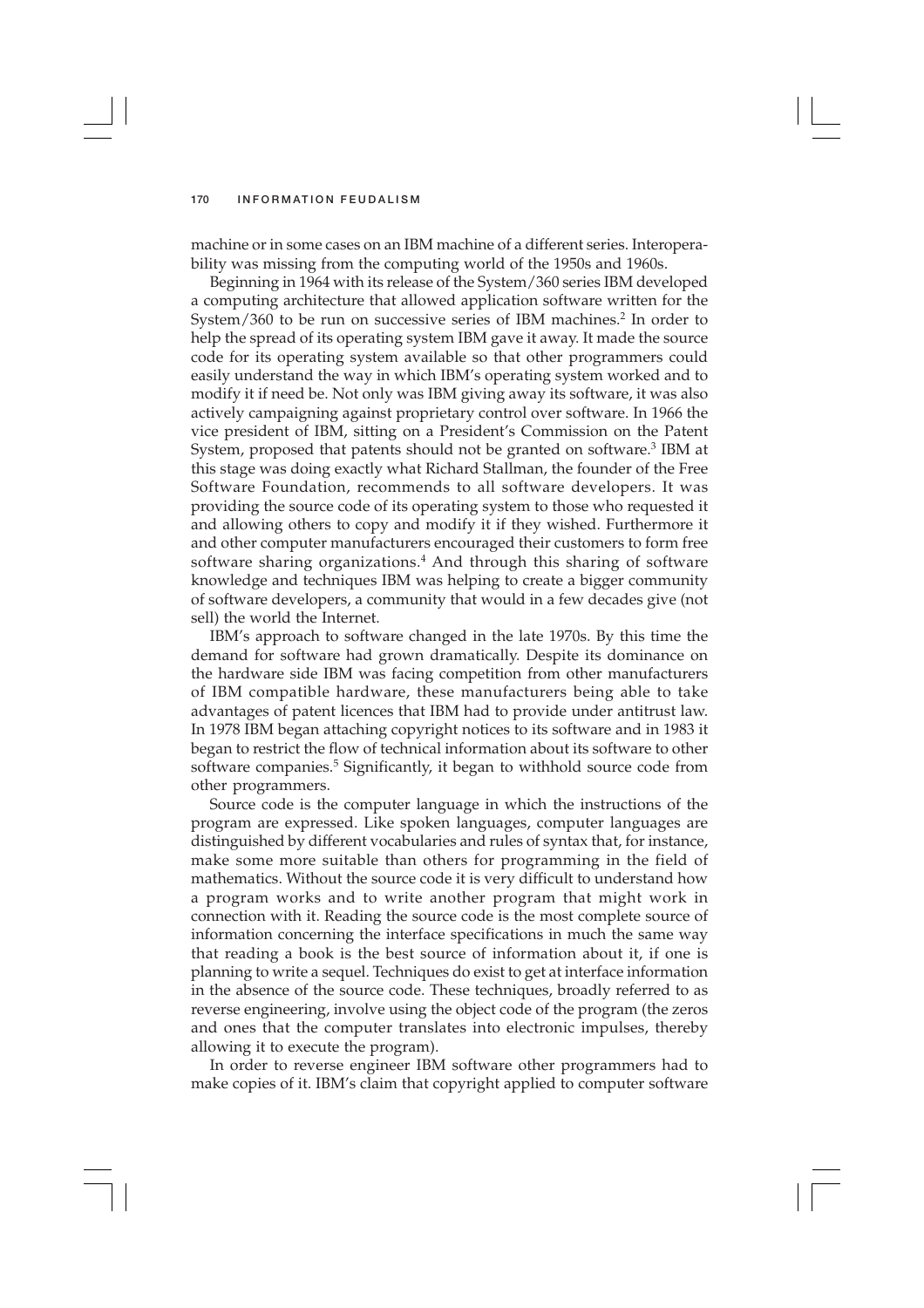#### **I N F O G O P O L I E S 171**

was designed to prevent competitors being able to obtain interface information that would allow them to develop IBM compatible programs. Having set the industry standard through its dominance, IBM now wanted to use copyright to exclude others from competing under the standard. Its strategy was based on hiding the copyright work (the source code) and then extending copyright to block access to the source code via the object code. In this way it was also undermining copyright's purpose of encouraging the publication of works so that others might have immediate access to the ideas in those works (copyright does not protect ideas).

During the 1980s IBM led a global campaign pushing for the recognition of copyright over software, arguing against any meaningful reverse engineering exception. It could not have foreseen, of course, that in so doing it would enable Microsoft to use copyright to exercise a proprietary hold over a standard on which most of the PC world would come to depend. Japanese companies were a major target of this campaign. In the early 1980s Japan's Ministry of International Trade and Industry (MITI) was throwing its weight behind a draft Japanese software law which would have provided for a shorter term of protection for software than copyright (only 15 years), as well as allowing for the compulsory licensing of software.<sup>6</sup> The World Intellectual Property Organization (WIPO) was also in the midst of drafting a special treaty for the protection of software. Fearing the consequences of such an open access regime IBM threw its weight behind copyright as the proper vehicle of protection for software. In 1984, the year in which the US had linked its 301 trade enforcement mechanism to intellectual property (see Chapter 6), US trade officials with the support of the European Community pressured MITI to drop the draft law. MITI complied. In 1985 Japan changed its copyright law to explicitly protect computer software. WIPO seeing the way the trade winds were blowing stopped work on its draft treaty. The effect on the software industry was that copyright became the legal platform for the protection of software around the world.

The extent of IBM's campaign has yet to be fully documented. It was IBM that, as one of the key players on the Advisory Committee on Trade Negotiations (see Chapter 4), hired Jacques Gorlin to write a strategy paper on folding protection for computer software into the multilateral trade regime. Whenever a copyright policy committee somewhere in the world was considering the issue of copyright protection for computer software, IBM would fly in North American experts to present the case against reverse engineering. As one member of an Australian policy committee who had witnessed one of these performances remarked to us, it all seemed 'very persuasive'. (Australia was important strategically because it could serve as a model in the Asian region.) At every significant conference on copyright and software an IBM executive would present the arguments for why reverse engineering was a bad thing. After a while second generation computer software companies like Sun would send a representative to present the alternative view. After Japan, Europe became an intense theatre of activity.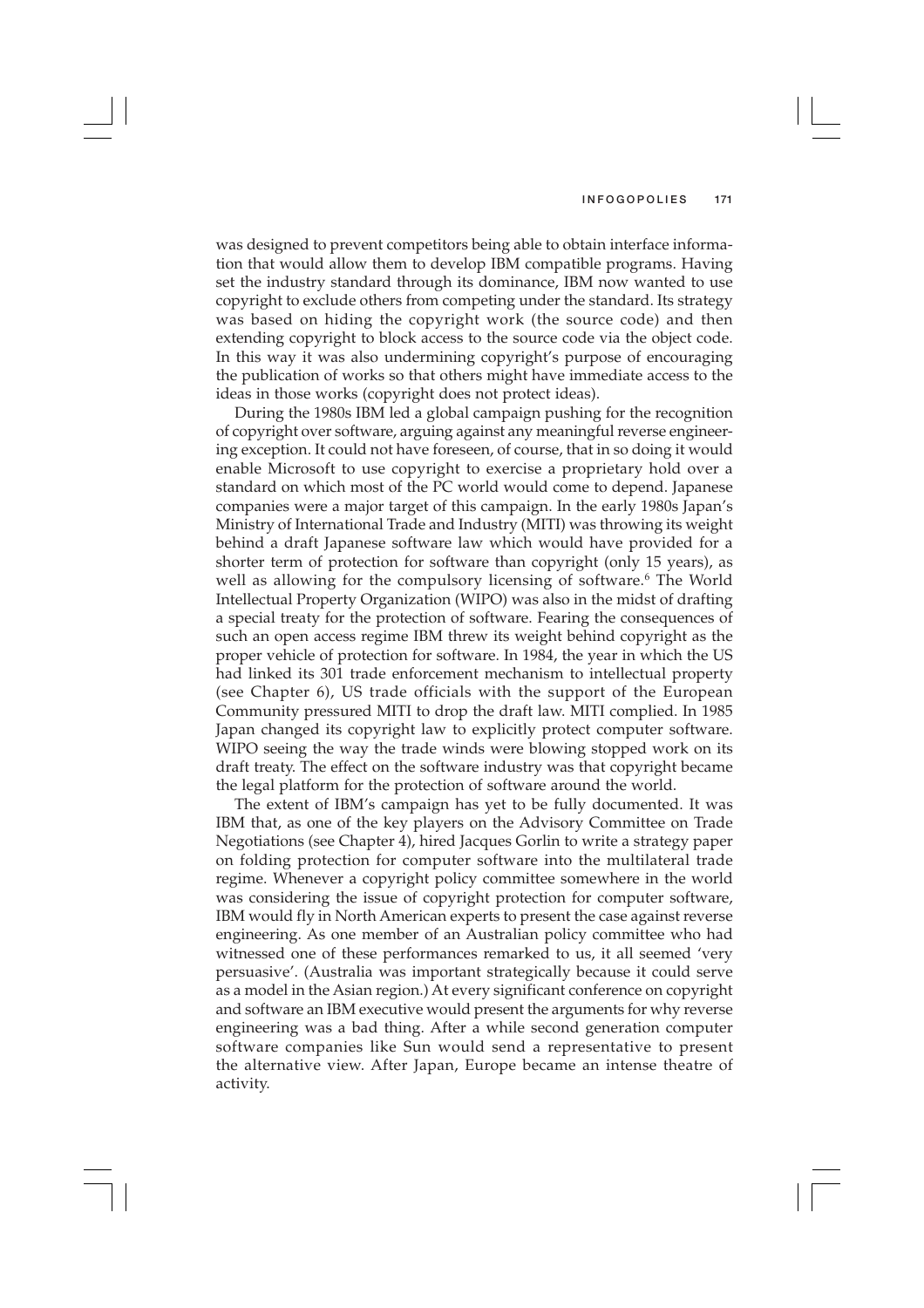In 1989 the EC, as part of its goal of harmonizing copyright law, released a draft Software Directive. The draft said nothing directly about the techniques of reverse engineering, primarily because 'it was drafted under the influence of those companies who controlled or owned the proprietary standards' (Brussels lobbyist, 1993). Companies such as Bull, Fujitsu, Olivetti, NCR and Sun Microsystems depended on gaining access to interface information contained in the proprietary standards of IBM and Microsoft. The absence in the draft Software Directive of any guarantee of access meant that they would be forced to bargain with IBM and Microsoft for access or take their chances in the courts. Bull and the other companies responded in 1989 by forming a lobbying organization, the European Committee for Interoperable Systems (ECIS). IBM countered by establishing the Software Action Group for Europe (SAGE), other group members including Microsoft, Apple and Lotus. Over the next couple of years a tide of copyright specialists and computer experts washed through the EC's corridors in one of the biggest lobbying efforts the Commission had ever experienced.

The lobbying went well beyond erudite exchanges on copyright principle. The core of the ECIS argument was that the inability to reverse analyse (ECIS preferred this term to reverse engineering since it better described the process of trying to understand how a program worked) would virtually eliminate competition in the software industry. Those parts of the Commission concerned with competition policy (DG IV and DG XIII) understood this, for in 1980 they had brought an action against IBM requiring it to provide interface specifications to competitors, something that IBM agreed to in 1984. SAGE countered this competition argument by playing the piracy card and relying on industrial xenophobia:

They linked reverse analysis to piracy. They also said it was part of a Japanese conspiracy to get the upper hand in the computing industry. [Fujitsu's membership of ECIS was used to support this line.] They managed to achieve in people's eyes an amalgamation between piracy and reinforcing intellectual property. Naturally, they never explained that reinforcing intellectual property reduces competition. (Brussels lobbyist, 1993)

Attempts by ECIS to build a coalition with lead developing countries on this issue began promisingly, but then foundered as countries like Argentina began to worry about getting into trouble with the US at the bilateral trade level.

When on 14 May 1991 the Software Directive was adopted its provisions allowed for the reverse analysis of a program. ECIS had managed to secure some compromises through a lobbying effort aimed at the European Parliament. From the point of view of ECIS the scope of reverse analysis was far from ideal, but it was something that members of ECIS could live with (Brussels lobbyist, 1993).

Having left the software community with the legacy of copyright protection, IBM once more changed its approach. Copyright did not turn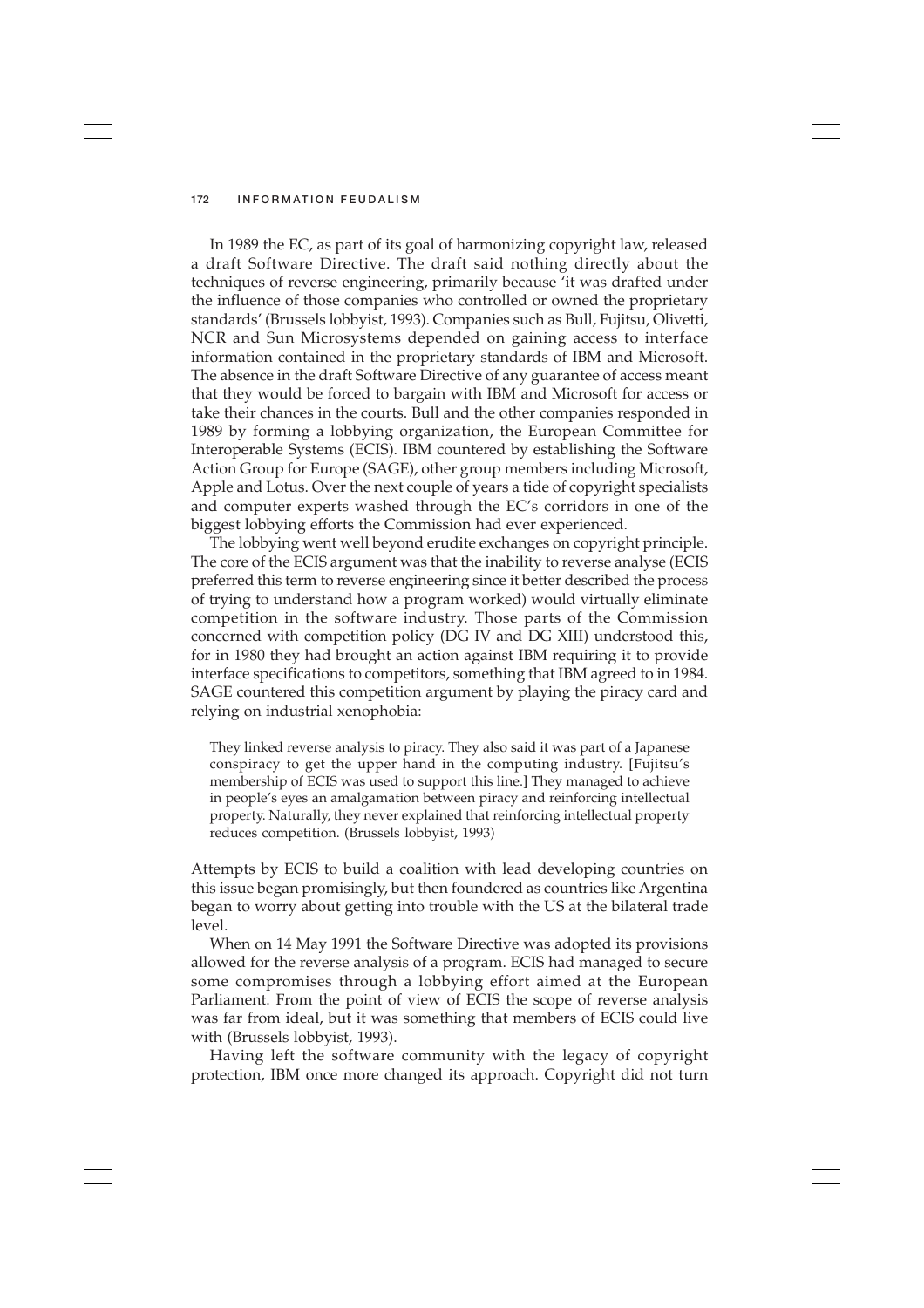out to be the strategic tool it had hoped for. Although it took more than a decade of confusing litigation, courts around the world eventually found doctrinal ways in which to make interface information available to software innovators. IBM also faced another problem. It did not dominate the world of personal computing. There Microsoft and Intel ruled. Microsoft controlled access to the PC operating system using copyright. Intel provided the microprocessors that formed the heart of PC hardware. During the 1990s IBM went back to what it knew best – patents. In 2000 it received 2886 patents from the US Patent and Trademark Office (PTO), thereby topping for the eighth year in a row the US PTO's league table of private sector patent recipients.7 Included in its already huge portfolio of patents were patents on software. Allowed by the US PTO, the effect of such patent claims is to shift the patent system from the protection of information that is embodied in a useful product or process to the protection of useful information outside a specific industrial context. A software patent allows IBM to claim the production of a curve on a screen without the need to relate the production of that curve to any other process or product. The potential blocking effect of these patents on other software developers is obvious.

A company like IBM, which holds a large number of software patents, can generate millions of dollars of royalty flows in relation to information, as well as shaping the future of the software industry and the Internet. One consequence of IBM's strategy of linking software to copyright and patents is that it has led the Internet into an era of public–private regulation. It is a form of regulation in which patent and copyright offices grant privileges to companies over the essential software tools or methods of business needed to carry on commerce over the Internet. The companies in possession of the privilege use it to order the markets to which the Internet relates. Internet markets were characterized by low barriers to entry, something that helped dot.com companies to proliferate. Public–private regulation threatens to raise those barriers. An example is the 1-Click patent that Amazon obtained in September f 1999. This patent covered a method of single action ordering based on a single mouse click. Potentially many more customers end up placing orders rather than dropping off through a trail of tedious form filling. Other Internet businesses wishing to use the 1-Click method will have to pay a royalty or if they are unable to secure permission to use it have to find an ordering system that does not infringe the patent (the 2-Click, 3- Click etc). How fundamental this particular patent turns out to be time will tell. More broadly, the companies that colonize the Internet with these kinds of patents and are able to enforce them using a combination of software tracking tools and the threat of litigation are in a position to become, in effect, the Internet's private regulators. Through the mechanism of licensing they create the conditions that shape the evolution of e-commerce.<sup>8</sup>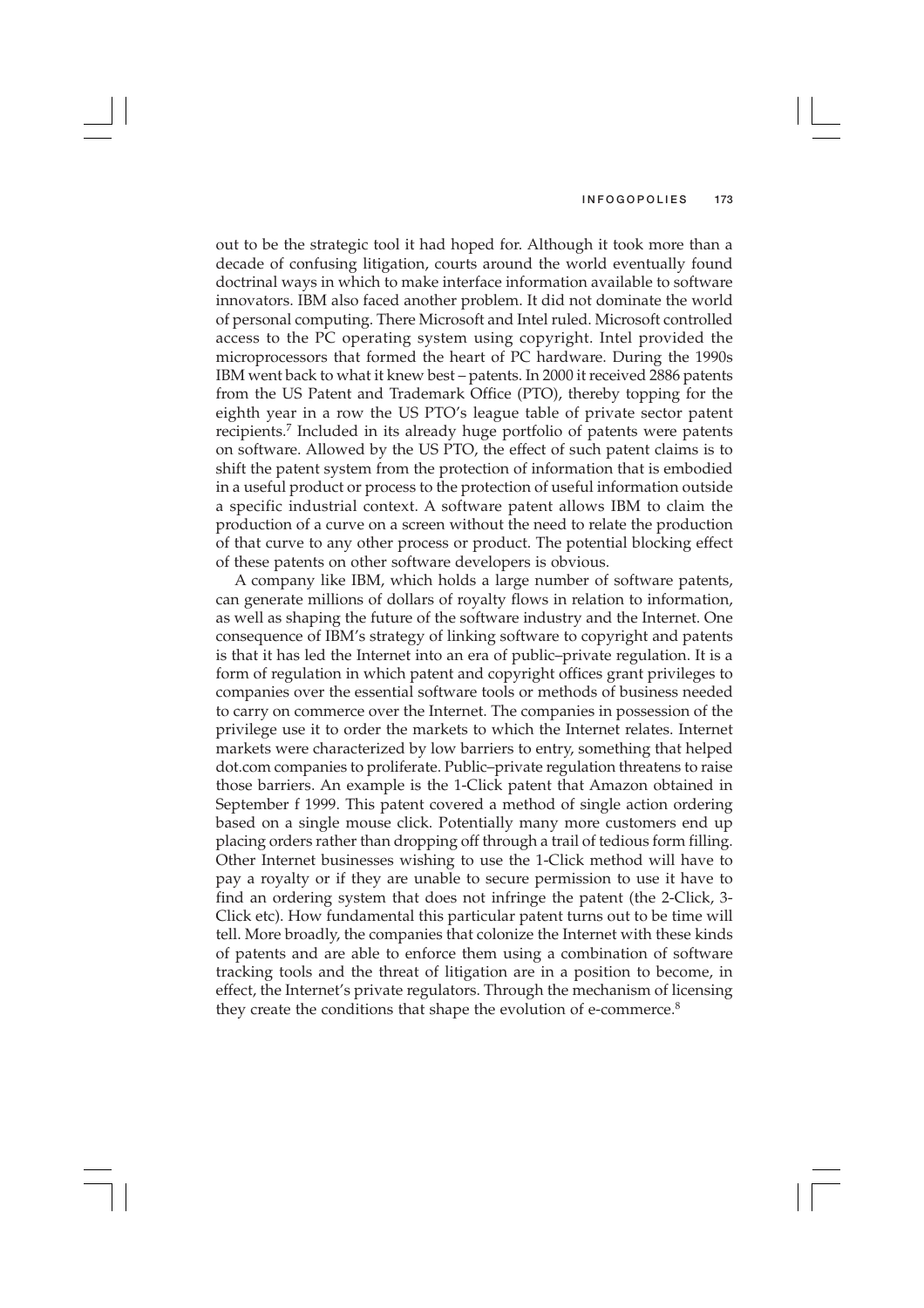## HOLLYWOOD TRADE BALLYHOO

Cartelism and protectionism in the US motion picture industry have run longer than any of its shows. Right from the industry's beginnings, when Thomas Edison used his camera and film patents to cartelize the industry, intellectual property rights have been an important tool of domination. Edison, unable to conquer his competitors in the courts using patents, formed a patent pool with them in 1908.<sup>9</sup> The Motion Picture Patents Company (MPPC) was formed to control all aspects of the industry from the production of raw film to the exhibition of pictures. Patents over film and the manufacture of projectors knitted cartel members together. The MPPC struck a deal with Eastman Kodak Company for exclusive purchase of raw film. After that all aspects of the business were controlled through licences given by the MPPC to make use of film, to manufacture projectors, use the projectors to show movies and so on. The MPPC functioned as the private regulator of the industry, collecting royalties, preventing patent infringement and making sure that licensees stuck to the terms of the deal.<sup>10</sup> To gain greater control over distribution, members of the MPPC established in 1910 the General Film Company. With the exception of a company run by William Fox in New York the General Film Company became the only source of films for exhibitors in the US. Fox brought an antitrust action against the MPPC in 1913 that brought about its demise.

By the 1930s Twentieth Century Fox, Loew's (the owners of Metro-Goldwyn-Mayer), Paramount, RKO and Warner Brothers had become the 'Big Five' in the US and international movie business. Their power was based on the control of film production, distribution and ownership of 'first-run theatres' (lucrative outlets where the public paid a premium to see new releases). It was the ownership of a network of theatres that enabled the Big Five to exploit their intangible assets (the copyright in films) to the maximum via various licensing practices such as block booking. This empire of the moguls ran into an antitrust suit that saw in the 1950s each member of the Big Five agree to pull out of theatre-pooling arrangements and divest themselves of specific theatres. The antitrust action did little to threaten the pre-eminence of the Big Five, for they retained their hold over production and distribution. Exhibitors still depended on them. Moreover, the antitrust action did nothing to disturb the domination of US film companies in overseas markets.

Hollywood's global supremacy had been achieved surprisingly early. By 1925 US films had 95 per cent of the UK market, 66 per cent of the Italian market and 77 per cent of the French market, primarily because US producers having made a profit in their large domestic market were able to set cheap prices for overseas markets.<sup>11</sup> At the same time the US market remained closed to foreign producers because of the tight control exerted by US companies over distribution and exhibition in the US. During the 1920s European states, worried by the Americanization effect of US films, began to impose import, distributor and screen quotas.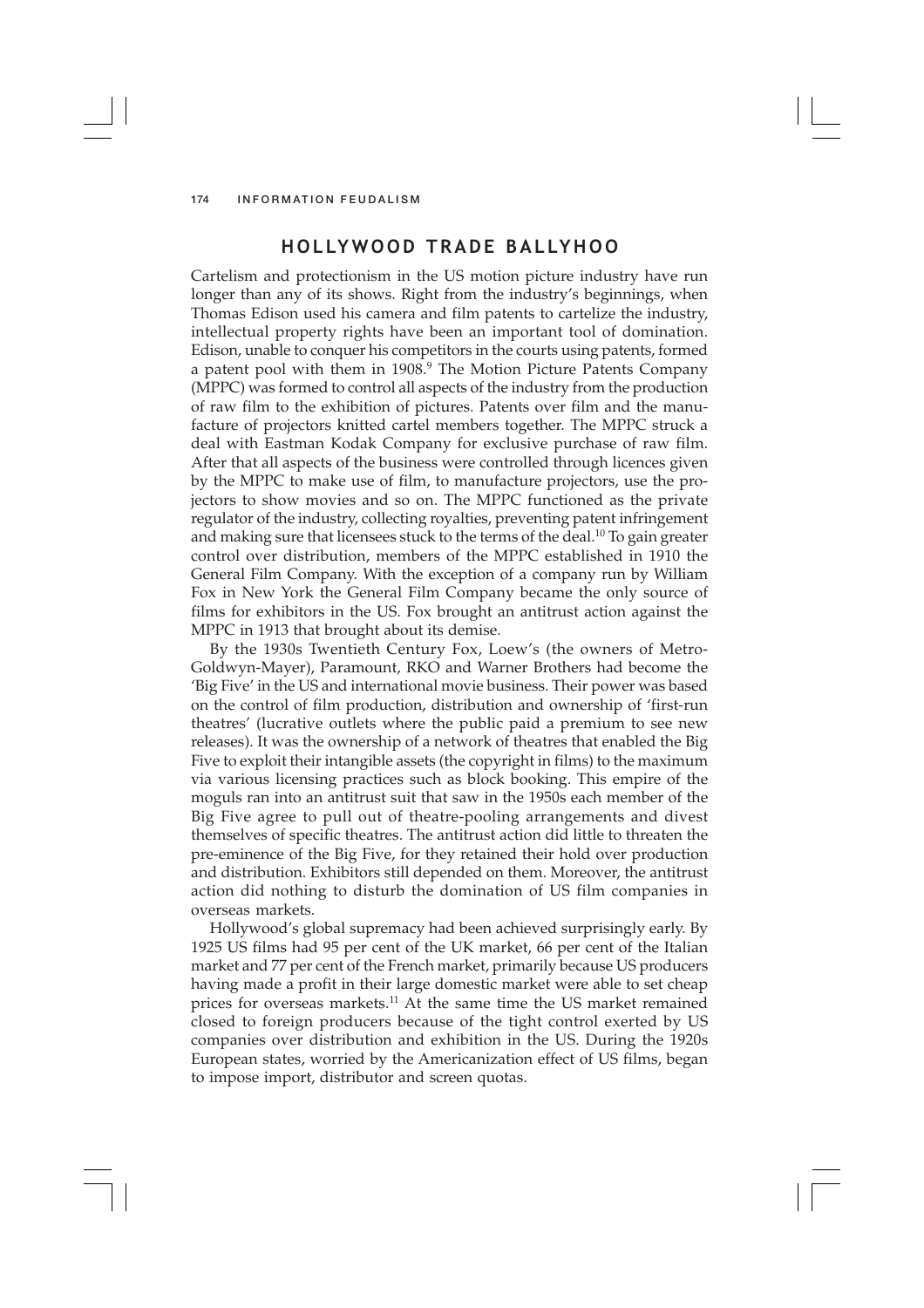#### **I N F O G O P O L I E S 175**

The conquest of foreign film markets was achieved with the close cooperation of the US government acting through US trade commissioners. The US government realized that the export of a film was not just the export of an inert good. US films communicated many cultural and moral messages. The saying that trade follows the film turned out to be true, at least for the US.

Also important in Hollywood's ascendancy was its trade association, the Motion Picture Producers and Distributors of America (MPPDA). Formed in 1922 by key players in the industry, its immediate purpose was to persuade an increasingly outraged middle America that Hollywood could be counted on to clean up its drug and sex crazed image both on and off screen without regulatory assistance. The MPPDA became occupied with much more than just the projection of moral decency. Its real work became the formulation of policy, especially trade policy for the US film industry. It took on the responsibility of gaining and maintaining market access for large US film producers. The US government, realizing the strategic value of the film industry, gave it maximum cooperation, allowing, for example, the Motion Picture Export Association (MPEA) (in 1945 the MPPDA split into the Motion Picture Association of America and the MPEA) to become a legal export cartel under the Webb-Pomerene Export Trade Act of 1918. Through the MPEA, the US film industry was able to operate in international markets as a single entity, setting prices, terms of distribution and overcoming restrictions on the import of US films. The MPEA's (renamed the Motion Picture Association (MPA) in 1994) position meant that foreign governments negotiated with it directly, a practice which continues today. As the MPA's website points out, it is referred to as 'a little State Department'. Jack Valenti, the current head of the MPA, confirmed this for us in an interview when he described negotiations with South Korean officials over intellectual property and market access the results of which 'we mailed off to the USTR' (1994 interview). Probably in matters of intellectual property, trade and culture the MPA becomes 'the State Department'.

Over decades the influence of large US film companies and the MPA on the evolution of US copyright law as well as international copyright standards has been profound. The MPA was one of the earliest petitioners under Section 301 of the Trade Act, bringing an action against South Korea in 1985. It has been one of the drivers of US bilateralism on intellectual property rights, insisting that the US in no way compromise its capacity to move bilaterally against countries if the need arises. Enrolling the heaviest of political heavyweights in its cause has not been a problem for the MPA. Presidents Reagan, Bush and Clinton, as well as successive US Trade Representatives have all supported the MPA's agenda on intellectual property. Most US presidents have wanted a sprinkling of Hollywood's glitter. US political parties have been models of bipartisan cooperation when it has come to working with the MPA (1994 interview). It has been one of the key actors in the global demonization of piracy and the resulting process of criminalization of copyright infringement.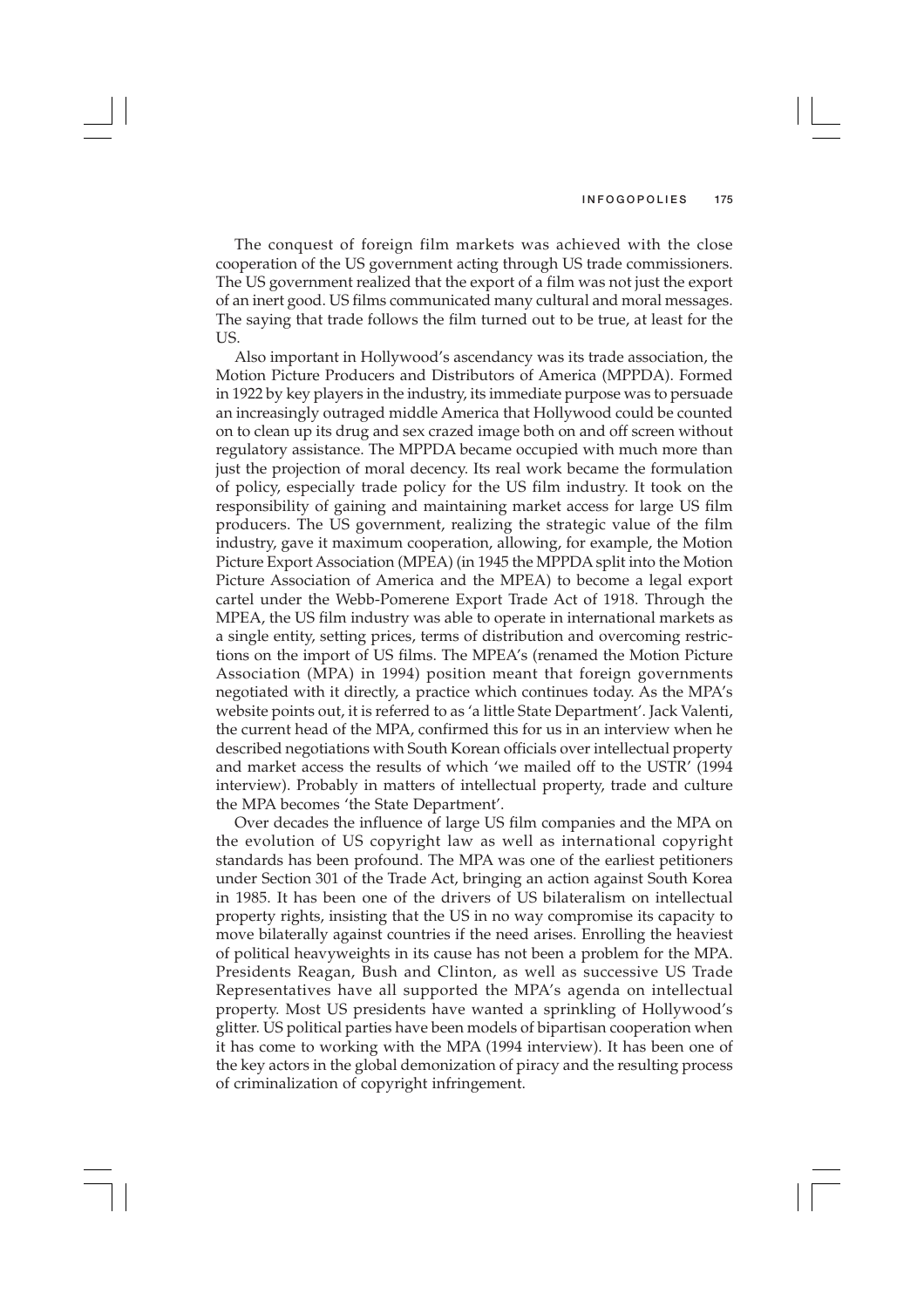The US film industry has been a prime mover in fashioning a distinct conception of copyright that we might label 'financier's copyright'. When discussing copyright a contrast is normally drawn between the Anglo-American system of copyright and the European authors' rights system (see Chapter 8). The former is a conception of copyright as a set of economic rights while the latter is based on the idea of an indissoluble personal link between the creator of art and his or her artistic output. This link gives rise to certain rights such as the right of paternity and the right to integrity, rights that exist above the usual economic rights to be found in systems of copyright. Economic copyright with its public welfare goals hardly suits a US film industry that wants total private control over a product it distributes globally. This is even more true of an authors' rights system. Financier's copyright is a third distinct view of copyright. It rests on the view that copyright must serve the financier of copyright works by guaranteeing rights of exploitation in whichever markets the financier chooses to operate. If new technologies like the Internet come along to threaten existing investments or make new forms of exploitation possible then the financier is entitled to new rights that allow him or her to manage the contingencies of the technology. Copyright becomes the servant of the financier rather than the author or the public welfare.

The US film industry's desire for a financier's version of copyright arose because it was among the first US industries to become an exporter and investor in overseas markets. Benefiting from the disruption to Europe's film industry caused by World War 1, the US industry by 1925 had a global grip on export markets, a grip it has never lost. The film industry's belief in financier's copyright has resulted in an implacable opposition to the system of authors' rights both nationally and internationally. The right of integrity, for example, gives authors, potentially at least, some rights over how their works might be used in a film. Directors may also use the right to exercise some control over the commercial fate of their films (for example, preventing the colourization of a film shot in black and white). More broadly, one could argue that in a world where works can be digitized, seamlessly integrated with others and communicated instantaneously to millions, the principles of paternity and integrity become more important to authors rather than less. For Hollywood these rights represent a threat. They are potential interferences in its worldwide systems of production, marketing, distribution and exhibition. The right of integrity might give an author rights in the film editing process. Control over commercial exploitation is no longer total. Thus when it came to moral rights in TRIPS, the MPPA successfully opposed their recognition. Similarly, the major producers have not been supporters of rights of property being granted to performers (a right, for example, that goes to a person who plays the music as opposed to the person who composed it). Rights in audio-visual performances were kept out of the International Convention for the Protection of Performers, Producers of Phonograms and Broadcasting Organizations of 1961 (Rome Convention) and again in the WIPO Performances and Phonograms Treaty (WPPT) of 1996. TRIPS also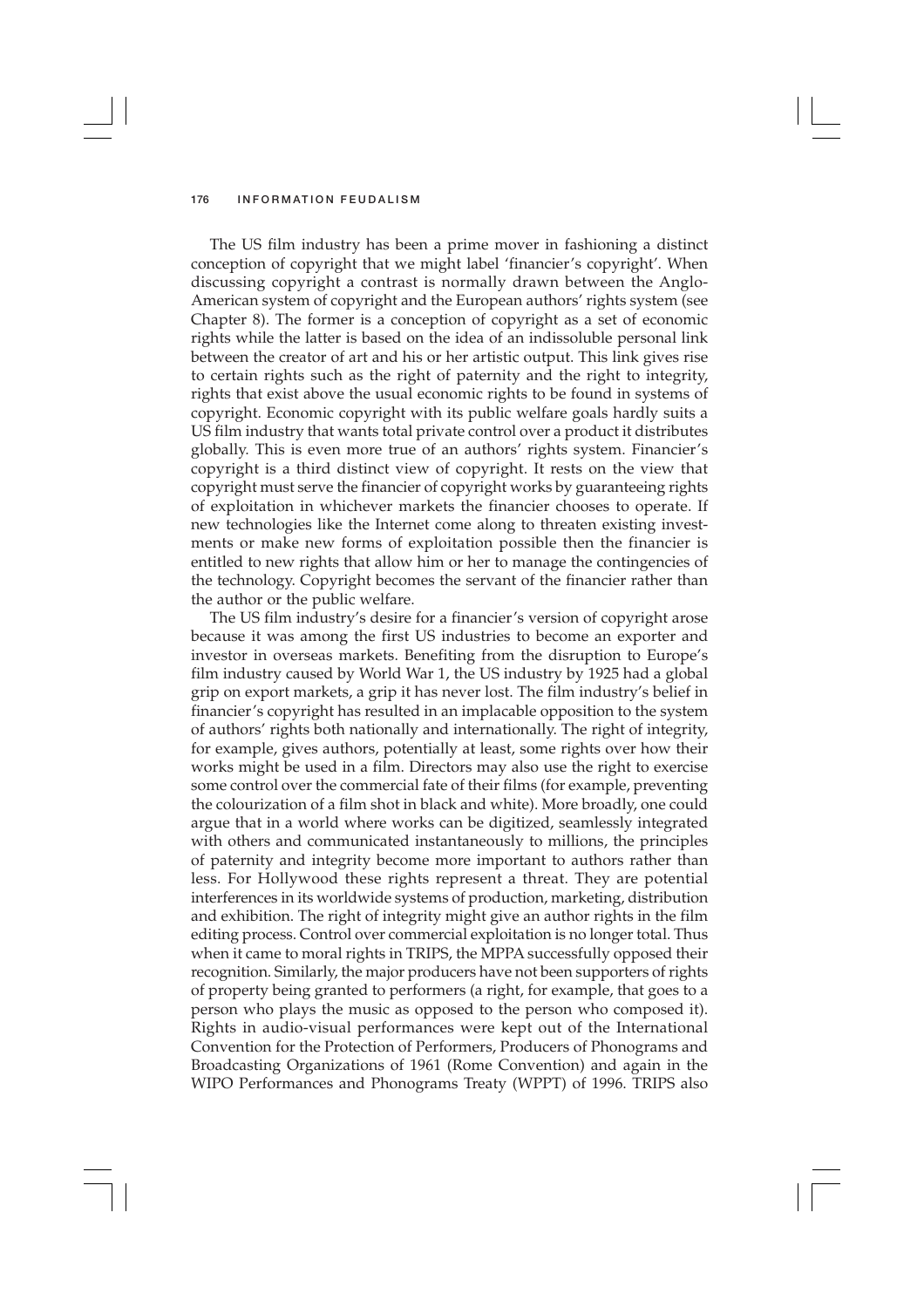#### **I N F O G O P O L I E S 177**

offers very little to performers. As one performers' organization we spoke to put it: ' no promotion there [TRIPS] of performers' interests' (1993 interview).

Under financier's copyright all other interests, those of authors, performers and states in supporting their own cultural industries, are subordinated to the producer's interest in maintaining a global system of production and distribution. Crucial to Hollywood's global distribution system are rights of copyright, such as the right of importation, which allow major producers to make decisions about the timing and sequence of the release of films in various country markets (for example, a release sequence might be theatre, video, cable and then free-to-air television). Whenever an important commercial asset such as Mickey Mouse or A A Milne's Winnie-the-Pooh threatens to fall into the public domain, because copyright protection is about to expire, ferocious lobbying takes place to extend the term of copyright protecting these assets.12 Here the difference between an economic conception of copyright and financier's copyright comes sharply into focus. Under an economic conception of copyright, which seeks to minimize the social cost of copyright monopolies, there can be no justification for extending the term of copyright protection to works already in existence. Under financier's copyright private informational assets must never enter the public domain where they can be the subject of market competition. The fact that, as in the case of Mickey Mouse, Disney would have still had the benefit of trade mark protection is irrelevant. Control over commercial exploitation, as we explained earlier, must be total. Ideally in this world corporations would be globally recognized as the actual authors of copyright works (a position that obtains in the US by virtue of the work-for-hire doctrine). For the time being the MPA has been unsuccessful in obtaining recognition of such a position in TRIPS. In today's world of financier's copyright, authors and performers are largely left to protect their interests under the principle of the freedom of contract. This works well if they have the bargaining power of a Madonna.

Financier's copyright is, without a trace of irony, defended using free trade and free speech arguments: 'Ideas and art ought to be able to flow freely in the world' (MPA, 1994 interview). Here free flow refers to a free flow of licensing and royalty deals, broadcasting rights, theatre releases and so on, all based on images which have been tightly locked up by intellectual property rights. It is an easy argument for Hollywood to make. Its position of being able to supply most of the needs of the audio-visual sector of countries around the world was achieved through protectionism based on a domestic monopoly over distribution and export cartelism.

Another factor in Hollywood's success has been its persistent copying of others. Films from other countries, such as Kurosawa's *Seven Samurai*, turn up recycled in a different genre (the cowboy movie, *The Magnificent Seven*) and are pumped through Hollywood's distribution network to become worldwide hits. American directors routinely steal action scenes from Eastern martial arts movies. This appropriation of ideas, plots and scenes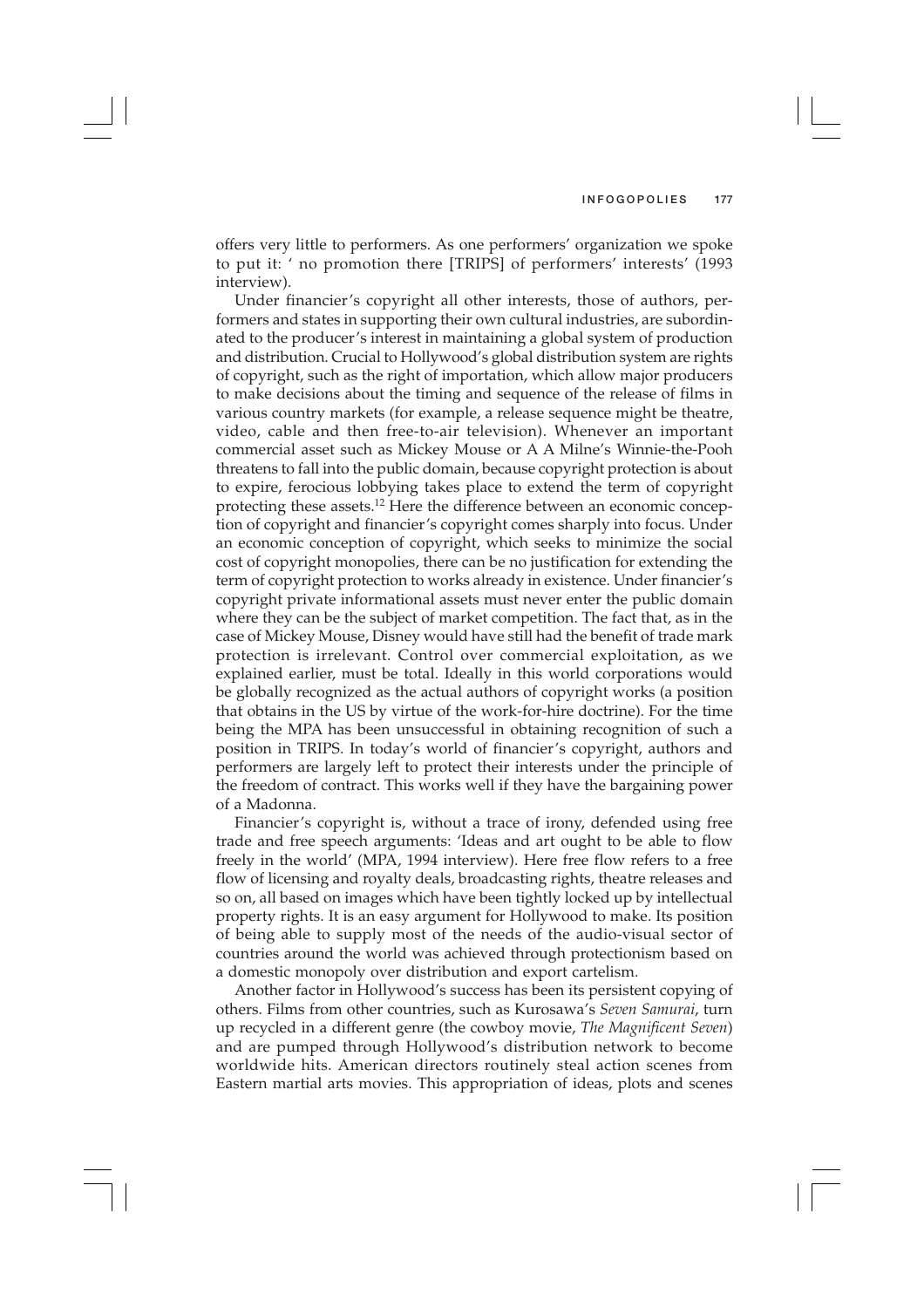by Hollywood is turned into products, the copyright in which is vigilantly policed by a corps of entertainment and intellectual property lawyers. In the name of free trade, US trade officials fiercely resist efforts by countries to write in a cultural exemption in free trade agreements that deal with trade in the audio-visual sector (something that Europe tried to do in the case of the General Agreement on Trade in Services). Instead they urge countries to liberalize trade in their audio-visual sector, ignoring the reality of a globalized US film industry which can price for overseas markets at rates that would bring an anti-dumping action if the commodity were different. Where states resist with television and film quotas on foreign programming in an effort to protect their already marginal national industries they find themselves in a trade dispute with the US. The pressure to remove quotas is relentlessly applied. No quota is too low to be ignored. When Indonesia imposed a screen quota requiring its First Run theatres to show at least two Indonesian films each month for a minimum of two days both the MPA and the International Intellectual Property Alliance raised the matter with the USTR as part of their recommendation in 1993 to list Indonesia under the 301 process (Indonesia was placed on the Watch List). The endgame for Hollywood is no restriction on its capacity to reach any type of screen in the world at any time and place.

Arguments about the effects of Hollywood's global production system on national cultures and identity can become like a maze without an exit. Even if, however, one believes that claims about US cultural hegemony are overstated, there is at least a plausible case to be made that the output of the US film and TV industry serves to dilute national cultures. It may also be a mistake to cast the problem in terms of US cultural imperialism. The real issue may lie in the relationship of a global system of cultural production to many national ones. For reasons we are about to develop, intellectual property rights play a critical role in providing incentives to participate in the former and not the latter.

Hollywood these days does not represent so much a place as a distinctive business approach to cultural production which makes entertainment its lodestar. If entertainment requires the audience to be diverted from the truth or a compromise in integrity then so be it. The reactions of test audiences to pre-release screenings shape the spectacle of film more often than does historical truth. The film studios that grew to prominence in the US in the 1920s have become part of media, merchandising, music and electronics conglomerates. US film studios and their film libraries have ended up in conglomerates of non-US origin.13 Columbia Pictures in 1989 became part of Sony's corporate structures, which range over music (for example, Sony Music Nashville, Sony Classical), television (Cinemax Latin America, Showtime-Australia, Carlton Production (UK)), games (Sony Play Station) and theatres (Sony/Lowes, Sony-IMAX Theatre). Matsushita Electrical Industrial Co bought MCA Inc in 1991, a purchase which included MCA movies and Universal Studios. Paramount Pictures, which became the first national distributor of movies in the US in 1914, was acquired in 1994 by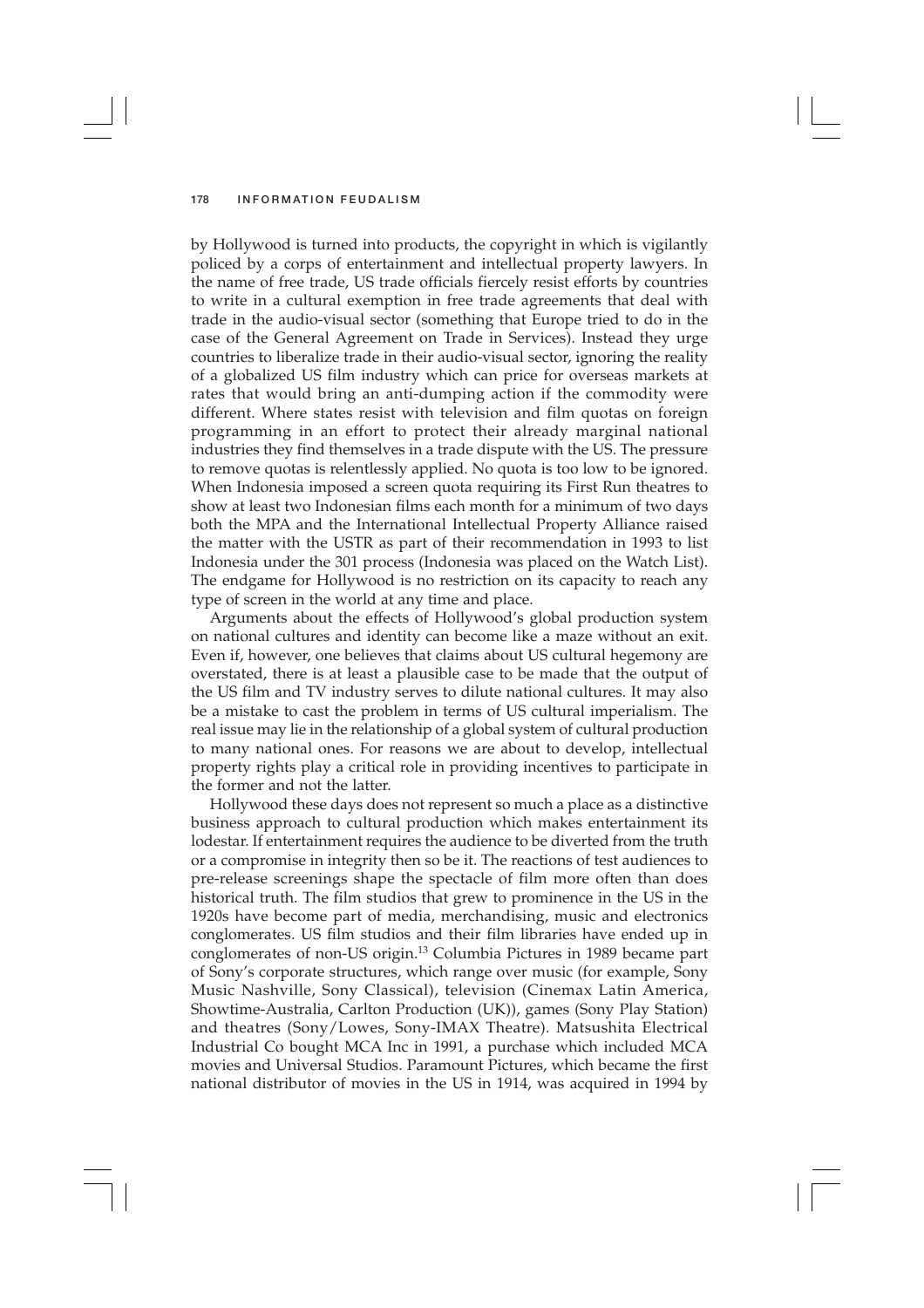#### **I N F O G O P O L I E S 179**

Viacom Inc, a giant in broadcast and television (eg CBS Television and MTV), video (Blockbuster), publishing (Simon & Schuster), theatres and distribution (United International Pictures and United Cinemas International). Part of the package was also the Paramount theme parks. News Corporation also has one of the oldest US film producers and distributors, Twentieth Century Fox, as part of its media interests. Warner Brothers, one of the original Big Five of Hollywood, has travelled a journey that has seen it, as Warner Communications Inc, merge with Time Inc to become Time Warner in 1990 and then become part of AOL Time Warner in 2000. Walt Disney Company has become a publishing, broadcasting, cable, music, movie, theatre, merchandising and theme park conglomerate.

These conglomerates operate a genuinely global system of cultural production. For all of them images, sounds and text are assets to be used over and over again around the world in theatres, on cable, in magazines or even as three-dimensional dress-up characters in theme parks. The whole purpose of intellectual property rights is to maintain an iron grip on informational assets capable of being deployed and transformed in many ways for exploitation in different kinds of markets. For individuals with a hunger for global stardom this global business of cultural production is the only game in town. For those who are successful intellectual property rights bring massive rewards. Michael Jackson can strike a deal with Sony that brings him a 25 per cent royalty rate and a share of the profits from Sony's record operation.14 But few can travel to such stardom since a world in which everyone is a superstar is a world in which no one is. Global stardom is based on the increased supply of a restricted number of faces. At the same time as this system of cultural production uses intellectual property rights to reward performers, it increasingly creates disincentives to participate in systems of cultural production outside it. These disincentives take the form of a hierarchy of cultural production processes consisting of the local, regional, national, international and finally global. The hierarchy is in part constituted by intellectual property rights because it is the commercial exploitation of these rights that brings with it the riches of international stardom, riches which signal to the rest of the world that one has really made it. The local, regional and national come to be seen as the lower steps of a pyramid, steps which become a means of ascending to a global apex.

The media conglomerates of today have distribution companies within their structures giving them worldwide control over the release, marketing, exhibition and licensing of their informational assets. Worldwide distribution systems had been put in place by the Big Five film producers of Hollywood decades before these producers became part of the mega-media merger and acquisition process of the last two decades of the 20th century. The effect of a global hold on distribution is described by one industry insider:

As a producer, I can make the most thrilling or challenging movie imaginable, with the best crew and the most talented cast, but unless I have a well-thoughtout arrangement with an effective worldwide distribution resource, one which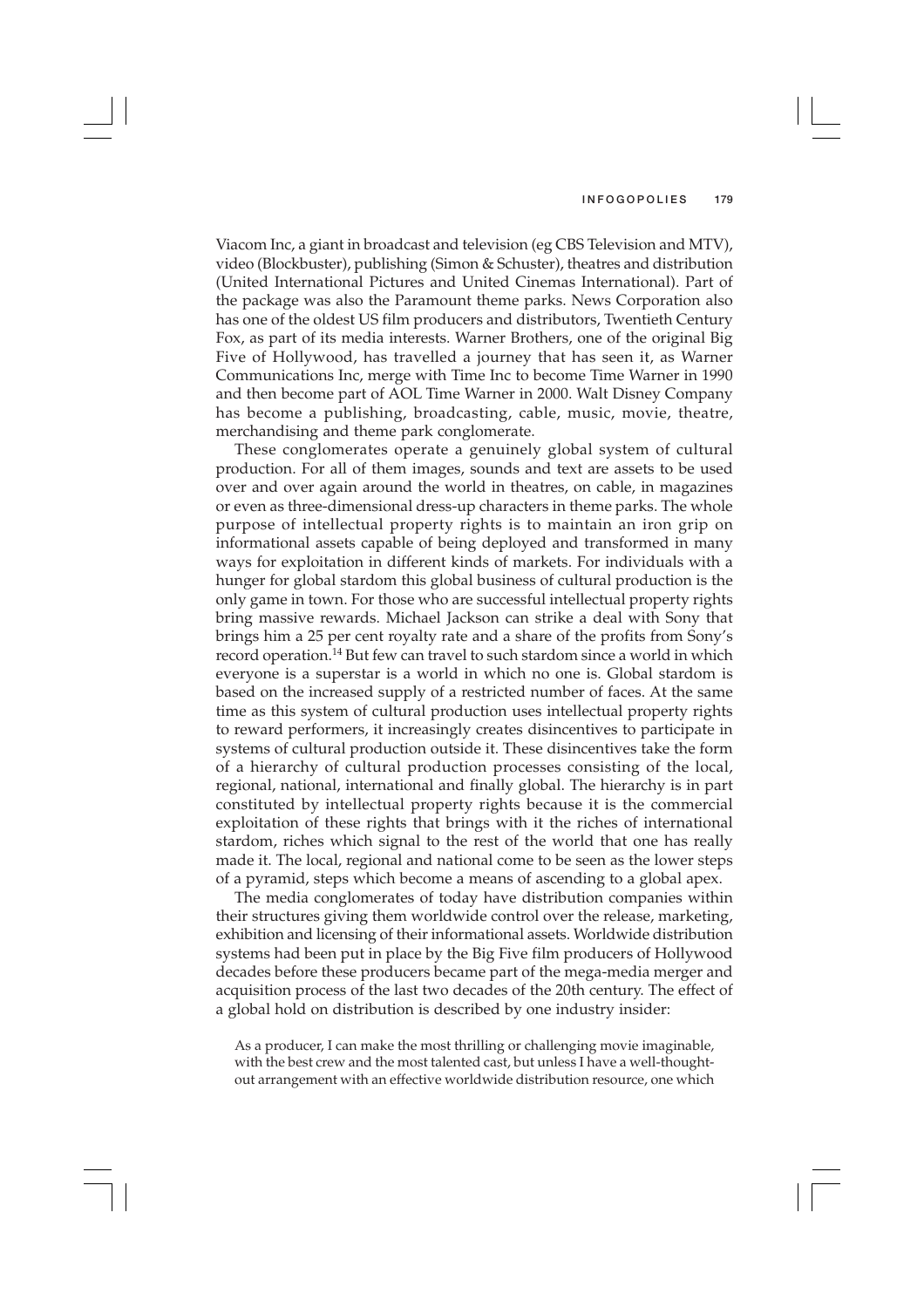understands how to market a film in different countries and when necessary to different audiences, I am, to a great extent, wasting my time.<sup>15</sup>

In short, intellectual property rights deliver rewards to a comparatively small number of star artists whose works are pumped through the distribution networks commanded by the likes of News Corporation, Sony, Viacom or AOL Time Warner. For the rest (the majority) they remain largely an empty promise. They deliver little to artists involved in systems of national cultural production.

## 'MARY HAD A LITTLE LAMB'

When in 1877 Thomas Edison wanted to test the device he had made for recording sound he sang the words to 'Mary had a little lamb' and then played them back.<sup>16</sup> Much as in the case of other technologies with which Edison was involved the technology of the phonograph or sound recording went through a series of patent battles. Two other rivals emerged, Alexander Bell's Graphophone and Emile Berliner's Gramophone.

In the US, the business structure of the sound recording industry began to develop at the beginning of the 20th century. Similar to the film industry a division between majors and minors soon developed. The Victor Talking Machine formed in 1901 became part of the Radio Corporation of America (RCA) in 1929. Columbia Phonograph, which had begun before 1900, became in the early 1930s part of the Columbia Broadcasting System. The major companies in the sound recording business were born of or increased their size through a complex process of mergers and acquisitions. The forces behind this shifting corporate landscape were industrial giants like Philips, AT&T and General Electric which were themselves struggling for control over new technologies such as radio, electrical sound recording and sound in movies. By the 1930s RCA (its major shareholders included General Electric and AT&T) dominated the US market, Decca and EMI had the British Empire market, Pathé-Marconi had control over the French market, including the colonial market and Philips presided over Northern and Central European markets.17

Throughout the 20th century sound recording companies continued to be strategic pieces in a larger game as corporations tried to fit together interests in information with different kinds of hardware (for example, books, record players, telephones, radio sets, televisions, tape recorders, computers) and media (publishing, radio broadcasting, TV broadcasting, cable television, Internet broadcasting) against a background of changing technology. Just as with film companies, recording companies have become part of media knowledge/entertainment conglomerates.18 So, for example, BMG (Bertelsmann Music Group), a subsidiary of the Bertelsmann Media Group, acquired RCA Records in 1986. The Warner Music Group, initially part of Warner Brothers Pictures, acquired the labels Atlantic, Elektra and Asylum in the 1960s and created the label WEA. These labels became part of Time-Warner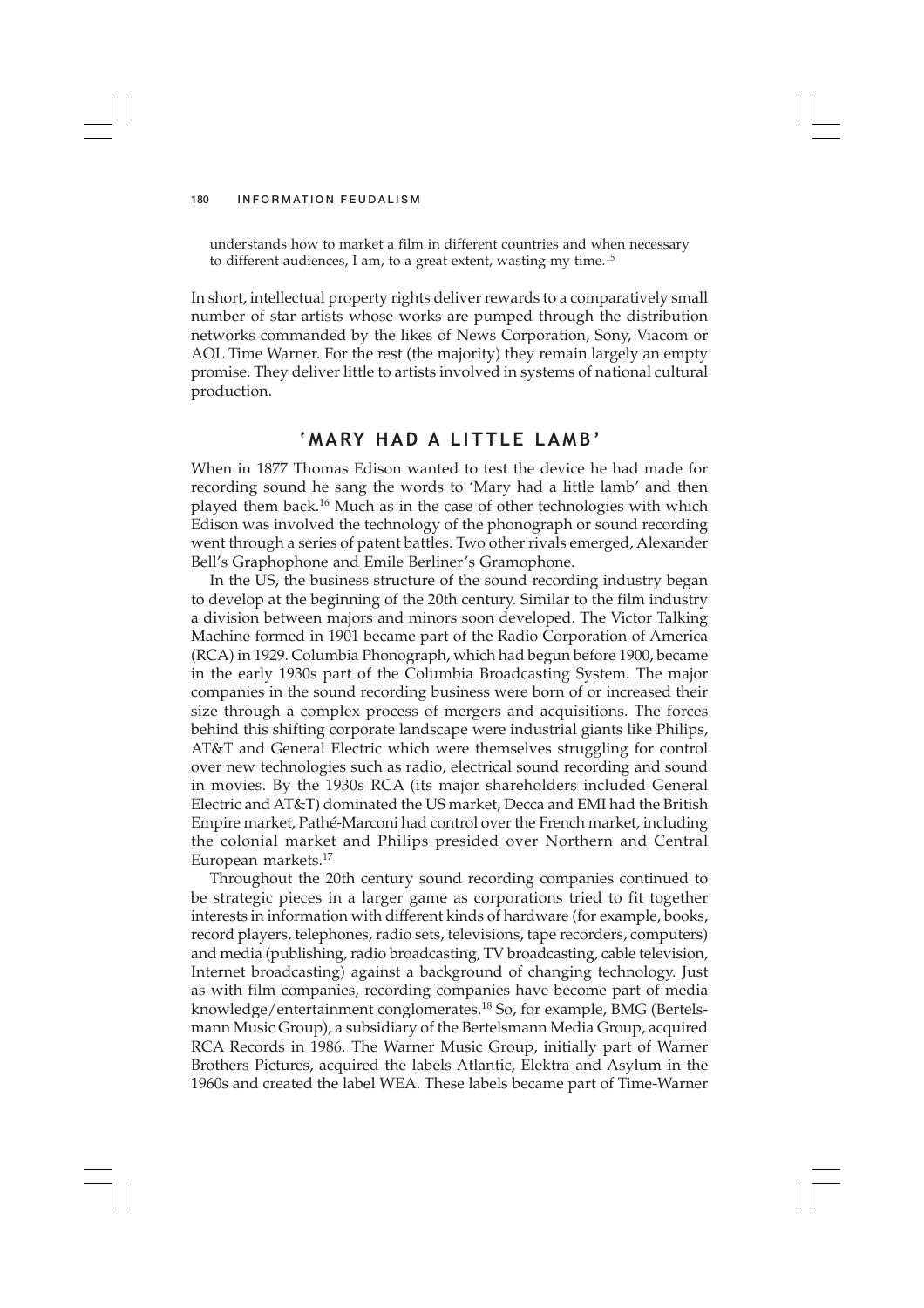Inc in 1988, Time-Warner itself merging with AOL in 2000. Sony Corporation acquired CBS Records in 1988. Similar kinds of merger and acquisition trails characterize EMI and Universal/Polygram.

The recording industry grew in the first half of the 20th century, its growth apparently not hindered by the absence in most states of a separate form of intellectual property in sound recordings.19 Since the fixing of sounds in a device is essentially an engineering skill one can see why many people argued that no separate intellectual property right should be granted to sound recording producers. Once copyright opened its doors to mediums of technological distribution of artistic, dramatic, literary and musical works there was no obvious way in which to draw the line on copyright protection for technologies. In the second half of the 20th century copyright increasingly took on the industrial character of the patent system applying to subject matter such as software. Authors and composers became increasingly worried by copyright's technological turn. They saw it as compromising the artistic purity of copyright. At a more practical level, authors were worried that the recognition of a 'neighbouring right' in the form of a sound recording would undermine their control over the use of works as well as add to users' costs. Users would now have to pay additional licence fees to producers of sound recordings.20 It was the resistance of key author associations that helps to explain why it took more than 30 years for an international standard for the protection of sound recordings to emerge in the form of the Rome Convention of 1961.

The US did not join the Rome Convention. Aside from some constitutional issues, powerful broadcasting organizations in the US did not want to endanger a status quo in which they received records from the recording industry for free or at a discount. Domestically the US did not recognize a separate copyright in sound recordings until 1971. This had not stopped the development of a recording industry in the US because, of course, there were many incentives for record producers to produce records even in the absence of a separate copyright in their sound recordings. In any case it was clear that record manufacturers in the US could rely on the doctrine of misappropriation to protect their interests. The real issue for the majors in the recording industry was piracy. As we saw in Chapter 2, piracy is rarely used in a legally precise sense. The line between a pirate and a smaller but legitimate competitor becomes, at times, blurred. Once tape cassettes arrived in 1963 the industry concluded that everyone could be a pirate at home. Rather than tarring their millions of customers in the West with the label of pirate the sound recording industry began to refer to the problem of home taping. Use of the piracy label was reserved for larger-scale copying, especially by those in developing countries. By the 1960s the major players in the US had come to the view that piracy would have to be halted using the tools of criminal law.<sup>21</sup> It was also clear that all states would have to accept responsibility for eliminating the scourge of record piracy.

The key actor in coordinating the industry's piracy strategy became its international trade association, the International Federation of the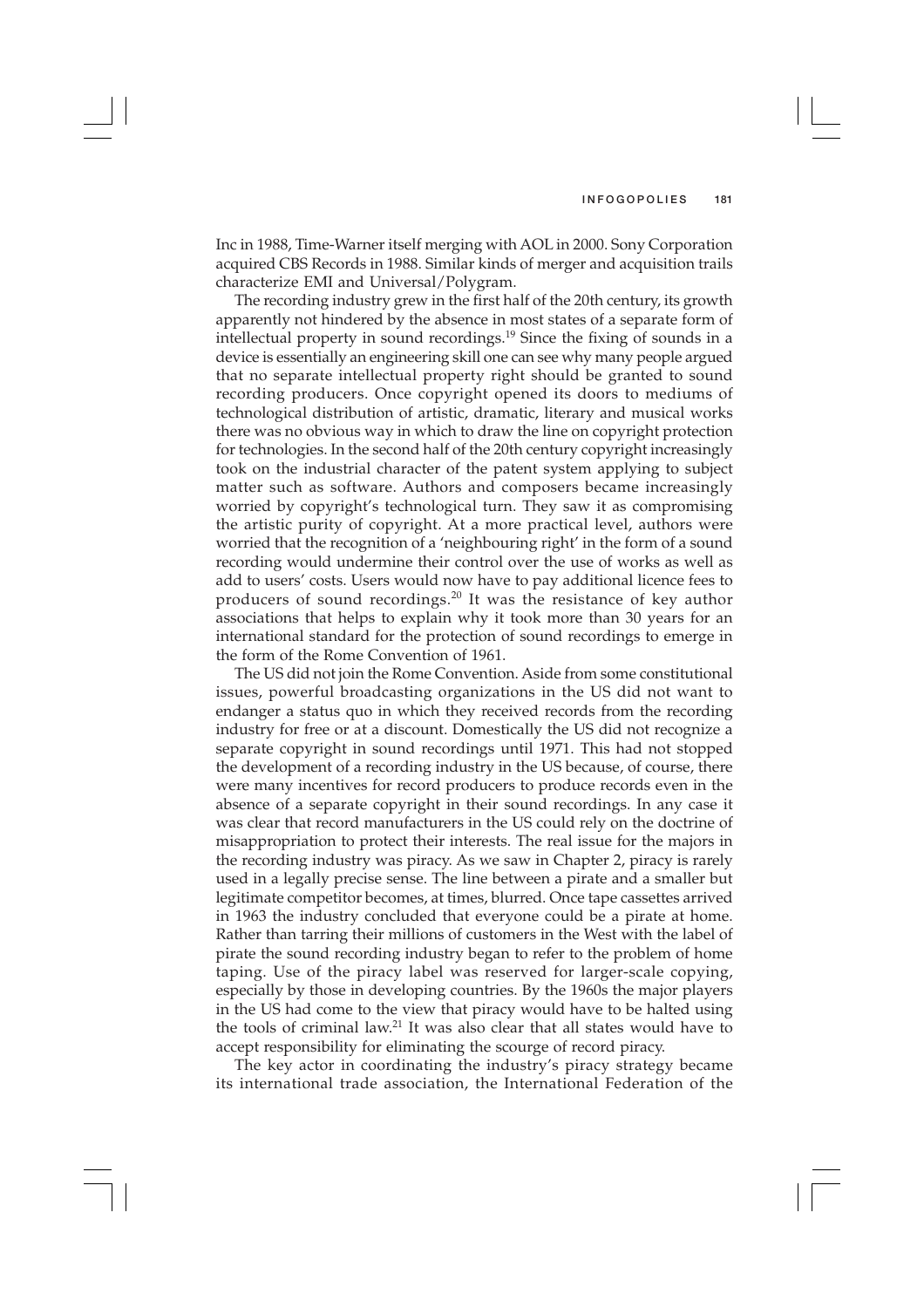Phonographic Industry (IFPI). Formed in 1933, its mission was to represent 'the interests of the recording industry worldwide in all fora' (IFPI interview, 1993). After its major lobbying effort on the Rome Convention, IFPI began a campaign against piracy. It pushed for and obtained in 1971 the Convention for the Protection of Producers of Phonograms against Unauthorized Duplication of their Phonograms. It then proposed a three-stage plan for dealing with piracy described by one of its director-generals as follows:

Stage I was protecting the major markets; Stage II protecting minor markets in the record-producing countries and thus throwing a cordon sanitaire around 90 per cent of the world's production. Stage III was clearing the countries which were very largely piratical and are mainly, but not entirely, situated in the developing world.<sup>22</sup>

For the major players in the sound recording industry TRIPS was part of Stage III. At our interview with IFPI officials in 1993 we were told that the 'GATT initiative is an attempt to deal with backsliding countries [on the issue of record piracy]'. Developing countries we were told had to do two things: they had to criminalize 'all activities involved in piracy' with the penalties being 'truly deterrent' and then 'governments must accept responsibility for seeing that criminal provisions are utilized'. The imprint of this objective on TRIPS is there for all to see. Article 61 obliges members to provide for criminal procedures and penalties in the cases of trade mark counterfeiting or copyright piracy as well as requiring 'imprisonment and/ or monetary fines sufficient to provide a deterrent'.

TRIPS itself is part of IFPI's ongoing global strategy for dealing with pirate countries. It develops a morality tale about the evils of piracy and the need for strong copyright protection to support a nation's indigenous recording industry. The tale is told over and over again to various officials in problem countries such as Poland. At the practical level IFPI sets up an anti-piracy unit to stir local officialdom into action. It suggests model laws that Poland could adopt and begins to urge the formation of a national recording industry association. The national association is important. It is a permanent local presence in Poland, reminding Polish law enforcement officials to make it a priority to carry out surveillance of the recording habits of Polish citizens. Moving into a post-communist society Polish citizens find that they have not quite left surveillance behind.

IFPI's morality tale, which depicts copyright protection as crucial to the livelihood of artists, does not sit comfortably with the history of the majors in the recording business. It is a history, as Schilling observes, in which 'the majors either disavowed black music entirely, shunted it onto less-supported subsidiary labels, or recorded black artists like Nat King Cole who were closer to the white mainstream.' 23 It was black musicians who with 'hot jazz' led the US and then the rest of world into the 'swing' era and then with rhythm and blues laid the musical base from which rock and roll developed. The black innovators of these styles were not dependent upon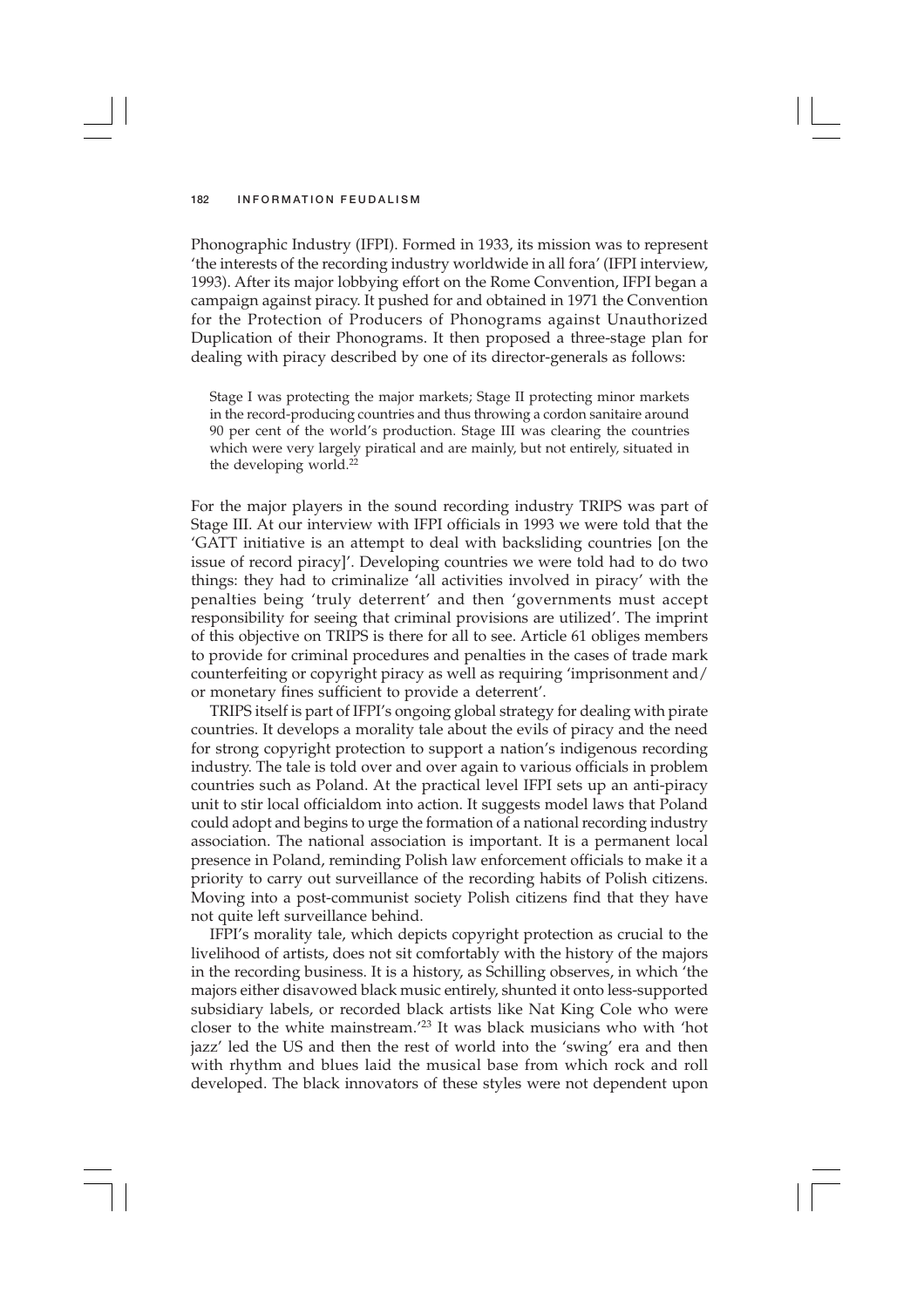#### **I N F O G O P O L I E S 183**

the intellectual property rights system to stimulate or preserve their creativity. For the most part this system, which was devised and managed by whites, delivered the rewards from their music to others. Billy Holiday when told by fans she should be rich said: 'I made over 270 songs between 1933 and 1944 but didn't get a cent of royalties in any of them.<sup>'24</sup> It was a near universal experience. A white business culture which understood the power of intellectual property rights became the free-rider on a musically innovative black sub-culture which did not. It is a story not dissimilar to the pharmaceutical industry's pattern of behaviour of taking genetic resources created by indigenous groups.

Record piracy is also fought using technological tools. Beginning with the audio cassette each new recording technology that hardware manufacturers like Philips and Sony delivered to the marketplace also became for the recording industry copying machines. Innovations such as the twin cassette deck saw the recording industry argue that the mere placing of such a technology on the market was an invitation to unauthorized copying. These arguments did not win the day legally. The division between the hardware manufacturers and the recording industry grew in the 1970s, partly along nationalistic lines since the innovators in the consumer electronics field were Japanese firms like Sony and the record companies experiencing piracy were US based. The two industries clashed in 1986 over how to limit the copying capabilities of the digital audio tape (DAT). The majors in the recording industry, unhappy with the no-restrictions approach of the Japanese, denied the Japanese electronic industry access to their catalogues of music. The lack of a huge market in pre-recorded cassettes meant that consumers were unlikely to support the new technology. As a result the Japanese abandoned attempts to introduce the standard in consumer markets. After this experience two Japanese companies decided to become copyright owners of music and sound recordings.25 Sony acquired CBS records in 1988 and Matsushita purchased MCA in 1991 (this included the MCA record division, which in 1988 had acquired the Motown label).

The processes of integration that have seen the majors of the sound recording industry (as well as the independents that have distribution deals with them) nested within media/knowledge conglomerates have also brought with them a gradual consensus on the need to lock up music by technological means. The first sign of this was when 12 Japanese consumer electronics companies (including Fujitsu, Matsushita, NEC, Sony, TDK and Toshiba), European consumer electronics companies (Philips, Thomson and Grundig) and the international recording industry represented by IFPI and the Recording Industry Association of America signed in 1989 a Memorandum of Understanding known as the Athens Agreement. In it all sides agreed to incorporate the 'serial copy management system' (SCMS) developed by Philips into DAT recorders. An approach to managing the introduction of new technologies like recordable CDs to consumer markets by means of a joint working group was also decided. The European and Japanese electronics companies also agreed to accept 'the principle of royalties' when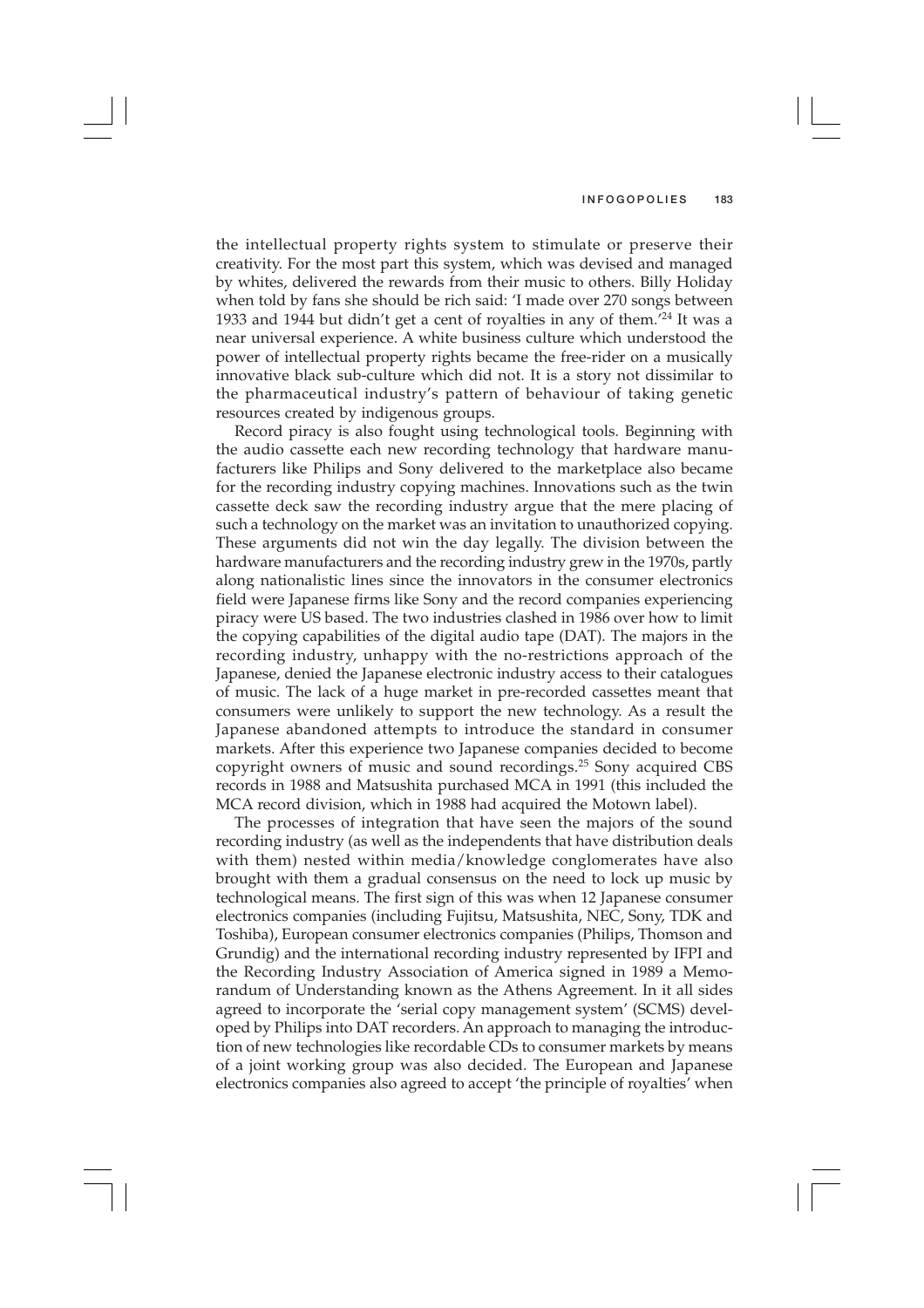it came to tapes and recording equipment and not to oppose the recording industry's pursuit of such legislation. Such legislation followed in the US in the form of the Audio Home Recording Act of 1992, legislation which imposed royalties on digital tape recorders and tapes. This legislation also required manufacturers and importers to adopt the SCMS standard and prohibited the selling of technical ways around the standard. The Athens Agreement, a private understanding among the big players, had become public law. The European Union also gave this understanding the force of law through a directive on private copying.

Technologies of encryption and scrambling, which are used by media/ knowledge conglomerates, are not a replacement for copyright norms, but rather a complement. The basic commercial objective is to maintain control over the times and places in which information is distributed (whether the information is music or movies). Copyright, we have seen, has routinely been used by publishing cartels to divide world markets. Copyright is a social lock. Electronic locks can achieve precisely the same division. So, for example, the movie industry has invested heavily in an encryption technology for DVDs known as CSS. CSS encryption works so that a DVD from the US will not play on a DVD player bought in Europe. European consumers are locked in to purchasing European DVDs at a time and price set by an export cartel – the motion picture industry.

The community of computer programmers has shown in a Houdini-like way that it is possible to escape from any electronic lock. So, for example, CSS can be decrypted using a program called DeCSS, which is available on the Internet. Realizing the likelihood of such successful electronic escape artistry media/knowledge conglomerates during the 1990s pushed for anticircumvention measures to be enacted into law. Such measures in essence make it illegal to manufacture or distribute circumvention devices such as DeCSS. Social and electronic locks become part of a circle that enforces and reinforces private control over information. Anyone wishing to enter this circle has to do so on terms dictated by those with power over the locks. A potential manufacturer of DVD players has to license the CSS encryption so that encrypted DVDs will play on the recorder. The film industry sets the conditions of manufacture, including the region in which the DVD player will operate.

The strategy of the sound recording and film industry on anti-circumvention law was to set a global standard and then work on bringing states into line with it. The first stage of this top-down global regulatory sequence was completed with the adoption of the WIPO Copyright Treaty (WCT) (1996). This treaty recognized an anti-circumvention principle at a time when very few nations had it as part of domestic law. The US inserted this anticircumvention principle into its domestic law through the Digital Millennium Copyright Act of 1998 (DMCA). In the words of the Recording Industry Association of America: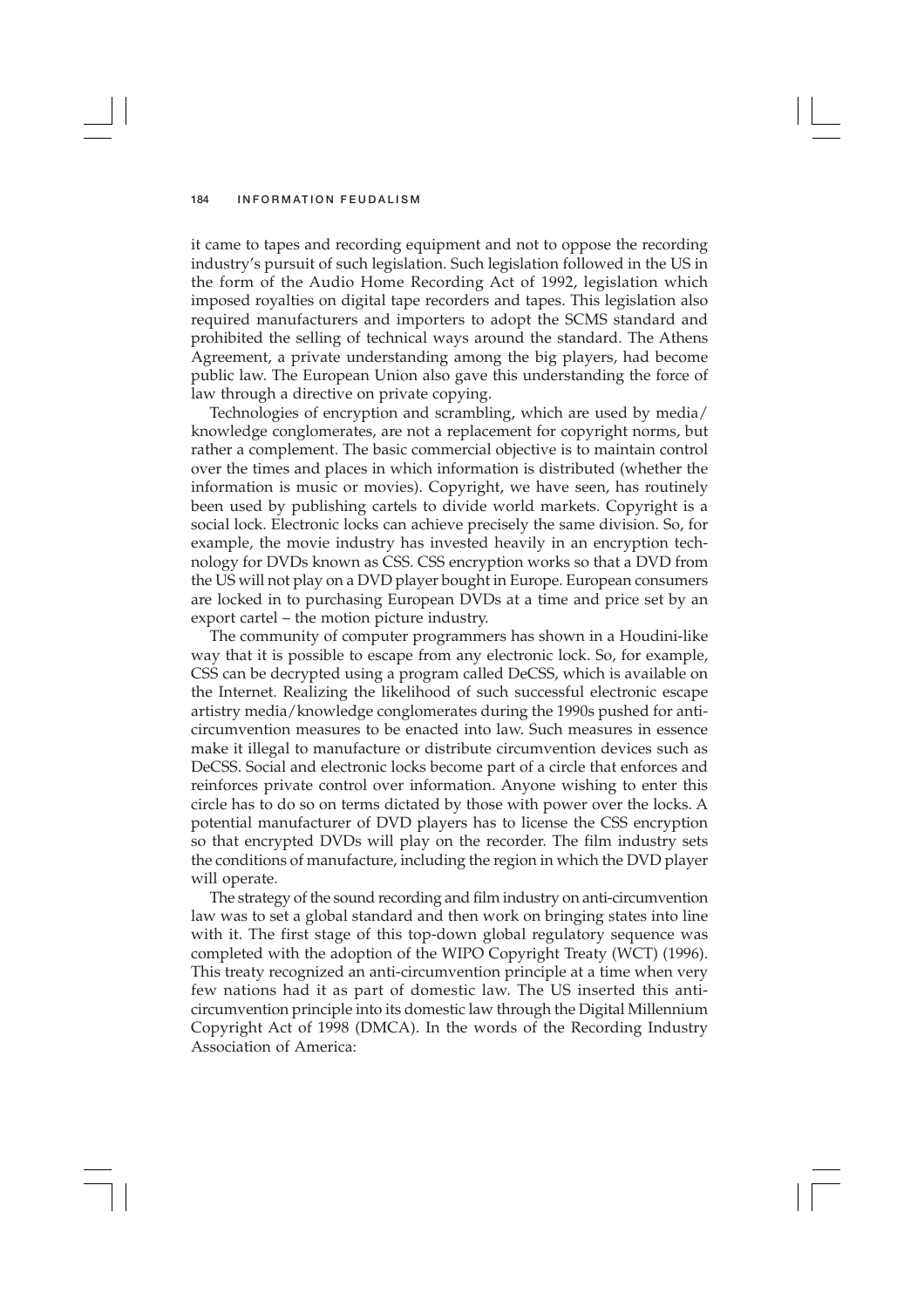#### **I N F O G O P O L I E S 185**

the greatest gains from the DMCA will be realized internationally. This law is a model for ratification and implementation of the WIPO treaties in other countries, where protection of sound recordings online is not sufficient.<sup>26</sup>

US law in the eyes of the industry is also a model for how other countries should punish sound recording infringements. The No Electronic Theft Act imposes up to three years in prison and/or US\$250,000 in fines. Criminal prosecution is no longer confined to cases of infringement for commercial gain. The Act also allows for punishment in the case of digital trading in MPEG-3 files, the digital format which compresses otherwise bulky audio CD files, thereby easing their transfer from one computer to another.

Exactly where the private understandings and recommendations of media/knowledge conglomerates will leave the global digital economy is a matter of conjecture. While the sound recording and film industries have been successful in their long-term strategy of expanding ownership rights and criminalizing the infringing use of information it will not be possible to put everyone in jail. The number of Internet users is large and US jails crowded. Moreover a generation of Napster users who have experienced the power of being able to gather in cyberspace and swap music files directly may be reluctant to accept and more importantly internalize the music industry's global moral narrative about the evils of piracy. They are also less likely to accept a moral code that is so transparently self-serving. As a number of government studies have shown the majors in the recording industry operate complex monopolies in national markets.27 Monopolists rarely earn moral respect and they create incentives to piracy. When the rock band Metallica sued Napster they lost rather than gained fans. Street credibility becomes vanishingly small when you join those who wish to squeeze copyright royalties out of every sound byte. Those on the outside of the industry will come to know a truth everyone in the industry already knows: only very few artists can expect a sizeable income from royalties. The chief beneficiaries of the emerging global system are a few investors and a few stars. The huge hits, points out Burnett, come from a 'small group of international pop stars (who total less than 100), all of whom receive massive industry support and promotion'. 28 Genuine innovation in the industry is left to smaller companies to support. If successful their fate is to become part of the stable of labels that belong to a media/knowledge conglomerate.

Even if, however, the music and film industries fail to persuade us of their moral message they may nevertheless be successful in redefining intellectual property norms in ways that give them a powerful hold over the business models of the digital economy. The Napster litigation, which at the time of writing still continues, is an example of this. Napster allowed users visiting its website and using its software to swap music files located on the hard drives of their own computers. It meant that users were reproducing and distributing music and sound recordings the copyright in which belonged to the majors. Rather than suing millions of Napster users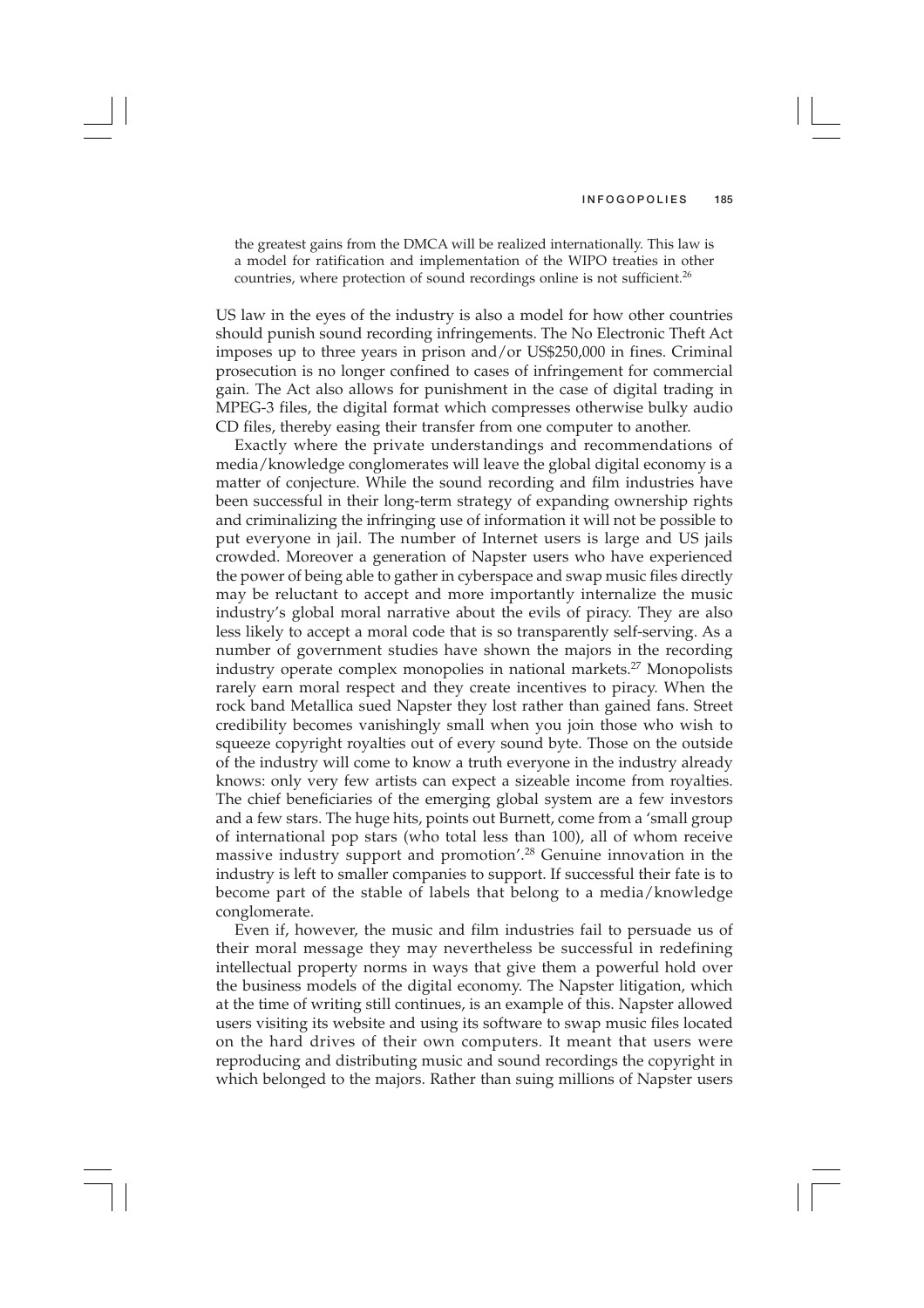for direct copyright infringement, the recording companies successfully sued Napster for contributory copyright infringement.

Napster was, as far as the recording industry was concerned, a piratical business model. But it was a business model. It showed what could be done in the distribution of music using the Internet as a tool. Much of the market power of the majors in the recording industry is based on the distribution side of their businesses. It is this capacity to deal with the complexities of distribution to retailers which explains why so many independent recording companies sign distribution deals with the majors.<sup>29</sup> The expensive distribution infrastructure that the majors in film and music own and run is a barrier to entry that the Internet threatens to topple. Once there is an alternative way to reach millions of consumers individual artists might decide there is no reason to bargain away their intellectual property rights in exchange for access to a distribution system which rewards only the few. The reasoning that all recording executives fear from musicians is the following: 'in the digital era, it costs nothing to ship your music over the Internet to a fan. So the biggest reason for labels just went away.'<sup>30</sup>

The response of the recording and film industries has been to lobby and litigate for ever longer, broader and deeper copyright standards, standards which will give them a hold on content and make it harder for others to develop their own. So, for example, the WCT 1996 recognizes a right of communication for copyright owners. This right is free of any reference to a technological context and is so general that limits on its extension become hard to see. The same treaty protects the integrity of the electronic rights management information that forms part of the copyright user surveillance systems being put in place by media/knowledge conglomerates. An older model of copyright law, which served the public domain by defining copyright ownership in terms of narrow privileges is being replaced by a model which serves global corporate investors in digital technologies by defining copyright ownership in terms of 'gapless' rights. The major copyright owners argue that even temporary reproductions within computer memory amount to reproduction for the purposes of copyright law. Even the most fleeting cascade of electrons is being claimed by them as part of their income stream. Access routes to digital content whether through fair dealing or compulsory licensing have been bitterly opposed. The authority and coercive apparatus of the criminal law is brought in to legitimate a morality of ownership which completely ignores the communal origins and value of knowledge. Instead of encouraging entrepreneurship the risk is that copyright and other intellectual property rights will promote fealty to the corporate business models of a few.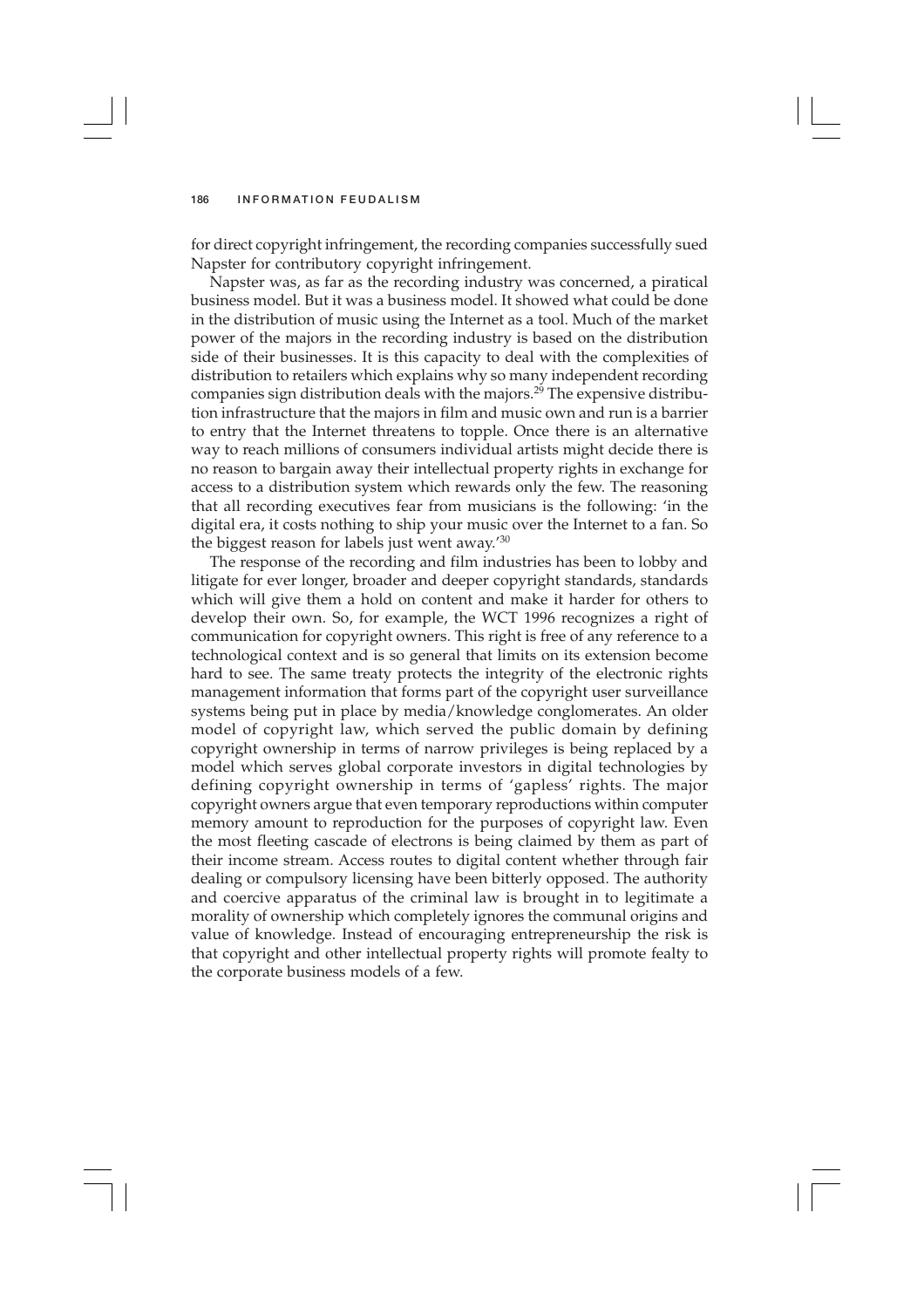### CHAPTER 12

# Democratic Property Rights

## GOOD AND BAD PROPERTY

 $\prod_{\alpha\in\mathbb{N}}$  $\blacksquare$  n this book we have seen that property rights have important effects on innovation. They can be positive as with patents motivating pharmaceutical innovation. Equally, we have found they can be negative. Feudalism was a system of property rights that discouraged innovation by denying property rights to most of the population (serfs and slaves) who were chattels of a smaller property-owning class. Owners of large numbers of people do not need to innovate to create wealth. The ancient Egyptians invented the steam engine (as a toy) without using it to fuel an industrial revolution. Why bother with labour-saving technology when you have access to a limitless supply of slave labour? Feudalism was also a system that rewarded courtiers who pleased the king with monopoly rights to control whole industries. These were what were originally called patents. These patent monopolies were precisely what had to be dismantled for feudalism to be transformed into capitalism.

The negative effects of information feudalism have involved intellectual property rights being deployed to lock up knowledge from competitors who might use it. In Chapter 3 we saw how earlier industrializers such as DuPont and IBM played the knowledge game to secure a wall of patents that would guarantee monopoly profits against innovators who might take market share by improving on their product design. The laboratories of knowledge that firms like these developed – General Electric, AT&T, among them – were great engines of innovation. However, their patent attorneys also turned the patents generated into weapons of monopoly. When companies had a strong portfolio of patents, trade secrets and trade marks they could negotiate licensing deals with potential competitors for the use of technology from a position of strength. Competition could be eliminated by networking territorially based patents in order to control production, fix prices and divide markets.

The use of patent licence agreements to form cartels was often approved by courts as a proper exercise of a proprietary right. This new legal technology for creating monopolies frustrated the legislative intent of antitrust laws. From 1890, as the work of Alfred Chandler shows, US antitrust laws had a large impact in deterring cartels. This contributed to the dominance of the US over formerly stronger economies such as the UK.<sup>1</sup> It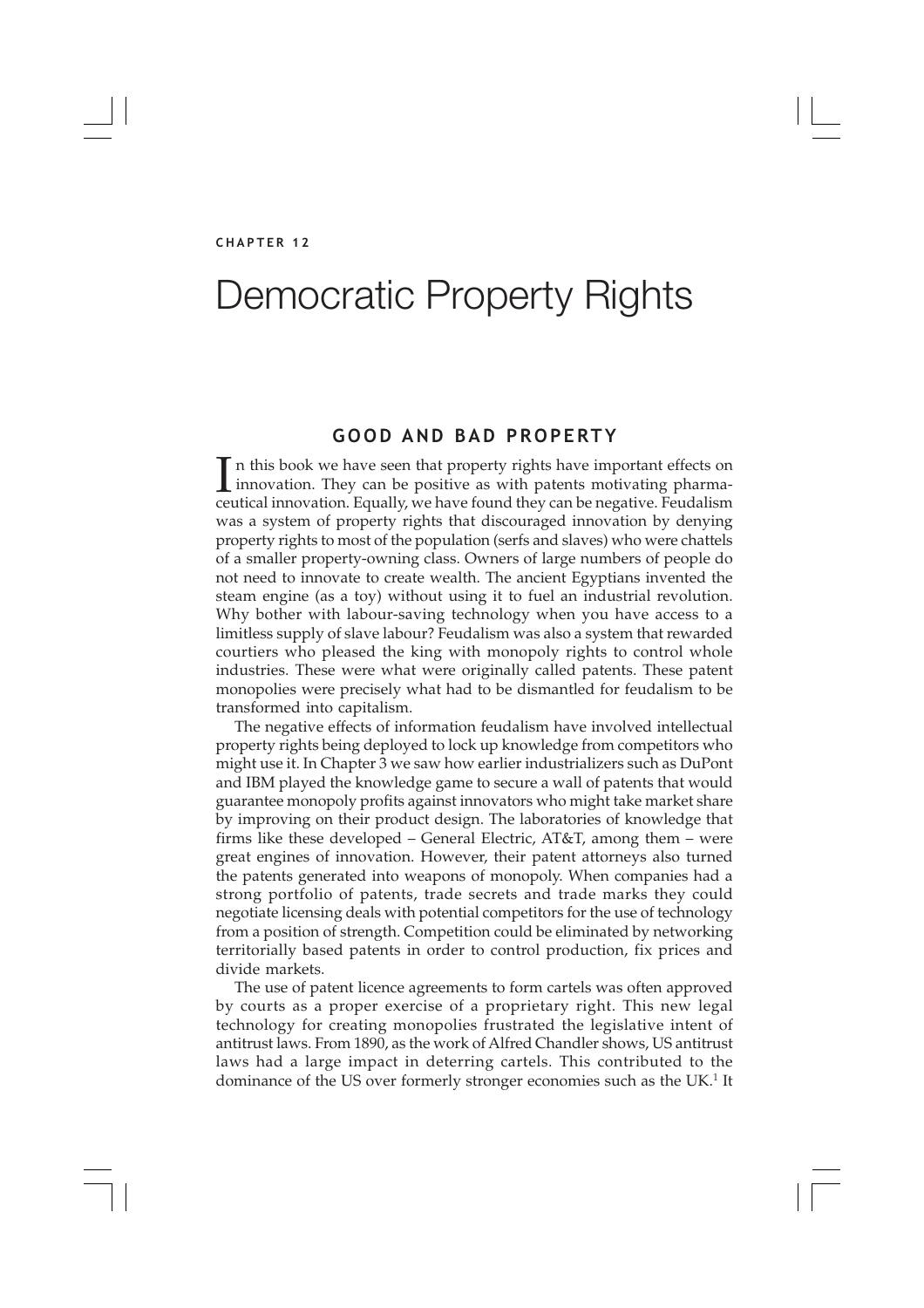was not that antitrust prevented mergers, it encouraged them as an alternative path to cartels for controlling markets. The new mega corporations had the scale and scope to exploit the potential of emerging technologies. The knowledge laboratory was one of the ways they used scale and scope to advantage. The irony is that these knowledge laboratories became the basis of a new kind of cartel – the knowledge cartel. Networked patents solved the twin problems of the illegality of commodity cartels and the difficulty of enforcing cartels when firms had a strong incentive to cheat (building market share by undercutting the cartel on price). Patents were legal monopolies and licensed patents that prescribed price and division of markets were legal cartels that could be enforced by the law of contract (as applied to the licence agreement). Licensing agreements were complex, hybrid creatures made up of territorial deals on patents, know-how, trade secrets and trade marks.

In Chapter 11 we saw how Microsoft used copyright licensing to play essentially the same game of creating a knowledge cartel. Once Bill Gates had shown how it was possible to use DOS to lock up computer operating systems to influence the selection and development of other software, we saw in Chapter 10 how the patenting of life allowed biogopolies to play a similar game. In this case, DNA was a standard that had already been created as Mother Nature's operating system. What was being patented were DNA instructions or slight modifications of them. As with the cartels of old industrial knowledge, the objective was to confront competitors with a thicket of patents stretching over a chemical domain that would deter them from entering that terrain. This is why you see, for example, the antitrust suit against Monsanto for the way it is alleged to deter entry to competitors for its seed market and fix prices with patents in seeds on which farmers are hooked. Monsanto's strategy, which it now seems to be moderating, was that just as feudal lords could dictate the economic terms on which serfs farmed through control of property in land, Monsanto could dictate farmers' terms by control of property in seeds.

If we are right that for centuries universities have been the great incubators of innovation, then there is a profound risk in rewarding universities, as governments are increasingly doing, for securing patents and other intellectual property rights. To the extent that patents lock up knowledge rather than open it up as a platform from which further advances spring, promoting university staff because they have secured patents corrupts the historic mission of the university. Like most universities, our own, the Australian National University, is as guilty as any in specifying that securing patents is a promotion criterion, without qualification as to whether the patent opens up or closes off the intellectual commons. Similarly, bringing in outside grants is unqualified as a promotion criterion, when of course outside funding that distracts the university's research effort away from work on the intellectual commons in favour of secret research to benefit only the private funder should be grounds for demotion.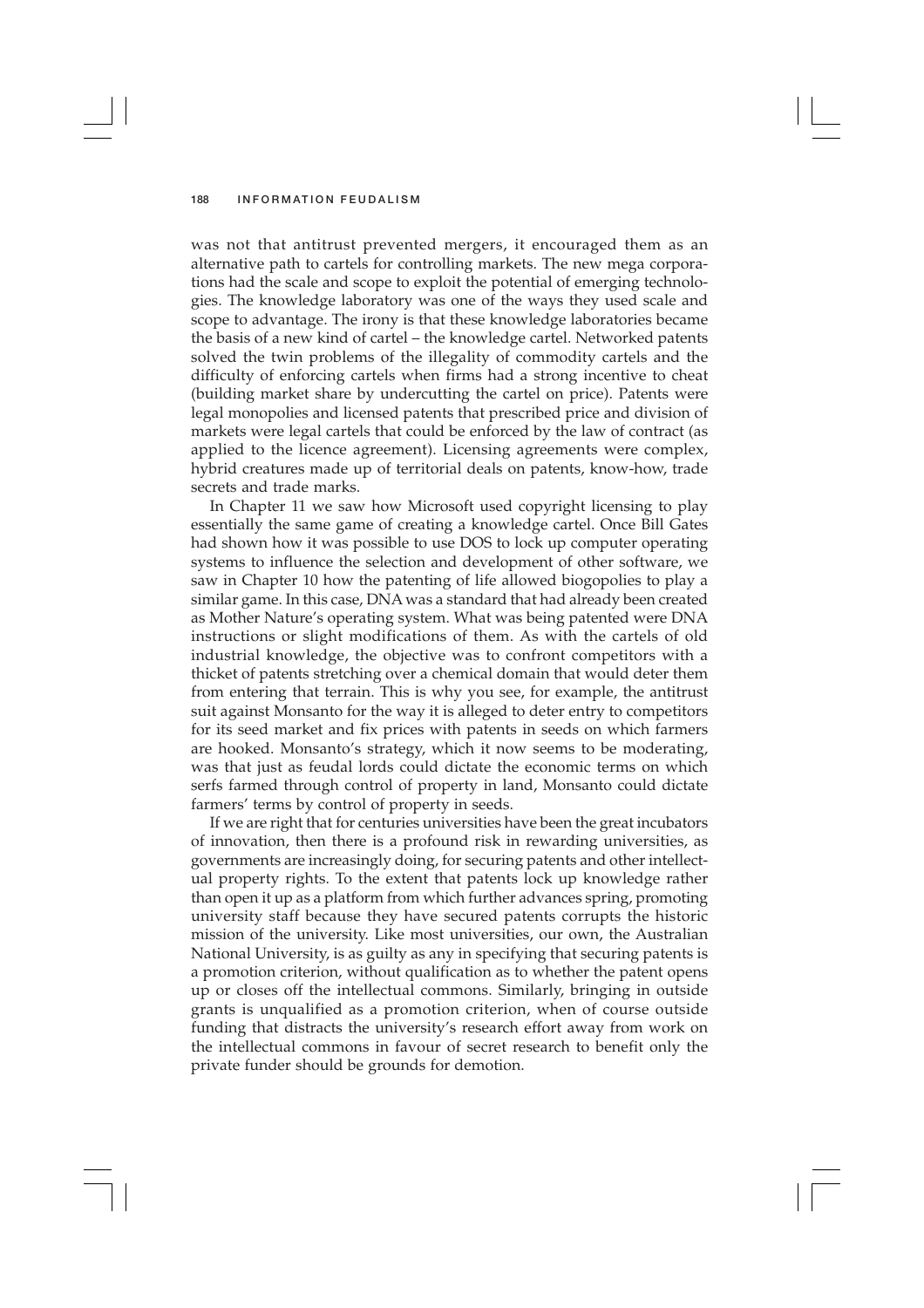#### **DEMOCRATIC PROPERTY RIGHTS 189**

Structurally, tying the funding of public universities to their success in securing private patents accelerates the privatization of the intellectual commons. The university ideal is that knowledge should be the common heritage of humankind. In this regard the decision of MIT to put their course materials on the Internet, free of charge, is a step to reverse the erosion of that heritage. Universities do not need to collude in the fatuous notion that men and women of ideas need generous royalties to write great books and give brilliant lectures.

Another troubling structural effect of rewarding scholars for securing intellectual property rights is that it makes their work progressively more subservient to the priorities of the rich. For most of their history, medical schools in universities gave the greatest plaudits to the fundamental scientific breakthroughs that promised the greatest long-term benefits to human health. This was an ethos with egalitarian effects because the greatest unsolved health problems happened to be concentrated among the poor, particularly among those who live in the tropics. The commercialization of university medical research had a reverse effect. Only 13 of the 1223 new drugs marketed between 1975 and 1997 were specifically developed to treat tropical diseases (and only four of these were a direct result of pharmaceutical industry R&D). 'Only ten per cent of health research targets the illnesses that make up 90 per cent of the global disease burden'. 2 Universities should cease valorizing medical research according to the commercialization it enables. Selling patents is only a good thing in so far as it succeeds in creating research resources that place important new knowledge in the public domain. Universities selling patents is, in itself, a bad thing.

## DEMOCRATIZING INTELLECTUAL PROPERTY

If intellectual property rights are contingently a force for good or ill, how do we secure the good? The answer proffered in Chapter 1 was that the more genuinely democratic the political deliberation for deciding such matters, the more efficient the intellectual property rights are likely to be in securing the public good. We might make the same point about the discussion in the last section about the corruption of the public purposes of universities by the pursuit of property rights. A medical school is more likely to do justice to its public purposes when it rewards its faculty for securing a patent after due deliberation of the existing fruits and future promise of the research enabled by the patent. It is less likely to do so when it rewards patents non-deliberatively – as by an automatic promotion increment or a salary or research funding bonus based on patent revenues.

In Chapter 1 we argued that overly strong intellectual property protection is conducive to excessive monopoly while weak protection results in freeriding and therefore under-investment in innovation. Further, the argument was that democracies are likely to go closer to getting this balance right. Following the reasoning of Douglass North,<sup>3</sup> it was concluded that more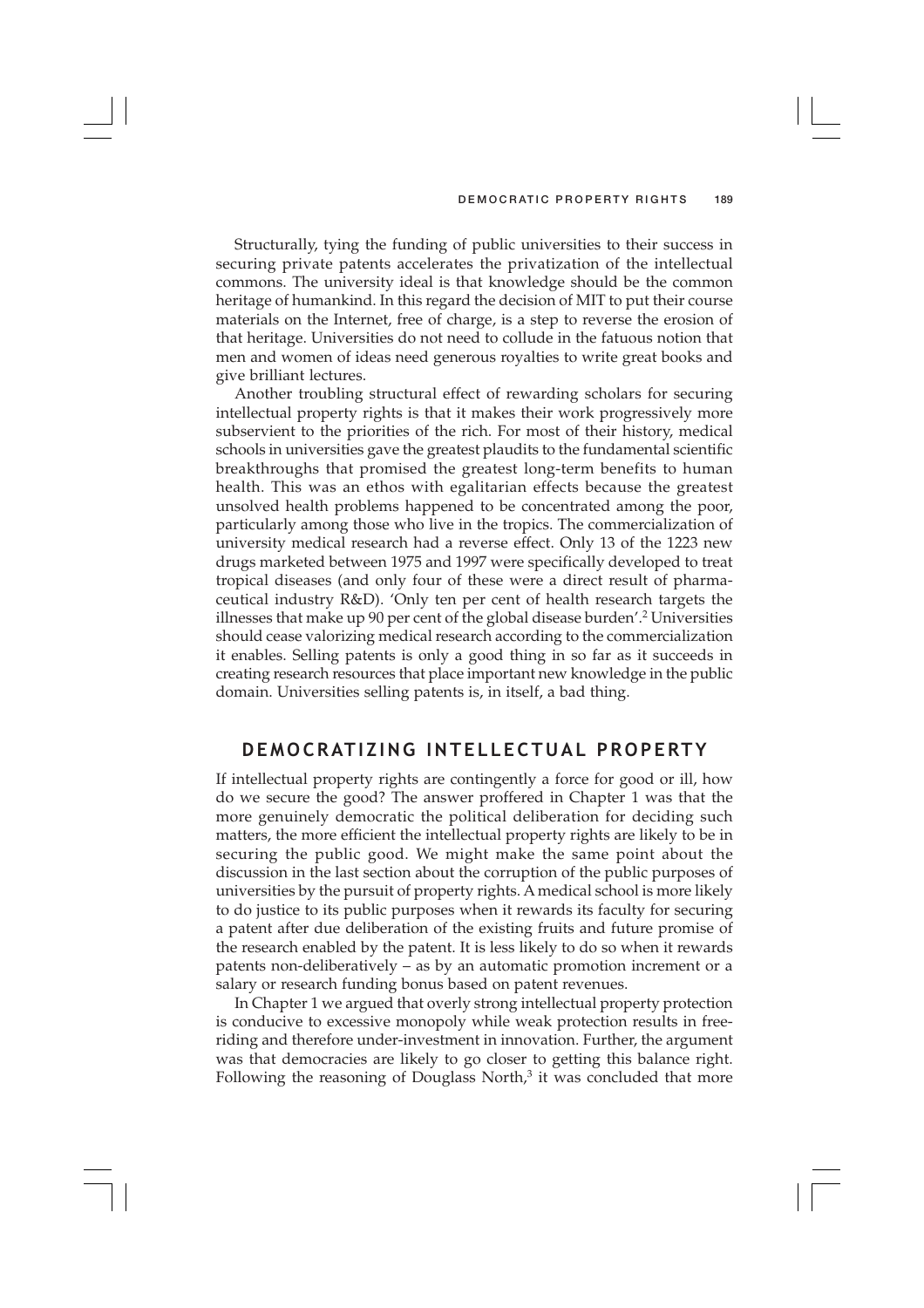democratic societies are likely to have more efficient property rights than totalitarian ones – like feudal or communist societies. For these economic arguments to apply, however, three conditions were specified: (1) all relevant interests must be represented in the negotiation of the property rights; (2) all involved in the negotiation must have full information about the consequences of various possible outcomes; and (3) one party must not coerce the others. This book can be read as a treatise on why and how these conditions of representation, information and non-domination have not been met in the development of the global intellectual property regime over the past two decades.

## Representation

The post-TRIPS intellectual property order is producing staggeringly inefficient consequences for Africa. We have seen that because most of its people cannot afford patented drugs, almost none of the meagre purchases its people do make for patented drugs is ploughed back into research to solve the health problems that matter to them. Mostly they can't afford to buy drugs, but when they do their purchases subsidize research on rich peoples' diseases. They could import generic AIDS drugs from India, but when they do the global intellectual property regime punishes them through well-funded litigation by drug companies, threats from Europe and the US to withdraw foreign aid, USTR watch-listing, and the threat of bilateral sanctions backed by WTO dispute panels. How did they allow themselves to sign up to such an inefficient regime that is so transparently against their interests? One answer is that they were not represented when the deals were done. Egypt and Tanzania were the two most active African states. Neither could be described as a key player. Neither was in the room for the most important or decisive meetings that sentenced millions of African AIDS victims to death for want of drugs that were placed beyond their reach by monopoly profits extended by TRIPS patents. In Chapter 9, we documented how the Green Room process in Geneva built circles of consensus out first from meetings between the US and Europe, then including Japan, then Canada (the Quad), then Quad 'plus', then Friends of Intellectual Property (developed countries like Switzerland, Sweden and Australia), and only then the 10+10 that included 10 selected developing countries. The WTO formally meets the conditions of equal democratic representation for all states, but the informal reality was that most states were not represented until the virtual fait accompli of a chairman's draft was on the table.

### **Full Information**

The African states signed up for 20-year patent terms on pharmaceuticals, for example, without understanding that the effect of this could be millions of preventable AIDS deaths among their people. It was not just that they were not effectively represented by being in the room. Even if they had been in the room, because none of them had intellectual property experts on their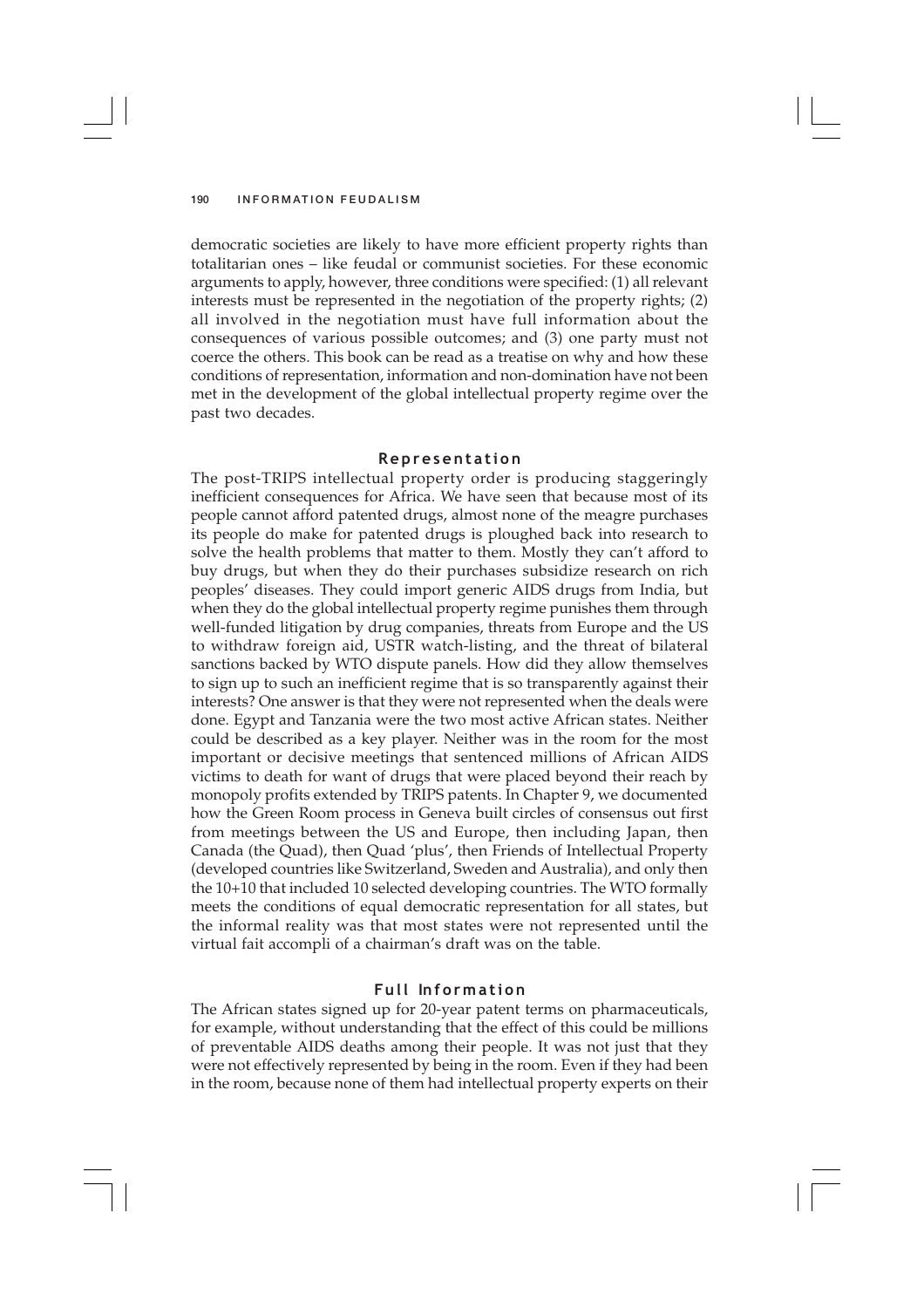#### **DEMOCRATIC PROPERTY RIGHTS 191**

WTO delegations, the implications of TRIPS for the health of their people would not have been clear to them. TRIPS had the transparency of a oneway mirror. The US and EC knew exactly what was going on. Whenever there was a risk of a wider discussion going in a direction that would provide full information to developing states on the implications of TRIPS, they pulled the negotiations back to narrower circles (like the Friends of Intellectual Property). Then the Friends would send their experts out to snow developing countries within their sphere of influence on the implications of what had been settled. In thousands of ways that we cannot document hundreds of networks were activated to send out a positive message about TRIPS. Lawyers in developing countries, for example, who had multinationals for clients could be counted on to argue that TRIPS would make their developing country economy a truly modern one. All this information created a veil of ignorance in many developing countries. South African trade negotiators simply did not understand that they were signing an agreement that would contribute to a situation by 2001 where, according to Médecins Sans Frontières, a 15-year-old would have greater than a 50 per cent chance of dying of HIV-related causes.

### Coercion

In Chapter 6 we saw how the US used its coercive 301 and 'Special 301' (intellectual-property-specific) powers bilaterally to soften up opposition to TRIPS. As we argued in *Global Business Regulation*, 4 this is a general US strategy. First, use threatened trade sanctions to negotiate strategic bilaterals one by one. Place particular importance on knocking over the most likely opponents to your favoured multilateral deal. In the case of TRIPS we saw in Chapter 6 that these were countries like Korea, Brazil and India. Then go into the multilateral negotiations with a sequence of strategic bilaterals already having made certain terms of the favoured multilateral deal a fait accompli. The multilateral pulls those not subject to the bilaterals up to the new standard and in some respects also raises the standard a little further (perhaps in exchange for concessions on other matters like agriculture). After the multilateral deal is done, the US then returns to a new round of bilaterals to begin a new cycle of raising the bar. For example, after failing to rule out parallel importing and weaken compulsory licensing in TRIPS, the US is now aiming to accomplish this in the new round of bilaterals. The Free Trade Agreement the US signed with Jordan in 2000 is an illustration of this new wave of bilateralism. The US is also seeking to short-circuit the TRIPS transitional arrangements for developing countries by persuading them bilaterally to implement all the TRIPS obligations earlier than required.

A further point to make about the use of coercion is that it is not a reciprocal possibility in intellectual property negotiations. The US can credibly threaten trade sanctions, foreign aid withdrawal, flight of investment and refusal to transfer technology to an African state. The African state cannot credibly threaten the US with any of these things. We will return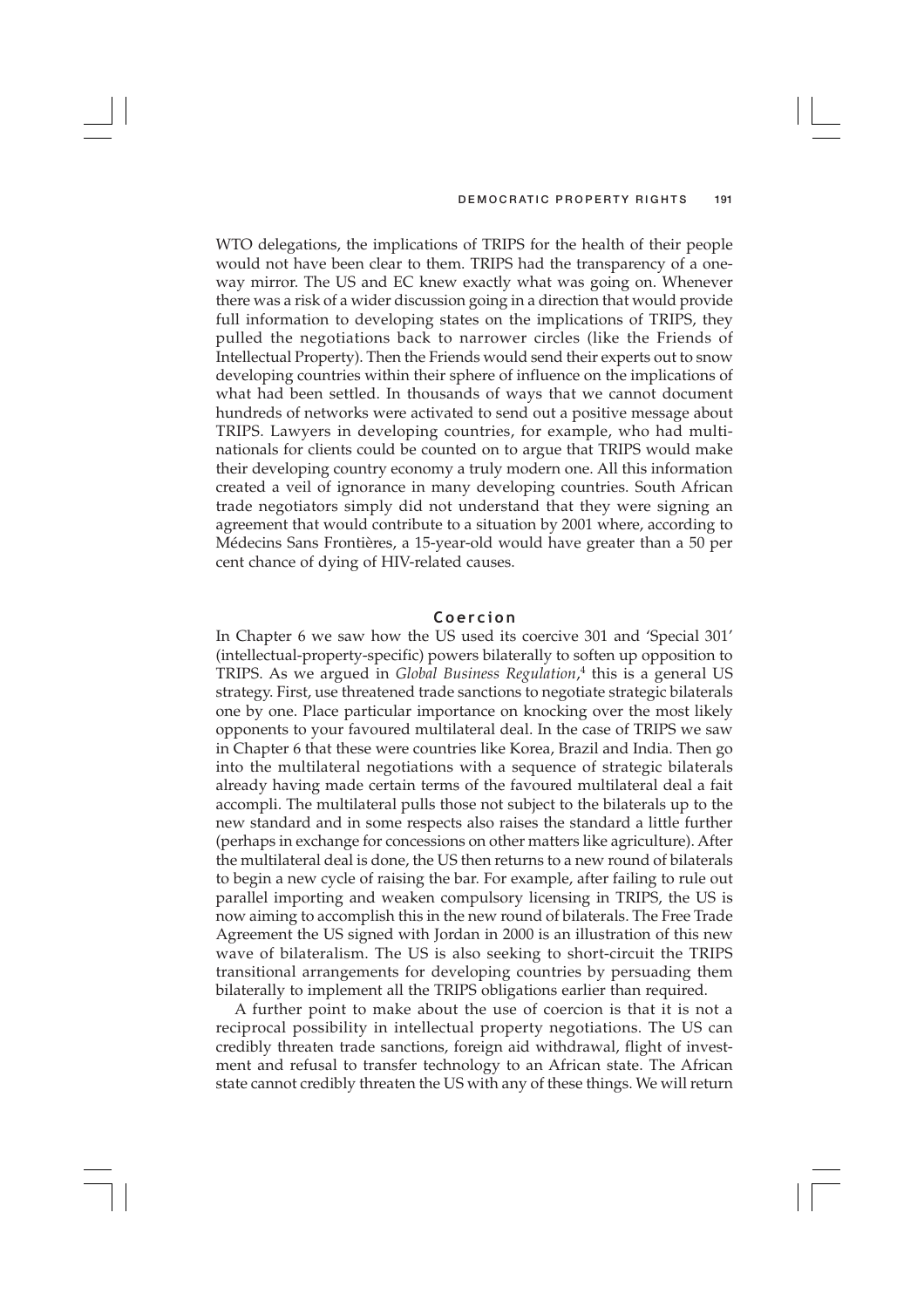to the role of coercion in persuading importers of intellectual property rights to sign an agreement that dramatically increased the costs of intellectual property imports to them. For the moment, the point we are making is simply that non-domination as a condition for democratic deliberation to settle an efficient regime of property rights was absent from the new global intellectual property regime.

In terms of the economic theory of democracy and efficient property rights outlined in Chapter 1, therefore, there is one level of explanation for the settling of an international agreement like TRIPS, which was clearly an economic disaster for nations that were net importers of intellectual property rights, and particularly for those that would be unable to afford the drugs that might save million of lives from epidemics like AIDS. That is that the TRIPS negotiations were non-representative, based on misinformation and domination. But this is too abstract an explanation to be fully convincing for such a politically counter-intuitive outcome. In the next section, we seek to summarize more historically what we have concluded in the book about why it happened. Then in the section after that we return to the theme of how to democratize the intellectual property regime.

## THE PUZZLE OF TRIPS

In Chapter 1 we posed the puzzle of why more than a hundred nations that were large net importers of intellectual property rights signed a TRIPS agreement that benefited a tiny number of countries that were net exporters, most particularly the US which is a huge net exporter. An important part of the explanation, as revealed in the last section, is certainly that most importer nations did not have a clear understanding of their own interests and were not in the room when the important technical details were settled. One delusional belief that existed within the Australian delegation to the Uruguay Round, and that we suspect may have been common in other delegations, was that Australia was in the process of becoming a 'clever country' and one day would be a net exporter of intellectual property rights. This delusion was promoted by the lobbying pressures Australian trade negotiators were put under during the round. As in the US, trade negotiators with limited resources had an interest in accepting at face value the exaggerated estimates of Australian business on how much they were losing to pirates. Australian companies that were exporters of intellectual property rights – the Australian film, recording and software industries – were enthusiastic about TRIPS because they wanted the WTO to crack down on pirating of their copyrights in Asia. They lobbied for their concentrated interest in Australia's support for TRIPS.

On the other side of the ledger, Australians who would be paying more for imported intellectual property rights were a diffuse interest. They were individual consumers who would pay more for their CDs, computer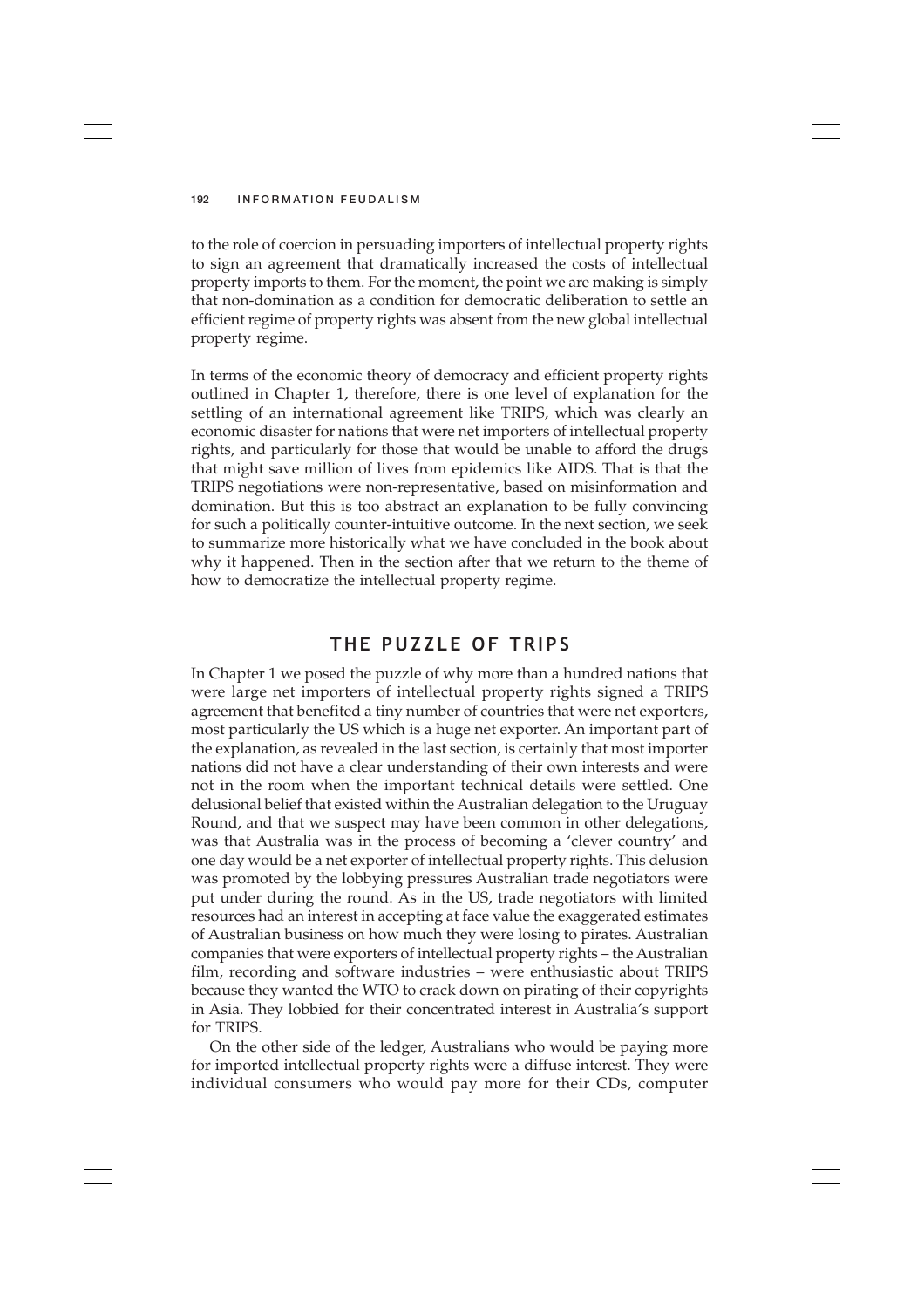#### **DEMOCRATIC PROPERTY RIGHTS** 193

software or drugs. Public health agencies, which were more concentrated consumers of patented drugs, simply did not understand the implication of what was being decided in Geneva, that they would be paying more for drugs. Even when those public health agencies understood the game, as in the case of the New Zealand Department of Health, and tried to do something about it, they found that their ministers ended up on the receiving end of a storm of international lobbying by the international pharmaceutical industry and trade threats. New Zealand was 'watch-listed' by the USTR in 1991 because of its compulsory licence provision and the fact that a New Zealand distributor of generic drugs, Pacific Pharmaceuticals, applied for a compulsory licence involving US drug patents. The licence was never granted.

Nor was the organized consumer movement in Australia, or anywhere else apart from India, active in lobbying against TRIPS when it counted in the late 1980s and early 1990s. So this was a classic case of Mancur Olson's thesis that diffuse public interests tend to be unrepresented because the costs to individuals of organizing large groups are not matched by the small gains for each individual.<sup>5</sup> Producer interests were decisively more organized than consumer interests even in states that were predominantly consumer states.

In a producer state like the US, these forces were all the more profound. US consumers who are not shareholders in the companies that control most of the world's intellectual property rights are also worse off as a result of TRIPS; in the long run they pay more for their drugs, CDs and so on. One reason a regime was possible that was even of doubtful benefit to the citizens of the US concerns time lines. US politicians get contributions for their next campaign from multinational companies. Reagan and Bush Senior were out of office before any effects of TRIPS came to realization; indeed most of the effects on developing countries (and the political backlash against it by AIDS activists) fell due after Clinton was out of office. A large campaign contribution and an immediate surge in 'business confidence' for the president has a political timeliness that impacts of today's trade negotiations a decade later do not. Once US trade negotiators have their incentive structure set in this way, there are comparable moves they can make to distort the incentives of developing nations. US watch-listing or priority-listing is an immediate threat to a government, as is withdrawal of funding for an aid project. In contrast, any costs associated with agreeing to an intellectual property deal that will not phase in for a developing country until five or ten years after the final round of negotiations are likely to be costs dealt with by a future political leader.

For members of the Cairns group (agricultural exporters), like Australia, there was in the Uruguay Round the immediate promise of greater access to European markets for agricultural products and reduced US subsidies for its competing agricultural exports. Again there were concentrated interests in Australian farm lobbies who wanted this presumed immediate pay-off from the Uruguay Round. In a deal where Australia gets agriculture and the US gets intellectual property there were loud voices for the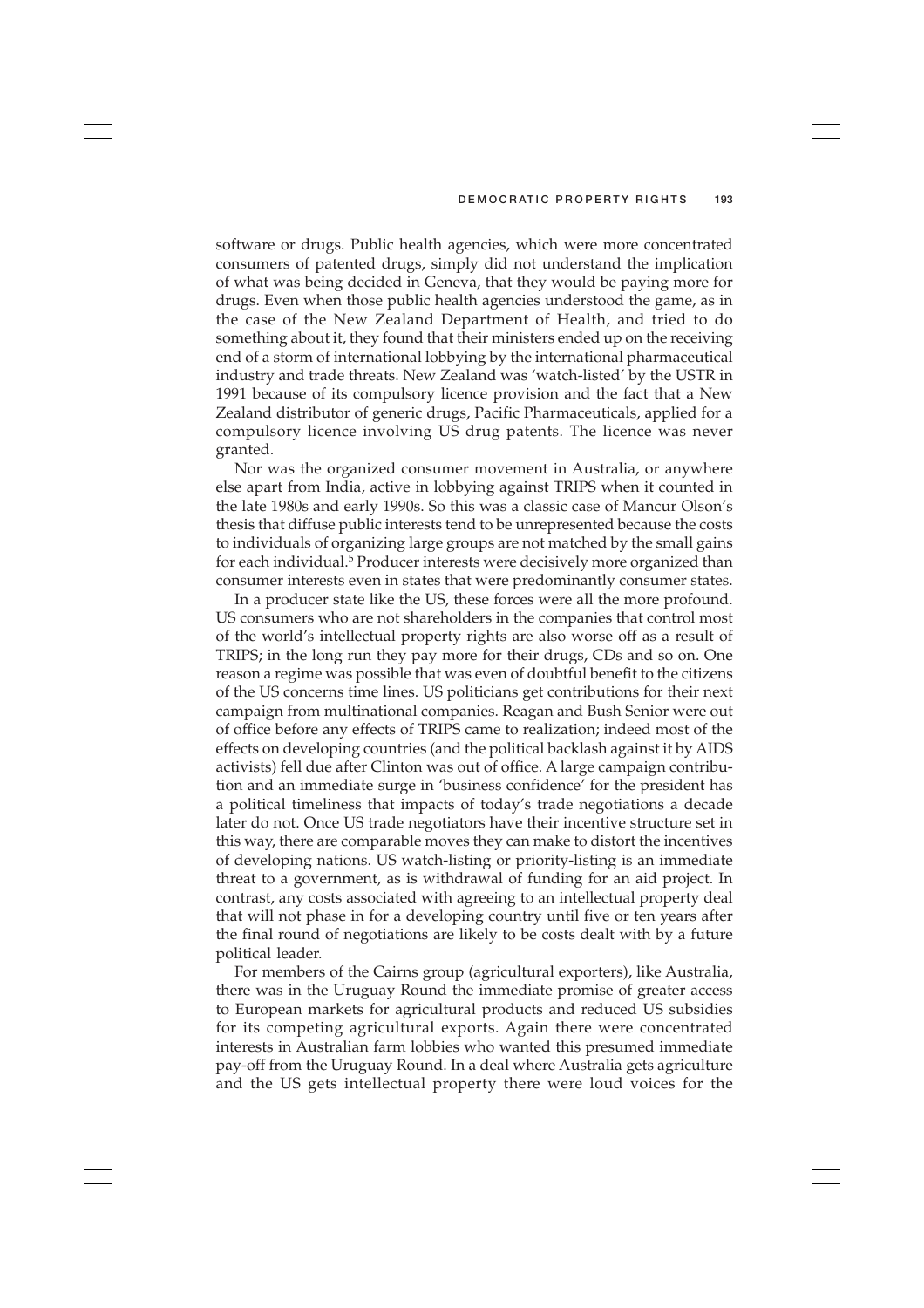agricultural deal while those who would lose from intellectual property were silent. Agriculture was seen as a here and now priority, intellectual property a long-term matter with uncertain structural effects. As it turned out the agriculture pay-off was itself uncertain as the US did not honour its agriculture commitments to Australia.

In sum, the pro-TRIPS interests were concentrated while the anti-TRIPS interests were so diffuse they generally did not even recognize their interests until after the horse had bolted. The carrots and sticks arranged by intellectual property-owning interests involved short-term incentives while the costs TRIPS would impose seemed much further into the future (and often they were).

A further very important consideration to intellectual property importing states arose from the tenacity of Special 301 US bilateralism. Most of these states had serious dread of watch-listing by the US and were attracted to a strategy that would put an end to aggressive bilateralism. TRIPS seemed to them the multilateral approach to accomplishing this. The US encouraged this interpretation. The US line was that it was only the want of a credible multilateral agreement that forced it to throw its weight around bilaterally. In truth, the US never stopped its bilateral programme of treaty making on intellectual property, actually intensifying the pressure after TRIPS was concluded.6 A US strategy of successive waves of bilateralism and multilateralism to raise regulatory standards perhaps suggests that these states were naïve to think diplomacy could be stabilized multilaterally. On the other hand, what alternative do these states have? Bilateralism is like cooking an elephant and rabbit stew: however you mix the ingredients it ends up tasting like elephant. Multilateralism is the only prospect for constraining the elephant by rules under which it agrees to submit to binding arbitration.

All these factors cause a tipping point in trade negotiations. Once a majority of states for the reasons outlined above had decided to jump on the TRIPS bandwagon, a holdout faced a worrying risk. This was that foreign investors would brand them as hostile to innovation-based investment, the most useful kind to have in the new information economy. Some US multinationals gave explicit signals that they were not interested in investing in nations that were not firmly committed to the TRIPS crusade against 'piracy' (see Chapter 2). Indeed pharmaceutical companies began signalling that they were mainly interested in investing in states that supported TRIPS plus – more than the 20 years patent protection guaranteed by TRIPS. States began to compete with one another to show such companies that they were committed to TRIPS, to TRIPS plus and to extravagant enforcement gestures directed at 'pirates'. China executed a few. TRIPS was about legitimacy. Strong intellectual property laws became part of the 'good governance' reforms the IMF and World Bank were looking for to bring investment to developing countries.

Another element of the successful transformation of the world intellectual property order was technical assistance. The US would follow up its successful bilateral negotiations with offers to comment on (read draft!) the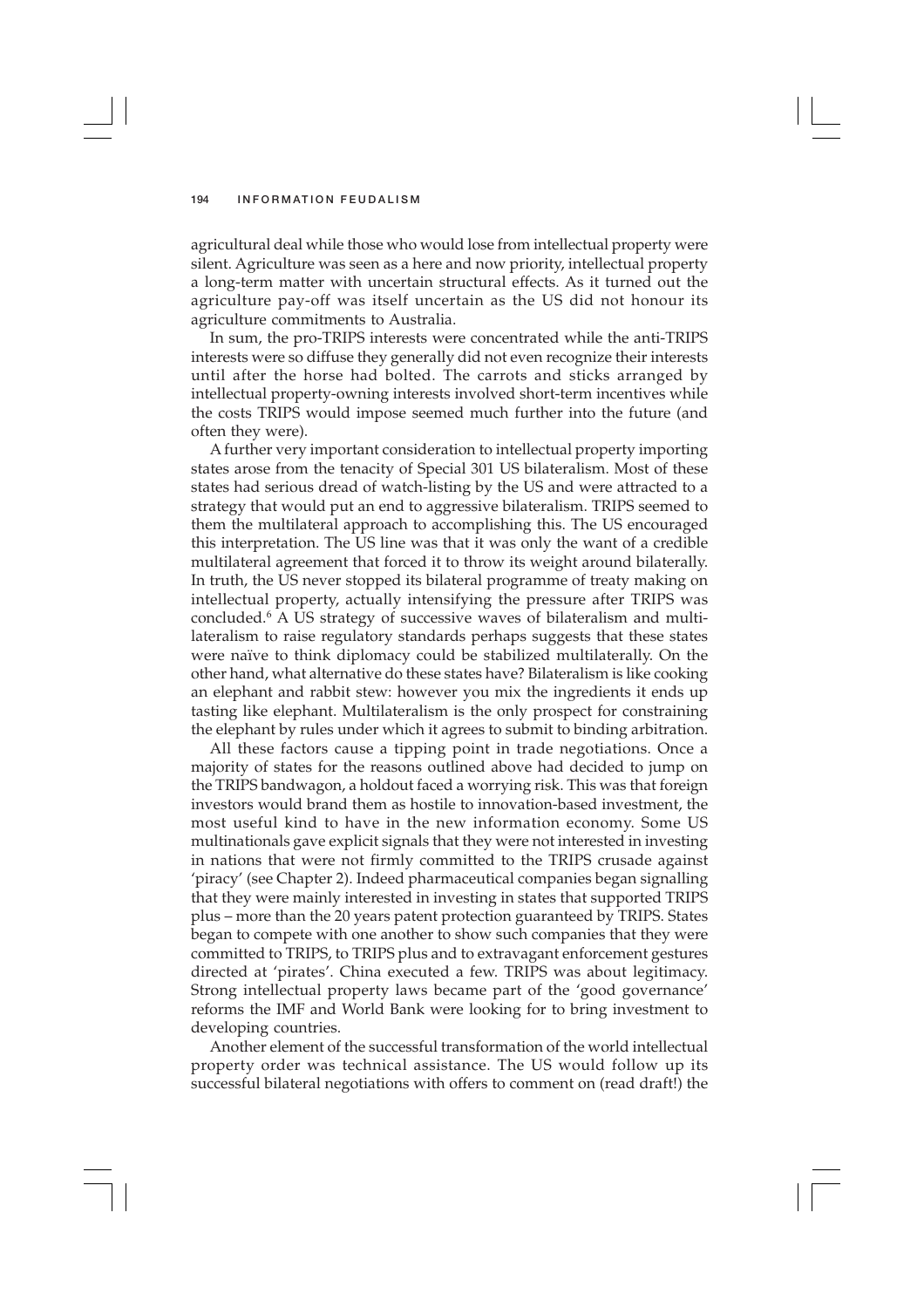#### **DEMOCRATIC PROPERTY RIGHTS 195**

target state's revised intellectual property law. Nations that were not well endowed with intellectual property lawyers would struggle for competent drafting advice if they were resisting the US, but if they were reforming their law to comply with US wishes, the legal advice they needed was always made available, as were trips to Geneva to acquire intellectual property expertise. The World Intellectual Property Organization (WIPO) during the 1990s drafted a lot of intellectual property laws for developing countries that were TRIPS plus in nature just to make sure that those countries would not get into trouble with WTO dispute resolution panels.

The most structural element of US strategy was forum shifting. When UNESCO became a forum where developing countries advanced dangerous visions of knowledge as the common heritage of humankind it was time for the US to pull out and eliminate funding for UNESCO. Developing country proposals to reform the Paris Convention to suit their own industrial property interests was a reason to pull out of this forum. WIPO was also a forum that gave a platform to advocates from developing countries of lower intellectual property standards. This was the reason that the US shifted the crucial forum for global standard-setting in the 1980s from WIPO to the Genearal Agreement on Tariffs and Trade (GATT). There, as we have seen, developing country troublemakers would not even be in the room when important decisions were taken. The tradition of consensus decision-making at the GATT was that if a draft that had been agreed between the secretariat, the US and the EC was challenged by a developing country, the chairman would rule without discussion that there was no consensus on this issue. Out of session the US and EC would be given an opportunity to sort out their differences with the recalcitrant state. The stew created by *two* elephants and a rabbit would taste even more like elephant than a bilateral stew. In our interviews there was considerable disagreement on whether Chairman Dunkel had any influence at all on the intellectual property draft text or whether it was all Anell; whether the Chairman was a cipher of the US/EC in his drafting or a powerful actor. What is clear, though, is that the US found it an advantage to negotiate from 'more neutral text'. They would say: 'We still hold with our submission, but agree to negotiate from this text' (1994 interview).

At this point the story looks like a deeply structural one about what nations need to do to survive and flourish under contemporary capitalism. Yet at the beginning we saw that it is a story of visionary individuals like Jacques Gorlin, Eric Smith, Jack Valenti and Edmund Pratt who imagined the simple idea of linking intellectual property to the trade regime. Individuals like Gorlin and Smith were not powerful men; they were Washington legal and economic entrepreneurs who got things done by getting powerful people like Edmund Pratt of Pfizer and John Opel of IBM interested in their big idea. 'Expertise and the ability to get one of my CEOs on the telephone is the basis of my influence' (1994 interview). In some cases that kind of influence reached even higher, for example arranging for Steven Spielberg to give a private preview of *Schindler's List* in the White House so he could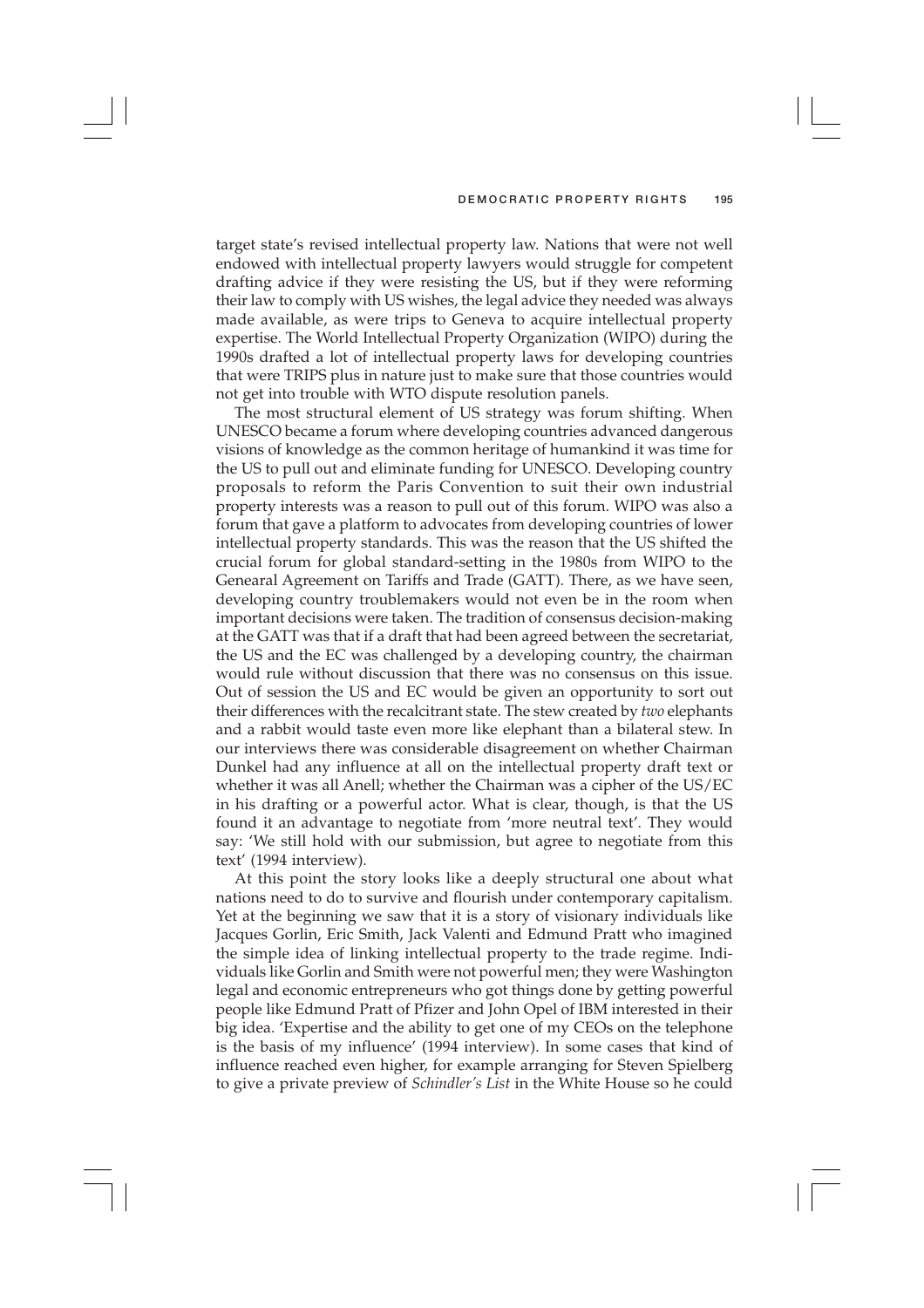ear-bash President Clinton on the importance of TRIPS. During the 1980s almost everyone in the US business community who thought about it at all considered TRIPS a pipe dream. It wasn't just that it was against the interests of almost everyone except a comparatively small number of powerful US and European knowledge firms; TRIPS seemed like a bad idea to most key individuals in the GATT secretariat and the EC. There was no initial interest at all from European and Japanese business, let alone their governments. The implausibility here was about linking an agreement to expand monopoly rights to a regime that was about dismantling trade monopolies and removing barriers to competition.

The visionaries were right. With the counterfeiting code the US backed in the Tokyo Round of the GATT, they thought small and lost; with TRIPS they thought big and won. By taking one step at a time – first getting European business on side, then their governments, then Japanese business, and so on – they finally rendered the implausible plausible. Then the US state was genuinely willing to throw its weight around in the successive waves of bilateral and multilateral coercive trade negotiation we have described. Actually they did not throw it around as much as the business reformers wanted. But this was wise diplomacy; the USTR used minimal necessary force while projecting an enforcement pyramid from watch-listing to priority-watch-listing to priority foreign country listing to trade and aid sanctions and cancellation of benefits under the Generalized System of Preferences. As regulatory theory prescribes, $^7$  the pyramid projected an image of invincibility, as articulated by one Australian trade official: 'At least on important issues, everyone will comply or face retaliation' (1993 interview).

The first basis of diplomacy was that jumping on the TRIPS bandwagon was in their own interests if they wanted to attract capital and become a knowledge economy. 'TRIPS ratification can build confidence… It's a signalling flag – "I'm for foreign investment"' (1993 UNCTAD interview). The combination of the enforcement pyramid mentioned in the previous paragraph and perceptions of what was needed to *become* an investment destination led Tunisia's GATT negotiator to construe signing as inevitable, legitimacy building and common sense:

It doesn't affect us yet. And eventually we have to develop intellectual property standards. So we might as well commit to it as part of a package that is in our national interest. (1997 interview)

The gentle but strategic diplomacy of Lars Anell as Chair of the TRIPS negotiating group in Geneva, for example in ruling that existing national legal traditions would not be an argument allowed into the debate, was also a velvet glove over the iron fist of US and European corporate power. Thus the visionary few did realize their long-term strategy for making the US a richer country at the expense of most of the rest of the world by orchestrating shorter-term pay-offs for key global actors who lacked the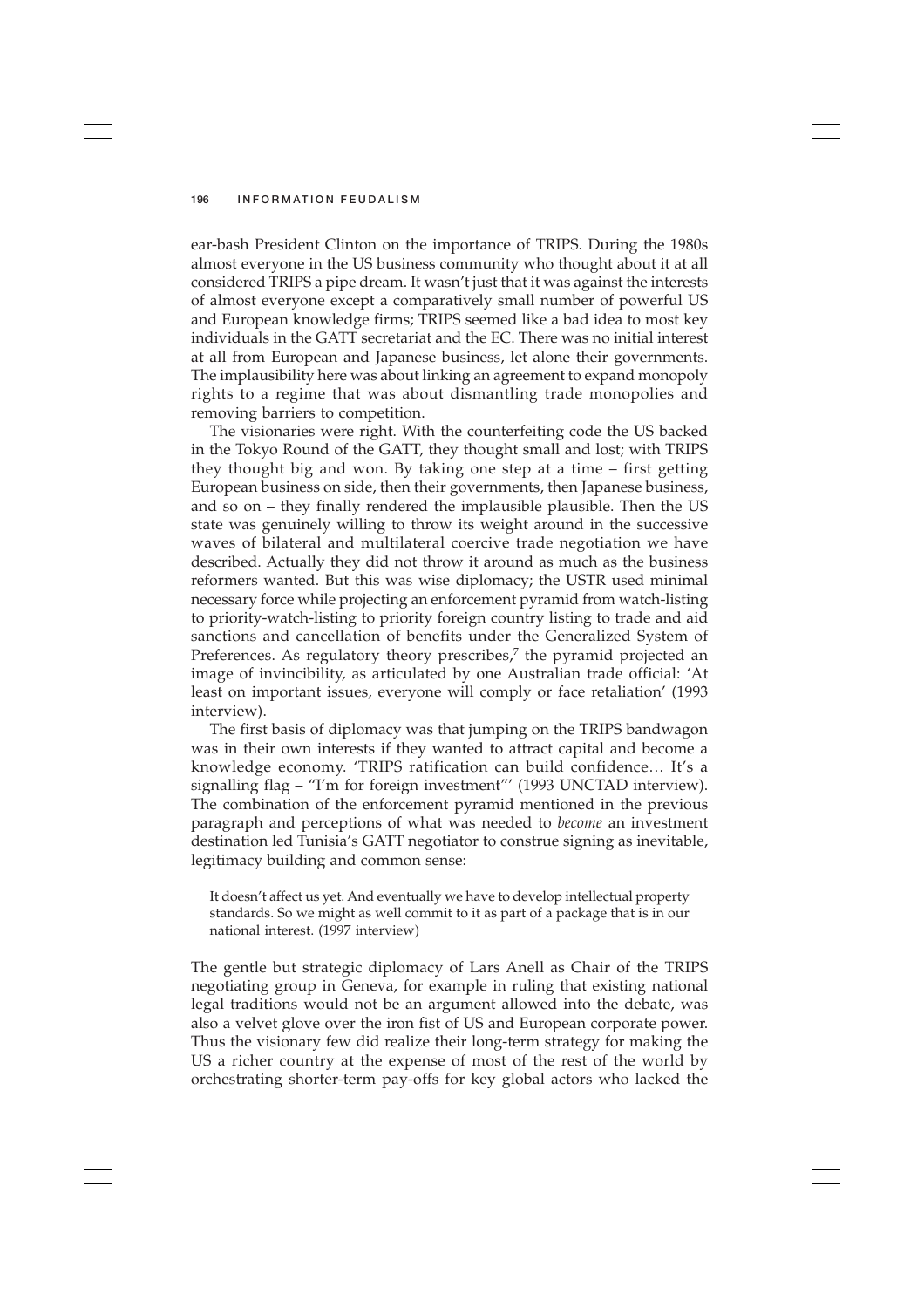#### **DEMOCRATIC PROPERTY RIGHTS 197**

clarity of vision to see longer-term interests. The US axis on TRIPS showed genuine diplomatic wisdom in the way they expanded the circle from US business to the US state to Europe, the Quad, Quad-plus, the Friends Group,  $10 + 10$  when they were succeeding in building consensus, then narrowing the circle back to the Quad and back to Washington when they struck divisive issues. All the time they worked on confidence building outside the circle. Even on India, the most powerful holdout, the US worked tirelessly pointing out to India that its analysis would change when the reforms India was putting in place to become a more open economy were realized, that it had a software and film industry that gave it very different interests from other developing countries such as the ASEANS, and so on. At the same time, 'The Committee [the US] went to the ASEANS and said these guys [India and Brazil] should not be representing you because they don't care about investment climate!' (1994 Washington interview).

Hence, the explanation for the globalization of the US intellectual property regime by the trade/IP linkage requires both a structural grasp of economic interests and an understanding of entrepreneurship in ideas by individuals who knew how to harness structural power. There was, as one of them said, 'a success breeds success thing' during the long march from the Caribbean Basin Initiative to the GSP to Special 301 to strategic bilateral victories to TRIPS to TRIPS-plus bilaterals. Here it is also important to keep in view an op-ed like 'Stealing from the Mind' (Chapter 4). Two decades ago it took a leap of imagination for ordinary citizens to conceive of what they were doing in copying an item of software, music or videotaping a television programme, as theft. As a matter of law, these things were never criminal offences in most nations until TRIPS. The public relations campaign to define information piracy as a crime has reframed popular consciousness of intellectual property. It was important to define TRIPS as a matter of simple justice, because the fact is it is a matter of complex injustice. It pulled off a huge structural shift in the world economy to move monopoly profits from the information poor to the information rich. As we go deeper into an information economy, the implications of this for widening inequality in the world system, even within the US and Europe, will become more profound. There will be a digital divide, an access-to-drugs divide and a divide between those who avoid taxes by shifting their intellectual property rights around the world system and those who simply pay for them.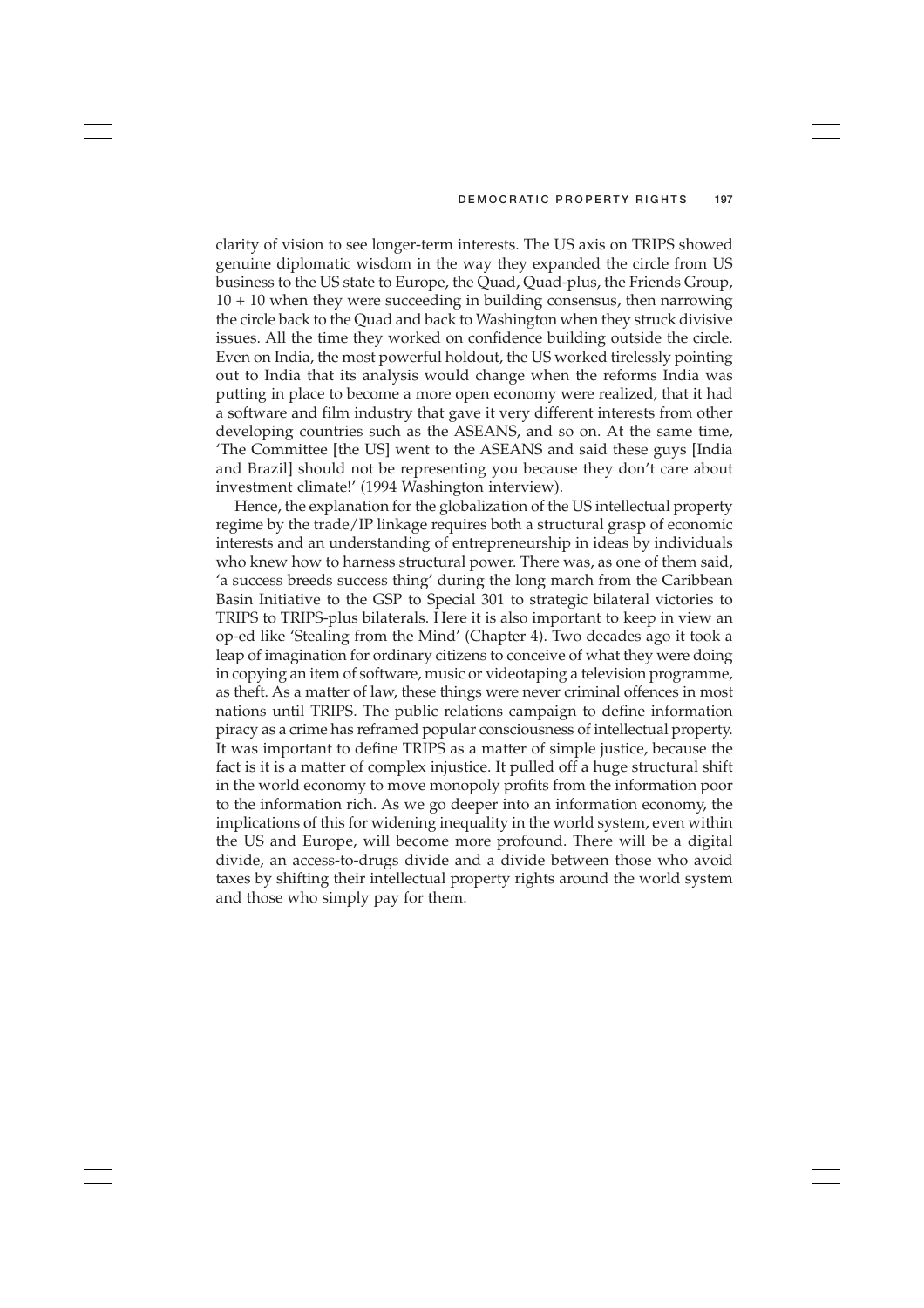#### CHAPTER 13

# Resisting the New Inequality

## THE NEW INEQUALITY

At another level, TRIPS was pulled off because it mattered so much to those who lobbied for it. These people understood the new realities of information economies and where wealth came from. In an industrial economy wealth came from controlling capital and labour. Our analysis of information feudalism is that the TRIPS visionaries saw wealth as coming from controlling abstract objects like patents. Their big idea was that if you came to own a patent in a genetically engineered cow that produces twice as much milk as existing cows, you had an asset that was equal in value to all the herds of all the world's dairy farmers. And a more liquid asset than all that milk and all those cows! Here we see the sense in which these visionaries sought to transcend industrial and financial capitalism and move back to the future of a new feudalism. Instead of extracting wealth from cowherds by owning the land making the cowherders their vassals, the infofeudal aspiration is to propertize things that make cows productive, requiring the cowherder to choose between going out of business and paying you for this knowledge. Similarly with the Internet. The net evolved as part of the intellectual commons, but the infofeudal strategy is to propertize 'Gateskeeping' software so that the choice is to either to pay your taxes to Baron Bill or some other infofeudal Sheriff of Nottingham or to choose not to be a serf of the net. Of course the story is more interesting and complex than that; there are Robin Hoods of infofeudalism – the Free Software Movement and many groups like Napster. Information feudalism is therefore like medieval feudalism in that it is a fragile and partial accomplishment, constantly under threat from competitive capitalism and from the activism of democratic citizens.

Information feudalism, as represented in Table 13.1, is not an accomplishment that is realized; it is a project of some of the visionaries we interviewed for this research, which is under challenge. Later in this chapter we will discuss how it might be challenged more strongly. Yet each of the historical layers in Table 13.1 secured only very partial control that both has an inegalitarian residue today and an oppositional movement, beginning with the primordial hegemony of men over women and the continuing struggle of feminists against it. Information feudalism is a new variant of the transformation of the relations of production about which Karl Marx wrote so eloquently. Marx failed to grasp in a rounded way how partial and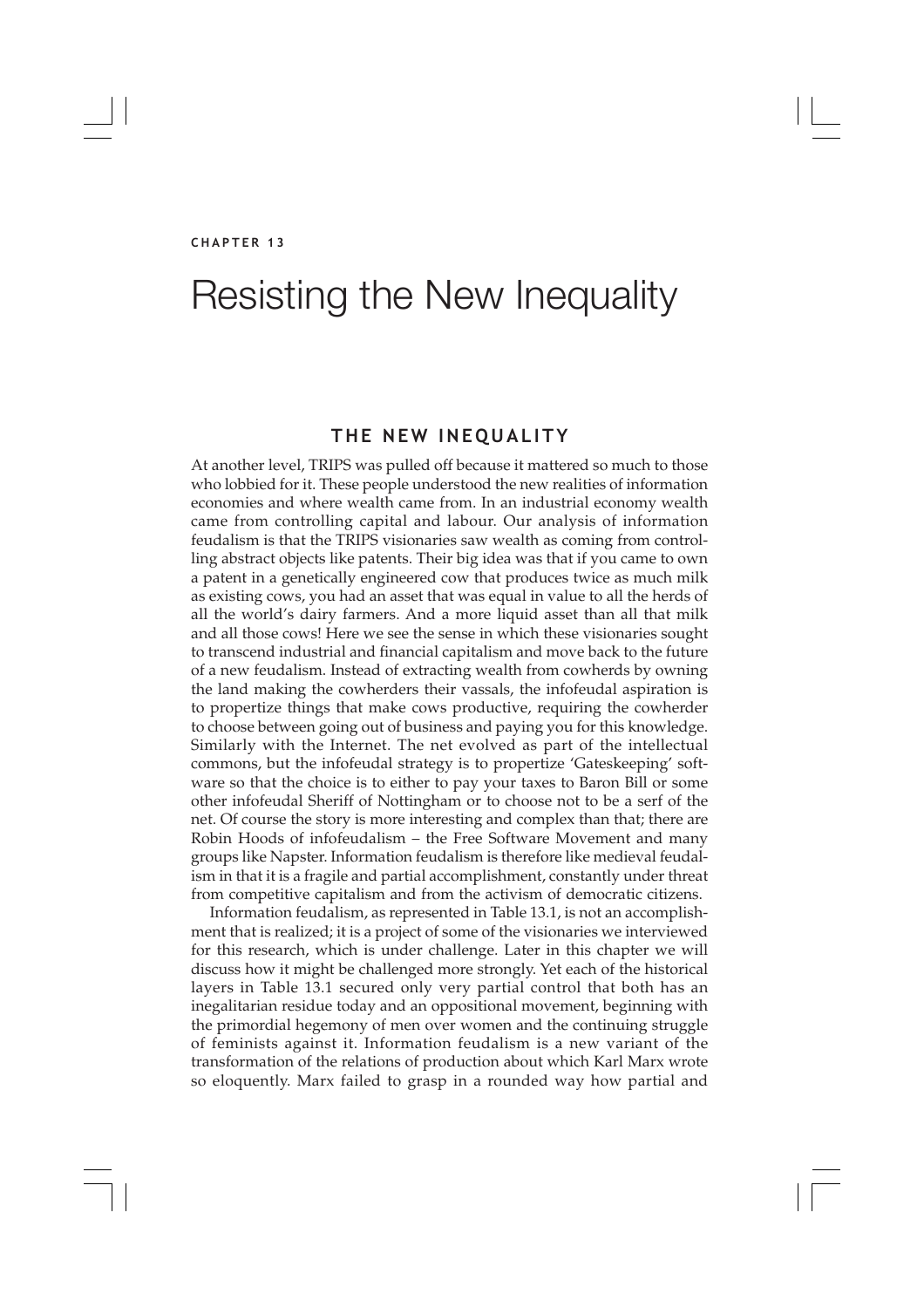#### **RESISTING THE NEW INEQUALITY 199**

variegated these transformations are. There are ways in which they all have liberating effects, lifting some of the tyrannies of the old order, as Marx clearly saw in the transition from feudalism to capitalism. Marx also saw that the new dominion also brings in new inequalities that in some ways build upon persistent inequalities of the old order. This is the way we read Table 13.1.

All of the prior institutional projects of world history, conceived narrowly for our purposes as projects to redistribute property unequally, have important surviving features today. They are never fully supplanted. So with information feudalism. It will certainly not supplant industrial and financial capitalism, or the persistent residues of colonialism, or the king's power to tax centrally, or serfdom and slavery, or patriarchy. Our contention in this book is that information feudalism is an evocative way of describing the contemporary institutional push to redistribute property rights unequally. It contributes another cumulative layer of inequality. The question is how much will we let it contribute. We are not suggesting that infofeudalism's effects on inequality will be deeply institutionalized in anything like the degree of the institutions of medieval feudalism. Indeed one objective in describing the information feudalism project of the visionaries we interviewed is to encourage democracies to stand up against the dangers and prevent information feudalism from ever being fully entrenched into the institutions these visionaries are seeking to make.

|  |  |  |  | Table 13.1 Inequality and Property Rights in World History |
|--|--|--|--|------------------------------------------------------------|
|--|--|--|--|------------------------------------------------------------|

| Era                   | Emergent property right                                                |
|-----------------------|------------------------------------------------------------------------|
| Primordial/Ancient    | Patriarchal. Men over women and children                               |
| Feudalism             | Lord over land and vassals                                             |
| Centralized state     | King over taxes                                                        |
| Imperialism           | Major powers over colonies, slaves                                     |
| Industrial capitalism | Capitalists over labour and surplus value                              |
| Finance capitalism    | Bankers and investors over securities, bonds, derivatives,<br>interest |
| Information feudalism | Infogopolies, biogopolies over abstract objects                        |

## RETHINKING PIRACY

Two can play the piracy game. A recent Oxfam publication on 'patent injustice' included as one of its policy recommendations: 'Stop patent protection on bio-piracy'. 1 The pamphlet continued:

WTO rules should be amended to prevent bio-piracy. As a first step, the TRIPS regime should be harmonized with the Convention on Biodiversity, with patent holders required to disclose the origin of biological materials and to demonstrate prior informed consent of the original holders of knowledge applied in the development of patented products.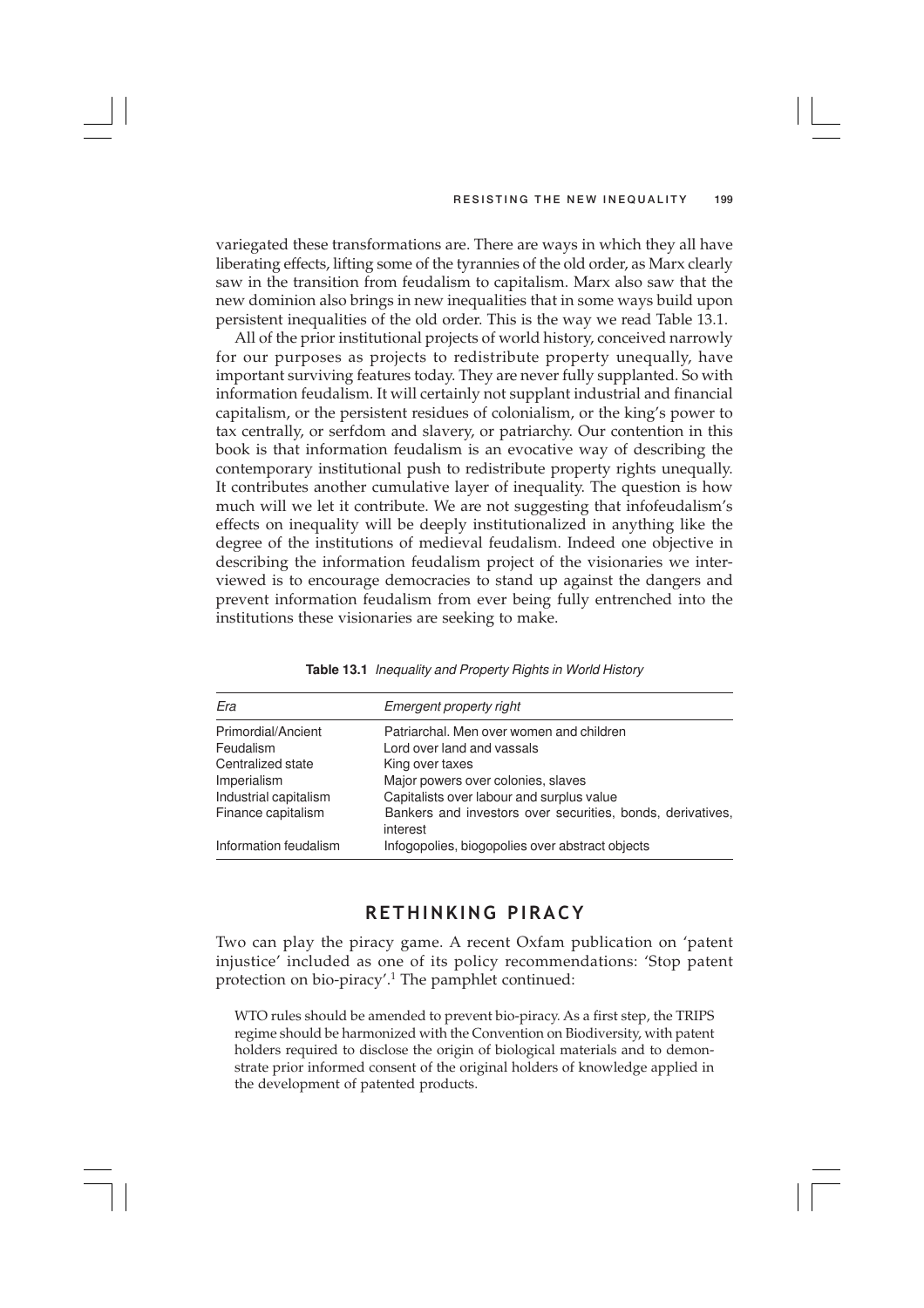This is a strategic counter-move from the NGO side. The indigenous justice issues in purloining indigenous knowledge for the financial gain of multinational corporations is also a human rights issue. More broadly, the UN Economic and Social Council Sub-Commission on Human Rights in August 2000 explicitly suggested that TRIPS implementation may be straying into the violation of basic human rights, including:

the right of everyone to enjoy the benefits of scientific progress and its applications, the right to health . . . there are apparent conflicts between the intellectual property rights regime embodied in the TRIPS Agreement, on the one hand, and international human rights law, on the other.

In any principled national legal system, basic human rights to health, education and indigenous rights to their cultures take precedence over (trump) utilitarian considerations. The global expansion of intellectual property rights is justified, spuriously or not, on utilitarian grounds: expanded reach for intellectual property will increase innovation and therefore economic growth. Increasingly it is recognized in international law that, just as in democratic national law, the first claim on our legal institutions is to ensure that basic human rights are honoured. Then within that rights constraint, we should seek to design legal systems to optimize other good consequences – like innovation. Strategically, therefore, it does make sense for NGOs concerned about TRIPS injustice to work through the international human rights regime to ensure that the Council for TRIPS guarantees ground rules on compulsory licensing of intellectual property rights that will protect fundamental human rights.

Citizens should have their rights to private property guaranteed. But as was argued in Chapter 2 there is a difference between guaranteeing a person their right to exclude others from using their Cadillac and excluding others from using the times tables. If someone else is allowed to use my Cadillac, that reduces the value of my property, indeed may totally deprive me of its use when I need it. In contrast, if someone else uses the times tables, my use of them is in no way compromised. It would be morally wrong to give someone an intellectual property right in the times tables because that would artificially deprive those who could not afford to pay of something basic to their right to an education.

There is a continuum between a Cadillac, where ownership cannot be shared among many, which involves no knowledge fundamental to the common heritage of humankind, and the times table, access to which can be shared without limit and is part of the shared knowledge fundamental to the educational rights of our children. At some point along that continuum, we allow property rights to swing in so that there might be incentives for invention. Even then, we constrain the number of years we allow the knowledge to be locked up, or we limit the right in some other way (such as making it contingent upon registration or allowing its free use in certain circumstances). Knowledge is forever, but intellectual property rights are not and should never be.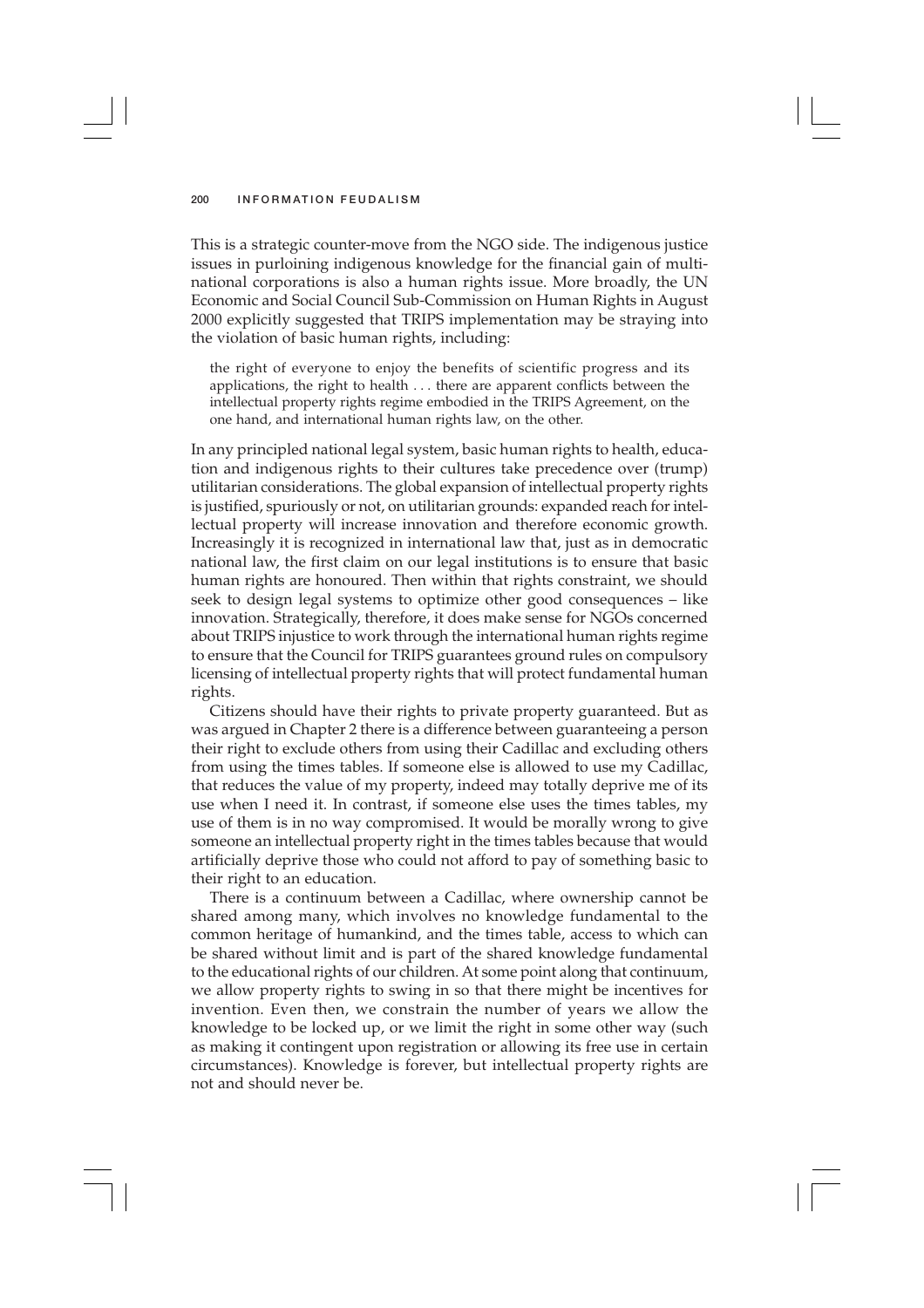#### **RESISTING THE NEW INEQUALITY 201**

In Chapter 2 we saw that when we grant intellectual property rights in the times tables, in seeds that farmers use in traditional agriculture, in genetically modified parts of the human genome, to appropriate indigenous medicines or art, the worry is that we turn citizens into trespassers in their own cultures. By reproducing the times tables, growing their own seeds, using traditional medicines or selling indigenous art they may be trespassing on an intellectual property right that has been appropriated by a large company. Mrs McDonald is told that by naming her family fish and chip shop McDonald's, she is in breach of the trade mark of an American company. This is what we mean by being a trespasser on your own heritage. Increasingly this worry is real, especially for the most fragile and embattled indigenous cultures of the South.

This is what information feudalism means. When Monsanto contractually imposes obligations on farmers using the lever of its control over intellectual property in seeds, Monsanto does act like the feudal lord who allows serfs to till his land so long as they honour the obligations that are his due. Colonialism was an extension of the feudal notion of the vassal to the level of relations between whole states. We saw in Chapter 5 that the major powers imposed upon their colonies, against the interests of those colonies. They signed treaties at Berne and Paris on their colonies' behalf. The deal was that the vassal state would receive the protection and beneficent knowledge of their colonial master in return for propertizing their cultural commons into the hands of corporations from the colonizing state.

New colonies today are universities. Scientists increasingly are vassals of knowledge corporations. They starve scientifically unless they generate ideas corporations are interested in buying and selling. As scientists sell more of their ideas to multinationals, they enslave themselves as trespassers on their own intellectual commons. Freedom of enquiry is blocked at various turns by patent and copyright obstacles. At a more banal level, they cannot distribute to their students copies of papers written by colleagues; they must get permission from a multinational publisher and pay a small royalty to them. If they are scientists in a poor country, where universities cannot afford the royalties, they are turfed off the intellectual commons. Thanks to the new commons created by public investment in the Internet, they can at least surf the net in search of non-copyrighted material. Just as in Hollywood Rupert Murdoch reaps larger rewards than the inventive people who write screenplays and direct, so the serfs of science receive meagre rewards for creativity compared with the corporations that come to own their ideas. The system is designed that way. Dissembling robber barons are the actual beneficiaries of stealing from the mind.

# REFORMING PATENT OFFICE REGULATION

A flourishing area of scholarship in economics, law and across the social sciences is business regulation. Socio-legal scholars who study how regulatory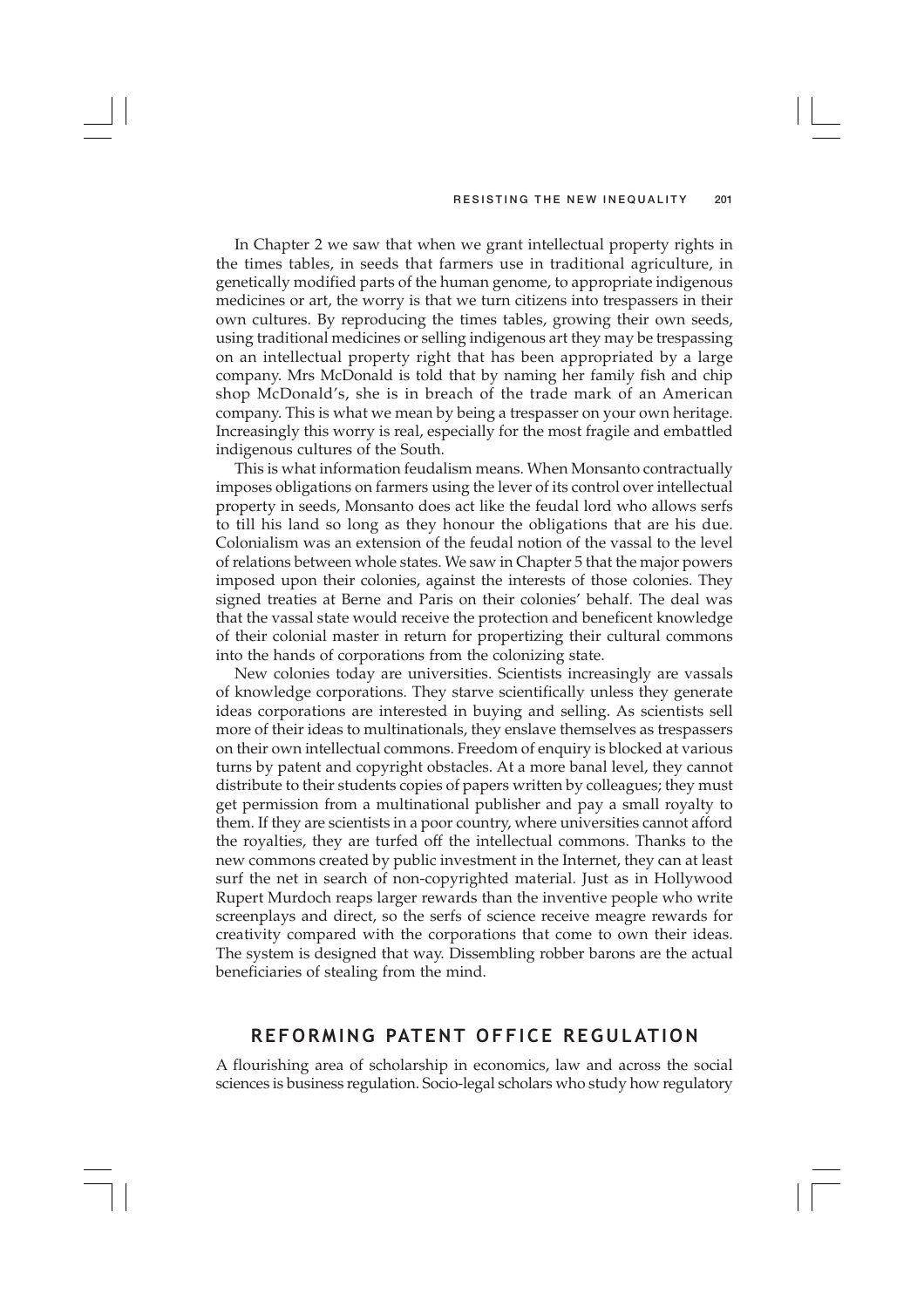agencies do their job have conducted countless empirical studies of almost every kind of agency except patent offices. Copyright offices have been similarly neglected. The only recent study by Deepak Somaya does reveal real differences in the way patents are administered in different countries.<sup>2</sup> US and Japanese patent administration was found to differ; US administration was more supportive of the exclusive property rights of patentees. In contrast, Japanese patent administration was more demanding of explanations on how inventions worked, giving more priority to facilitating the sharing of new knowledge and to rapid dissemination of innovation: '[T]he Japanese view inventions more as a public and less as a private, good', patents 'more as a means to reward inventions and less a right to exclude others from use than in the United States.'

Somaya found European patent administration to lie between the US and Japan, with Germany closer to Japan and the UK closer to the US. This is exactly as one would expect from David Soskice's theory of comparative capitalisms.3 According to Soskice, both German/Japanese and US/UK capitalism are successful models. The German/Japanese model, which they share loosely with Sweden, Switzerland and South Korea among others, involves substantial intercompany cooperation including sharing of innovation, with the state playing a framework-setting role on matters ranging from labour markets to training to innovation policy. Under the Anglo-Saxon model, the state plays an arms-length role and intercompany collaboration is discouraged by competition and intellectual property law. This Anglo-Saxon model, according to Soskice, is better for the development of service industries, such as the superior finance sector we see in London and New York, and for tightly coupled production systems (airlines, large software houses, large entertainment systems). The German model is superior for relatively complex production processes and after-sales service, such as sophisticated engineering products from motor vehicles to washing machines.

What follows from the Soskice analysis is that societies must choose their system for regulating intellectual property with an eye to how it will fit other crucial legal and industry policy institutions from competition policy to labour market policy. Institutional mismatch, falling between the coherent institutional packages for engendering different kinds of flourishing capitalisms, is the worst choice to make. Put another way, every society must choose how to regulate property rights in the context of the niche in which it seeks to excel in the world system. Again this is a prescription for rich, local, democratic deliberation on how to enforce property rights. It is a prescription against buying any WIPO Anglo-German hybrid regime as 'best practice' in getting the best of both worlds.

Peter Grabosky and John Braithwaite have made the only attempt at a systematic study of the enforcement strategies of all the significant regulatory agencies in one country, 101 of them. Only one page was devoted to the patent office compared with 28 pages devoted to environmental regulation. In a hierarchical clustering analysis of enforcement and interview data from 96 of the agencies, the patent office was classified as a 'Benign Big Gun', an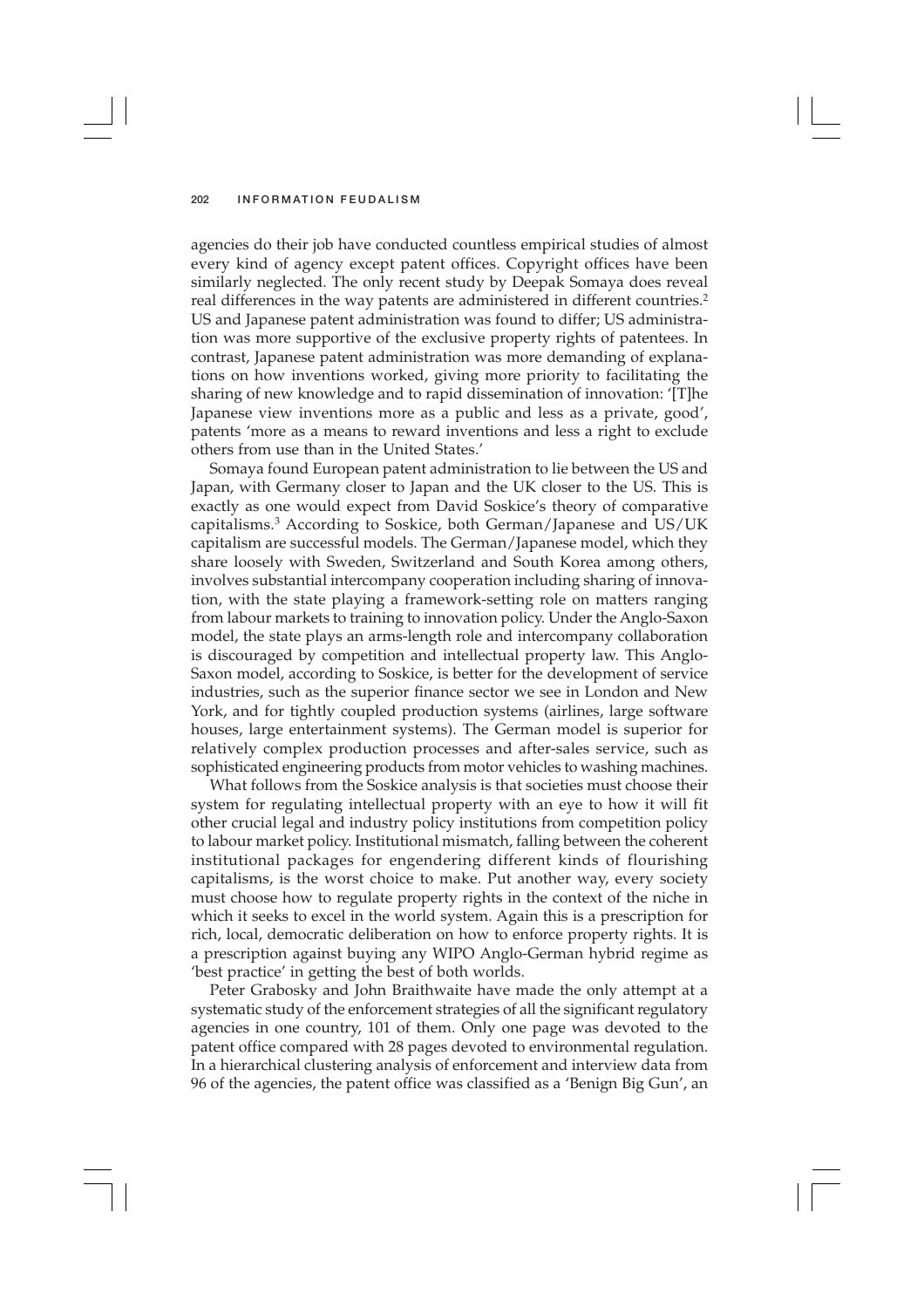#### **RESISTING THE NEW INEQUALITY 203**

agency that had enormous enforcement powers in its legislation, but that never or rarely used them. For example, at that time (1986) there had been only two criminal convictions under the Trade Marks Act in Australian history. Grabosky and Braithwaite concluded that:

The Patents, Trademarks and Designs Office is the only agency in our study which relies predominantly on controlling corporate malpractice by establishing a framework and an information base which enables aggrieved parties to pursue their own interests in the courts.4

Indeed one senior interviewee in this study likened the patent office to a land titles office; his was not a regulatory agency at all. Patent offices in most countries for most of the 20th century seem to have been rather like the Australian office. TRIPS changed this; some of them now have active programmes for tracking down intellectual property pirates and prosecuting them, though in most nations this job is delegated to the police. Basically, however, the land titles mentality remains.

Yet for most of the history of the institution there has not been a land titles mentality. We saw that in Feudal England and up to its zenith in the Elizabethan era, patents were granted primarily for reasons of state to give monopoly control over an industry to a powerful courtier. The Statute of Monopolies of 1624 changed that by restricting grants of patents to inventions. The grant of a patent, however, continued to be a matter of public interest deliberation, not at all like the simple registration of ownership of the land. The state had to be convinced that the public benefit of encouraging innovation by granting the patent outweighed the harm to commerce of preventing others from exploiting the innovation. English courts approached patents not pre-disposed to find ways to extend the reach of the patent. This regulatory philosophy was also adopted in the US. It was regarded as particularly important that patent offices ensure in the public interest that an application was not a trivial adaptation of an old patent that had expired (and therefore a ploy to extend the period of monopoly rights), a ploy that was and is all too common. Also it was viewed as important that the patent application demonstrated a specific and defined benefit to the public. A reason for this was the historical experience of how chemical giants, especially the Germans, had deterred competitive entry to a product market early in the 20th century by registering a thicket of patents that covered everything and anything that a potential competitor might find useful.

In Chapter 10 we saw that the US Supreme Court in the mid-1960s reversed a trend towards the weakening of the utility requirement in patent law, but this did not stick, the weakening trajectory returned for the rest of the century. As one US patent attorney practising in the biotech field put it in a 1999 interview, today 'you get utility if you can spell it'. The publication of new final guidelines on utility in January 2001 by the US Patent and Trademark Office requiring inventors to show a 'specific and substantial utility' is an admission of just how little was being asked of inventors in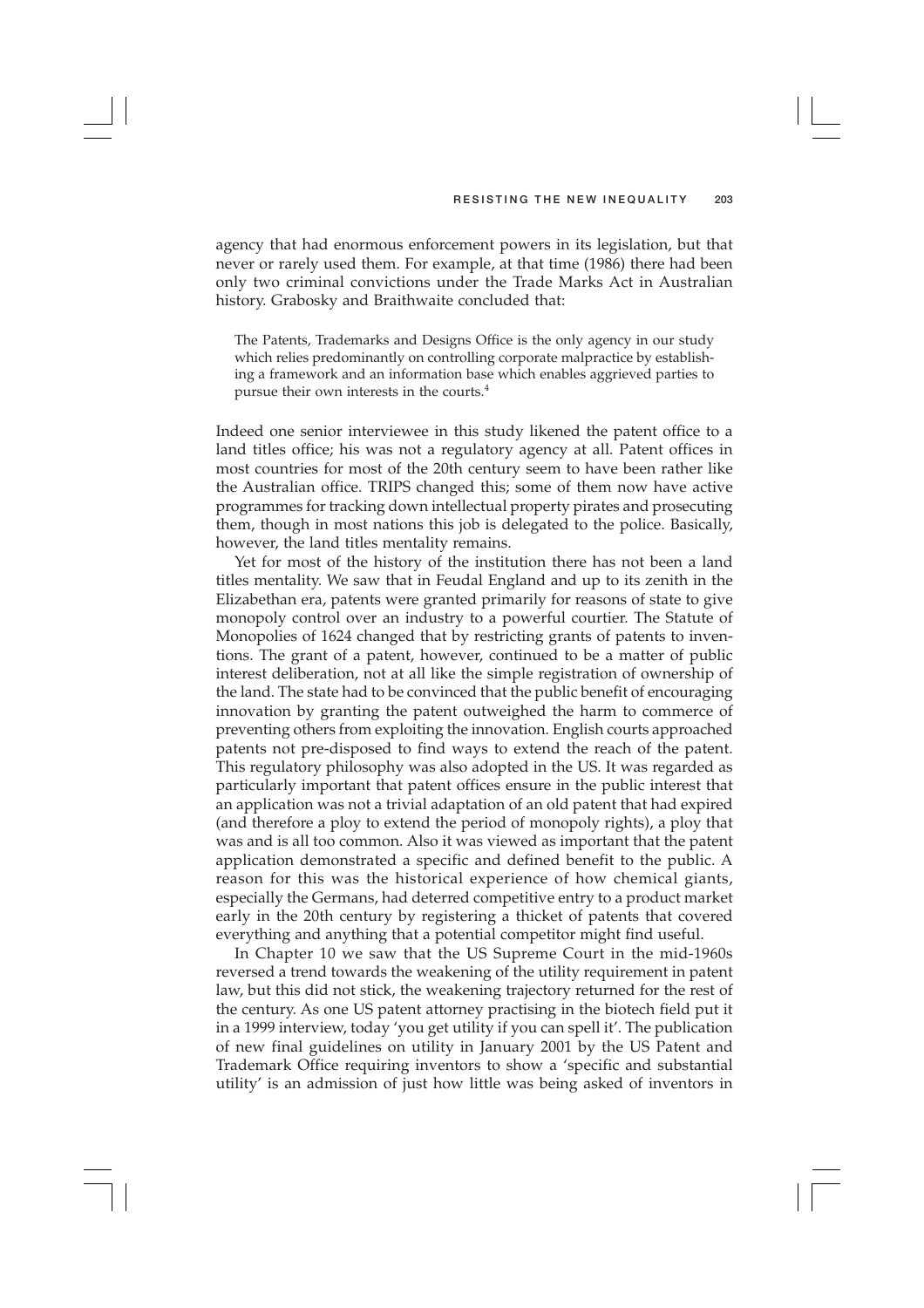relation to gene-based technologies. More generally, we saw in Chapter 10 that during the 1940s and 1950s getting a US court to declare a patent valid was tough; by the 1980s the odds had changed dramatically in favour of the patent holder. In this, the US courts have become handmaidens of US corporate interests, which are the big beneficiaries in the world system of thickets of patents in areas like biotechnology. It was these corporate interests that guided the formation of the US Court of Appeals for the Federal Circuit, the court that hears patent appeals (see Chapter 10). More disturbing is why the courts of nations that are net importers of intellectual property rights have succumbed to the hegemony of Anglo-American law in this respect. Perhaps it reflects a wider Anglo-American-Franco-German domination of the intellectual agenda of the epistemic community of intellectual property law coordinated by the World Intellectual Property Organization.<sup>5</sup> The intellectual property exporting nations have not only grabbed the trade agenda but also the jurisprudential agenda to the exclusion of independent thought from legal thinkers in intellectual property importing nations or indeed jurists in exporting nations who have a balanced concern for consumer interests.

Essentially the courts and executive governments in the Western world, though not in India and some other sophisticated developing countries, have rubber stamped the capture of patent offices by multinationals. The economics of this is straightforward. Under the 'new public management' patent offices increasingly have to fund their operations from the fees they collect from patentees. For patent offices everywhere most patentees are US and European companies or their local agents. The other financial fact of life is that as intellectual property rights have become more economically crucial to big business they have bankrolled patent offices out of contesting their strategic litigation games. Multinationals appeal patent office decisions in the courts mainly with an eye to securing precedents that turn the body of law to their structural advantage. Patent offices have had neither the legal resources nor the will to adequately contest these strategic litigation games.

What is to be done then about the progressive capture of the patent offices and courts by multinational corporations? One might also ask the same question in relation to copyright and trade mark offices. The work of these offices is just as important to the public welfare and the structural problems much the same as for patent offices. Just as regulatory scholars have neglected the practices of patent offices as an object of study, so NGOs have neglected them as objects of lobbying. The consumer movement, development NGOs and to a lesser extent trade unions have now heard the TRIPS wake-up call. The realization that they were deceived and excluded on the TRIPS debates is one of the reasons they were out on the streets in Seattle and are active on the Internet today resisting a Millennium Round of the WTO. The not insignificant political clout that these NGOs now have, their capability to join arms with developing countries to form a democratic veto coalition against another WTO round, give them the capability to intervene with demands for the reform of patent office administration. At the moment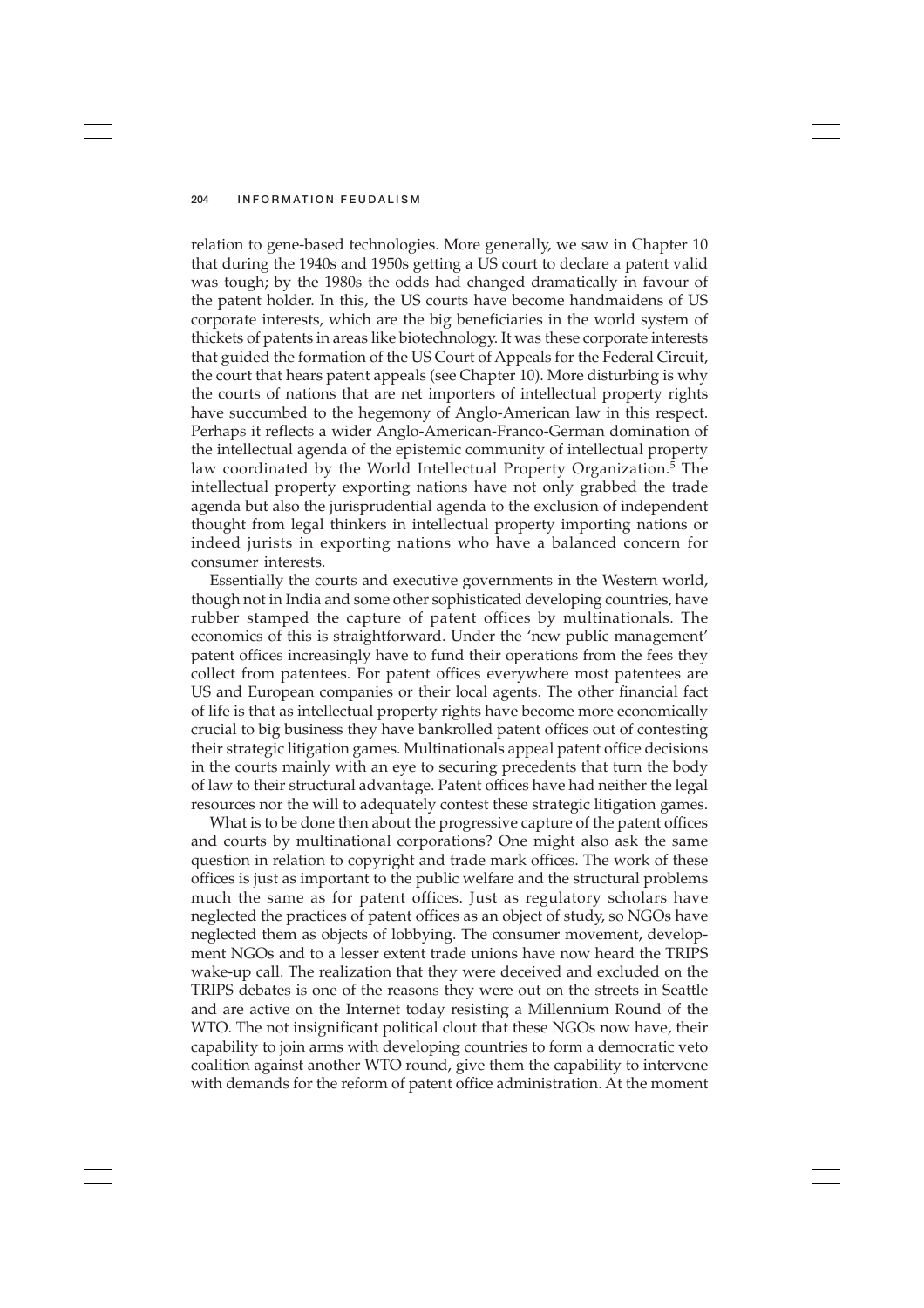#### **RESISTING THE NEW INEQUALITY 205**

the anti-TRIPS NGOs see reforming patent office policies as a rather less romantic activity than street marches in Seattle. One of our objectives with this book is to persuade them that it is time to shift this perception.

Consumer groups in many countries today do have the clout to demand seats on the policy and consultative committees of patent offices, copyright offices and trade mark offices, seats that are currently occupied almost exclusively by business, copyright, patent and trade mark attorney interests. It is not enough for NGOs to make submissions to these committees or to have a token representation. Submissions without advocates on decisiontaking committees tend to become part of filing history rather than committee action. NGOs can set themselves the objective of campaigning in a classic hard-cop-soft-cop fashion for reform of patent or other intellectual property offices. The soft cop NGOs can take their seats on policy committees within the walls of the patent office and seek to persuade changes in patent administration that: (1) demand resistance to the strategic litigation games of the multinationals; (2) demand effective application of the tests of patentability in the public interest; (3) demand that human rights, such as rights to health and indigenous rights, are taken seriously in patent determinations; and (4) insist on denial of patents to companies which do not adequately document the know-how needed to work the invention properly once the patent has expired. The fourth point is important so that others can exploit the information in the patent that society has received in exchange for the grant of the patent privilege and so new generations of innovators can stand on their shoulders. The hard cop NGOs can attack the patent office (and indeed the soft cop NGOs) from outside the walls, accusing them of regulatory capture. Experience in other domains with combating regulatory capture by big business, for example with environmental regulation, suggests that persistence over a long period with this strategy of hard cop and soft cop NGOs competing for political influence is what produces public-regarding reform.

The objective of such a NGO strategy needs to be much more than demands for critical reforms to patent office regulatory administration on matters such as utility and strategic litigation games. Political lobbying also needs to be directed at regulating intellectual property offices with a new jurisprudence of intellectual property. Pre-eminent here is the need for indigenous rights groups to lead demands for intellectual property rights law and administration to be constrained by fundamental international human rights obligations. Human rights law must be clarified and made more explicit in its application, to ensure that it precludes actions by intellectual property offices leaving indigenous people as trespassers on their own culture. Compulsory licensing of intellectual property rights, something the US failed to weaken radically through TRIPS, will be one of the weapons here, a matter we will return to below. For the moment we simply make the more abstract point that patentable inventions should: (1) pass meaningful standards of patentability; (2) be linked to a full disclosure of know-how test; and (3) not threaten, through the issuance of the patent, any fundamental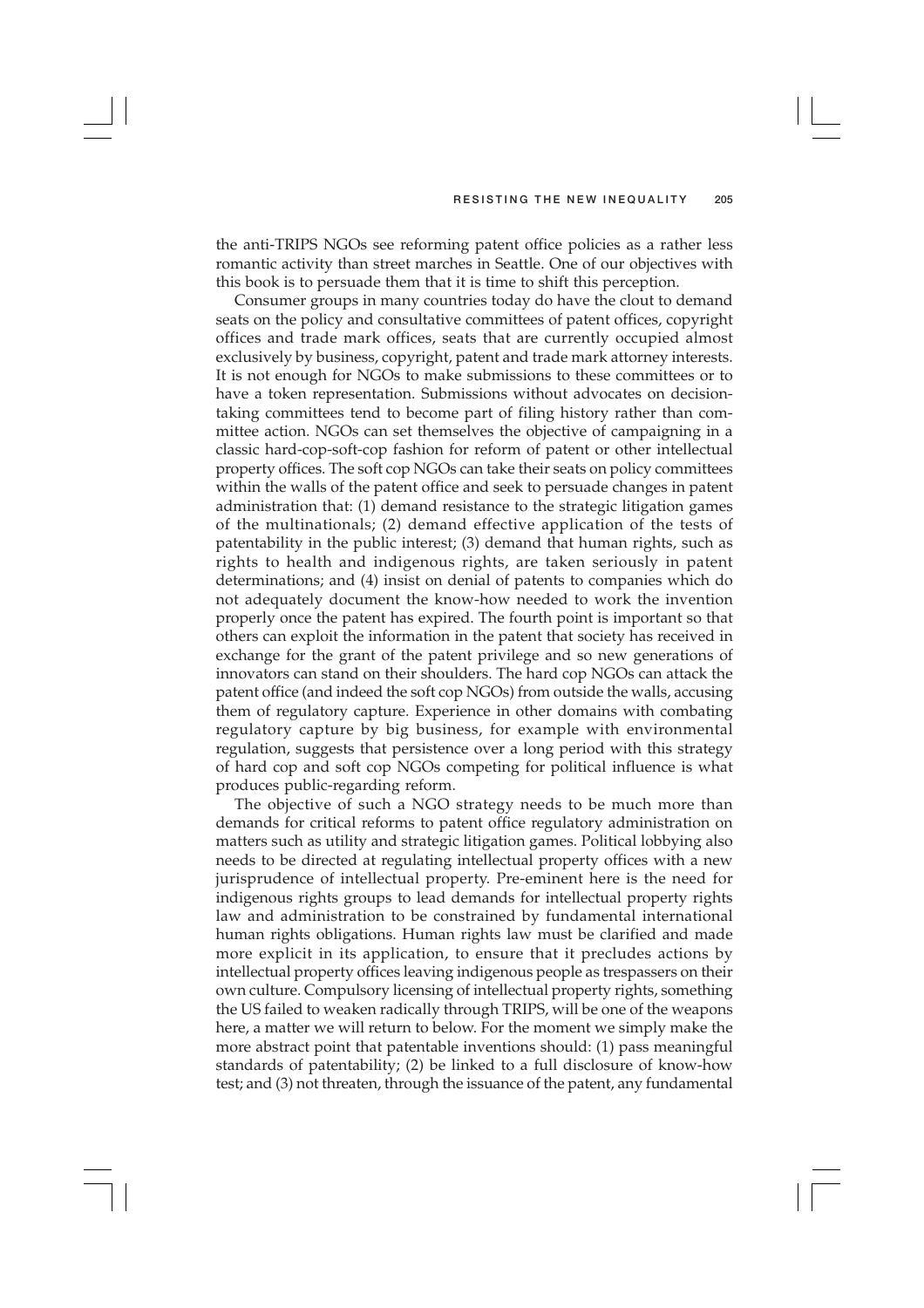human right as defined by the international human rights instruments the state has ratified. The structural reform of patent administration needed to enforce these three tests is a shift from state administration captured by big business to tripartite administration where patent examiners are monitored on one side by business and on the other by NGOs, particularly consumer groups with links to indigenous rights, human rights and development NGOs. Tripartism has been demonstrated in other regulatory arenas to be the key reform for deterring regulatory capture and corruption.<sup>6</sup>

There is a fourth test that must be added to the patent, disclosure and human rights tests. This is the competition policy test. Again NGOs have the key role of blowing the whistle to the national competition regulator when their monitoring of the decisions of patent examiners reveals that competition law has been breached. In short, the competition regulator needs to be positioned as a check and balance on the decisions of intellectual property regulators and NGOs, the whistle blowers who alert competition regulators to matters of concern. For the reasons outlined in Soskice's theory of comparative capitalisms, it is vital that intellectual property and competition institutions are mutually responsive so as to support an intercompany system that is fertile soil for investment. Furthermore, NGOs in most countries will need to lobby for a more aggressive use of competition law principles in relation to the exercise of intellectual property rights. The handsoff-intellectual-property policy of the Reagan Administration meant that competition principles stood silently by as intellectual property monopolies inflicted heavy losses on consumers and the process of innovation around the world.

NGOs could also lend their strength to the cause of globalizing competition policy rules aimed at defeating global knowledge cartels which are beyond the reach of any one national competition authority. Finally, globally networked NGOs could campaign/lobby for the transplant of good regulatory initiatives aimed at improving tools of competition law for dealing with the ill effects of intellectual property monopolies on innovation. The concept of a dependency licence in French law, for example, is aimed at giving rights of access to those who are in a position to improve on the patent holder's original invention.<sup>7</sup> Such licences recognize the sequential nature of innovation and prevent intellectual property from being used to turn innovation into a winner take all game based on legal stratagems.

There is also a need to reform the deliberative quality of intellectual property regulatory administration. This need has become greater as the patent system expands to cover technologies that raise moral issues. As argued above, getting an efficient balance in intellectual property rights requires representation, transparency and non-domination combined with institutionalized opportunities for thoughtful deliberation. Tripartism, which gives a plurality of NGOs a voice alongside government officials, business and representatives of patent attorneys, would be a big step along this path. But the deliberative process also needs attention. Before decisions of patent examiners become final and the subject of formal appeal, those decisions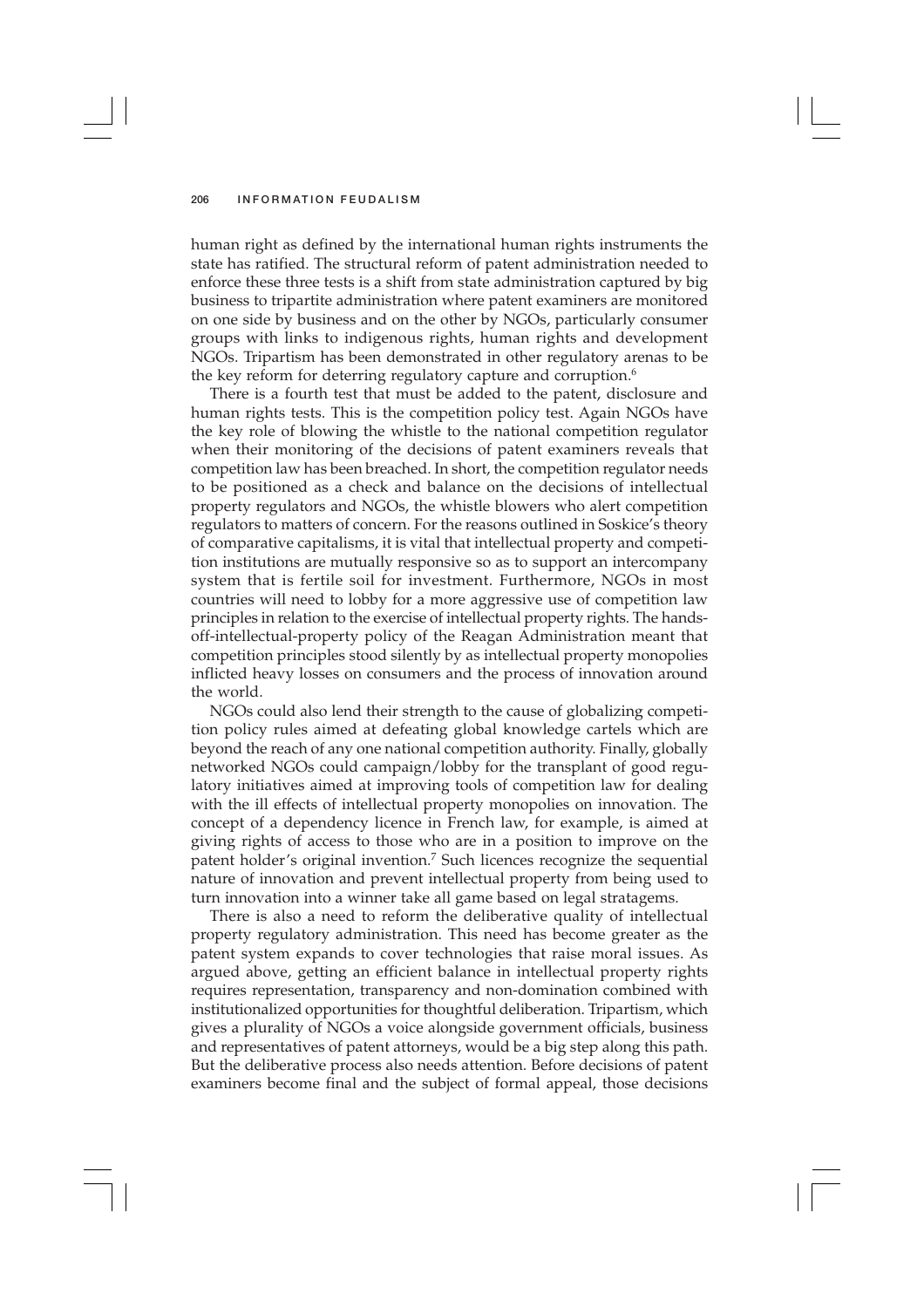#### **RESISTING THE NEW INEQUALITY 207**

should be tabled for discussion by these parties. Patent examiners may actually find this helpful. Under the European Patent Convention, for example, inventions that are contrary to morality are not patentable. At the moment there is no deliberative process that a patent examiner can participate in to work out what this might mean in relation to a specific invention.

A deliberative process might also help patent examiners to contend with senior patent attorneys representing large corporate clients who threaten to litigate whenever a patent examiner questions one of their patent applications. Patent examiners are expected to push through patent applications and not ask too many questions. Around the table most draft decisions would be straightforward and go through with minimal discussion. The greatest value of such a deliberative process is contestability, patent examiners knowing they might be called upon to defend their draft decisions not only by business critics but by NGOs of various kinds as well. This pressure would improve the quality of reasons given by patent examiners in their written decisions and this in turn would put pressure on patentees to improve the clarity of their patent applications and the care with which they explain its utility, inventiveness and the descriptions of the invention needed to make it work. For intellectual property to be an integral part of a comparative capitalism that buzzes with efficiency and administrative competence, deliberative competence is needed.

## DELIBERATION ON THE COUNCIL FOR TRIPS

As we saw in Chapter 6, the TRIPS Council process currently operates as a floor, a platform upon which the US and the EC are building a new bilateralism to further ratchet up intellectual property standards. The economic price of this will be less competitive markets, new and more domineering global knowledge cartels, with no proportionate gains in innovation. In absolute contradiction of the general direction of EU rulemaking, 'We're harmonizing on the highest level possible rather than the lowest [one might add, and rather than mutual recognition] with intellectual property.' (1993 EC interview) Now Europe is working through the Council for TRIPS to push this 'highest possible level' globally.

Because we think transparency of policy deliberation will lead to the conclusion that further ratcheting up global intellectual property standards will increase distortion and reduce the efficiency of the world trading system, we should not be afraid of the Council for TRIPS. Or at least we should not be afraid of it so long as it can be rendered a representative, transparent, non-dominating forum for policy deliberation. Senior members of the WTO Secretariat today have a profound understanding of the way US bullying, with respect to TRIPS more than anything else, has destabilized the WTO as an institution. A delegitimated WTO risks destabilization of the liberal trading order. Responsible trade diplomats realize this is in no one's interests,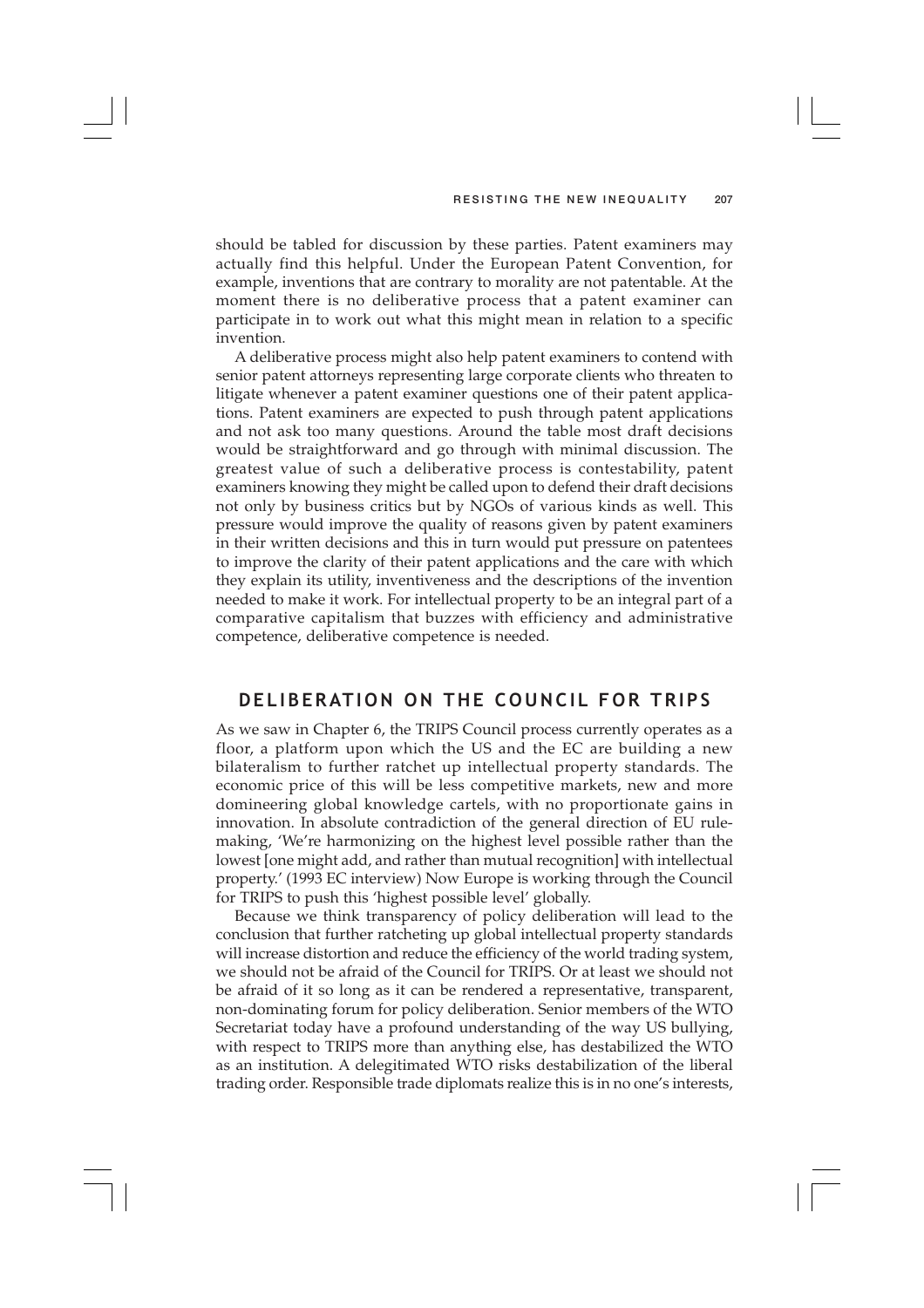least of all in the interests of the US and Europe. To put the trade diplomat's dilemma more starkly, is it possible to conceive of another WTO round without the Council for TRIPS making the intellectual property regime work more representatively, transparently and less coercively?

Learning from the new power they found at Seattle and in the scuttling of the Multilateral Agreement on Investment, developing countries should consider forming a veto coalition against further ratcheting up of intellectual property standards. The alliance between NGOs and developing countries on the access to medicines issue and the fact that this alliance managed to obtain the Declaration on the TRIPS Agreement and Public Health at the WTO Ministerial Conference at Doha in November 2001 suggests that this coalition is a realistic possibility.<sup>8</sup> The position of such a veto coalition could be converting the Council for TRIPS from a body that secures a platform to one that polices a ceiling. This bold new agenda for the Council for TRIPS would be standstill and rollback of intellectual property standards in the interests of reducing distortions and increasing competition in the world economy. If developing countries cannot forge a unified veto coalition against further ratcheting up of intellectual property standards, they can be assured that they will be picked off one by one by the growing wave of US bilaterals on both intellectual property and investment more broadly.

Developing countries and the G-77 in particular suffered a dramatic decline in clout after the collapse of the Soviet Union. They could no longer graft diplomatic victories by playing off East against West. A veto coalition of the Soviet bloc and the developing countries might at times prevail against the economic power of the West. Since 1998, since Seattle and the rout of the Multilateral Agreement on Investment, the possibility of a new kind of veto coalition is apparent. It is of developing countries and Northern NGOs. In Seattle developing countries and Northern NGOs had very different positions, for example on labour standards. But then developing countries and the Soviet bloc never had the same interests. You don't need to agree on what to do to make a veto coalition work. You only need to agree on what to block. At this point in history one thing developing countries might be expected to agree on with a wide range of NGOs and transnational advocacy networks that exploit the political power of the Internet is that there should not be a new round of the WTO until standstill and selected rollback (on matters such as AIDS drugs) is accepted as the outcome of the Uruguay Round.

Beyond developing countries, there are some developed nations that are net importers of intellectual property rights that are beginning to have doubts about TRIPS. Even within US business there are second generation computer software companies such as Sun Corporation that have called for more balance in the setting of copyright standards and on other intellectual property issues. Educational and health systems everywhere have become progressively more engaged with the cost implications for mass education and health of escalating copyright and patent protection. The Digital Future Coalition in the US, which counts associations representing libraries,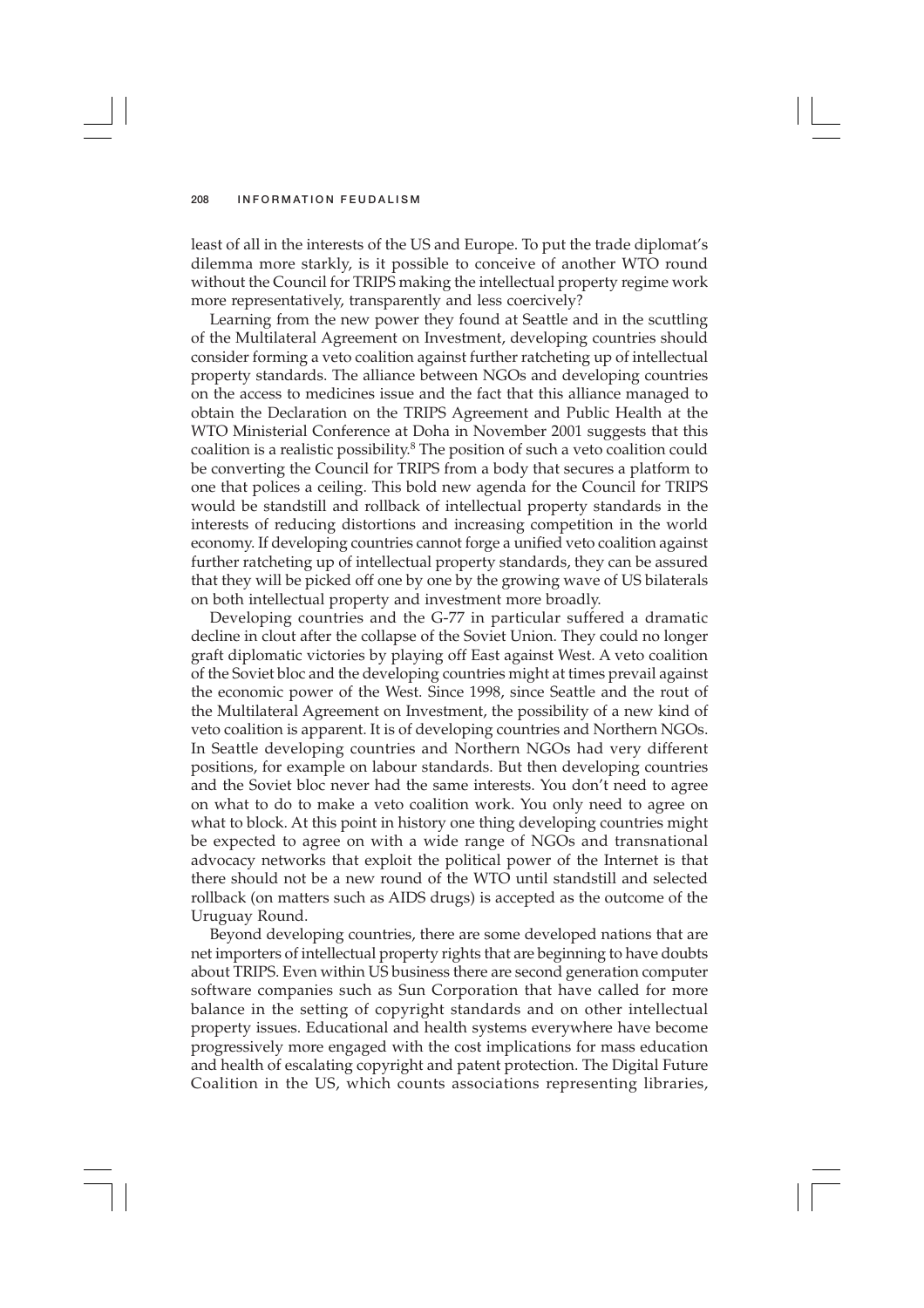#### **RESISTING THE NEW INEQUALITY 209**

universities, educators, software developers and computer equipment manufacturers among its members, is a concrete example of how copyright issues have brought public and private actors together in an activism of resistance against copyright as a tool of information feudalism. We have seen that other international regimes such as the human rights regime and environmental regimes such as the Convention on Biological Diversity are beginning to assert themselves against the WTO. A broad coalition of civil society in the North comprising these kinds of disparate elements, combined with unified developing country opposition, might be a formidable veto coalition against further ratcheting up of intellectual property standards. Because international politics is a two-level game<sup>9</sup> where states must not only look across the table to opposition from other states but also backwards to the table of domestic politics and the coalition of domestic opposition arrayed against them, a developing country and North–South civil society coalition may not be as weak as it seems.

For developing countries and NGOs to be effective in demanding TRIPS standstill and rollback, or more ambitiously a new accord on the global transfer of technology and knowledge, they would have to learn from the dismal experience of TRIPS that we have documented in this book. They would have to learn to work better in coalition so that they are less vulnerable to being picked off in bilaterals on terms dictated by US multinationals. They would also have to learn to trust one another to share responsibilities for coalition technical leadership on specific issues. Developing countries cannot afford to have technical experts in Geneva on every important issue that comes up in WTO negotiations. Nor can NGOs. So it is imperative for coalitions to nominate this member as responsible for leadership on biodiversity, that one on indigenous rights, another on compulsory licensing for pharmaceuticals patents, and so on.

The specific form of TRIPS rollback most immediately needed is aggressive use of compulsory licensing of patents to ensure that poor people have access to lifesaving drugs when they are at risk of diseases like AIDS. The Declaration on the TRIPS Agreement and Public Health that NGOs and developing countries fought for and won at the Doha WTO Ministerial in 2001 paves the way for this. This must include a right to export and import from generic manufacturers once a nation has issued a compulsory licence (an issue the Declaration refers to the Council for TRIPS). In the aftermath of the collapse of the pharmaceutical multinationals' litigation against South Africa and the outcome at Doha there is genuine political feasibility in this as a first form of TRIPS standstill and rollback. TRIPS also leaves open government use provisions that allow government use of patents for public non-commercial use. Legal advocacy groups need funding or pro bono law firm assistance to help developing countries to introduce strong public use laws that will be TRIPS-legal. In developed countries as well, strategic legal advocacy groups need support to develop a public use case law.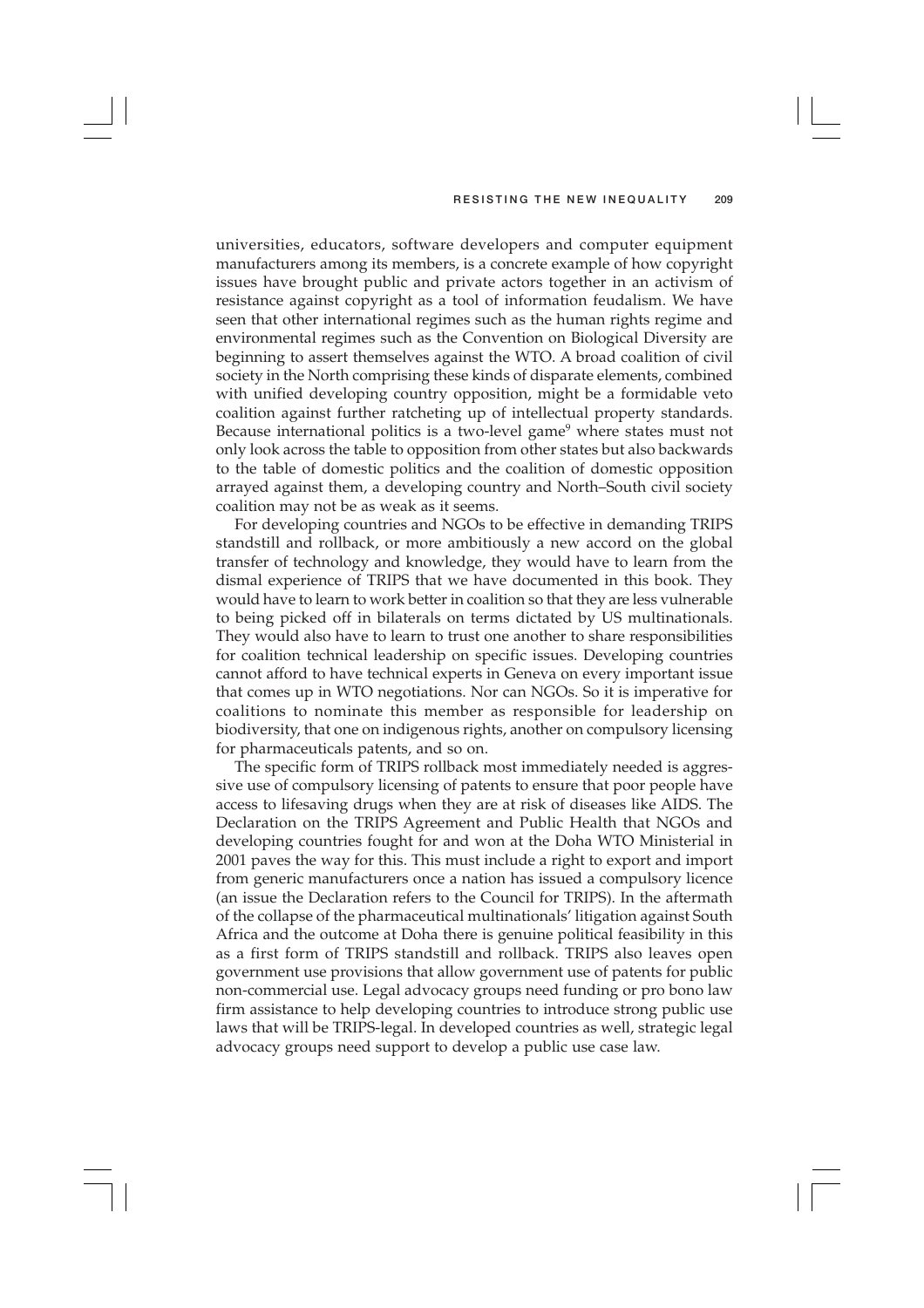#### CHAPTER 14

# On the Importance of the Publicness of Knowledge

# PROPERTYLESS CREATIVITY

Western pharmaceutical companies frequently say that communist pharmaceutical producers invented little of value in the 20th century. This observation is basically correct. It is also correct that the superiority of the capitalist system of intellectual property rights over communist property rights is one reason for this. Yet this is not the main reason. There are few if any domains of human creativity where intellectual property rights are the main reason for inventiveness. The last few decades of the 18th century and the first few of the 19th was the greatest half century in the history of music, giving us Mozart, Haydn, Beethoven, Mendelssohn, Schubert, Schumann, Berlioz and Chopin. It was also the era when these composers, especially Beethoven, pushed for the refinement of an Italian invention, the piano, to create the greatest instrumental innovation in the history of music. There was no copyright in central Europe during this half century of the greatest flourishing of musical genius, nor in the next in Italy when Rossini, Donizetti, Bellini, Verdi and Puccini were responsible for the most important period in the history of opera.

The period from Mozart to Beethoven was also a great era of creativity in literature that gave us Austen, Goethe, Wordsworth, Coleridge, Byron and Hugo among others. At the end of this period came Charles Darwin who reinvented biology after the voyage of *The Beagle* (1831–1836). We saw the foundation of the modern discipline of chemistry at the hands of Lavoisier and Dalton, the foundations laid for the industrial revolution through inventions such as James Watt's steam engine, George Stephenson's locomotive, Michael Faraday's first electric motor and indeed one of the foundations of the post-industrial (information) economy through the invention of photography by Louis Daguerre. This was one of the great eras of philosophy: Kant, Hegel, Bentham, Hume and ironically Adam Smith. The 20th century, the first in which philosophers have universally enjoyed the benefits of copyright in their works, has been one of the weakest centuries for philosophy. The greatest philosophers of the 20th century – Wittgenstein, Russell and perhaps Habermas – are simply not as important as those of the 19th, 18th and 17th centuries or arguably of the last centuries before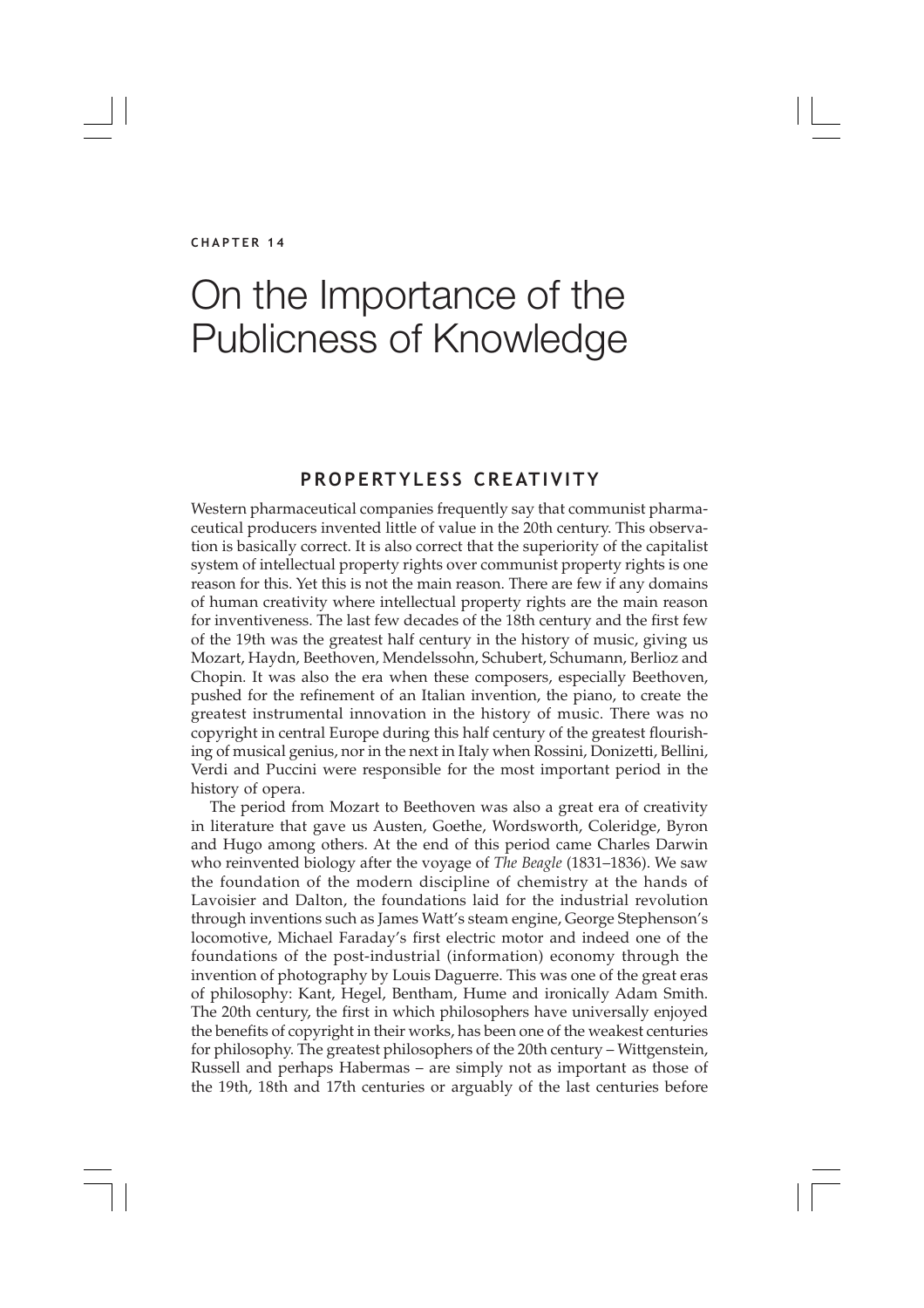#### **ON THE IMPORTANCE OF PUBLICNESS OF KNOWLEDGE 211**

Christ. What was most important to nurturing the great philosophers of Ancient Greece and the Enlightenment were the cultures and institutions of scholarship that flourished in those times and places.

We could make the same point about law itself. Legal innovation flourished most when there were great institutionalizers of legal debate: Justinian with the Roman empire; the Glossaters with the resystematizing of Roman law at the University of Bologna; Grotius with the systematization of international law including international commercial law in the emerging capitalism of the Dutch Republic; the Code Napoleon with its decisive abolition of property rights in serfs; and the Federalists with the republican reinvention of constitutional law in the new US. The most recurrently important institution that these institutionalizers of legal innovation promoted from Bologna to Jefferson's greatest pride – founding the University of Virginia – was the university. It is the institution of the university itself that has been the greatest font of innovation, not the intellectual property laws systematized in its faculties of law.

In the vast sweep of the history of human creativity the impact of intellectual property rights has been negligible because for most of that history those rights have not existed and where they have for the most part they have been poorly designed and even more poorly enforced. It is only with TRIPS that states have begun to systematically criminalize the infringement of intellectual property. Our short historical discussion also suggests that we should be suspicious of incentive views of creativity. Seeing creativity as a supply-side problem that can be best met by meeting individual demand curves for intellectual property rights is an impoverished account, to say the least, of what motivates people to create. It is unlikely, for example, that those driven to write for a living will become more motivated by the extension of the copyright term from 50 years to 70 years after the death of the author, even if publishers seeking to protect monopolies in lucrative works invoke the authors' creative interests in their lobbying campaigns to get such extensions. People to a large extent are naturally disposed to create. Intellectual property is not irrelevant to the reward of creative work, but it is for reasons that we articulate in the next section not the most significant means that a society has for supporting and rewarding such work. In the final section of this chapter we suggest that there are strong social interests in encouraging some individuals to work in institutional settings that reward them, but allow the expression of their creative endeavours to remain a public good.

# PROTECTING PRIVATE PROPERTY, PROTECTING PUBLIC UNIVERSITIES

The most fundamental reason for the pre-eminence of the US as the source of invention in the 20th century is not its intellectual property laws. As we have seen in this book, the US was actually one of the latest starters of the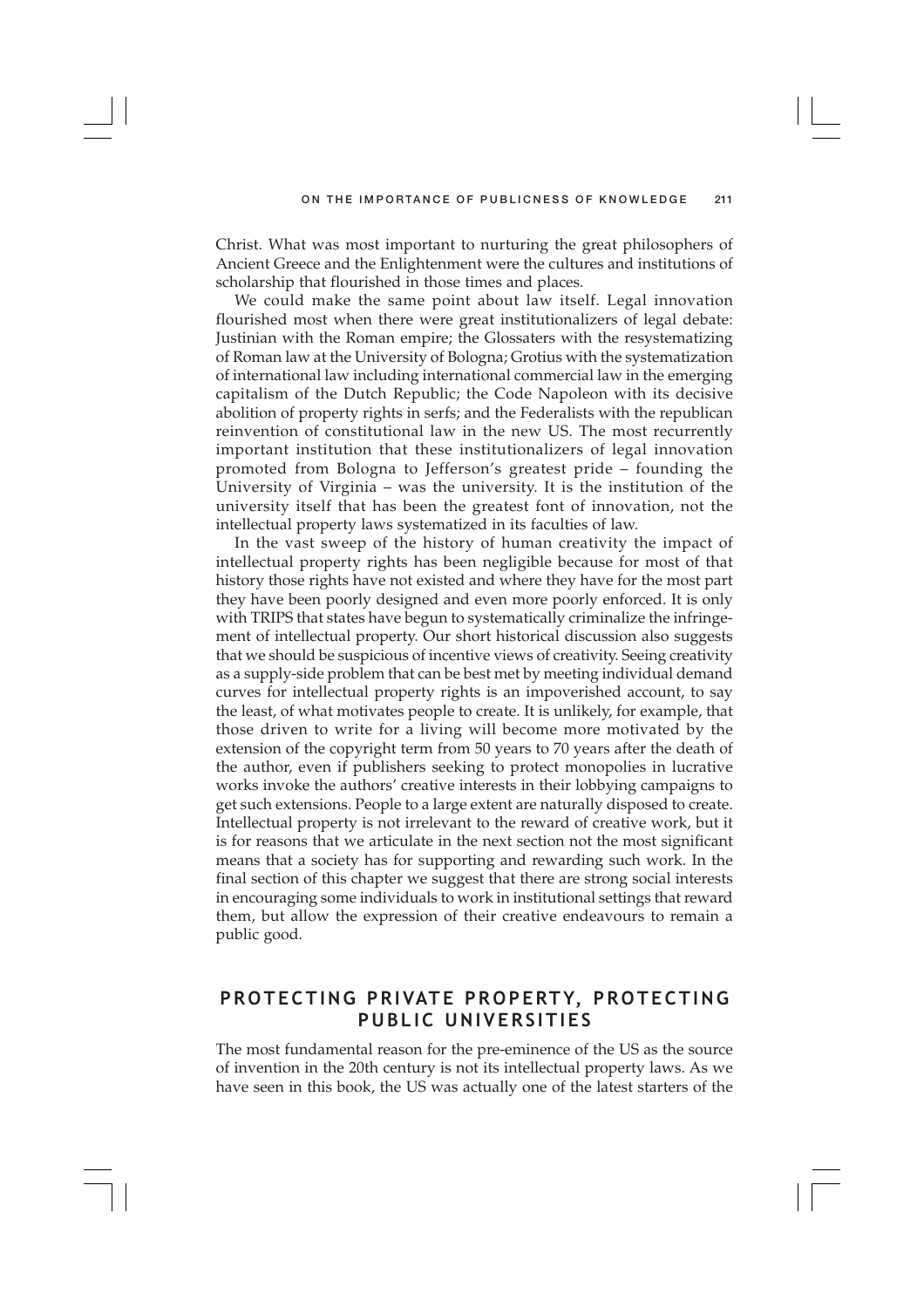capitalist democracies in expanding the scope of intellectual property. A more important fount of 20th century US innovation was the pre-eminence of its universities. Not that American universities created all that distinction; they also attracted it, especially from Europe. A second, connected, reason for the American century was therefore its early openness to multiculturalism. This also accounts for the US being the source of the greatest 20th century innovation in music – jazz/blues/soul with its later influence on swing, rock, rap and most emergent contemporary musical forms. Notwithstanding racism beyond the South, the multicultural openness to innovation of New York and Chicago was responsible for the diffusion and creation of a market for jazz and the blues.

Like Ancient Greece, the Italian Renaissance and the Scottish Enlightenment, the 20th century US engendered a culture of innovation that touched every aspect of life. Fundamentally this was a cultural accomplishment. But the institutional supporters of this cultural momentum of ideas are also significant. We find universities and intellectual property rights to be the most important of these. Yet we want to keep them in perspective. They were not responsible for the leadership of the US in jazz (as we saw in Chapter 11), basketball or any other form of music/entertainment/sport. The institutionalized support of the American university and intellectual property systems certainly reinforces US excellence in sport and music. Michael Jordan was nurtured by the American college system; his extraordinary wealth was created more by trade marks than by match payments. This excellence and this wealth are certainly extra reasons why so many young Americans aspire to approach the benchmark Jordan has set.

Our claim is simply that the two most important institutional supports of innovation – universities and intellectual property – are only parts of the story of a culture of innovation. And that universities are the more important part of those two. In this book we have seen that two of the three most consequential technological breakthroughs of the last century – the Internet and the new molecular biology spawned by unlocking DNA – were the fruits of public investment mainly in universities, not of the commercial pursuit of patents or copyright. In Chapter 10 we saw that 70 per cent of scientific papers cited in biotechnology patents originated in solely public science institutions compared with 16.5 per cent from the private sector. Similarly with the conceptual breakthroughs in computer software which laid the foundations for the Internet; these preceded the application of copyright to computer software. This, however, could not be said of the pioneering work of IBM in laying the foundations for the computer hardware revolution, which was very much motivated by patent laws. The third most consequential scientific breakthrough of the 20th century was not so positive in its effects – nuclear energy. Yet it too was a product of US public investment attracting the best minds not only from its own universities, but also from those of Germany, the UK, Australia and Canada to the Manhattan project. Moreover, the US government in the case of the Internet, the human genome and the secrets of splitting the atom decided to put them into the intellectual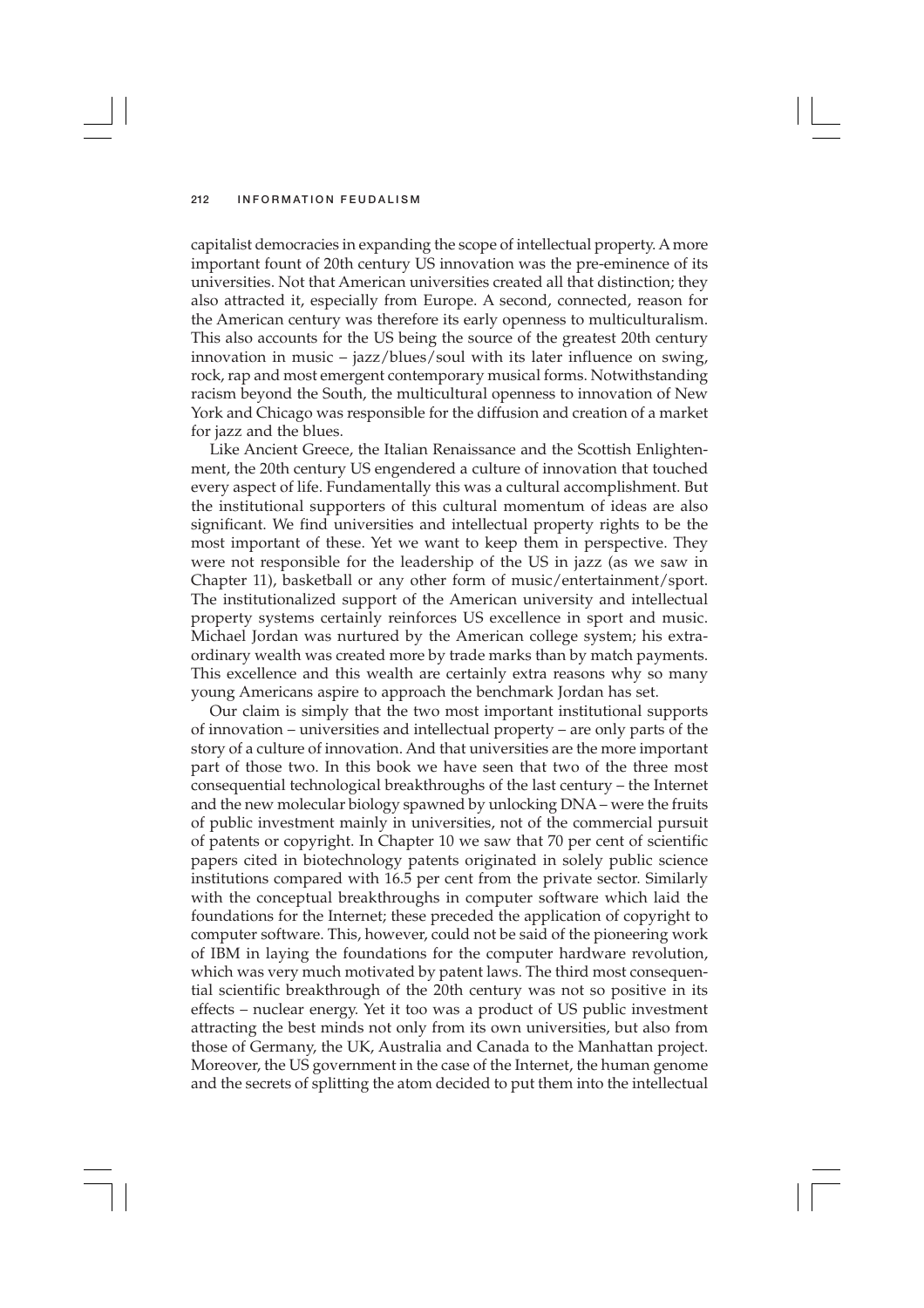#### **ON THE IMPORTANCE OF PUBLICNESS OF KNOWLEDGE 213**

commons rather than into the realm of intellectual property. In the case of atomic secrets Eisenhower did so only on condition that the other developed economies sign up for an 'Atoms for Peace' accord that has performed better than expected in preventing the proliferation of nuclear weapons.

For good or ill, the three most consequential scientific transformations since World War 1 were products of public investment in the scientific talent of universities. They were made consequential by making knowledge of them public goods. So while pharmaceutical company public relations are right to say that the accumulated drug breakthroughs of the 20th century are a result of Western intellectual property laws, this is also a very partial truth. First, it ignores the important role of US federal funding in drug development, especially in the category of drugs which afford significant therapeutic gain. So, by way of example, of the 327 drugs and biological products approved by the Food and Drug Administration in 1991, only 5 were classified as offering significant therapeutic gain.<sup>1</sup> All five were developed with federal funds. Second, it neglects the fact that the most consequential improvements in health that have so increased longevity over the past century have been in the realm of public health innovations developed in university medical schools and state health departments – food regulation, quarantine, clean water and sanitation systems in large cities. Third, the comparison with the abysmal performance of communist countries in discovering therapeutic breakthroughs is made without recognizing that the Soviets could have matched US innovation in medicine had they chosen to. The health of their people was simply a lower priority than matching the US in the space race, sporting competition and the development of weapons of mass destruction. Notwithstanding their weaker economy and weaker universities, by concentrating their public investment in innovation on the things that mattered to them they were able to match and sometimes beat the US in these fields.

At least with pharmaceuticals it is true that the patent system has been important in therapeutic breakthroughs, but not in the simple causal way that pharmaceutical companies claim. Penicillin, for example, among the handful of the greatest medical breakthroughs of the 20th century, has a line of public research going back to Louis Pasteur and Jules Joubert's description of bacterial activity in 1877, Alexander Fleming's 1929 paper describing the effects of a mould on a specimen of staphylococcus and the work of Howard Florey and Ernst Chain in isolating and testing penicillin in its pure form. US pharmaceutical companies were important in the mass production of penicillin after 1941, the year in which Florey flew to the US asking the government and the pharmaceutical industry to become involved. Crucial to this mass production were the compulsory licences the US government issued in order to make sure the industry could meet its needs for the invasion of Normandy. We also saw in Chapter 10 that the changes in the patent system that occurred in relation to biotechnology patenting were not causes of the bio-industrial revolution, but rather an outcome.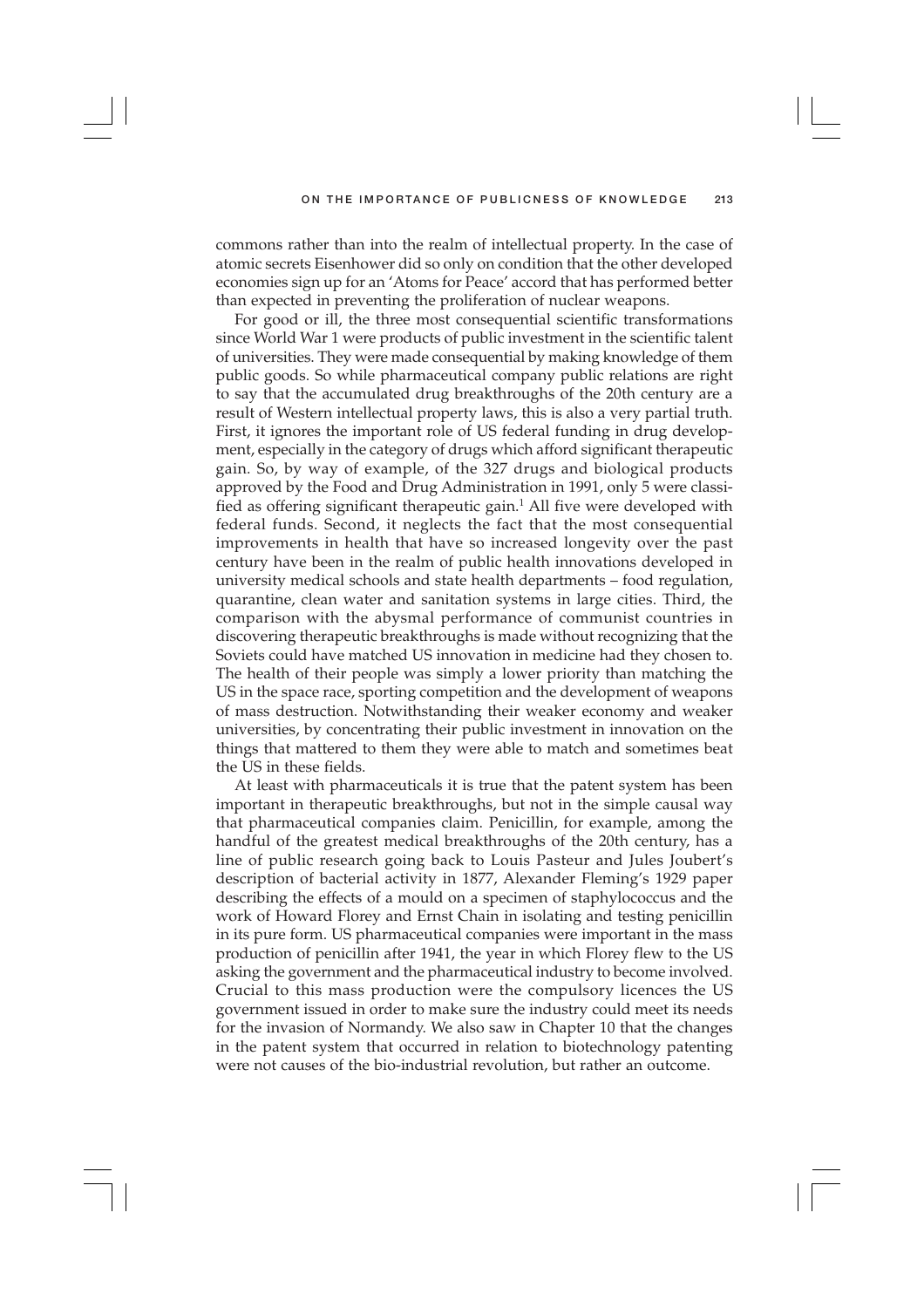One of the good things about increasing our investment in great universities is that most of the money does not go to making scientists richer. Rather it mainly goes into employing more scientists, doing more experiments, imparting more knowledge to the next generation of students as well as contributing to the existing stock of public knowledge for others to use. Contrast R&D tax breaks for industry. Most is wasted on the financial machinations of appropriators of innovations. In Australia in recent years R&D has been the greatest vehicle for promoters of aggressive tax shelter arrangements. Corporate Australia seems to have infinite creativity in defining cleaning the office floor as R&D on detergents and a singular lack of creativity in actually inventing the new. R&D tax fiddles, using intellectual property to shift profits into tax havens, are standard today in most developed economies. Government R&D support for the private sector should be transparent on the expenditure side of budgets, not another hidden tax expenditure. One reason is that the benefits that flow from support for corporate R&D should have to compete with claims for R&D support from universities.

Our deep suspicion is that once the benefits from the huge transfers (and scams) through R&D tax breaks are measured, it might be obvious that there is a need to shift resources from the private sector to universities. Not that there isn't mediocrity in universities and a lot of wonderful scholarship that has nothing to do with economic innovation. Yet the main reason we suspect extra public investment in basic university science and education will return more to an economy than higher R&D tax deductions is rather simple. It is that universities are deeply, profoundly committed to building knowledge almost to the exclusion of other priorities. In contrast business is much more committed to making money than to building knowledge. And unfortunately in modern conditions it is often easier for firms to make money by hiring a tax lawyer to create an appearance that they have a huge R&D investment than it is to actually have one; if you do actually have one, we have shown it will often pay better to lock up the knowledge than to share it with bigger minds than your own.

Intellectual property lawyers and tax lawyers may, by taking advantage of the law's rule complexity, help a company to large profits, but how socially productive this is, is another question. There is no social benefit, for example, in patent lawyers sneaking through a patent on what amounts to the same chemical invention, thereby making society pay for that invention twice over. Profits to be made through the manipulation of intellectual property rules are an example of a broader phenomenon economists call 'rent seeking'. 2 Rent seeking through intellectual property rules brings with it high costs because included in those costs are the social costs that flow from not allowing knowledge to be freely available (for example, the use of that knowledge in other innovation).

So far we have seen that creativity has been motivated in the absence of intellectual property rights and that in fact it can flourish with public investment in public institutions, returning to a society knowledge goods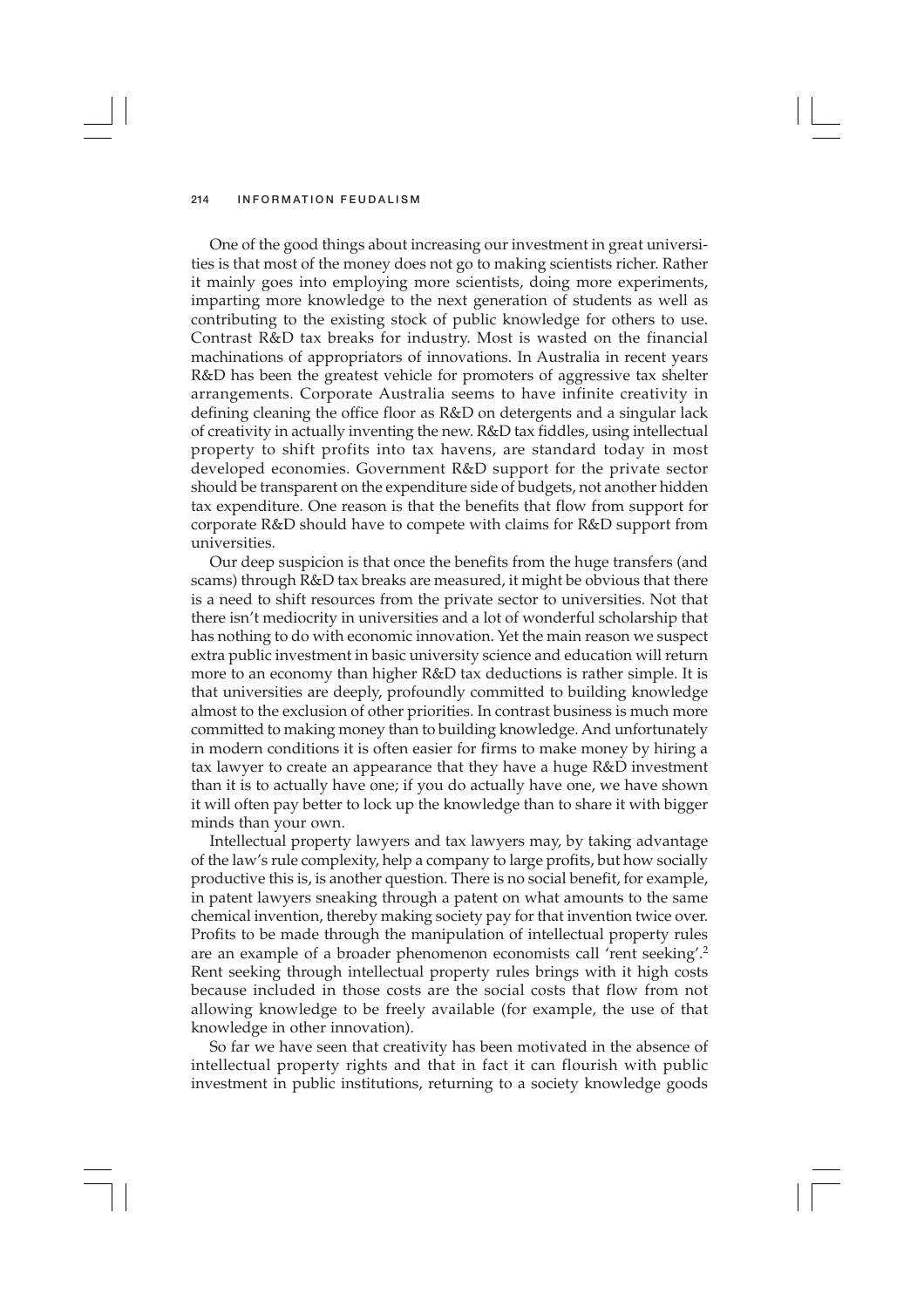#### **ON THE IMPORTANCE OF PUBLICNESS OF KNOWLEDGE 215**

as public goods. In the final section of this chapter we suggest that the importance of keeping knowledge as a public good has increased rather than decreased, making it all the more important to resist the project of information feudalism in the ways we described in Chapter 13.

# GLOBAL PUBLICS, PUBLIC GOODS AND KNOWLEDGE

One of Adam Smith's conclusions in *The Wealth of Nations* was that the cost of some institutions and public works of benefit to society would have to be met 'by the general contribution of the whole society.<sup>13</sup> The failure to tax individuals in order to provide public works such as roads and institutions such as education would mean that either they would not be provided or they would be undersupplied. Society would be worse off as a result. Taxation was necessary because not enough individuals could be counted on to volunteer payment for public works and institutions. Since Smith there has been an ocean of theorizing on how to meet the costs of providing a sufficient supply of goods that have widespread benefits, but that individuals are unable or unwilling to pay for.

Public goods are defined in terms of two characteristics: non-rivalry and non-excludability. Knowledge provides an example of the characteristic of being non-rivalrous in consumption. My use of the knowledge of the method of mouth-to-mouth resuscitation to save a life does not 'consume' the knowledge; it remains available for others to use. The provision of defence, a standard example of a public good, illustrates the quality of nonexcludability. Once an army is created to protect a territory it is not feasible to exclude any one individual from the benefit of its protection. It is difficult to supply defence to the person willing to pay for it while at the same time not supplying to the person unwilling to pay for it. Where non-payers cannot be excluded from the benefits of a good the market is not likely to supply the good in question or may undersupply it. This leaves the provision of public goods to governments or to the voluntary acts of individuals. Individuals do occasionally band together to hire mercenaries or to provide schools. But overall economists take the view that relying on voluntary action to fund public goods is likely to lead to a dramatic undersupply of such goods since not enough individuals will volunteer contributions to fund goods such as the construction of roads and investment in basic research. This line of argument leads to the conclusion that governments have to supply public goods using taxes to fund the cost. Even here there are constraints that lead to an undersupply, one of the most important being the election politics of tax.

Knowledge is an example of an impure public good because although it is non-rivalrous in consumption it does not always possess the quality of being non-excludable. In fact the project of information feudalism we have described in these pages is to turn knowledge into a matter of private supply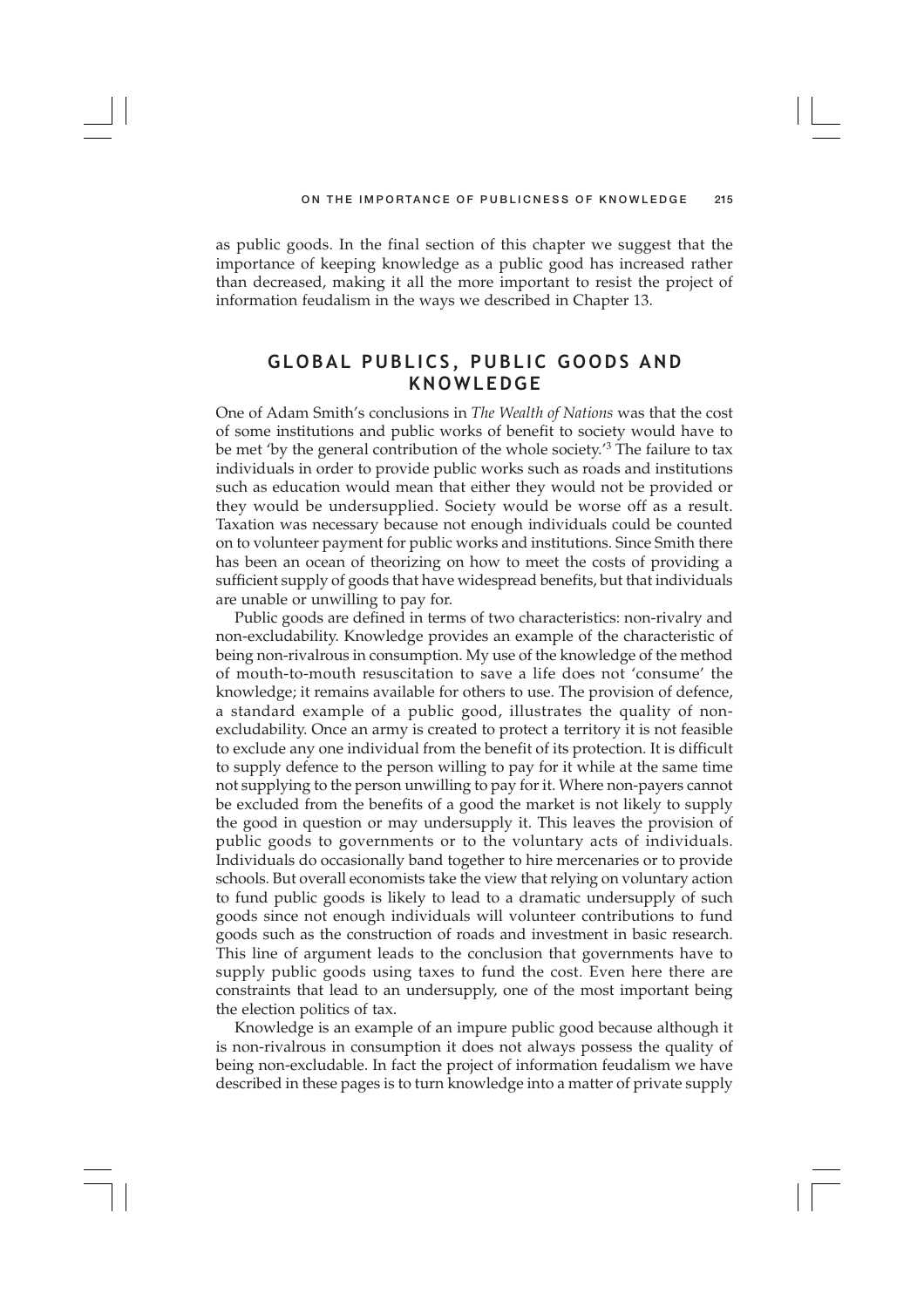by being able to exclude non-payers by means of intellectual property rights or technological locks. From the point of view of individual profit-making, knowledge is the ideal object of propertization since it is non-rivalrous in supply. The same knowledge can be endlessly recycled to many generations of consumers, each new generation having to pay for its use. The incentives for individuals to seek profit through a redefinition of the intellectual property rules that form the basis of the knowledge economy are great. But as we pointed out in the last section individual profit-seeking does not always line up with efficiency and social welfare. Competition, we have suggested, suffers when intellectual property rights are over-extended. We would not want an idea like the home delivery of pizza to be the subject of monopoly protection because these kinds of basic business ideas need to be accessible to all in order for competition to take place. We want a number of fast food businesses to be given the opportunity to beat a path to our door rather than one having the exclusive right to do so and charge accordingly. Competition at base depends on businesses being able to imitate and learn from each other. Yet when the patent system expands to cover business methods corporations are given both the incentive and the means to lock up basic business ideas and practices. The risk of information feudalism is that it will lead us into a post-competitive order.

Another and perhaps more fundamental objection to information feudalism is the threat it poses to the supply of knowledge as a public good at a time when people around the world are becoming more and more dependent on knowledge goods as public goods. When one state carries out research into an infectious disease and stops its spread to other states it provides a benefit to the populations of other states as well as its own. The greater movement of people and animals around the globe means that diseases also travel more. Climate change and environmental change are likely to release viruses into new areas. The disease burden over the coming decades may well shift and turn in unpredictable ways, creating relations of dependence among states. The problem is that many states in the world, especially the least developed, do not have the capacity to fund research into disease or pay for its treatment. They are reliant on knowledge about disease and treatments as an international public good. There are other examples of dependency on international public goods. Raising agricultural productivity matters to food security especially in poor countries, but these countries are not in a position to fund the research needed to develop new plant varieties. All countries benefit from research into global warming and many benefit from research into the problem of desertification.

The provision of national public goods usually relies on a government possessing the power of taxation. In the case of international public goods there is no world sovereign which possesses the power to tax globally in order to finance international public goods, nor is there likely to be in the foreseeable future. Supra-national institutions like the IMF, World Bank and United Nations, which provide international public goods, rely on financial contributions from their members. They do not have the power of taxation.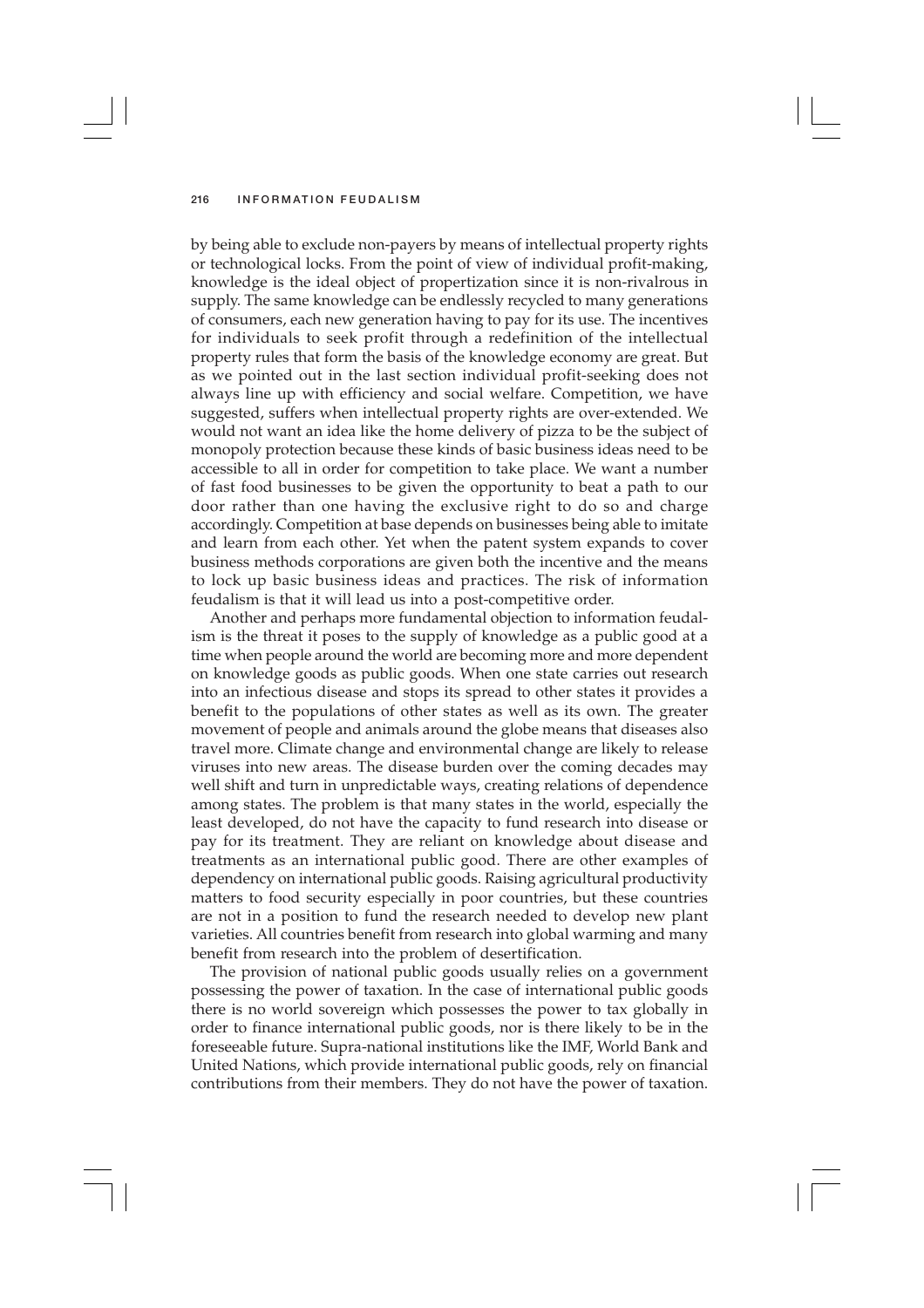#### **ON THE IMPORTANCE OF PUBLICNESS OF KNOWLEDGE 217**

Basically, the creation of international public goods has relied on voluntary initiatives by single rich states or non-state actors such as charitable foundations, voluntary cooperation by groups of wealthier states or voluntary complex alliances of state and non-state actors. So, for example, research on increasing plant yields in developing countries has been carried out by the 16 centres that make up the Consultative Group on International Agricultural Research, a group of centres that is funded by a variety of actors including the Food and Agriculture Organization, the World Bank, the Rockefeller and Ford Foundations, a number of individual states and the EU. Other examples of actors organizing to provide international public goods include the New Medicines for Malaria Venture, in which the World Health Organization, the World Bank, the Rockefeller Foundation and the International Federation of Pharmaceutical Manufacturers Associations are active, and the complex partnership of private, public and civil society actors that has operted in West Africa for the last 25 years to control river blindness disease.

There has been a growing consensus in development circles that more international public goods need to be supplied as part of development strategy.<sup>4</sup> In the absence of world government, increasing the provision of international public goods will be influenced, we believe, by the extent to which inspirational individuals or groups of individuals, who see an international collective need, step in to play a leadership role to help organize other actors to provide the funds to meet that collective need. The funding initiatives in relation to the AIDS crisis that are now being talked about in the United Nations, by the international pharmaceutical industry and US and EU officials, have their genesis in the work of a handful of individuals from the NGO sector like James Love. These individuals have since the early 1990s been campaigning on the issue of better access to medicines by poor people and have been steadfast critics of the globalization of patent rules through TRIPS. In *Global Business Regulation* we argued that individuals who were wired into influential networks and had regulatory models waiting in the wings could, especially under conditions of crisis and mass public concern, globalize those models. Those individuals who had thought about marine safety regulation before the sinking of the *Titanic* were in a much better position to influence the international development of that regulation after the *Titanic* sank. Similarly, an important factor in increasing the supply of international public goods will be the extent to which pioneering individuals step forward to create global networks of voluntarism.

We are not suggesting that such networks will result in an ideal supply of international public goods. Global voluntary action is a slender thread by which to hang support for international public goods. In the case of the access to medicines campaign it has taken millions of deaths from AIDS in Africa and a decade of work by activists to stir the pharmaceutical industry and US and EU officialdom into positive action. It takes time and energy to build networks that are capable of providing an international public good and time and energy to make sure the network stays in place for the long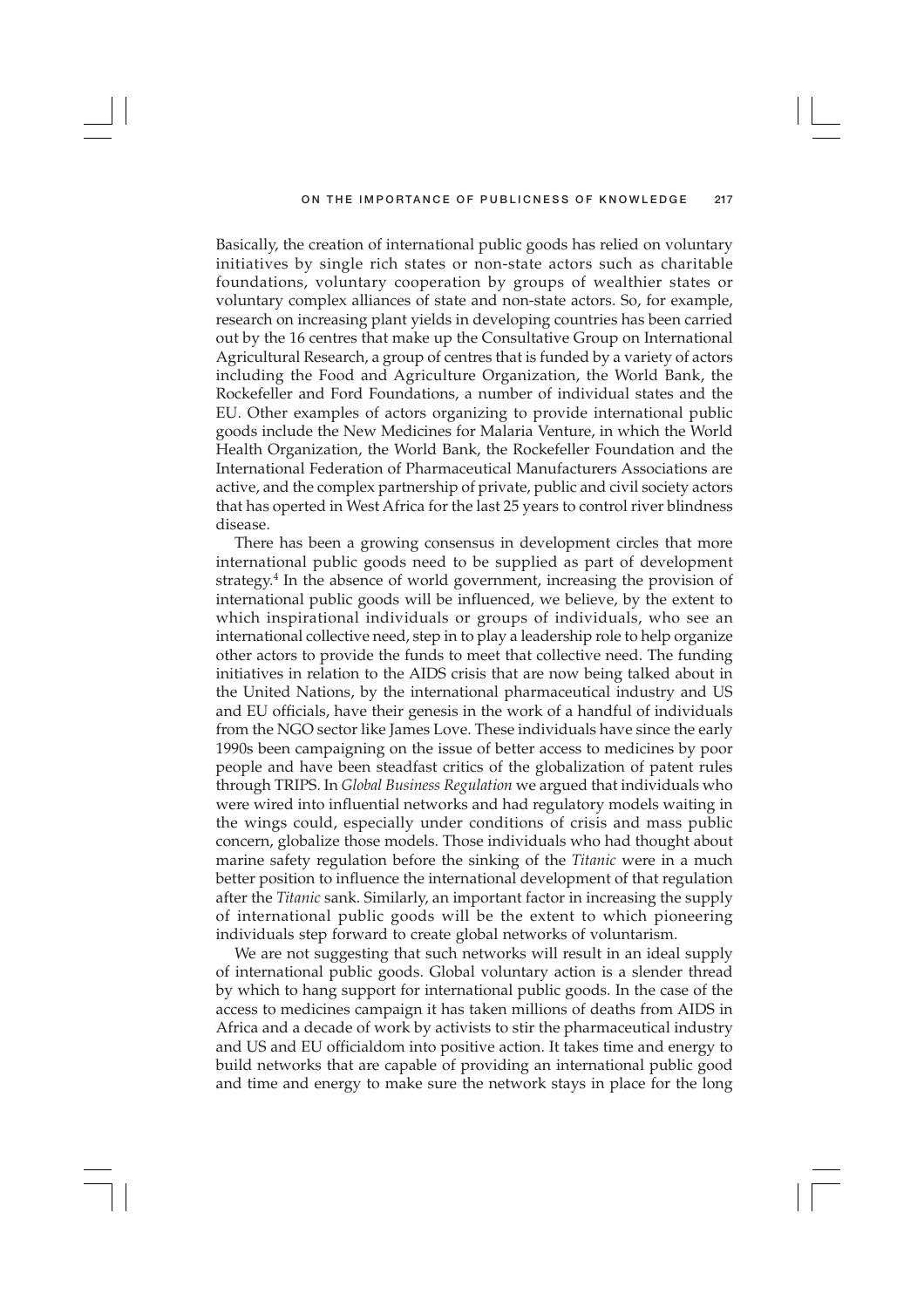haul rather than just the duration of the photo opportunities. Figuring out how to optimize the supply of international public goods in the absence of world government will occupy economists and others in debate for some time to come. We simply wish to point out that under conditions of information feudalism the supply of knowledge goods as public goods will probably suffer.

One important reason for the likely undersupply of public knowledge goods has to do with the impact of intellectual property rights on universities. Universities to date have been places where the rewards to individuals for the creation of knowledge have flowed from its diffusion rather than from keeping it a secret or placing a price on it. The diffusion of knowledge is a precondition to rewards of peer recognition and reputation. It is through the many individual acts of communication of their research at conferences, classes, in conversation, through journals, on the Internet and so on that researchers build the publicness of knowledge, a publicness that travels across many sectors of society and across borders. Through unrestricted communication knowledge goods come to life in a society as public goods. The project of information feudalism is to change these patterns of communication.

There is some evidence that this is happening. Universities, especially in the US, have steadily increased their patent portfolios to the point where they routinely patent less significant innovations.<sup>5</sup> In health technologies they have become significant patent players, accounting for 15 per cent of all patents. One obvious effect of this is that an important societal source of public goods is drying up. At an individual level researchers become less motivated to explore areas of research where there is not some patent payoff. This is troubling because university researchers will end up making the same kinds of profit calculations about basic research that companies do. Like companies they may decide not to pursue a problem the solution to which does not promise some commercial pay-off. While we want some communities of researchers to be making predictions about the commercial relevance of their research we do not want all researchers operating in this way. The social and commercial benefit of much research is simply not predictable. Encouraging institutions that build knowledge on the basis of its inherent value, through curiosity rather than commercialism is in fact a highly societally adaptive response because in that way the beneficial but unpredictable is found. When philosophers of logic like Russell and Whitehead spent time studying formal systems of logic no one much thought they were laying down the foundations of computing languages. These days, of course, philosophers know to re-label their work as artificial reasoning or artificial intelligence in order to get corporate funding, as well as not to talk to researchers in other institutions about their work if they happen to hook onto an algorithm that looks like it might have the Midas touch about it.

Another reason why information feudalism will make the voluntaristic provision of international public goods harder has to do with the difficulty of making intellectual property owners part with their rights once they have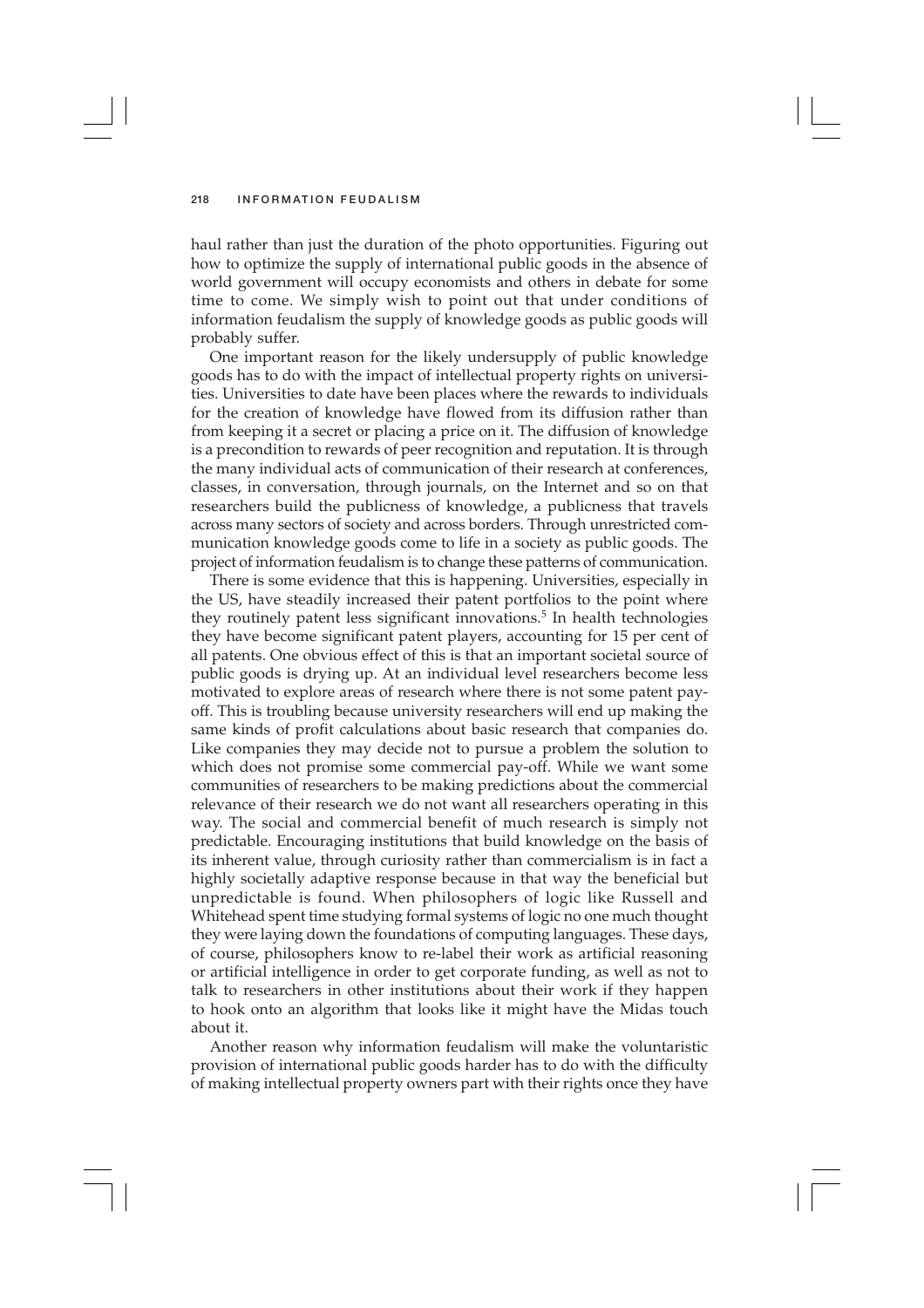#### **ON THE IMPORTANCE OF PUBLICNESS OF KNOWLEDGE 219**

acquired those rights. Under information feudalism intellectual property comes to be seen and protected as part of the natural order of things. Once intellectual property is seen in a more customary way, governments and other actors wishing to make use of knowledge assets for public good purposes will have a much harder time gaining access to those assets. Intellectual property owners may be reluctant to become part of a voluntary network to provide an international public good if it means giving up some of their intellectual property. Pharmaceutical companies are much happier with initiatives involving voluntary drug donations than with ones that threaten their intellectual property holdings. In the case of complex knowledge goods such as those to be found in biotechnology there may be so many intellectual property owners required to join the network that the network never comes to pass because of the negotiating costs of putting it together.

Information feudalism is a regime of property rights that is not economically efficient, and does not get the balance right between rewarding innovation and diffusing it. Like feudalism, it rewards guilds instead of inventive individual citizens. It makes democratic citizens trespassers on knowledge that should be the common heritage of humankind, their educational birthright. Ironically, information feudalism, by dismantling the publicness of knowledge, will eventually rob the knowledge economy of much of its productivity.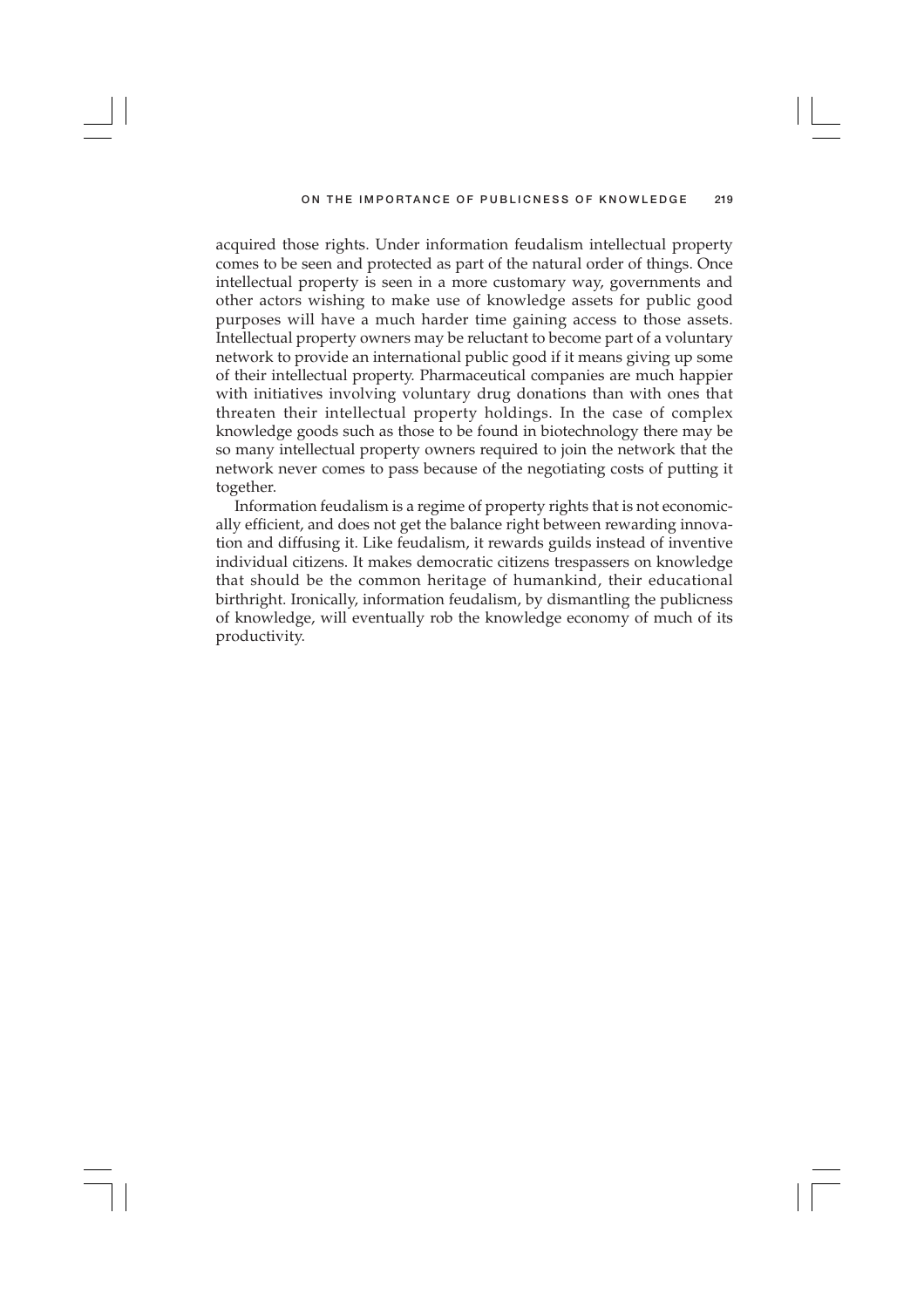# **Notes**

# **CHAPTER 1**

- 1 See U.S. Patent 6,368,227, issued April 9, 2002.
- 2 See Duncan Campbell, 'Drug runs to Mexico offer a lifeline for US sick', Guardian Weekly, May 9–15, 2002, 3.
- 3 For details of the rise of prescription drug prices and its effects on the retired see the AARP (formerly the American Association of Retired Persons) website – http://www.aarp.org/press/2002.
- 4 See Press Release, November 17, 1998, 'Myriad Genetics Awarded Broad U.S. Patent On BRCA2 Gene' at http://www.myriad.com.
- 5 George Orwell, 'Marrakech' in George Orwell, *Collected Essays*, Mercury Books, London, 1961, 24.
- 6 http://www.unaids.org
- 7 See *Report on the Global HIV/AIDS Epidemic*, June 2000, 'Waking up to devastation', available on the UNAIDS website.
- 8 For a description of anti-retroviral therapy see 'The Opportunities and Challenges of Introducing Anti-retroviral Therapy (ART) in Resource-Poor Settings', A Consensus statement by organizations delivering AIDS projects for the Canadian International Development Agency, Ottawa, November, 2001.
- 9 According to World Bank data in 1998 46.3% of the population in Sub-Saharan Africa were living on less than US\$1.00 a day. See *World Development Report, 2000/2001: Attacking Poverty*, OUP, NY, 2001, 23. Globally 1.2 billion people live on less than US\$1.00 a day and 2.8 billion live on less than \$2.00 a day. See *Human Development Report 2001: Making New Technologies Work For Human Development*, United Nations Development Programme, OUP, NY, Oxford, 2001, 9.
- 10 This has been true in the past because of, amongst other things, cartelism in the pharmaceutical industry. See John Braithwaite, *Corporate Crime in the Pharmaceutical Industry* London: Routledge, 1984, chapter 5. See also Gary Gereffi, *The Pharmaceutical Industry and Dependency in the Third World*, Princeton University Press, Princeton, New Jersey, 1983. For a survey of a sample of 16 drugs in 36 countries that shows the price of some proprietary drugs to be higher in the countries of Africa and Latin America than in OECD countries see K. Bala and Kiran Sagoo, *Patents and Prices*, April/May 2000, Number 112, HAI NEWS, 1–9. Even if the nominal price of proprietary drug is cheaper in a developing country than it is in an OECD country, the crucial question is what percentage of a person's income does the price represent? GlaxoSmithKline is offering its antiretroviral drugs AZT/3TC for US\$2.00 a day, but if you live on a dollar day it is twice your daily income.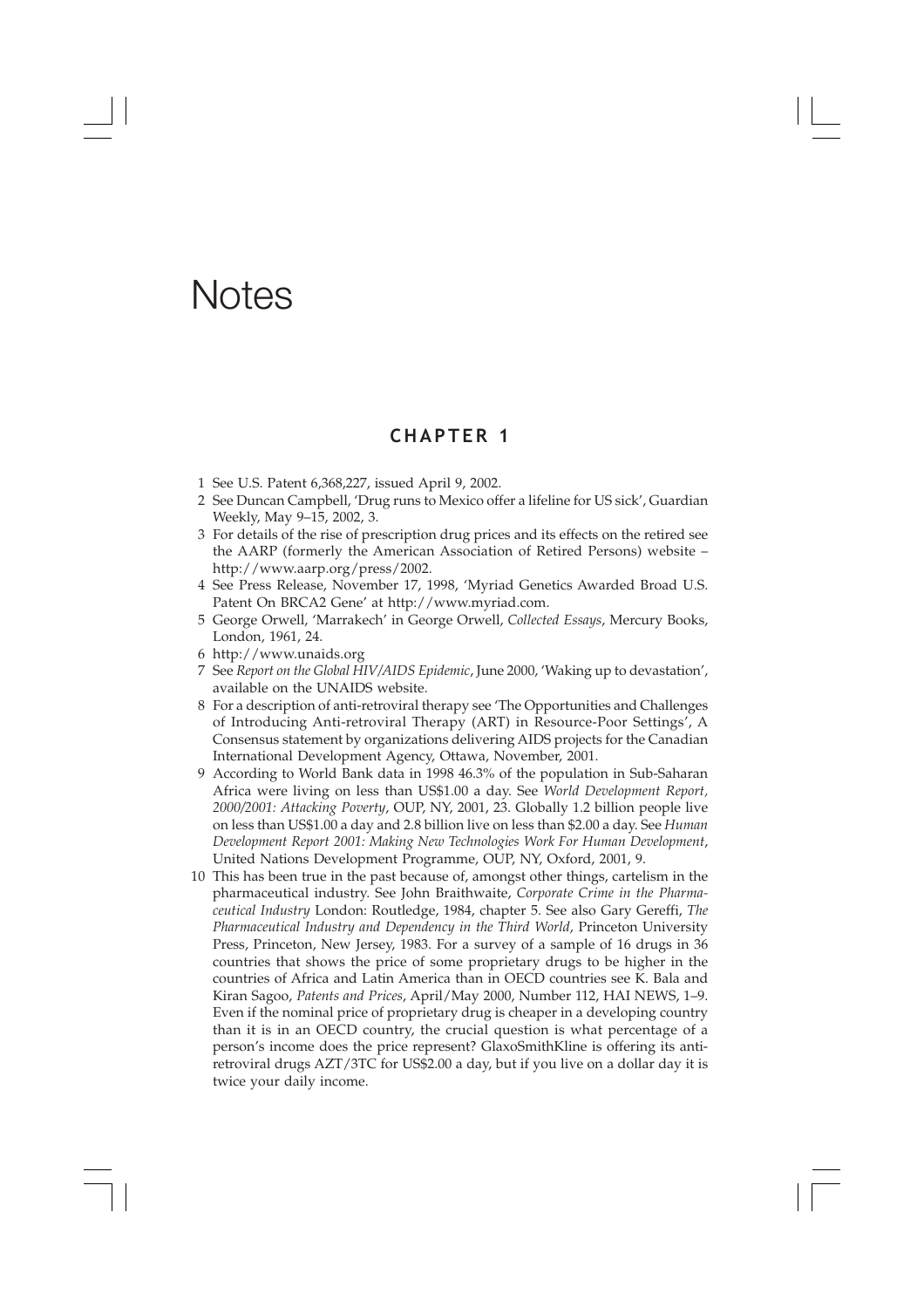- 11 4.2 million according to the UNAIDS website.
- 12 See Oxfam Background Briefing, 'South Africa vs. the Drug Giants: A Challenge to Affordable Medicines', available from www.oxfam.org.uk/cutthecost.
- 13 The details of this international effort are described in 'U. S. Government Efforts To Negotiate the Repeal, Termination or Withdrawal of Article 15(c) of the South African Medicines and Related Substances Act Of 1965', United States Department of State, Washington D.C. 20520, February 5, 1999.
- 14 See Article 27.1.
- 15 See, for example, James P. Love, 'The Orphan Drug Act and Government Sponsored Monopolies for Marketing Pharmaceutical Drugs, Comments submitted to the Subcommittee on Antitrust, Monopolies, and Business Rights of the Committee on the Judiciary, US Senate, January 1992, Taxpayers Assets project, Working Paper No. 6; James P. Love, 'The Other Drug War: How Industry Exploits Pharm Subsidies, 1993, Number 14, *The American Prospect*, 121; Ralph Nader and James P. Love, 'Federally Funded Pharmaceutical Inventions', Testimony before the Special Committee on the Aging of the United States Senate, Taxpayers Assets Project, Working Paper No. 7, February 24, 1993.
- 16 For an account see Ruth Mayne, 'The Global NGO Campaign on Patents and Access to Medicines: an Oxfam Perspective' in Peter Drahos and Ruth Mayne (eds) *Global Intellectual Property Rights: Knowledge Access and Development* Macmillan, UK, forthcoming 2002, ch. 15.
- 17 See *Fatal Imbalance: The Crisis in Research and Development for Drugs for Neglected Diseases*, Médecins Sans Frontières Access to Essential Medicines Campaign and the Drugs for Neglected Diseases Working Group, September 2001, 10.
- 18 Roughly 60% of drugs would not have been discovered or would have been significantly delayed without public sector funding. See R.A. Maxwell and S.B. Eckhardt, *Drug Discovery: a casebook and analysis*, Humana Press, Clifton, NJ, 1990.
- 19 See, for example, the criticisms made of the large pharmaceutical industry's figures and assumptions in *Fatal Imbalance: The Crisis in Research and Development for Drugs for Neglected Diseases*, Médecins Sans Frontières Access to Essential Medicines Campaign and the Drugs for Neglected Diseases Working Group, September 2001, 17.
- 20 See, for example, Communication From The Commission To The Council And The European Parliament: Programme For Action: Accelerated action on HIV/ AIDS, malaria and tuberculosis in the context of poverty reduction (COM (2001) 95).
- 21 For a report of the meeting see Barton Gellman , 'A Turning Point That Left Millions Behind' Washington Post Staff Writer, Thursday, December 28, 2000; Page A01, http://washingtonpost.com.
- 22 See Keith E. Maskus, 'Intellectual Property Rights and Economic Development', 32 (2000), *Case Western Reserve Journal of International Law*, 471; *Global Economic Prospects and the Developing Countries*, World Bank, Washington DC, 2002, 133.
- 23 Office of Regulation Review, *An Economic Analysis of Copyright Reform* Commonwealth of Australia, 1995, 39.
- 24 Nicholas Gruen, Ian Bruce and Gerard Prior, 'Extending Patent Life: Is it in Australia's Economic Interests?', Industry Commission, Commonwealth of Australia, 1996.
- 25 See Surendra J Patel, 'Intellectual Property Rights in the Uruguay Round: A Disaster for the South?', *Economic and Political Weekly*, May 6, 1989, 978, 980.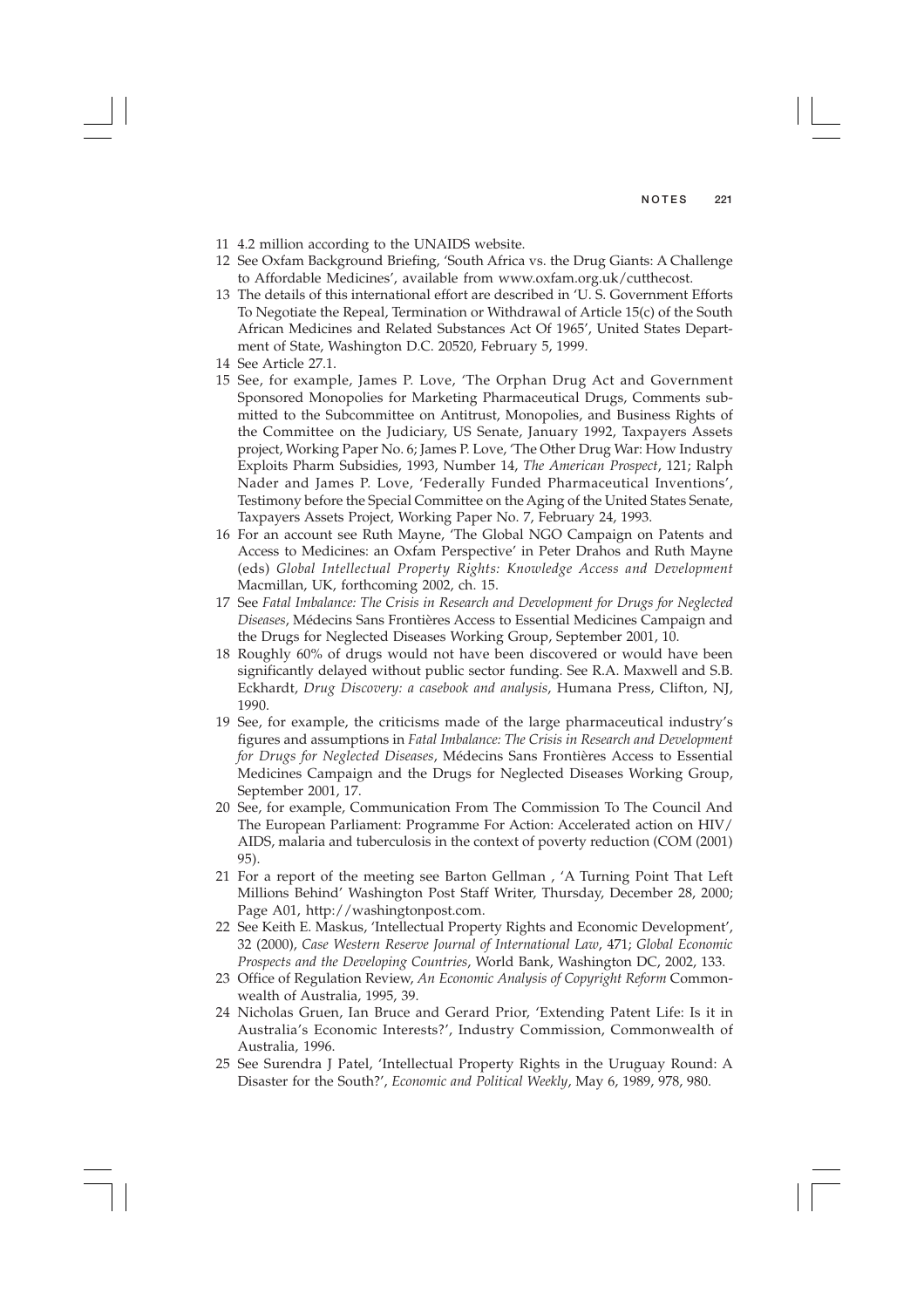- 26 Douglass, C. North *Institutions, Institutional Change And Economic Performance*, Cambridge University Press, Cambridge, 1990.
- 27 R. Cooter and T. Ulen, *Law and Economics*, Addison-Wesley, Reading, Massachusetts, 1997.
- 28 M. Olson, *The Logic of Collective Action*, Harvard University Press, Cambridge, 1965.
- 29 See 'Industry that stalks the US corridors of power', The Guardian, Tuesday February 13, 2001, 3.
- 30 P. Drahos, *A Philosophy of Intellectual Property*, Dartmouth, Aldershot, 1996.
- 31 Plato, *The Republic*, Penguin, 1974, 77.
- 32 See James Boyle, 'A Politics of Intellectual Property: Environmentalism for the Net?' 47 (1997) *Duke Law Journal*, 87.

# 2 PIRACY

- 1 From an English ballad published in 1609 and reproduced in part in Alfred P Rubin, *The Law of Piracy*, Naval War College Press, Newport, RI, 1988, pp15–16.
- 2 See Philip Gosse, *The History of Piracy*, Longmans, Green and Co, London, 1932, p115.
- 3 This story is nicely told by Gosse, op cit, pp110–111.
- 4 See *Sydney Morning Herald*, Monday 23 May 1994, p25.
- 5 Philip Gosse, op cit, p177.
- 6 Alfred P Rubin, *The Law of Piracy*, Naval War College Press, Newport, RI, 1988.
- 7 Marcus Rediker, *Between The Devil And The Deep Blue Sea*, Cambridge, Cambridge University Press, 1989, p283.
- 8 Plutarch cited in Alfred P Rubin, op cit, p6.
- 9 Alfred P Rubin, op cit, p7.
- 10 'Microsoft plants secret users' code', *The Independent*, Monday 8 March 1999, p2.
- 11 Response of Microsoft to the EC's Green Paper on Counterfeiting and Piracy in the Single Market, p7.
- 12 Anthea Worsdall and Andrew Clark, *Anti-Counterfeiting: A Practical Guide,* Jordans, Bristol, 1998, p1.
- 13 The story of the invention of printing is well told in G H Putnam, *Books and Their Makers During The Middle Ages*, 2nd edn, G P Putnam's Sons, New York, 1898, vol 1 pp476–1600.
- 14 Cyprian Blagden, *The Stationers' Company: A History, 1403–1959*, George Allen & Unwin Ltd, London, 1960, p70.
- 15 Cyril Bathurst Judge, *Elizabethan Book-Pirates*, Harvard University Press, Cambridge, MA, 1934, p38.
- 16 The text of their defence is reproduced in Cyril Bathurst Judge, op cit, pp86–87.
- 17 For an account of the book police see Daniel Roche, 'Censorship and The Publishing Industry', in Robert Darnton and Daniel Roche (eds), *Revolution in Print: The Press In France 1775–1800*, University of California Press, Berkeley, CA, 1989, pp3–26.
- 18 Raymond Birn, 'Malesherbes And The Call For A Free Press', in Robert Darnton and Daniel Roche, op cit, pp50–66, 51.

20 Carla Hesse, 'Economic Upheavals In Publishing', in Robert Darnton and Daniel Roche, op cit, pp69–97, 90.

<sup>19</sup> Ibid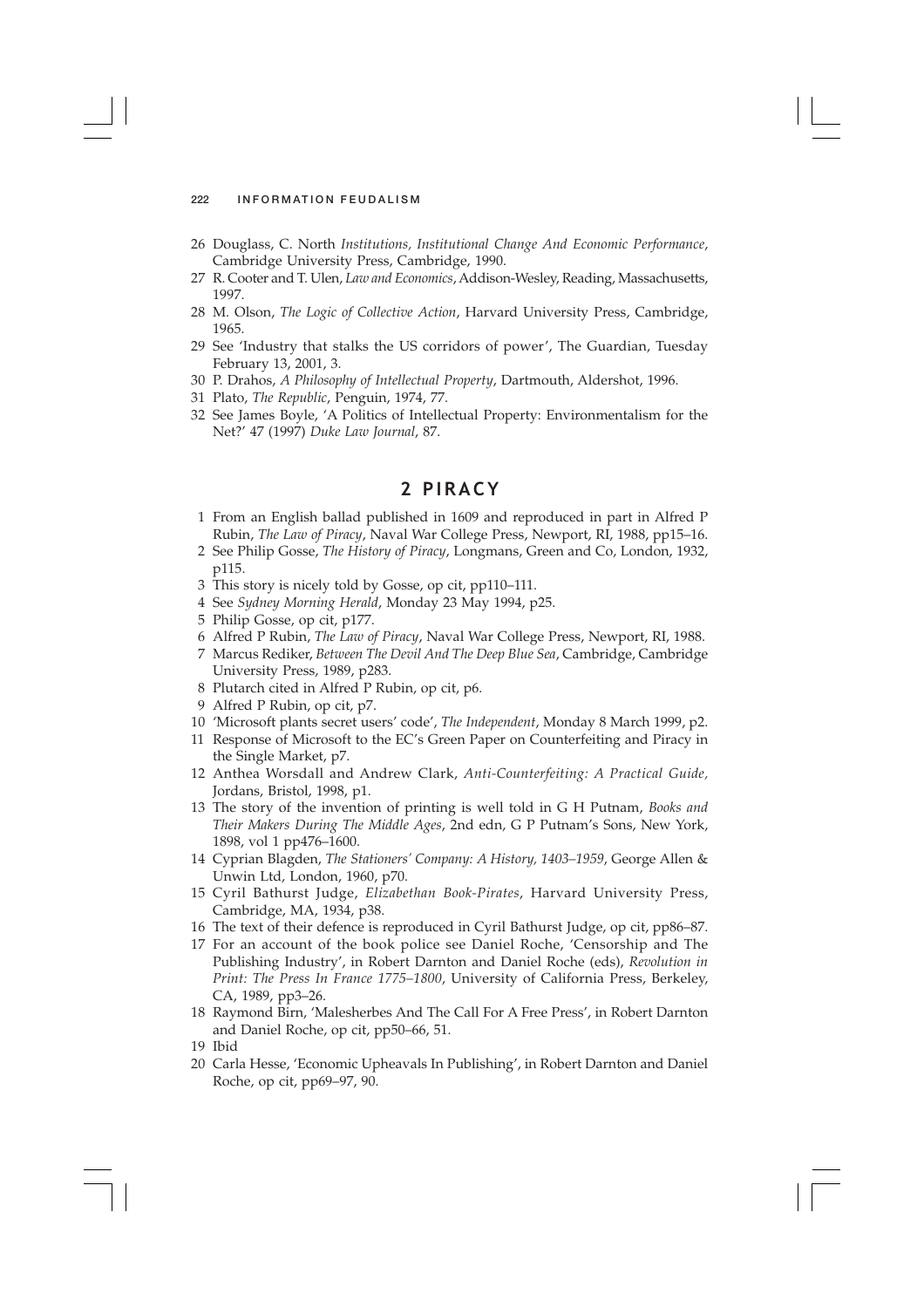- 21 Ibid
- 22 William Briggs, *The Law of International Copyright*, Stevens & Haynes, London, 1906, p37.
- 23 M Kampelman, 'The United States and International Copyright' *American Journal of International Law*, 1947, vol 41, pp406, 415.
- 24 William Briggs, op cit, p40.
- 25 Cited in William Briggs, op cit, p101.
- 26 William Briggs, op cit, p93.
- 27 This description of the Austrian law appeared in an article in the *Scientific American*. Austrian authorities were referred to it by the American Minister in Vienna. See Edith Tilton Penrose, *The Economics Of The International Patent System*, Johns Hopkins Press, Baltimore, MD, 1951, p45.
- 28 Cited in Harold G Fox, *Monopolies and Patents*, University of Toronto Press, Toronto, p71.
- 29 Harold G Fox, op cit, p70.
- 30 Harold G Fox, op cit, p127.
- 31 Edith Tilton Penrose, op cit, pp16–17.
- 32 John Braithwaite, *Corporate Crime in the Pharmaceutical Industry*, Routledge, London, 1984, Chapter 5.
- 33 See K Bala and Kiran Sagoo, 'Patents and Prices', *HAI News*, No 112, April/May 2000, p1.
- 34 H G Henn, 'The Quest For International Copyright Protection', *Cornell Law Quarterly*, 1953, vol 39, pp43, 65.

## 3 THE KNOWLEDGE GAME

- 1 Peter Drucker, *Post-Capitalist Society*, Harper Business, New York, 1993, p8.
- 2 David A Hounshell and John Kenly Smith, Jr, *Science and Corporate Strategy: DuPont R&D, 1902–1980*, Cambridge University Press, Cambridge, 1988, p11.
- 3 David Mercer, *IBM: How the World's Most Successful Corporation is Managed*, Kogan Page, London, 1987, pp24–26.
- 4 The term comes from Ikujiro Nonaka and Hirotaka Takeuchi, *The Knowledge-Creating Company*, OUP, New York, Oxford, 1995.
- 5 David A Hounshell and John Kenly Smith, Jr, op cit, p2.
- 6 Edison, cited in David F Noble, *America by Design*, Alfred A Knopf, New York, 1979, p8.
- 7 David A Hounshell and John Kenly Smith, Jr, op cit, p366.
- 8 David F Noble, op cit, pp112–113.
- 9 Alfred D Chandler, Jr, *The Visible Hand: The Managerial Revolution in American Business*, Belknap Press of Harvard University Press, Cambridge, MA, 1977, p375.
- 10 David F Noble, op cit, p116.
- 11 Alfred D Chandler, Jr, *Strategy and Structure: Chapters in the History of the Industrial Enterprise*, The MIT Press, Cambridge, MA, 1962, p375.
- 12 Alfred D Chandler, Jr, op cit, 1962, p24.
- 13 David F Noble, op cit, p9.
- 14 Henry Ford in David F Noble, op cit, p113.
- 15 See the address by R B Ransford, President of the Chartered Institute of Patent Agents, 'The Profession Of Patent Agency', in *The Chartered Institute Of Patent Agents: Transactions*, vol XXXVIII, Session 1919–20, pp15, 20.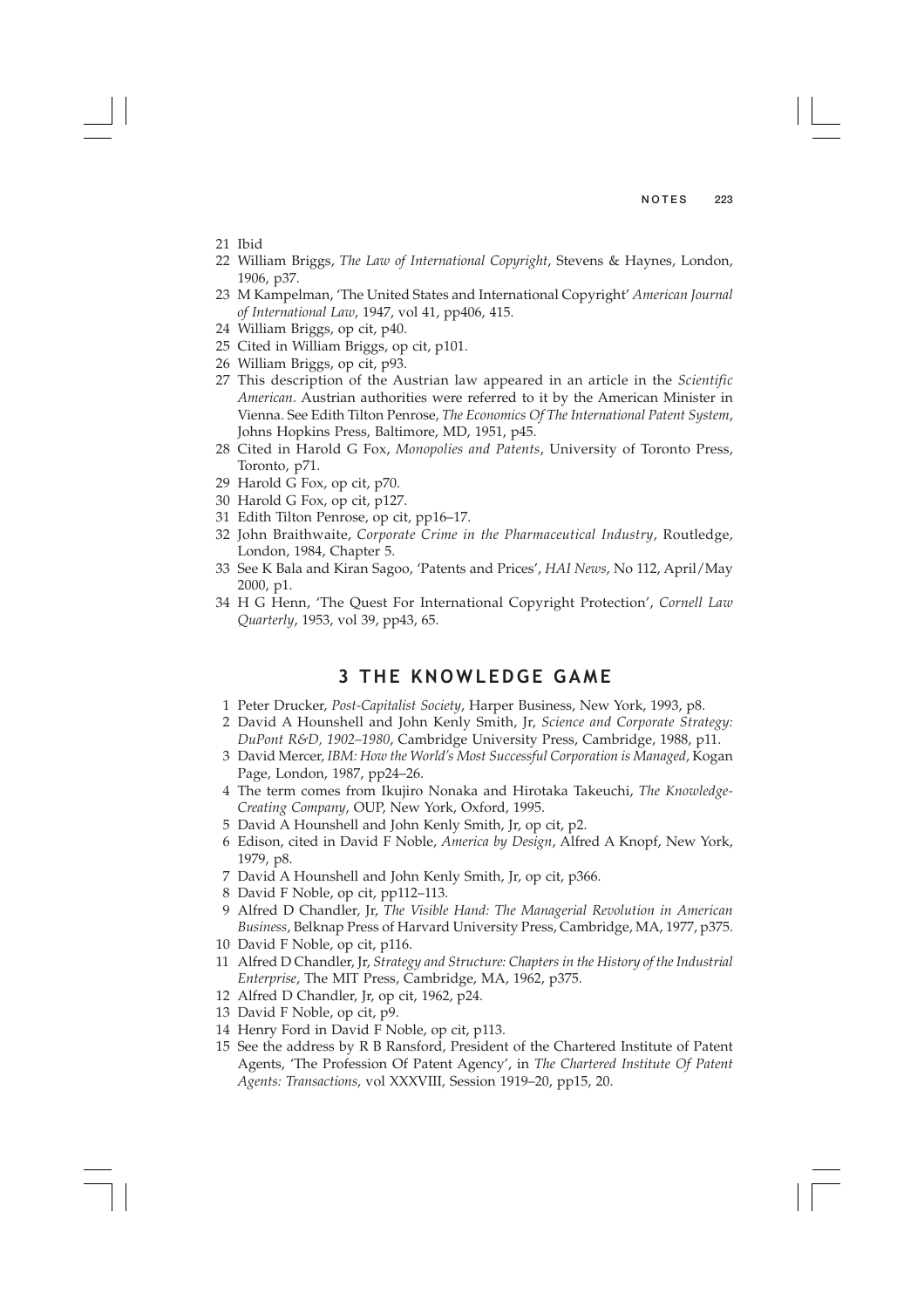- 16 Edwin J Prindle, 'The marvellous performance of the American patent system', *Journal Of The Patent Office Society*, 1927–28, vol 10, pp255, 258.
- 17 Comments, *Journal of the Patent Office Society*, 1922, vol 4, pp361, 362.
- 18 Prindle, in David F Noble, op cit, p89.
- 19 Dr Hermann Isay, *Die Patentgemeinschaft im Dienst des Kartellgedankens* (1923) quoted in Ervin Hexner, *International Cartels,* Sir Isaac Pitman & Sons, London, 1946, p72.
- 20 Norman Waddleton, 'The British Patent Agent in the last 100 years', Presidential Address to the Chartered Institute of Patent Agents, 17 December 1980, p7.
- 21 David A Hounshell and John Kenly Smith, Jr, op cit, p302.
- 22 David A Hounshell and John Kenly Smith, Jr, op cit, p370.
- 23 This story is nicely told in Paul Carroll, *Big Blues; The Unmaking of IBM*, Weidenfeld & Nicolson, London, 1994, pp343–345.
- 24 The Director of DuPont's Chemical Department, Elmer Bolton, cited in David A Hounshell and John Kenly Smith, Jr, op cit, p177.
- 25 George W Stocking and Myron W Watkins, *Cartels in Action*, Twentieth Century Fund, New York, 1947, p467.
- 26 Abraham S Greenberg, 'The Lesson Of The German-Owned US Chemical Patents', *Journal of the Patent Office Society*, 1926–27, vol 9, pp19, 20.
- 27 Felix Frankfurter, 'The Business Of The Supreme Court: A Study In The Federal Judicial System', *Journal Of The Patent Office Society*, 1926–27, vol 9, pp8, 10.
- 28 See a letter written to the *New York Times*, 2 February 1930, by Joseph J O'Brien, reprinted in *Journal Of The Patent Office Society*, 1930, vol 12, pp225–230.
- 29 Alfred D Chandler, Jr, op cit, 1977, p317.
- 30 A copy of the agreement is to be found in William S Stevens (ed), *Industrial Combinations and Trusts*, Macmillan Company, New York, 1913, pp4–7.
- 31 William S Stevens (ed), op cit, p2.
- 32 For a 19th century text that discusses what was then recent case law in the US see Thomas Carl Spelling, *A Treatise on Trusts and Monopolies*, Little, Brown, and Company, Boston, 1893, Chapter V.
- 33 A copy of the trust agreement is to be found in William S Stevens (ed), op cit, pp14–17.
- 34 A point that Louis Brandeis made in the Hearings before the Committee on Interstate Commerce on the Control of Corporations, Persons and Firms engaged in Interstate Commerce, 62nd Congress, 2nd Session. The relevant passage is contained in William S Stevens (ed), op cit, p579.
- 35 Joseph E Davies, Commissioner of Corporations, *Trust Laws and Unfair Competition*, report of Bureau of Corporations, Department of Commerce, Government Printing Office, Washington, DC, 1916, p9.
- 36 Judge Edward B Whitney cited in Joseph E Davies, op cit, p9.
- 37 Northern Securities Co vs US 193 US 197 (1904).
- 38 See Alfred D Chandler, Jr, op cit, 1962.
- 39 Jerrold G Van Cise, *A Practical Guide to the Antitrust Laws*, Practising Law Institute, US, 1949, p20.
- 40 See, for instance, US v United Shoe Mach. Co 247 US 32, (1918); US v Gen. Elec. Co 272 US 476, (1926); Sidney Henry v A B Dick Company 224 US 1, (1912).
- 41 Paul Carroll, op cit, p111.
- 42 David A Hounshell and John Kenly Smith, Jr, op cit, pp495–497.
- 43 Alfred D Chandler, Jr, op cit, 1962, p377.
- 44 Alfred D Chandler, Jr, op cit, 1977, p480.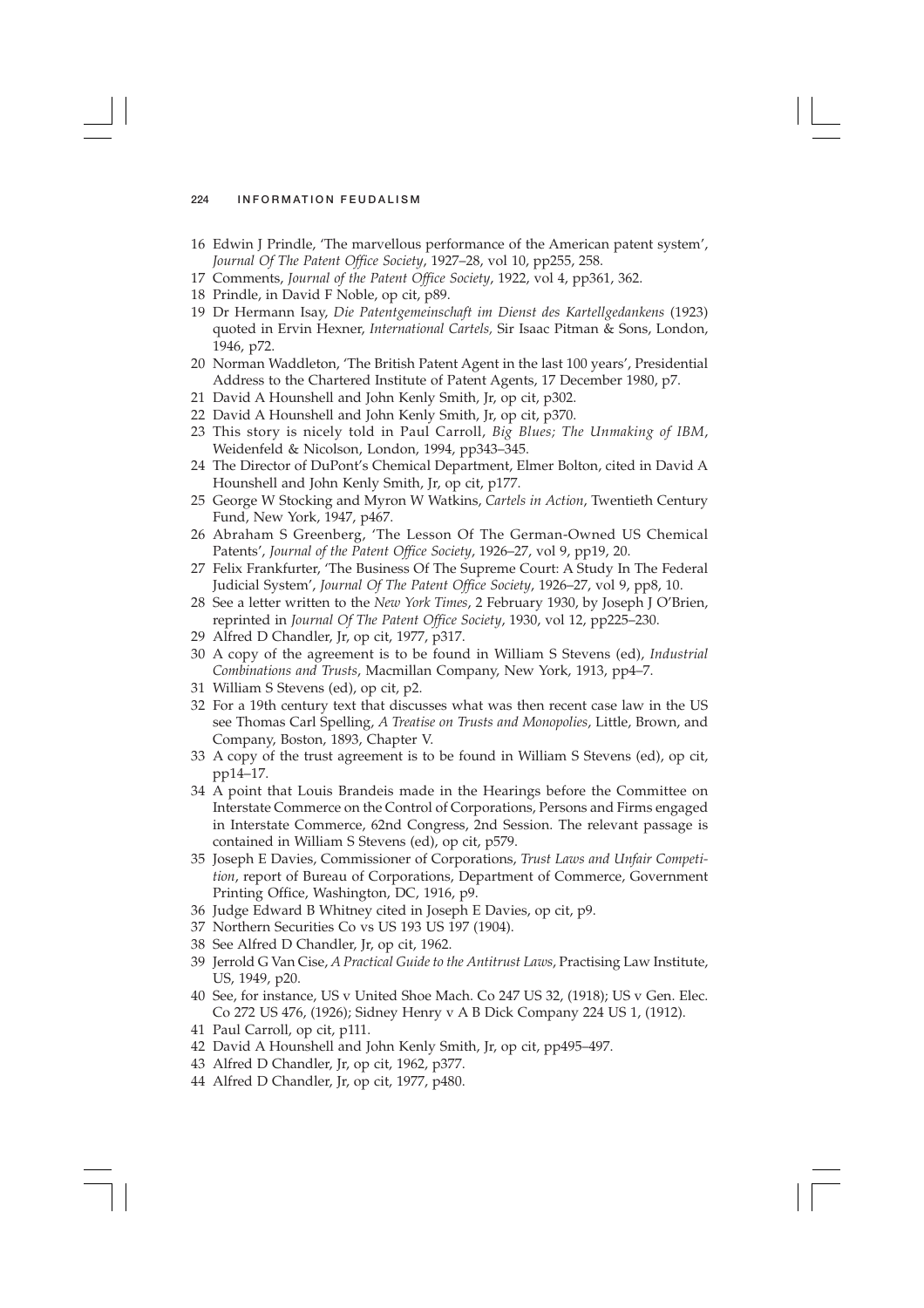**N O T E S 225**

- 45 George W Stocking and Myron W Watkins, op cit, p448.
- 46 George W Stocking and Myron W Watkins, op cit, p4.
- 47 George W Stocking and Myron W Watkins, op cit, p329.
- 48 L Jacobs cited in William F Hellmuth, Jr, 'The Motion Picture Industry', in Walter Adams (ed), *The Structure Of American Industry*, 3rd edn, Macmillan Company, New York, 1961, pp393, 399.
- 49 Straus & Straus v American Publishers' Association 231 US 222, (1913).
- 50 US v Paramount Pictures, Inc 334 US 131, (1948).
- 51 See US v Addison-Wesley Publishing Co, 1976–2 Trade Cas. (CCH) 61,225.
- 52 David A Hounshell and John Kenly Smith, Jr, op cit, p193.
- 53 Evidence cited in US v Chemical Foundation 294 Fed. 300, 309 (D.C.Del.).
- 54 A C Seward, Science and the Nation, 1917, cited in Abraham S Greenberg, op cit, pp19, 22.
- 55 Abraham S Greenberg, op cit, pp19, 23.
- 56 See US v Chemical Foundation Inc, 272 US 1, (1926).
- 57 Abraham S Greenberg, op cit, pp19, 23.
- 58 President of the US in his message of 20 May 1919 to Congress, quoted in US v Chemical Foundation 294 Fed. 300, 310 (D.C.Del.).
- 59 Paul Carroll, op cit, p5.
- 60 Christopher Tugendhat, *The Multinationals*, Pelican, 1973, p153.
- 61 See John H Dunning and Robert D Pearce, *The World's Largest Industrial Enterprises*, Gower, Aldershot, UK, p36.
- 62 David A Hounshell and John Kenly Smith, Jr, op cit, p510.
- 63 See David A Hounshell and John Kenly Smith, Jr, op cit, p346.
- 64 See Paul Carroll, op cit, pp32–33, 89.
- 65 R Ballance, J Pogany and H Forstner, *The World's Pharmaceutical Industries: An International Perspective on Innovation, Competition and Policy*, Edward Elgar, Aldershot; Brookfield VT, USA,1992.

## 4 STEALING FROM THE MIND

- 1 Royal Dutch Shell and Unilever for each of those years except 1978 when National Iranian Oil replaced Unilever. See John H Dunning and Robert D Pearce, *The World's Largest Industrial Enterprises*, Gower, Aldershot, UK, 1981, p148.
- 2 1See F T Blackaby (ed), *De-industrialization*, Heinemann, London, 1979.
- 3 See Ajit Singh, 'The Long-term Structural Disequilibrium of the UK Economy: Employment, Trade, and Import Controls', in Gunnar Sjostedt and Bengt Sundelius (eds), *Free Trade – Managed Trade?*, Westview Press, Boulder, CO, 1986, pp51–80.
- 4 R J Barnet and John Cavanagh, *Global Dreams*, Simon and Schuster, New York, 1994, pp46–47.
- 5 See W Max Corden, 'The Revival of Protectionism in Developed Countries', in D Salvatore (ed), *The New Protectionist Threat To World Welfare*, North-Holland, New York, 1987, pp45, 61–64.
- 6 A good account of the company's early history is to be found on the Pfizer website, www.pfizer.com.
- 7 See Michael A Santoro, 'Pfizer: Protecting Intellectual Property in a Global Marketplace', Harvard Business School, Cambridge, MA, 1992, p2.
- 8 See the Pfizer website, www.pfizer.com/150/1951.htm.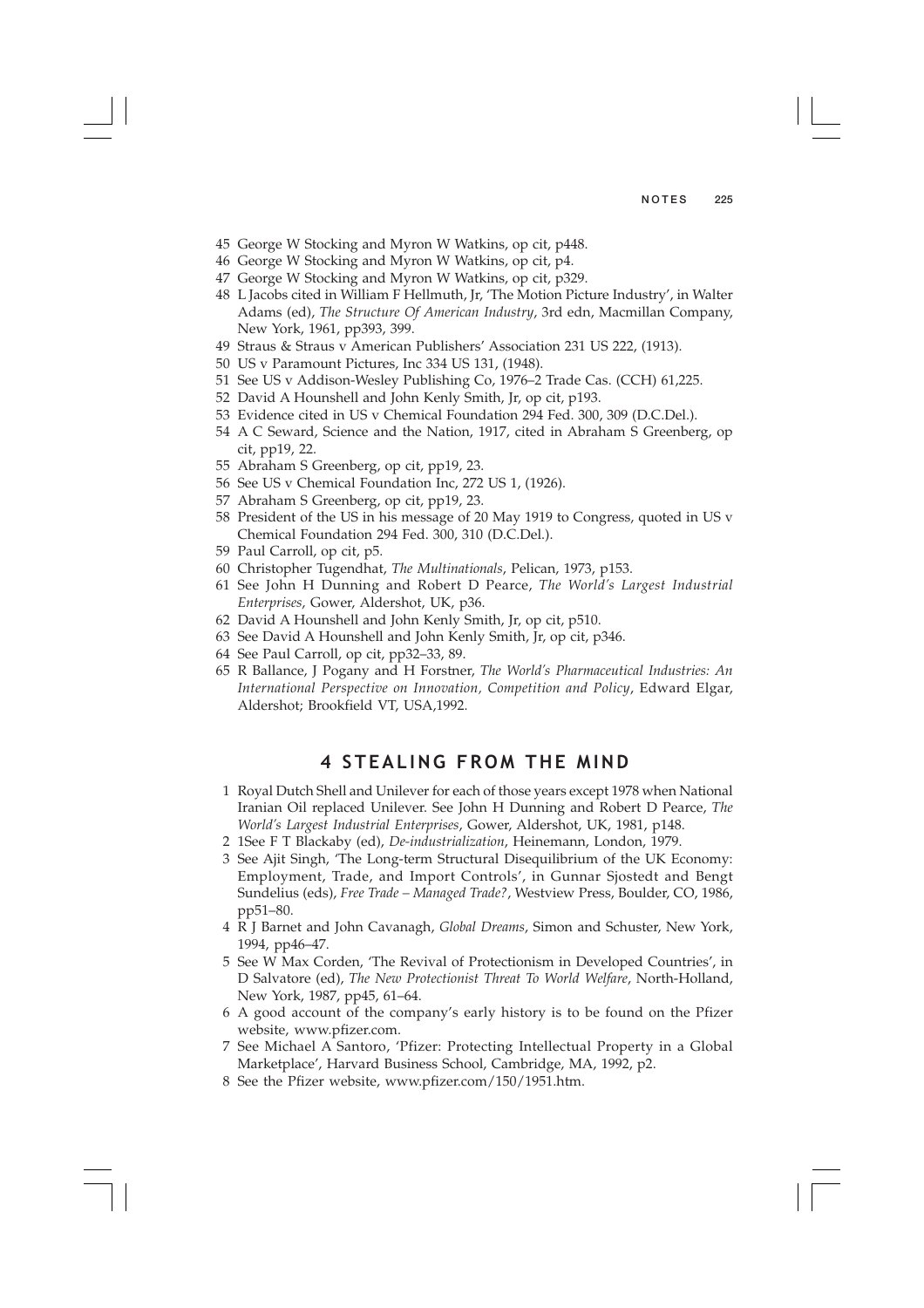- 9 See Michael A Santoro, op cit, 1992, p6.
- 10 See Michael A Santoro, op cit, 1992, p7.
- 11 See Michael A Santoro, op cit, 1992, pp2, 4.
- 12 See Dr David J Hill, 'Letters to the Editor', *The Independent*, 17 December 1998, p10.
- 13 See the speech by Pratt at www.pfizer.com.
- 14 See Michael A Santoro,op cit, 1992, p8.
- 15 Ibid.
- 16 The recommendations of ACTN are contained in some unpublished papers: 'Summary of the Recommendations of the Advisory Committee on Trade Negotiations', Task Force on Intellectual Property', undated, 11 pages; 'Summary of the Phase II: Recommendations of the Task Force on Intellectual Property to the Advisory Committee for Trade Negotiations', March 1986, 8 pages.

# 5 THE ILLUSION OF SOVEREIGNTY

- 1 Richard Webb, 'Wage Policy and Income Distribution in Developing Countries', in C R Frank, Jr and Richard C Webb (eds), *Income Distribution and Growth in the Less-Developed Countries*, The Brookings Institution, Washington, DC, 1977, p215.
- 2 G Myrdal, *Asian Drama: An Inquiry into the Poverty of Nations*, vol III, Penguin, Harmondsworth, 1968, p1647.
- 3 G Myrdal, op cit, 1968, p1641.
- 4 G Myrdal, *The Challenge of World Poverty*, Penguin, Middlesex, England, 1970, p176.
- 5 G Myrdal, op cit, 1968, p1693.
- 6 G Myrdal, op cit, 1968, p1698.
- 7 S Ricketson, *The Berne Convention for the Protection of Literary and Artistic Works: 1886–1986*, Centre for Commercial Law Studies, London, 1987, p791.
- 8 S Ricketson, op cit, p792.
- 9 Bureaux internationaux réunis pour la protection de la propriété intellectuellé (WIPO's predecessor organization).
- 10 See Alan H Lazar, 'Developing Countries and Authors' Rights in International Copyright', in *Copyright Law Symposium*, vol 19, Columbia University Press, New York, 1971, pp1, 17–18.
- 11 S Ricketson, op cit, pp799, 803.
- 12 Alan H Lazar, op cit, pp1, 14.
- 13 S Ricketson, op cit, p593.
- 14 C F Johnson, 'The Origins of the Stockholm Protocol', *Bulletin of the Copyright Society of the USA*, 1970–71, vol 18, pp91, 142–143, 180.
- 15 A Tournier, the Director General of Société des Auteurs Compositeurs, et Editeurs de Musique cited in Alan H Lazar, op cit, pp1, 4.
- 16 Letter from the Vice-Chairman of the British Copyright Council, *The Times*, 13 April 1967, cited in C F Johnson, op cit, pp91, 180.
- 17 See Article 28(1)(b)(I) of Stockholm Act of the Berne Convention. See also D M Schrader, 'Analysis of the Protocol Regarding Developing Countries' *Bulletin of the Copyright Society of the USA*, 1969–70, vol 17, pp160*,* 232.
- 18 J T Simone Jr, 'Protection of American Copyrights On Books In Taiwan', *Bulletin of the Copyright Society of the USA*, 1987–88, vol 35, pp115, 120, fn15.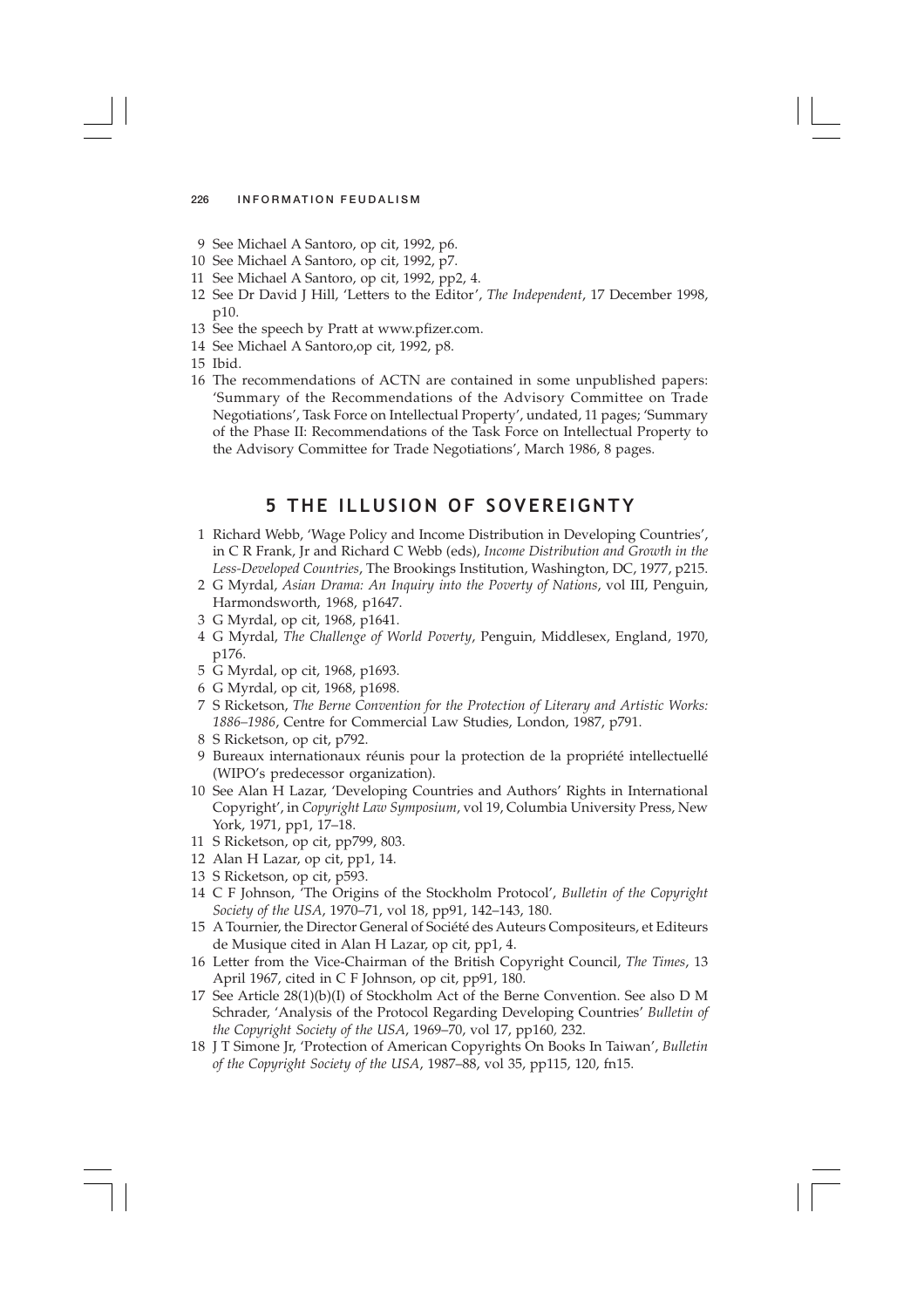#### **N O T E S 227**

- 19 See W T S Gould, *People and Education in the Third World*, Longman Scientific & Technical, Harlow, UK, 1993, pp50–59.
- 20 A report of the debates at the seminar is to be found in 'East Asian Seminar on Copyright', *Copyright*, 1967, vol 3, pp42–48. The following states sent designated participants: Afghanistan, Cambodia, Ceylon, India, Indonesia, Iran, Japan, Korea, Laos, Malaysia, Nepal, Philippines, Singapore, Thailand.
- 21 Mr Dadameah, 'East Asian Seminar on Copyright', *Copyright*, 1967, vol 3, p43.
- 22 Secretary Kirpal's Inaugural Address is available at *Copyright*, 1967, vol 3, pp50–
- 51.
- 23 Alan H Lazar, op cit, pp1, 26.
- 24 House of Commons, *Parliamentary Debates*, 19 March 1907, col 684 cited in Edith Penrose, *The Economics of the International Patent System,* Johns Hopkins Press, Baltimore, MD, 1951, p140, fn.9.
- 25 See S M Thomas and N Simmonds, *The Industrial Use of Genome Resources in Europe*, European Commission, Science Research and Development, Luxembourg, 1999, p7.
- 26 Edith Penrose, op cit, p112.
- 27 Ove Granstrand, *The Economics and Management of Intellectual Property: Towards Intellectual Capitalism*, Edward Elgar, Cheltenham, UK, p92.
- 28 Z Mirza, 'WTO, Pharmaceuticals and Health: Impacts and Strategies', in *International Roundtable on Responses to Globalization: Rethinking Equity in Health, Geneva, 12–14 July 1999*, p21.
- 29 Z Mirza, 'WTO/TRIPS, Pharmaceuticals and Health: Impacts and Strategies', *Development*, 1999, vol 42(4), pp92, 93.
- 30 Ervin Hexner, *International Cartels*, Isaac Pitman and Sons, London, 1946, pp308– 339.
- 31 S Vedaraman, 'The New Indian Patents Law', *International Review of Industrial Property and Copyright Law*, 1972, vol 3, pp39, 43.
- 32 S Vedaraman, op cit, pp39, 46.
- 33 From 1963 to 1968 the membership of the convention increased from 51 to 79. See G H C Bodenhausen, *Guide to the Application of the Paris Convention for the Protection of Industrial Property*, BIRPI, Geneva, 1968, p7.
- 34 Dealt with in Article 5A of the Paris Convention. See also D M Mills, 'Patents and the Exploitation of Technology Transferred to Developing Countries (in Particular, Those of Africa)', *Industrial Property*, 1985, vol 24, pp120, 122.
- 35 'The Indispensable Trade Weapon: 301/Special 301', Jack Valenti, President and Chief Executive Officer, Motion Picture Association of America, before the Senate Finance Committee, Washington, DC, 6 March 1992.
- 36 See Article 4 of the GATT 1947.
- 37 See T D Andersen, *Geopolitics of the Caribbean*, Praeger Publishers, New York, 1984, pp148–151.
- 38 See Section 212(b)(5).
- 39 See Section 212(b)(2)(B)(ii).
- 40 See H.R. Rep. No. 98–325, 98th Cong., 1st Sess. 55 (27 July 1983).
- 41 See the reported remarks of Emery Simon, Director of Intellectual Property in the Office of the USTR, *BNA's Patent, Trademark & Copyright Journal*, vol 32, 22 May 1986, p80.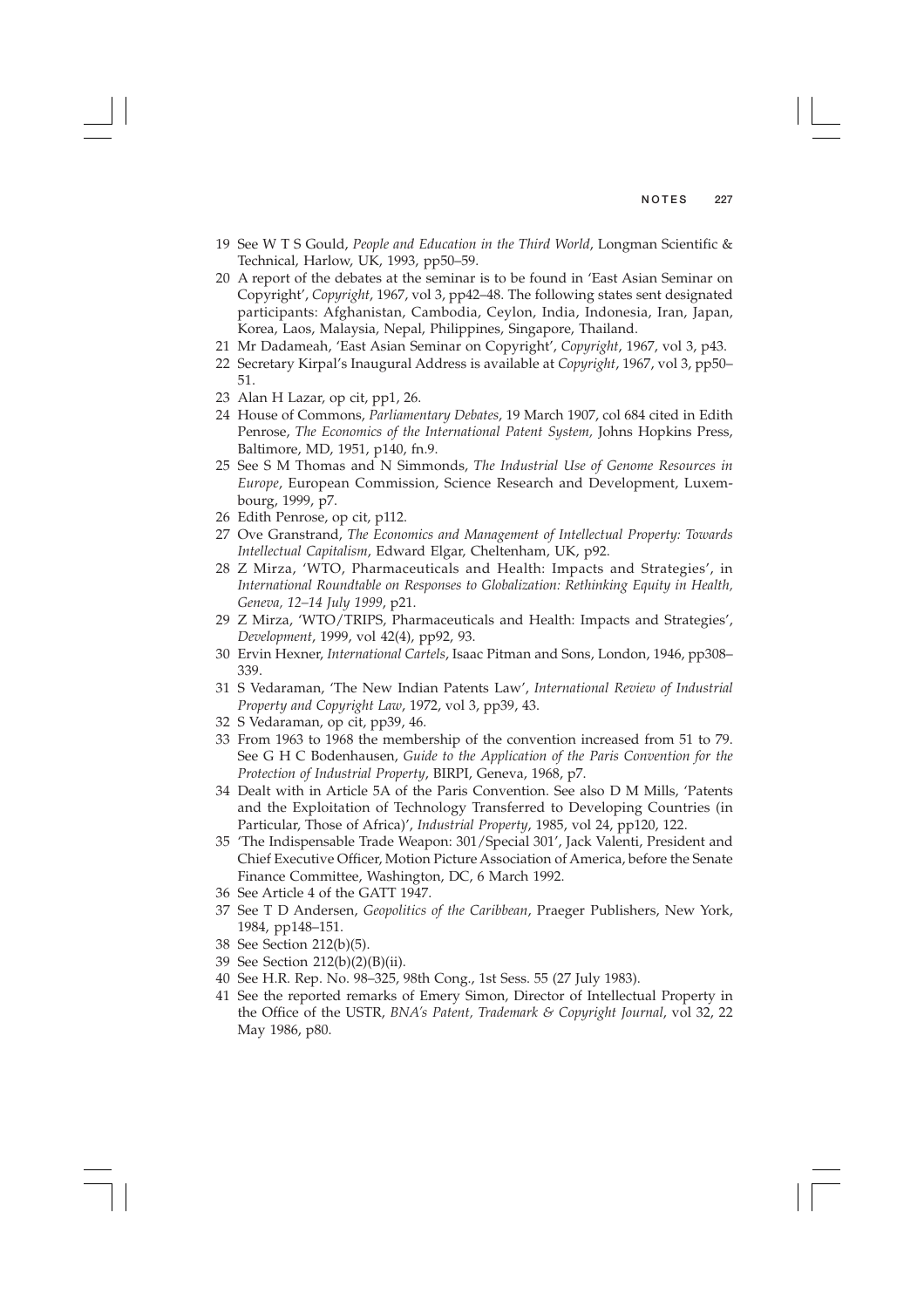# 6 THE BILATERALS

- 1 See Senator Max Baucus, 'A New Trade Strategy: The Case For Bilateral Agreements', *Cornell International Law Journal*, 1989, vol 22, p1 at fn4.
- 2 Senator Max Baucus, op cit, p1.
- 3 P Hoffer, 'Upheaval in the United Nations System: United States' Withdrawal from UNESCO', *Brooklyn Journal of International Law*, 1986, vol 12, pp161, 162, fn.6.
- 4 Title V of the Trade Act 1974.
- 5 See *BNA's Patent, Trademark & Copyright Journal*, 9 February 1984, vol 27, p358.
- 6 Susan K Sell, 'Intellectual Property Protection and Antitrust in the Developing World: Crisis, Coercion, and Choice', *International Organization*, 1995, vol 49, pp315, 322.
- 7 This is not entirely accurate. Some Caribbean states had inherited copyright law from the UK
- 8 See Report of Committee on Trade and Development (L/5913) in *Basic Instruments and Selected Documents, General Agreement on Tariffs and Trade*, 32nd Supplement (1984–1985), 21, 26.
- Like the EC, the US had little interest in influencing the poorest countries: 'With Bangladesh, you have nothing to win and nothing to lose. They have no capacity to copy with top quality. So you disregard them in the debate' (1993 EC interview).
- 10 See Jacques J Gorlin, 'A Trade-based Approach for the International Copyright Protection for Computer Software', unpublished, 1 September 1985.
- 11 See *BNA's Patent, Trademark & Copyright Journal*, 11 February 1988, vol 35, p282.
- 12 'Special 301' was an amendment made to Section 182 of the Trade Act of 1974 by the Omnibus Trade and Competitiveness Act of 1988. Codified as 19 USC Sec. 2242. There were further amendments under the Uruguay Round Agreements Act of 1994.
- 13 The following information is taken from an undated information sheet provided by the IIPA.
- 14 Statement of Eric H Smith, Executive Director and General Counsel, IIPA, Hearing before the Subcommittee on Intellectual Property and Judicial Administration of the House Committee on the Judiciary, on Right of Distribution (Including Rental and Importation in connection with examination of Questions Concerning a Possible Protocol to the Berne Convention and Questions Concerning a Possible Instrument on the Protection of Rights of Performers and Producers of Phonograms, 29 April 1993, p2.
- 15 See 19 USC 2412.
- 16 IIPA Press Release, 12 February 1993.
- 17 The Fact Sheet is reproduced in *BNA's Patent, Trademark & Copyright Journal*, 1 June 1989, vol 38, pp131–134.
- 18 A point made by the Italian Government in its 'Report on Videographic Piracy' unpublished, 1992, p2.
- 19 See IPPA 1993, Special 301 Recommendations and Estimated Trade Losses Due to Piracy, Submitted to the United States Trade Representative on 12 February 1993.
- 20 Jacques J Gorlin, op cit, p10.
- 21 Stephen E Siwek and Harold Furchtgott-Roth, Economists Incorporated, produced *Copyright Industries in the US Economy*, November 1990, *Copyright*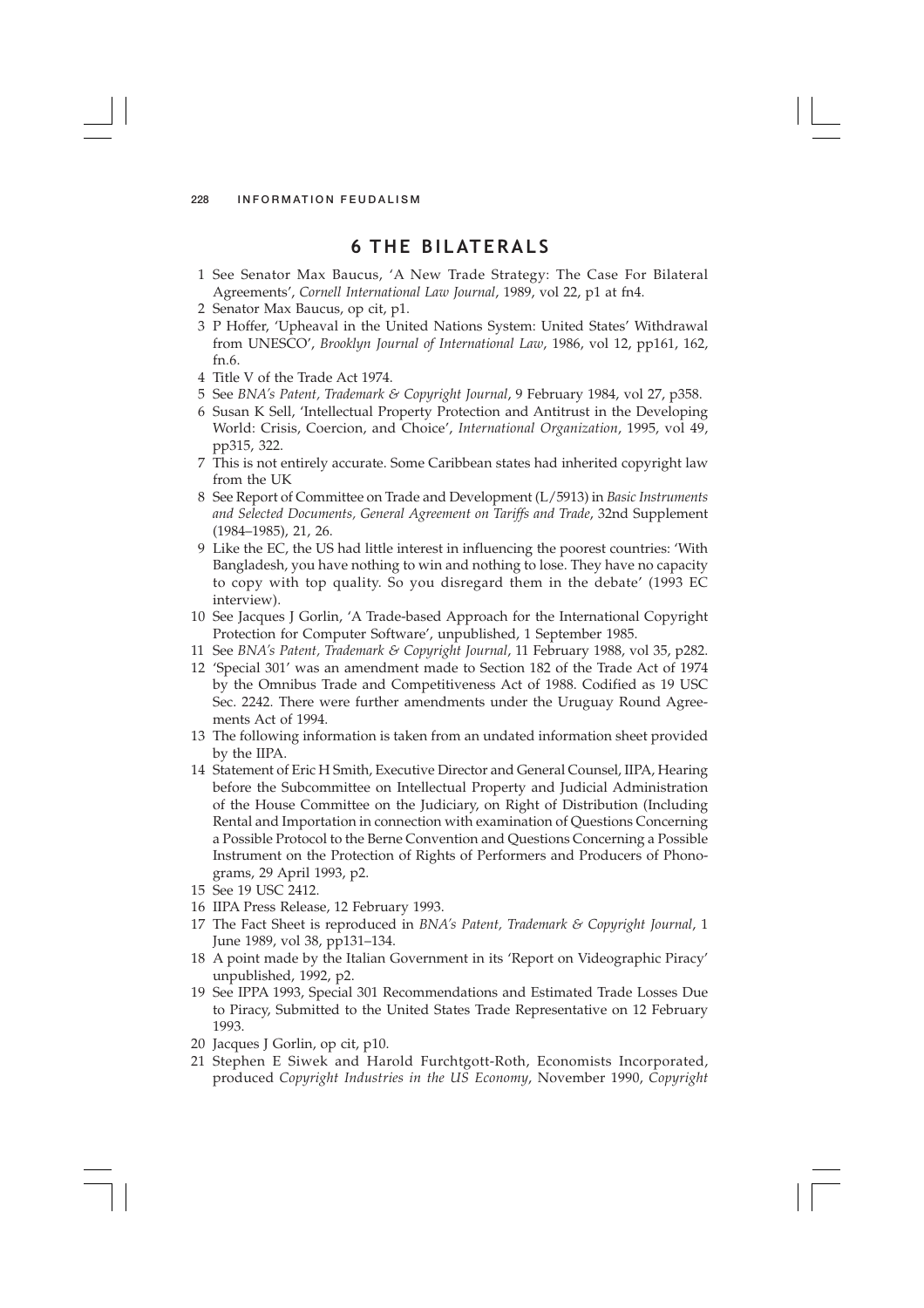*Industries in the US Economy: 1977–1990*, September 1992 and *Copyright Industries in the US Economy: 1993 Perspective*, October 1993 for the IIPA.

- 22 Stephen E Siwek and Harold W Furchtgott-Roth, Economists Incorporated, *The US Software Industry: Economic Contribution in the US and World Markets*, prepared for the Business Software Alliance, Spring, 1993, p40.
- 23 Stephen E Siwek and Harold W. Furchtgott-Roth, op cit, p41.
- 24 Letter of 22 July 1992 from Carla A Hills to Mr Frank G Wells, President and Chief Operating Officer of the Walt Disney Company.
- 25 'The Indispensable Trade Weapon: 301/Special 301' Jack Valenti, President and Chief Executive Officer, Motion Picture Association of America, before the Senate Finance Committee, Washington, DC, 6 March 1992, pp9–10.
- 26 Details of these cases are available from the table of initiated Section 301 cases on the USTR's website at www.ustr.gov.
- 27 See Chapter 4 of Summary of Federal Register Submissions, Second Report to Congress on the Operation of the Caribbean Basin Economic Recovery Act, 1992– 1996, available at www.ustr.gov/reports.
- 28 See *BNA's Patent, Trademark and Copyright Journal*, 3 May 1990, vol 40, pp9, 10.
- 29 The EC adopted the same philosophy: 'Hungary is in an ante chamber a waiting room while they are proving themselves to Europe. They are moving. IP is important for attracting foreign direct investment. Albania – IP is a luxury for them; they'll get to it later. This does not mean we can't reach strong agreements on IP with them. We do. We just give them a long transition period to get around to putting it in place' (1993 EC).
- 30 'Technological Progress And American Rights: Trade Policy And Intellectual Property Protection', Testimony of Ambassador Richard W Fisher, Deputy US Trade Representative, Subcommittee on International Economic Policy and Trade House Committee on International Relations, Washington, DC, 13 October 1999, p3.
- 31 Thailand, USTR's *2000 Special 301 Report*.
- 32 J Braithwaite and P Drahos, *Global Business Regulation*, Cambridge University Press, Cambridge, 2000, p180.
- 33 Susan K Sell, op cit, pp315, 325.
- 34 Yeutter's talk is reported in *BNA's Patent, Trademark & Copyright Journal*, 30 October 1986, vol 32, p736.
- 35 In 1995 the US trade surplus with Korea was US\$1.2 billion, a shift from a US\$1.6 billion deficit in 1994. Source 1996 National Trade Estimate.
- 36 19 USC 2242(b)(1)(C).
- 37 See, for example, R E Hudec, 'Dispute Settlement', in J J Schott (ed), *Completing the Uruguay Round*, Institute for International Economics, Washington, DC, 1990, p180, at 198. On the action against Brazil the trade expert John H Jackson observed that the 'United States action is clearly a violation of the GATT'. See 'Remarks of Professor John J Jackson' in Symposium: Trade-Related Aspects of Intellectual Property in *Vanderbilt Journal of Transnational Law*, 1989, vol 22, pp343, 346.
- 38 One of the Four Heavenly Kings of Hacking. See Sang Ye (Geremie R Barmé, trans), 'Computer Insect', *Wired* July 1996, pp82, 84.
- 39 USTR's *2000 Special 301 Report*, p11.
- 40 See Special 301 USTR 'Fact Sheet' for 1996.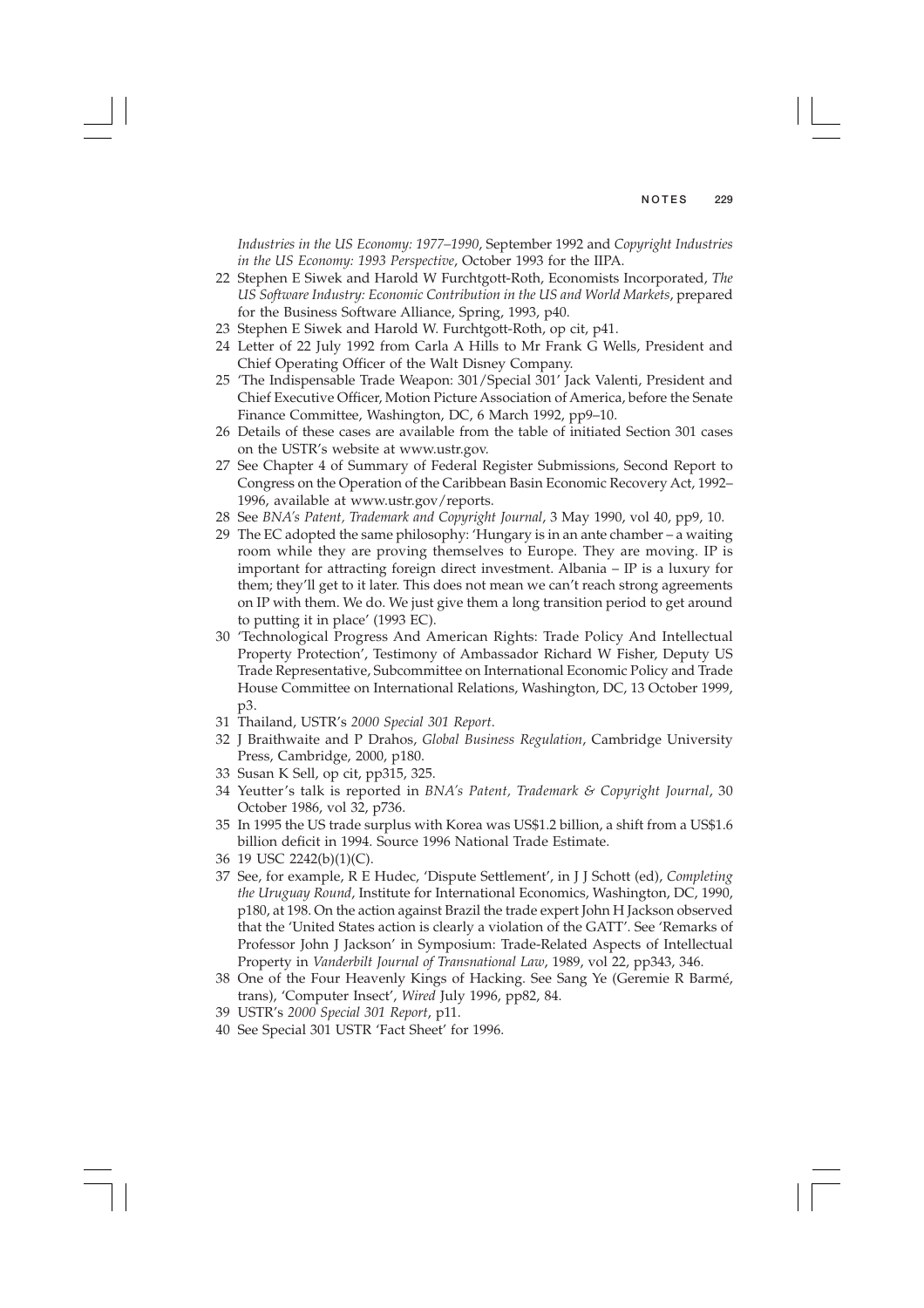# 7 AGENDAS AND AGENDA-SETTERS: THE MULTILATERAL GAME

- 1 Arpad Bogsch, *Brief History of the First 25 Years of the World Intellectual Property Organization*, World Intellectual Property Organization, Geneva, 1992.
- 2 In 1965 the contracting parties allowed the head of the GATT Secretariat to be known by the title of director-general.
- 3 Generally the protection of indications of source or appellations of origin remain in international terms comparatively undeveloped despite being recognized in Article 10 of the Paris Convention for the Protection of Industrial Property and being the subject of a special Union within the Paris Union (the countries that are members of the Paris Convention) – the Madrid Arrangement for the Registration of False or Deceptive Indications of Source. The Lisbon Agreement for the Protection of Appellations of Origin and their International Registration of 31 October 1958, as revised, has a small membership and is not mentioned in TRIPS. For a discussion of reluctance of countries to protect this form of intellectual property too strongly see Stephen P Ladas, *Patents, Trademarks, and Related Rights*, vol 3, Harvard University Press, Cambridge, MA, 1975, Chapter 43.
- 4 See also Articles XII(3)(c) and XVIII(10).
- 5 Pointed out by Alice Zalik, in 'Remarks of Alice T Zalik', Symposium: Trade-Related Aspects Of Intellectual Property, *Vanderbilt Journal of Transnational Law*, 1989, vol22, p330.
- 6 See Ulrich Joos and Rainer Moufang, 'Report on the Second Ringberg-Symposium', in Friedrich-Karl Beier and Gerhard Schricker (eds), *GATT or WIPO?: New Ways in the Protection of Intellectual Property*, Max Planck Institute for Foreign and International Patent, Copyright, and Competition Law, Munich, and VCH Publishers, Weinheim, 1989, pp3, 30.
- 7 L/5424: BISD 29S/19.
- 8 Daniel Gervais, *The TRIPS Agreement: Drafting History And Analysis*, Sweet and Maxwell, London, 1998, p8, fn25.
- 9 Daniel Gervais, op cit, p8.
- 10 See Michael Blakeney, *Legal Aspects of the Transfer of Technology to Developing Countries*, ESC Publishing Limited, Oxford, 1989, pp98–104.
- 11 Hans Peter Kunz-Hallstein, 'The United States Proposal for a GATT Agreement on Intellectual Property and the Paris Convention for the Protection of Industrial Property', *Vanderbilt Journal of Transnational Law*, 1989, vol 22, p266.
- 12 Jacques Gorlin, 'A Trade-Based Approach for the International Copyright Protection for Computer Software', 1 September 1985, p22.
- 13 See WIPO, 'General Information', Geneva, 1990, p71.
- 14 See J Braithwaite and P Drahos, *Global Business Regulation*, Cambridge University Press, Cambridge, 2000, Chapter 24.
- 15 Hamish Sandison, 'The Berne Convention and the Universal Copyright Convention: The American Experience', *Columbia-VLA Journal Of Law & Arts*, 1986, vol 11, pp89, 97.
- 16 See Ndéné Ndiaye, 'The Berne Convention and Developing Countries', *Columbia-VLA Journal Of Law & Arts*, 1986, vol 11, pp47, 53–54.
- 17 Arpard Bogsch was elected Director General of WIPO in 1973 and re-elected in 1979, 1985 and 1991.
- 18 See Private Sector Advisory Committee System, USTR, 1994 Annual Report, www.ustr.gov/reports.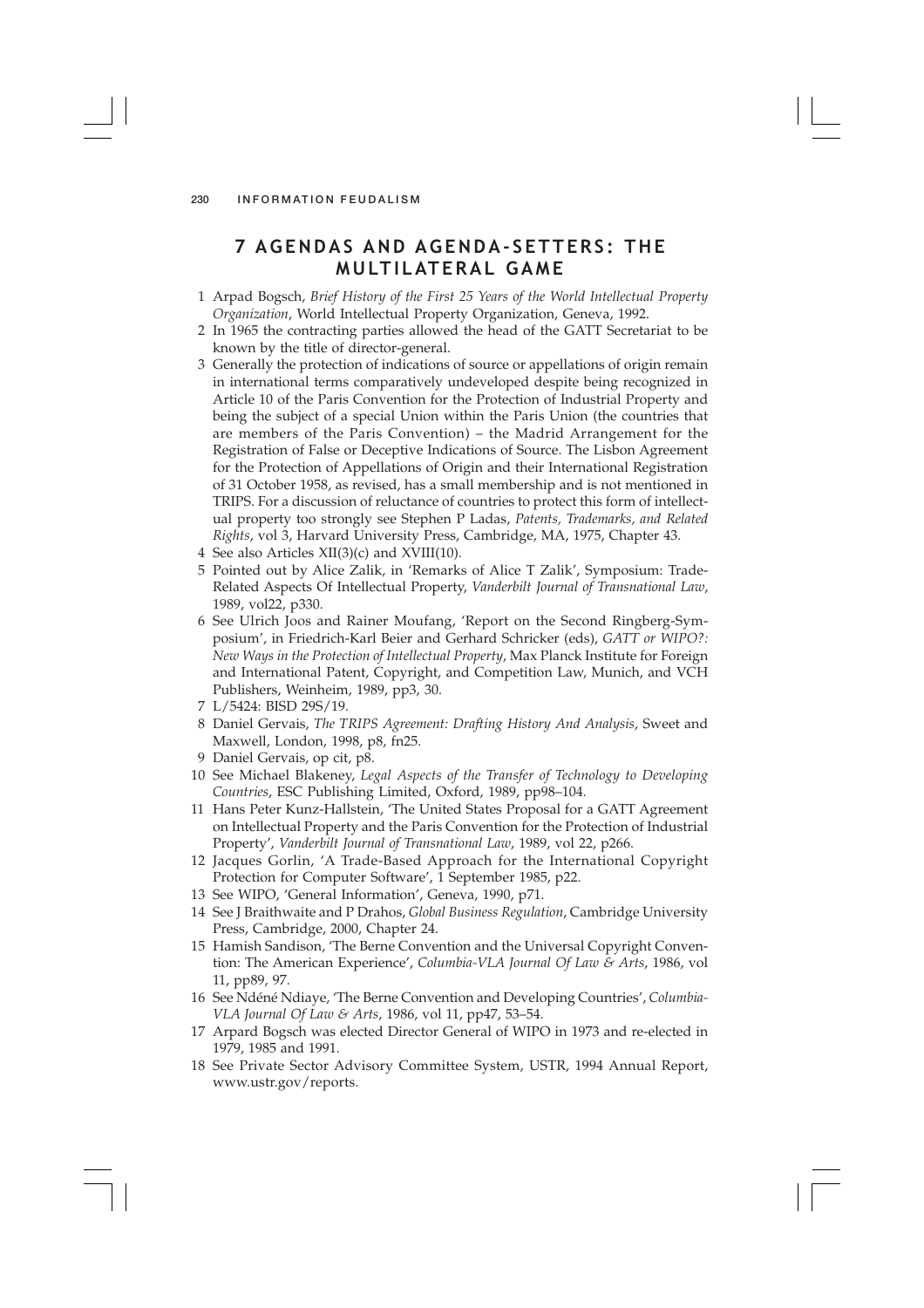- 19 See Charter of the Advisory Committee for Trade Policy and Negotiations.
- 20 Taken from 'Summary of the Recommendations of the Advisory Committee on Trade Negotiations' Task Force on Intellectual Property', undated.
- 21 Taken from 'Recommendations of the Task Force on Intellectual Property to the Advisory Committee for Trade Negotiations', Summary of Phase II, March 1986.
- 22 Jacques Gorlin, op cit, p47, fn 47.
- 23 See *BNA's Patent, Trademark & Copyright Journal*, 13 February 1986, vol 31, p285.
- 24 See Edmund Pratt, 'Intellectual Property Rights and International Trade', speech to US Council for International Business, available at www.pfizer.com/pfizerinc/ policy/forum.
- 25 IPC, 'Accomplishments and Current Activities of the Intellectual Property Committee', 14 June 1988.
- 26 F Warshofsky, *Patent Wars*, John Wiley, Chichester, 1994.
- 27 Document MIN.DEC of 20 September 1986, reprinted in Terence P Stewart (ed), *The GATT Uruguay Round: A Negotiating History (1986–1992)*, vol 3, Kluwer Law and Taxation Publishers, Deventer, Boston, pp1–10.
- 28 Daniel Gervais, op cit, p11.

## 8 PERSUASION AND PRINCIPLES

- 1 Talk by Emery Simon at the Second Ringberg Symposium, 13–16 July 1988, summarized in Ulrich Joos and Rainer Moufang, 'Report on the Second Ringberg-Symposium', in Friedrich-Karl Beier and Gerhard Schricker (eds), *GATT or WIPO?: New Ways in the Protection of Intellectual Property*, Max Planck Institute for Foreign and International Patent, Copyright, and Competition Law, Munich, and VCH Publishers, Weinheim, New York, 1989, pp3, 25.
- 2 See Council Regulation 2641/84.
- 3 See the observation that 'GATT negotiators must guard against the diminution of intellectual property protection', in *Basic Framework of GATT Provisions on Intellectual Property: Statement of Views of the European, Japanese and United States Business Communities*, The Intellectual Property Committee (USA), Keidanren (Japan), UNICE (Europe), 1988, p24.
- 4 Speech by Edmund T Pratt to US Council for International Business, 'Intellectual Property Rights and International Trade', available at www.pfizer.com/pfizerinc/ policy/forum.
- 5 IPC Press Release, Tuesday 14 June 1988.
- 6 Friedrich Kretschmer, Head of the Legal and Insurance Department, BDI (Federation of German Industry), 'The Present Position of the US, Japanese and European Industry', in Friedrich-Karl Beier and Gerhard Schricker, op cit, pp95, 96.
- 7 *Basic Framework of GATT Provisions on Intellectual Property: Statement of Views of the European, Japanese and United States Business Communities*, The Intellectual Property Committee (USA), Keidanren (Japan), UNICE (Europe), 1988, p32.
- 8 'Existence, scope and form of generally internationally accepted and applied standards/norms for the protection of intellectual property', World Intellectual Property Organization, WO/INF/29 September 1988, issued as GATT document number MTN.GNG/NG11/W/24/REv.1.
- 9 For a discussion of US bilateralism on copyright and computer software see Thomas Dreier, 'National Treatment, Reciprocity and Retorsion – The Case of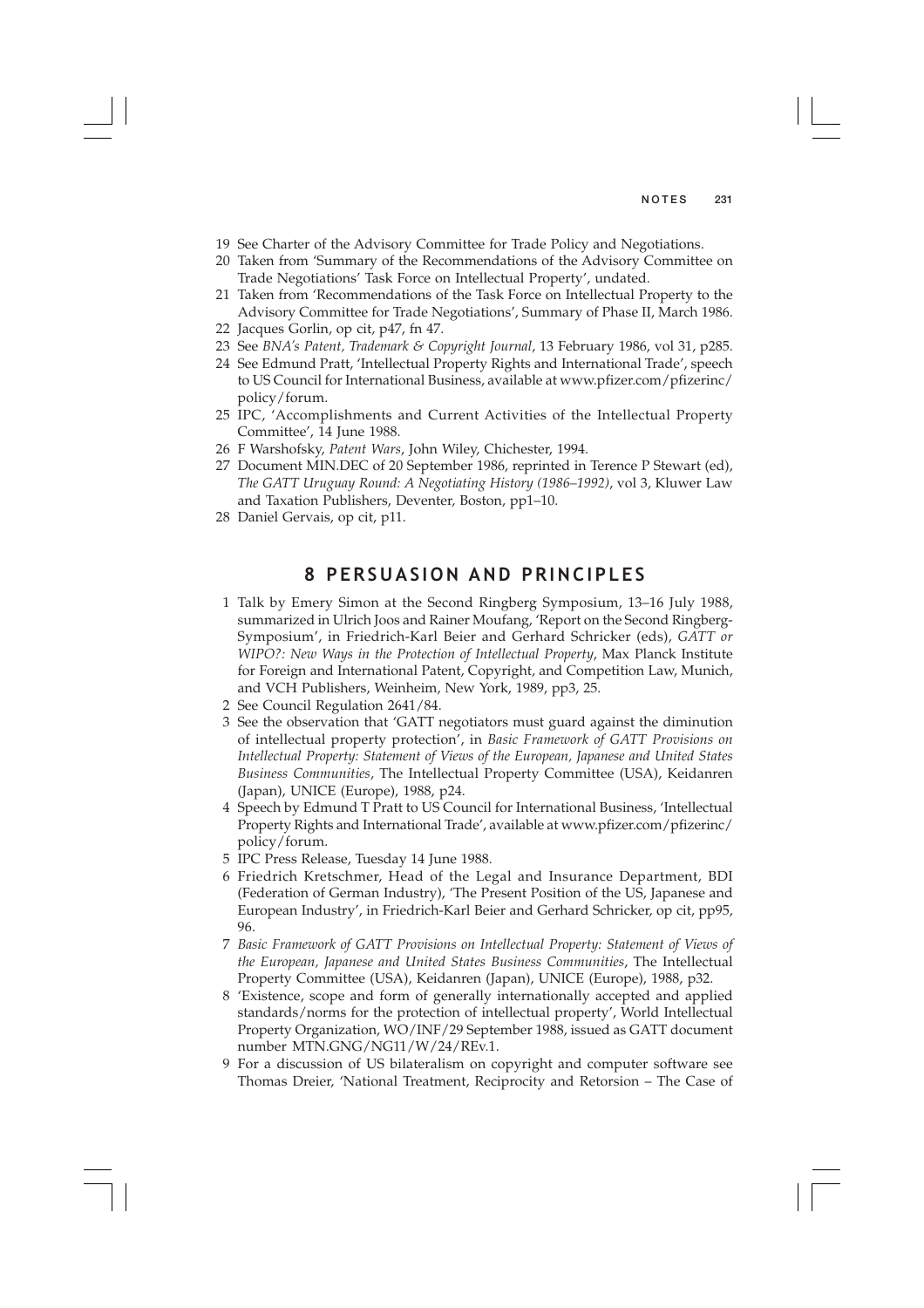Computer Programs and Integrated Circuits', in Friedrich-Karl Beier and Gerhard Schricker, op cit, pp65–74.

- 10 For example, the report points out that there is a 'general trend towards the elimination of formalities as a condition of copyright protection', an important exception being the US where the copyright notice is a 'condition of enjoyment and exercise of copyright'. See 'Existence, scope and form of generally internationally accepted and applied standards/norms for the protection of intellectual property', World Intellectual Property Organization, WO/INF/29 September 1988, Part II: Copyright, Section 2, para (iii).
- 11 'Suggestion by the United States for Achieving the Negotiating Objective', GATT-Doc.MTN.GNG/NG11/W/14 (20 October 1987) and 'Suggestion by the United States for Achieving the Negotiating Objective – Revision', GATT-Doc.MTN. GNG/NG11/W/14Rev.1 (17 October 1988).
- 12 This is true in Section III of the communication by the US of 13 October 1988. This section describes the standards for protection of intellectual property rights and in doing so draws on the fundamental principles articulated by the Basic Framework.
- 13 David P Angel, *Restructuring For Innovation: The Remaking of the US Semiconductor Industry*, The Guilford Press, New York, 1994, p1.
- 14 David P Angel, op cit, pp39–40.
- 15 Article 9 of TRIPS excludes moral rights as set out in Article 6bis of the Berne Convention for the Protection of Literary and Artistic Works from being part of the rights and obligations created by TRIPS.
- 16 Article 14 of TRIPS recognizes minimal rights of protection for performers.
- 17 Friedrich Kretschmer, op cit, p95.
- 18 Ibid.
- 19 The GATT Antidumping Code of 1979 was the subject of negotiation in the Uruguay Round.
- 20 See USTR Fact Sheet For 'Special 301' On Intellectual Property in *BNA's Patent, Trademark & Copyright Journal*, 1 June 1989, vol 38, p131.
- 21 European negotiators knew it was just a matter of time. Included in the 17 countries that were placed on the Special 301 watch list in 1989 were Greece, Italy, Spain and Yugoslavia. Canada and Japan, both Quad partners, were also listed. In 1993 a USTR Fact Sheet (30 April 1993) reported that the European Community was retained on the priority watch list because it 'restricts market access for US audiovisual exports and engages in other objectionable practices' concerning US intellectual property.
- 22 Article 27(1) of TRIPS requires that patents be available 'without discrimination as to place of invention'. The US implemented the required change to Section 104 in the 1994 Uruguay Round Agreements Act, which allows the establishment of a date invention by reference to knowledge in a WTO member country.
- 23 Amendments to Section 337 in the 1988 Trade Act made it easier for US plaintiffs to succeed in preventing the importation of infringing articles into the US. A GATT panel did decide that Section 337 violated the GATT.
- 24 UNICE Position Paper, 'GATT and Intellectual Property', 12 May 1987, p2.
- 25 The best evidence of this is the communication to the GATT by the European Communities, entitled 'Guidelines proposed by the European Community for the negotiations on trade-related aspects of intellectual property rights', 19 November 1987, GATT-Doc. MTN.GNG/NG11/W/16. The document referring to the Punta del Este objective suggests that new rules and disciplines need to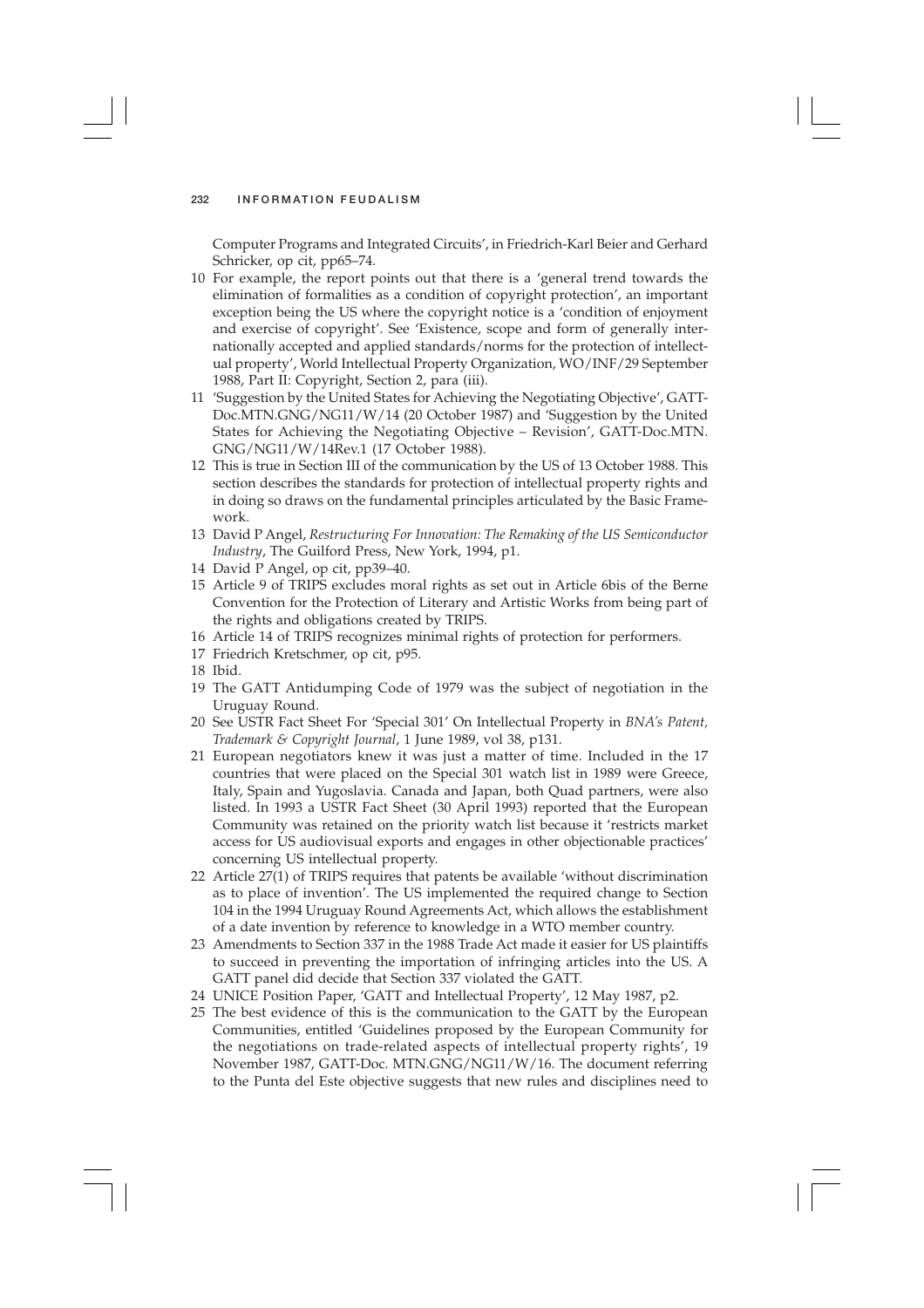be drawn up for intellectual property and that these 'should apply to all IPRs'. Much like the IPC, the European negotiators now saw in the Punta del Este Declaration a strong mandate to develop a trade-based intellectual property regime that went well beyond the problem of counterfeiting and piracy.

- 26 Intellectual Property Committee paper entitled 'Accomplishments and Current Activities of the Intellectual Property Committee', 14 June 1988, p4.
- 27 The Friends Group included the US, European Community, Japan, Canada, Switzerland, Sweden and Australia.
- 28 The meeting produced a document outlining areas of agreement and difference among the respective delegations. See 'Notes on Informal Meeting on Intellectual Property Standards, 7–11 March 1988', in Friedrich-Karl Beier and Gerhard Schricker, op cit, pp335–352.
- 29 *Basic Framework of GATT Provisions on Intellectual Property: Statement of Views of the European, Japanese and United States Business Communities*, The Intellectual Property Committee (USA), Keidanren (Japan), UNICE (Europe), 1988, p8.
- 30 Barbara Ringer, 'The Role of the United States in International Copyright Past, Present, and Future', *Georgetown Law Journal*, 1968, vol 56, pp1050, 1051.
- 31 Article 5(2) of the Berne Convention.
- 32 For a discussion see Hamish Sandison, 'The Berne Convention and the Universal Copyright Convention: The American Experience', *Columbia-VLA Journal Of Law & Arts*, 1986, vol 11, pp89, 104–119.
- 33 Jacques Gorlin, 'A Trade-Based Approach for the International Copyright Protection for Computer Software', 1 September 1985, p59.
- 34 Ringer in Jacques Gorlin, op cit, p59, fn54.
- 35 Statement of Mr Kenneth W Dam, Vice President, IBM Corporation, cited in 'Existence, scope and form of generally internationally accepted and applied standards/norms for the protection of intellectual property', World Intellectual Property Organization, WO/INF/29 September 1988, issued as GATT document number MTN.GNG/NG11/W/24/REv., Part II, para (3)(i).
- 36 Jacques Gorlin, op cit, p61.
- 37 See Annette V Tucker, 'The Validity of the Manufacturing Clause of the United States Copyright Code as Challenged by Trade Partners and Copyright Owners', *Vanderbilt Journal of Transnational Law*, 1985, vol 18, pp577, 580.
- 38 For a more detailed history of the lobbying see J Hayden Boyd, 'Deregulating Book Imports', *Regulation*, 1991, vol 14, p64.
- 39 The Report of the Panel was adopted on 15–16 May 1984.
- 40 J Hayden Boyd, op cit.
- 41 There are some technical qualifications to this having to do with the application of the section to works imported or distributed in the US between 1 January 1978 and 1 July 1986. See Goldstein, *Copyright*, 2nd edn, 1999 Supplement, 3.16.

## 9 AT THE NEGOTIATING TABLE

- 1 A Jane Bradley, 'Intellectual Property Rights, Investment, and Trade in Services in the Uruguay Round: Laying the Foundations', *Stanford Journal of International Law*, 1987, vol 23, pp57, 81, fn 72.
- 2 See *Decisions of 28 January 1987* (GATT/1405 5 February 1987), reprinted in Terence P Stewart (ed), *The GATT Uruguay Round: A Negotiating History (1986–*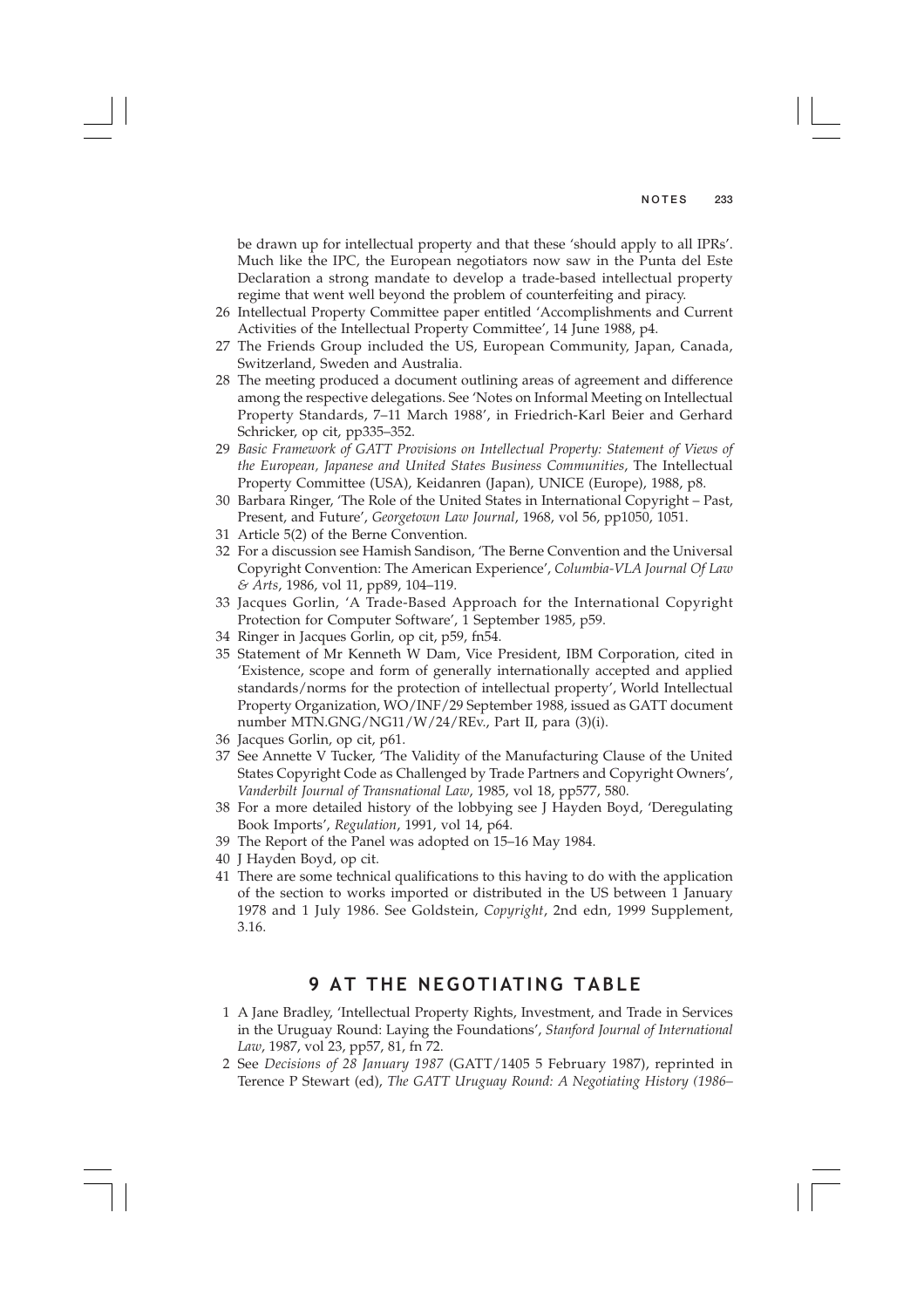*1992)*, Volume III, Kluwer Law and Taxation Publishers, Deventer, Boston, 1993, pp11–25.

- 3 See para 2 of Annex 2A of *Decisions of 28 January 1987*.
- 4 See Annex 2 of *Decisions of 28 January 1987*.
- 5 A list of the working documents within the TRIPS negotiating group is to be found in the bibliography in J C Ross and J A Wasserman, 'Trade-Related Aspects of Intellectual Property Rights', in Terence P Stewart (ed), *The GATT Uruguay Round: A Negotiating History (1986–1992)*, Volume II, Kluwer Law and Taxation Publishers, Deventer, Boston, 1993, pp2241, 2320–2329.
- 6 This is based on a count of the working documents to be found in J C Ross and J A Wasserman, op cit, pp2241, 2320–2329.
- 7 See USTR Fact Sheet for 'Special 301' on Intellectual Property, in *BNA's Patent, Trademark & Copyright Journal*, 1 June 1989, vol 38, p131.
- 8 See 'Mid-Term Meeting', in Terence P Stewart (ed), op cit, pp27, 44–45.
- 9 For a detailed account of the role of the GATT Secretariat see Chakravarthi Raghavan, 'India Yields in Uruguay Round', *Mainstream*, 6 May 1989, p15.
- 10 See Chakravarthi Raghavan, op cit, pp15, 22.
- 11 Jayashree Watal, *Intellectual Property Rights: In the WTO and Developing Countries*, OUP, New Delhi, 2001, p27.
- 12 Mr S P Shukla, Indian Ambassador to the GATT at that time quoted in, *Agriculture in Dunkel's Draft of GATT – A Critical Analysis*, Third World Network, New Delhi, 1993, p6.
- 13 See, for example, Daniel Gervais, *The TRIPS Agreement: Drafting History And Analysis*, Sweet and Maxwell, London, 1998, p15; Jacques J Gorlin, *An Analysis of the Pharmaceutical-Related Provisions of the WTO TRIPS (Intellectual Property Agreement),* Intellectual Property Institute, 1999, p2; J C Ross and J A Wasserman, op cit, pp2241, 2273.
- 14 See 19 USC 2242(b)(1)(C)
- 15 *The Tokyo Round of Multilateral Trade Negotiations: Report by the Director-General of GATT*, Geneva, April 1979, p16.
- 16 *The Tokyo Round of Multilateral Trade Negotiations: Report by the Director-General of GATT*, Geneva, April 1979, p14.
- 17 Jacques J Gorlin, op cit, p4.
- 18 The information was obtained in an interview at the GATT in 1993 and another in the WTO in 2001.
- 19 Emory Simon, 'Remarks of Mr Emory Simon', in Symposium: Trade-Related Aspects of Intellectual Property, *Vanderbilt Journal of Transnational Law*, 1989, vol 22, p367.
- 20 A good example of this is the book by Gorlin in which, drawing on the views of the European Community negotiator for TRIPS, Peter Carl, he characterizes Article 8 of TRIPS, which appears to be a gain for developing countries, as 'nonoperational and hortatory'. See Jacques J Gorlin, op cit, p17. For the views of one of the key Indian negotiators who was responsible for TRIPS from May 1989 to March 1991 see Jayashree Watal, 'The TRIPS Agreement and Developing Countries: Strong, Weak or Balanced Protection?' *The Journal Of World Intellectual Property*, 1998, vol 1, p281.
- 21 Daniel Gervais, op cit, p18.
- 22 Some developing country submissions suggested that WIPO could have a much larger role in dispute settlement, something that US industry especially was keen to avoid. A submission by Chile, for example, in 1990 argued that GATT and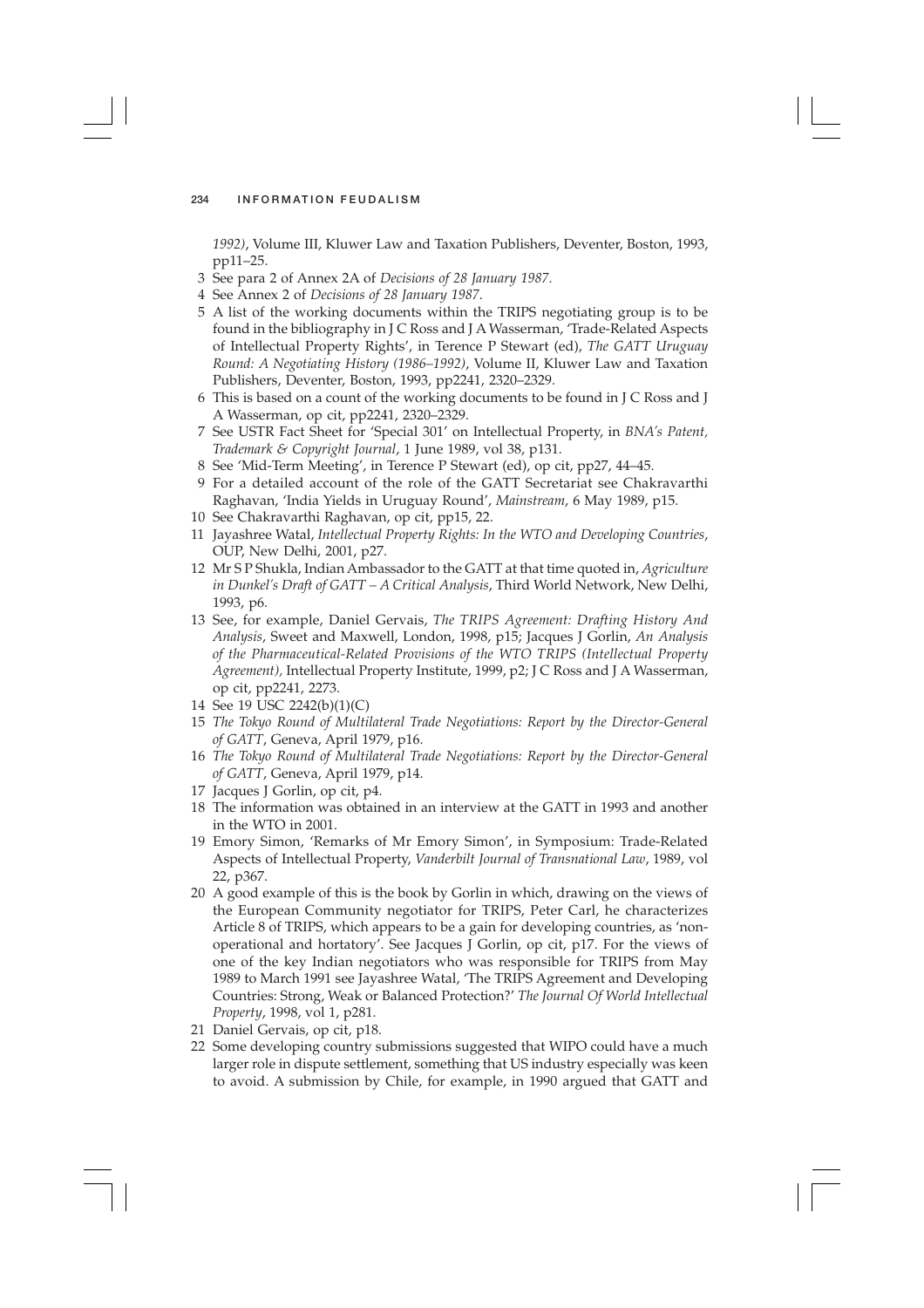WIPO ought to have a complementary relationship in the area of dispute settlement. See *FOCUS* (GATT Newsletter), March 1990, vol 69, p5.

- 23 Anell himself pays tribute to the 'invaluable support' that the staff of WIPO gave to him and the GATT Secretariat during the negotiations. See the Foreword by Anell in Daniel Gervais, op cit, pvii.
- 24 The text of the chairman's report, 'Fundamental changes in positions are necessary', is available in *FOCUS* (GATT Newsletter) November 1990, vol 76, pp2–3.
- 25 Noted by Dunkel in his stock-taking report of the negotiations in November 1991. See J C Ross and J A Wasserman, op cit, pp2241, 2280.
- 26 The Brussels Draft version of Article 27 of TRIPS is reproduced in Daniel Gervais, op cit, pp145–146.
- 27 See Jacques J Gorlin, op cit, p6.
- 28 See *Basic Framework of GATT Provisions on Intellectual Property: Statement of Views of the European, Japanese and United States Business Communities*, The Intellectual Property Committee (USA), Keidanren (Japan), UNICE (Europe), 1988, pp34– 40.
- 29 Diamond v Chakrabarty 206 U.S.P.Q. 193 (1980).
- 30 See Articles 53(a) and (b) of the European Patent Convention.
- 31 For a description of Canada's opposition on this issue see Jacques J Gorlin, op cit, p25.
- 32 The scheme is described by Eric Smith of the International Intellectual Property Alliance in his testimony before the Subcommittee on Trade of the Committee on Ways & Means, United States House of Representatives, 23 January 1992, p4.
- 33 Eric Smith of the International Intellectual Property Alliance in his testimony before the Subcommittee on Trade of the Committee on Ways & Means, United States House of Representatives, 23 January 1992, Appendix B.
- 34 Eric Smith of the International Intellectual Property Alliance in his testimony before the Subcommittee on Trade of the Committee on Ways & Means, United States House of Representatives, 23 January 1992, p6.
- 35 The US position can be seen from the 23 July 1990 draft of TRIPS in Daniel Gervais, op cit, p163.
- 36 MTN.TNC/W/FA (20 December 1991) available in Terence P Stewart (ed), op cit, p457.
- 37 J C Ross and J A Wasserman, op cit, pp2241, 2284.
- 38 *FOCUS* (GATT Newsletter) November 1993, vol 103, p7.
- 39 See *Inside US Trade*, 10 January 1992, vol 10(2), p2.
- 40 See *Inside US Trade*, 10 January 1992, vol 10(2), p3.
- 41 Testimony of Jacques J Gorlin, Consulting Economist to the Intellectual Property Committee, before the Subcommittee on Economic Policy, Trade and Environment of the Committee on Foreign Affairs, United States House of Representatives, 8 March 1994, p3.
- 42 Statement by Mr Arthur Dunkel to TNC on 20 December, reproduced in *FOCUS (GATT Newsletter)* January/February 1992, vol 87, p2.
- 43 See *Inside US Trade*, 26 November 1993, vol 11(47), p20.
- 44 Article 31(c) of TRIPS imposes the condition that in the case of a non-authorized use of a patent relating to semiconductor technology that use 'shall only be for public non-commercial use or to remedy a practice determined after judicial or administrative process to be anti-competitive.' These words do not appear in the Brussels draft of TRIPS. Article 37(2) which deals with non-voluntary licensing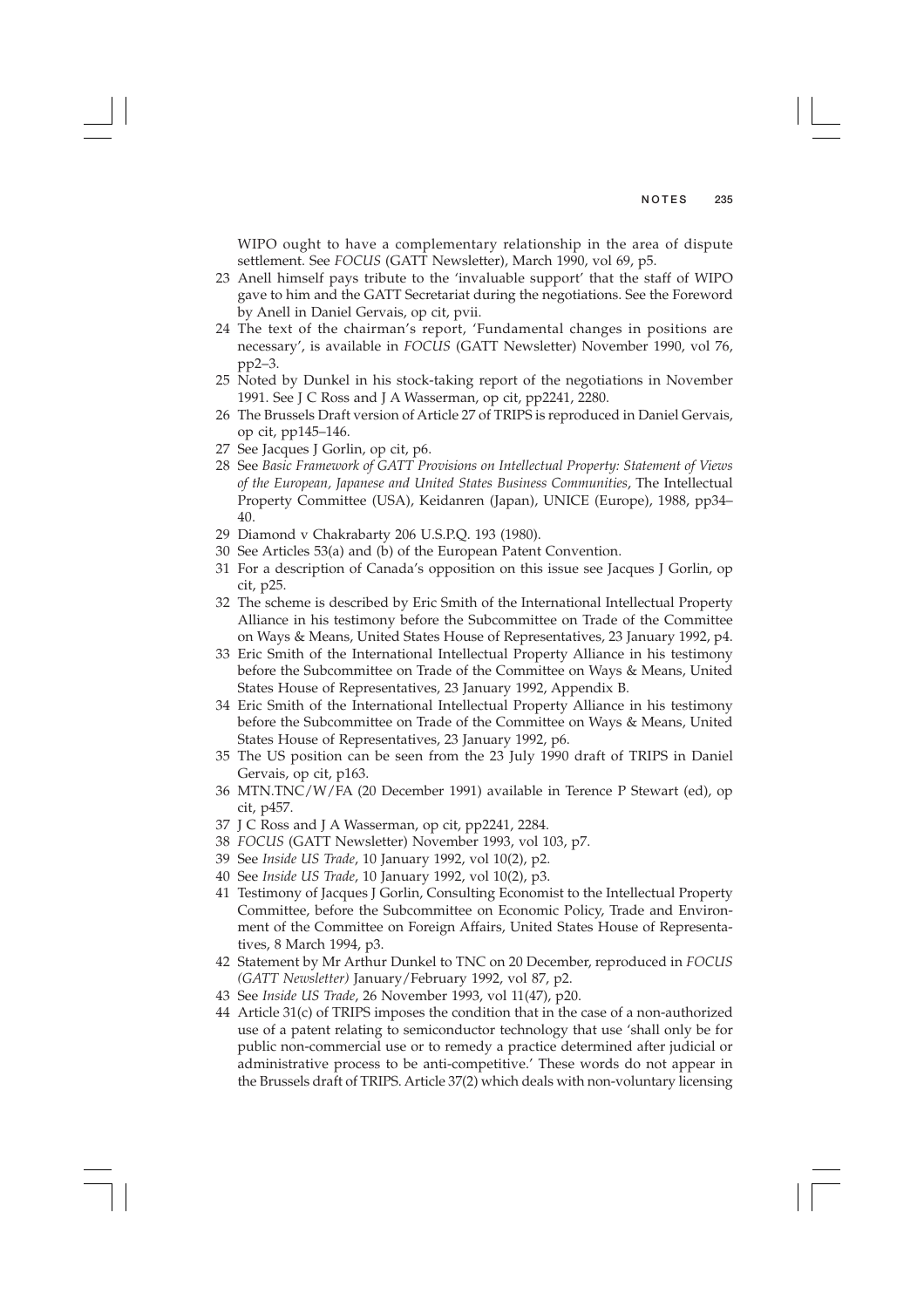### **236 INFORMATION FEUDALISM**

of a lay-out design also sets very tight constraints on the use of compulsory licences.

45 See Japan-Measures Concerning Sound Recordings, complaint by the US (WT/ DS28), 9 February 1996. The case settled on 24 January 1997.

## 10 BIOGOPOLIES

- 1 For a survey see Ervin Hexner, *International Cartels*, Sir Isaac Pitman & Sons, London, 1946.
- 2 Ibid.
- 3 For an excellent account see Peter Temin, 'Technology, regulation, and market structure', *The Bell Journal of Economics*, 1979, vol 10, p429.
- 4 Peter Temin, op cit, pp429, 435.
- 5 The law begins to develop early in this field. See Kuehmsted v Farbenfabriken of Elberfeld, 179 F. 701 (7th Cir. 1910) dealing with purified acetyl salicylic acid (aspirin).
- 6 Peter Temin, op cit, pp429, 442.
- 7 Obtaining protection for both chemical products and processes was vital for US companies since it would increase the range of options they had at their disposal for protecting knowledge. Many countries did not recognize patents for pharmaceutical products, meaning that in those countries US companies had to rely on process protection. If a US company wanted strong protection in that country for its product it would have to patent as many processes as it could in order to protect the product. In the US the company could rely on product protection and keep the process secret or disclose only one process (not the cheapest one). TRIPS, by requiring states to recognize both product and process protection, provides multinationals with more options for how they will protect their products. They may well choose to rely more on product protection than process protection. One effect of the patent part of TRIPS may well be that it will lower the number of processes that end up in the public domain via the patent system.
- 8 Editor's Page, 'Is the Patent Monopoly Waning?', *Journal of the Patent Office Society*, 1931, vol 13, pp363, 364.
- 9 Isenstead v Watson Comr. Pats., 115 USPQ 408, 410 (DC DistCol 1957).
- 10 Gary Gereffi, *The Pharmaceutical Industry and Dependency in the Third World*, Princeton University Press, Princeton, NJ, 1983, p244.
- 11 Licensing can limit the profitability of the patentee. For example, streptomycin was patented, but licensed widely with the result that its price fell from US\$160 (10 grams) in 1946 to 36 cents in 1960. See Gary Gereffi, op cit, p107, fn 10. The lesson for the drug companies was that the real profits lay in not licensing the product. Compulsory licensing is anathema to pharmaceutical multinationals.
- 12 Figures from the US PTO, reproduced in US Congress, Office of Technology Assessment, *New Developments in Biotechnology: Patenting Life – Special Report*, US Government Printing Office, Washington, DC, 1989, pp63–64.
- 13 See The Crucible II Group, *Seeding Solutions*, vol 1, International Development Research Centre (Ottawa), International Plant Genetic Resources Institute (Rome), Dag Hammarskjöld Foundation (Uppsala), 2000, p31.
- 14 This application led to the resignation of James Watson from the Human Genome Organization. The application was ultimately withdrawn. See Philip Grubb,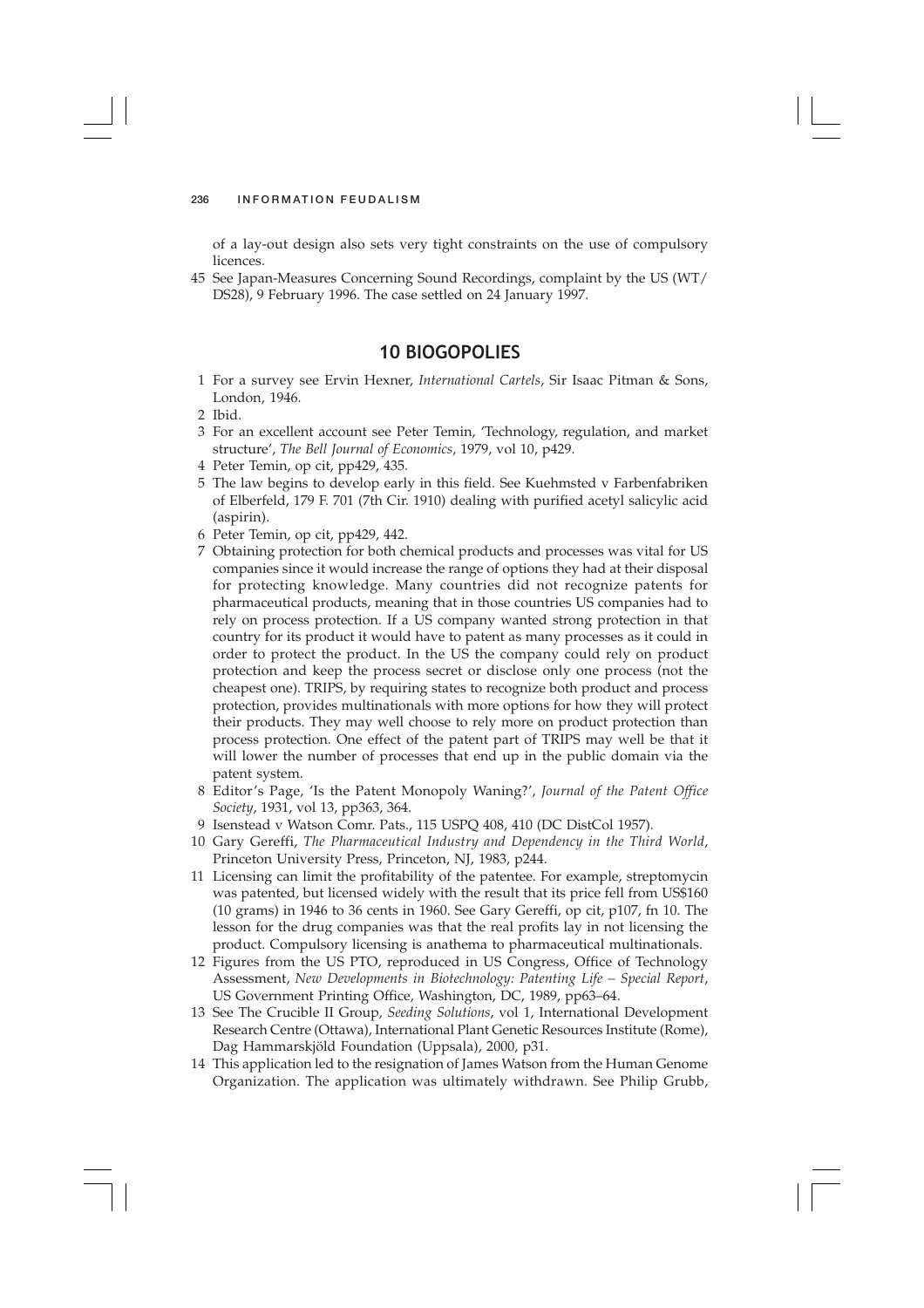*Patents for Chemicals, Pharmaceuticals and Biotechnology: Fundamentals of Global Law, Practice and Strategy*, Oxford University Press, Oxford, 1999, p249.

- 15 Patent no 4,237,224.
- 16 See Rebecca S Eisenberg, 'Genes, Patents, and Product Development', *Science*, 14 August 1992, vol 257, pp903, 907.
- 17 Merck & Co Inc v Olin Mathieson Chemical Corp 116 USPQ 484 (CA 4 1958).
- 18 Brenner v Manson 148 USPQ 689, 695 (US SupCt 1966).
- 19 Ibid.
- 20 Ibid.
- 21 For a survey of the important liberalizing decisions see Annex C of F K Beier, R S Crespi and J Straus, *Biotechnology and Patent Protection*, OECD, Paris, 1985.
- 22 Noel Byrne, *Commentary on the Substantive Law of the 1991 UPOV Convention for the Protection of Plant Varieties*, Centre for Commercial Law Studies, London University (undated), p8.
- 23 For the history see J Kloppenburg, *First the Seed: The Political Economy of Plant Biotechnology 1492–2000*, Cambridge University Press, Cambridge, 1988.
- 24 In Ex Parte Hibberd, 227 USPQ 443 (1985) the Board of Patent Appeals and Interferences of the PTO ruled that plants could be protected under a utility patent. In Pioneer Hi-Bred International, Inc, v J.E.M. Ag Supply, Inc decided 19 January 2000, the US Court of Appeals for the Federal Circuit also decided that utility patents could be granted for seeds and seed-grown plants.
- 25 US Congress, Office of Technology Assessment, op cit, p79.
- 26 See 'Industry that stalks the US corridors of power', *The Guardian*, Tuesday 13 February 2001, p3.
- 27 See, for example, Lord Diplock's comments on the expired patents in Beecham Group Ltd v Bristol Laboratories Ltd and Bristol-Myers Co [1977] FSR 217.
- 28 In the case of the Prozac patents the US Court of Appeals for the Federal Circuit held invalid a patent claim claiming the active ingredient in Prozac because an earlier expired patent had already claimed it. See Eli Lilly and Co v Barr Laboratories Inc, Fed. Cir., Nos. 99–1262, 99–1263, 99–1264 and 99–1301, 8–9–00.
- 29 A Silverman, 'Intellectual Property Law and the Venture Capital Process', *High Technology Law Journal*, 1990, vol 5, no 1, p157, fn 62.
- 29 See Tom Arnold, 'Using ADR Instead of Litigation', in Barry Grossman and Gary Hoffman (eds), *Patent Litigation Strategies Handbook*, Bureau of National Affairs, Washington DC, 2000, pp25, 26; Philippe G Ducour, *Patenting the Recombinant Products of Biotechnology and Other Molecules*, Kluwer Law International, London, 1998, p3.
- 30 E H Lang and B K Thomas, 'Disposition of Patent Cases by Courts During the Period 1939 to 1949', *Journal of the Patent Office Society*, 1950, vol 32, pp803–807.
- 31 Robert L Harmon, *Patents and the Federal Circuit*, The Bureau of National Affairs Inc, Washington, DC, 1988, p382.
- 32 Robert L Harmon, *Patents and the Federal Circuit*, 4th edn, The Bureau of National Affairs Inc, Washington, DC, 1998, p980.
- 33 See Barry Grossman and Gary Hoffman (eds), *Patent Litigation Strategies Handbook*, Bureau of National Affairs, Washington DC, 2000, pxiii.
- 34 See Senator Birch Bayh, 'Address Before The Patent Law Association Of Chicago', *Journal of the Patent Office Society*, 1979, vol 61, pp679, 686.
- 35 The Bayh-Dole Act is codified as Chapter 38 of Title 35 (Patents) of the USC.
- 36 US Congress, Office of Technology Assessment, op cit, p43.
- 37 See Douglas D Parker, David Zilberman and Federico Castillo, 'Offices of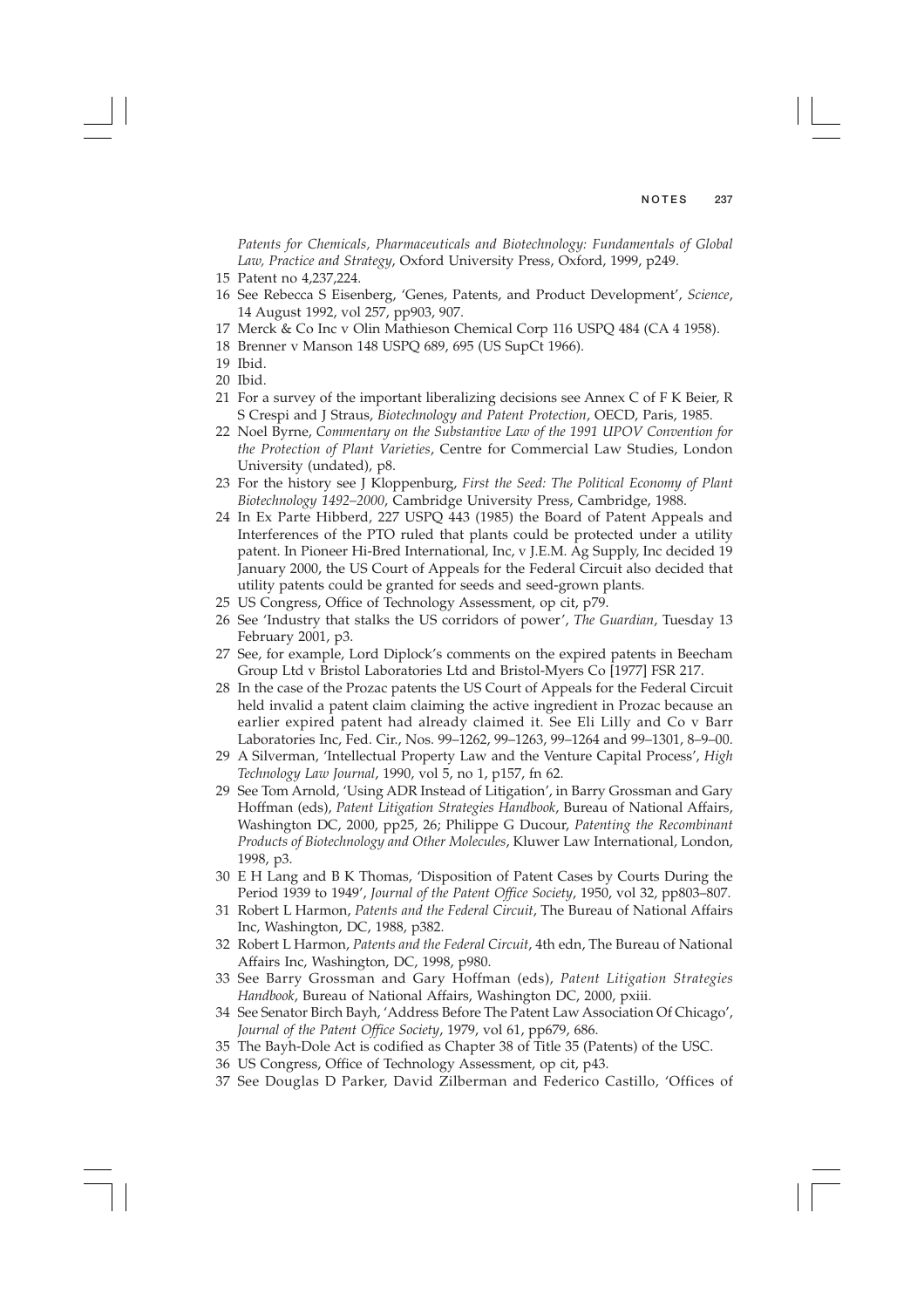### **238 INFORMATION FEUDALISM**

Technology Transfer: Privatizing University Innovations for Agriculture', *Choices*, First Quarter 1998, pp19, 24.

- 38 The Bayh-Dole Act was extended to larger businesses subject to some qualifications by Presidential Memorandum in 1983. The thrust of US federal patent policy during the 1980s was to encourage the patenting of federally funded inventions by the private sector, partnerships between federal research institutions and the private sector and the transfer of government developed technology to the private sector.
- 39 G S McMillan, F Narin and D L Deeds, 'An Analysis of the Critical Role of Public Science in Innovation: The Case of Biotechnology', *Research Policy*, 2000, vol 29, pp1, 2.
- 40 S M Thomas, A R W Davies, N J Birtwistle, S M Crowther and J F Burke, 'Ownership of the Human Genome', *Nature*, 4 April 1996, vol 380, p387.
- 41 G S McMillan, F Narin and D L Deeds, op cit, pp1–8.
- 42 A copy of the complaint is available in *Biotechnology Law Report*, 2000, vol 19(3), p357.
- 43 Nuffield Council on Bioethics, *Genetically Modified Crops: The Ethical and Social Issues*, 1999, para 3.36.
- 44 See para 85.
- 45 Gary Gereffi, op cit, pp196–197.
- 46 OECD, *Biotechnology: Economic and Wider Impacts*, OECD, Paris, 1989.

## **11 INFOGOPOLIES**

- 1 *Basic Framework of GATT Provisions on Intellectual Property: Statement of Views of the European, Japanese and United States Business Communities*, The Intellectual Property Committee (USA), Keidanren (Japan), UNICE (Europe), 1988, p64.
- 2 J Band and M Katoh, *Interfaces on Trial: Intellectual Property and Interoperability in the Global Software Industry*, Westview Press, Boulder, CO, 1995, p18.
- 3 Allen Wagner, 'Debunking IBM's Agenda for Software Media Patents', *Managing Intellectual Property*, December 1998/January 1999, vol 85, p13.
- 4 See R O Nimtz, 'Development of the Law of Computer Software Protection', *Journal of the Patent Office Society*, 1979, vol 61, pp3, 8.
- 5 J Band and M Katoh, op cit, p25.
- 6 See Tohru Nakajima, 'Legal Protection of Computer Programs in Japan: The Conflict between Economic and Artistic Goals', *Columbia Journal of Transnational Law*, 1988–89, vol 27, p143.
- 7 *Patent World*, March 2001, p6.
- 8 For a broader discussion of these issues see Lawrence Lessig, *Code and Other Laws of Cyberspace*, Basic Books, New York, 1999.
- 9 For an account see R Cassady, Jr, 'Monopoly in Motion Picture Production and Distribution: 1908–1915', *Southern California Law Review*, 1959, vol 32, p325.
- 10 Jeanne Thomas Allen, 'The Decay of the Motion Picture Patents Company', in Tino Balio (ed), *The American Film Industry*, The University of Wisconsin Press, Madison, WI, 1976, pp119, 123.
- 11 Thomas H Guback, 'Hollywood's International Market', in Tino Balio (ed), op cit, pp387, 390.
- 12 In the US the lobbying was successful. Congress passed the Sonny Bono Copyright Term Extension Act of 1998. Under the Act works by authors like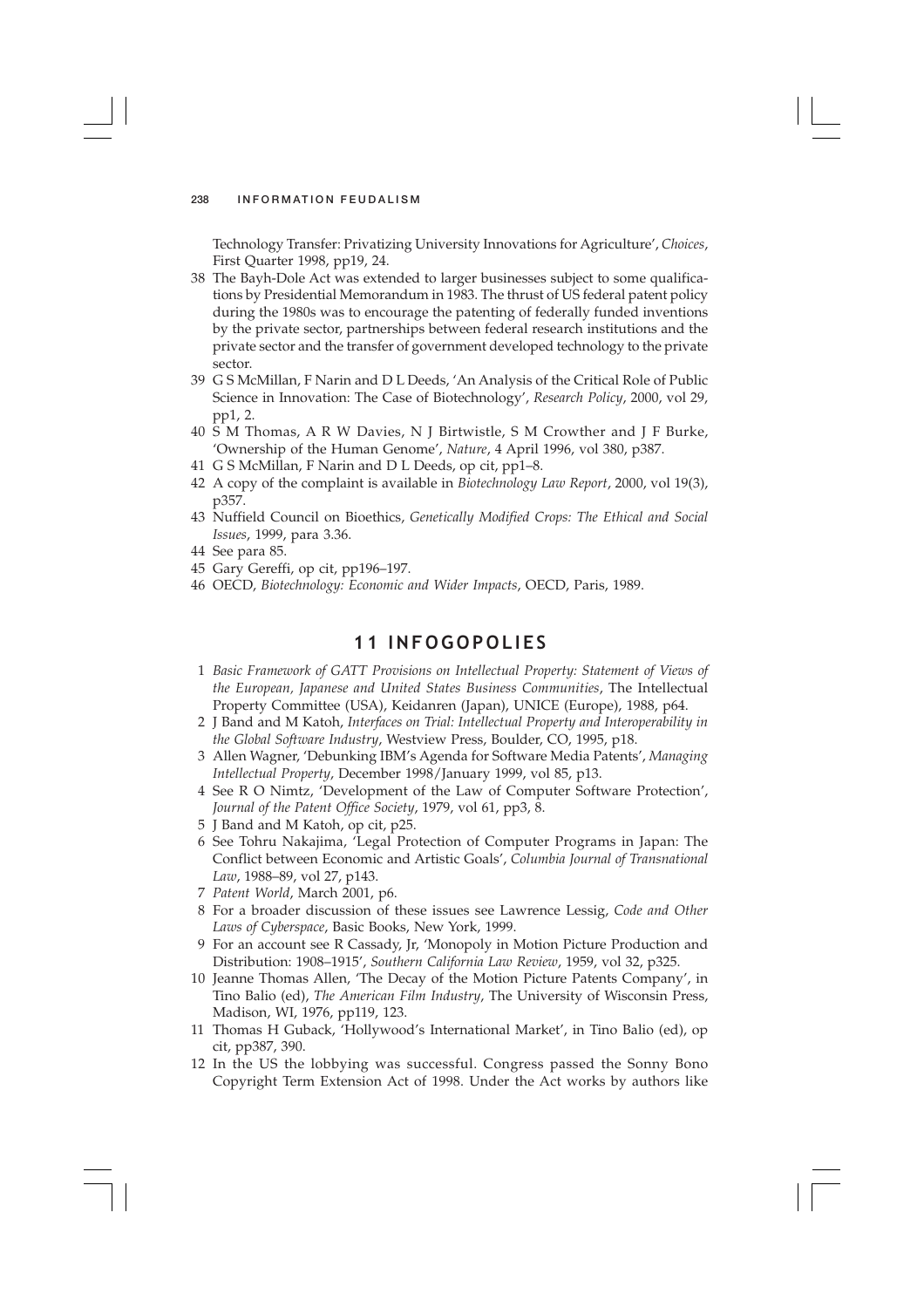Faulkner, Fitzgerald and Hemingway will not enter the public domain for at least another 20 years.

- 13 The information about who owns what was obtained from *Columbia Journalism Review*, www.cjr.org.
- 14 Robert Burnett, *The Global Jukebox: The International Music Industry*, Routledge, London, 1996, p25.
- 15 David Puttnam, *The Undeclared War*, Harper Collins, London, 1997, p345.
- 16 James Von Schilling, 'Records and the Recording Industry', in M Thomas Inge (ed), *Concise Histories Of American Popular Culture*, Greenwood Press, Westport, CT, 1982, p313.
- 17 Michael Chanan, *Repeated Takes: A Short History of Recording and its Effects on Music,* Verso, London, 1995, p8*7*.
- 18 For a summary see Keith Negus, *Music Genres and Corporate Cultures*, Routledge, London, 1999, pp37–45.
- 19 An exception being UK copyright which recognized copyright in sound recordings in 1911.
- 20 See Eugen Ulmer, 'The Rome Convention for the Protection of Performers, Producers of Phonograms and Broadcasting Organizations', *Bulletin of the Copyright Society of the USA*, 1962–63, vol 10, pp90, 94.
- 21 On industry's views see Averill C Pararow, 'Viewpoint of the Phonograph Record and Music Industries', *Bulletin of the Copyright Society of the USA*, 1963–64, vol 11, pp25, 26.
- 22 Stephen Stewart quoted in Dave Laing, 'Copyright and the International Music Industry', in Simon Firth (ed), *Music and Copyright,* Edinburgh University Press, Edinburgh, 1993, pp22, 31.
- 23 James Von Schilling, op cit, pp313, 318.
- 24 Michael Chanan, op cit, p84.
- 25 Dave Laing, op cit, pp22, 37.
- 26 see www.riaa.com
- 27 See, for example, *Inquiry into the Prices of Sound Recordings*, Prices Surveillance Authority (Australia), Melbourne, 1990; *The Supply of Recorded Music*, Monopolies and Mergers Commission, HMSO, London, 1994.
- 28 Robert Burnett, op cit, p62.
- 29 Keith Negus, op cit, p58.
- 30 Jaron Lanier, 'Piracy is Your Friend', *New York Times*, 9 May 1999, available at www.maui.net.

## 12 DEMOCRATIC PROPERTY RIGHTS

- 1 A D Chandler, Jr, *Scale and Scope: The Dynamics of Industrial Capitalism*, Belknap Press, Cambridge, MA, 1990.
- 2 Oxfam, *Cut the Cost: Fatal Side Effects: Medicine Patents Under the Microscope*, Oxfam, Oxford, 2000.
- 3 D C North, *Institutions, Institutional Change and Economic Performance*, Cambridge University Press, Cambridge, 1990.
- 4 J Braithwaite and P Drahos, *Global Business Regulation*, Cambridge University Press, Melbourne, 200.
- 5 M Olson, *The Logic of Collective Action*, Harvard University Press, Cambridge, MA, 1965.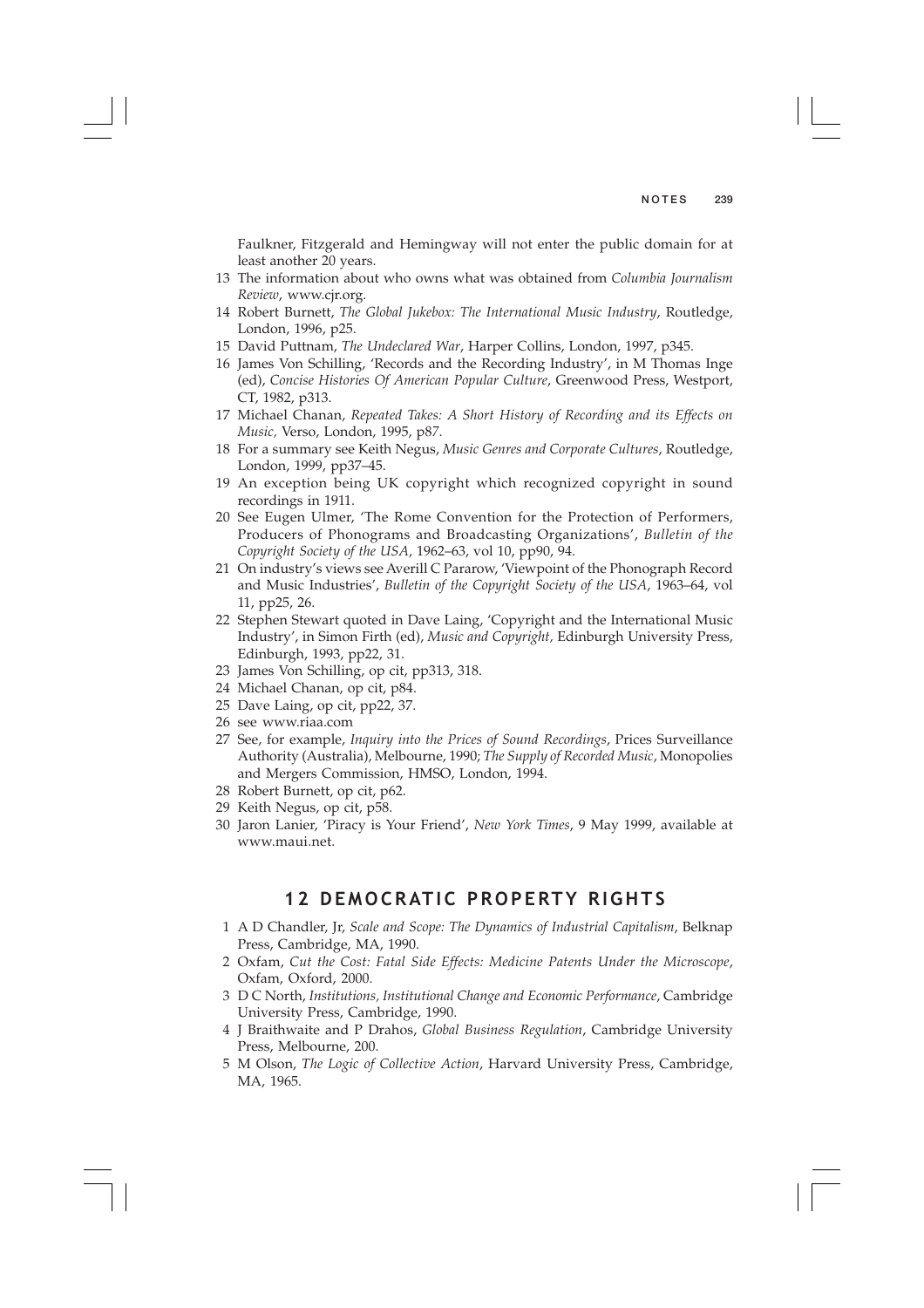### **240 INFORMATION FEUDALISM**

- 6 See P Drahos, 'BITs and BIPs: Bilateralism in Intellectual Property', *The Journal of World Intellectual Property*, 2001, vol 4, pp791, 807–808.
- 7 See I Ayres and J Braithwaite, *Responsive Regulation: Transforming the Deregulation Debate*, Oxford University Press, New York, 1992, Chapter 2.

## **13 RESISTING THE NEW INEQUALITY**

- 1 Oxfam, *Cut the Cost: Patent Injustice: How World Trade Rules Threaten the Health of Poor People*, Oxfam, Oxford, 2000, p36.
- 2 D Somaya, 'Obtaining and Protecting Patents in the United States, Europe and Japan', in R A Kagan and L Axelrad (eds), *Regulatory Encounters: Multilateral Corporations and American Adversarial Legalism*, University of California Press, Berkeley, CA, 2000, pp275–309.
- 3 D Soskice, 'Divergent Production Regimes: Coordinated and Uncoordinated Market Economies in the 1980s and 1990s', in H Kitschelt, P Lange, G Marks and J D Stephens (eds), *Continuity and Change in Contemporary Capitalism*, Cambridge University Press, Cambridge, 1999, pp101–134.
- 4 D Soskice, op cit, p185.
- 5 See J Braithwaite and P Drahos, *Global Business Regulation*, Cambridge University Press, Cambridge, 2000.
- 6 See I Ayres and J Braithwaite, *Responsive Regulation: Transforming the Deregulation Debate*, Oxford University Press, New York, 1992, Chapter 3.
- 7 For a discussion of dependency licences and how the balance between patents and competition rules might be struck see John H Barton, 'Patents and Antitrust: A Rethinking in Light of Patent Breadth and Sequential Innovation', *Antitrust Law Journal*, 1997, vol 65, p449.
- 8 Paragraph 4 of the Declaration states that the 'TRIPS Agreement does not and should not prevent Members from taking measures to protect public health.' Paragraph 5(b) states that '[e]ach Member has the right to grant compulsory licences and the freedom to determine the grounds upon which such licences are granted.'
- 9 R D Putnam, 'Diplomacy and Domestic Politics: The Logic of Two-Level Games', *International Organization*, 1988, vol 42, pp425–60.

# 14 ON THE IMPORTANCE OF THE PUBLICNESS **OF KNOWLEDGE**

- 1 For a comprehensive study of the role of federal funding see Ralph Nader and James P Love, 'Federally Funded Pharmaceutical Inventions', Taxpayers Assets Project, Working Paper No 7, 24 February 1993.
- 2 'Rent' refers to a 'payment that is not needed to elicit productive labour or the productive services of some other input': W J Baumol, S Blackman and E Wolff, *Productivity and American Leadership*, MIT Press, Cambridge MA, 1991, p274.
- 3 See Adam Smith, *An Inquiry into the Nature and Causes of the Wealth of Nations*, Book IV.ix.52 (R H Campbell and A S Skinner (eds), Clarendon Press, Oxford, 1976).
- 4 See Marco Ferroni, 'Reforming Foreign Aid: The Role of International Public Goods', OED Working Paper Series, No 4, Spring 2000, The World Bank, Washington, DC.